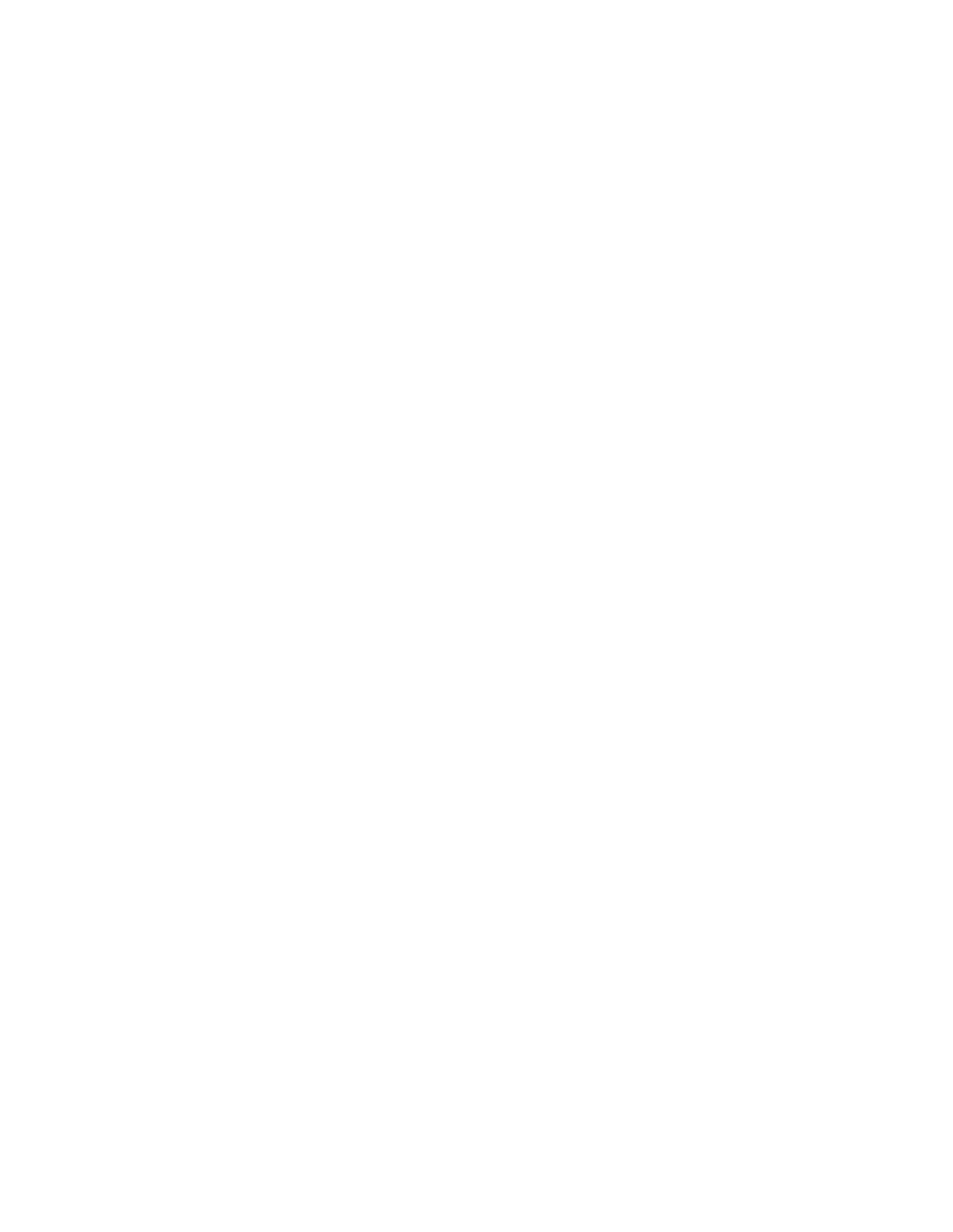| Registered investment<br>companies  |   | \$138,526,463 |
|-------------------------------------|---|---------------|
| Other pooled investment<br>vehicles | 4 | \$131,076,664 |
| Other accounts                      | Ω | \$586,402,404 |
| With performance fee                |   |               |
| Other pooled investment<br>vehicles |   | \$67,736,059  |

As of October 31, 2021, Ms. Zengeni is responsible for the day-to-day management of the following other accounts:

|                                     | Number of accounts | Total assets  |
|-------------------------------------|--------------------|---------------|
| Without performance fee             |                    |               |
| Registered investment<br>companies  |                    | \$138,526,463 |
| Other pooled investment<br>vehicles | 4                  | \$131,076,664 |
| Other accounts                      | 6                  | \$585,921,986 |
| With performance fee                |                    |               |
| Other pooled investment<br>vehicles |                    | \$67,736,059  |

- 9. In the **"Fund Information Portfolio Managers Scout Investments"** section of the SAI beginning on page 104, all references to Carillon Scout International Fund and its portfolio managers are deleted.
- 10. In **"Appendix C Fund Investment Summary,"** the following changes are made to the table on pages C-1 through C-4 of the SAI:
	- a. In the following rows, a bullet point is added under the column titled "International":
		- Bank Time Deposits
		- Municipal Obligations
		- Euro/Yankee Bonds
		- Eurodollar Certificates
		- Forward Currency Contracts
		- Foreign Investment Companies
		- Temporary Defensive Measures
	- b. In the following rows, a bullet point is deleted from the column titled "International":
		- Debt Securities
		- Corporate Debt
		- Commercial paper of P-1 or P-2 or A-1 and A-2
		- Repurchase Agreements
		- Other Asset-Backed Securities
		- Investing Through Stock Connect
		- Combined transactions with options, futures and forwards
		- When-Issued & Delayed Delivery Transactions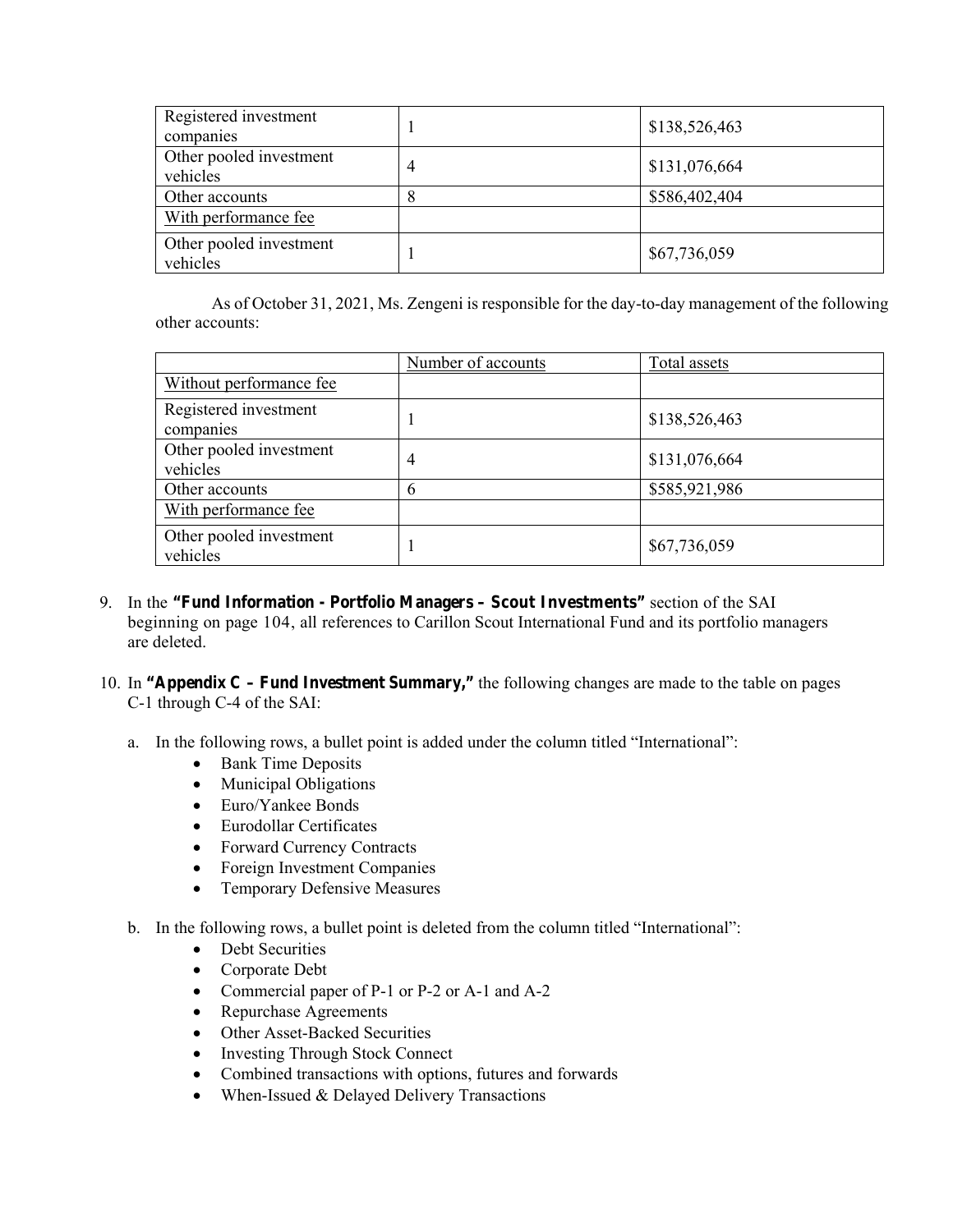\* \* \* \* \*

INVESTORS SHOULD RETAIN THIS SUPPLEMENT WITH THE STATEMENT OF ADDITIONAL INFORMATION FOR FUTURE REFERENCE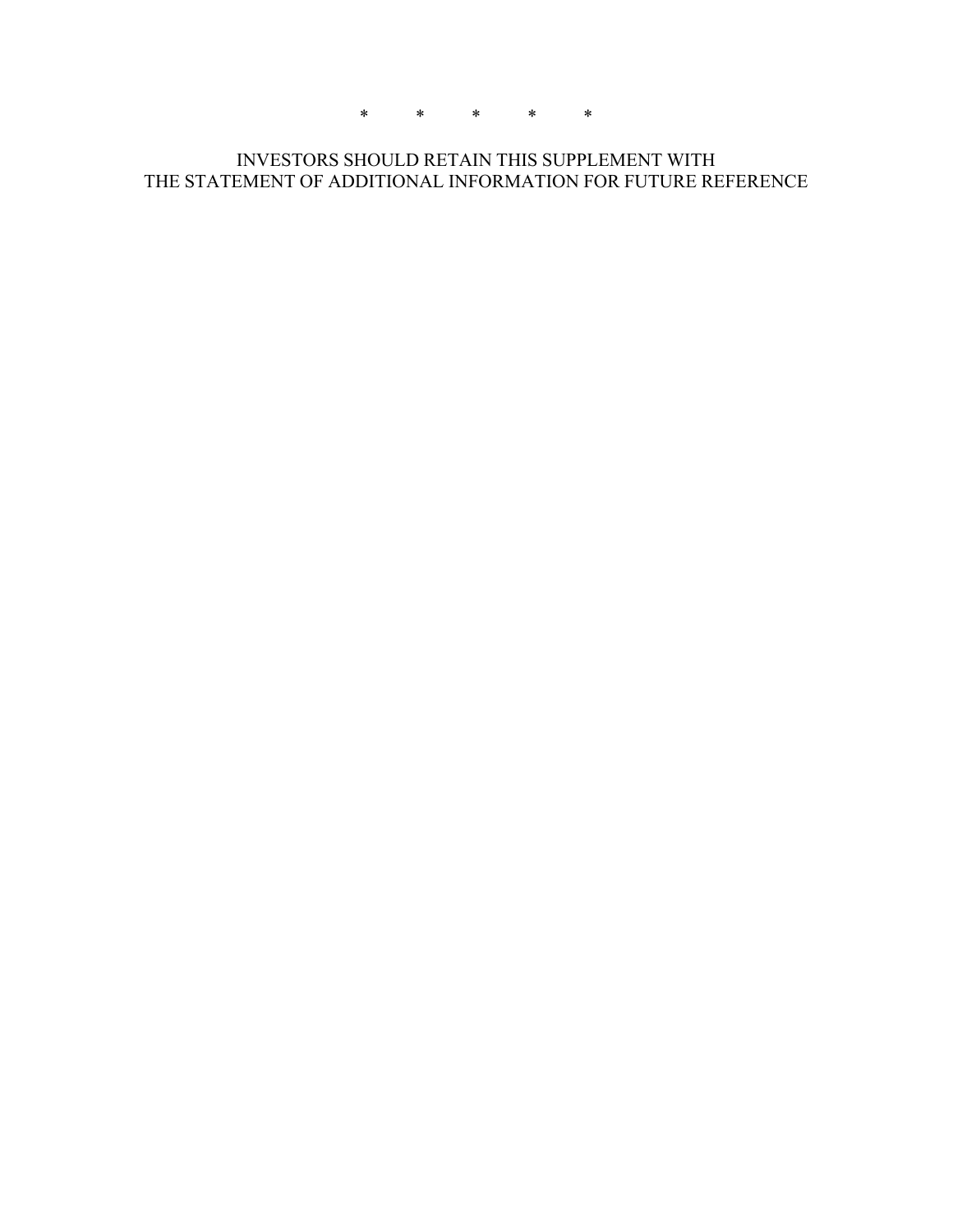# **CARILLON SERIES TRUST Carillon ClariVest International Stock Fund**

# SUPPLEMENT DATED APRIL 23, 2021 TO THE STATEMENT OF ADDITIONAL INFORMATION DATED MARCH 1, 2021

Effective April 23, 2021, Priyanshu Mutreja, CFA®, will no longer serve as a Portfolio Manager for the Carillon ClariVest International Stock Fund (the "fund") and Gashi Zengeni, CFA®, currently an Assistant Portfolio Manager for the fund, will assume the role of Portfolio Manager for the fund.

As a result, effective April 23, 2021, the following changes are made to the Statement of Additional Information (SAI).

1) All references and information relating to Priyanshu Mutreja, CFA®, in the Statement of Additional Information are deleted.

\* \* \* \*

INVESTORS SHOULD RETAIN THIS SUPPLEMENT WITH THE STATEMENT OF ADDITIONAL INFORMATION FOR FUTURE REFERENCE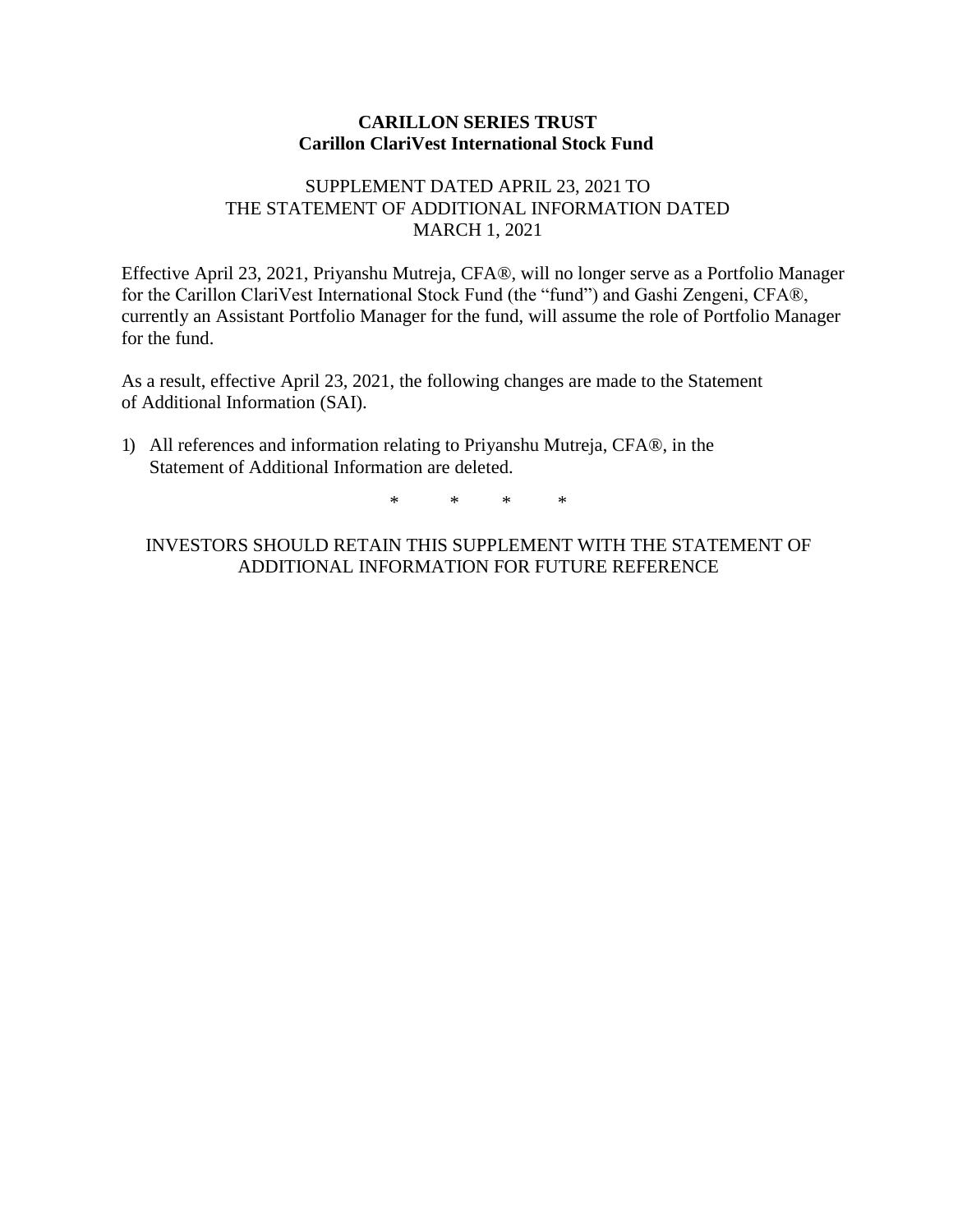# **STATEMENT OF ADDITIONAL INFORMATION**

# **CARILLON MUTUAL FUNDS**

- CARILLON CLARIVEST CAPITAL APPRECIATION FUND
- CARILLON CLARIVEST INTERNATIONAL STOCK FUND
- CARILLON EAGLE GROWTH & INCOME FUND
- CARILLON EAGLE MID CAP GROWTH **FUND**
- CARILLON EAGLE SMALL CAP GROWTH FUND
- CARILLON SCOUT INTERNATIONAL FUND
- CARILLON SCOUT MID CAP FUND
- CARILLON SCOUT SMALL CAP FUND
- CARILLON REAMS CORE BOND FUND
- CARILLON REAMS CORE PLUS BOND FUND
- CARILLON REAMS UNCONSTRAINED BOND FUND

This Statement of Additional Information ("SAI") dated March 1, 2021 should be read in conjunction with the Prospectus dated March 1, 2021 describing the shares of the eleven series of the Carillon Series Trust (the "Trust"), which are the Carillon ClariVest Capital Appreciation Fund, the Carillon ClariVest International Stock Fund, the Carillon Eagle Growth & Income Fund, the Carillon Eagle Mid Cap Growth Fund, the Carillon Eagle Small Cap Growth Fund, the Carillon Scout International Fund, the Scout Mid Cap Fund, the Scout Small Cap Fund, the Carillon Reams Core Bond Fund, the Carillon Reams Core Plus Bond Fund, and the Carillon Reams Unconstrained Bond Fund (each a "fund" and, collectively, the "funds").

This SAI is not a prospectus itself. The financial statements for the funds' fiscal year ended October 31, 2020, which were audited by PricewaterhouseCoopers LLP, the funds' independent registered public accounting firm, are incorporated herein by reference to the funds' Annual Reports to Shareholders dated October 31, 2020. Copies of the Prospectus and the Trust's Annual and Semiannual Reports to shareholders are available, without charge, upon request by writing to Carillon Family of Funds at P.O. Box 23572, St. Petersburg, FL, 33742, calling 800.421.4184 or by visiting our website at carillontower.com.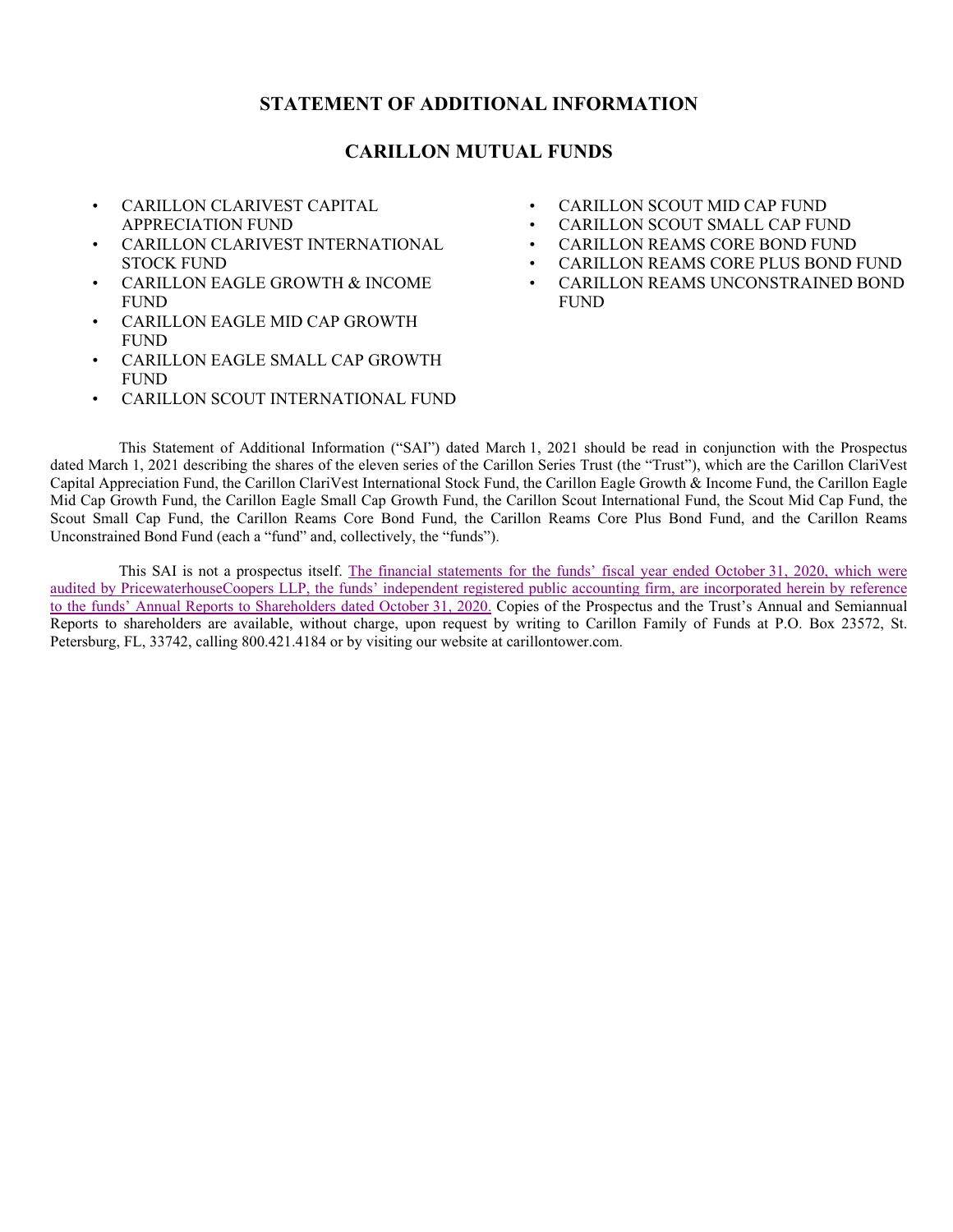|                                    | $\overline{\text{Class}}$ A | Class C      | Class I      | Class Y      | Class R-3    | Class R-5    | Class R-6    |
|------------------------------------|-----------------------------|--------------|--------------|--------------|--------------|--------------|--------------|
| Capital<br>Appreciation<br>Fund    | <b>HRCPX</b>                | <b>HRCCX</b> | <b>HRCIX</b> | <b>HRCYX</b> | <b>HRCLX</b> | <b>HRCMX</b> | <b>HRCUX</b> |
| International<br><b>Stock Fund</b> | <b>EISAX</b>                | <b>EISDX</b> | <b>EISIX</b> | <b>EISYX</b> | <b>EISRX</b> | <b>EISSX</b> | <b>EISVX</b> |
| Growth &<br><b>Income Fund</b>     | <b>HRCVX</b>                | <b>HIGCX</b> | <b>HIGJX</b> | <b>HIGYX</b> | <b>HIGRX</b> | <b>HIGSX</b> | <b>HIGUX</b> |
| Mid Cap<br>Growth Fund             | <b>HAGAX</b>                | <b>HAGCX</b> | <b>HAGIX</b> | <b>HRAYX</b> | <b>HAREX</b> | <b>HARSX</b> | <b>HRAUX</b> |
| Small Cap<br>Growth Fund           | <b>HRSCX</b>                | <b>HSCCX</b> | <b>HSIIX</b> | <b>HSRYX</b> | <b>HSRRX</b> | <b>HSRSX</b> | <b>HSRUX</b> |
| International<br>Fund              | <b>CSIGX</b>                | <b>CSIHX</b> | <b>UMBWX</b> | <b>CSIZX</b> | <b>CSIQX</b> | <b>CSIUX</b> | <b>CSIWX</b> |
| Mid Cap Fund                       | <b>CSMEX</b>                | <b>CSMFX</b> | <b>UMBMX</b> | <b>CSMZX</b> | <b>CSMRX</b> | <b>CSMSX</b> | <b>CSMUX</b> |
| Small Cap Fund                     | <b>CSSAX</b>                | <b>CSSJX</b> | <b>UMBHX</b> | <b>CSSWX</b> | <b>CSSQX</b> | <b>CSSSX</b> | <b>CSSVX</b> |
| Core Bond Fund                     | <b>CRCBX</b>                | <b>CRCDX</b> | <b>SCCIX</b> | <b>SCCYX</b> | <b>CRCQX</b> | <b>CRCSX</b> | <b>CRCUX</b> |
| Core Plus Bond<br>Fund             | <b>SCPDX</b>                | <b>SCPEX</b> | <b>SCPZX</b> | <b>SCPYX</b> | <b>SCPUX</b> | <b>SCPVX</b> | <b>SCPWX</b> |
| Unconstrained<br><b>Bond Fund</b>  | <b>SUBDX</b>                | <b>SUBEX</b> | <b>SUBFX</b> | <b>SUBYX</b> | <b>SUBRX</b> | <b>SUBSX</b> | <b>SUBTX</b> |

Carillon Tower Advisers, Inc. P.O. Box 23572, St. Petersburg, Florida 33742

ii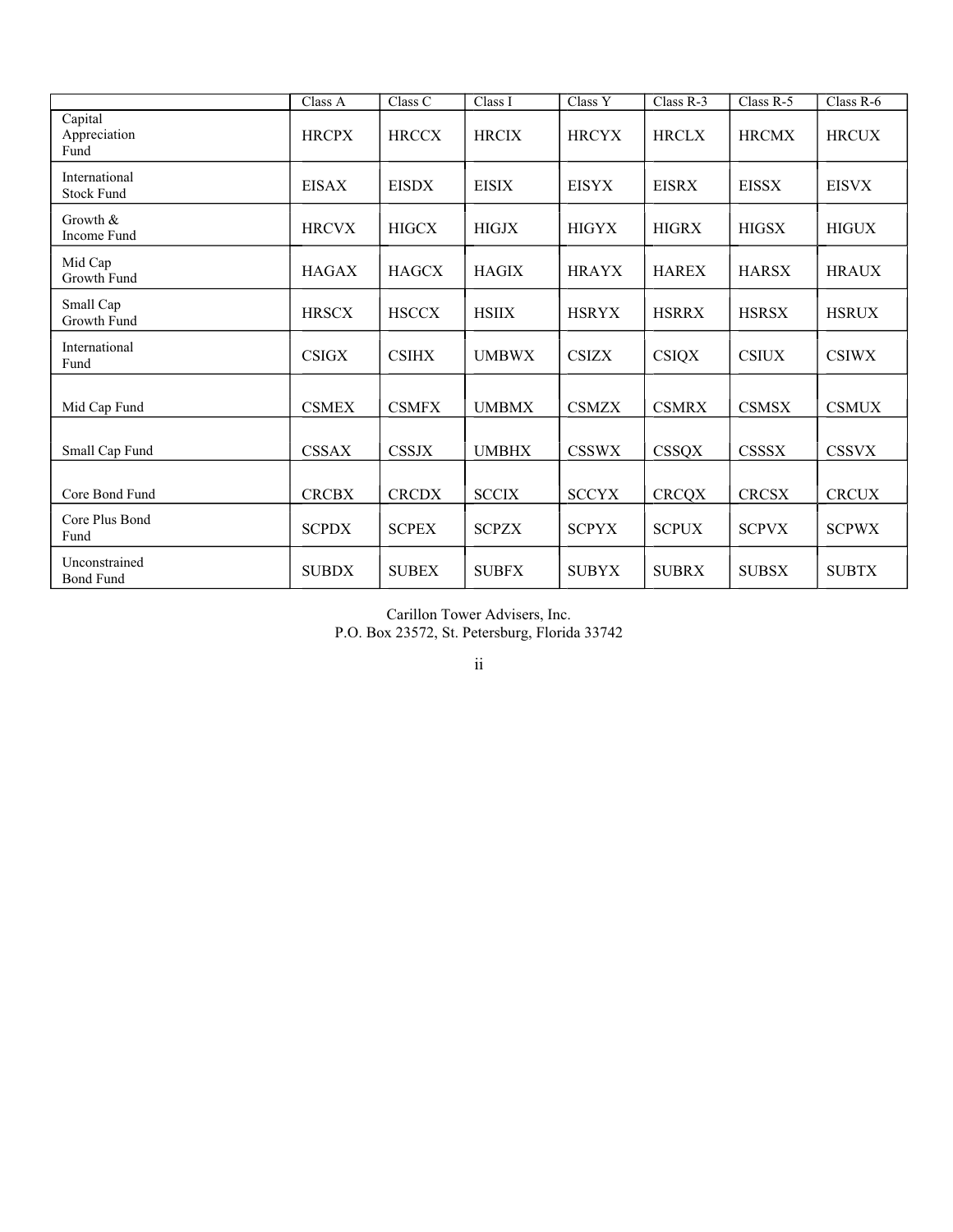## **TABLE OF CONTENTS**

|           |                                                                         | Page           |
|-----------|-------------------------------------------------------------------------|----------------|
| Ι.        | <b>GENERAL INFORMATION</b>                                              | $\overline{2}$ |
| II.       | <b>INVESTMENT INFORMATION</b>                                           | $\mathfrak{Z}$ |
|           | <b>Investment Policies, Strategies and Risks</b><br>A.                  | $\mathfrak{Z}$ |
|           | <b>Industry or Sub-Industry Classifications</b><br><b>B.</b>            | $48\,$         |
| Ш.        | <b>INVESTMENT LIMITATIONS</b>                                           | 49             |
|           | Fundamental Investment Policies for All Funds<br>A.                     | 49             |
|           | B <sub>1</sub><br><b>Non-Fundamental Investment Policies</b>            | 50             |
| IV.       | NET ASSET VALUE                                                         | 50             |
| V.        | <b>INVESTING IN THE FUNDS</b>                                           | 52             |
| VI.       | <b>INVESTMENT PROGRAMS</b>                                              | 52             |
|           | <b>Retirement Plans</b><br>A <sub>1</sub>                               | 52             |
|           | <b>Rights of Accumulation</b><br><b>B.</b>                              | 53             |
|           | $\mathcal{C}$ .<br>Class A Letter of Intent                             | 54             |
| VII.      | <b>REDEEMING SHARES</b>                                                 | 54             |
|           | <b>Receiving Payment</b><br>А.                                          | 54             |
|           | <b>B.</b><br><b>Telephone Transactions</b>                              | 56             |
|           | C.<br><b>Systematic Withdrawal Plan</b>                                 | 56             |
|           | Waiver of CDSC<br>D.<br>${\bf E}.$                                      | 57<br>57       |
|           | Redemptions-in-Kind<br>F.                                               |                |
|           | Frequent Purchases and Redemptions of Fund Shares                       | 57<br>57       |
|           | VIII. EXCHANGE PRIVILEGE                                                | 58             |
| IX.<br>Х. | DISCLOSURE OF PORTFOLIO HOLDINGS<br><b>TAXES</b>                        | 59             |
| XI.       | <b>SHAREHOLDER INFORMATION</b>                                          | 67             |
| XII.      | <b>FUND INFORMATION</b>                                                 | 67             |
|           | Management of the Funds<br>A.                                           | 67             |
|           | <b>Control Persons and Principal Holders of Securities</b><br><b>B.</b> | 75             |
|           | C.<br>Proxy Voting Policies and Procedures                              | 89             |
|           | <b>Investment Adviser and Administrator</b> ; Sub-advisers<br>D.        | 90             |
|           | Ε.<br><b>Portfolio Managers</b>                                         | 99             |
|           | Portfolio Turnover and Brokerage Practices<br>F.                        | 108            |
|           | G.<br><b>Distribution of Shares</b>                                     | 113            |
|           | H.<br><b>Payments to Dealers</b>                                        | 116            |
|           | XIII. Additional Services to the Funds                                  | 118            |
|           | <b>APPENDIX A</b>                                                       | $A-1$          |
|           | <b>APPENDIX B</b>                                                       | $B-1$          |
|           | <b>APPENDIX C</b>                                                       | $C-1$          |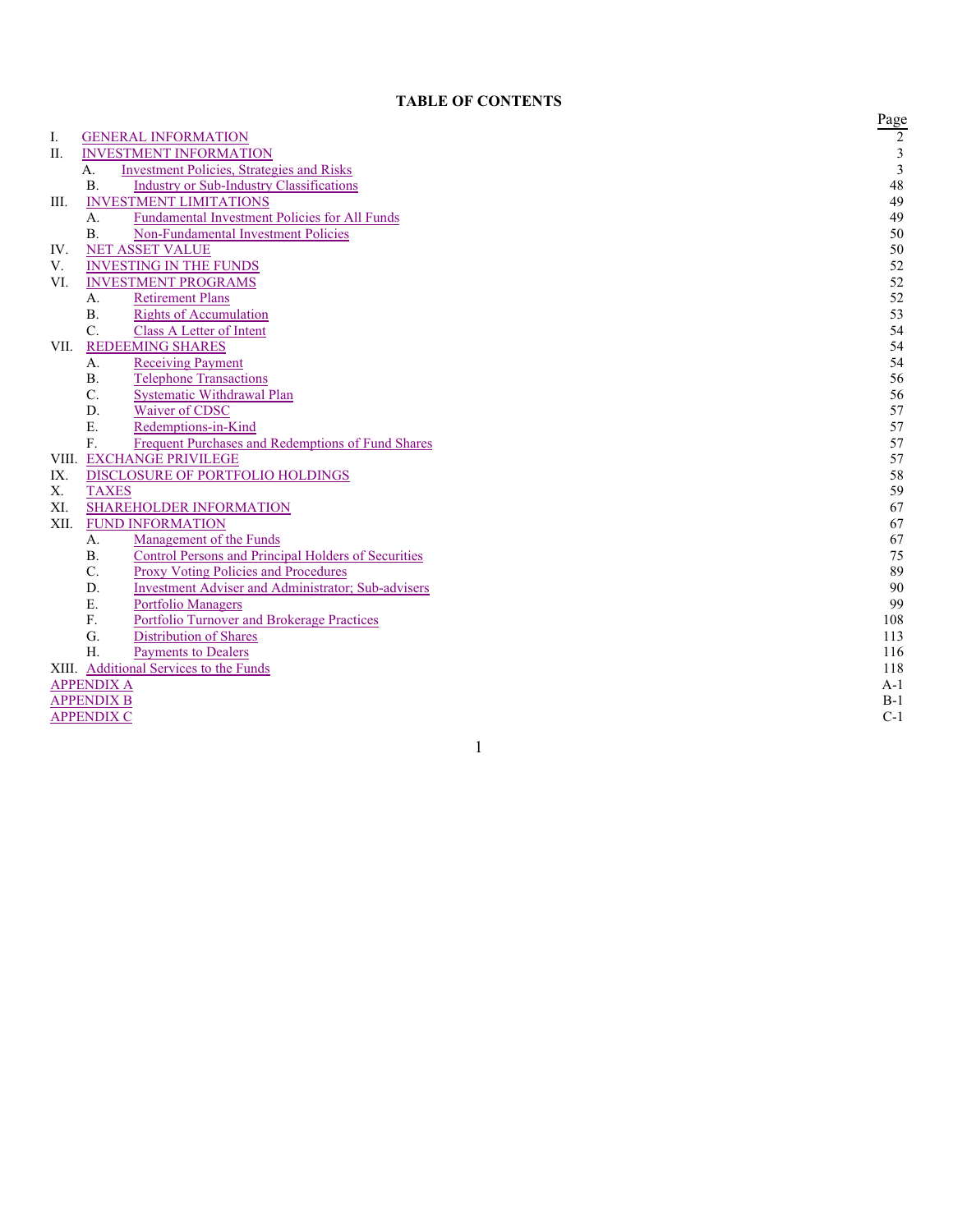## **I. GENERAL INFORMATION**

The funds are separate series of Carillon Series Trust (the "Trust"), which was established as a Delaware statutory trust on May 5, 2017. The Trust is registered as an open-end diversified management investment company under the Investment Company Act of 1940, as amended (the "1940 Act"). On November 20, 2017, the Trust adopted and succeeded to the registration statement of Eagle Series Trust. On that date, each of the Carillon ClariVest International Stock Fund, the Carillon Eagle Mid Cap Growth Fund, and the Carillon Eagle Small Cap Growth Fund became the successor to a corresponding series of Eagle Series Trust and changed its name, as set forth below:

| Fund                                                                | <b>Formerly</b>                                                                                                                                                                                                           |
|---------------------------------------------------------------------|---------------------------------------------------------------------------------------------------------------------------------------------------------------------------------------------------------------------------|
| Carillon ClariVest International Stock Fund ("International Stock") | Eagle International Stock Fund                                                                                                                                                                                            |
| Carillon Eagle Mid Cap Growth Fund ("Mid Cap Growth")               | Prior to January 2, 2004, named Aggressive Growth Fund, from<br>January 2, 2004 to November 1, 2008, named Diversified Growth<br>Fund, and from November 1, 2008 to November 20, 2017, named<br>Eagle Mid Cap Growth Fund |
| Carillon Eagle Small Cap Growth Fund ("Small Cap Growth")           | Prior to November 1, 2008, named Small Cap Stock Fund, and<br>from November 1, 2008 to November 20, 2017, named Eagle<br>Small Cap Growth Fund                                                                            |

Eagle Series Trust, formerly known as the Heritage Series Trust, was established as a Massachusetts business trust under a Declaration of Trust dated October 28, 1992.

In addition, on November 20, 2017: (1) Carillon ClariVest Capital Appreciation Fund ("Capital Appreciation") acquired all the assets and assumed all the liabilities of Eagle Capital Appreciation Fund, (2) Carillon Eagle Growth & Income Fund ("Growth & Income") acquired all the assets and assumed all the liabilities of Eagle Growth & Income Fund, and (3) each of the Carillon Scout International Fund, the Carillon Scout Mid Cap Fund, the Carillon Scout Small Cap Fund, the Carillon Reams Core Bond Fund, the Carillon Reams Core Plus Bond Fund, and the Carillon Reams Unconstrained Bond Fund acquired all the assets and assumed all the liabilities of a corresponding series of the Scout Funds, as set forth below:

| <b>Fund</b>                                         | Formerly                 |
|-----------------------------------------------------|--------------------------|
| Carillon Scout International Fund ("International") | Scout International Fund |
| Carillon Scout Mid Cap Fund ("Mid Cap")             | Scout Mid Cap Fund       |
| Carillon Scout Small Cap Fund ("Small Cap")         | Scout Small Cap Fund     |
| Carillon Reams Core Bond Fund ("Core Bond")         | Scout Core Bond Fund     |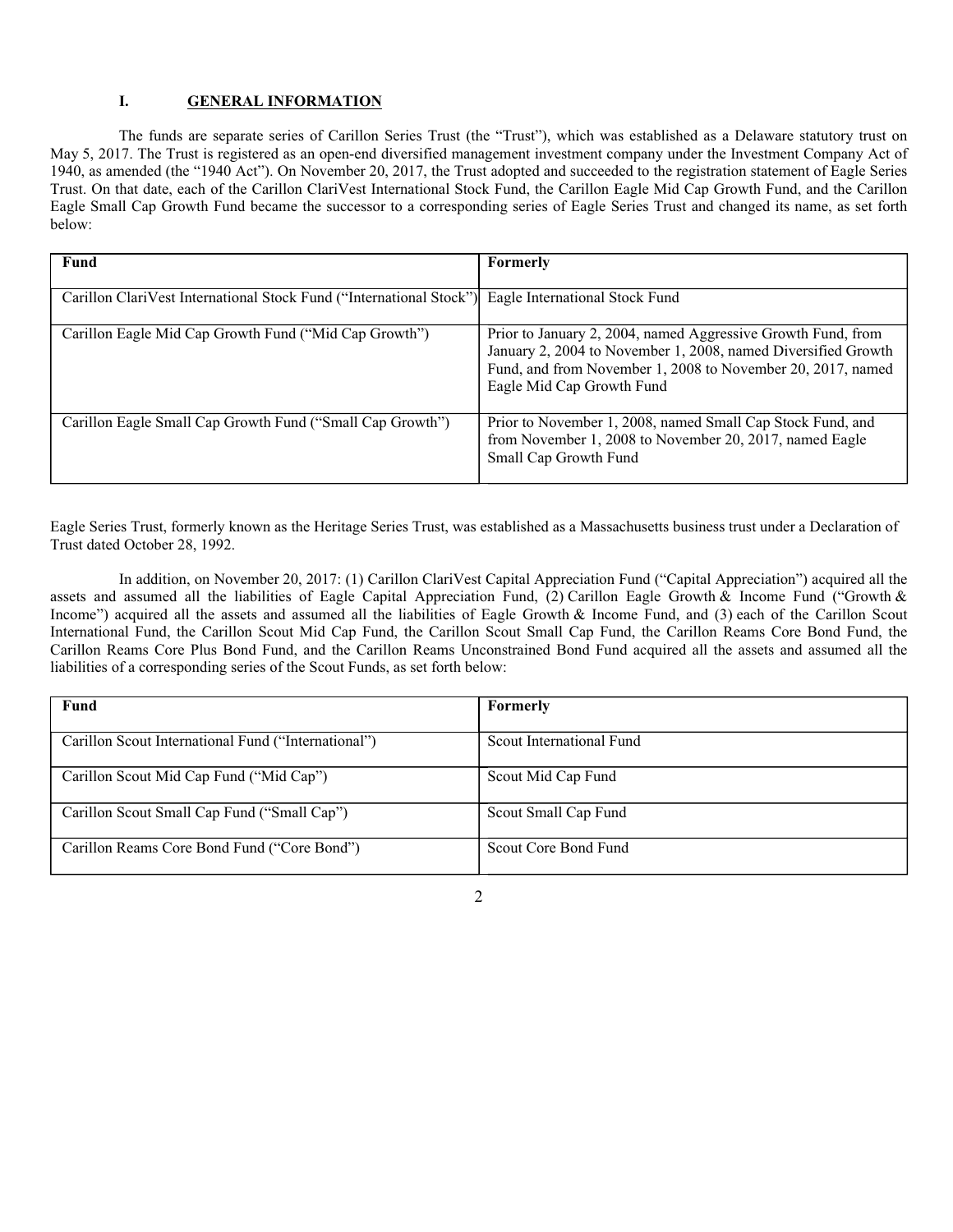| Fund                                                            | Formerly                             |
|-----------------------------------------------------------------|--------------------------------------|
| Carillon Reams Core Plus Bond Fund ("Core Plus Bond")           | Scout Core Plus Bond Fund            |
| Carillon Reams Unconstrained Bond Fund ("Unconstrained<br>Bond" | <b>Scout Unconstrained Bond Fund</b> |

Since the objective and policies of each of the International Fund, the Mid Cap Fund, the Small Cap Fund, the Core Bond Fund, the Core Plus Bond Fund, and the Unconstrained Bond Fund are the same in all material respects as each fund's predecessor, and since each of these funds has engaged the investment advisor that previously provided services to its predecessor as sub-adviser, each of these funds has adopted the prior performance and financial history of its predecessor.

Each fund currently offers Class A shares sold subject to a front-end sales charge ("Class A shares") and Class C shares sold subject to a 1% contingent deferred sales charge ("CDSC") ("Class C shares"). In addition, each fund offers Class Y and Class R-3 shares, each sold without a front-end sales charge or CDSC. Each fund also offers Class I, Class R-5 and Class R-6 shares, each sold without a front-end sales charge, CDSC or Rule 12b-1 fee.

Each fund described in this SAI operates for many purposes as if it were an independent company. Each fund has its own objective(s), policies, strategies and portfolio managers, among other characteristics.

## **II. INVESTMENT INFORMATION**

## **A. Investment Policies, Strategies and Risks**

This section provides a detailed description of the securities in which a fund may invest to achieve its investment objective(s), the strategies it may employ and the corresponding risks of such securities and strategies. For more information regarding the description of various types of securities in which a fund may invest, please refer to Appendix A, Investment Types Glossary. Each fund may invest in the types of assets described below, either directly or indirectly, unless otherwise noted or as shown in Appendix C. For more information on a fund's principal strategies and risks, please see the funds' Prospectus.

### **Equity Securities:**

Common Stocks. Each fund, except Core Bond and Core Plus Bond, may invest in common stocks, which represent an equity or ownership interest in an issuer. In the event an issuer is liquidated or declares bankruptcy, the claims of bondholders, other debt holders, owners of preferred stock, and general creditors take precedence over the claims of those who own common stock. Common stocks fluctuate in price in response to many factors including historical and prospective earnings of the issuer, the value of its assets, general economic conditions, interest rates, investor perceptions and market liquidity. An adverse event, such as an unfavorable earnings report, may depress the value of a particular common stock.

Convertible Securities. Each fund may invest in convertible securities. While no securities investment is without some risk, investments in convertible securities generally entail less risk than the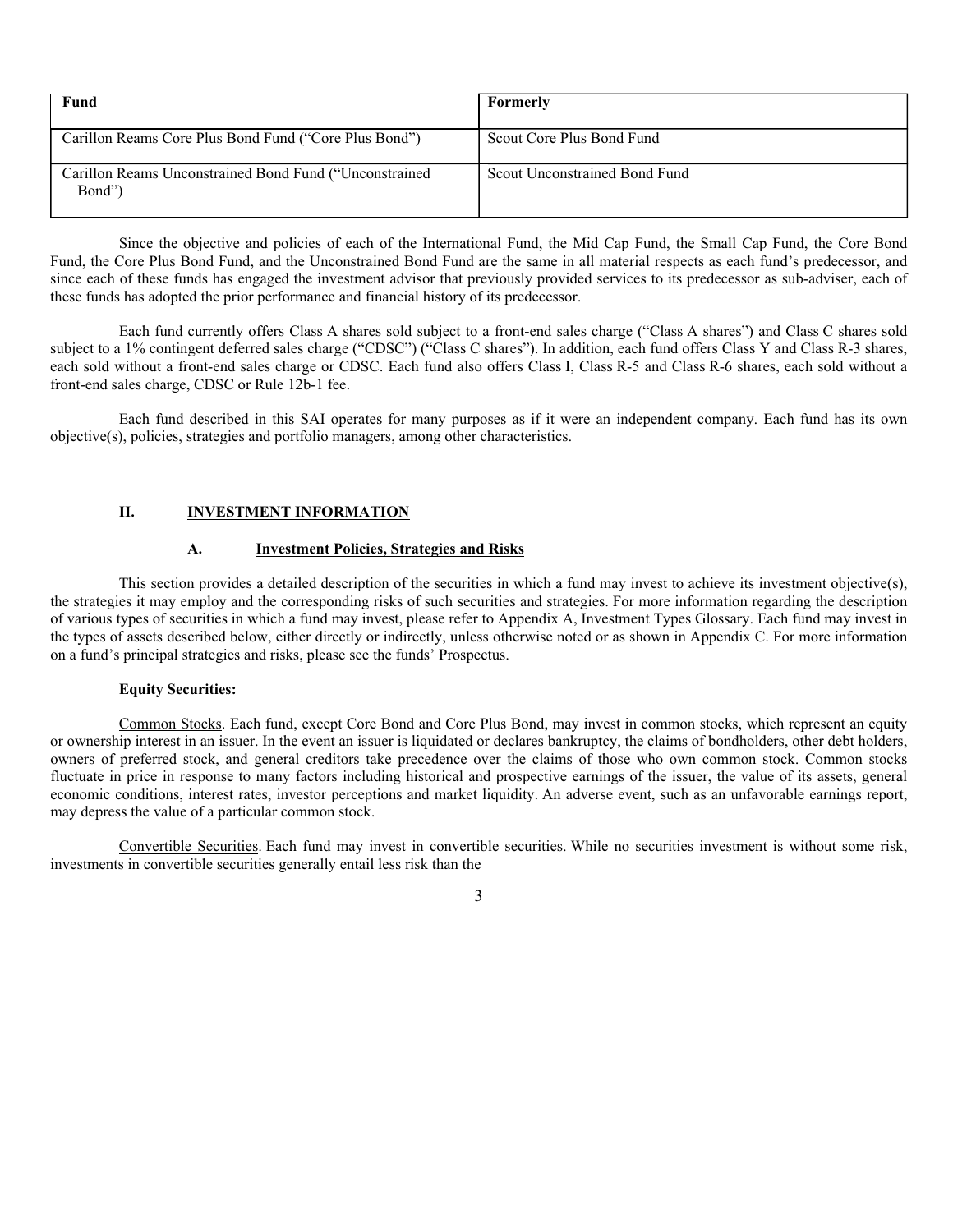issuer's common stock, although the extent to which such risk is reduced depends in large measure upon the degree to which the convertible security sells above its value as a fixed income security. The market value of convertible securities tends to decline as interest rates increase and, conversely, increases as interest rates decline. While convertible securities generally offer lower interest or dividend yields than nonconvertible debt securities of similar quality, they do enable the investor to benefit from increases in the market price of the underlying common stock. With respect to International, Mid Cap and Small Cap, the convertible securities in which the funds may invest are rated, at the time of purchase, at least "A" or better by Moody's or  $S\&P^{\mathbb{R}}$ , or determined to be of comparable quality by Carillon Tower Advisers, Inc. ("Carillon Tower") if the security is unrated.

Other Investment Companies, including ETFs. Each fund may invest in shares of other open-end or closed-end investment companies, including money market funds and exchange-traded funds ("ETFs"), up to the limits prescribed in the 1940 Act, the rules thereunder and any exemptive relief. Investments in the securities of other investment companies (which may, in turn invest in equities, bonds, and other financial vehicles) may involve duplication of advisory fees and certain other expenses. By investing in another investment company, a fund becomes a shareholder of that investment company. As a result, fund shareholders indirectly bear the fund's proportionate share of the fees and expenses paid by shareholders of the other investment company, in addition to the fees and expenses fund shareholders directly bear in connection with the fund's own operations.

S&P's Depositary Receipts, S&P's MidCap 400 Depositary Receipts, and other similar index securities are ETFs and are considered investments in other investment companies ("Index Securities"). Index Securities are subject to the risks of an investment in a broadly based portfolio of common stocks.

As a shareholder, a fund must rely on the other investment company to achieve its investment objective. If the other investment company or ETF fails to achieve its investment objective, the value of a fund's investment will decline, adversely affecting a fund's performance. In addition, because ETFs are listed on national stock exchanges and are traded like stocks listed on an exchange, ETF shares may potentially trade at a discount or a premium. Investments in ETFs are also subject to brokerage and other trading costs, which could result in greater expenses to a fund. Finally, because the value of ETF shares depends on the demand in the market, the portfolio manager may not be able to liquidate a fund's holdings of ETF shares at the most optimal time, adversely affecting the fund's performance. The SEC has proposed revisions to the rules permitting funds to invest in other investment companies, which could alter the ability of funds to invest in other investment companies.

Each fund's investment in securities of other investment companies, except for money market funds, is generally limited to: (i) 3% of the total voting stock of any one investment company, (ii) 5% of the fund's total assets with respect to any one investment company and (iii) 10% of the fund's total assets in all investment companies in the aggregate. However, a fund may exceed these limits when investing in shares of an ETF or other investment company, subject to a statutory exemption or to the terms and conditions of an exemptive order from the SEC.

The SEC recently adopted revisions to the rules permitting funds to invest in other investment companies to streamline and enhance the regulatory framework applicable to fund of funds arrangements. While new Rule 12d1-4 will permit more types of fund of fund arrangements without an exemptive order, it imposes new conditions, including limits on control and voting of acquired funds' shares, evaluations and findings by investment advisers, fund investment agreements, and limits on most three-tier fund structures.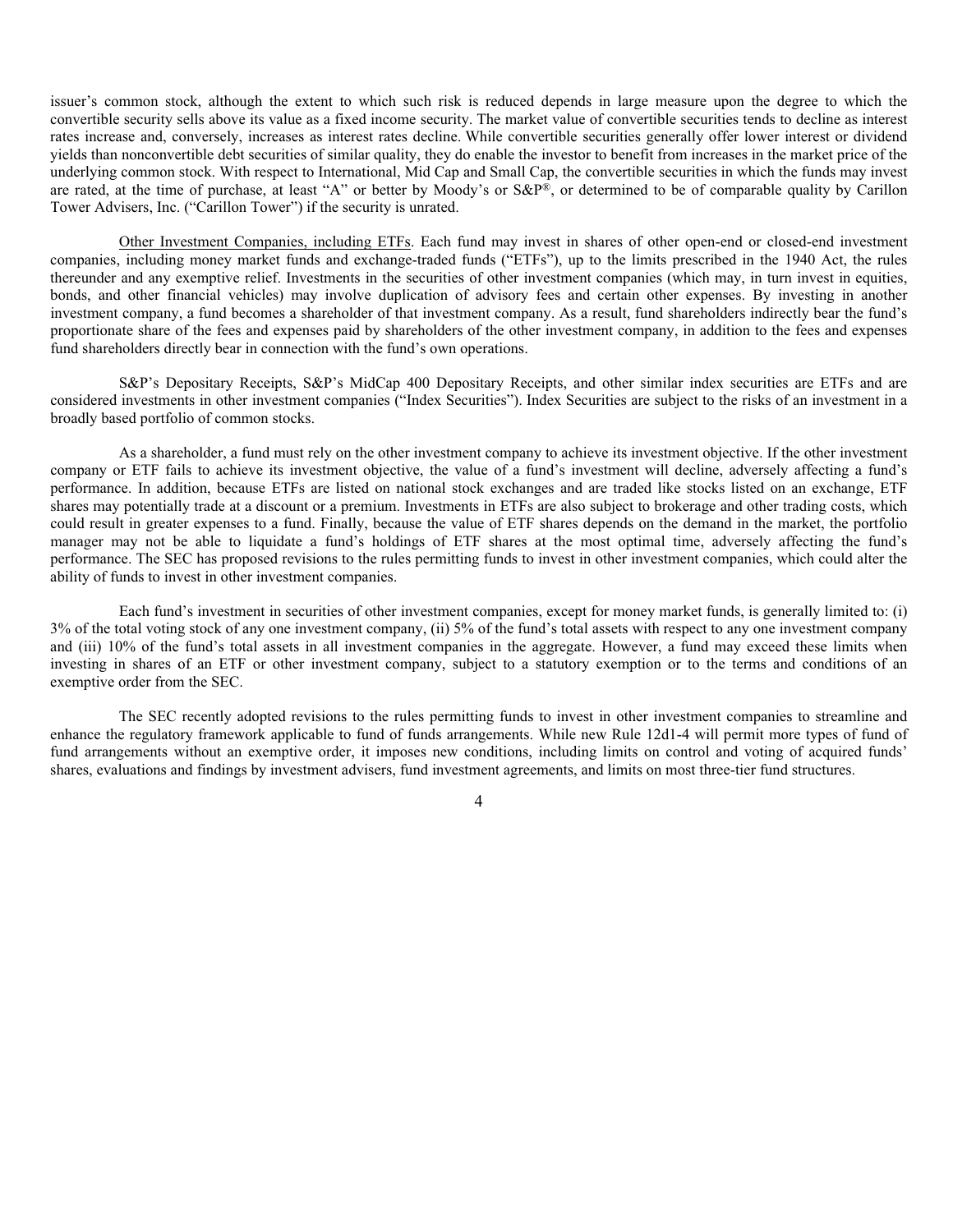Preferred Stock. Each fund, except Core Bond and Core Plus Bond, may invest in preferred stock which is subordinated to all debt obligations in the event of insolvency. An issuer's failure to make a dividend payment is normally not considered a default entitling the preferred shareholder to take action. Preferred stock generally has no maturity date, meaning that its market value is dependent on the issuer's future potential for growth over an unspecified period of time. Distributions on preferred stock are generally considered dividends and treated as such for federal income tax purposes.

Real Estate Investment Trusts ("REITs"). Each fund, except Core Bond and Core Plus Bond, may invest in REITs. The risks associated with REITs include defaults by borrowers, self-liquidation, failure to qualify for tax-free pass-through of distributed net income and net realized gains under the federal tax law, failure to qualify as an exempt entity under the 1940 Act and the fact that REITs are not diversified.

Warrants and Rights. Each fund, except Core Bond and Core Plus Bond, may invest in warrants and rights. Rights are instruments that permit a fund to acquire, by subscription, the capital stock of a corporation at a set price, regardless of the market price for such stock. The market price of warrants is usually significantly less than the current market price of the underlying stock. Thus, there is a greater risk that warrants might drop in value at a faster rate than the underlying stock.

Special Purpose Acquisition Companies ("SPACs"). A fund may invest in the common stock, warrants, and other securities of special purpose acquisition companies or similar special purpose entities (collectively, "SPACs") that pool funds to seek potential acquisition opportunities. A SPAC is a publicly traded company that raises investment capital via an initial public offering ("IPO") for the purpose of acquiring an existing company. The shares of a SPAC are typically issued in "units" that include one share of common stock and one right or warrant (or partial right or warrant) conveying the right to purchase additional shares or partial shares. At a specified time following the SPAC's IPO (generally 1-2 months), the rights and warrants may be separated from the common stock at the election of the holder, after which they become freely tradeable. After going public, and until an acquisition is completed, a SPAC generally invests the proceeds of its IPO (less a portion retained to cover expenses), which are held in trust, in U.S. government securities, money market securities and cash. If a SPAC does not complete an acquisition within a specified period of time after going public, the SPAC is dissolved, at which point the invested funds are returned to the entity's shareholders (less certain permitted expenses) and any rights or warrants issued by the SPAC expire worthless.

Because SPACs and similar entities have no operating history or ongoing business other than seeking acquisitions, the value of their securities is dependent on the ability of the entity's management to identify and complete a profitable acquisition. During the period when management of the SPAC seeks to identify a potential acquisition or merger target, typically most of the capital raised for that purpose (less a portion retained to cover expenses) is invested in income-producing investments, such as U.S. government securities and money market fund securities, and cash. To the extent the SPAC is invested in cash or similar securities, this may impact a fund's ability to meet its investment objective. A fund may invest in SPACs for a variety of investment purposes, including to achieve capital gains. SPACs may provide the opportunity for common shareholders to have some or all of their shares redeemed by the SPAC at or around the time a proposed merger or acquisition is expected to occur. However, unless it is subject to a restriction on resale, a fund may sell its investment in a SPAC at any time, including before, at or after the time of a merger or acquisition. If an acquisition that meets the requirements for the SPAC is not completed within a pre-established period of time, the invested funds are returned to the entity's shareholders. Certain SPACs in which a fund may invest, or the securities of an acquisition target, may not be registered under the Securities Act of 1933, as amended, or no public market may otherwise exist for such securities. Such investments in unregistered SPACs may have extended restrictions on their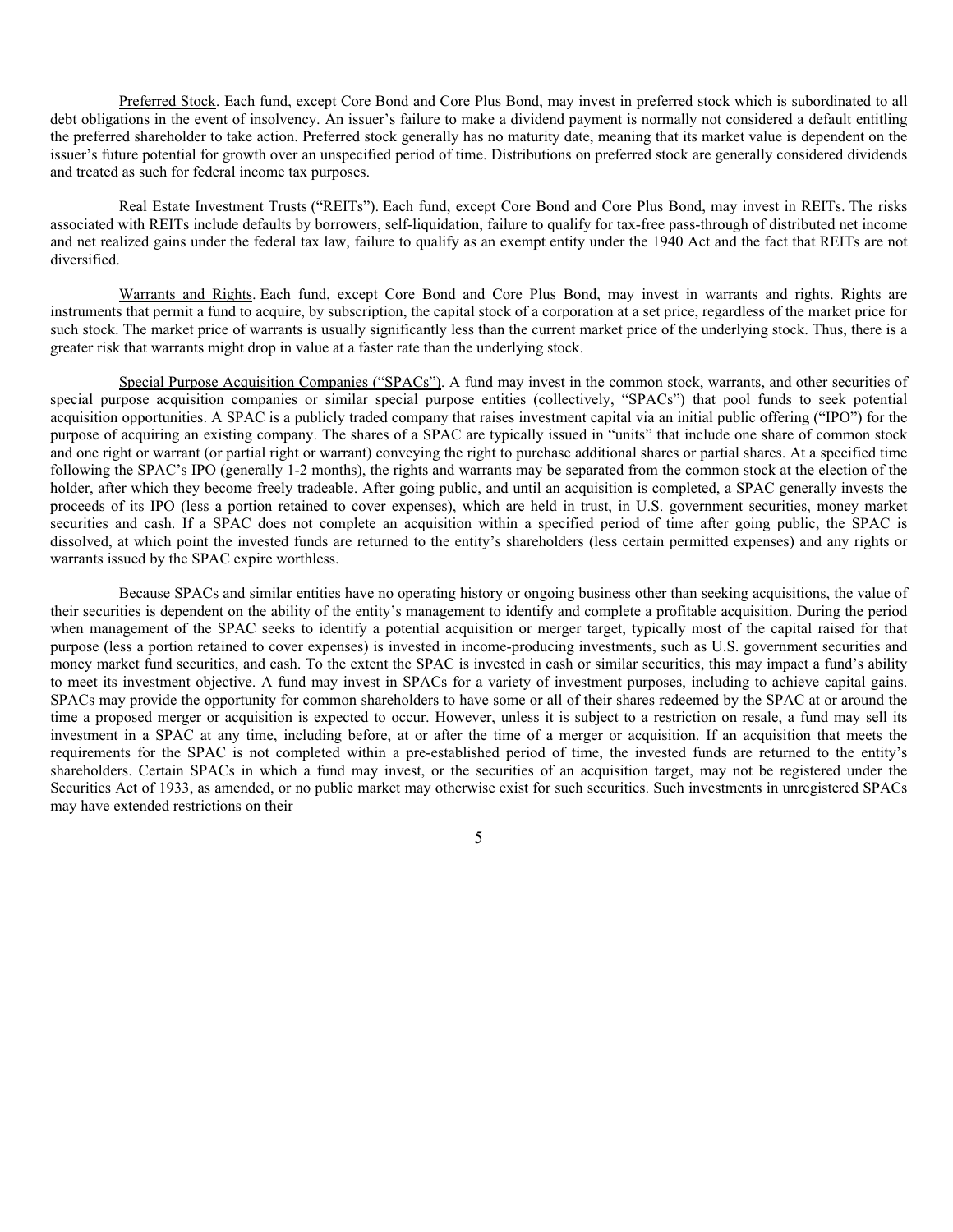resale, be considered illiquid or otherwise involve a high degree of risk, which could cause a fund to lose all or part of its investment.

An investment in a SPAC is subject to a variety of additional risks, including that (i) a significant portion of the monies raised by the SPAC for the purpose of identifying and effecting an acquisition or merger may be expended during the search for a target transaction; (ii) an attractive acquisition or merger target may not be identified and the SPAC will be required to return any remaining monies to shareholders; (iii) any proposed merger or acquisition may be unable to obtain the requisite approval, if any, of SPAC shareholders; (iv) an acquisition or merger, once effected, may prove unsuccessful and an investment in the SPAC may lose value; (v) the warrants or other rights held by a fund with respect to the SPAC may expire worthless or may be repurchased or retired by the SPAC at an unfavorable price; (vi) a fund will be delayed in receiving any redemption or liquidation proceeds from a SPAC to which it is entitled; (vii) an investment in a SPAC may be diluted by additional later offerings of interests in the SPAC or by other investors exercising existing rights to purchase shares of the SPAC; (viii) the values of investments in SPACs may be highly volatile and may depreciate significantly over time; and (ix) some SPACs may pursue acquisitions only within certain industries or regions, which may increase the volatility of their prices.

### **Debt Securities:**

Debt Securities. Each fund, except Capital Appreciation and International Stock, may invest in debt securities which will fluctuate in value based upon changes in interest rates and the issuer's credit quality. Also, the value of a fund's investments in debt securities will change as prevailing interest rates change. Generally, the prices of fixed income securities move inversely to interest rates. For example, the value of a fund's fixed income investments typically will fall when interest rates rise. A fund may be particularly sensitive to changes in interest rates if it invests in debt securities with intermediate and long terms to maturity. Debt securities with longer durations tend to be more sensitive to changes in interest rates, usually making them more volatile than debt securities with shorter durations. Yields of debt securities will fluctuate over time. Depending upon the particular amount and type of fixed income securities holdings of a fund, these changes may impact the net asset value ("NAV") of a fund's shares. As of the date of this SAI, interest rates are historically low. During periods of very low or negative interest rates, a fund may be unable to maintain positive returns. To the extent a fund holds an investment with a negative interest rate to maturity, a fund may generate a negative return on that investment. Conversely, in the future, interest rates may rise significantly and/or rapidly, potentially resulting in substantial losses to a fund. There is a risk that policy changes by the U.S. Government and/or Federal Reserve, such as interest rate increases, may result in substantial losses to a fund and expose fixed income and related markets to heightened volatility and may reduce liquidity for certain fund investments, which could cause the value of a fund's investments and share price to decline. A fund by investing in Derivatives (as defined below) tied to fixed income markets may be more substantially exposed to these risks than a fund that does not invest in Derivatives. To the extent a fund experiences high redemptions due to this risk, a fund may experience increased portfolio turnover, which will increase the costs that a fund incurs and may lower a fund's performance. The liquidity levels of a fund's portfolios may also be affected.

Corporate Debt Obligations. Each fund, except Capital Appreciation and International Stock, may invest in corporate debt securities, including corporate bonds, debentures, notes and other similar corporate debt instruments. Please see the discussions of "Investment Grade" and "Lower Rated" securities below for additional information.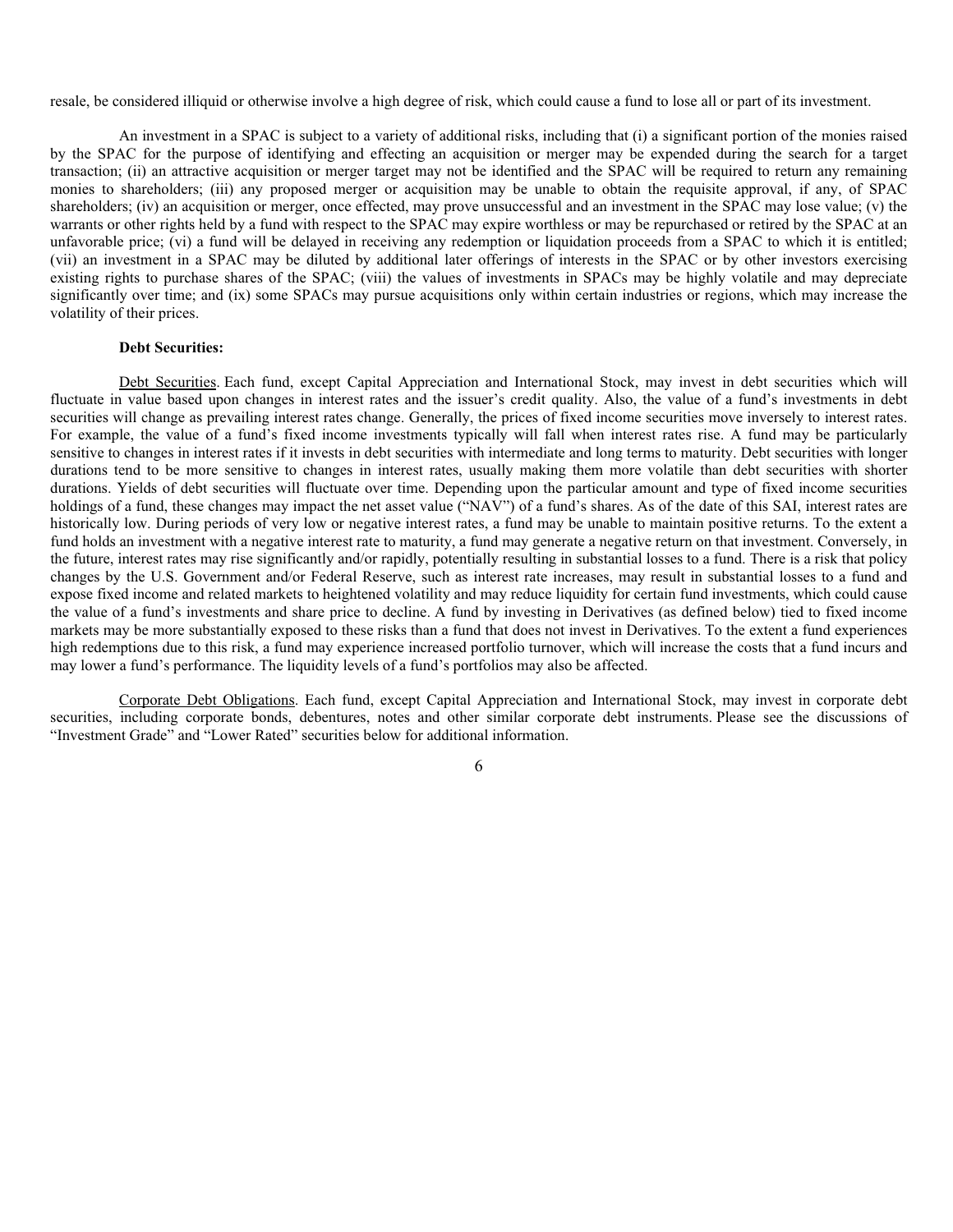### **Investment Grade and Lower Rated Securities:**

Investment Grade Securities. Each fund may invest in debt securities rated investment grade. Securities rated in the lowest category of investment grade are considered to have speculative characteristics and changes in economic conditions are more likely to lead to a weakened capacity to pay interest and repay principal than is the case with higher-grade bonds. Each fund may retain a security that has been downgraded below investment grade if, in the opinion of its portfolio manager, it is in the fund's best interest.

Lower Rated / High Yield Securities. Growth & Income, Mid Cap Growth, Small Cap Growth, Core Plus Bond, and Unconstrained Bond may invest in debt securities rated below investment grade. These securities are commonly referred to as "high yield securities" or "junk bonds" and are deemed to be predominantly speculative with respect to the issuer's capacity to pay interest and repay principal and may involve major risk exposure to adverse conditions. These securities are subject to specific risks that may not be present with investments of higher-grade securities. The funds invest primarily in investment grade securities. Investment grade securities include securities rated in one of the four highest rating categories by a nationally recognized statistical rating organization, such as BBB- or higher by S& P Global Ratings. International Stock, Mid Cap Growth, and Small Cap Growth currently do not intend to invest more than 5% of their respective net assets in lower rated/high-yield securities.

#### **Risk Factors of Lower Rated / High Yield Securities:**

Interest Rate and Economic Risk*.* As with all debt securities, the market values of high yield securities tend to decrease when interest rates rise and increase when interest rates fall. The prices of high yield securities will also fluctuate greatly during periods of economic uncertainty and changes resulting in changes in a fund's NAV. During these periods, some highly leveraged high yield securities issuers may experience a higher incidence of default due to their inability to meet principal and interest payments, projected business goals or to obtain additional financing. In addition, a fund may need to replace or sell a junk bond that it owns at unfavorable prices or returns. Accordingly, those high yield securities held by a fund may affect its NAV and performance adversely during such times.

In a declining interest rate market, if an issuer of a high yield security containing a redemption or call provision exercises either provision, a fund would have to replace the security, which could result in a decreased return for shareholders. Conversely, if a fund experiences unexpected net redemptions in a rising interest rate market, it might be forced to sell certain securities, regardless of investment merit. While it is impossible to protect entirely against this risk, diversification of a fund's investment portfolio and its portfolio manager's careful analysis of prospective investment portfolio securities should help reduce the impact of a decrease in value of a particular security or group of securities in the fund's investment portfolio.

Securities Ratings and Credit Ratings. Securities ratings are based largely on the issuer's historical financial information and the rating agencies' investment analysis at the time of rating. Credit ratings usually evaluate the safety of principal and interest payment of debt securities, such as high yield securities, but may not reflect the true risks of an investment in such securities. A reduction in an issuer's credit rating may cause that issuer's high yield securities to decrease in market value. Also, credit rating agencies may fail to change the credit ratings to reflect subsequent events. Consequently, the rating assigned to any particular security is not necessarily a reflection of the issuer's current financial condition, which may be better or worse than the rating would indicate.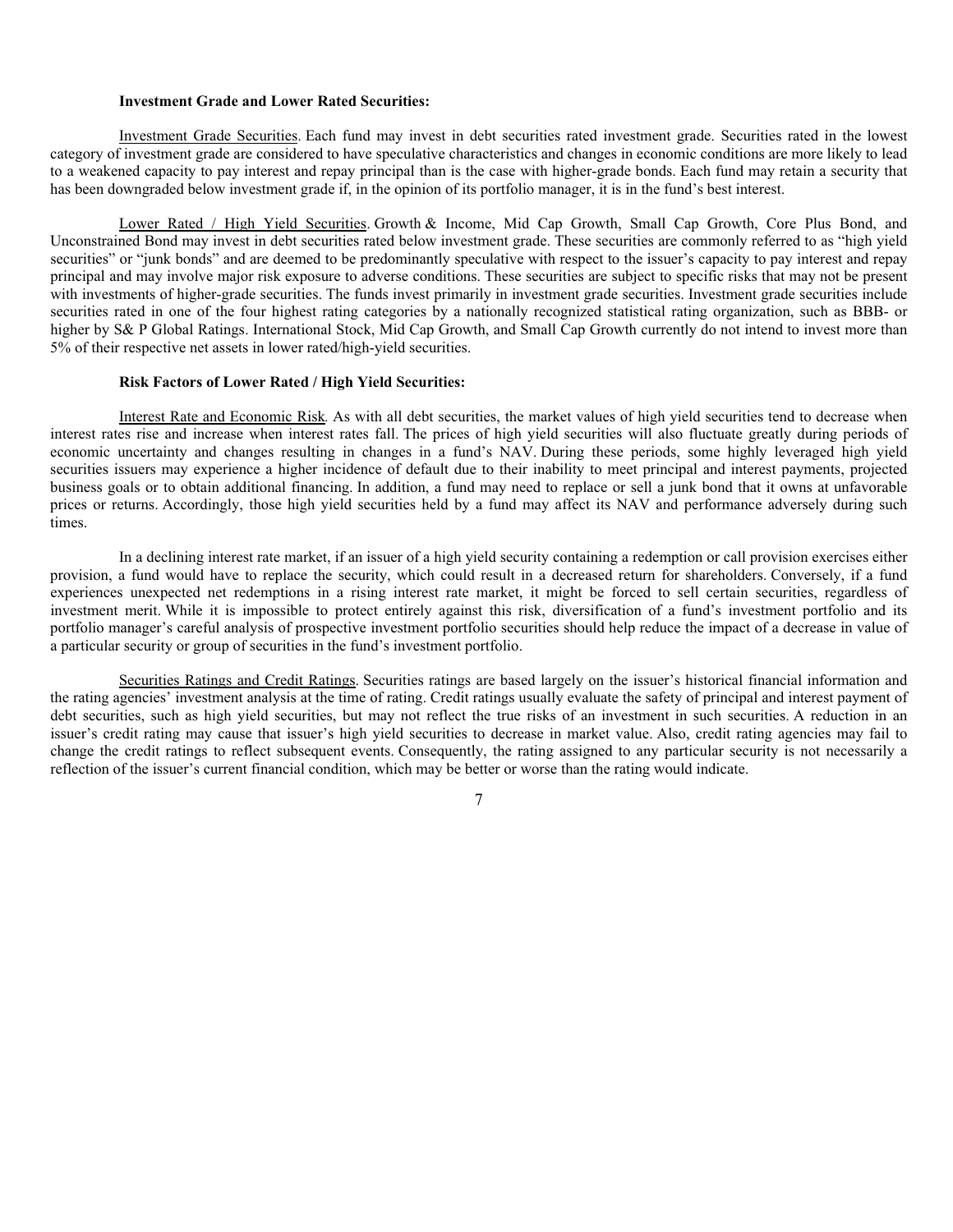A fund's portfolio managers continually monitors the investments in its respective investment portfolio and carefully evaluates whether to dispose of or retain high yield securities whose credit ratings have changed. A fund's portfolio managers primarily rely on their own credit analysis, including a study of existing debt, capital structure, ability to service debt and pay interest, sensitivity to economic conditions and other factors in its determination. See Appendix B for a description of corporate debt ratings.

Liquidity Risk and Valuation*.* The market for high yield securities tends to be less active and primarily dominated by institutional investors compared to the market for high-quality debt securities. During periods of economic uncertainty or adverse economic changes, the market may be further restricted. In these conditions, a fund may have to dispose of its high yield securities at unfavorable prices or below fair market value. In addition, during such times, reliable objective information may be limited or unavailable and negative publicity may adversely affect the public's perception of the junk bond market. The Trust's Board of Trustees ("Board") or a portfolio manager may have difficulty assessing the value of high yield securities during these times. Consequently, any of these factors could reduce the market value of high yield securities held by a fund.

#### **Variable- or Floating-Rate Securities:**

Core Bond, Core Plus Bond, and Unconstrained Bond may invest in securities which offer a variable- or floating-rate of interest. Variable-rate securities provide for automatic establishment of a new interest rate at fixed intervals (*e.g.*, daily, monthly, semiannually, etc.). Floating-rate securities generally provide for automatic adjustment of the interest rate whenever some specified interest rate index changes. The interest rate on variable- or floating-rate securities is ordinarily a percentage of a bank's prime rate or is determined by reference to the 90-day U.S. Treasury bill rate, the rate of return on commercial paper or bank certificates of deposit, an index of short-term interest rates or some other objective measure.

Variable- or floating-rate securities frequently include a demand feature entitling the holder to sell the securities to the issuer at par value prior to maturity. In many cases, the demand feature can be exercised at any time on seven days' notice. In other cases, the demand feature is exercisable at any time on 30 days' notice or on similar notice at intervals of not more than one year. Some securities which do not have variable or floating interest rates may be accompanied by puts producing similar results and price characteristics. When considering the maturity of any instrument which may be sold or put to the issuer or a third party, a fund may consider that instrument's maturity to be shorter than its stated maturity.

Variable-rate demand notes include master demand notes which are obligations that permit a fund to invest fluctuating amounts, which may change daily without penalty, pursuant to direct arrangements between the fund, as lender, and the borrower. The interest rates on these notes fluctuate from time to time. The issuer of such obligations normally has a corresponding right, after a given period, to prepay in its discretion the outstanding principal amount of the obligations plus accrued interest upon a specified number of days' notice to the holders of such obligations. The interest rate on a floating-rate demand obligation is based on a known lending rate, such as a bank's prime rate, and is adjusted automatically each time such rate is adjusted. The interest rate on a variable-rate demand obligation is adjusted automatically at specified intervals. Frequently, such obligations are secured by letters of credit or other credit support arrangements provided by banks. Because these obligations are direct lending arrangements between the lender and borrower, it is not contemplated that such instruments will generally be traded. There generally is not an established secondary market for these obligations, although they are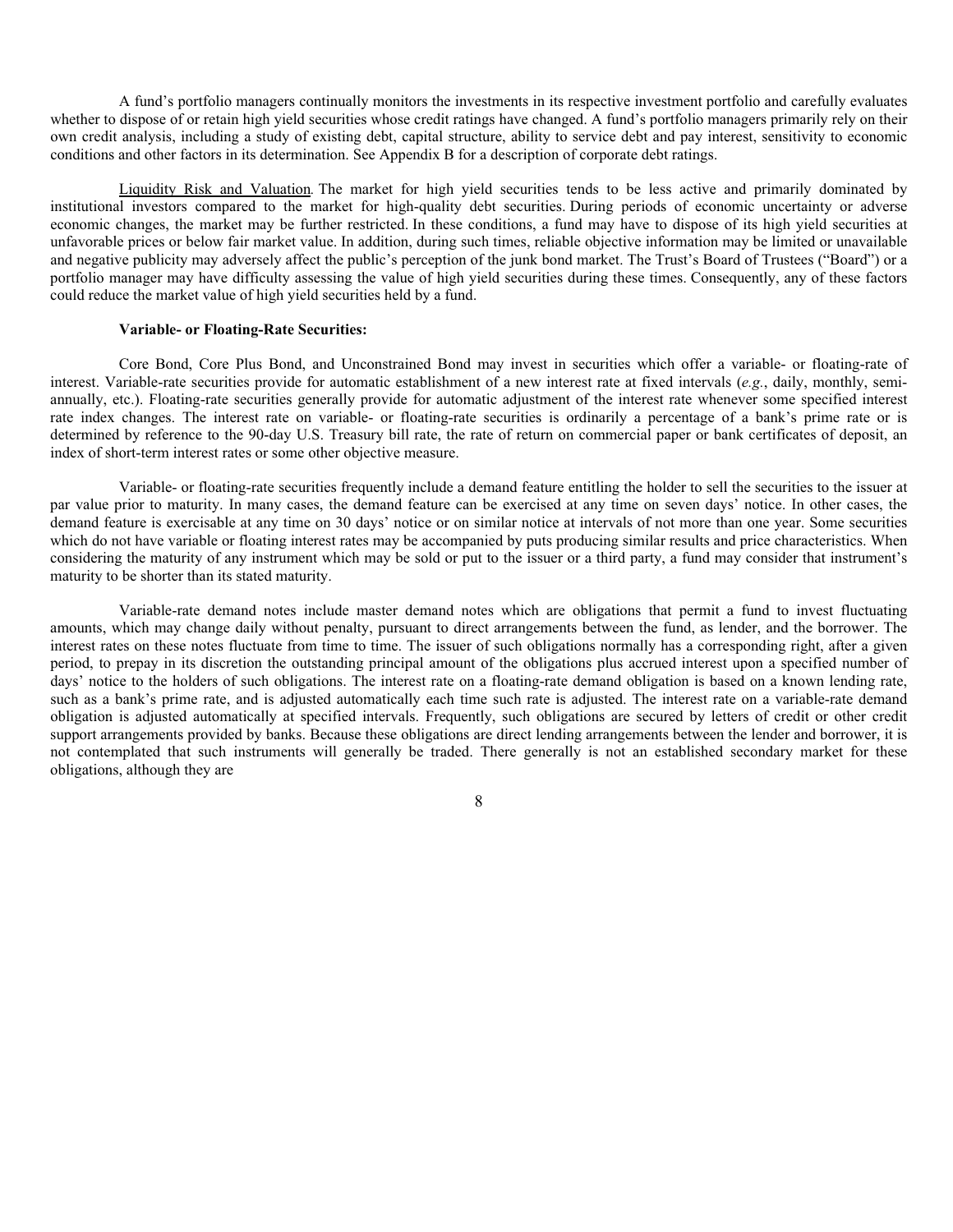redeemable at face value. Accordingly, where these obligations are not secured by letters of credit or other credit support arrangements, the funds' right to redeem is dependent on the ability of the borrower to pay principal and interest on demand.

The funds will not invest more than 15% of their respective net assets in variable- and floating-rate demand obligations that are not readily marketable (a variable- or floating-rate demand obligation that may be disposed of on not more than seven days' notice will be deemed readily marketable and will not be subject to this limitation). In addition, each variable- or floating-rate obligation must meet the credit quality requirements applicable to all of a fund's investments at the time of purchase. When determining whether such an obligation meets a fund's credit quality requirements, the fund may look to the credit quality of the financial guarantor providing a letter of credit or other credit support arrangement.

In determining its weighted average portfolio maturity, each fund will consider a floating- or variable-rate security to have a maturity equal to its stated maturity (or redemption date if it has been called for redemption), except that it may consider (i) variable-rate securities to have a maturity equal to the period remaining until the next readjustment in the interest rate, unless subject to a demand feature, (ii) variable-rate securities subject to a demand feature to have a remaining maturity equal to the longer of (a) the next readjustment in the interest rate or (b) the period remaining until the principal can be recovered through demand, and (iii) floating-rate securities subject to a demand feature to have a maturity equal to the period remaining until the principal can be recovered through demand. Variable- and floating-rate securities generally are subject to less principal fluctuation than securities without these attributes since the securities usually trade at par following the readjustment in the interest rate.

Interest rates on such securities are adjusted periodically. The interest rates are adjusted based on a base rate plus a premium or spread over the base rate. This base rate usually is ICE LIBOR ("LIBOR"), Euro Interbank Offered Rate, the federal funds rate, the prime rate, or other base lending rates used by commercial lenders (each, a "Reference Rate"). LIBOR usually is an average of the interest rates quoted by several designated banks as the rates at which they pay interest to major depositors in the London interbank market on U.S. dollar-denominated deposits. The prime rate quoted by a major U.S. bank is generally the interest rate at which that bank is willing to lend U.S. dollars to its most creditworthy borrowers, although it may not be the bank's lowest available rate.

On July 27, 2017, the Chief Executive of the FCA, which regulates LIBOR, announced that the FCA will no longer persuade nor require banks to submit rates for the calculation of LIBOR and certain other Reference Rates in the future. Such announcement indicates that the continuation of LIBOR and certain other Reference Rates on the current basis cannot and will not be guaranteed in the future. This announcement and any additional regulatory or market changes may have an adverse impact on a fund or its investments, including increased volatility or illiquidity in markets for instruments that rely on LIBOR.

Regulators and market participants are working together to identify or develop successor Reference Rates. Additionally, it is expected that market participants will focus on the transition mechanisms by which the Reference Rates in existing contracts or instruments may be amended, whether through marketwide protocols, fallback contractual provisions, bespoke negotiations or amendments or otherwise. Nonetheless, the termination of certain Reference Rates presents risks to a fund. At this time, it is not possible to completely identify or predict the effect of any such changes, any establishment of alternative Reference Rates or any other reforms to Reference Rates that may be enacted in the UK or elsewhere. The elimination of a Reference Rate or any other changes or reforms to the determination or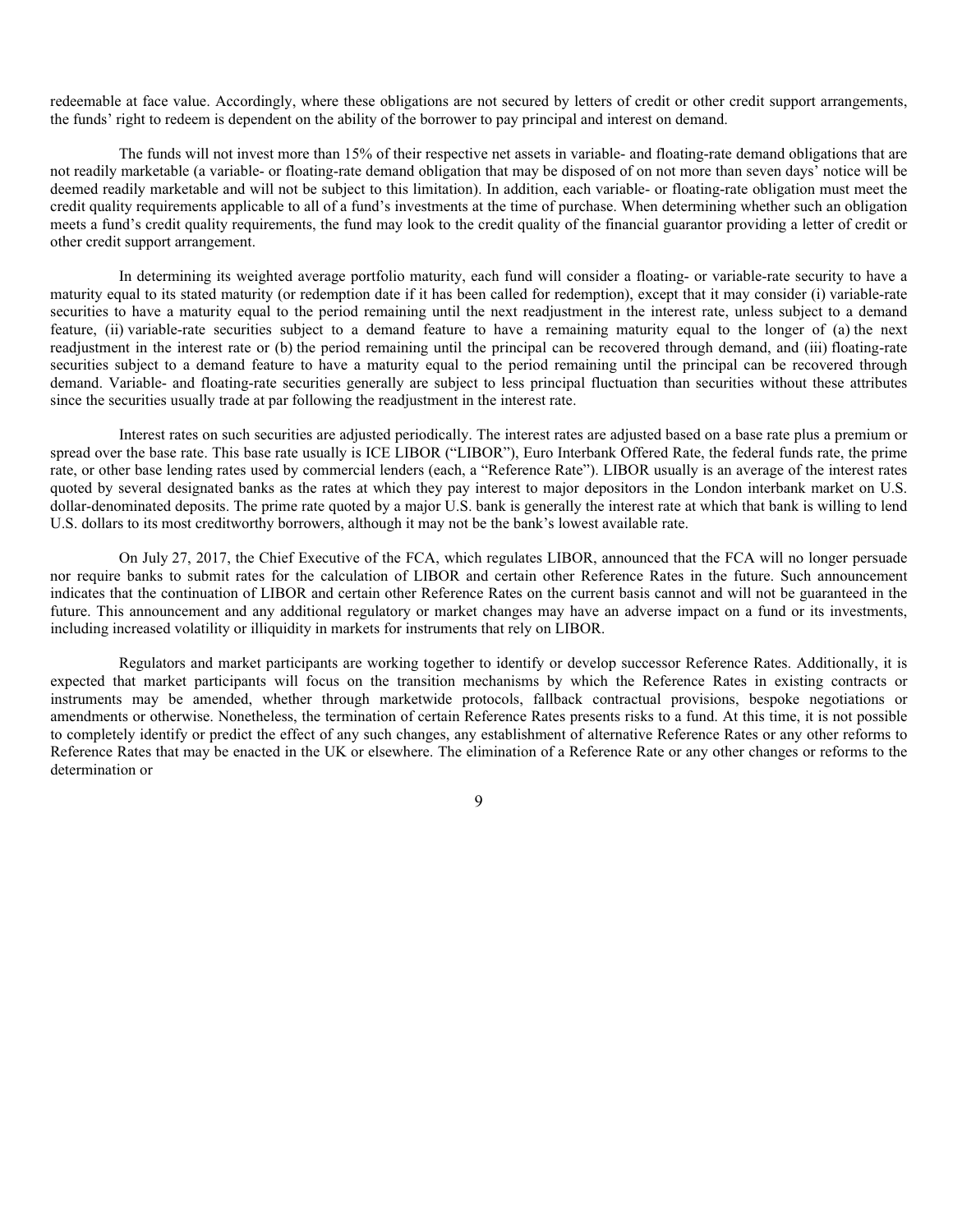supervision of Reference Rates could have an adverse impact on the market for or value of any securities or payments linked to those Reference Rates and other financial obligations held by a fund or on its overall financial condition or results of operations. In addition, any substitute Reference Rate and any pricing adjustments imposed by a regulator or by counterparties or otherwise may adversely affect a fund's performance and/or NAV.

### **Institutional Term Loans:**

Core Bond, Core Plus Bond, and Unconstrained Bond may invest in institutional term loans or other bank loans. These loans are typically originated, negotiated and structured by a U.S. commercial bank or other financial institution that acts as agent for a syndicate of loan investors. A fund may invest in institutional term or bank loans that are structured as senior floating rate debt securities or loan participation interests.

Loan participation interests usually take the form of assignments purchased in the primary or secondary market from loan investors. If a fund purchases these loan participation interests, a fund will typically have a contractual relationship only with the loan investor and not with the underlying borrower. As a result, a fund will receive payments of principal, interest and any fees to which it is entitled only from the loan investor selling the participation interest and only upon receipt by such loan investor of payments from the underlying borrower. A fund generally will have no right to enforce compliance by the underlying borrower with the terms of the loan agreement, nor any rights with respect to any amounts acquired by other loan investors through set-offs against the borrower. Therefore, a fund will not directly benefit from any collateral that supports the underlying loan. As a result, a fund may assume the credit risk of both the underlying borrower and the loan investor selling the loan participation interest. A fund may also be limited with respect to its right as the holder of a loan participation interest to vote on certain changes which may be made to the underlying loan agreement, such as waiving a breach of a covenant by the borrower. However, as the holder of a loan participation interest, a fund will, in almost all cases, have the right to vote on certain fundamental issues such as changes in principal amount, payment dates and interest rate.

In the process of buying, selling and holding institutional term loans or bank loans (whether structured as participation interests or as floating rate debt securities), a fund may receive and/or pay certain fees. These fees are in addition to interest payments received and may include facility fees, commitment fees, commissions and prepayment penalty fees. When a fund buys an institutional term or bank loan it may receive a facility fee and when it sells the loan it may pay a facility fee. On an ongoing basis, a fund may also receive a commitment fee based on the undrawn portion of the underlying line of credit portion of the loan. In certain circumstances, a fund may receive a prepayment penalty fee upon the prepayment of the loan by the borrower. A fund will be subject to the risk that collateral securing the loan will decline in value or have no value. Such a decline, whether as a result of bankruptcy proceedings or otherwise, could cause the loan to be under-collateralized or unsecured. In most credit agreements there is no formal requirement to pledge additional collateral. If a borrower becomes involved in bankruptcy proceedings, a court may invalidate a fund's security interest in the loan collateral or subordinate the fund's rights under the loan to the interests of the borrower's unsecured creditors or cause interest previously paid to be refunded to the borrower. In addition, if the loan investor from whom a fund purchased a loan participation interest is involved in a bankruptcy proceeding, the fund may be treated as a general creditor of such loan investor even if the underlying loan itself is secured. If a fund's interest in loan collateral is invalidated or if the fund is subordinated to other debt of a borrower or a loan investor in bankruptcy or other proceedings, the fund would have substantially lower recovery, and perhaps no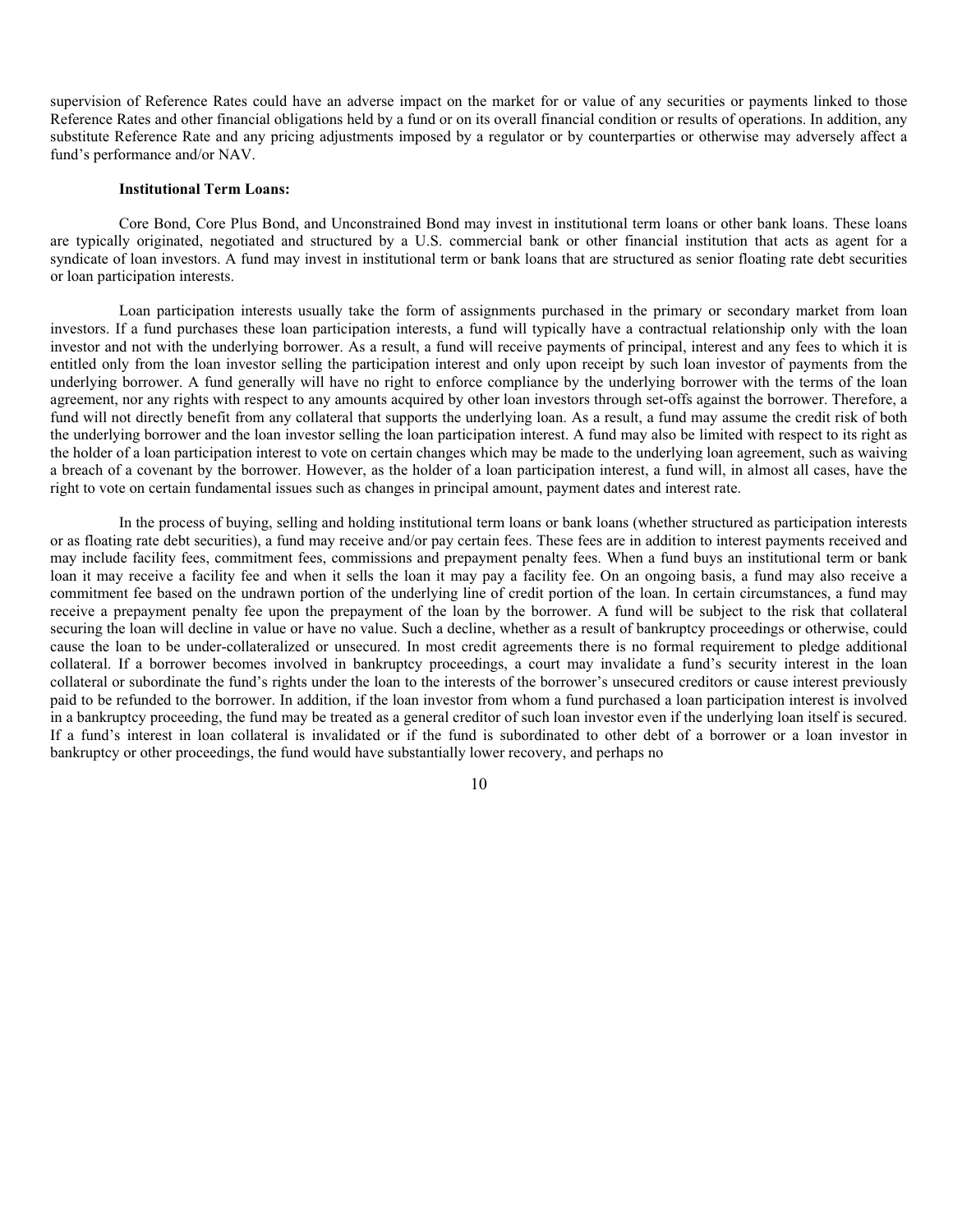recovery on the full amount of the principal and interest due on the investment. To the extent that legislation or state or federal regulators that regulate certain financial institutions impose additional requirements or restrictions with respect to the ability of such institutions to make loans, particularly in connection with highly leveraged transactions, the availability of institutional term or bank loans for investment may be adversely affected. Further, such legislation or regulation could depress the market value of these loans.

### **Municipal Obligations:**

General Description. Each fund except International, Mid Cap and Small Cap may invest in municipal obligations. Municipal obligations are issued by or on behalf of states, the District of Columbia and U.S. territories and possessions and their political subdivisions, agencies and instrumentalities. The interest on municipal obligations is generally excludable from gross income for federal income tax purposes ("tax-exempt") but may be an item of tax preference for purposes of the federal alternative minimum tax. A fund will rely on an opinion of the issuer's bond counsel at the time municipal obligations are issued to determine the excludability of interest thereon.

There are many different types of municipal obligations. The principal types include "general obligation" securities, which are backed by a municipality's full taxing power, and "revenue" securities, which are backed only by the income from a specific project, facility or tax. Municipal obligations also include (1) private activity bonds ("PABs"), which are issued by or on behalf of public authorities but are not backed by the credit of any governmental or public authority, (2) "anticipation notes," which are issued by municipalities in expectation of future proceeds from the issuance of bonds or from taxes or other revenues and are payable from those bond proceeds, taxes or revenues and (3) tax-exempt commercial paper, which is issued by municipalities to help finance short-term capital or operating requirements.

A municipal obligation's value depends on the issuer's continuing payment of interest and principal when due or, in the case of PABs, the revenues generated by the facility financed by the bonds. An increase in interest rates generally will reduce the value of a fund's investments in municipal obligations, while a decline in interest rates generally will increase that value. The market for municipal securities may become illiquid. There may also be less information available on the financial condition of municipal security issuers than for public corporations. This means that it may be harder to buy and sell municipal securities, especially on short notice, and that it may be more difficult to value such securities.

#### **Short-Term Money Market Instruments:**

Bankers' Acceptances. Each fund may invest in bankers' acceptances. A bankers' acceptance is a negotiable instrument in the form of a bill of exchange or time draft drawn on and accepted by a commercial bank. The instrument's marketability is affected primarily by the reputation of the accepting bank and market demand.

A fund may invest in bankers' acceptances of domestic banks and savings and loans that have assets of at least \$1 billion and capital, surplus and undivided profits of over \$100 million as of the close of their most recent fiscal year. These funds may also invest in instruments that are insured by the Bank Insurance Fund or the Savings Institution Insurance Fund of the Federal Deposit Insurance Corporation ("FDIC").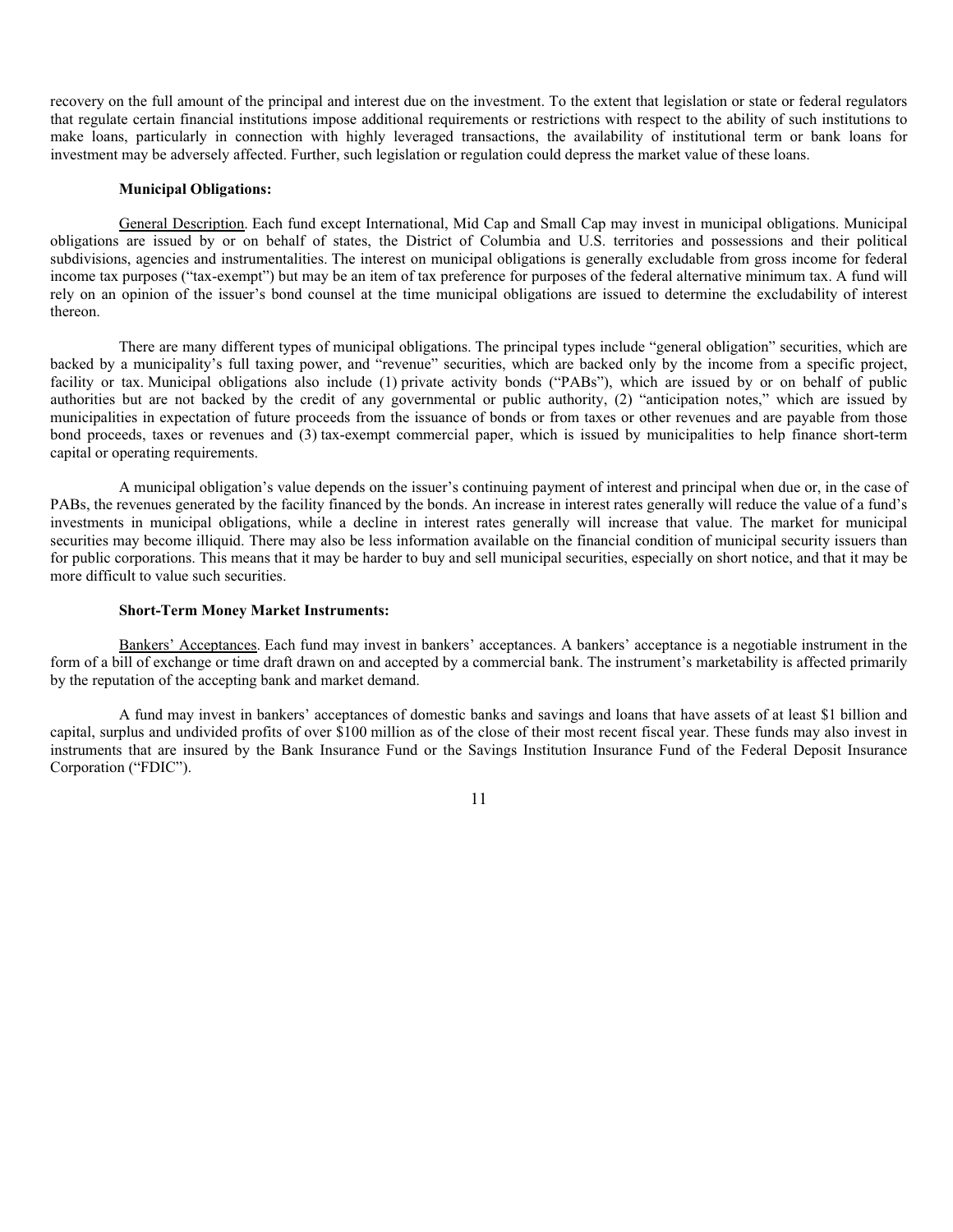Certificates of Deposit ("CDs"). Each fund may invest in CDs issued by domestic institutions with assets in excess of \$1 billion. CDs carry a minimal amount of inflation risk due to their fixed interest rate and early withdrawal penalties.

Commercial Paper. Each fund, except Capital Appreciation and International Stock, may invest in commercial paper that is rated Prime-1 or Prime-2 by Moody's Investors Service, Inc. ("Moody's"), or A-1 +, A-1 or A-2 by Standard and Poor's ("S&P"), or F1+, F1 or F2 by Fitch Ratings Ltd. ("Fitch"). In difficult market environments, commercial paper may be subject to liquidity risk. Also, because it is an unsecured promissory note issued by a company, commercial paper is subject to issuer risk.

Bank Time Deposits. Each fund, except International, Mid Cap, and Small Cap, may invest in bank time deposits, which are monies kept on deposit with banks or savings and loan associations for a stated period of time at a fixed rate of interest. There may be penalties for the early withdrawal of such time deposits, in which case the yields of these investments will be reduced.

#### **Repurchase and Reverse Repurchase Agreements:**

Repurchase Agreements. Each fund, except Capital Appreciation and International Stock, may enter into repurchase agreements with member banks of the Federal Reserve System, securities dealers who are members of a national securities exchange or market makers in U.S. Government Securities. Although repurchase agreements carry certain risks not associated with direct investment in securities, delays and costs to a fund if the other party becomes bankrupt, a fund intends to enter into repurchase agreements only with banks and dealers in transactions believed by its portfolio manager to present minimal credit risks.

Reverse Repurchase Agreements. Each fund, except Capital Appreciation, International Stock, International, Mid Cap, and Small Cap, may borrow by entering into reverse repurchase agreements with the same parties with whom it may enter into repurchase agreements. Reverse repurchase agreements involve the risk that the market value of securities retained in lieu of sale by a fund may decline below the price of the securities the fund has sold but is obliged to repurchase. If the buyer of securities under a reverse repurchase agreement becomes bankrupt or insolvent, such buyer or its trustee or receiver may receive an extension of time to determine whether to enforce a fund's obligation to repurchase the securities. During that time, a fund's use of the proceeds of the reverse repurchase agreement effectively may be restricted. Reverse repurchase agreements create leverage, a speculative factor, and are considered borrowings for the purpose of a fund's limitation on borrowing.

The reverse repurchase agreements entered into by a fund may be used as arbitrage transactions in which a fund will maintain an offsetting position in investment grade debt obligations or repurchase agreements that mature on or before the settlement date of the related reverse repurchase agreement. Since a fund will receive interest on the securities or repurchase agreements in which it invests the transaction proceeds, the transactions may involve leverage.

#### **Mortgage Dollar Rolls and Sale-Buybacks:**

Core Bond, Core Plus Bond and Unconstrained Bond may enter into mortgage dollar rolls, in which the fund would sell mortgage-backed securities for delivery in the current month and simultaneously contract to purchase similar securities on a specified future date. While a fund would forego principal and interest paid on the mortgage-backed securities during the roll period, it would be compensated by the difference between the current sale price and the lower price for the future purchase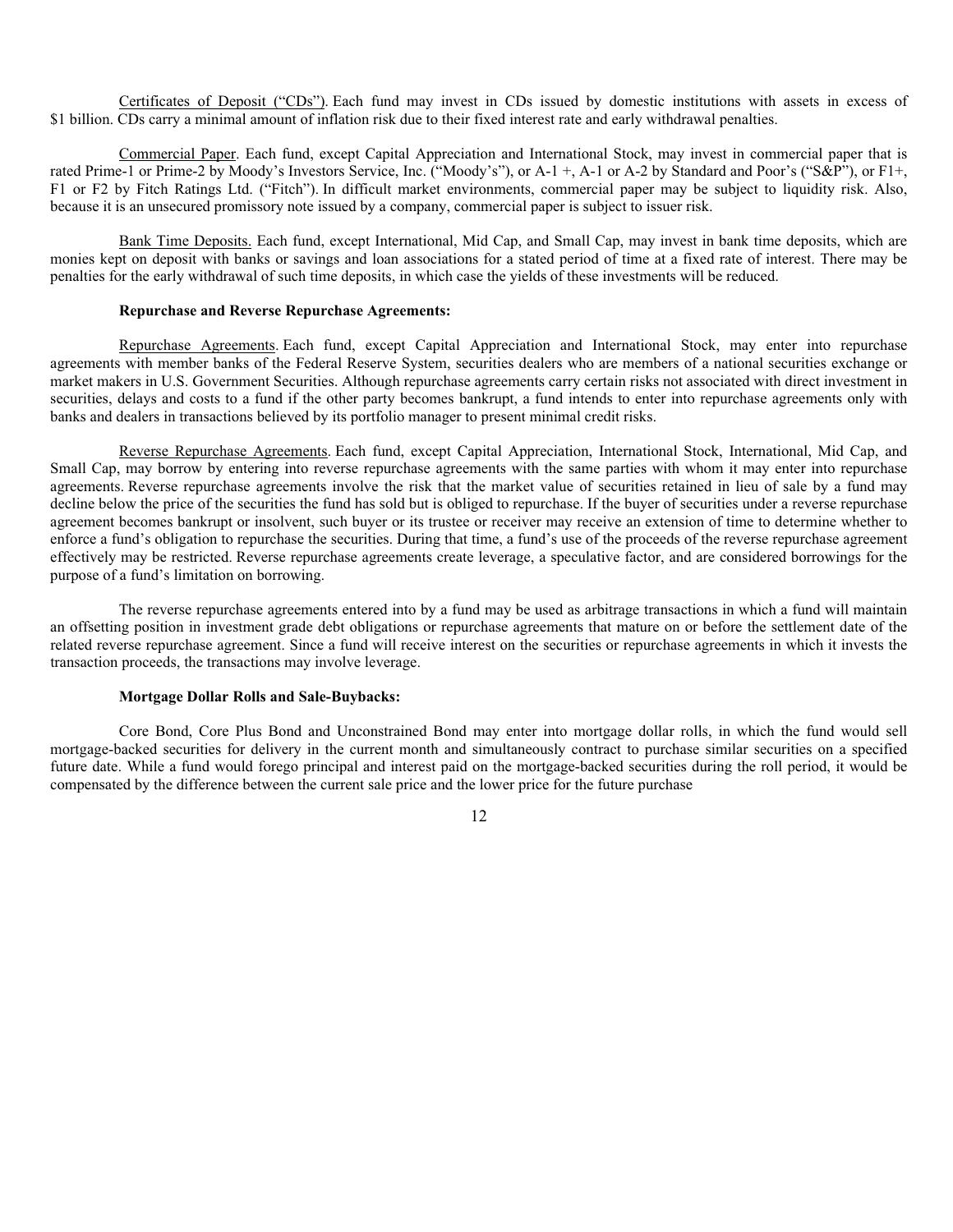as well as by any interest earned on the proceeds of the initial sale. A fund also could be compensated through the receipt of fee income equivalent to a lower forward price. A fund will earmark cash or liquid securities in accordance with procedures adopted by the Board to secure its obligation for the forward commitment to buy mortgage-backed securities plus any accrued interest, marked-to-market daily. Mortgage dollar roll transactions may be considered a borrowing by a fund under certain circumstances.

A fund also may effect simultaneous purchase and sale transactions that are known as "sale-buybacks." A sale-buyback is similar to a reverse repurchase agreement, except that in a sale-buyback, the counterparty who purchases the security is entitled to receive any principal or interest payments made on the underlying security pending settlement of the fund's repurchase of the underlying security. A fund's obligations under a sale-buyback typically would be offset by liquid assets earmarked equal in value to the amount of the fund's forward commitment to repurchase the subject security.

The mortgage dollar rolls and sale-buybacks entered into by a fund may be used as arbitrage transactions in which a fund will maintain an offsetting position in investment grade debt obligations or repurchase agreements that mature on or before the settlement date of the related mortgage dollar roll or sale-buyback. Since a fund will receive interest on the securities or repurchase agreements in which it invests the transaction proceeds, the transactions may involve leverage.

#### **U.S. Government Securities:**

U.S. Government Securities. Each fund may invest in U.S. Government Securities. U.S. Government Securities are securities issued or guaranteed by the U.S. Government, its agencies or instrumentalities. Some obligations issued by U.S. Government agencies and instrumentalities are supported by the full faith and credit of the U.S. Treasury; others by the right of the issuer to borrow from the U.S. Treasury; others by discretionary authority of the U.S. Government to purchases certain obligations of the agency or instrumentality; and others only by the credit of the agency or instrumentality. Those securities bear fixed, floating or variable rates of interest. Interest may fluctuate based on generally recognized reference rates or the relationship of rates. While the U.S. Government currently provides financial support to such U.S. Government-sponsored agencies or instrumentalities, no assurance can be given that it will always do so, since it is not so obligated by law. U.S. Government Securities include U.S. Treasury bills, notes and bonds, Federal Home Loan Bank obligations, Federal Intermediate Credit Bank obligations, U.S. Government agency obligations and repurchase agreements secured thereby.

## **Zero Coupon and Pay-in-Kind Securities:**

Zero Coupon, Step Coupon and Pay-In-Kind Securities. Each fund, except Capital Appreciation, International Stock, Mid Cap Growth, Small Cap Growth, International, Mid Cap, and Small Cap may invest in zero coupon securities and step coupon securities. The market value of those securities generally is more volatile than the value of securities that pay interest periodically and is likely to respond to changes in interest rates to a greater degree than do other types of debt securities having similar maturities and credit value. Although zero coupon securities generally are not traded on a national securities exchange, they are widely traded by brokers and dealers.

A fund also may invest in pay-in-kind securities, which allow the issuer the option to pay interest (1) in cash at a specified coupon payment date or (2) by issuing to the holder of the security a similar security with the same coupon rate and a face value equal to the amount of the cash coupon payment that would have been made.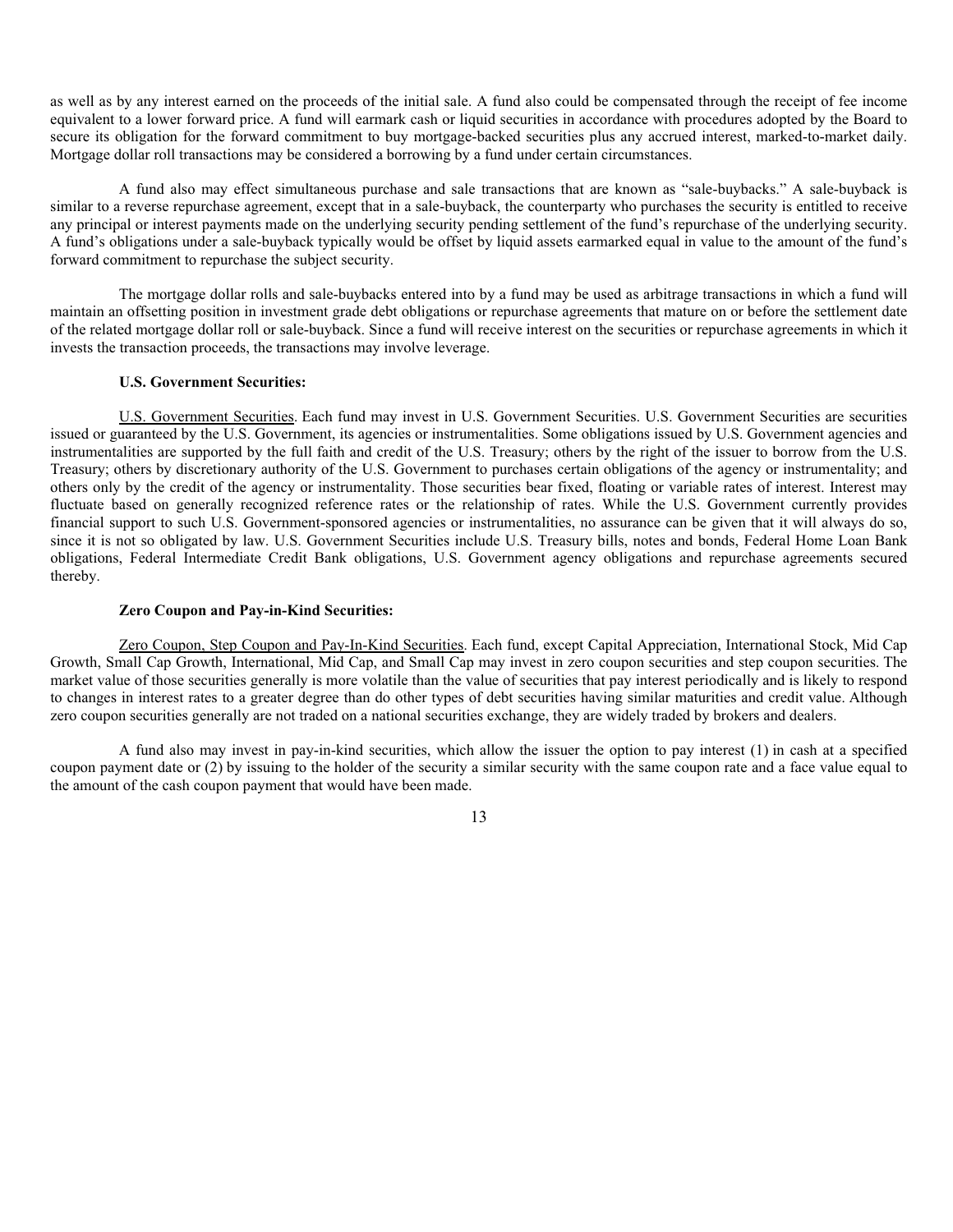The Internal Revenue Code of 1986, as amended ("Code"), requires the holder of a zero or step coupon security and certain other securities acquired at a discount, as well as pay-in-kind bonds, to accrue income with respect to these securities prior to the receipt of cash payments. See "Taxes."

### **Pass-through Securities:**

Mortgage-Backed Securities. Each fund, except Capital Appreciation, International Stock, International, Mid Cap, and Small Cap, may invest in debt securities backed by pools of various types of mortgages. The fund may invest in pass-through securities issued by private, governmental and governmental-related agencies, as well as collateralized mortgage obligations ("CMOs"). Principal and interest payments made on the underlying mortgages or mortgage pools are "passed through" to investors. Mortgage-backed securities may be issued by the U.S. Government or U.S. Government-sponsored agencies, including, but not limited to, the Government National Mortgage Association ("GNMA" or "Ginnie Mae"), a wholly owned U.S. Government corporation within the U.S. Department of Housing and Urban Development, the Federal National Mortgage Association ("FNMA" or "Fannie Mae"), a government sponsored corporation owned entirely by private stockholders, and the Federal Home Loan Mortgage Corporation ("FHLMC" or "Freddie Mac"), a corporate instrumentality of the United States created pursuant to an act of Congress that is owned entirely by the Federal Home Loan Banks. Mortgage-backed securities issued by private entities have similar structures, but are not guaranteed by a government agency.

In September 2008, the U.S. Treasury and the Federal Housing Finance Agency ("FHFA") announced that FNMA and FHLMC had been placed in conservatorship. Since that time, FNMA and FHLMC have received significant capital support through Treasury preferred stock purchases, as well as Treasury and Federal Reserve purchases of their mortgage-backed securities. The FHFA and the U.S. Treasury (through its agreement to purchase FNMA and FHLMC preferred stock) have imposed strict limits on the size of their mortgage portfolios. While the mortgage-backed securities purchase programs ended in 2010, the Treasury continued its support for the entities' capital as necessary to prevent a negative net worth. When a credit rating agency downgraded long-term U.S. Government debt in August 2011, the agency also downgraded FNMA and FHLMC's bond ratings, from AAA to AA+, based on their direct reliance on the U.S. Government (although that rating did not directly relate to their mortgage-backed securities).

In August 2012, the Treasury amended its preferred stock purchase agreements to provide that FNMA's and FHLMC's portfolios will be wound down at an annual rate of 15 percent (up from the previously agreed annual rate of 10 percent), requiring them to reach the \$250 billion target by December 31, 2018. In 2017, FNMA and FHLMC reduced their mortgage portfolios appropriately and, as a result, each met the December 31, 2017 portfolio targets of \$288 billion. FNMA and FHLMC also met the \$250 billion cap for year-end 2018. On December 21, 2017, a letter agreement between the Treasury and Fannie Mae and Freddie Mac changed the terms of the senior preferred stock certificates to permit the GSEs each to retain a \$3 billion capital reserve, quarterly. Under the 2017 letter, each GSE paid a dividend to Treasury equal to the amount that its net worth exceeded \$3 billion at the end of each quarter. On September 30, 2019, the Treasury and the FHFA, acting as conservator to Fannie Mae and Freddie Mac, announced amendments to the respective senior preferred stock certificates that will permit the GSEs to retain earnings beyond the \$3 billion capital reserves previously allowed through the 2017 letter agreements. Fannie Mae and Freddie Mac are now permitted to maintain capital reserves of \$25 billion and \$20 billion, respectively.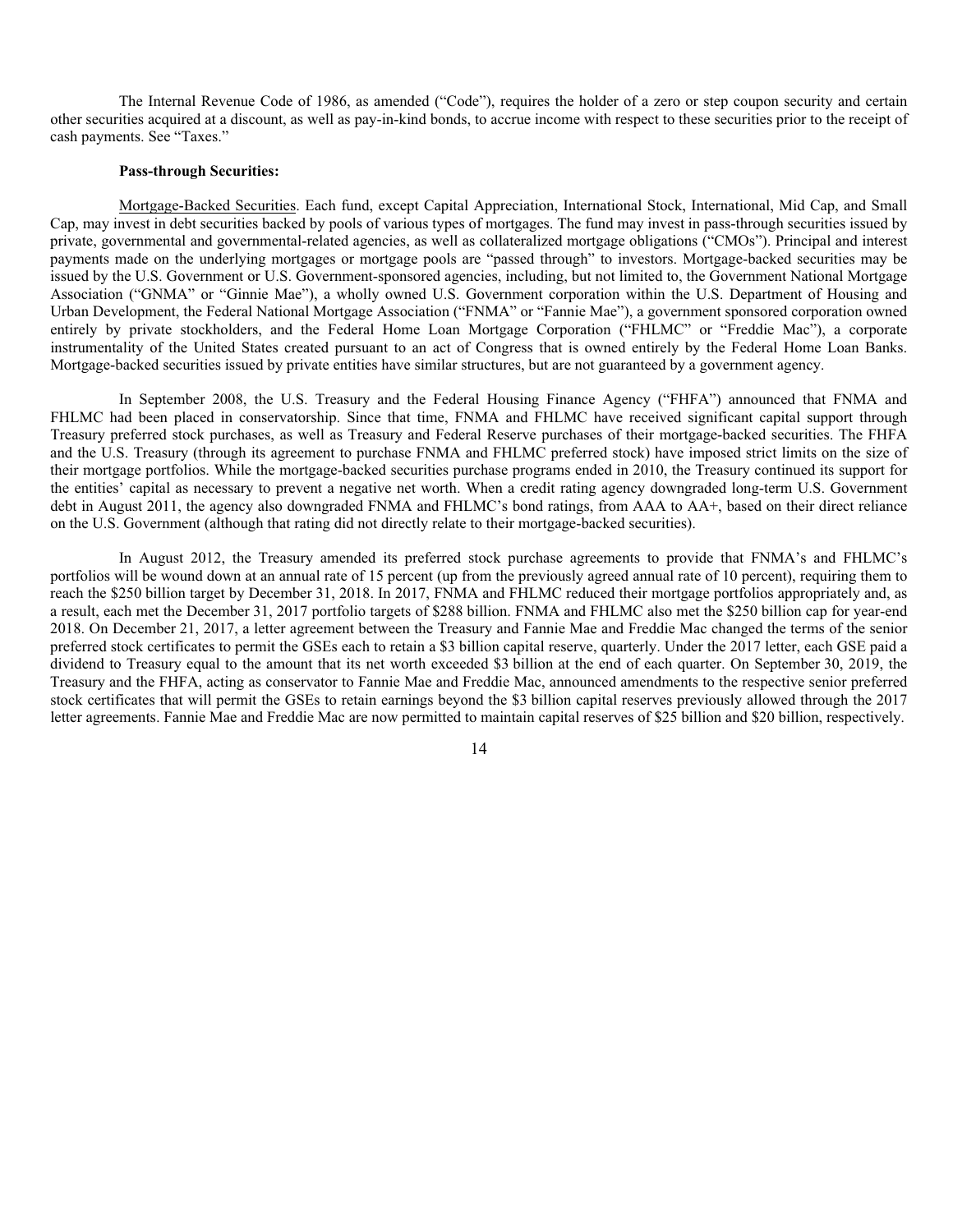In addition, the problems faced by FNMA and FHLMC, resulting in their being placed into federal conservatorship and receiving significant U.S. Government support, have sparked serious debate among federal policymakers regarding the continued role of the U.S. Government in providing liquidity for mortgage loans. In December 2011, Congress enacted the Temporary Payroll Tax Cut Continuation Act of 2011 which, among other provisions, requires that FNMA and FHLMC increase their single-family guaranty fees by at least 10 basis points and remit this increase to the Treasury with respect to all loans acquired by FNMA or FHLMC on or after April 1, 2012 and before January 1, 2022. There have been discussions among policymakers, however, as to whether FNMA and FHLMC should be nationalized, privatized, restructured or eliminated altogether. FNMA and FHLMC also are the subject of several continuing legal actions and investigations over certain accounting, disclosure or corporate governance matters, which (along with any resulting financial restatements) may continue to have an adverse effect on the guaranteeing entities.

Under the direction of the FHFA, FNMA and FHLMC jointly developed a common securitization platform for the issuance of a uniform mortgage-backed security ("UMBS") (the "Single Security Initiative") that aligns the characteristics of FNMA and FHLMC certificates. In June 2019, under the Single Security Initiative, FNMA and FHLMC started issuing UMBS in place of their prior offerings of TBA-eligible securities. The Single Security Initiative seeks to support the overall liquidity of the TBA market by aligning the characteristics of FNMA and FHLMC certificates. The effects that the Single Security Initiative may have on the market for TBA and other mortgage-backed securities are uncertain.

Asset-Backed Securities. Each fund, except Capital Appreciation and International Stock, may invest in securities that are backed by other assets, such as automobile loans, consumer loans, credit cards, and equipment leases. Asset-backed securities are subject to the risk of premature pre-payment of principal which can change their effective maturities. These securities are also sensitive to changes in interest rates, the financial situation of the issuer, and the credit quality of the underlying collateral.

To-Be-Announced Securities. A to-be-announced mortgage-backed security ("TBA") is a mortgage-backed security, such as a Ginnie Mae pass-through security, that is purchased or sold with specific pools of cash that will constitute that Ginnie Mae pass-through security, to be announced on a future settlement date. At the time of purchase of a TBA, the seller does not specify the particular mortgage-backed securities to be delivered but rather agrees to accept any mortgage-backed security that meets specified terms. Core Bond, Core Plus Bond and Unconstrained Bond and the seller would agree upon the issuer, interest rate and terms of the underlying mortgages, but the seller would not identify the specific underlying mortgages until shortly before it issues the mortgage-backed security. TBAs increase interest rate risks because the underlying mortgages may be less favorable than anticipated by Core Bond, Core Plus Bond and Unconstrained Bond. As a purchaser of a TBA, Core Bond Fund, Core Plus Bond and Unconstrained Bond will earmark cash or liquid securities in accordance with procedures adopted by the Board equal to the value of the TBA, marked-to-market daily in accordance with pertinent Securities and Exchange Commission ("Commission") positions. As a seller of a TBA, Core Bond, Core Plus Bond and Unconstrained Bond will earmark in accordance with procedures adopted by the Board the equivalent deliverable security up to the obligation required to be delivered.

#### **Foreign Securities Exposure:**

Depositary Receipts. Each fund, except Capital Appreciation, Core Bond, Core Plus Bond, and Unconstrained Bond, may invest in sponsored or unsponsored European Depositary Receipts ("EDRs"), Fiduciary Depositary Receipts ("FDRs"), Global Depositary Receipts ("GDRs"), International Depositary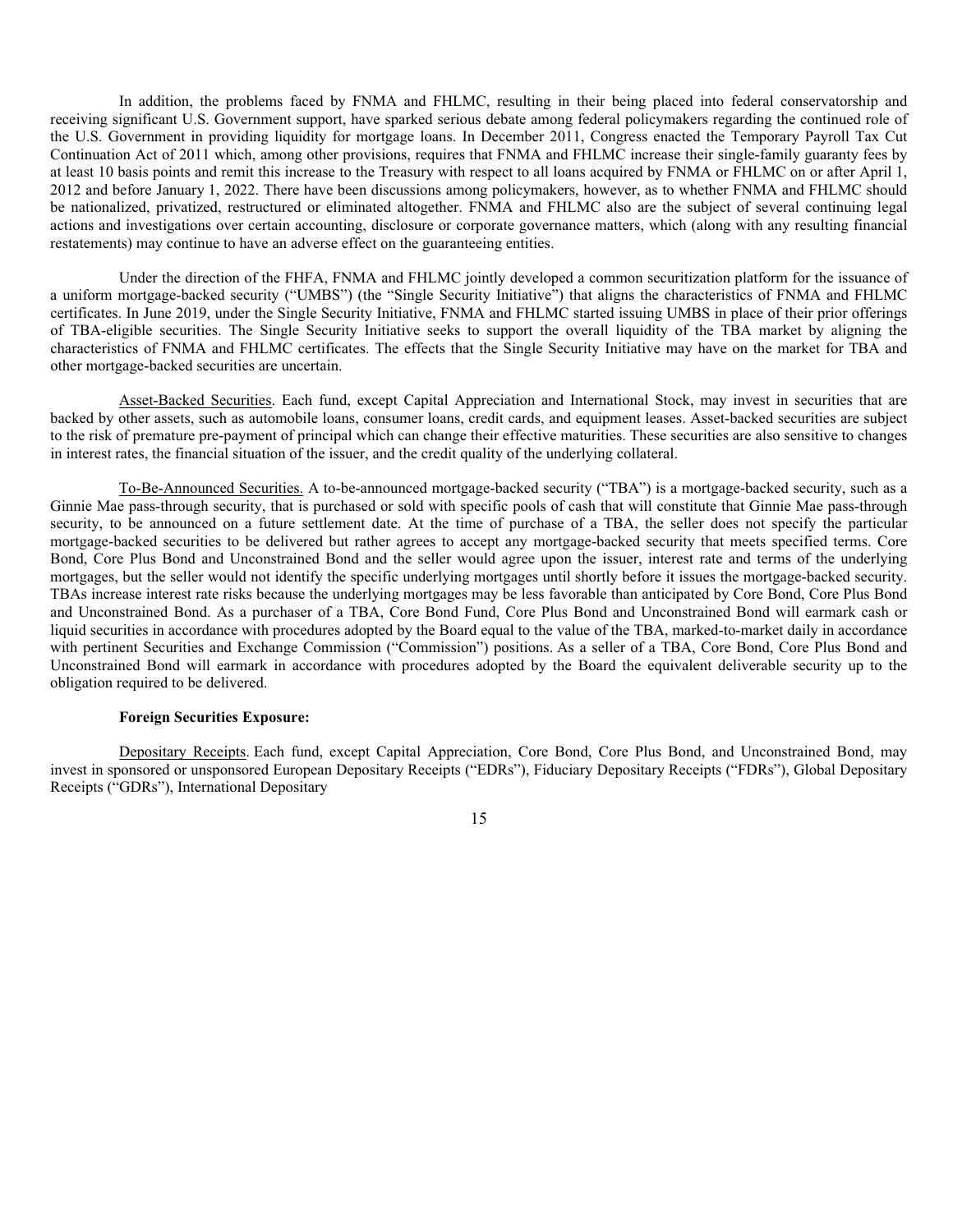Receipts ("IDRs"), Special Drawing Rights ("SDRs") or other similar securities representing interests in or convertible into securities of foreign issuers (collectively, "Depositary Receipts").

Issuers of the securities underlying unsponsored Depositary Receipts are not obligated to disclose material information in the U.S. and, therefore, there may be less information available regarding such issuers and there may not be a correlation between such information and the market value of these unsponsored Depositary Receipts. For purposes of certain investment limitations, EDRs, GDRs and IDRs are considered to be foreign securities and are subject to many of the risks inherent in investing in foreign securities, as discussed below.

American Depositary Receipts ("ADRs"). Each fund, except Capital Appreciation, may invest in both sponsored and unsponsored ADRs. Holders of unsponsored depository receipts generally bear all the costs of such facilities, and the depository of an unsponsored facility frequently is under no obligation to distribute shareholder communications received from the issuer of the deposited security or to pass through voting rights to the holders of such receipts of the deposited securities. For purposes of certain investment limitations, ADRs are considered to be foreign securities and are subject to many of the risks inherent in investing in foreign securities, as discussed below.

Euro/Yankee Bonds. Each fund, except Capital Appreciation, Growth & Income, Mid Cap Growth, Small Cap Growth, International, Mid Cap, and Small Cap may invest in dollar-denominated bonds issued by foreign branches of domestic banks ("Eurobonds") and dollar-denominated bonds issued by a U.S. branch of a foreign bank and sold in the U.S. ("Yankee bonds"). Investment in Eurobonds and Yankee bonds entails certain risks similar to investment in foreign securities in general. These risks are discussed below.

Eurodollar Certificates. Each fund, except Capital Appreciation, Mid Cap Growth, Small Cap Growth, International, Mid Cap, Small Cap, Core Bond, and Core Plus Bond may invest in CDs issued by foreign branches of domestic and foreign banks. Such obligations may be subject to different risks than are those of domestic banks or domestic branches of foreign banks. These risks include foreign economic and political developments, foreign governmental restrictions that may adversely affect payment of principal and interest on the obligations, foreign exchange controls and foreign withholding and other taxes on interest income. Foreign branches of foreign banks are not necessarily subject to the same or similar regulatory requirements, loan limitations, and accounting, auditing and recordkeeping requirements as are domestic banks or domestic branches of foreign banks. In addition, less information may be publicly available about a foreign branch of a domestic bank or a foreign bank than a domestic bank.

Foreign Securities. Each fund, except Capital Appreciation, may invest in foreign equity securities. In most cases, the best available market for foreign securities will be on the exchanges or in over-the-counter ("OTC") markets located outside the U.S. Foreign stock markets, while growing in volume and sophistication, generally are not as developed as those in the U.S., and securities of some foreign issuers (particularly those located in developing countries) may be less liquid and more volatile than securities of comparable U.S. companies. Their markets and economies may react differently to specific or global events than the U.S. market and economy. In addition, foreign brokerage commissions generally are higher than commissions on securities traded in the U.S. In general, there is less overall governmental supervision and regulation of securities exchanges, brokers and listed companies than in the U.S. Investments in foreign securities also involve the risk of possible adverse changes in investment or exchange control regulations, expropriation or confiscatory taxation, limitation on or delays in the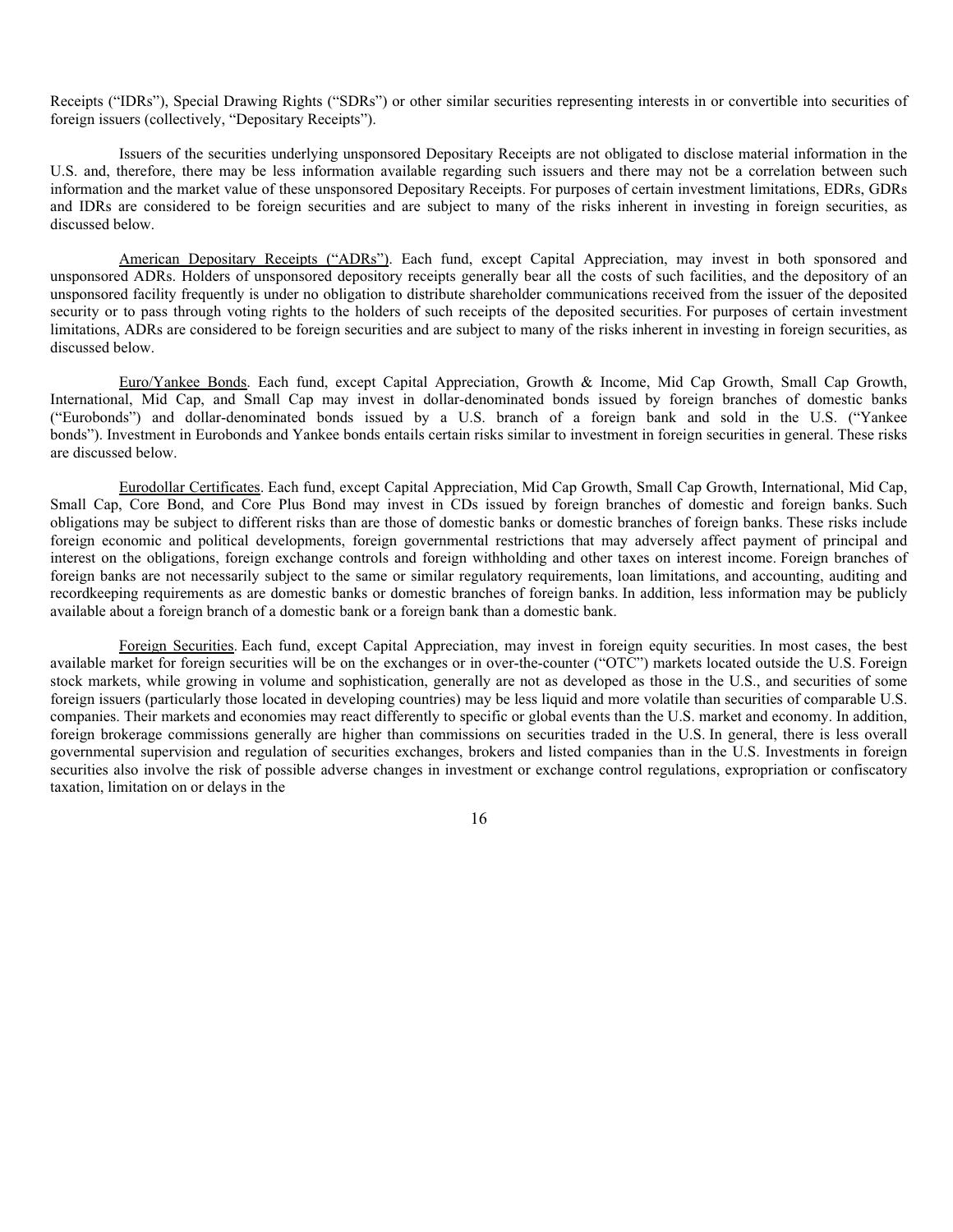removal of funds or other assets of a fund, custodial issues, political or financial instability or diplomatic and other developments that could affect such investments. Foreign security risk may also apply to ADRs, GDRs and EDRs. The risks associated with investments in governmental or quasi-governmental entities of a foreign country are heightened by the potential for unexpected governmental change, which may lead to default or expropriation, and inadequate government oversight and accounting.

No fund will invest in foreign securities when there are currency or trading restrictions in force or when, in the judgment of its portfolio manager, such restrictions are likely to be imposed. However, certain currencies may become blocked (*i.e.*, not freely available for transfer from a foreign country), resulting in the possible inability of the fund to convert proceeds realized upon sale of portfolio securities of the affected foreign companies into U.S. currency.

Because investments in foreign companies usually involve currencies of foreign countries and because the funds may temporarily hold funds in bank deposits in foreign currencies during the completion of investment programs, the value of any of the assets of the funds as measured in U.S. dollars may be affected favorably or unfavorably by changes in foreign currency exchange rates and exchange control regulations, and a fund may incur costs in connection with conversions between various currencies. Each fund will conduct its foreign currency exchange transactions on a spot (*i.e.*, cash) basis at the spot rate prevailing in the foreign currency exchange market. Additionally, to protect against uncertainty in the level of future exchange rates, a fund may enter into contracts to purchase or sell foreign currencies at a future date (a "forward currency contract" or "forward contract"). When deemed appropriate by the portfolio managers, each fund may from time to time seek to reduce foreign currency risk by hedging some or all of the fund's foreign currency exposure back into the U.S. dollar. The risks for forward contracts and hedging are discussed below.

Emerging Markets. Each fund may invest in emerging markets. Special considerations (in addition to the considerations regarding foreign investments generally) may include greater political uncertainties, an economy's dependence on revenues from particular commodities or on international aid or development assistance, currency transfer restrictions, a limited number of potential buyers for such securities and delays and disruptions in securities settlement procedures. Compared to the U.S. and other developed countries, emerging market countries may have relatively unstable governments, economies based on only a few industries, present the risk of nationalization of businesses, restrictions on foreign ownership, or prohibitions on repatriation of assets, and may have less protection of property rights than more developed countries and securities markets that are less liquid and trade a smaller number of securities. Prices on these exchanges tend to be volatile and, in the past, securities in these countries have offered greater potential for gain (as well as loss) than securities of companies located in developed countries. Political, legal and economic structures in emerging market countries may be undergoing significant evolution and rapid development, and they may lack the social, political, legal and economic stability characteristics of more developed countries. Their economies may be highly vulnerable to changes in local or global trade conditions and may suffer from extreme and volatile debt burdens or inflation rates.

In addition, many emerging market countries have experienced substantial, and during some periods, extremely high rates of inflation, for many years. Inflation and rapid fluctuations in inflation rates have had, and may continue to have, negative effects on the economies and securities markets of certain countries. Moreover, the economies of some developing market countries may differ unfavorably from the U.S. economy in such respects as growth of gross domestic product, rate of inflation, currency depreciation, reliable access to capital, debt burden, capital reinvestment, resource self-sufficiency and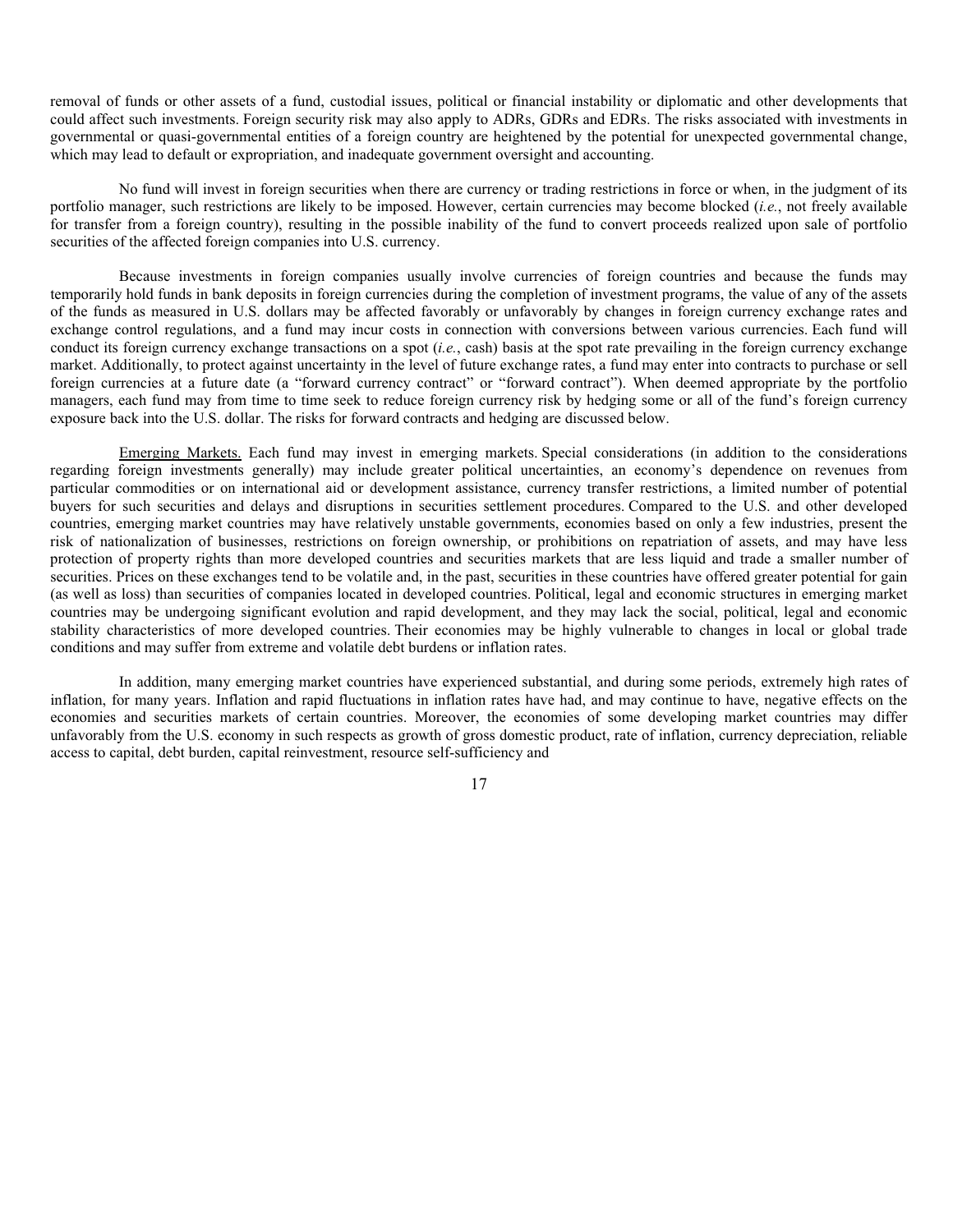balance of payments position. The economies of some developing market countries may be based on only a few industries, and may be highly vulnerable to changes in local or global trade conditions.

The issuer or governmental authority that controls the repayment of an emerging market country's debt may not be able or willing to repay the principal and/or interest when due in accordance with the terms of such debt. A debtor's willingness or ability to repay principal and interest due in a timely manner may be affected by, among other factors, its cash flow situation, and, in the case of a government debtor, the extent of its foreign reserves, the availability of sufficient foreign exchange on the date a payment is due, the relative size of the debt service burden to the economy as a whole and the political constraints to which a government debtor may be subject. Government debtors may default on their debt and may also be dependent on expected disbursements from foreign governments, multilateral agencies and others abroad to reduce principal and interest arrearages on their debt. Holders of government debt may be requested to participate in the rescheduling of such debt and to extend further loans to government debtors. If such an event occurs, a fund may have limited legal recourse against the issuer and/or guarantor.

Settlement systems in developing market countries may be less organized than in developed countries. Supervisory authorities may also be unable to apply standards which are comparable with those in more developed countries. There may be risks that settlement may be delayed and that cash or securities belonging to a fund may be in jeopardy because of failures of or defects in the settlement systems. Market practice may require that payment be made prior to receipt of the security which is being purchased or that delivery of a security must be made before payment is received. In such cases, default by a broker or bank (the "counterparty") through whom the relevant transaction is effected might result in a loss being suffered by the fund. Each fund seeks, where possible, to use counterparties whose financial status reduces this risk. However, there can be no certainty that the funds will be successful in eliminating or reducing this risk, particularly as counterparties operating in developing market countries frequently lack the substance, capitalization and/or financial resources of those in developed countries. Uncertainties in the operation of settlement systems in individual markets may increase the risk of competing claims to securities held by or to be transferred to a fund. Legal compensation schemes may be non-existent, limited or inadequate to meet a fund's claims in any of these events.

Securities trading in developing markets presents additional credit and financial risks. Each fund may have limited access to, or there may be a limited number of, potential counterparties that trade in the securities of developing market issuers. Governmental regulations may restrict potential counterparties to certain financial institutions located or operating in the particular developing market. Potential counterparties may not possess, adopt or implement creditworthiness standards, financial reporting standards or legal and contractual protections similar to those in developed markets. Currency and other hedging techniques may not be available or may be limited.

The local taxation of income and capital gains accruing to nonresidents varies among developing market countries and may be comparatively high. Developing market countries typically have less well-defined tax laws and procedures and such laws may permit retroactive taxation so that a fund could in the future become subject to local tax liabilities that had not been anticipated in conducting its investment activities or valuing its assets.

Many emerging market countries suffer from uncertainty and corruption in their legal frameworks. Legislation may be difficult to interpret and laws may be too new to provide any precedential value. Laws regarding foreign investment and private property may be weak or non-existent.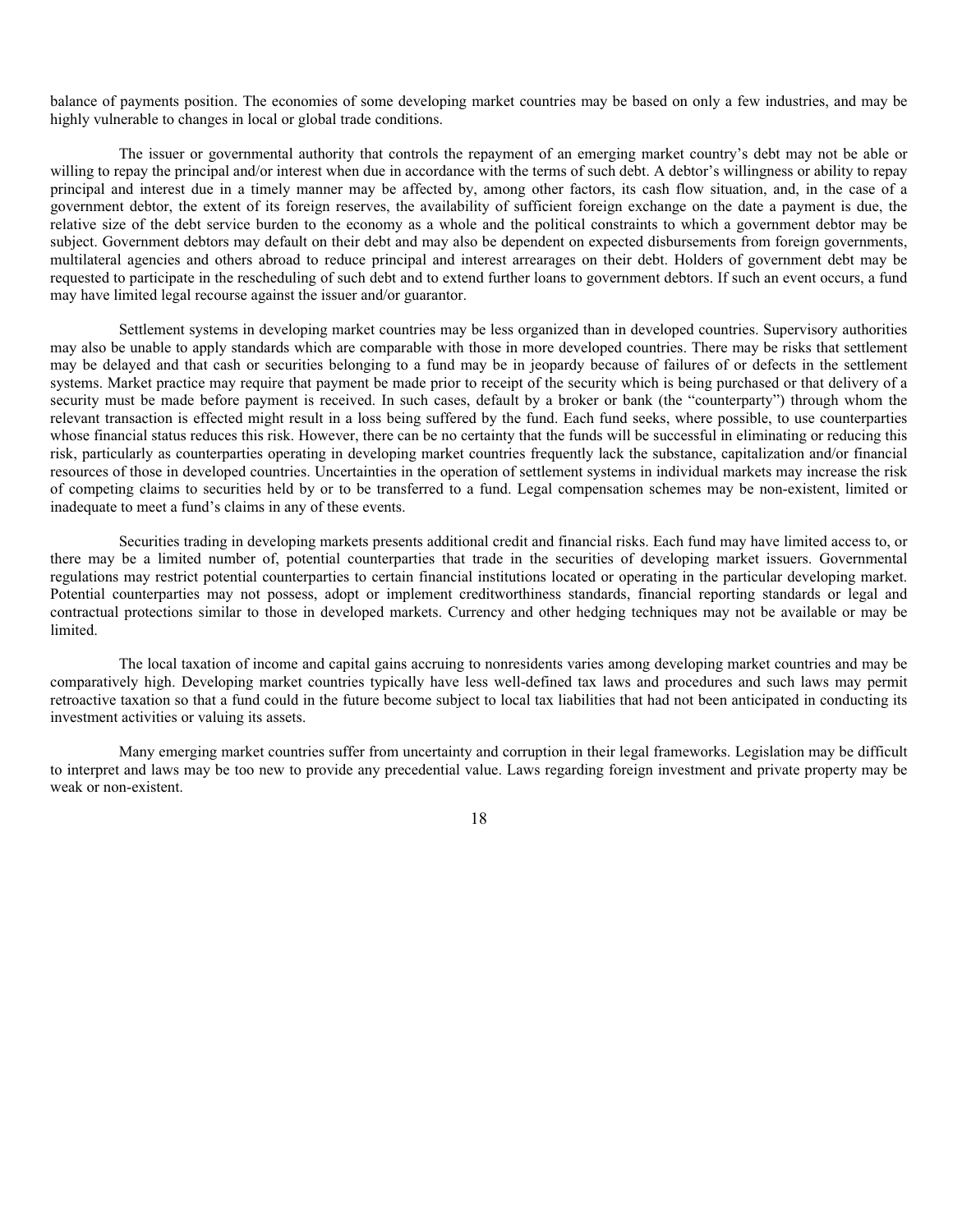Investments in developing market countries may involve risks of nationalization, expropriation and confiscatory taxation. For example, the Communist governments of a number of Eastern European countries expropriated large amounts of private property in the past, in many cases without adequate compensation, and there can be no assurance that such expropriation will not occur in the future. In the event of expropriation, a fund could lose all or a substantial portion of any investments it has made in the affected countries. Many emerging market countries have little experience with the corporate form of business organization and may not have well-developed corporation and business laws or concepts of fiduciary duty in the business context. The organizational structures of certain issuers in emerging markets may limit investor rights and recourse.

Remedies must, in some cases, be pursued in the courts of the defaulting party itself, and the ability of the holder of foreign government fixed income securities to obtain recourse may be subject to the political climate in the relevant country. In addition, no assurance can be given that the holders of commercial bank debt will not contest payments to the holders of other foreign government debt obligations in the event of default under their commercial bank loan agreements. A fund may encounter substantial difficulties in obtaining and enforcing judgments against individuals and companies located in certain emerging market countries, either individually or in combination with other shareholders. It may be difficult or impossible to obtain or enforce legislation or remedies against governments, their agencies and sponsored entities. Additionally, in certain emerging market countries, fraud, corruption and attempts at market manipulation may be more prevalent than in developed market countries. Shareholder claims that are common in the U.S. and are generally viewed as determining misconduct, including class action securities law and fraud claims, generally are difficult or impossible to pursue as a matter of law or practicality in many emerging markets.

There may be less publicly available information about emerging markets than would be available in more developed capital markets, and such issuers may not be subject to accounting, auditing and financial reporting standards and requirements comparable to those to which companies in major securities markets are subject. In certain countries with emerging capital markets, reporting standards vary widely. As a result, traditional investment measurements used in the U.S., may not be applicable. Further, certain countries in which the funds may invest may not provide the same degree of investor protection or information to investors as would generally apply. In addition, it is possible that purported securities in which a fund invested may subsequently be found to be fraudulent and as a consequence the fund could suffer losses. Regulatory authorities in some emerging markets currently do not provide the Public Company Accounting Oversight Board with the ability to inspect public accounting firms as required by U.S. law, including sufficient access to inspect audit work papers and practices, or otherwise do not cooperate with U.S. regulators, which potentially could expose investors to significant risks.

Due to political, military or regional conflicts or due to terrorism or war, it is possible that the U.S., other nations or other governmental entities (including supranational entities) could impose sanctions on certain companies located in emerging or developing markets that limit or restrict foreign investment, the movement of assets or other economic activity in a country that is involved in such conflicts. Such sanctions or other intergovernmental actions could result in the devaluation of a country's currency, a downgrade in the credit ratings of issuers in such country, or a decline in the value and liquidity of securities of issuers in that country. In addition, an imposition of sanctions upon certain issuers in a country could result in an immediate freeze of that issuer's securities, impairing the ability of a fund to buy, sell, receive or deliver those securities. Counter measures could be taken by the country's government, which could involve the seizure of a fund's assets. In addition, such actions could adversely affect a country's economy, possibly forcing the economy into a recession.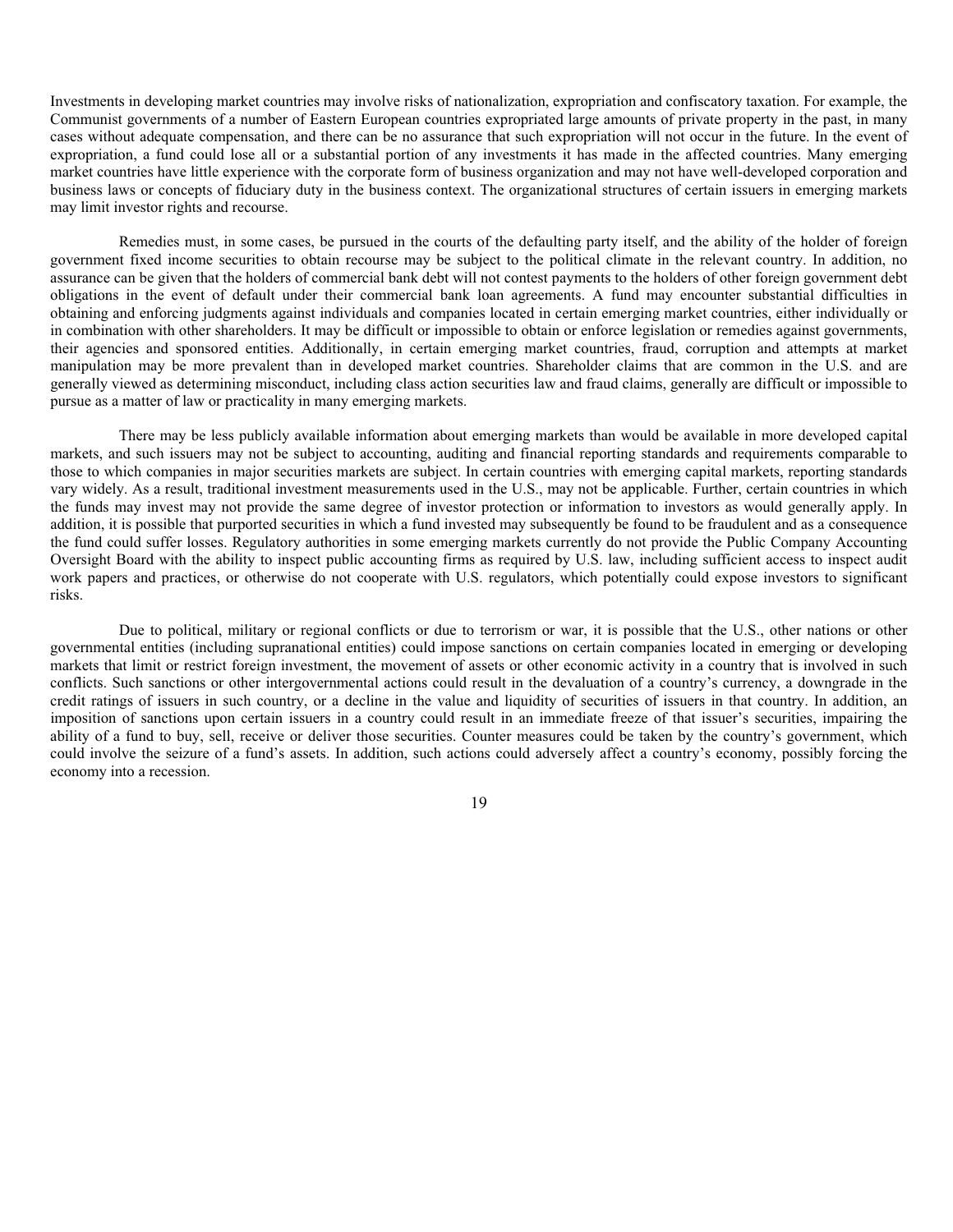Currencies of developing market countries are subject to significantly greater risks than currencies of developed countries. Some developing market currencies may not be internationally traded or may be subject to strict controls by local governments resulting in undervalued or overvalued currencies and associated difficulties with the valuation of assets, including a fund's securities, denominated in that currency. Some developing market countries have experienced balance of payment deficits and shortages in foreign exchange reserves. Governments have responded by restricting currency conversions. Future restrictive exchange controls could prevent or restrict a company's ability to make dividend or interest payments in the original currency of the obligation (usually U.S. dollars). In addition, even though the currencies of some developing market countries, such as certain Eastern European countries, may be convertible into U.S. dollars, the conversion rates may be artificial to the actual market values and may be adverse to a fund's shareholders.

The laws in certain countries with emerging capital markets may be based upon or highly influenced by religious codes or rules. The interpretation of how these laws apply to certain investments may change over time, which could have a negative impact on those investments and a fund.

Developing capital markets are emerging in a dynamic political and economic environment brought about by events over recent years that have reshaped political boundaries and traditional ideologies. In such a dynamic environment, there can be no assurance that these capital markets will continue to present viable investment opportunities for a fund.

Investing through Stock Connect. International and Unconstrained Bond may invest through Stock Connect. Foreign investors may now invest in eligible China A shares (shares of publicly traded companies based in mainland China) ("Stock Connect Securities") listed and traded on the Shanghai Stock Exchange ("SSE") through the Shanghai – Hong Kong Stock Connect program, as well as eligible China A shares listed and traded on the Shenzhen Stock Exchange ("SZSE") through the Shenzhen – Hong Kong Stock Connect program (both programs collectively referred to herein as "Stock Connect"). Each of the SSE and SZSE are referred to as an "Exchange" and collectively as the "Exchanges" for purposes of this section. Stock Connect is a securities trading and clearing program developed by The Stock Exchange of Hong Kong Limited ("SEHK"), the Exchanges, Hong Kong Securities Clearing Company Limited and China Securities Depository and Clearing Corporation Limited for the establishment of mutual market access between SEHK and the Exchanges. In contrast to certain other regimes for foreign investment in Chinese securities, no individual investment quotas or licensing requirements apply to investors in Stock Connect Securities through Stock Connect. In addition, there are no lock-up periods or restrictions on the repatriation of principal and profits.

However, trading through Stock Connect is subject to a number of restrictions that may affect a fund's investments and returns. For example, a primary feature of the Stock Connect program is the application of the home market's laws and rules to investors in a security. Thus, investors in Stock Connect Securities are generally subject to the People's Republic of China ("PRC") securities regulations and the listing rules of the respective Exchange, among other restrictions. In addition, Stock Connect Securities generally may not be sold, purchased or otherwise transferred other than through Stock Connect in accordance with applicable rules. While Stock Connect is not subject to individual investment quotas, daily and aggregate investment quotas apply to all Stock Connect participants, which may restrict or preclude a fund's ability to invest in Stock Connect Securities. For example, an investor cannot purchase and sell the same security on the same trading day. Stock Connect also is generally available only on business days when both the respective Exchange and the SEHK are open. An Exchange may be open at a time when the relevant Stock Connect program is not trading, with the result that the prices of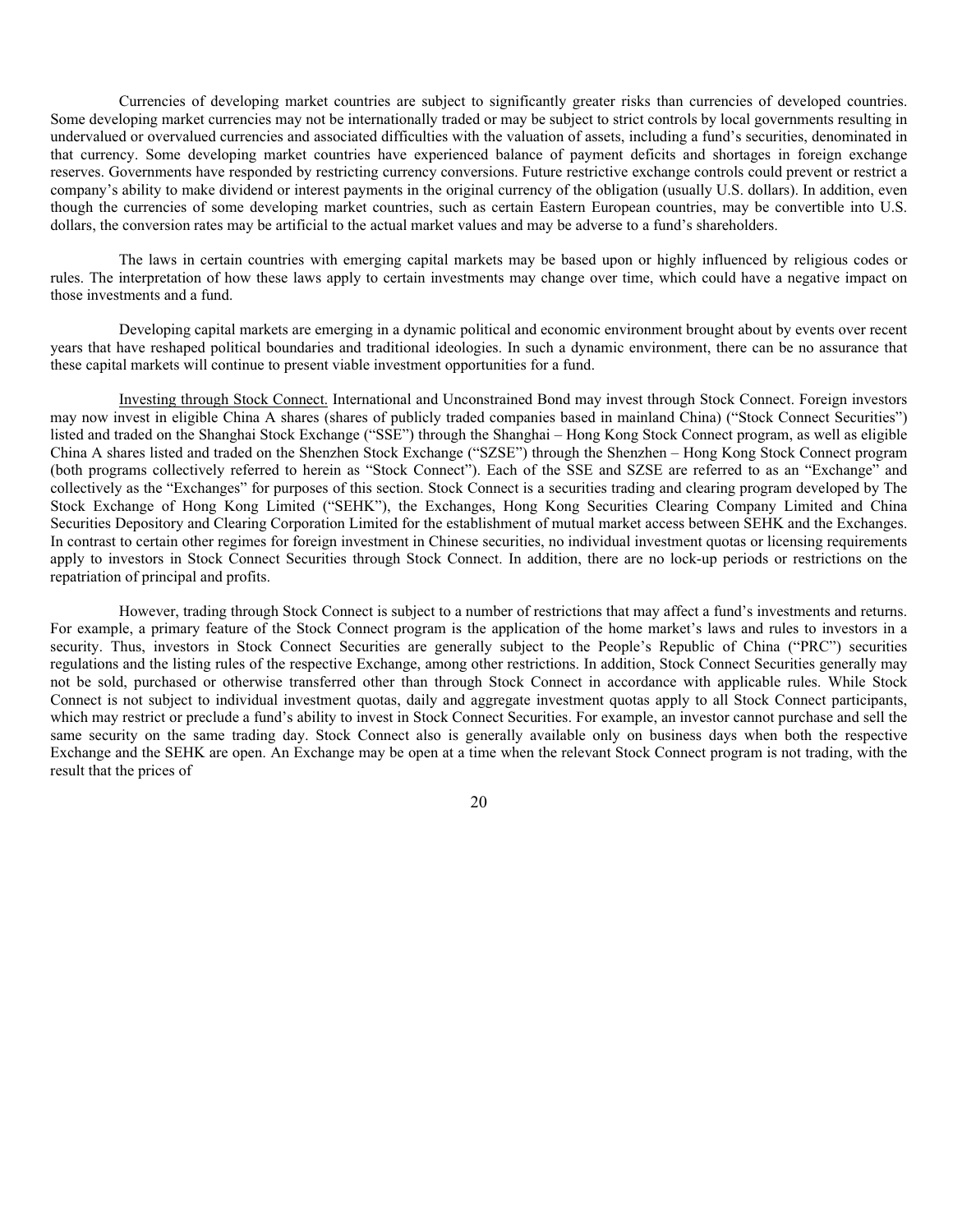China A shares may fluctuate at times when a fund is unable to add to or exit its position. Trading in the Stock Connect Program is subject to trading, clearance and settlement procedures that are untested in the PRC, which could pose risks to a fund. Only certain China A shares are eligible to be accessed through Stock Connect, and such securities may lose their eligibility at any time, in which case they could be sold but could no longer be purchased through Stock Connect. Investments in China A shares may not be covered by the securities investor protection programs of the Exchanges and, without the protection of such programs, could be subject to the risk of default by the broker. Because all trades on Stock Connect in respect of eligible China A shares must be settled in Renminbi ("RMB"), the Chinese currency, investors must have timely access to a reliable supply of offshore RMB, which cannot be guaranteed. Finally, the withholding tax treatment of dividends and proceeds of capital transactions payable to overseas investors currently is unsettled.

Stock Connect may have changes to its platform in the future. These future developments offer no assurance as to whether or how such developments may restrict or affect a fund's investments or returns. In addition, the application and interpretation of the laws and regulations of Hong Kong and the PRC, and the rules, policies or guidelines published or applied by relevant regulators and exchanges in respect of the Stock Connect program, are uncertain, and they may have a detrimental effect on a fund's investments and returns.

Investing in Japan. Japan may be subject to political, economic, nuclear, labor and other risks. Any of these risks, individually or in the aggregate, can impact an investment made in Japan.

*Economic Risk.* The growth of Japan's economy has recently lagged that of its Asian neighbors and other major developed economies. Since 2000, Japan's economic growth rate has generally remained low relative to other advanced economies, and it may remain low in the future. The Japanese economy is heavily dependent on international trade and has been adversely affected by trade tariffs, other protectionist measures, competition from emerging economies and the economic conditions of its trading partners. Japan is also heavily dependent on oil imports, and higher commodity prices could therefore have a negative impact on the Japanese economy.

*Political Risk.* Historically, Japan has had unpredictable national politics and may experience frequent political turnover. Future political developments may lead to changes in policy that might adversely affect the Fund's investments. In addition, China has become an important trading partner with Japan. Japan's political relationship with China, however, has been strained. Should political tension increase, it could adversely affect the Japanese economy and destabilize the region as a whole.

*Large Government and Corporate Debt Risk.* The Japanese economy faces several concerns, including a financial system with large levels of nonperforming loans, over-leveraged corporate balance sheets, extensive cross-ownership by major corporations, a changing corporate governance structure, and large government deficits. These issues may cause a slowdown of the Japanese economy.

*Currency Risk.* The Japanese yen has fluctuated widely at times and any increase in its value may cause a decline in exports that could weaken the Japanese economy. Japan has, in the past, intervened in the currency markets to attempt to maintain or reduce the value of the yen. Japanese intervention in the currency markets could cause the value of the yen to fluctuate sharply and unpredictably and could cause losses to investors.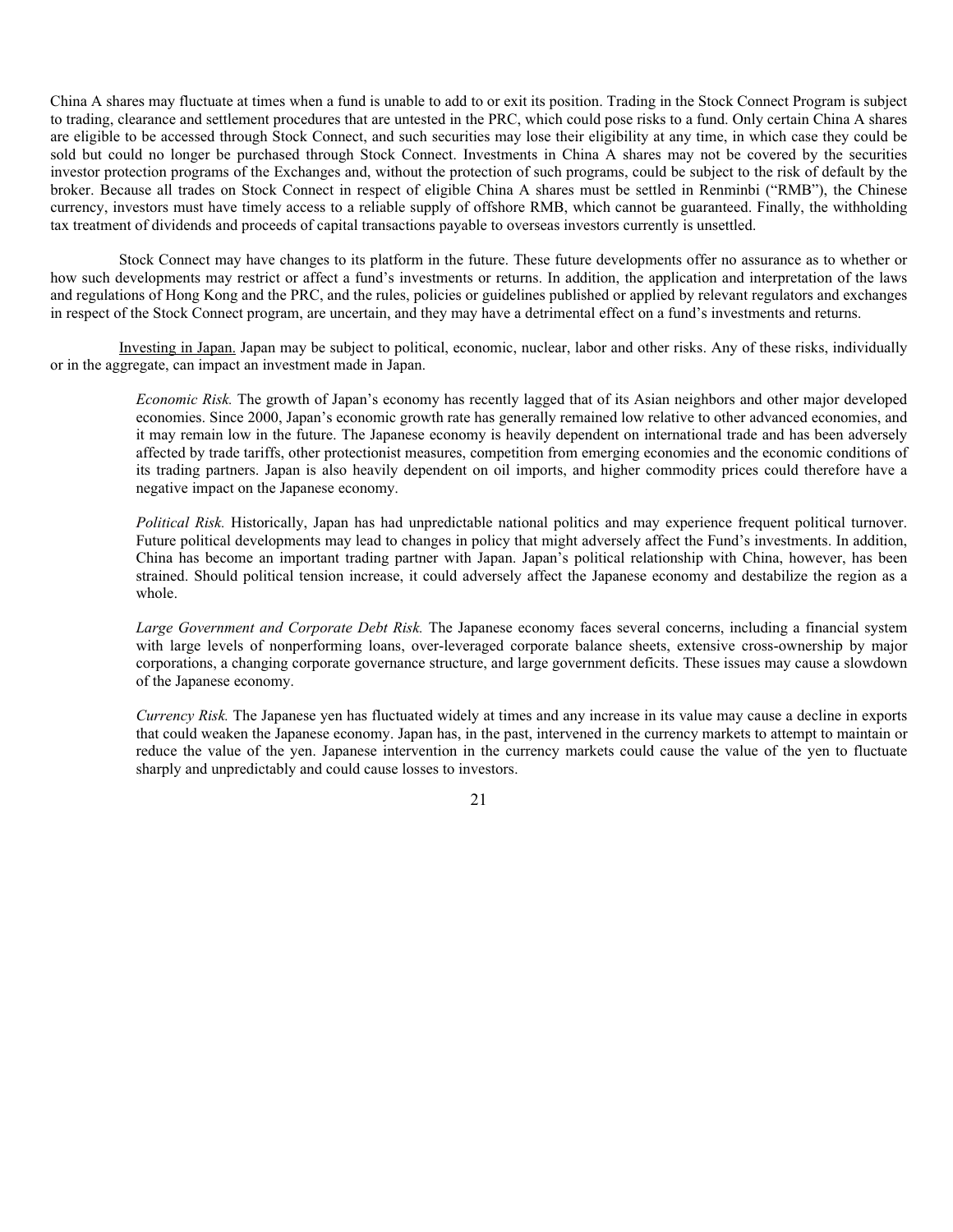*Nuclear Energy Risk.* The nuclear power plant catastrophe in Japan in March 2011 may have long-term effects on the Japanese economy and its nuclear energy industry, the extent of which are currently unknown.

*Labor Risk.* Japan has an aging workforce and has experienced a significant population decline in recent years. Japan's labor market appears to be undergoing fundamental structural changes, as a labor market traditionally accustomed to lifetime employment adjusts to meet the need for increased labor mobility, which may adversely affect Japan's economic competitiveness.

*Geographic Risk.* Natural disasters, such as earthquakes, volcanic eruptions, typhoons and tsunamis, could occur in Japan or surrounding areas and could negatively affect the Japanese economy, and, in turn, could negatively affect the Fund.

*Security Risk.* Japan's relations with its neighbors, particularly China, North Korea, South Korea and Russia, have at times been strained due to territorial disputes, historical animosities and defense concerns. Most recently, the Japanese government has shown concern over the increased nuclear and military activity by North Korea and China. Strained relations may cause uncertainty in the Japanese markets and adversely affect the overall Japanese economy, particularly in times of crisis.

European Securities. A fund's performance may be affected by political, social and economic conditions in Europe, such as growth of the economic output (the gross national product), the rate of inflation, the rate at which capital is reinvested into European economies, the success of governmental actions to reduce budget deficits and the resource self-sufficiency of European countries.

The Economic and Monetary Union ("EMU") of the European Union ("EU") is comprised of EU members that have adopted the euro currency. By adopting the euro as its currency, a member state relinquishes control of its own monetary policies and is subject to fiscal and monetary controls. The EMU requires Eurozone countries to comply with restrictions on interest rates, deficits, debt levels, and inflation rates, fiscal and monetary controls, and other factors, each of which may significantly impact every European country and their economic partners. Decreasing imports or exports, changes in governmental or other regulations on trade, changes in the exchange rate of the euro, the threat of default or actual default by one or more EU member countries on its sovereign debt, and/or an economic recession in one or more EU member countries may have a significant adverse effect on the economies of other EU member countries and major trading partners outside Europe.

In recent years, the European financial markets have experienced volatility and adverse trends due to concerns relating to economic downturns, rising government debt levels and national unemployment and the possible default of government debt in several European countries. Several countries have agreed to multi-year bailout loans from the European Central Bank, International Monetary Fund, and other institutions. Responses to financial problems by European governments, central banks, and others, including austerity measures and reforms, may not produce the desired results, may result in social unrest and may limit future growth and economic recovery or have unintended consequences. A default or debt restructuring by any European country can adversely impact holders of that country's debt and sellers of credit default swaps linked to that country's creditworthiness, which may be located in other countries and can affect exposures to other EU countries and their financial companies as well. In addition, issuers have faced difficulties obtaining credit or refinancing existing obligations; financial institutions have in many cases required government or central bank support, have needed to raise capital, and/or have been impaired in their ability to extend credit; and financial markets in Europe and elsewhere have experienced extreme volatility and declines in asset values and liquidity.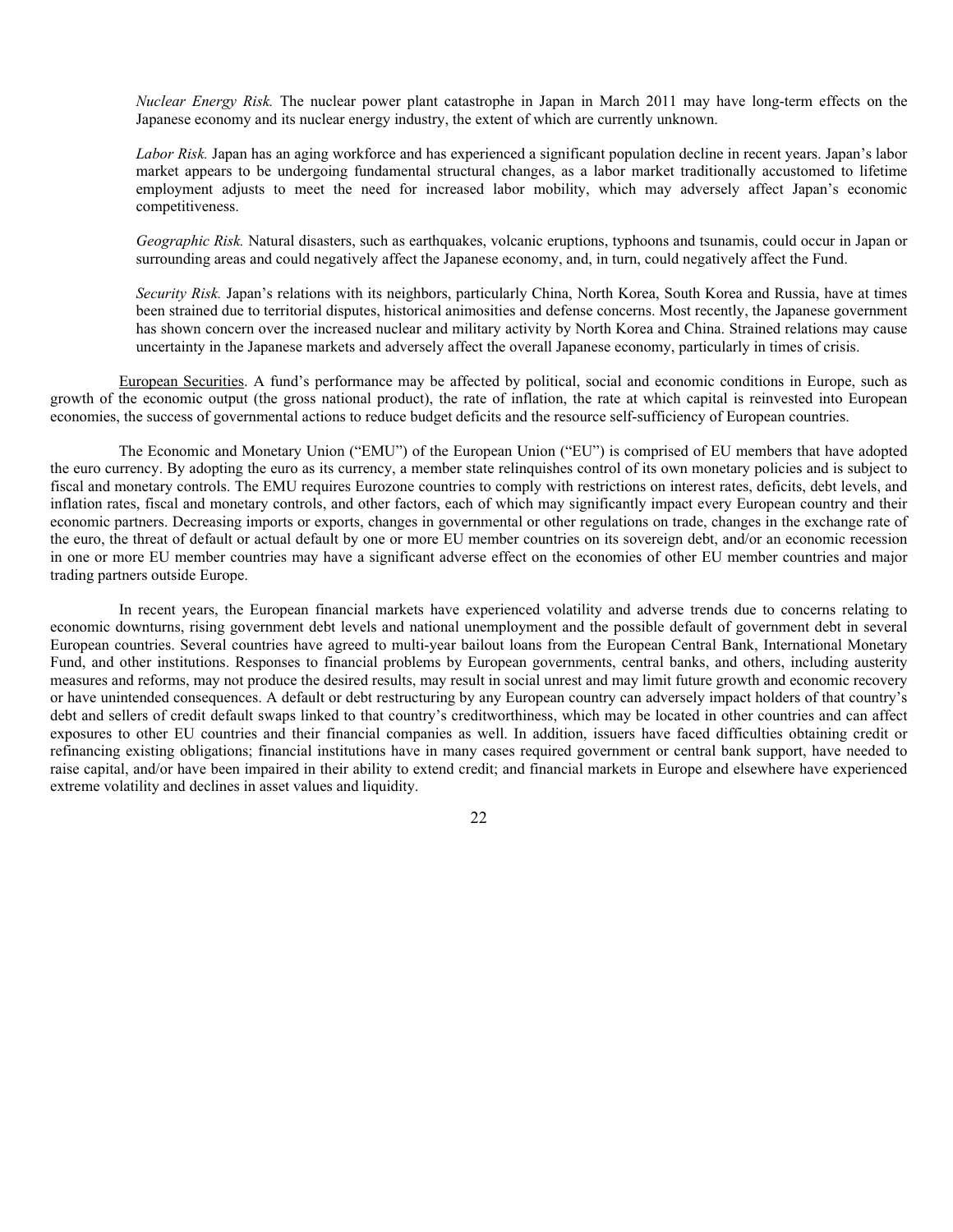Secessionist movements, such as the Catalan movement in Spain, as well as government or other responses to such movements, may also create instability and uncertainty in the region. Ukraine has experienced ongoing military conflict; this conflict may expand, and military attacks could occur elsewhere in Europe. Europe has also been struggling with mass migration from the Middle East and Africa. The occurrence of terrorist incidents throughout Europe also could impact financial markets. The impact of these events is not clear but could be significant and far-reaching and materially impact a fund.

In a referendum held on June 23, 2016, the United Kingdom (the "UK") resolved to leave the EU (referred to as "Brexit"). On December 31, 2020, the UK officially left the EU. The UK and the EU reached a trade agreement on December 31, 2020, which is due to be approved by all applicable UK and EU governmental bodies in early 2021. The period following the UK's withdrawal from the EU is expected to be one of significant political and economic uncertainty particularly until the UK government and EU member states agree and implement the terms of the UK's future relationship with the EU. Brexit may create additional economic stresses for the UK, which may include causing a contraction of the UK economy and price volatility in UK stocks, decreased trade, capital outflows, devaluation of pounds sterling, and wider corporate bond spreads due to uncertainty and declines in business and consumer spending as well as foreign direct investment. A fund may be negatively impacted by changes in law and tax treatment resulting from or following Brexit. Until the economic effects of Brexit become clearer, and while a period of political, regulatory and commercial uncertainty continues, there remains a risk that Brexit may negatively impact the value of investments held by a fund. In addition, Brexit may also have a destabilizing impact on the EU or the EMU to the extent that other member states similarly seek to withdraw from the EU or the EMU. Any further exits from the EU or the EMU would likely cause additional market disruptions globally, impact the market values of EU and various other securities and currencies, cause redenomination of certain securities into less valuable local currencies, create more volatile and illiquid markets, and introduce new legal and regulatory uncertainties.

### Latin American Securities.

Inflation. Most Latin American countries have experienced, at one time or another, severe and persistent levels of inflation, including, in some cases, hyperinflation. This has, in turn, led to high interest rates, extreme measures by governments to keep inflation in check, and a generally debilitating effect on economic growth. Although inflation in many countries has lessened, there is no guarantee it will remain at lower levels.

Political Instability. As an emerging market, Latin American countries generally have historically suffered from social, political, and economic instability. For investors, this has meant additional risk caused by periods of regional conflict, political corruption, totalitarianism, protectionist measures, nationalization, hyperinflation, debt crises, sudden and large currency devaluation, and intervention by the military in civilian and economic spheres. However, in some Latin American countries, a move to sustainable democracy and a more mature and accountable political environment is under way. Domestic economies have been deregulated, privatization of stateowned companies is almost completed and foreign trade restrictions have been relaxed.

Nonetheless, to the extent that events such as those listed above continue in the future, they could reverse favorable trends toward market and economic reform, privatization, and removal of trade barriers, and result in significant disruption in securities markets in the region. In addition, recent favorable economic performance in much of the region has led to a concern regarding government overspending in certain Latin American countries. Investors in the region continue to face a number of potential risks.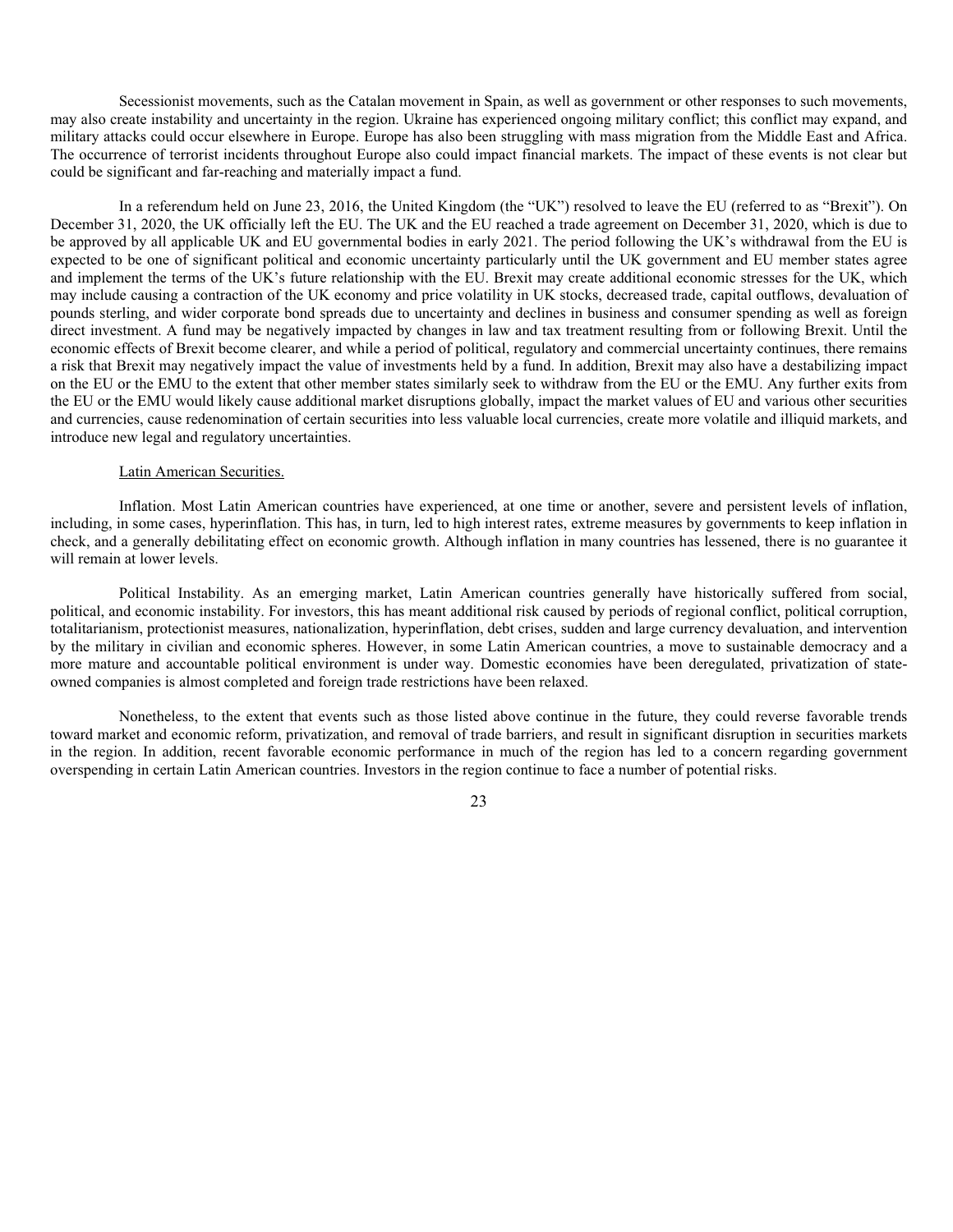Governments of many Latin American countries have exercised and continue to exercise substantial influence over many aspects of the private sector. Governmental actions in the future could have a significant effect on economic conditions in Latin American countries, which could affect the companies in which a fund invests and, therefore, the value of fund shares.

Additionally, an investment in Latin America is subject to certain risks stemming from political and economic corruption, which may negatively affect the country or the reputation of companies domiciled in a certain country.

Dependence on Exports and Economic Risk. Certain Latin American countries depend heavily on exports to the U.S. and investments from a small number of countries. Accordingly, these countries may be sensitive to fluctuations in demand, protectionist trade policies, exchange rates and changes in market conditions associated with those countries. The economic growth of most Latin American countries is highly dependent on commodity exports and the economies of certain Latin American countries, particularly Mexico and Venezuela, are highly dependent on oil exports. As a result, these economies are particularly susceptible to fluctuations in the price of oil and other commodities and currency fluctuations. The 2008 global financial crisis weakened the global demand for oil and other commodities and, as a result, Latin American countries faced significant economic difficulties that led certain countries into recession. If global economic conditions worsen, prices for Latin American commodities may experience increased volatility and demand may continue to decrease. Although certain of these countries have recently shown signs of recovery, such recovery, if sustained, may be gradual. In addition, prolonged economic difficulties may have negative effects on the transition to a more stable democracy in some Latin American countries. In certain countries, political risk, including nationalization risk, is high.

Sovereign Debt. A number of Latin American countries are among the largest debtors of developing countries, and have a history of reliance on foreign debt and default. The majority of the region's economies have become dependent upon foreign credit and loans from external sources to fund government economic plans. Historically, these plans have frequently resulted in little benefit accruing to the economy. Most countries have been forced to restructure their loans or risk default on their debt obligations. In addition, interest on the debt is subject to market conditions and may reach levels that would impair economic activity and create a difficult and costly environment for borrowers. Accordingly, these governments may be forced to reschedule or freeze their debt repayment, which could negatively affect local markets. Because of their dependence on foreign credit and loans, a number of Latin American economies faced significant economic difficulties and some economies fell into recession as the 2008 global financial crisis tightened international credit supplies. While the region has recently shown signs of economic improvement, recovery from past economic downturns in Latin America has historically been slow, and any such recovery, if sustained, may be gradual. The European crisis and weakened global economy may reduce demand for exports from Latin America and limit the availability of foreign credit for some countries in the region. As a result, a fund's investments in Latin American securities could be harmed if economic recovery in the region is limited.

#### **Derivatives – Futures, Forwards, Options and Hedging Transactions:**

General Description. A fund may use certain financial instruments, which may include futures contracts (sometimes referred to as "futures"), options, options on futures, swaps and non-deliverable forward currency contracts ("Derivatives").

In addition, the funds expect to discover new opportunities in connection with such instruments and, as these new opportunities may become available and regulatory authorities broaden the range of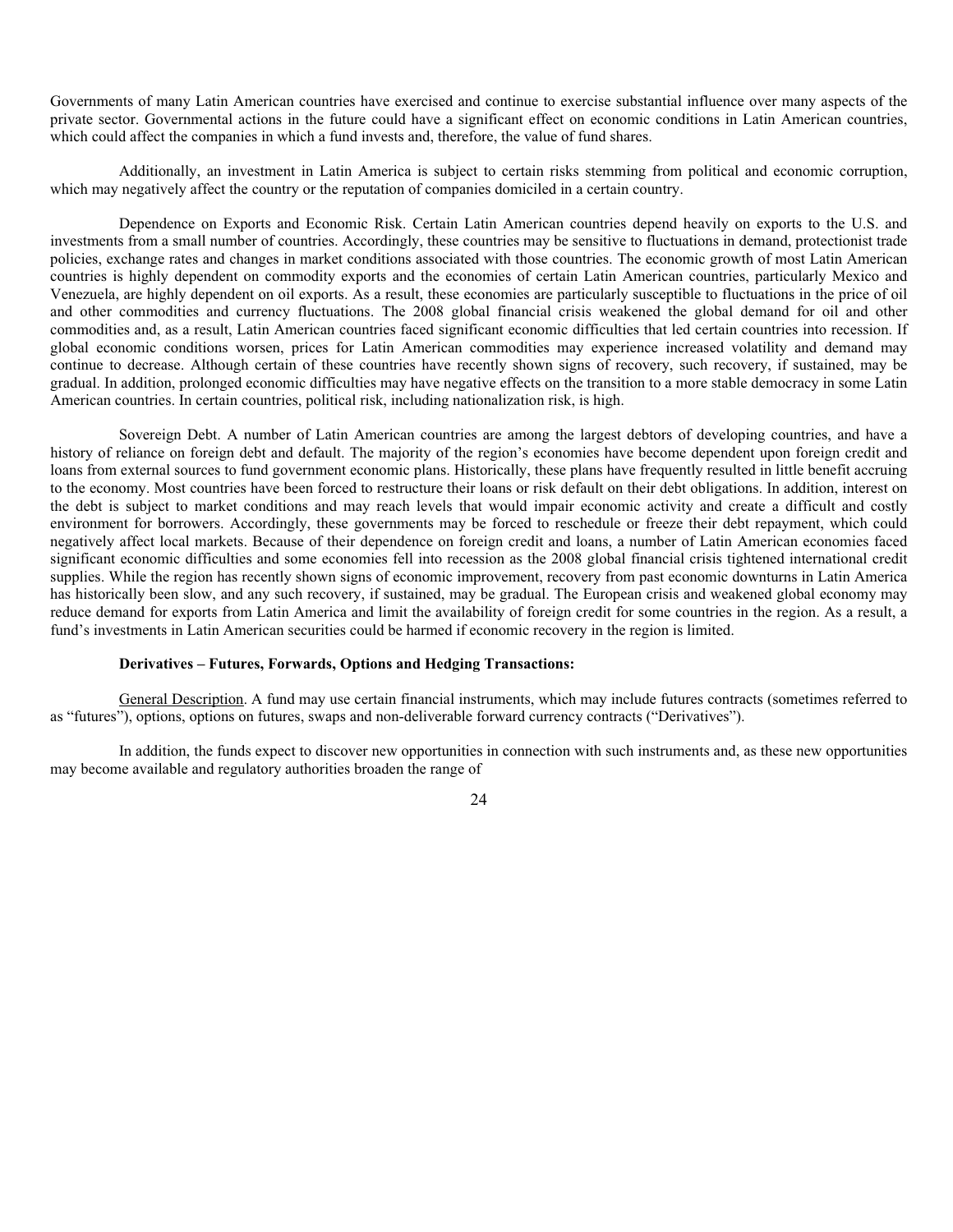permitted transactions, a fund's portfolio manager may utilize these opportunities to the extent it is consistent with a fund's investment objective(s) and permitted by the fund's investment limitations and applicable regulatory authorities. (For purposes of this discussion, such new opportunities are included in the defined term Derivatives.) Although a fund may be permitted to use a variety of Derivatives, each fund presently intends to purchase, sell and use for hedging or investment purposes those Derivatives as specified and discussed in the sections that follow.

### Regulation.

The enactment of the Dodd-Frank Wall Street Reform and Consumer Protection Act (the "Dodd-Frank Act") resulted in historic and comprehensive statutory reform of the regulation of Derivatives, including the manner in which they are entered into, reported, recorded, executed, and settled (or "cleared"). In particular, the Dodd-Frank Act mandates the elimination of references to credit ratings in numerous securities laws, including the 1940 Act. Certain swap Derivatives have been and other Derivatives may be mandated for central clearing under the Dodd-Frank Act, which likely will require technological and other changes to the operations of registered investment companies and the market in which they will trade. Central clearing also entails the use of assets of a registered investment company to satisfy margin calls and this may have an effect on the performance of such a fund. Although the CFTC released final rules relating to clearing, reporting, recordkeeping and registration requirements under the legislation, many of the provisions of the Dodd-Frank Act are subject to further final rulemaking or phase-in periods, and thus their ultimate impact remains unclear. The banking regulators and the Commodity Futures Trading Commission ("CFTC") have issued regulations requiring the posting of initial and variation margin for uncleared swaps. The variation margin requirements are now effective and the initial margin requirements are being phased-in through 2022 based on average daily aggregate notional amount of covered swaps between swap dealers and swap entities. Due to these regulations, a fund could be required to engage in greater documentation and recordkeeping with respect to swap agreements.

The regulators that have been charged with the responsibility for implementing the Dodd-Frank Act (i.e., the Commission, the CFTC, and the banking regulators) have been active in proposing and adopting regulations and guidance on the use of Derivatives by registered investment companies. As discussed below, the CFTC adopted a revision to one of its rules that, as revised, either restricts the use of Derivatives by a registered investment company or requires the fund's adviser to register as a commodity pool operator ("CPO").

Historically, advisers of registered investment companies trading commodity interests (such as futures contracts, options on futures contracts, non-deliverable forwards and swaps), including the funds, had been excluded from regulation as commodity pool operators ("CPOs") pursuant to CFTC Regulation 4.5. In 2012, the CFTC amended Regulation 4.5 to narrow this exclusion. Under the amended Regulation 4.5 exclusion, in order to rely on the exclusion a registered investment company's commodity interests — other than those used for bona fide hedging purposes (as defined by the CFTC) — must be limited such that the aggregate initial margin and premiums required to establish the positions (after taking into account unrealized profits and unrealized losses on any such positions and excluding the amount by which options that are "in-the-money" at the time of purchase) does not exceed 5% of a fund's NAV, or alternatively, the aggregate net notional value of the positions, determined at the time the most recent position was established, does not exceed 100% of a fund's NAV (after taking into account unrealized profits and unrealized losses on any such positions). Further, to qualify for the exclusion in amended Regulation 4.5, a fund must satisfy a marketing test, which requires, among other things, that a fund not hold itself out as a vehicle for trading commodity interests. A fund's ability to use these instruments may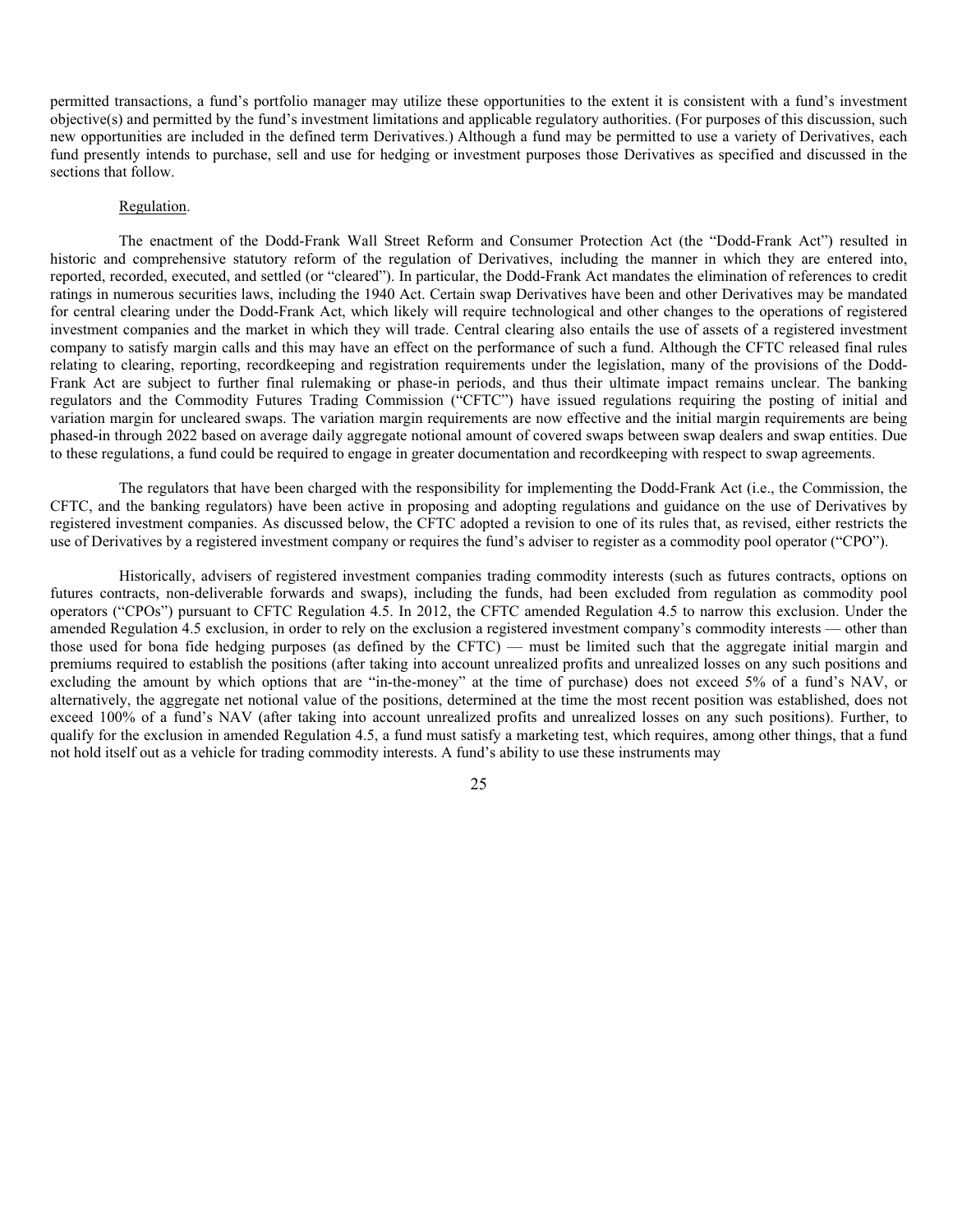also be limited by tax considerations. Carillon Tower is registered as an investment adviser under the Investment Advisers Act of 1940, as amended. On behalf of each fund, an exemption from registration or regulation as a commodity pool operator under the Commodity Exchange Act has been claimed with the CFTC under CFTC Regulation 4.5, and Carillon Tower is exempt from registration as a commodity trading adviser under CFTC Regulation 4.14(a)(8) with respect to each fund.

The regulation of cleared and uncleared swap agreements, as well as other Derivatives, is a rapidly changing area of law and is subject to modification by government and judicial action. In addition, the Commission, CFTC and the exchanges are authorized to take extraordinary actions in the event of a market emergency, including, for example, the implementation or reduction of speculative position limits, the implementation of higher margin requirements, the establishment of daily price limits and the suspension of trading.

It is not possible to predict fully the effects of current or future regulation. However, it is possible that developments in government regulation of various types of derivative instruments, such as speculative position limits on certain types of Derivatives, or limits or restrictions on the counterparties with which the funds engage in derivative transactions, may limit or prevent a fund from using or limit a fund's use of these instruments effectively as a part of its investment strategy, and could adversely affect a fund's ability to achieve its investment objective(s). Carillon Tower will continue to monitor developments in the area, particularly to the extent regulatory changes affect the funds' ability to enter into desired swap agreements. New requirements, even if not directly applicable to the funds, may increase the cost of a fund's investments and cost of doing business.

On October 28, 2020, the SEC adopted new Rule 18f-4 (the "Derivatives Rule"), replacing the asset segregation regime of Investment Company Act Release No. 10666 ("Release 10666") with a new framework for the use of derivatives by registered funds. For a fund using a significant amount of Derivatives, the Derivatives Rule mandates a fund adopt and/or implement: (i) value at risk limitations in lieu of asset segregation requirements; (ii) a written derivatives risk management program; (iii) new Board oversight responsibilities; and (iv) new reporting and recordkeeping requirements. The Derivatives Rule provides an exception for a fund with Derivatives exposure not exceeding 10% of its net assets, excluding certain currency and interest rate hedging transactions. Complying with the Derivatives Rule may increase the cost of a fund's investments and cost of doing business, which could adversely affect investors. The full impact of the Derivatives Rule on a fund remains uncertain, but due to the compliance timeline within the Derivatives Rule, it is unlikely that a fund will be required to fully comply with the requirements until August 19, 2022.

Regulations adopted by the banking regulators require certain banks to include in a range of financial contracts, including many Derivatives contracts, terms delaying or restricting default, termination and other rights in the event that the bank and/or its affiliates become subject to certain types of resolution or insolvency proceedings. The regulations could limit a fund's ability to exercise a range of cross-default rights if its counterparty, or an affiliate of the counterparty, is subject to bankruptcy or similar proceeding. Such regulations could further negatively impact a fund's use of Derivatives.

Special Risks of Hedging Strategies. The use of Derivatives involves special considerations and risks, as described below. Risks pertaining to particular Derivatives are described in the sections that follow.

(1) Successful use of most Derivatives depends upon a portfolio manager's ability to predict movements of the overall securities, currency and interest rate markets, which requires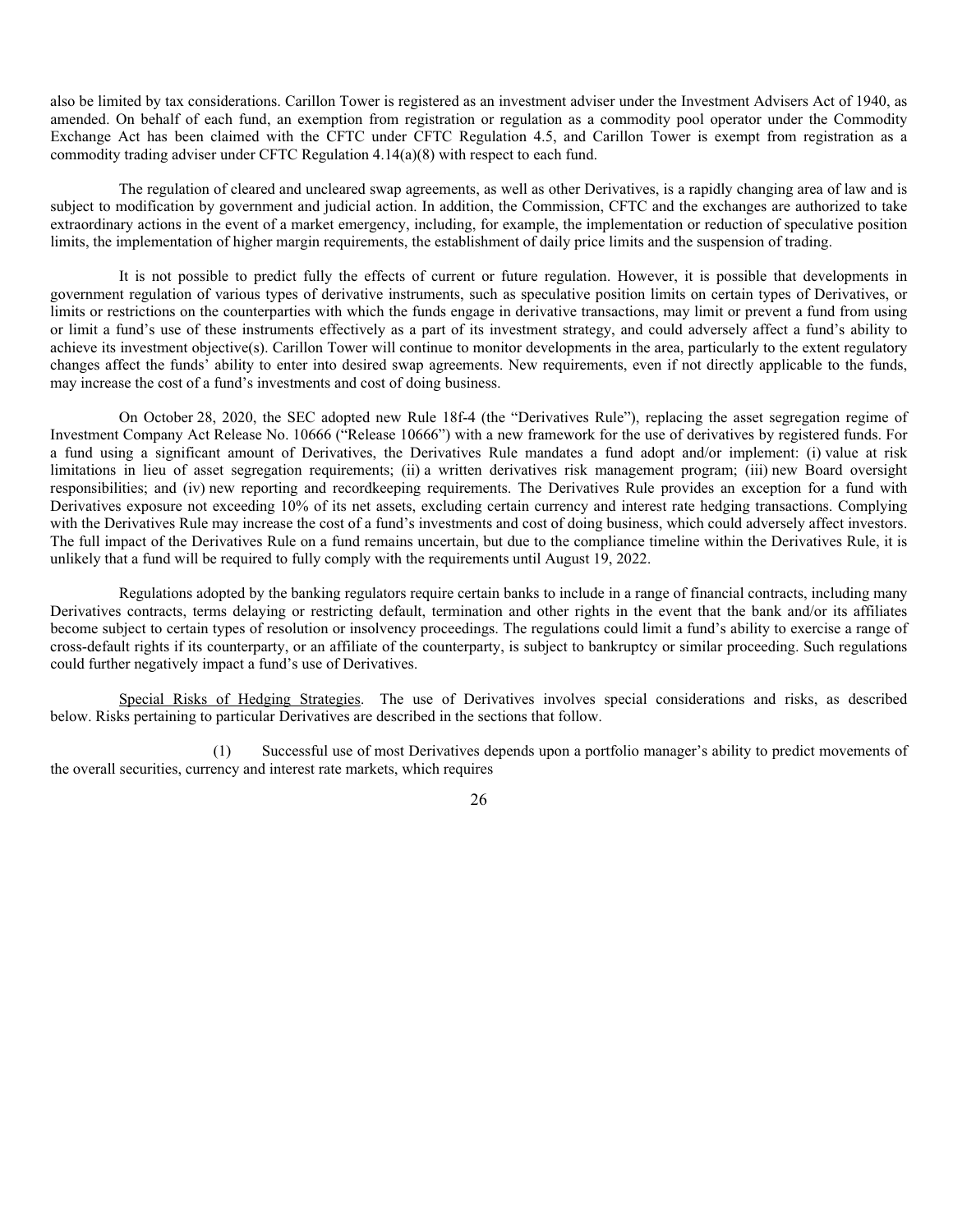different skills than predicting changes in the prices of individual securities. While each fund's portfolio manager is experienced in the use of Derivatives, there can be no assurance that any particular hedging strategy adopted will succeed.

(2) There might be imperfect correlation, or even no correlation, between price movements of a Derivative and price movements of the investments being hedged. For example, if the value of a Derivative used in a short hedge increased by less than the decline in value of the hedged investment, the hedge would not be fully successful. Such a lack of correlation might occur due to factors unrelated to the value of the investments being hedged, such as speculative or other pressures on the markets in which Derivatives are traded. The effectiveness of hedges and using Derivatives on indices will depend on the degree of correlation between price movements in the Derivative and price movements in the securities being hedged.

 To compensate for imperfect correlation, a fund may purchase or sell Derivatives in a greater dollar amount than the hedged investment if the volatility of the hedged investment is historically greater than the volatility of the Derivatives. Conversely, a fund may purchase or sell fewer contracts if the volatility of the price of the hedged investment is historically less than that of the Derivatives.

(3) Hedging strategies, if successful, can reduce risk of loss by wholly or partially offsetting the negative effect of unfavorable price movements in the investments being hedged. However, hedging strategies can also reduce opportunity for gain by offsetting the positive effect of favorable price movements in the hedged investments. For example, if a fund entered into a short hedge because its portfolio manager projected a decline in the price of a security in the fund's investment portfolio, and the price of that security increased instead, the gain from that increase might be wholly or partially offset by a decline in the price of the Derivative. Moreover, if the price of the Derivative declined by more than the increase in the price of the security, the fund could suffer a loss. In either such case, the fund would have been in a better position had it not hedged at all. Some Derivatives have the potential for unlimited loss, regardless of the size of a fund's initial investment.

(4) As described below, each fund might be required to maintain assets as "cover," maintain earmarks or make margin payments when it takes positions in Derivatives involving obligations to third parties. If a fund were unable to close out its positions in such Derivatives, it might be required to continue to maintain such assets or accounts or make such payments until the position expired or matured. These requirements might impair a fund's ability to sell a portfolio security or make an investment at a time when it would otherwise be favorable to do so, or require that the fund sell a portfolio security at a disadvantageous time. A fund's ability to close out a position in a Derivative prior to expiration or maturity depends on the existence of a liquid secondary market or, in the absence of such a market, the ability and willingness of the other party to the transaction ("counterparty") to enter into a transaction closing out the position. Therefore, there is no assurance that any hedging position can be closed out at a time and price that is favorable to the fund. Further, not all Derivative transactions require a counterparty to post collateral, which may expose a fund to greater losses in the event of a default by a counterparty.

Cover for Derivatives*.* Some Derivatives expose a fund to an obligation to another party. A fund will not enter into any such transactions unless it owns either (1) an offsetting ("covered") position in securities, currencies, forward currency contracts, options, or futures contracts or (2) cash and other liquid assets with a value, mark-to-market daily, sufficient at all times to cover its potential obligations to the extent not covered as provided in (1) above. Each fund will comply with Commission guidelines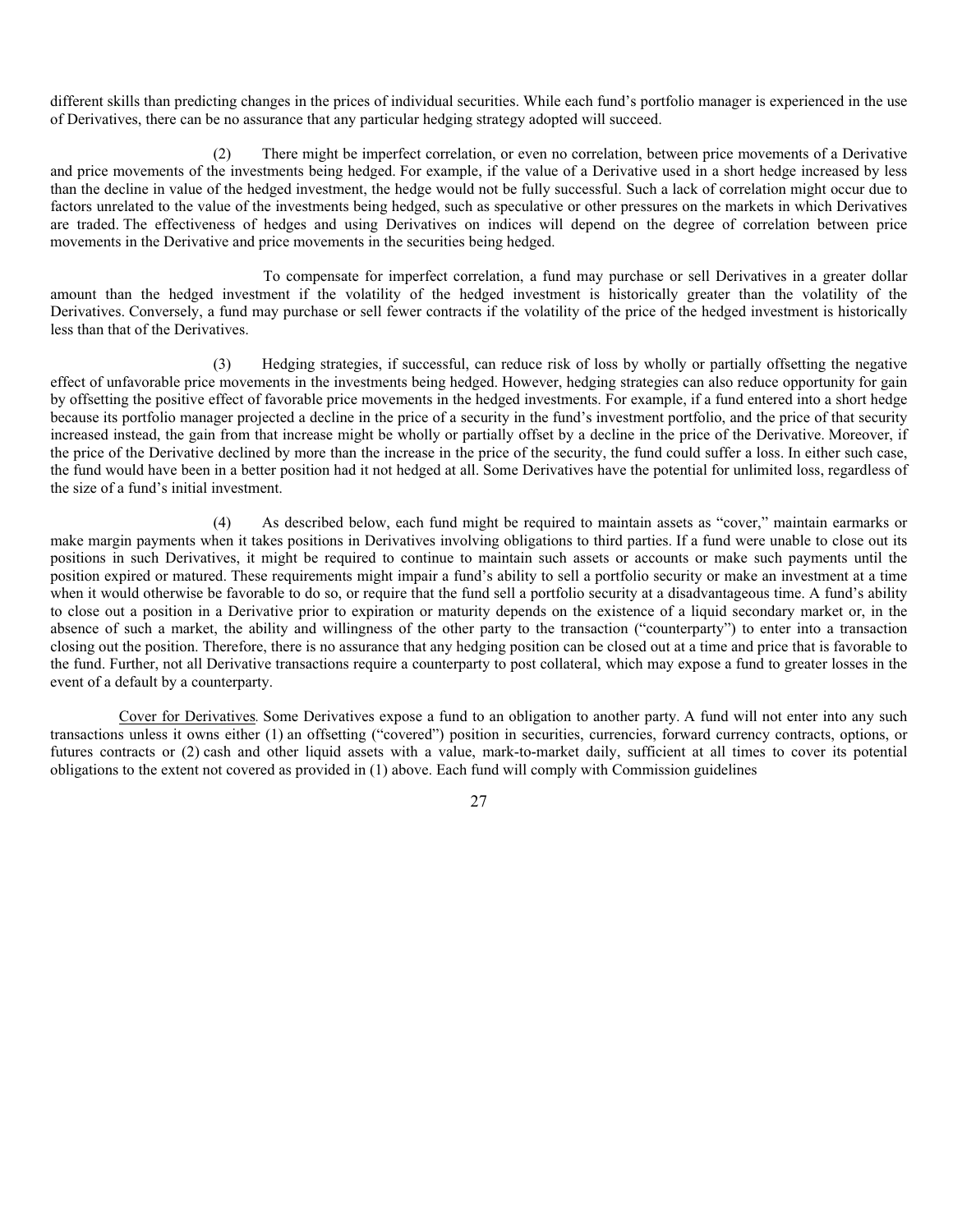regarding cover for instruments and will, if the guidelines so require, set aside cash or other liquid assets in an account with or on the books of the fund's custodian, in the prescribed amount.

Assets used as cover or otherwise held in an account cannot be sold while the position in the corresponding Derivative is open, unless they are replaced with other appropriate assets. As a result, the commitment of a large portion of a fund's assets to cover could impede the adviser's ability to manage the portfolio or the fund's ability to meet redemption requests or other current obligations.

#### **Options:**

Each fund, except Capital Appreciation, International Stock, Small Cap Growth, International, Mid Cap, and Small Cap may use for hedging, substitution or investment purposes, certain options, including options on securities, equity and debt indices, currencies and futures. However, Growth & Income may only purchase and write call options on securities as discussed below. Certain risks and special characteristics of these strategies are discussed below.

Risks of Options Trading. The purchase of call options can serve as a long hedge, and the purchase of put options can serve as a short hedge. Writing put or call options can enable the fund to enhance income or yield by reason of the premiums paid by the purchasers of such options. However, if the market price of the security underlying a put option declines to less than the exercise price of the option, minus the premium received, the fund would expect to suffer a loss.

Writing call options can serve as a limited short hedge, because declines in the value of the hedged investment would be offset to the extent of the premium received for writing the option. However, if the security or currency appreciates to a price higher than the exercise price of the call option, it can be expected that the option will be exercised and the fund will be obligated to sell the security or currency at less than its market value. If the call option is an OTC option, the securities or other assets used as cover would be considered illiquid to the extent described under "Illiquid and Restricted Securities."

Writing put options can serve as a limited long hedge because increases in the value of the hedged investment would be offset to the extent of the premium received for writing the option. However, if the security or currency depreciates to a price lower than the exercise price of the put option, it can be expected that the put option will be exercised and the fund will be obligated to purchase the security or currency at more than its market value. If the put option is an OTC option, the securities or other assets used as cover would be considered illiquid to the extent described under "Illiquid and Restricted Securities."

A fund effectively may terminate its right or obligation under an option by entering into a closing transaction. If the fund wished to terminate its obligation to purchase or sell the investment under a put or call option it has written, a fund may purchase a put or call option of the same series (*i.e.*, an option identical in its terms to the option previously written); this is known as a closing purchase transaction. Conversely, in order to terminate its right to purchase or sell under a call or put option it has purchased, a fund may write a call or put option of the same series; this is known as a closing sale transaction. Closing transactions essentially permit the fund to realize profits or limit losses on its options positions prior to the exercise or expiration of the option. Whether a profit or loss is realized from a closing transaction depends on the price movement of the underlying security, index, currency or futures contract and the market value of the option.

In considering the use of options, particular note should be taken of the following:

(1) Options on securities and options on securities indices are treated as securities for purposes of CFTC regulation (as discussed above under "CFTC Regulation"). Accordingly, a fund's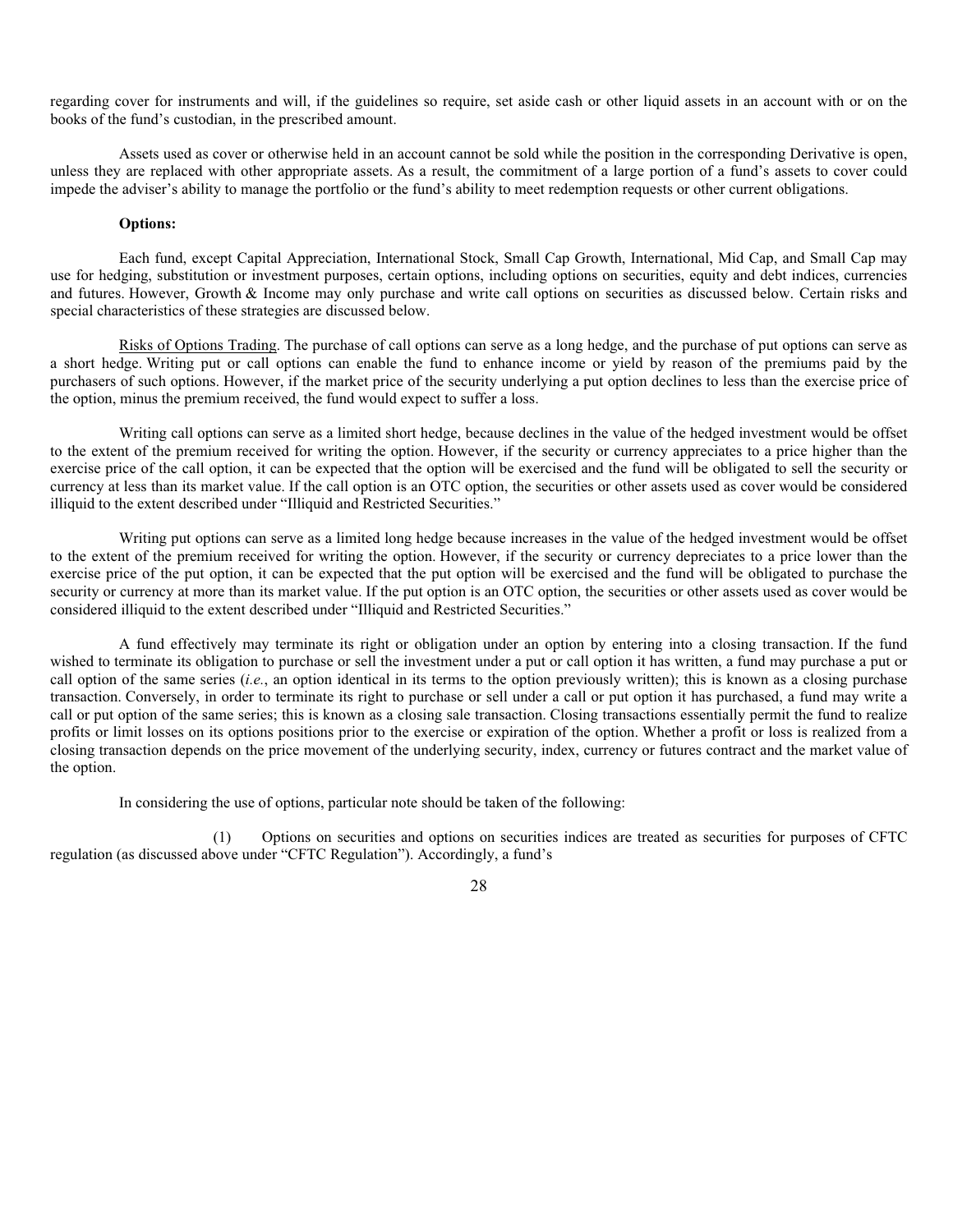positions in such options would not be counted against the de minimis limits in CFTC Regulation 4.5. However, a fund's positions in options on futures contracts, if applicable, would be counted against such de minimis limits, unless used only for bona fide hedging.

(2) The value of an option position will reflect, among other things, the current market price of the underlying security, index, currency or futures contract, the time remaining until expiration, the relationship of the exercise price to the market price, the historical price volatility of the underlying instrument and general market conditions. For this reason, the successful use of options depends upon a fund's portfolio manager's ability to forecast the direction of price fluctuations in the underlying instrument.

(3) At any given time, the exercise price of an option may be below, equal to or above the current market value of the underlying instrument. Purchased options that expire unexercised have no value. Unless an option purchased by a fund is exercised or unless a closing transaction is effected with respect to that position, a loss will be realized in the amount of the premium paid.

(4) A position in an exchange-traded option may be closed out only on an exchange that provides a secondary market for identical options. Most exchange-traded options relate to futures contracts, stocks and currencies. The ability to establish and close out positions on an exchange is subject to the maintenance of a liquid secondary market. Although a fund intends to purchase or write only those options for which there appears to be an active secondary market, there is no assurance that a liquid secondary market will exist for any particular option at any specific time. In such event, it may not be possible to effect closing transactions with respect to certain options, with the result that the fund would have to exercise those options that it has purchased in order to realize any profit.

Unlike exchange-traded options, which are standardized with respect to the underlying instrument, expiration date, contract size and strike price, the terms of over-the-counter ("OTC") options (options not traded on exchanges) generally are established through negotiation with the other party to the option contract. While this type of arrangement allows a fund greater flexibility to tailor the option to its needs, OTC options generally involve greater risk than exchange-traded options, which are guaranteed by the clearing organization of the exchange where they are traded. Since closing transactions may be effected with respect to options traded in the OTC markets (currently the primary markets of options on debt securities) only by negotiating directly with the other party to the option contract, or in a secondary market for the option if such market exists, there can be no assurance that a fund will, in fact, be able to close out an OTC option position at a favorable price prior to expiration. In the event of insolvency of the counterparty, a fund might be unable to close out an OTC option position at any time prior to its expiration.

With respect to options written by a fund, the inability to enter into a closing transaction may result in material losses. For example, because a fund may maintain a covered position with respect to any call option it writes on a security, it may not sell the underlying security during the period it is obligated under such option. This requirement may impair the fund's ability to sell a portfolio security or make an investment at a time when such a sale or investment might be advantageous.

(5) Activities in the options market may result in a higher portfolio turnover rate and additional brokerage costs; however, a fund also may save on commissions by using options as a hedge rather than buying or selling individual securities in anticipation of market movements.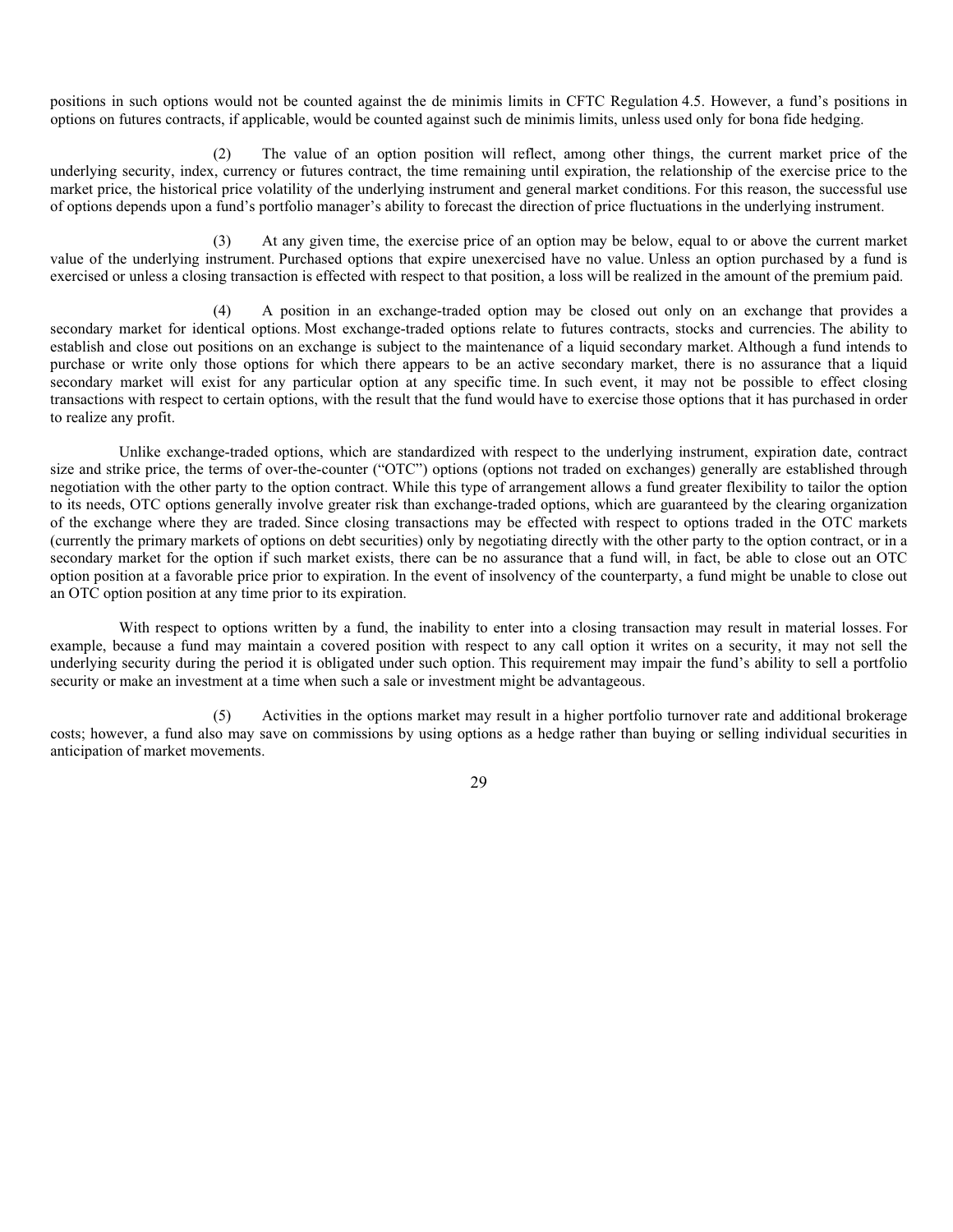(6) The risks of investment in options on indices may be greater than options on securities or currencies. Because index options are settled in cash, when a fund writes a call on an index it cannot provide, in advance, for its potential settlement obligations by acquiring and holding the underlying securities. A fund can offset some of the risk of writing a call index option by holding a diversified portfolio of securities similar to those on which the underlying index is based. However, the fund cannot, as a practical matter, acquire and hold an investment portfolio containing exactly the same securities as underlie the index and, as a result, bears a risk that the value of the securities held will vary from the value of the index.

Even if a fund could assemble an investment portfolio that exactly reproduced the composition of the underlying index, it still would not be fully covered from a risk standpoint because of the "timing risk" inherent in writing index options. When an index option is exercised, the amount of cash that the holder is entitled to receive is determined by the difference between the exercise price and the closing index level on the date when the option is exercised. As with other kinds of options, a fund as the call writer will not learn that it has been assigned until the next business day, at the earliest. The time lag between exercise and notice of assignment poses no risk for the writer of a covered call on a specific underlying security, such as common stock, because there the writer's obligation is to deliver the underlying security, not to pay its value as of a fixed time in the past. So long as the writer already owns the underlying security, it can satisfy its settlement obligations by simply delivering it, and the risk that its value may have declined since the exercise date is borne by the exercising holder. In contrast, even if the writer of an index call holds securities that exactly match the composition of the underlying index, it will not be able to satisfy its assignment obligations by delivering those securities against payment of the exercise price. Instead, it will be required to pay cash in an amount based on the closing index value on the exercise date. By the time a fund learns it has been assigned, the index may have declined, with a corresponding decline in the value of its investment portfolio. This "timing risk" is an inherent limitation on the ability of index call writers to cover their risk exposure by holding securities positions.

If a fund has purchased an index option and exercises it before the closing index value for that day is available, it runs the risk that the level of the underlying index subsequently may change. If such a change causes the exercised option to fall out-of-the-money, the fund will be required to pay the difference between the closing index value and the exercise price of the option (times the applicable multiplier) to the assigned writer.

A fund may write covered call options on securities to increase income in the form of premiums received from the purchasers of the options. Because it can be expected that a call option will be exercised if the market value of the underlying security increases to a level greater than the exercise price, a fund will write covered call options on securities generally when its portfolio manager believes the premium received by the fund plus anticipated appreciation in the market price of the underlying security up to the exercise price of the option, will be greater than the total appreciation in the price of the security. For Growth & Income, the aggregate value of the securities underlying call options (based on the lower of the option price or market) may not exceed 50% of its net assets. The strategy also may be used to provide limited protection against a decrease in the market price of the security in an amount equal to the premium received for writing the call option, less any transaction costs. Thus, if the market price of the underlying security held by a fund declines, the amount of such decline will be offset wholly or in part by the amount of the premium received by the fund. If, however, there is an increase in the market price of the underlying security and the option is exercised, the fund will be obligated to sell the security at less than its market value. A fund would lose the ability to participate in the value of such securities above the exercise price of the call option. A fund also gives up the ability to sell the portfolio securities used to cover the call option while the call option is outstanding.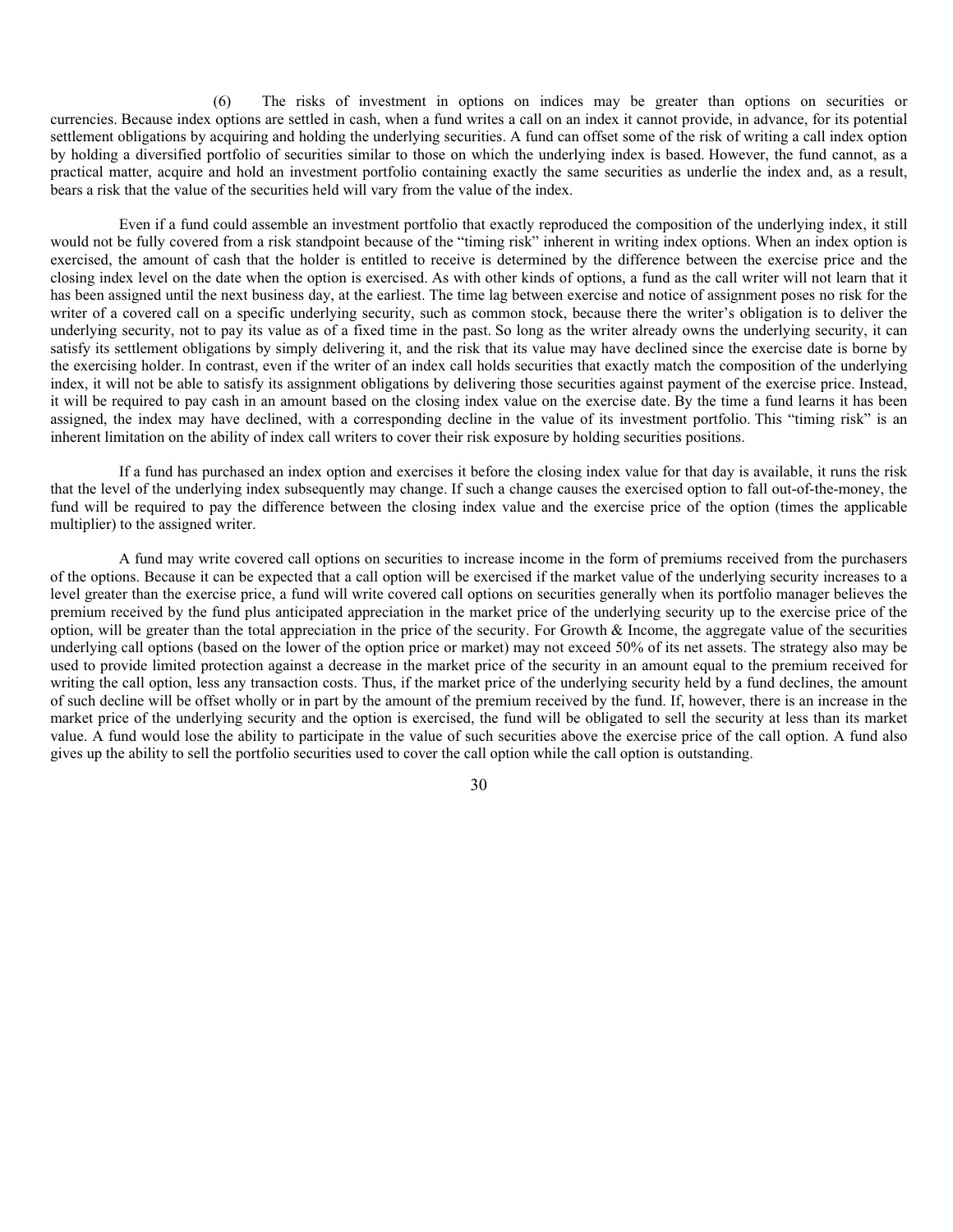## **Futures:**

Each fund, except Capital Appreciation, International Stock, Small Cap Growth, International, Mid Cap, and Small Cap may enter into future contracts. All futures contracts are deemed to be commodity interest for purposes of CFTC Regulation 4.5 (discussed above under "CFTC Regulation"). Thus, a fund's futures positions will be counted against the de minimis limits in CFTC Regulation 4.5, unless used for bona fide hedging.

Risks of Futures Trading. Although futures contracts by their terms call for actual delivery or acceptance of currencies or financial instruments, in most cases the contracts are closed out before the settlement date without the making or taking of delivery. Closing out a futures contract sale is effected by purchasing a futures contract for the same aggregate amount of the specific type of financial instrument or currency and the same delivery date. If the price of the initial purchase (sale) of the futures contract exceeds the price of the offsetting sale (purchase), the seller earns the difference and realizes a gain. Conversely, if the price of the offsetting purchase (sale) exceeds the price of the initial sale (purchase), the seller realizes a loss.

A fund is required to maintain margin deposits in connection with its transactions in futures contracts. Initial margin deposits vary from contract to contract and are subject to change. Margin balances are adjusted daily to reflect unrealized gains and losses on open contracts. If a fund has market exposure on an open futures contract, the broker will require the fund to deposit variation margin. Conversely, if a fund no longer has market exposure on such contract, the broker will pay any excess variation margin to the fund.

Most of the exchanges on which futures contracts are traded limit the amount of fluctuation permitted in futures prices during a single trading day. The daily price limit establishes the maximum amount the price of a futures contract may vary either up or down from the previous day's settlement price at the end of a trading session. Once the daily price limit has been reached in a particular type of contract, no trades may be made on that day at a price beyond that limit. The daily price limit governs only price movement during a particular trading day and therefore does not limit potential losses because the limit may prevent the liquidation of unfavorable positions. Futures contract prices occasionally have moved to the daily limit for several consecutive trading days with little or no trading, thereby preventing prompt liquidation of futures positions and subjecting persons trading such futures contracts to substantial losses.

Another risk in employing futures contracts as a hedge is the prospect that prices will correlate imperfectly with the behavior of cash prices for the following reasons. First, rather than meeting additional margin deposit requirements, investors may close contracts through offsetting transactions. Second, the liquidity of the futures market depends on participants entering into offsetting transactions rather than making or taking delivery. To the extent participants decide to make or take delivery, liquidity in the futures market could be reduced, thus producing distortion. Third, from the point of view of speculators, the deposit requirements in the futures market are less onerous than margin requirements in the securities market. Therefore, increased participation by speculators in the futures market may cause temporary price distortions. Due to the possibility of distortion, a correct forecast of general interest rate, currency exchange rate or security price trends by a portfolio manager may still not result in a successful transaction.

In addition, there are significant differences between the securities and futures markets that could result in an imperfect correlation between the markets, causing a given hedge not to achieve its objectives. The degree of imperfection of correlation depends on circumstances such as variations in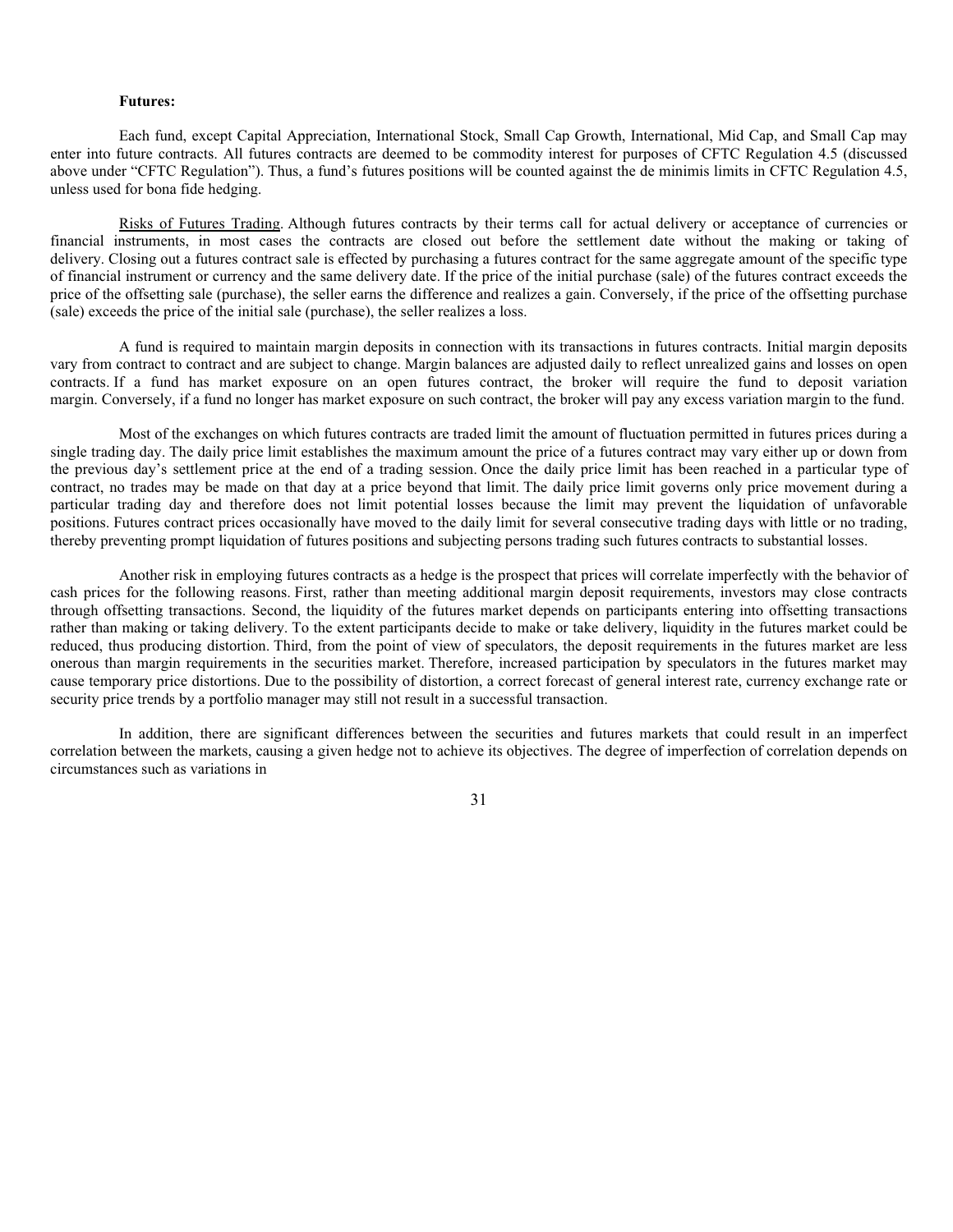speculative market demand for futures contracts and futures options on securities, including technical influences in futures contract trading and futures options, and differences between the financial instruments being hedged and the instruments underlying the standard contracts available for trading in such respects as interest rate levels, maturities, and creditworthiness of issuers. A decision as to whether, when and how to hedge involves the exercise of skill and judgment, and even a well-conceived hedge may be unsuccessful to some degree because of market behavior or unexpected interest rate trends.

Futures contracts on U.S. government securities historically have reacted to an increase or decrease in interest rates in a manner similar to that in which the underlying U.S. government securities reacted. To the extent, however, that a fund enters into such futures contracts, the value of such futures contracts will not vary in direct proportion to the value of such fund's holdings of U.S. government securities. Thus, the anticipated spread between the price of the futures contract and the hedged security may be distorted due to differences in the nature of the markets. The spread also may be distorted by differences in initial and variation margin requirements, the liquidity of such markets and the participation of speculators in such markets.

There can be no assurance that a liquid market will exist at a time when a fund seeks to close out a futures contract or a futures option position, and the fund would remain obligated to meet margin requirements until the position is closed. In addition, many of the contracts discussed above are relatively new instruments without a significant trading history. As a result, there can be no assurance that an active secondary market will develop or continue to exist.

There is a risk of loss by a fund of the initial and variation margin deposits in the event of bankruptcy of the futures commission merchant ("FCM") with which the fund has an open position in a futures contract. The assets of the fund may not be fully protected in the event of the bankruptcy of the FCM or central counterparty because the fund might be limited to recovering only a pro rata share of all available funds and margin segregated on behalf of a FCM's customers. If the FCM does not provide accurate reporting, the fund is also subject to the risk that the FCM could use the fund's assets, which are held in an omnibus account with assets belonging to the FCM's other customers, to satisfy its own financial obligations or the payment obligations of another customer to the central counterparty.

Because the margin deposits required for futures contracts are generally low with respect to the potential obligation to which a fund is exposed, Futures trading involves an extremely high degree of leverage. As a result, a relatively small price movement in a futures contract may result in immediate and substantial loss or, alternatively, gain, to the investor. For example, if at the time of purchase, 10% of the value of the futures contract is deposited as margin, a subsequent 10% decrease in the value of the futures contract would result in a total loss of the margin deposit, before any deduction for the transaction costs, if the account were then closed out. A 15% decrease would result in a loss equal to 150% of the original margin deposit, if the futures contract were closed out. Thus, a purchase or sale of a futures contract may result in losses in excess of the amount initially invested in the futures contract. However, a fund would presumably have sustained comparable losses if, instead of the futures contract, it had invested in the underlying financial instrument and sold it after the decline.

To the extent that securities with maturities greater than one year are used to earmark assets to cover a fund's obligations under futures contracts and related options, such use will not eliminate the risk of a form of leverage, which may tend to exaggerate the effect on net asset value of any increase or decrease in the market value of the fund's portfolio, and may require liquidation of portfolio positions when it is not advantageous to do so. However, any potential risk of leverage resulting from the use of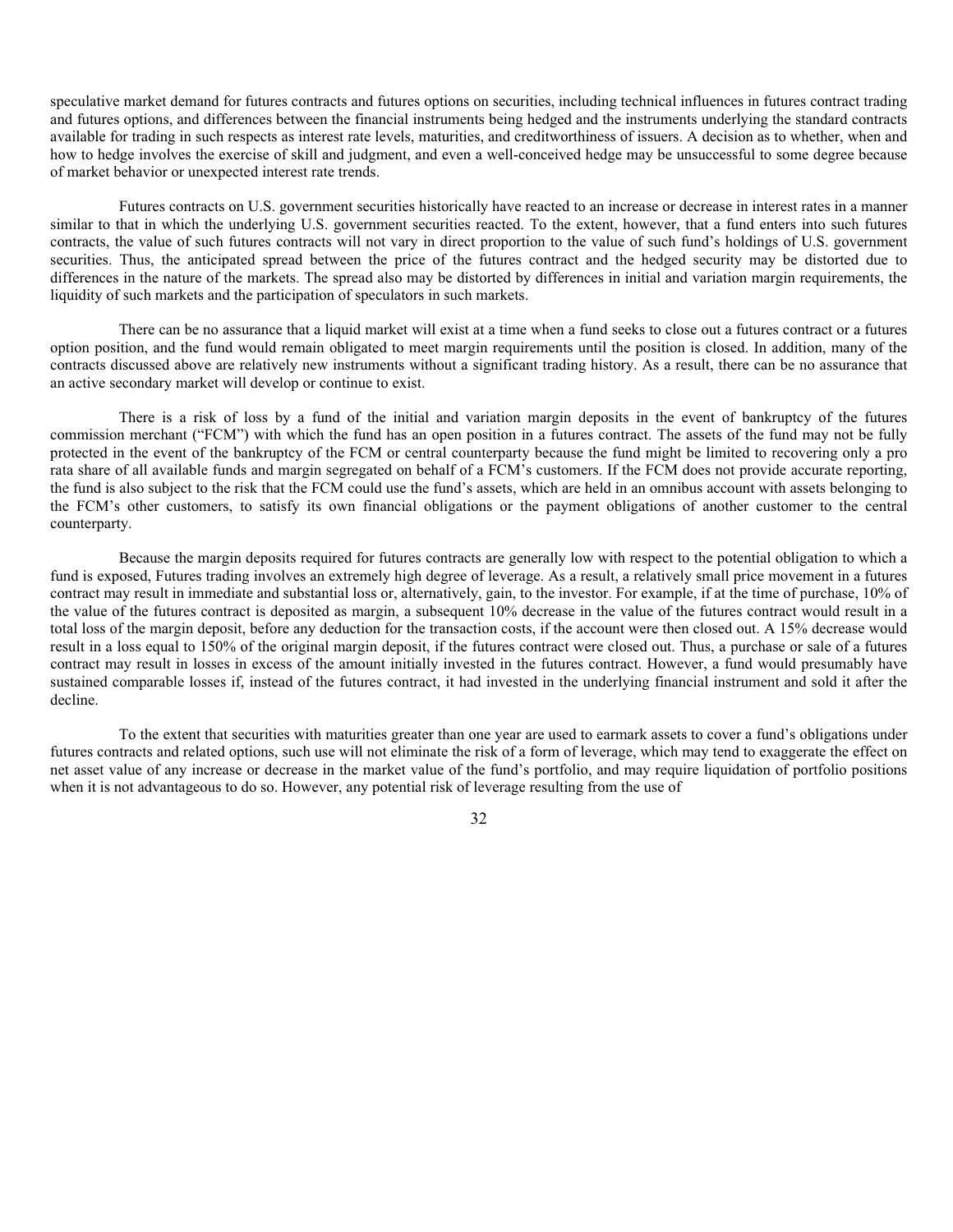securities with maturities greater than one year may be mitigated by any overall duration limit on a fund's portfolio securities. Thus, the use of a longer-term security may require a fund to hold offsetting short-term securities to balance the fund's portfolio such that the fund's duration does not exceed any maximum permitted for the fund.

Stock and Bond Index Futures. Growth & Income, Mid Cap Growth, and Unconstrained Bond may invest in Stock and Bond Index Futures. A stock or bond index assigns relative values to the common stocks or bonds comprised in the index. In an index futures contract, a party agrees to take or make delivery of an amount of cash equal to a specified dollar amount times the difference between the index value at the close of the last trading day of the contract and the price at which the futures contract is originally struck. No physical delivery of the underlying securities in the index is made.

The risk of imperfect correlation between movements in the price of an index futures contract and movements in the price of the securities that are the subject of the hedge increases as the composition of a fund's portfolio diverges from the securities included in the applicable index. The price of the index futures may move more than or less than the price of the securities being hedged. If the price of the futures contract moves less than the price of the securities that are the subject of the hedge, the hedge will not be fully effective but, if the price of the securities being hedged has moved in an unfavorable direction, the fund would be in a better position than if it had not hedged at all. If the price of the securities being hedged has moved in a favorable direction, this advantage will be partially offset by the futures contract. If the price of the futures contract moves more than the price of the securities, a fund will experience either a loss or a gain on the futures contract that will not be completely offset by movements in the price of the securities that are the subject of the hedge. To compensate for the imperfect correlation of movements in the price of the securities being hedged and movements in the price of the index futures contracts, a fund may buy or sell index futures contracts in a greater dollar amount than the dollar amount of securities being hedged if the historical volatility of the prices of such securities is more than the historical volatility of the index. It is also possible that, where a fund has sold futures contracts to hedge its securities against decline in the market, the market may advance and the value of securities held by the fund may decline. If this occurred, the fund would lose money on the futures contract and also experience a decline in value in its portfolio securities. However, while this could occur for a very brief period or to a very small degree, over time the value of a diversified portfolio of securities will tend to move in the same direction as the market indices upon which the futures contracts are based.

Where index futures contracts are purchased to hedge against a possible increase in the price of securities before a fund is able to invest in securities in an orderly fashion, it is possible that the market may decline instead. If a fund then concludes not to invest in securities at that time because of concern as to possible further market decline for other reasons, it will realize a loss on the futures contract that is not offset by a reduction in the price of the securities it had anticipated purchasing.

A broad-based securities index will generally have at least ten component issues, while a narrow-based index will generally have nine or fewer. Futures contracts on a broad-based security index are subject to exclusive regulatory jurisdiction of the CFTC, while futures contracts on a narrow-based security index are a class of "security futures" subject to joint SEC-CFTC jurisdiction.

Foreign Currency Hedging Strategies. Core Plus and Unconstrained Bond may use options and futures on foreign currencies, options on futures on foreign currencies and forward currency contracts (*i.e.*, an obligation to purchase or sell a specific foreign currency at a specified future date in exchange for another currency which may be U.S. dollars, which may be any fixed number of days from the contract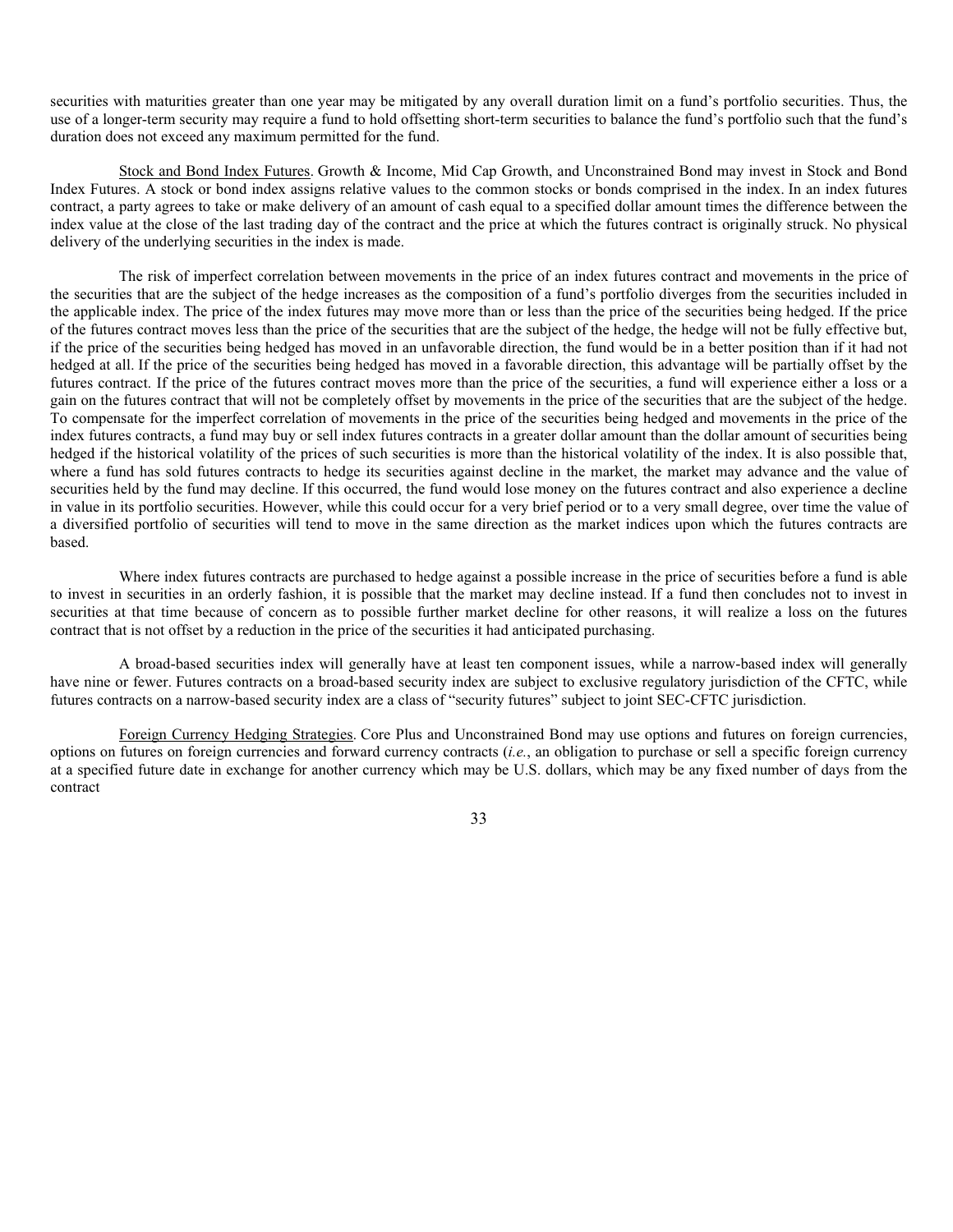date agreed upon by the parties, at a price set at the time the contract is entered into). Each fund may also purchase and sell foreign currency on a spot basis. Each fund may use these instruments for hedging or any other lawful purpose consistent with its investment objective, including transaction hedging, anticipatory hedging, cross hedging, proxy hedging and position hedging. Options traded on a board of trade and futures on foreign currencies are deemed to be commodity interest for purposes of CFTC Regulation 4.5 (discussed above under "CFTC Regulation"). Thus, a fund's trading in such interests will be counted against the de minimis limits in CFTC Regulation 4.5, unless used for bona fide hedging.

Currency hedges can protect against price movements in a security that a fund owns or intends to acquire that are attributable to changes in the value of the currency in which it is denominated. Furthermore, currency hedges do not protect against price movements in the securities that are attributable to other causes.

For example, a fund might use currency-related derivative instruments to "lock in" a U.S. dollar price for a portfolio investment, thereby enabling the fund to protect itself against a possible loss resulting from an adverse change in the relationship between the U.S. dollar and the subject foreign currency during the period between the date the security is purchased or sold and the date on which payment is made or received. Each fund also might use currency-related derivative instruments when a sub-adviser believes that one currency may experience a substantial movement against another currency, including the U.S. dollar, and it may use currency-related derivative instruments to sell or buy the amount of the former foreign currency, approximating the value of some or all of the fund's portfolio securities denominated in such foreign currency. Alternatively, where appropriate, a fund may use currency-related derivative instruments to hedge all or part of its foreign currency exposure through the use of a basket of currencies or a proxy currency where such currency or currencies act as an effective proxy for other currencies. The use of this basket hedging technique may be more efficient and economical than using separate currency-related derivative instruments for each currency exposure held by a fund. Furthermore, currencyrelated derivative instruments may be used for short hedges – for example, a fund may sell a forward currency contract to lock in the U.S. dollar equivalent of the proceeds from the anticipated sale of a security denominated in a foreign currency.

In addition, a fund may use a currency-related derivative instrument to shift exposure to foreign currency fluctuations from one foreign country to another foreign country where it's anticipated that the foreign currency exposure purchased will appreciate relative to the U.S. dollar and thus better protect the fund against the expected decline in the foreign currency exposure sold. For example, if a fund owns securities denominated in a foreign currency and it is anticipated that the currency will decline, it might enter into a forward contract to sell an appropriate amount of the first foreign currency, with payment to be made in a second foreign currency that would better protect the fund against the decline in the first security than would a U.S. dollar exposure. Hedging transactions that use two foreign currencies are sometimes referred to as "cross hedges." The effective use of currency-related derivative instruments by a fund in a cross hedge is dependent upon a correlation between price movements of the two currency instruments and the underlying security involved, and the use of two currencies magnifies the risk that movements in the price of one instrument may not correlate or may correlate unfavorably with the foreign currency being hedged. Such a lack of correlation might occur due to factors unrelated to the value of the currency instruments used or investments being hedged, such as speculative or other pressures on the markets in which these instruments are traded.

A fund might seek to hedge against changes in the value of a particular currency when no Derivatives on that currency are available or such Derivatives are more expensive than certain other Derivatives. In such cases, a fund may hedge against price movements in that currency by entering into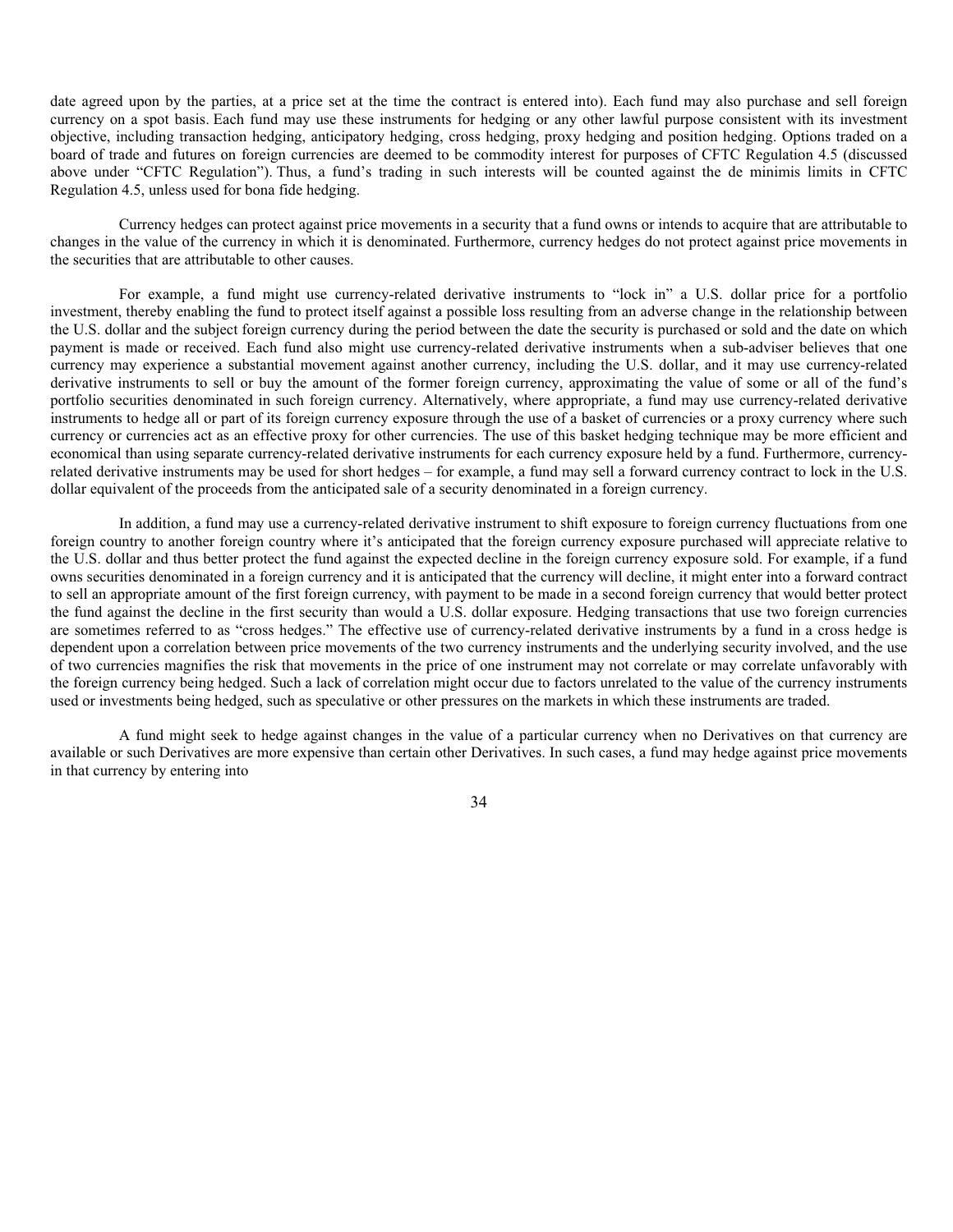transactions using Derivatives on another currency or basket of currencies, the values of which its portfolio manager believes will have a high degree of positive correlation to the value of the currency being hedged. The risk that movements in the price of the Derivative will not correlate perfectly with movements in the price of the currency being hedged is magnified when this strategy is used.

The value of Derivatives on foreign currencies depends on the value of the underlying currency relative to the U.S. dollar. In general, if the currency in which a portfolio investment is denominated appreciates against the U.S. dollar, the dollar value of the security will increase. Conversely, a decline in the exchange rate of the currency would adversely affect the value of the portfolio investment expressed in U.S. dollars.

The use of currency-related derivative instruments by each fund involves a number of risks. The value of currency-related derivative instruments depends on the value of the underlying currency relative to the U.S. dollar. Because foreign currency transactions occurring in the interbank market might involve substantially larger amounts than those involved in the use of such derivative instruments, a fund could be disadvantaged by having to deal in the odd lot market (generally consisting of transactions of less than \$1 million) for the underlying foreign currencies at prices that are less favorable than for round lots (generally consisting of transactions of greater than \$1 million).

There is no systematic reporting of last sale information for foreign currencies or any regulatory requirement that quotations available through dealers or other market sources be firm or revised on a timely basis. Quotation information generally is representative of very large transactions in the interbank market and thus might not reflect odd-lot transactions where rates might be less favorable. The interbank market in foreign currencies is a global, round-the-clock market. To the extent the U.S. options or futures markets are closed while the markets for the underlying currencies remain open, significant price and rate movements might take place in the underlying markets that cannot be reflected in the markets for the derivative instruments until they re-open.

Settlement of transactions in currency-related derivative instruments might be required to take place within the country issuing the underlying currency. Thus, a fund might be required to accept or make delivery of the underlying foreign currency in accordance with any U.S. or foreign regulations regarding the maintenance of foreign banking arrangements by U.S. residents and might be required to pay any fees, taxes and charges associated with such delivery assessed in the issuing country.

When a fund engages in a transaction in a currency-related derivative instrument, it relies on the counterparty to make or take delivery of the underlying currency at the maturity of the contract or otherwise complete the contract. In other words, a fund will be subject to the risk that a loss may be sustained by the fund as a result of the failure of the counterparty to comply with the terms of the transaction. The counterparty risk for exchange-traded instruments is generally less than for privately-negotiated or OTC currency instruments, since generally a clearing agency, which is the issuer or counterparty to each instrument, provides a guarantee of performance. For privately-negotiated instruments, there is no similar clearing agency guarantee. In all transactions, a fund will bear the risk that the counterparty will default, and this could result in a loss of the expected benefit of the transaction and possibly other losses to the fund. Each fund will enter into transactions in currency-related derivative instruments only with counterparties that are reasonably believed to be capable of performing under the contract.

Permissible foreign currency options will include options traded primarily in the OTC market. Although options on foreign currencies are traded primarily in the OTC market, each fund will normally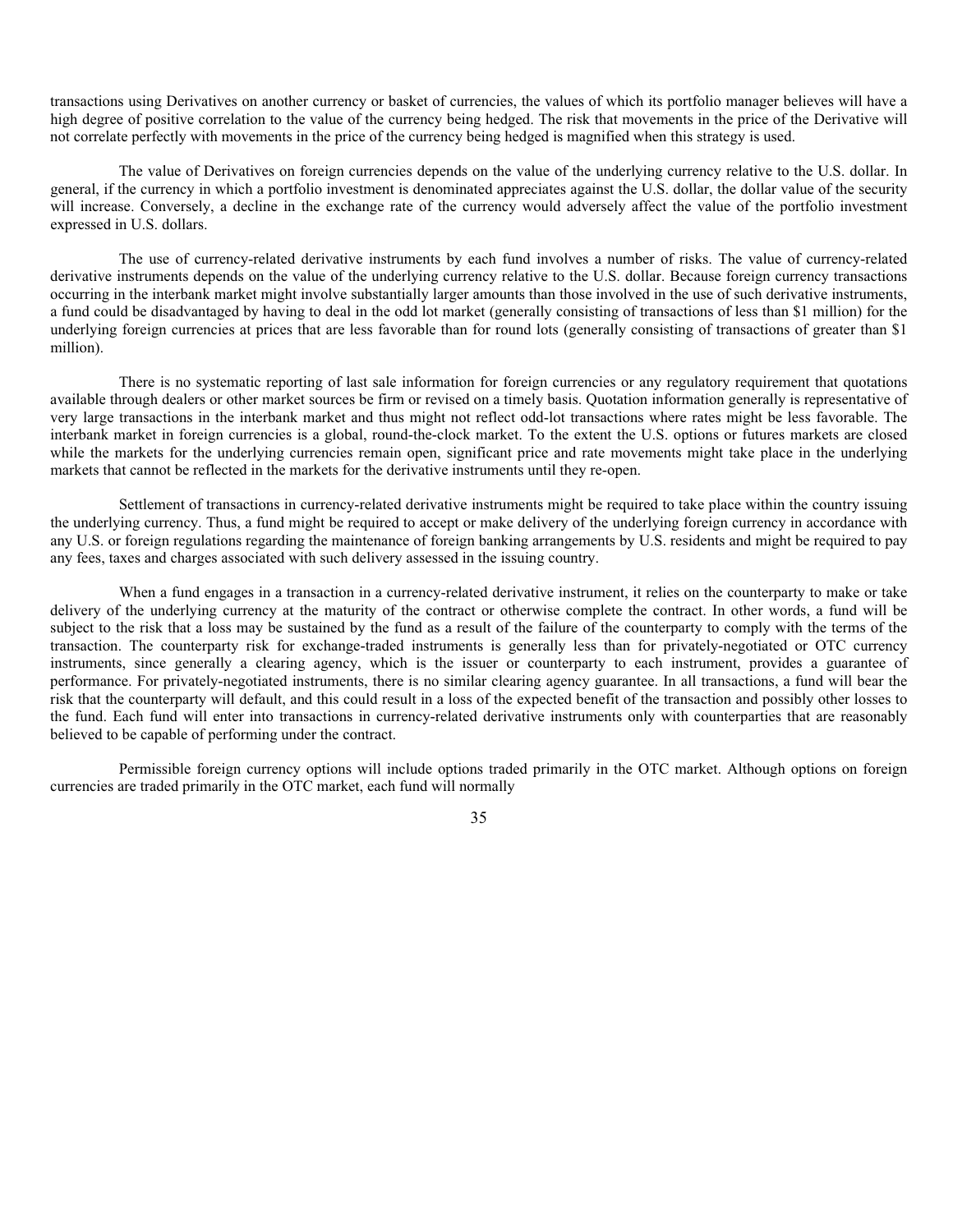purchase or sell OTC options on foreign currency only when it is believed that a liquid secondary market will exist for a particular option at any specific time.

When required by the Commission guidelines, each fund will earmark permissible liquid assets in its books and records or otherwise cover its potential obligations under currency-related derivative instruments in accordance with procedures adopted by the Board. To the extent a fund's assets are so set aside, they cannot be sold while the corresponding currency position is open, unless they are replaced with similar assets. As a result, if a large portion of a fund's assets are so set aside, this could impede portfolio management or the fund's ability to meet redemption requests or other current obligations.

Each fund's dealing in currency-related derivative instruments will generally be limited to the transactions described above. However, the funds reserve the right to use currency-related derivative instruments for different purposes and under different circumstances. It also should be realized that use of these instruments does not eliminate, or protect against, price movements in a fund's securities that are attributable to other (*i.e.*, non-currency related) causes. Moreover, while the use of currency-related derivative instruments may reduce the risk of loss due to a decline in the value of a hedged currency, at the same time the use of these instruments tends to limit any potential gain which may result from an increase in the value of that currency.

Forward Currency Contracts. Each fund, except Small Cap Growth, International, Mid Cap, Small Cap, and Core Bond, may enter into forward currency exchange contracts and non-deliverable forwards as discussed below.

Capital Appreciation may enter into such contracts to purchase or sell foreign currencies at a future date that is not more than 30 days from the date of the contract. A forward currency exchange contract involves an obligation to purchase or sell a specified currency at a future date, which may be any fixed number of days from the date of the contract agreed upon by the parties at a price set at the time of the contract. Non-deliverable forwards ("NDFs") are cash-settled, short-term forward contracts on foreign currencies that are non-convertible and that may be thinly traded or illiquid. NDFs involve an obligation to pay an amount equal to the difference between the prevailing market exchange rate for the relevant currency and the agreed upon exchange rate, with respect to an agreed notional amount.

International Stock generally will not enter into a forward currency contract with a term of greater than one year.

International Stock and Growth & Income may enter into a forward currency contract to sell the foreign currency for a fixed U.S. dollar amount approximating the value of some or all of their respective portfolio securities denominated in such foreign currency.

Capital Appreciation, International Stock and Growth & Income may use forward currency contracts when its portfolio manager wishes to "lock in" the U.S. dollar price of a security when the fund is purchasing or selling a security denominated in a foreign currency or anticipates receiving a dividend or interest payment denominated in a foreign currency.

International Stock and Growth & Income may enter into forward currency contracts for the purchase or sale of a specified currency at a specified future date either with respect to specific transactions or with respect to portfolio positions in order to minimize the risk to the fund from adverse changes in the relationship between the U.S. dollar and foreign currencies.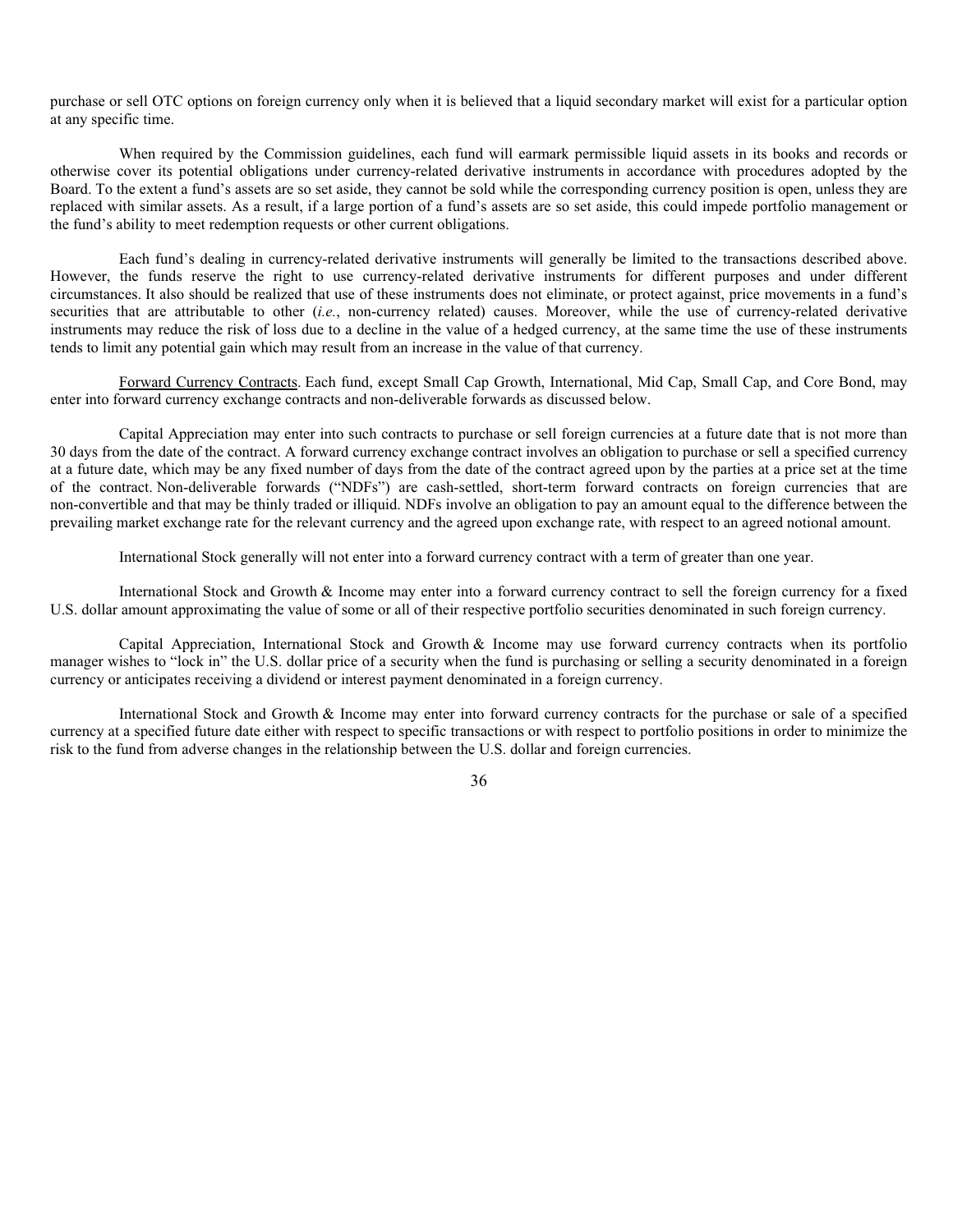Capital Appreciation, International Stock, Growth & Income, and Mid Cap Growth may seek to hedge against changes in the value of a particular currency by using forward currency contracts on another foreign currency or a basket of currencies, the value of which the fund's portfolio manager believes will have a positive correlation to the values of the currency being hedged. Use of a different foreign currency magnifies the risk that movements in the price of the forward currency contract will not correlate or will correlate unfavorably with the foreign currency being hedged.

International Stock and Growth & Income may use forward currency contracts to shift exposure to foreign currency fluctuations from one country to another. For example, if a fund owned securities denominated in a foreign currency and its portfolio manager believed that currency would decline relative to another currency, it might enter into a forward currency contract to sell an appropriate amount of the first foreign currency, with payment to be made in the second foreign currency. Transactions that use two foreign currencies are sometimes referred to as "cross hedging." Use of a different foreign currency magnifies a fund's exposure to foreign currency exchange rate fluctuations.

Forward Currency Exchange Contracts. Forward currency exchange contracts are physically settled through an exchange of currencies. Accordingly, they are traded in the interbank market directly between currency traders (usually large commercial banks) and their customers. In addition, because they are physically settled, they are not treated as commodity interests for purposes of CFTC Regulation 4.5 (discussed above under "CFTC Regulation"). Therefore, a fund's positions in them is not subject to the de minimis limits in CFTC Regulation 4.5.

The cost to a fund of engaging in forward currency contracts varies with factors such as the currency involved, the length of the contract period and the market conditions prevailing. Because forward currency contracts usually are entered into on a principal basis, no fees or commissions are involved. When a fund enters into a forward currency contract, it relies on the counterparty to make or take delivery of the underlying currency at the maturity of the contract. Failure by the counterparty to do so would result in the loss of any expected benefit of the transaction.

The precise matching of forward currency contract amounts and the value of the securities involved generally will not be possible because the value of such securities, measured in the foreign currency, will change after the forward currency contract has been established. Thus, a fund might need to purchase or sell foreign currencies in the spot (cash) market to the extent such foreign currencies are not covered by forward contracts. The projection of short-term currency market movements is extremely difficult, and the successful execution of a short-term hedging strategy is highly uncertain.

A fund bears the risk of loss of the amount expected to be received under a forward contract in the event of the default or bankruptcy of a counterparty. If such a default occurs, a fund may have contractual remedies pursuant to the forward contract, but such remedies may be subject to bankruptcy and insolvency laws which could affect a fund's rights as a creditor.

Non-Deliverable Forwards. NDFs are similar to forward currency exchange contracts, but do not require physical delivery of any currency on the settlement date. Rather, on the settlement date, the only transfer between the counterparties is the monetary settlement amount representing the difference between the contract rate and the prevailing market exchange rate. NDFs typically may have terms from one month up to two years and are settled in U.S. dollars.

A fund will typically use NDFs for hedging purposes or for direct investment in a foreign country for income or gain. The use of NDFs for hedging or to increase income or gain may not be successful, resulting in losses to a fund, and the cost of such strategies may reduce a fund's respective returns.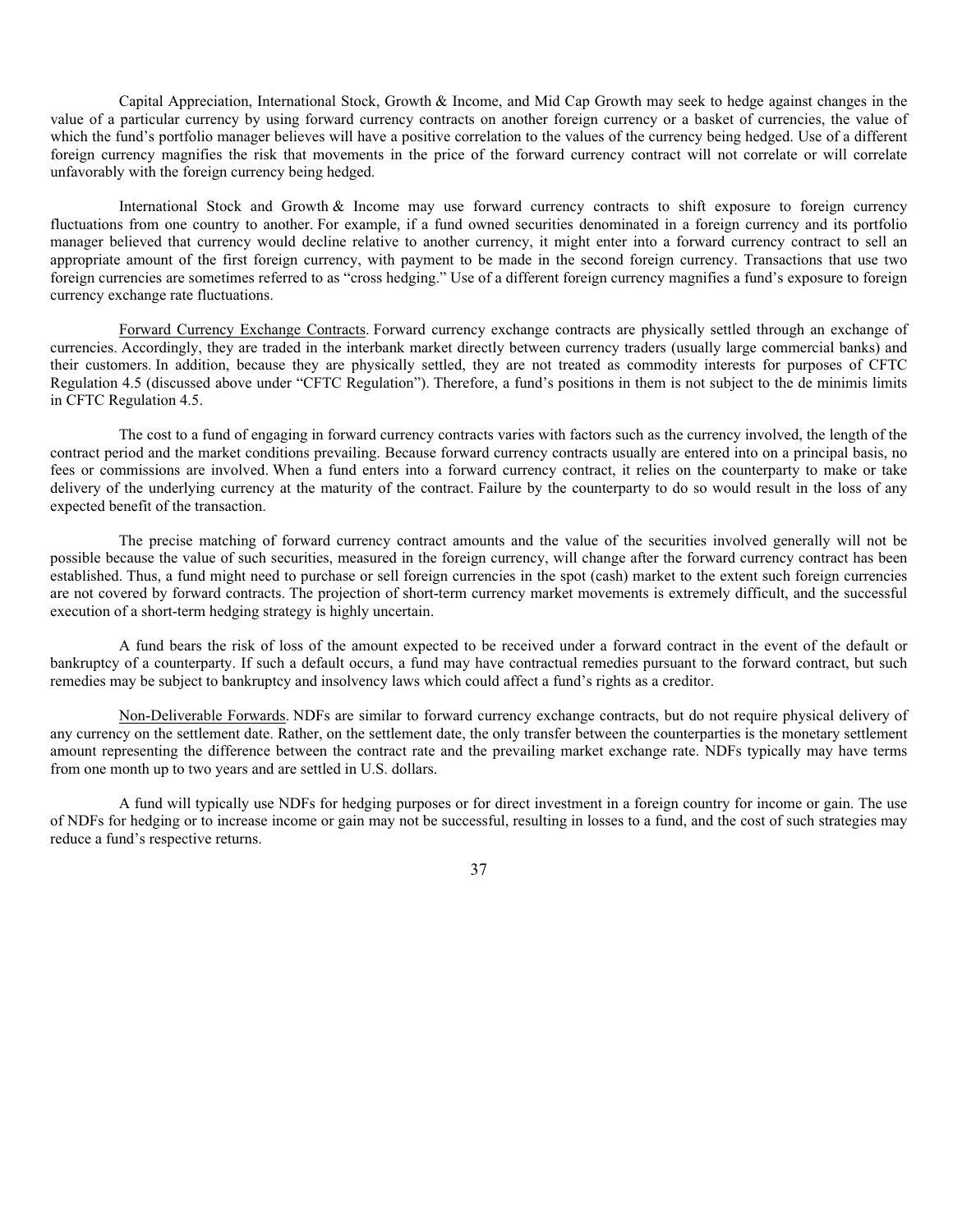NDFs are subject to many of the risks associated with Derivatives in general and forward currency transactions including risks associated with fluctuations in foreign currency and the risk that the counterparty will fail to fulfill its obligations. In addition, pursuant to the Dodd-Frank Act and implementing regulations, NDFs are deemed to be commodity interests, including for purposes of amended Regulation 4.5. Therefore, funds claiming an exclusion under Regulation 4.5 will limit their investment in NDFs as discussed above under "CFTC Regulation."

Although NDFs have historically been traded OTC, in the future pursuant to the Dodd-Frank Act, they may be exchangetraded. Under such circumstances, they will be centrally cleared and a secondary market for them will exist. All NDFs are subject to counterparty risk, which is the risk that the counterparty will not perform as contractually required under the NDF. With respect to NDFs that are centrally-cleared, a fund could lose margin payments it has deposited with the clearing organization as well as the net amount of gains not yet paid by the clearing organization if it breaches its obligations under the NDF, becomes insolvent or goes into bankruptcy. In the event of bankruptcy of the clearing organization, the investor may be entitled to the net amount of gains the investor is entitled to receive plus the return of margin owed to it only in proportion to the amount received by the clearing organization's other customers, potentially resulting in losses to the investor.

Combined Transactions. A fund may purchase and write options in combination with each other, or in combination with futures or forward contracts, to adjust the risk and return characteristics of its overall position. For example, a fund may purchase a put option and write a call option on the same underlying instrument, in order to construct a combined position whose risk and return characteristics are similar to selling a futures contract. Another possible combined position would involve writing a call option at one strike price and buying a call option at a lower price, in order to reduce the risk of the written call option in the event of a substantial price increase. Because combined options positions involve multiple trades, they result in higher transaction costs and may be more difficult to open and close out.

A fund's options and futures activities may affect its turnover rate and brokerage commission payments, and status under CFTC Regulation 4.5 (as discussed above under "CFTC Regulation"). The exercise of calls or puts written by a fund, and the sale or purchase of futures contracts, may cause it to sell or purchase related investments, thus increasing its turnover rate. Once a fund has received an exercise notice on an option it has written, it cannot effect a closing transaction in order to terminate its obligation under the option and must deliver or receive the underlying securities at the exercise price. The exercise of puts purchased by a fund may also cause the sale of related investments, and increasing turnover; although such exercise is within the fund's control, holding a protective put might cause it to sell the related investments for reasons that would not exist in the absence of the put. A fund will pay a brokerage commission each time it buys or sells a put or call or purchases or sells a futures contract. Such commissions may be higher than those that would apply to direct purchases or sales.

#### **Swaps, Caps, Floors and Collars:**

The swap market has grown substantially in recent years, with a large number of banks and investment banking firms acting both as principals and as agents utilizing standardized swap documentation. As a result, the swap market has become relatively liquid. Caps, floors and collars are more recent innovations for which standardized documentation has not yet been fully developed and, accordingly, less liquid than swaps.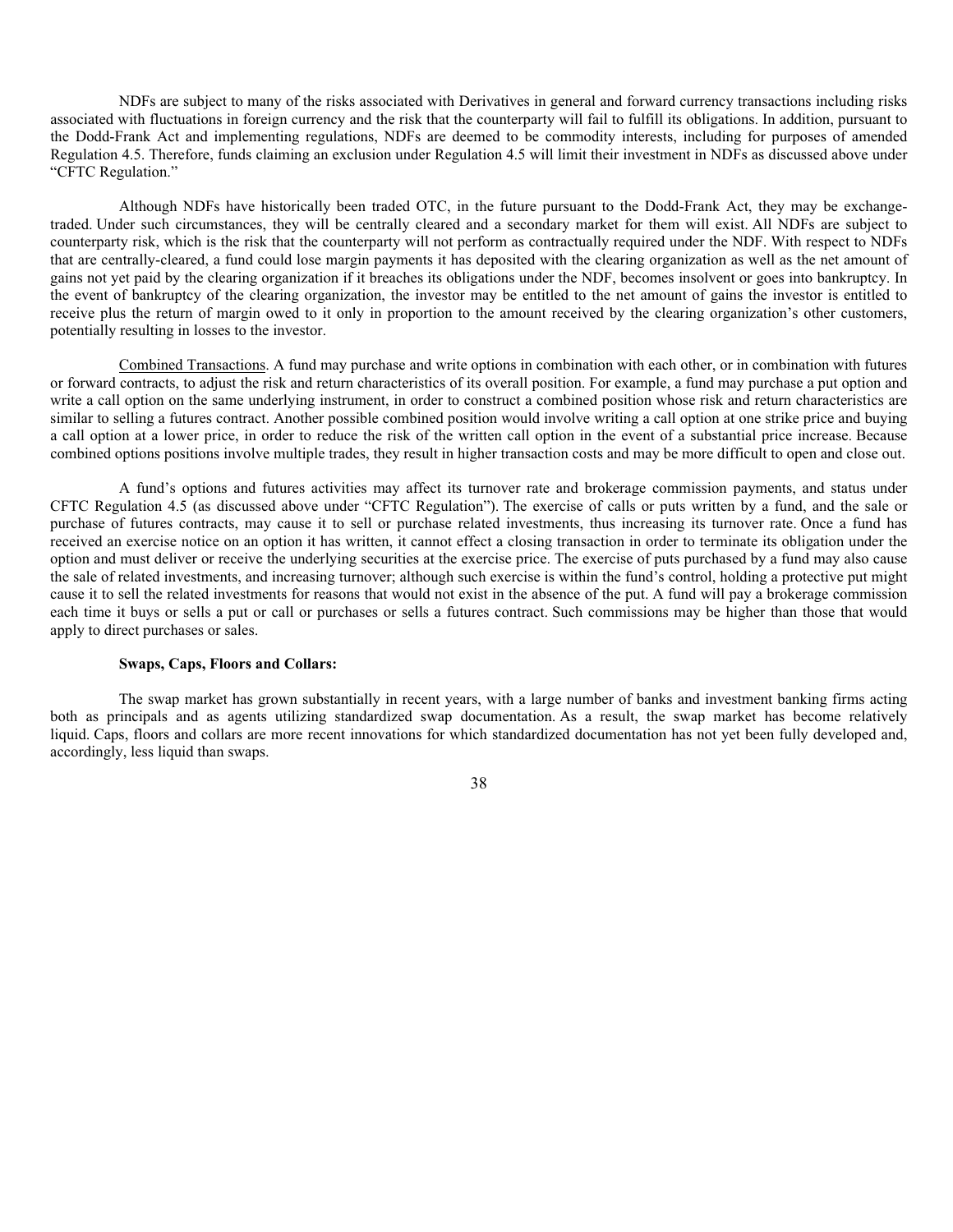Among the transactions into which Core Bond, Core Plus Bond, and Unconstrained Bond may enter are interest rate, currency, index and total return swaps and the purchase or sale of related caps, floors and collars. A fund expects to enter into these transactions primarily to preserve a return or spread on a particular investment or portion of its portfolio, to protect against currency fluctuations, as a duration management technique or to protect against any increase in the price of securities the fund anticipates purchasing at a later date. Interest rate swaps involve the exchange with another party of respective commitments to pay or receive interest, *e.g.*, an exchange of floating rate payments for fixed rate payments with respect to a notional amount of principal.

Core Bond, Core Plus Bond, and Unconstrained Bond will usually enter into swaps on a net basis. These swaps, caps, floors and collars, which are used for bona fide hedging purposes, are subject to the funds' asset segregation requirements under the 1940 Act. However, they are not subject to the funds' borrowing restrictions. In addition, a fund will not enter into any swap, cap, floor or collar transaction unless, at the time of entering into such transaction, the unsecured long-term debt of the counterparty, combined with any credit enhancements, is rated at least A by S&P, Moody's or Fitch or has an equivalent rating from any other Nationally Recognized Statistical Rating Organization or is determined to be of equivalent credit quality by the portfolio manager. If there is a default by the counterparty, the fund may have contractual remedies pursuant to the agreements related to the transaction.

Core Bond, Core Plus Bond, and Unconstrained Bond may enter into credit default swap contracts for investment purposes. As the seller in a credit default swap contract, the fund would be required to pay the par (or other agreed-upon) value of a referenced debt obligation to the counterparty in the event of a default by a third party, such as a U.S. or foreign corporate issuer, on the debt obligation. In return, the fund would receive from the counterparty a periodic stream of payments over the term of the contract, provided that no event of default has occurred. If no default occurs, the fund would keep the stream of payments and would have no payment obligations. As the seller, the fund would be subject to investment exposure on the notional amount of the swap.

Core Bond, Core Plus Bond, and Unconstrained Bond may also purchase credit default swap contracts in order to hedge against the risk of default of debt securities held in its portfolio, in which case the fund would function as the counterparty referenced in the preceding paragraph. This would involve the risk that the investment may expire worthless and would only generate income in the event of an actual default by the issuer of the underlying obligation (as opposed to a credit downgrade or other indication of financial instability). It would also involve credit risk, *i.e*. that the seller may fail to satisfy its payment obligations to the fund in the event of a default.

The spread of a credit default swap is the annual amount the protection buyer must pay the protection seller over the length of the contract, expressed as a percentage of the notional amount. When spreads rise, market perceived credit risk rises and when spreads fall, market perceived credit risk falls. Wider credit spreads and decreasing market values, when compared to the notional amount of the swap, represent a deterioration of the referenced entity's credit soundness and a greater likelihood or risk of default or other credit event occurring as defined under the terms of the agreement. For credit default swap agreements on asset-backed securities and credit indices, the quoted market prices and resulting values, as well as the annual payment rate, serve as an indication of the current status of the payment/performance risk.

Credit default swap agreements on credit indices involve one party making a stream of payments to another party in exchange for the right to receive a specified return in the event of a write-down,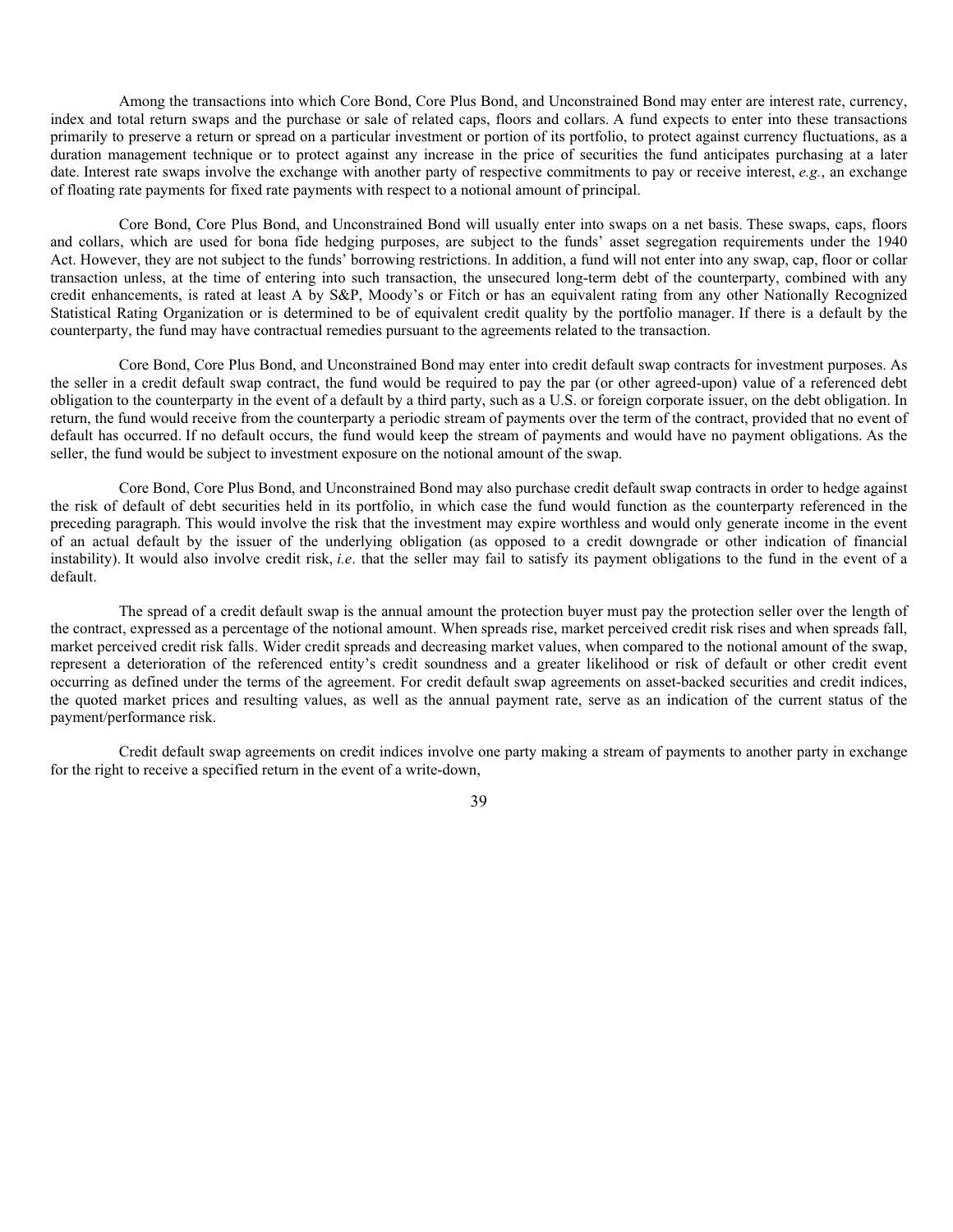principal shortfall, interest shortfall or default of all or part of the referenced entities comprising the credit index. A credit index is a basket of credit instruments or exposures designed to be representative of some part of the credit market as a whole. These indices are made up of reference credits that are judged by a poll of dealers to be the most liquid entities in the credit default swap market based on the sector of the index. Components of the indices may include, but are not limited to, investment grade securities, high yield securities, asset-backed securities, emerging markets, and/or various credit ratings within each sector. Credit indices are traded using credit default swaps with standardized terms including a fixed spread and standard maturity dates. An index credit default swap references all the names in the index, and if there is a default, the credit event is settled based on that name's weight in the index. The composition of the indices changes periodically, usually every six months, and for most indices, each name has an equal weight in the index. A fund may use credit default swaps on credit indices to hedge a portfolio of credit default swaps or bonds, which is less expensive than it would be to buy many credit default swaps to achieve a similar effect. Credit default swaps on indices are benchmarks for protecting investors owning bonds against default, and traders use them to speculate on changes in credit quality.

Credit default swaps sold by a fund may involve greater risks than if a fund had invested in the reference obligation directly. Credit default swaps are subject to general market risk, liquidity risk, and, with respect to OTC credit default swaps, counterparty credit risk and credit risk of the issuer. In addition, the value of the reference obligation received by a fund as a seller if a credit event occurs, coupled with the periodic payments previously received, may be less than the full notional value it pays to the buyer, resulting in a loss of value to the fund. A fund bears the risk that the counterparty will default, and this could result in a loss of the expected benefit of the transaction and possibly other losses to the fund.

Other forms of swap agreements that each fund may invest in include a "quanto" or "differential" swap, which combines both an interest rate and a currency transaction; interest rate caps, under which, in return for a premium, one party agrees to make payments to the other to the extent that interest rates exceed a specified rate, or "cap"; interest rate floors, under which, in return for a premium, one party agrees to make payments to the other to the extent that interest rates fall below a specified rate, or "floor"; and interest rate collars, under which a party sells a cap and purchases a floor or vice versa in an attempt to protect itself against interest rate movements exceeding given minimum or maximum levels.

A fund may invest in commodity swap agreements. For example, an investment in a commodity swap agreement may involve the exchange of floating-rate interest payments for the total return on a commodity index. In a total return commodity swap, a fund will receive the price appreciation of a commodity index, a portion of the index, or a single commodity in exchange for paying an agreed-upon fee. If the commodity swap is for one period, the fund may pay a fixed fee, established at the outset of the swap. However, if the term of the commodity swap is more than one period, with interim swap payments, the funds may pay an adjustable or floating fee. With a "floating" rate, the fee may be pegged to a base rate, such as LIBOR or another Reference Rate, and is adjusted each period. Therefore, if interest rates increase over the term of the swap contract, the funds may be required to pay a higher fee at each swap reset date.

A fund may be required to earmark liquid assets equal to the full notional amount of certain swaps, such as written credit default swaps on physically settled forwards or written options. The amount that a fund must earmark may be reduced by the value of any collateral that it has pledged to secure its own obligations under the swap.

In an uncleared swap, the swap counterparty is typically a brokerage firm, bank or other financial institution. A fund customarily enters into uncleared swaps based on the standard terms and conditions of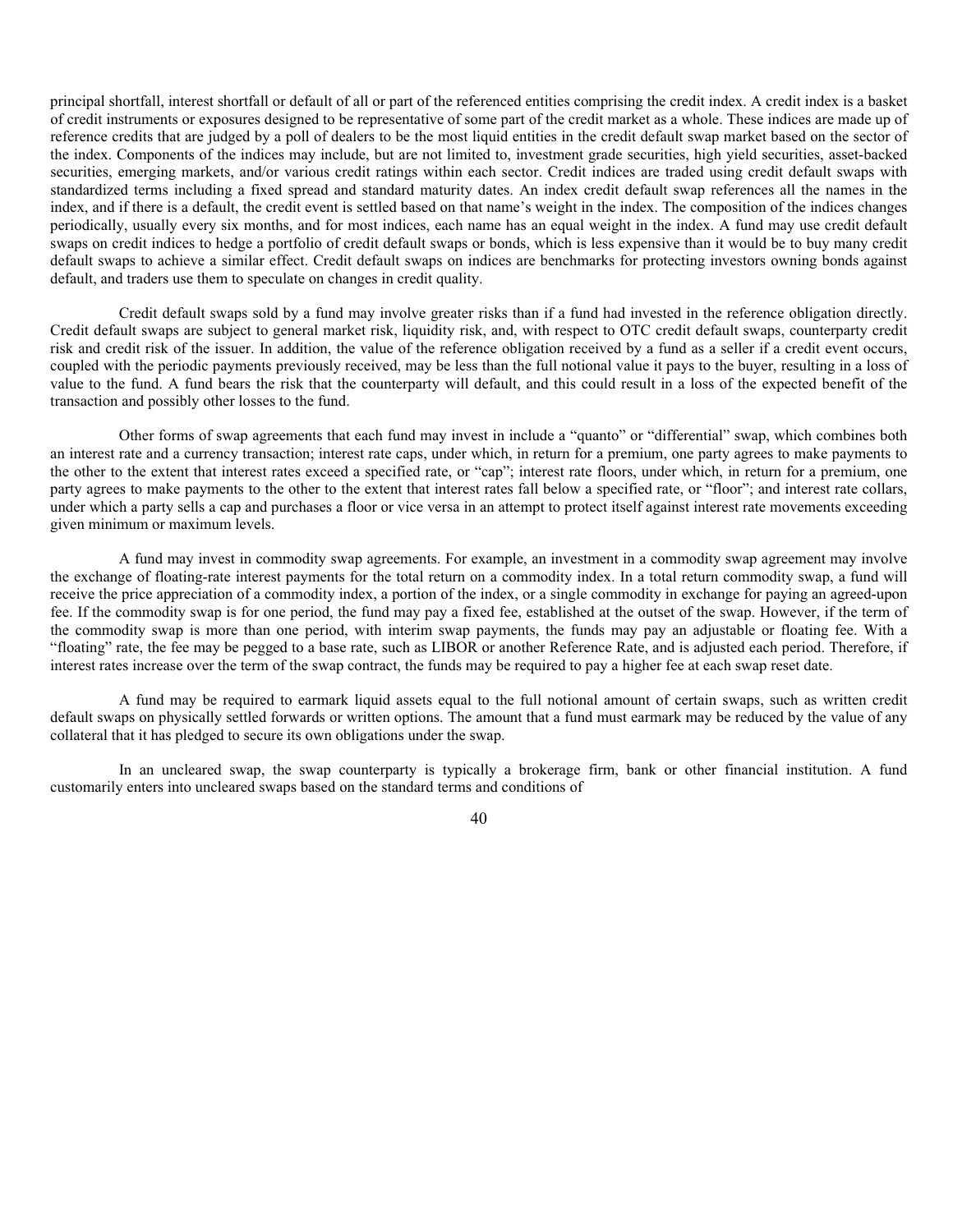an International Swaps and Derivatives Association ("ISDA") Master Agreement. ISDA is a voluntary industry association of participants in the OTC derivatives markets that has developed standardized contracts used by such participants that have agreed to be bound by such standardized contracts.

In the event that one party to a swap transaction defaults and the transaction is terminated prior to its scheduled termination date, one of the parties may be required to make an early termination payment to the other. An early termination payment may be payable by either the defaulting or non-defaulting party, depending upon which of them is "in-the-money" with respect to the swap at the time of its termination. Early termination payments may be calculated in various ways, but are intended to approximate the amount the "in-the-money" party would have to pay to replace the swap as of the date of its termination.

During the term of an uncleared swap agreement, a fund is usually required to pledge to the swap counterparty, from time to time, an amount of cash and/or other assets equal to the total net amount (if any) that would be payable by the fund to the counterparty if the swap were terminated on the date in question, including any early termination payments. Periodically, changes in the amount pledged are made to recognize changes in value of the contract resulting from, among other things, interest on the notional value of the contract, market value changes in the underlying investment, and/or dividends paid by the issuer of the underlying instrument. Likewise, the counterparty may be required to pledge cash or other assets to cover its obligations to the fund. However, the amount pledged may not always be equal to or more than the amount due to the other party. Therefore, if a counterparty defaults in its obligations to the fund, the amount pledged by the counterparty and available to the fund may not be sufficient to cover all the amounts due to the fund and the fund may sustain a loss.

The variation margin requirements are now effective and the initial margin requirements are being phased-in through 2022 based on average daily aggregate notional amount of covered swaps between swap dealers and swap entities. Currently, the funds do not typically provide initial margin in connection with uncleared swaps. Due to these regulations, a Fund could be required to engage in greater documentation and recordkeeping with respect to swap agreements. Certain standardized swap agreements are subject to mandatory central clearing and exchange-trading. The Dodd-Frank Act and implementing rules will ultimately require the clearing and exchange-trading of many swaps. Mandatory clearing and exchange-trading of swaps will occur on a phased-in basis based on the type of market participant, CFTC approval of contracts for central clearing and public trading facilities making such cleared swaps available to trade. To date, the CFTC has designated only certain of the most common types of credit default index swaps and interest rate swaps as subject to mandatory clearing and certain public trading facilities have made certain of those swaps available to trade, but it is expected that additional categories of swaps will in the future be designated as subject to mandatory clearing and trade execution requirements. Central clearing is intended to reduce counterparty credit risk and increase liquidity, but central clearing does not eliminate these risks and may involve additional costs and risks not involved with uncleared swaps.

In a cleared swap, a fund's ultimate counterparty is a central clearinghouse rather than a brokerage firm, bank or other financial institution. Cleared swaps are submitted for clearing through each party's futures commission merchant ("FCM"), which must be a member of the clearinghouse that serves as the central counterparty. Transactions executed on a swap execution facility may increase market transparency and liquidity but may require a fund to incur increased expenses to access the same types of swaps that it has used in the past.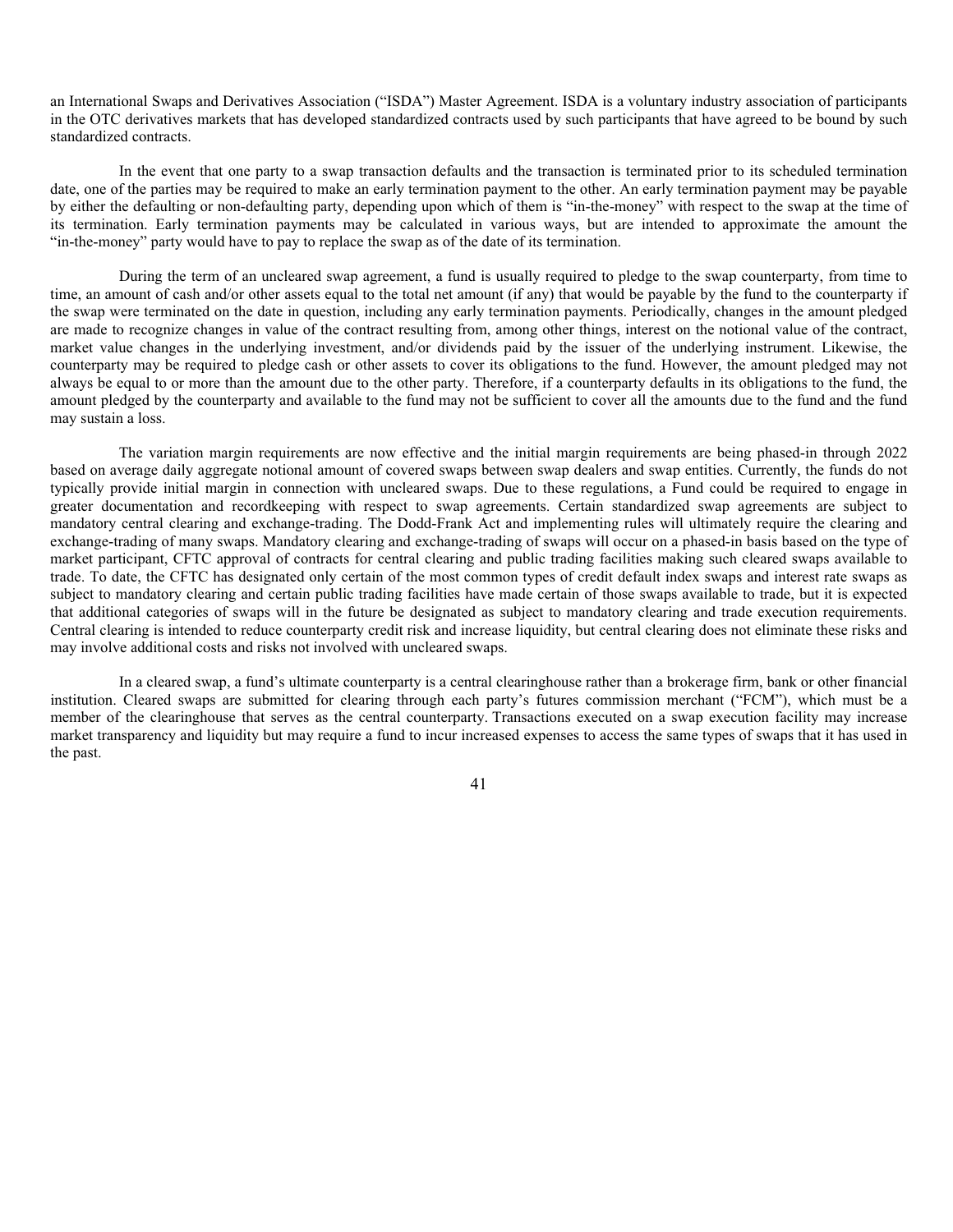When a fund enters into a cleared swap, it must deliver to the central counterparty (via the FCM) an amount referred to as "initial margin." Initial margin requirements are determined by the central counterparty, but a FCM may require additional initial margin above the amount required by the central counterparty. During the term of the swap agreement, a "variation margin" amount may also be required to be paid by a fund or may be received by the fund in accordance with margin controls set for such accounts, depending upon changes in the marked-to-market value of the swap agreement. At the conclusion of the term of the swap agreement, if a fund has a loss equal to or greater than the margin amount, the margin amount is paid to the FCM along with any loss in excess of the margin amount. If a fund has a loss of less than the margin amount, the excess margin is returned to the fund. If the fund has a gain, the full margin amount and the amount of the gain is paid to the fund.

Certain restrictions imposed on a fund by the Code may limit the fund's ability to use swap agreements. It is possible that developments in the swaps market, including additional government regulation, could adversely affect a fund's ability to terminate existing swap agreements or to realize amounts to be received under such agreements.

Swaps are highly specialized instruments that require investment techniques, risk analyses and tax planning different from those associated with traditional investments. The use of a swap requires an understanding not only of the referenced asset, reference rate or index but also of the swap itself, without the benefit of observing the performance of the swap under all possible market conditions. Because bilateral swap agreements are structured as two-party contracts that may be subject to contractual restrictions on transferability and termination and because they may have remaining terms of greater than seven days, swap agreements may be considered to be illiquid and subject to a fund's limitation on investments in illiquid securities. However, Carillon Tower may determine swaps to be liquid under certain circumstances. In addition, central clearing and the trading of cleared swaps on public facilities are intended to increase liquidity. To the extent that a swap is not liquid, it may not be possible to initiate a transaction or liquidate a position at an advantageous time or price, which may result in significant losses.

Like most other investments, swap agreements are subject to the risk that the market value of the instrument will change in a way detrimental to a fund's interest. A fund bears the risk that a sub-adviser will not accurately forecast future market trends or the values of assets, reference rates, indexes or other economic factors in establishing swap positions for the fund. If a sub-adviser attempts to use a swap as a hedge against, or as a substitute for, a portfolio investment, a fund will be exposed to the risk that the swap will have or will develop imperfect or no correlation with the portfolio investment. This could cause substantial losses for a fund. While hedging strategies involving swap instruments can reduce the risk of loss, they can also reduce the opportunity for gain or even result in losses by offsetting favorable price movements in other fund investments.

Many swaps are complex and often valued subjectively. Rules adopted under the Dodd-Frank Act require centralized reporting of detailed information about many swap agreements, whether cleared or uncleared. This information is available to regulators and also, to a more limited extent and on an anonymous basis, to the public. Reporting of swap data is intended to result in greater market transparency. This may be beneficial to funds that use swaps in their trading strategies. However, public reporting imposes additional recordkeeping burdens on these funds, and the safeguards established to protect anonymity are not yet tested and may not provide protection of trader identities as intended.

Uncleared swaps are typically executed bilaterally with a swap dealer rather than on exchanges. As a result, swap participants may not be as protected as participants on organized exchanges.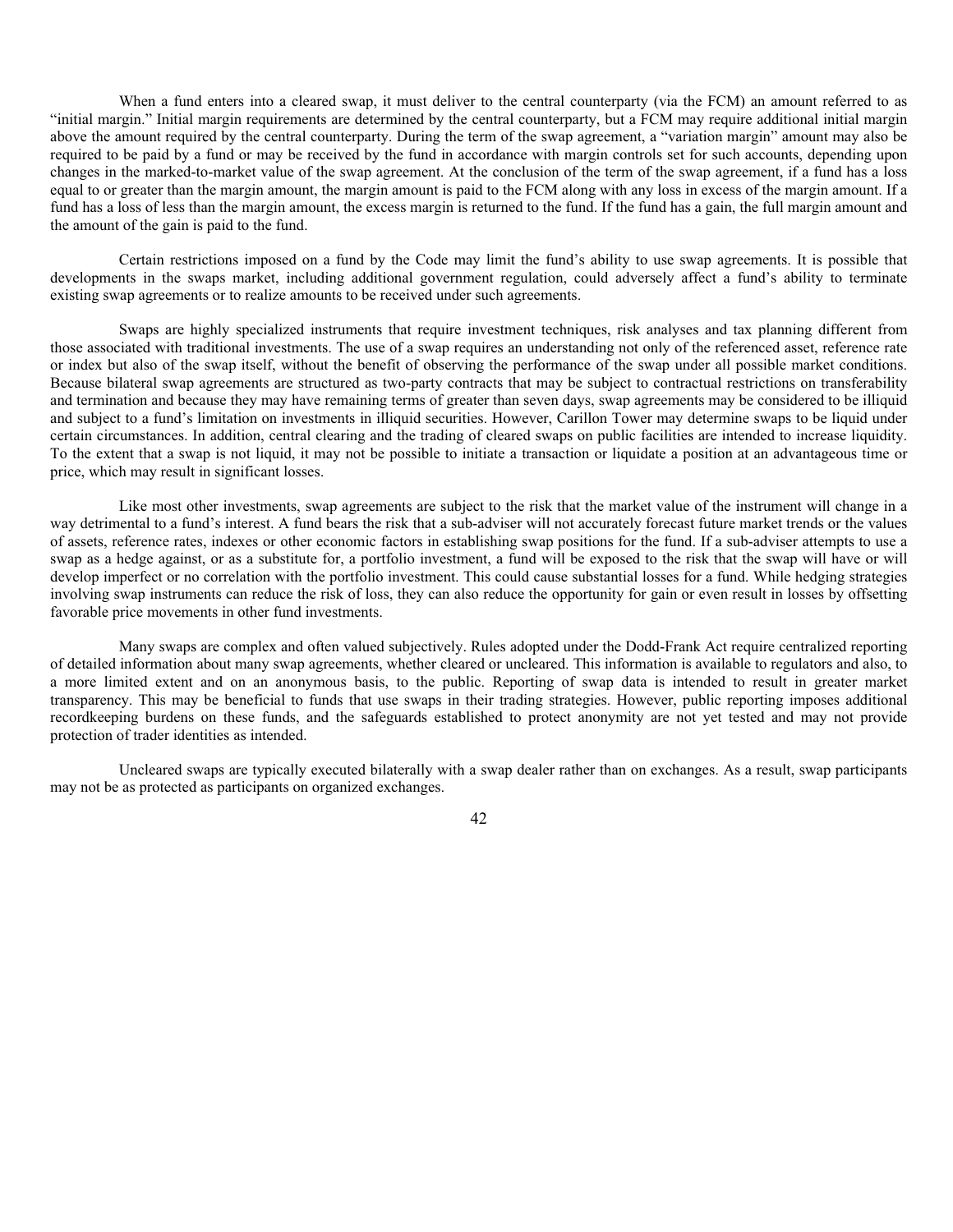Performance of a swap agreement is the responsibility only of the swap counterparty and not of any exchange or clearinghouse. As a result, a fund is subject to the risk that a counterparty will be unable or will refuse to perform under such agreement, including because of the counterparty's bankruptcy or insolvency. A fund risks the loss of the accrued but unpaid amounts under a swap agreement, which could be substantial, in the event of a default, insolvency or bankruptcy by a swap counterparty. In such an event, the fund will have contractual remedies pursuant to the swap agreements, but bankruptcy and insolvency laws could affect the fund's rights as a creditor. If the counterparty's creditworthiness declines, the value of a swap agreement would likely decline, potentially resulting in losses. Carillon Tower will only approve a swap agreement counterparty for a fund if Carillon Tower deems the counterparty to be creditworthy. However, in unusual or extreme market conditions, a counterparty's creditworthiness and ability to perform may deteriorate rapidly, and the availability of suitable replacement counterparties may become limited.

As noted above, certain types of swap agreements are, and others eventually are expected to be, required to be cleared through a central counterparty, which may affect counterparty risk and other risks faced by the funds. Central clearing is designed to reduce counterparty credit risk and increase liquidity compared to uncleared swaps because central clearing interposes the central clearinghouse as the counterparty to each participant's swap, but it does not eliminate those risks completely. There is also a risk of loss by a fund of the initial and variation margin deposits in the event of bankruptcy of the FCM with which the fund has an open position, or the central counterparty in a swap contract. The assets of a fund may not be fully protected in the event of the bankruptcy of the FCM or central counterparty because the fund might be limited to recovering only a pro rata share of all available funds and margin segregated on behalf of a FCM's customers. If the FCM does not provide accurate reporting, a fund is also subject to the risk that the FCM could use the fund's assets, which are held in an omnibus account with assets belonging to the FCM's other customers, to satisfy its own financial obligations or the payment obligations of another customer to the central counterparty. Credit risk of cleared swap participants is concentrated in a few clearinghouses, and the consequences of insolvency of a clearinghouse are not clear.

With cleared swaps, a fund may not be able to obtain as favorable terms as it would be able to negotiate for a bilateral, uncleared swap. In addition, a FCM may unilaterally amend the terms of its agreement with a fund, which may include the imposition of position limits or additional margin requirements with respect to the fund's investment in certain types of swaps. Central counterparties and FCMs can require termination of existing cleared swap transactions upon the occurrence of certain events, and can also require increases in margin above the margin that is required at the initiation of the swap agreement. Currently, depending on a number of factors, the margin required under the rules of the clearinghouse and FCM may be in excess of the collateral required to be posted by the fund to support its obligations under a similar uncleared swap. However, as noted above, regulators have adopted rules imposing margin requirements on uncleared swaps, which are likely to impose higher margin requirements on uncleared swaps.

Finally, a fund is subject to the risk that, after entering into a cleared swap with an executing broker, no FCM or central counterparty is willing or able to clear the transaction. In such an event, the fund may be required to break the trade and make an early termination payment to the executing broker.

## **Options on Swap Agreements:**

Core Bond, Core Plus Bond and Unconstrained Bond may enter into options on swap agreements ("swaptions"). These transactions are entered into in an attempt to obtain a particular return when it is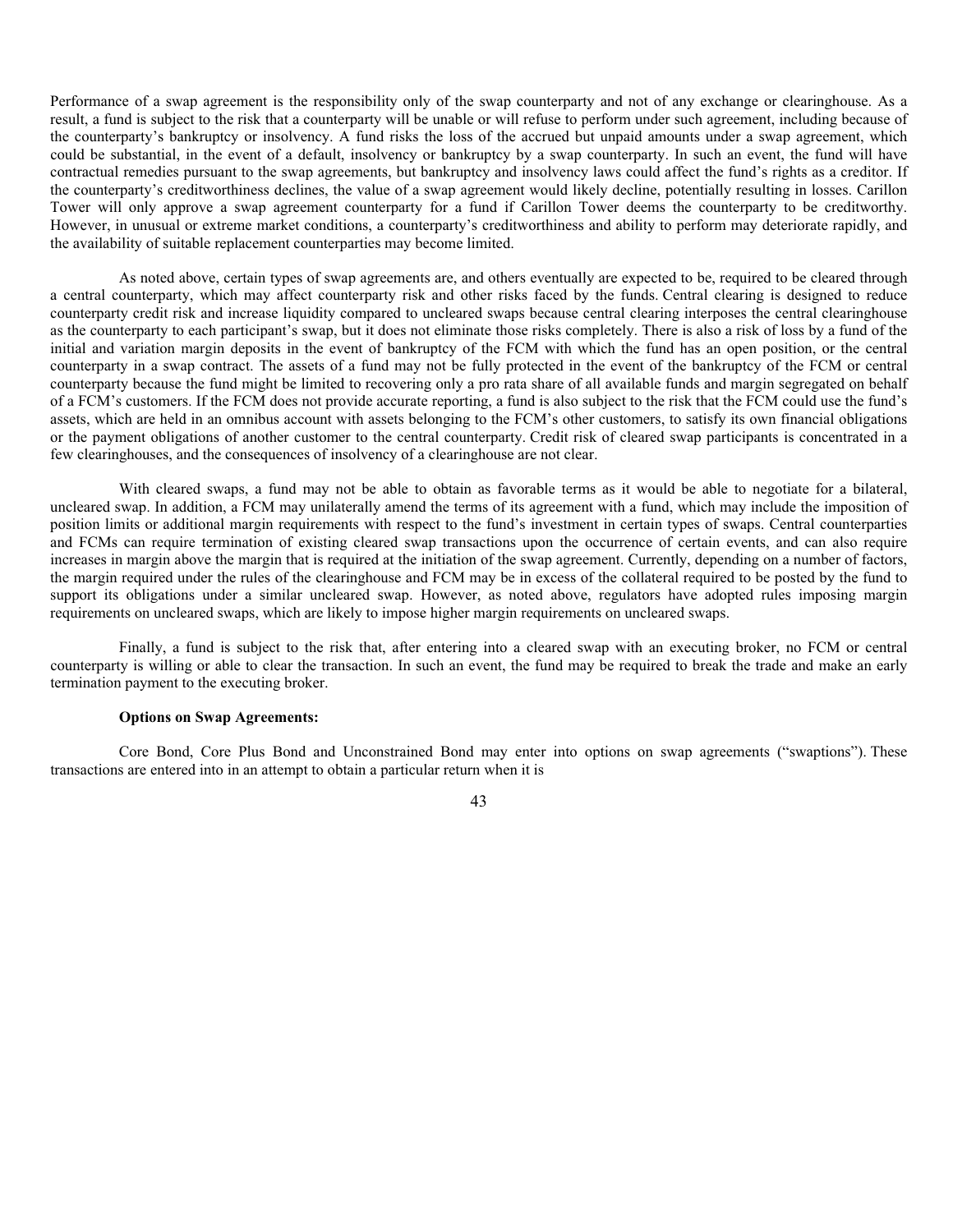considered desirable to do so, possibly at a lower cost to a fund than if a fund had invested directly in an instrument that yielded that desired return. A fund may write (sell) and purchase put and call swap options. Depending on the terms of a particular option agreement, a fund will generally incur a greater degree of risk when it writes a swap option than it will incur when it purchases a swap option. When a fund purchases a swap option, it risks losing only the amount of the premium it has paid should it decide to let the option expire unexercised. However, when a fund writes a swap option, upon the exercise of the option, a fund will become obligated according to the terms of the underlying agreement. Swaptions are deemed to be commodity interests for purposes of CFTC Regulation 4.5 (discussed above under "CFTC Regulation") if the underlying instrument is a swap, which itself would be deemed a commodity interest; therefore, in these circumstances, a fund's swaptions transactions count against the de minimis limits in CFTC Regulation 4.5, unless done for bona fide hedging purposes. However, if the underlying instrument is a security-based swap, which itself would be deemed a security, then the option thereon would be an option on a security that would not count against the de minimis limits in CFTC Regulation 4.5.

#### **Forward Commitments:**

Growth & Income, Core Bond, Core Plus Bond, and Unconstrained Bond may make contracts to purchase securities for a fixed price at a future date beyond customary settlement time ("forward commitments"). However, International Stock and Growth & Income, have no intention of engaging in such transactions at this time. A fund may engage in forward commitments if it either (1) earmarks in the fund's books and records and maintains until the settlement date, cash or liquid securities in an amount sufficient to meet the purchase price or (2) enters into an offsetting contract for the forward sale of securities of equal value that it owns. Forward commitments may be considered securities in themselves. They involve a risk of loss if the value of the security to be purchased declines prior to the settlement date, which risk is in addition to the risk of decline in value of a fund's other assets. When such purchases are made through dealers, a fund relies on the dealer to consummate the sale. The dealer's failure to do so may result in the loss to the fund of an advantageous yield or price. Although a fund generally will enter into forward commitments with the intention of acquiring securities for its investment portfolios, each fund may dispose of a commitment prior to settlement and may realize short-term profits or losses upon such disposition.

### **Illiquid and Restricted Securities:**

Each fund will not purchase or otherwise acquire any illiquid security, agreements maturing in more than seven days, if, as a result, more than 15% of its net assets (taken at current value) would be invested in investments that the fund reasonably expects cannot be sold or disposed of in current market conditions in seven calendar days or less without the sale or disposition significantly changing the market value of the investment. OTC options and their underlying collateral are currently considered to be illiquid investments. A fund that sells OTC options will earmark liquid assets or cover its obligations with respect to OTC options written by the fund. The assets used as cover for OTC options written by a fund will be considered illiquid unless OTC options are sold to qualified dealers who agree that the fund may repurchase any OTC option it writes at a maximum price to be calculated by a formula set forth in the option agreement. The cover for an OTC option written subject to this procedure would be considered illiquid only to the extent that the maximum repurchase price under the formula exceeds the intrinsic value of the option.

Not all restricted securities are deemed illiquid for the purposes noted in this section. There is a large institutional market for certain securities that are not registered under the Securities Act of 1933, as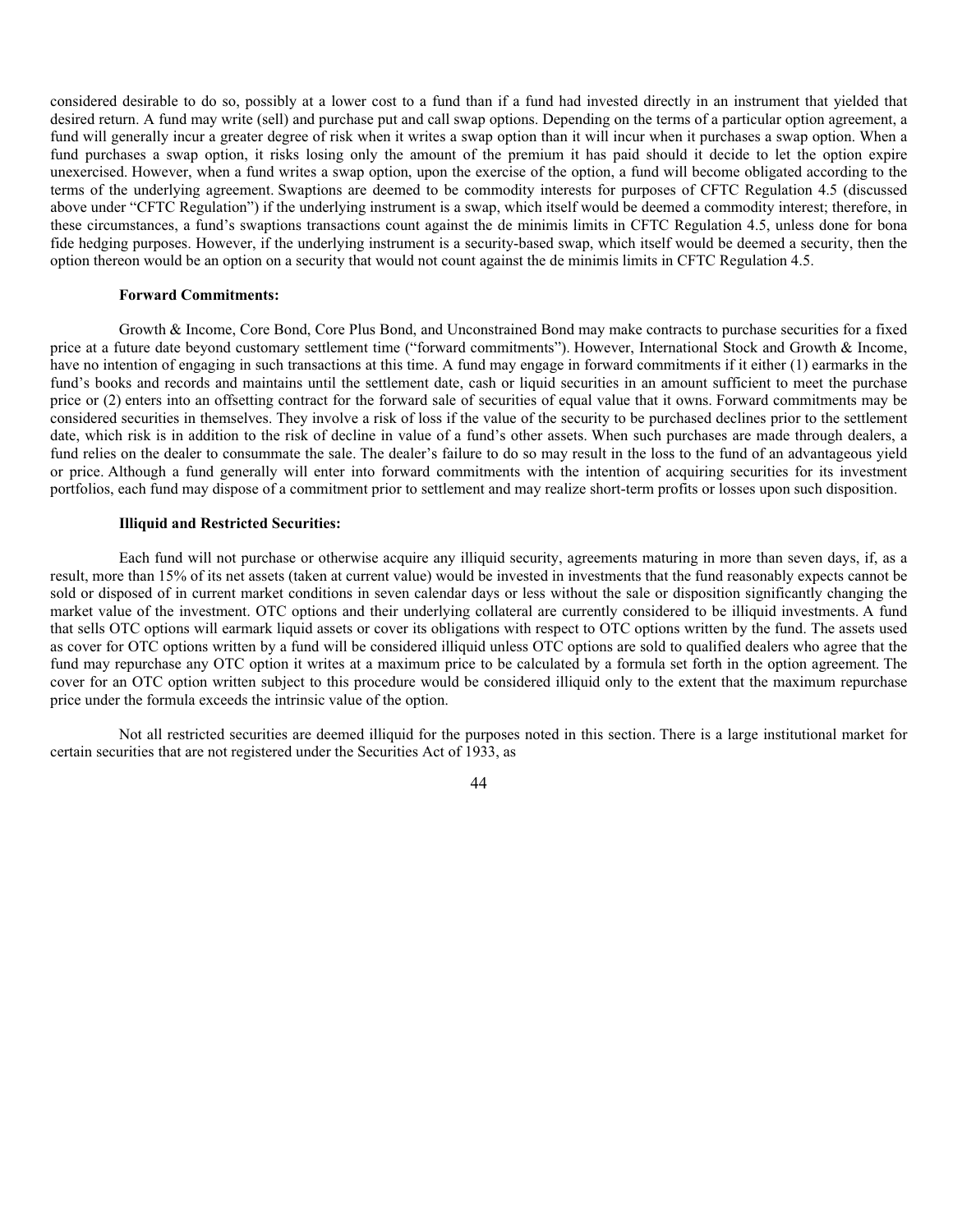amended ("1933 Act"). Rule 144A under the 1933 Act, establishes a "safe harbor" from the registration requirements of the 1933 Act for resales of certain securities to qualified institutional buyers. Institutional markets for restricted securities that have developed as a result of Rule 144A provide both readily ascertainable values for certain restricted securities and the ability to liquidate an investment to satisfy share redemption orders. An insufficient number of qualified institutional buyers interested in purchasing Rule 144A eligible securities held by a fund, however, could adversely affect the marketability of such portfolio securities and a fund may be unable to dispose of such securities promptly or at reasonable prices. Under those circumstances, such Rule 144A securities are deemed to be illiquid for purposes of compliance limitations on holdings of illiquid securities.

#### **Other Investment Practices:**

When-Issued and Delayed Delivery Transactions. International, Core Bond, Core Plus Bond, and Unconstrained Bond may enter into agreements with banks or broker-dealers for the purchase or sale of securities at an agreed-upon price on a specified future date. Such agreements might be entered into, for example, when a fund anticipates a decline in interest rates and is able to obtain a more advantageous yield by committing currently to purchase securities to be issued later. When a fund purchases securities on a when-issued or delayed delivery basis, it is required either (1) to create a segregated account or earmark liquid securities in an amount equal on a daily basis to the amount of a fund's when-issued or delayed delivery commitments or (2) to enter into an offsetting forward sale of securities it owns equal in value to those purchased. When the time comes to pay for when-issued or delayed delivery securities, a fund will meet its obligations from the available cash flow and/or the sale of securities, or, from the sale of the when-issued or delayed delivery securities themselves (which may have a value greater or less than a fund's payment obligation).

At the time that a fund purchases a security using one of these techniques, cash or liquid securities equal to the value of the when-issued or forward or firm commitment securities will be earmarked on the fund's books and records and will be marked-to-market daily. On the delivery date, the fund will meet its obligations from securities that are then maturing or sales of earmarked securities and/or from available cash flow. When-issued and forward commitment securities may be sold prior to the settlement date. However, if the fund chooses to dispose of the right to acquire a security prior to its acquisition or dispose of its right to deliver or receive against a forward commitment, it can incur a gain or loss. In addition, there is always the risk that the securities may not be delivered and that the fund may incur a loss or will have lost the opportunity to invest the amount earmarked for such transaction.

If the fund disposes of the right to acquire a when-issued or forward commitment security prior to its acquisition or disposes of its right to deliver against a forward commitment, it can incur a gain or loss due to market fluctuation. In some instances prior to the settlement date, the third-party seller of when-issued or forward commitment securities may determine that it will be unable to meet its existing transaction commitments without borrowing securities. In the event that it is advantageous from a yield perspective, the fund may agree to resell its purchase commitment to the third-party seller at the current market price on the date of sale and concurrently enter into another purchase commitment for such securities at a later date. As an inducement for the fund to "roll over" its purchase commitment, the fund may receive a negotiated fee.

Loans of Portfolio Securities. Each fund may loan portfolio securities to qualified broker-dealers. The primary objective of securities lending is to supplement a fund's income through investment of the cash collateral in short-term interest bearing obligations. The collateral for a fund's loans will be marked-to-market daily so that at all times the collateral exceeds 100% of the value of the loan. A fund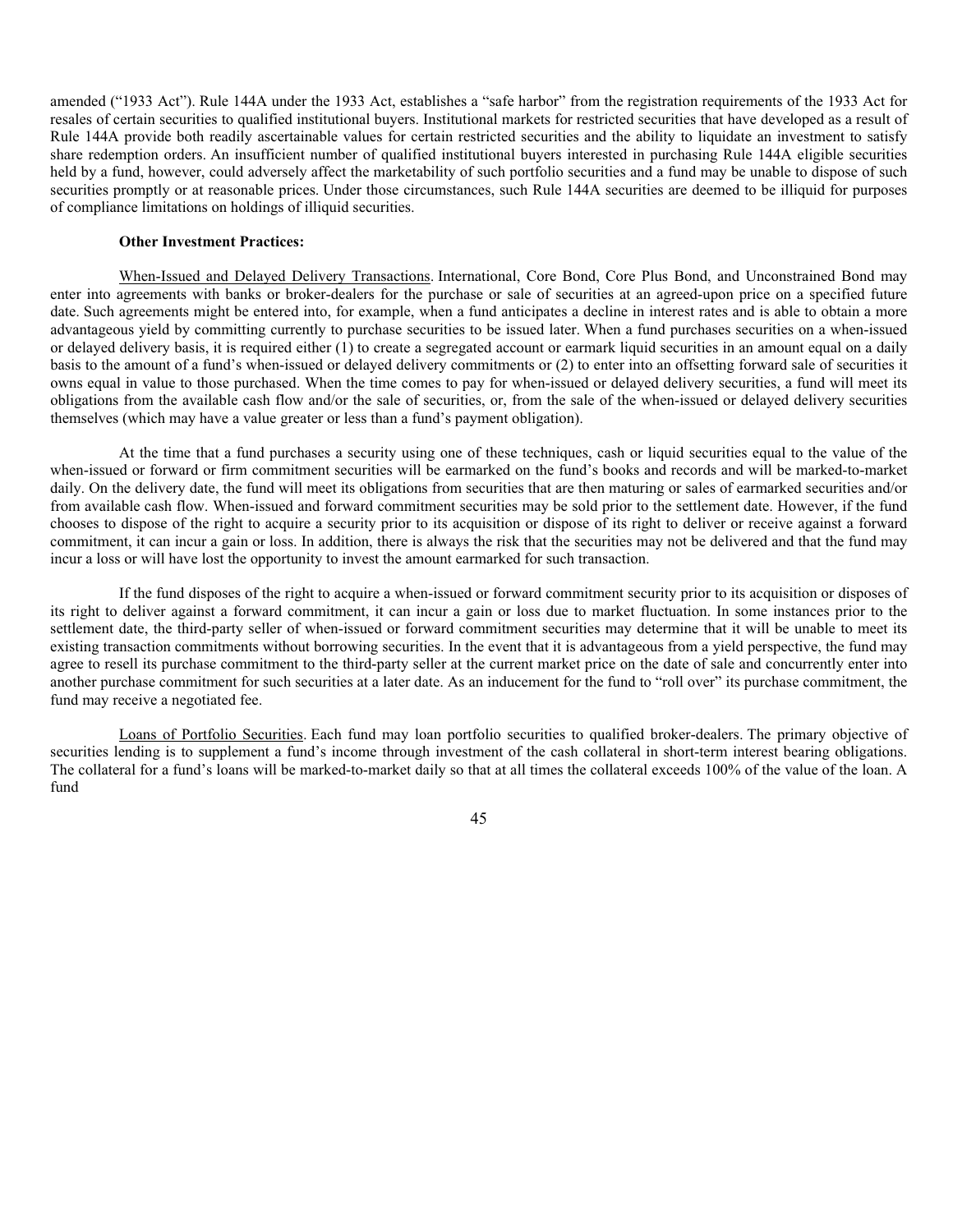may terminate such loans at any time and the market risk applicable to any security loaned remains its risk. Although voting rights, or rights to consent, with respect to the loaned securities pass to the borrower, a fund retains the right to call the loans at any time on reasonable notice, and it will do so in order that the securities may be voted by it if the holders of such securities are asked to vote upon or consent to matters materially affecting the investment. A fund also may call such loans in order to sell the securities involved. The borrower must add to the collateral whenever the market value of the securities rises above the level of such collateral. Securities loans involve some risk. There is a risk that a borrower may default on its obligations to return loaned securities; however, the funds' securities lending agent may indemnify a fund against that risk. A fund could incur a loss if the borrower should fail financially at a time when the value of the loaned securities is greater than the collateral, and a fund could lose rights in the collateral should the borrower fail financially. The securities in which the collateral is invested may not perform sufficiently to cover the return collateral payments owed to borrowers. In addition, delays may occur in the recovery of securities from borrowers, which could interfere with a fund's ability to vote proxies or to settle transactions. A fund will also be responsible for the risks associated with the investment of cash collateral. In any case in which the loaned securities are not returned to a fund before an ex-dividend date, the payment in lieu of the dividend that a fund receives from the securities' borrower would not be treated as a dividend for federal income tax purposes and thus would not qualify for treatment as "qualified dividend income" (as described under "Taxes" below).

Foreign Investment Companies. Each fund, except International, Mid Cap, Small Cap, and Core Bond may invest in Foreign Investment Companies. Some of the securities in which a fund invest may be located in countries that may not permit direct investment by outside investors. Investments in such securities may only be permitted through foreign government-approved or -authorized investment vehicles, which may include other investment companies. Investing through such vehicles may involve frequent or layered fees or expenses and may also be subject to limitation under the 1940 Act. Under the 1940 Act, a fund may invest up to 10% of its assets in shares of investment companies and up to 5% of its assets in any one investment company as long as the investment does not represent more than 3% of the voting stock of the acquired investment company. As discussed above under "Other Investment Companies, including ETFs," the SEC recently adopted Rule 12d1-4, which will permit registered investment companies to acquire the securities of other registered investment companies in excess of the limits imposed in the 1940 Act, subject to compliance with the rule's conditions.

Selling Securities Short. Each fund, except Capital Appreciation, International Stock, International, Mid Cap, and Small Cap may sell securities short if they own or have the right to obtain like securities of an amount equivalent to those sold short without incurring any additional costs. Transactions in swaps, options, future and forward contracts not involving short sales are not considered to be selling securities short.

When Carillon Tower or a sub-adviser believes that the price of a particular security held by a fund may decline, it may make "short sales against the box" to hedge the unrealized gain on such security. Selling short against the box involves selling a security which a fund owns for delivery at a specified date in the future. A fund will limit its transactions in short sales against the box to 5% of their respective net assets.

A fund may make short sales of securities to (i) offset potential declines in long positions in similar securities, (ii) to increase the flexibility of the fund, (iii) for investment return, (iv) as part of a risk arbitrage strategy, and (v) as part of its overall portfolio management strategies involving the use of derivative instruments. A short sale is a transaction in which a fund sells a security it does not own in anticipation that the market price of that security will decline.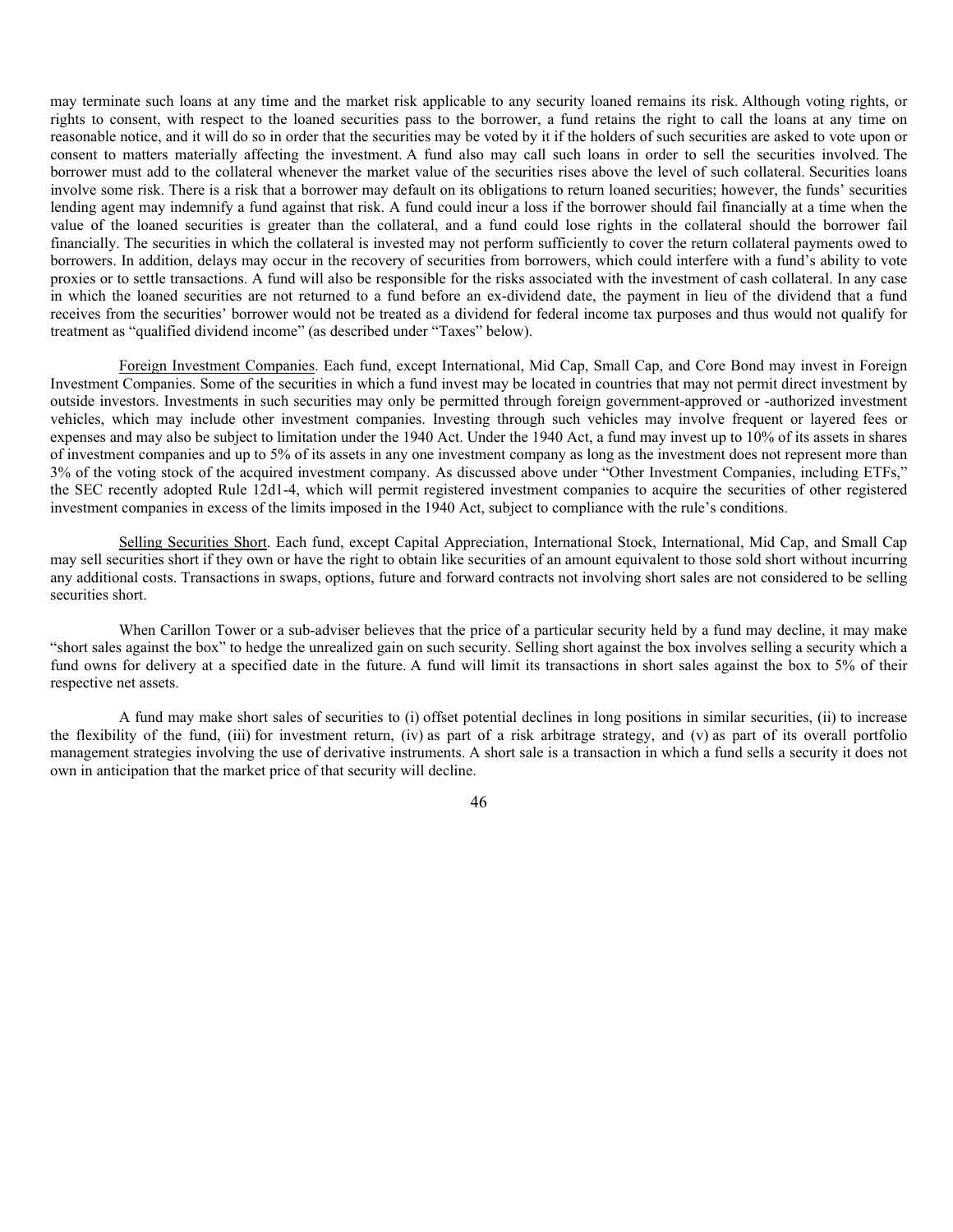When a fund makes a short sale, it will often borrow the security sold short and deliver it to the broker-dealer through which it made the short sale as collateral for its obligation to deliver the security upon conclusion of the sale. In connection with short sales of securities, the fund may pay a fee to borrow securities or maintain an arrangement with a broker to borrow securities, and is often obligated to pay over any accrued interest and dividends on such borrowed securities.

If the price of the security sold short increases between the time of the short sale and the time that the fund replaces the borrowed security, the fund will incur a loss; conversely, if the price declines, the fund will realize a gain. Any gain will be decreased, and any loss increased, by the transaction costs described above. The successful use of short selling may be adversely affected by imperfect correlation between movements in the price of the security sold short and the securities being hedged.

A fund may invest pursuant to a risk arbitrage strategy to take advantage of a perceived relationship between the values of two securities. Frequently, a risk arbitrage strategy involves the short sale of a security.

To the extent that a fund engages in short sales, it will maintain collateral required by the broker-dealer and (except in the case of short sales "against the box") will maintain additional asset coverage in the form of earmarked assets, marked-to-market daily, that Carillon Tower determines to be liquid in accordance with procedures adopted by the Board that is equal to the current market value of the securities sold short minus any amount maintained as margin, or will ensure that such positions are covered by "offsetting" positions, until the fund replaces the borrowed security. A short sale is "against the box" to the extent that the fund contemporaneously owns, or has the right to obtain at no added cost, securities identical to those sold short. The fund will engage in short selling to the extent permitted by the federal securities laws and rules and interpretations thereunder. To the extent the fund engages in short selling in foreign (non-U.S.) jurisdictions, the fund will do so to the extent permitted by the laws and regulations of such jurisdiction.

Temporary Defensive Purposes. For temporary defensive purposes during anticipated periods of general market decline, a fund may invest up to 100% of its net assets in: (1) money market instruments, including securities issued by the U.S. Government, its agencies or instrumentalities and repurchase agreements secured thereby; (2) bank CDs and bankers' acceptances issued by banks having net assets of at least \$1 billion as of the end of their most recent fiscal year; (3) high-grade commercial paper; and (4) other long- and short-term debt instruments that are rated A or higher by S&P, Moody's or Fitch. For a description of S&P, Moody's and Fitch's commercial paper and corporate debt ratings, see Appendix B. Each fund may also take positions that are inconsistent with its principal investment strategies.

In addition, for temporary defensive purposes, International Stock may invest all or a major portion of its assets in: (1) foreign debt securities; (2) debt and equity securities of U.S. issuers; and (3) obligations issued or guaranteed by the U.S. or a foreign government or their respective agencies, authorities or instrumentalities.

# **Cyber Security:**

With the increased use of technologies such as the Internet and dependence on computer systems to perform necessary business functions, each fund and its service providers are susceptible to operational, information security and related risks, including potential damage to computer systems (including shareholder computer systems). Operational risks include processing errors and human errors, inadequate or failed internal or external processes, failures in systems and technology errors or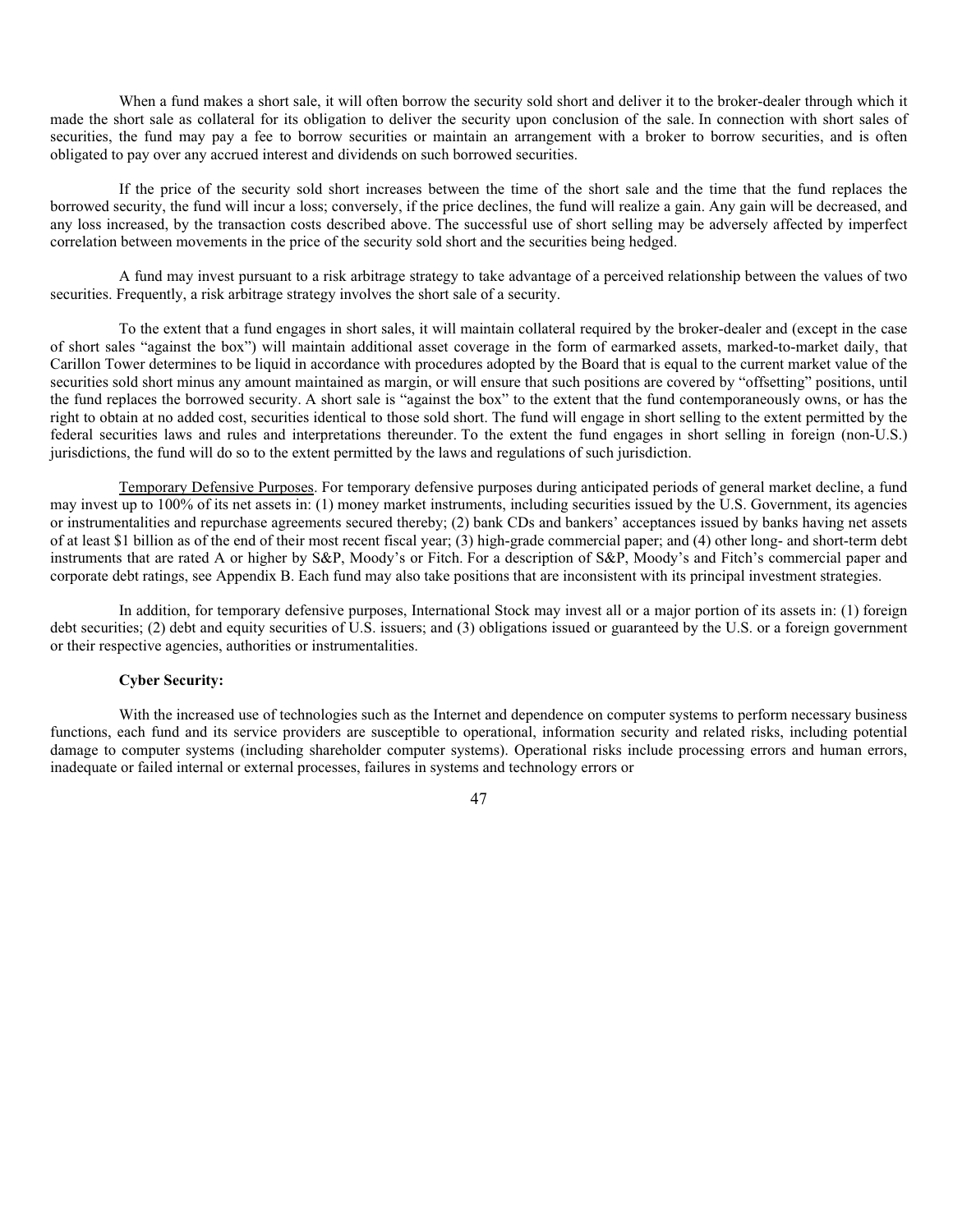malfunctions, changes in personnel, and errors caused by a fund's manager, sub-adviser, third-party service providers or counterparties. It is not possible to identify all of the risks that may affect a fund.

Additionally, the funds and their service providers, may be prone to operational and information security risks resulting from cyber-attacks. Cyber-attacks include, among other behaviors, stealing or corrupting data maintained online or digitally, denial of service attacks on websites, the unauthorized release of confidential information or various other forms of cyber security breaches. Cyber security attacks affecting the funds, their investment adviser, their sub-advisers, custodian, transfer agent, intermediaries and other third-party service providers may adversely impact the funds. For instance, cyber-attacks may interfere with the processing of shareholder transactions, impact the funds' ability to calculate their NAVs, cause the release of private shareholder information or confidential business information, impede trading, subject the funds to regulatory fines or financial losses and/or cause reputational damage. The funds may also incur additional costs for cyber security risk management purposes. Similar types of cyber security risks are also present for issues or securities in which the funds may invest, which could result in material adverse consequences for such issuers, and may cause the funds' investment in such companies to lose value.

Any of these results could have a substantial adverse impact on a fund and its shareholders. For example, if a cybersecurity incident results in a denial of service, shareholders could lose access to their electronic accounts and be unable to buy or sell Shares for an unknown period of time, and service providers could be unable to access electronic systems to perform critical duties for a fund, such as trading, NAV calculation, shareholder accounting or fulfillment of fund share purchases and requests for repurchase. Cybersecurity incidents could cause a fund or fund service provider to incur regulatory penalties, reputational damage, additional compliance costs associated with corrective measures, or financial loss of a significant magnitude and could result in allegations that the fund or fund service provider violated privacy and other laws. Similar adverse consequences could result from cybersecurity incidents affecting issuers of securities in which a fund invests, counterparties with which a fund engages in transactions, governmental and other regulatory authorities, exchange and other financial market operators, banks, brokers, dealers, insurance companies, and other financial institutions and other parties. Although the funds and Carillon Tower endeavor to determine that service providers have established risk management systems that seek to reduce the risks associated with cybersecurity, and business continuity plans in the event there is a cybersecurity breach, there are inherent limitations in these systems and plans, including the possibility that certain risks may not have been identified, in large part because different or unknown threats may emerge in the future. Furthermore, the funds do not control the cybersecurity systems and plans of the issuers of securities in which a fund invests or a fund's third-party service providers or trading counterparties or any other service providers whose operations may affect a fund or its shareholders.

## **B. Industry or Sub-Industry Classifications**

For purposes of determining industry or sub-industry classifications, each fund relies primarily upon classifications published by Standard & Poor's Global Industry Classification Standard ("GICS®"). If GICS® does not have an industry or sub-industry classification for a particular security, Carillon Tower, the funds' investment adviser, will then rely upon classifications published by Bloomberg L.P. If the designated industry or sub-industry no longer appears reasonable, or if any classifications are determined by Carillon Tower to be so broad that the primary economic characteristics of issuers within a single class are materially different, the funds will classify issuers within that class according to the Directory of Companies Filing Annual Reports with the Commission.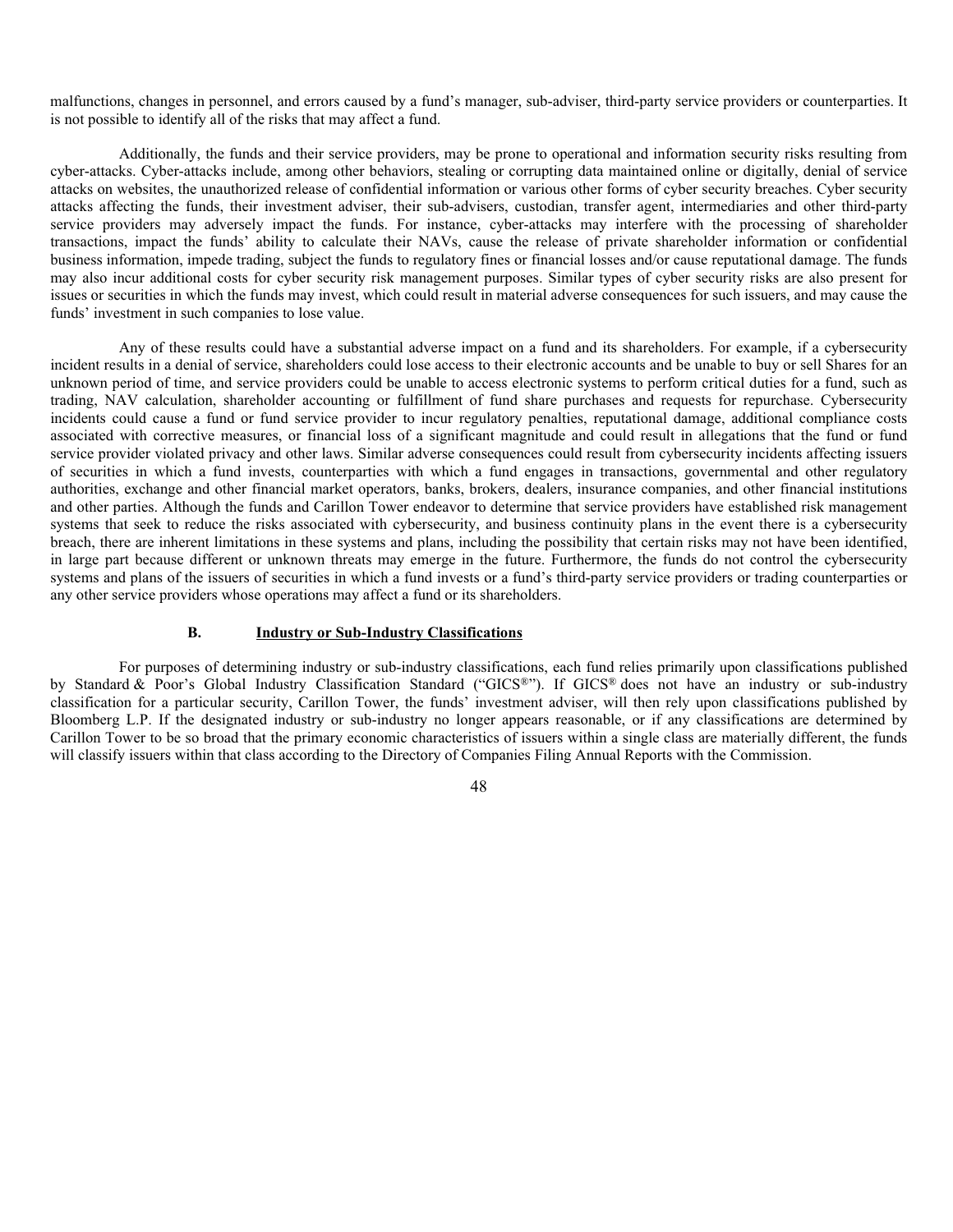# **III. INVESTMENT LIMITATIONS**

#### **A. Fundamental Investment Policies for All Funds**

The funds are subject to the following investment limitations that are fundamental policies and may not be changed without the vote of a majority of the outstanding voting securities of the applicable fund. Under the 1940 Act, a "vote of a majority of the outstanding voting securities" of a fund means the affirmative vote of the lesser of (1) more than 50% of the outstanding shares of the fund or (2) 67% or more of the shares present at a shareholders meeting if more than 50% of the outstanding shares are represented at the meeting in person or by proxy.

Borrowing. The funds may not borrow money, except to the extent permitted by the 1940 Act, the rules and regulations thereunder and any applicable exemptive relief.

Commodities. The funds may not purchase or sell commodities or commodity contracts unless acquired as a result of ownership of securities or other instruments issued by persons that purchase or sell commodities or commodities contracts; but this shall not prevent the fund from purchasing, selling and entering into financial futures contracts (including futures contracts on indices of securities, interest rates and currencies), options on financial futures contracts (including futures contracts on indices of securities, interest rates and currencies), warrants, swaps, forward contracts, foreign currency spot and forward contracts or other derivative instruments that are not related to physical commodities.

Concentration. *Capital Appreciation, Growth & Income, Mid Cap Growth, Small Cap Growth, Core Bond, Core Plus Bond, International, Mid Cap, Small Cap and Unconstrained Bond:* Except for any fund that is 'concentrated' in an industry or group of industries within the meaning of the 1940 Act, the funds may not purchase the securities of any issuer (other than tax-exempt securities issued or guaranteed by the U.S. Government, U.S. states, District of Columbia, U.S. territories and possessions, and any of the political subdivisions of the aforementioned entities) if, as a result, more than 25% of the fund's total assets would be invested in the securities of companies whose principal business activities are in the same industry.

*International Stock:* The fund may not purchase the securities of any issuer (other than tax-exempt securities issued or guaranteed by the U.S. Government, U.S. states, District of Columbia, U.S. territories and possessions, and any of the political subdivisions of the aforementioned entities, as well as securities of other investment companies that provide exposure to such entities and pay "exempt interest dividends") if, as a result, more than 25% of the fund's total assets would be invested in the securities of companies whose principal business activities are in the same industry.

Diversification. Except to the extent permitted by the 1940 Act, the rules and regulations thereunder and any applicable exemptive relief, each fund may not with respect to 75% of the fund's total assets, purchase the securities of any issuer (other than securities issued or guaranteed by the U.S. Government or any of its agencies or instrumentalities, and securities of other investment companies) if, as a result, (a) more than 5% of a fund's total assets would be invested in the securities of that issuer, or (b) a fund would hold more than 10% of the outstanding voting securities of that issuer.

Loans, Repurchase Agreements and Loans of Portfolio Securities. The funds may make loans only as permitted under the 1940 Act, the rules and regulations thereunder and any applicable exemptive relief.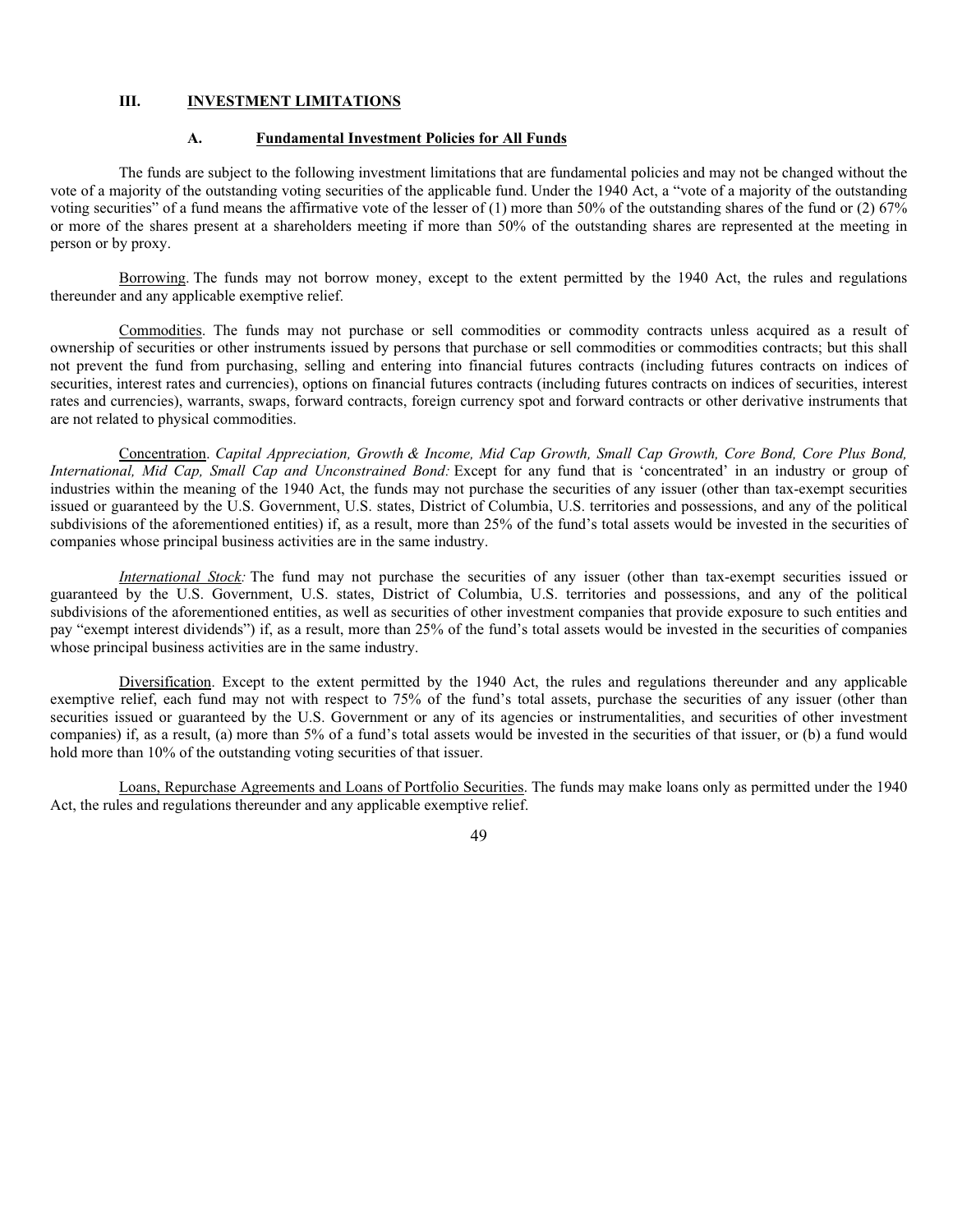Real Estate. The funds may not purchase or sell real estate, except that, to the extent permitted by applicable law, the funds may (1) invest in securities or other instruments directly or indirectly secured by real estate, and (2) invest in securities or other instruments issued by issuers that invest in real estate.

Senior Securities. The funds may not issue senior securities, except to the extent permitted by the 1940 Act, the rules and regulations thereunder and any applicable exemptive relief.

Underwriting. The funds may not underwrite securities issued by others, except to the extent that the fund may be considered an underwriter within the meaning of the 1933 Act in the disposition of restricted securities or in connection with investments in other investment companies.

### **B. Non-Fundamental Investment Policies**

The funds have adopted the following additional restrictions which, together with certain limits described above, may be changed by the Board without shareholder approval in compliance with applicable law, regulation or regulatory policy.

Investing in Illiquid Securities. Each fund may not invest more than 15% of its net assets in repurchase agreements maturing in more than seven days or in other illiquid securities, including securities that are illiquid by virtue of the absence of a readily available market or legal or contractual restrictions as to resale and including privately placed securities.

Investing in Investment Companies. Each fund may invest in securities issued by other investment companies as permitted by the 1940 Act, and the rules thereunder and any exemptive relief.

Except with respect to borrowing money, if a percentage limitation is adhered to at the time of the investment, a later increase or decrease in the percentage resulting from any change in value of net assets will not result in a violation of such restriction.

# **IV. NET ASSET VALUE**

The NAV per share of each class of shares is normally determined each business day as of the scheduled close of regular trading on the New York Stock Exchange (the "NYSE") and the NASDAQ, (typically 4 p.m. Eastern time). A fund will not treat an intraday unscheduled disruption in trading on either the NYSE or NASDAQ as a closure of that particular market, and will price its shares as of the normally scheduled close of the NYSE and NASDAQ if the disruption directly affects only one of those markets. The NYSE and NASDAQ normally are open for business Monday through Friday except the following holidays: New Year's Day, Martin Luther King Day, President's Day, Good Friday, Memorial Day, Independence Day, Labor Day, Thanksgiving Day and Christmas Day.

Pursuant to the funds' Pricing and Valuation Procedures, and subject to the Board's oversight, Carillon Tower has established a Valuation Committee, comprised of certain officers of the Trust and other employees of Carillon Tower, to carry out various functions associated with properly valuing securities in the funds' portfolios. In the event that a "Significant Event" occurs that may affect a fund's valuation, the Valuation Committee will follow procedures outlined in the funds' Pricing and Valuation Procedures. Significant Events include, but are not limited to, single-issuer events that affect one company, multiple-issuer events that affect a large segment of the market, and vendor-specific event that may cause one or more of the funds' vendors to become unable to render services during the pricing process.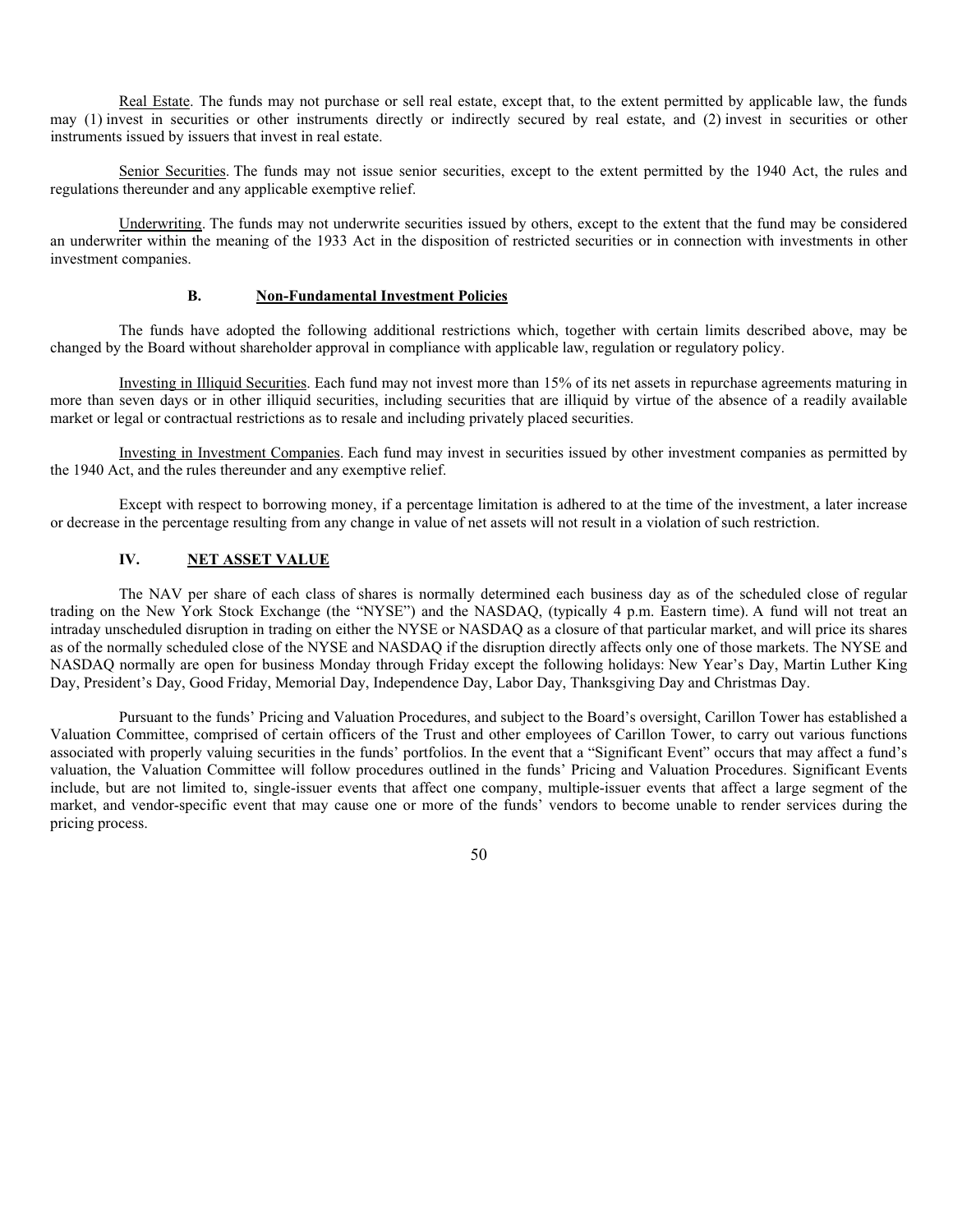The funds value securities or assets held in their portfolios as follows:

Credit Default Swaps. Credit default swaps are valued with prices provided by independent pricing services. If prices provided by independent pricing services are unavailable or unreliable, the Valuation Committee will fair value the security using the Procedures.

Equity Securities. A security listed or traded on a domestic exchange is valued at its last sales price at the close of the principal exchange on which it is traded. A security listed principally on the NASDAQ Stock Market is normally valued at the NASDAQ Official Closing Price ("NOCP") provided by NASDAQ each business day. The NOCP is the most recently reported price as of 4:00:02 p.m. Eastern time, unless that price is outside the range of the "inside" bid and asked prices; in that case, NASDAQ will adjust the price to equal the "inside" bid or ask price, whichever is closer. If no last sale is reported at that time or the security is traded in the OTC market, market value is based on the most recent quoted bid price.

Foreign Equity Securities. If market quotations are available and reliable for foreign exchange-traded equity securities, the securities will be valued at the market quotations. Because trading hours for certain foreign securities end before the close of the NYSE and the NASDAQ, closing market quotations may become unreliable. Consequently, fair valuation of portfolio securities may occur on a daily basis. The Valuation Committee, using the Pricing and Valuation Procedures, may fair value a security if certain events occur between the time the trading of a particular security ends in a foreign market and a fund's NAV calculation. The Valuation Committee, using the Pricing and Valuation Procedures, may also fair value a particular security if the events are significant and make the closing price unavailable or unreliable. If an issuer-specific event has occurred that Carillon Tower determines, in its judgment, is likely to have affected the closing price of a foreign security, it will price the security at fair value. Carillon Tower also utilizes a screening process from a pricing vendor to indicate the degree of certainty, based on historical data, that the closing price in the principal market where a foreign security trades is not the current market value as of the close of the NYSE. Securities and other assets quoted in foreign currencies are valued in U.S. dollars based on exchange rates provided by an independent pricing service. The pricing vendor, pricing methodology or degree of certainty may change from time to time. Fund securities primarily traded on foreign markets may trade on days that are not business days of the funds. Because the NAV of a fund's shares is determined only on business days of the fund, the value of the portfolio securities of a fund that invests in foreign securities may change on days when shareholders would not be able to purchase or redeem shares of the fund.

Fixed Income Securities. Government bonds, corporate bonds, asset-backed bonds, municipal bonds, short-term securities (investments that have a maturity date of 60 days or less) and convertible securities, including high yield or junk bonds, normally are valued on the basis of evaluated prices provided by independent pricing services. Evaluated prices provided by the independent pricing services may be determined without exclusive reliance on quoted prices, and may reflect appropriate factors and appropriate methodologies that have been considered by the Board such as institution-size trading in similar groups of securities, developments related to special securities, dividend rate, maturity and other market data. If the evaluated prices provided by the independent pricing service and independent quoted prices are unavailable or unreliable, the Valuation Committee will fair value the security using the Pricing and Valuation Procedures approved by the Board.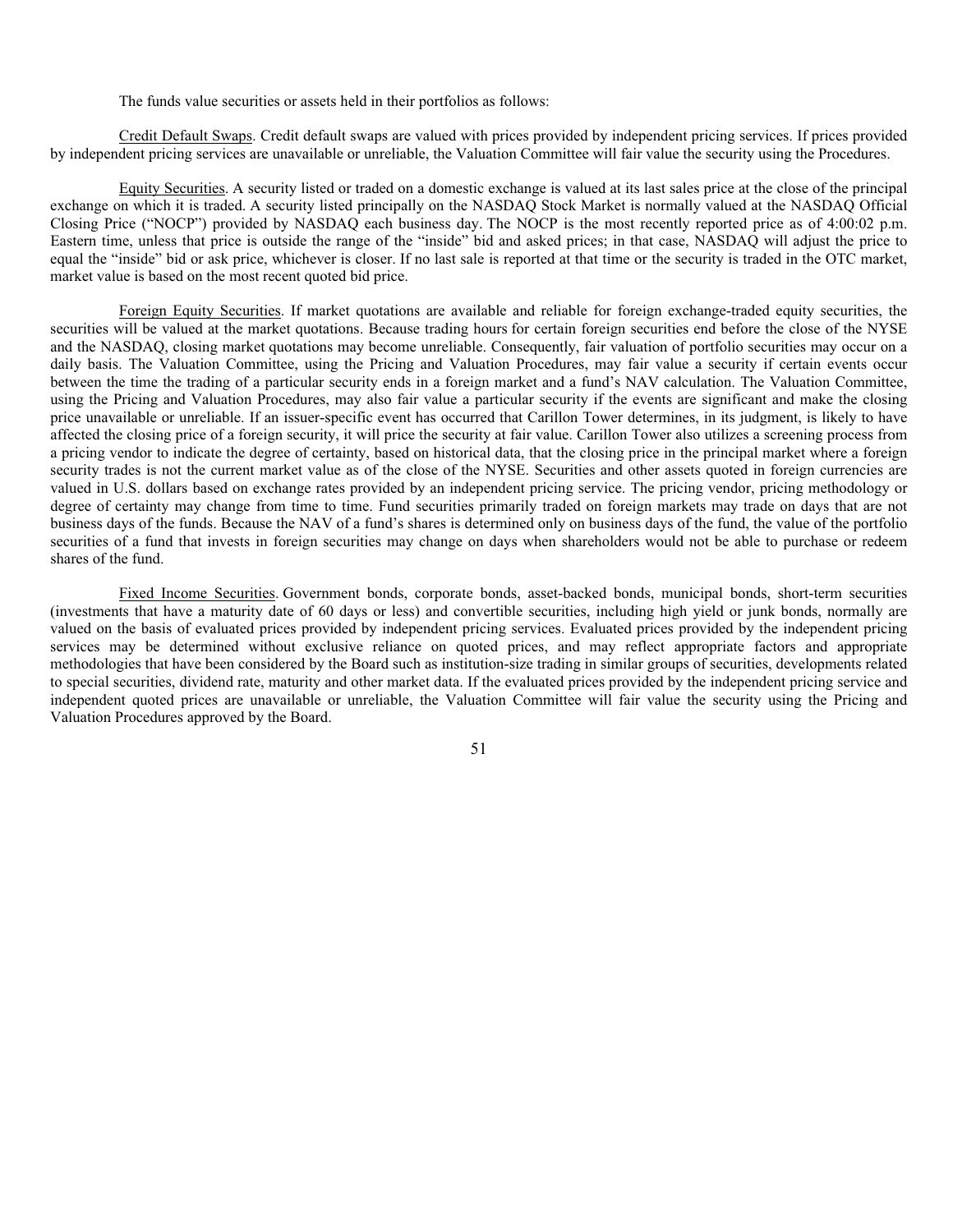Forward Contracts. Forward contracts are valued daily at current forward rates provided by an independent pricing service. If prices provided by independent pricing services and independent quoted prices are unavailable or unreliable, the Valuation Committee will fair value the security using the Pricing and Valuation Procedures.

Investment Companies and ETFs. Investments in other open-end investment companies are valued at their reported NAV. The prospectuses for these companies explain the circumstances under which these companies will use fair value pricing and the effect of the fair value pricing. In addition, investments in closed-end funds and ETFs are valued on the basis of market quotations, if available and reliable. If the prices provided by independent pricing services and independent quoted prices are unavailable or unreliable, the Valuation Committee will fair value the security using the Procedures.

Options and Futures. Options and futures positions are valued based on market quotations, if available and reliable. Futures and options with no readily available fair market value shall be valued using quotations obtained from independent brokers or, if no quotations are available, the Valuation Committee will fair value the security using the Procedures.

Fair Value Estimates. In the event that (1) price quotations or valuations are not readily available, (2) readily available price quotations are not reflective of market value (prices deemed unreliable), or (3) a Significant Event has been recognized in relation to a security or class of securities, such securities will be valued by the Valuation Committee consistent with procedures established by and under the general oversight and responsibility of the Board. Significant events include, but are not limited to, single-issuer events such as corporate announcements or earnings, multiple-issuer events such as natural disasters and significant market fluctuations.

The funds are open each Business Day. Trading in securities on European and Far Eastern securities exchanges and OTC markets normally is completed well before the funds' close of business on each Business Day. In addition, trading in various foreign markets may not take place on all Business Days or may take place on days that are not Business Days and on which the funds' NAVs per share are not calculated. The funds calculate NAV per share and, therefore, effect sales and redemptions, as of the close of regular trading on the NYSE each Business Day. If events materially affecting the value of such securities or other assets occur between the time when their prices are determined (including their value in U.S. dollars by reference to foreign currency exchange rates) and the time when the funds' NAV is calculated, such securities and other assets may be valued at fair value by methods as determined in good faith by or under procedures established by the Board.

# **V. INVESTING IN THE FUNDS**

Each class of shares is sold at their next determined NAV on Business Days. The procedures for purchasing shares of a fund are explained in the Prospectus under "How to Invest."

# **VI. INVESTMENT PROGRAMS**

## **A. Retirement Plans**

Carillon Family of Funds IRA. An individual may make limited deductible contributions to an IRA through the purchase of fund shares ("Carillon Family of Funds IRA"). A separate agreement is required to establish a Carillon Family of Funds IRA. A Carillon Family of Funds IRA also may be used for certain "rollovers" from qualified retirement plans and from Section 403(b) annuity plans. For more detailed information on a Carillon Family of Funds IRA, please contact Carillon Tower.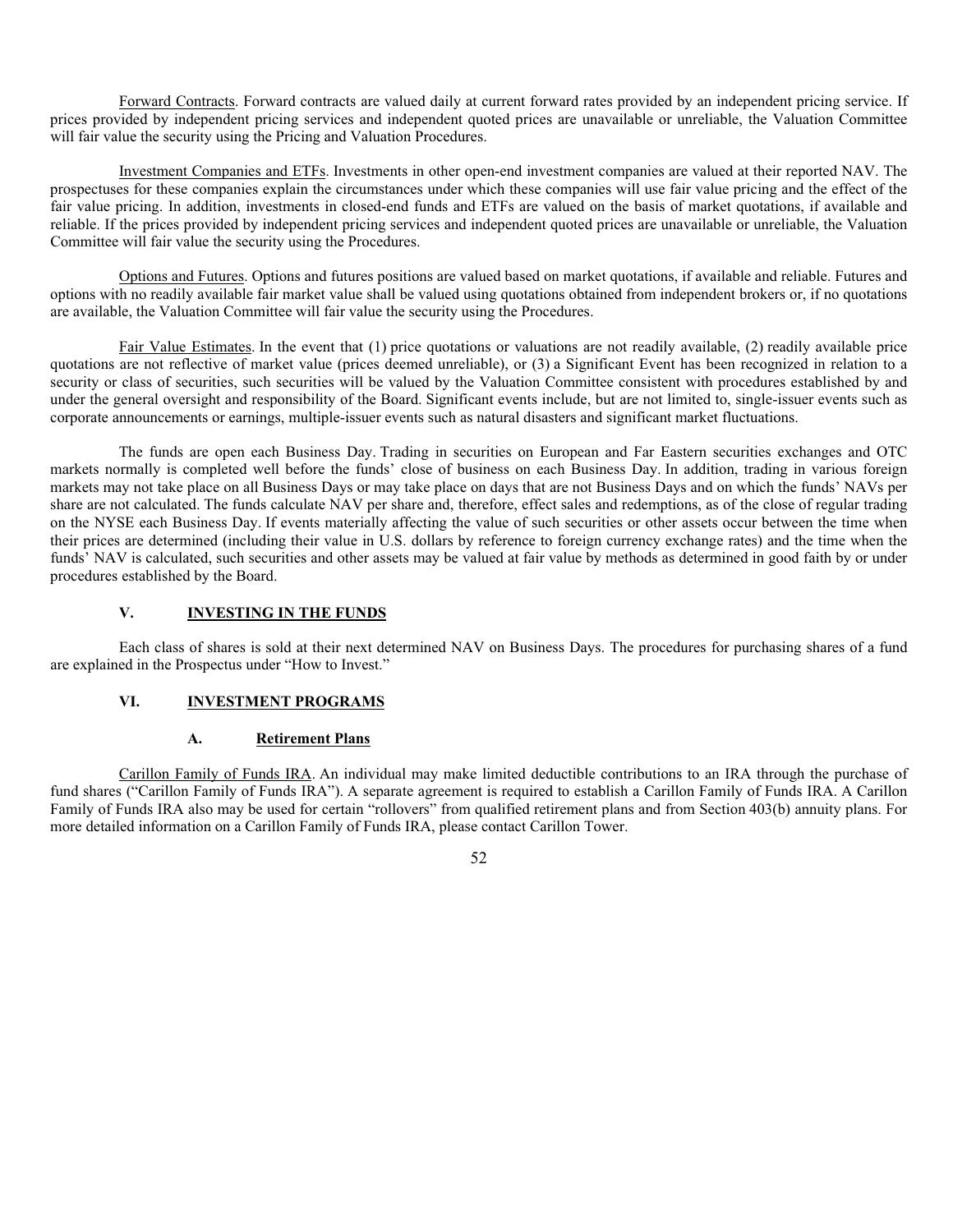The Code limits the deductibility of IRA contributions to a certain maximum. Additionally, individuals who are age 50 or over by the end of any year may make additional special deductible "catch-up" contributions up to a certain maximum per year. These deductible contributions may be made only by taxpayers who are not active participants (and whose spouses are not active participants) in employer-provided retirement plans or who have adjusted gross income below a certain level; however, a married investor who is not an active participant in such a plan and files a joint income tax return with his or her spouse (and their combined adjusted gross income does not exceed a certain maximum established in the Code) is not affected by the spouse's active participant status. The Code also permits other individuals to make nondeductible IRA contributions up to certain specified amounts. In addition, individuals whose earnings (together with their spouse's earnings) do not exceed a certain level may establish a Roth IRA; although contributions to this type of account are nondeductible, withdrawals from it generally is not taxable. The maximums, amounts, and limits referred to in this paragraph generally are adjusted for inflation annually.

If any investment held in an IRA is liquidated or, at our sole discretion, otherwise becomes unavailable as a permissible investment, the liquidation or other proceeds will be invested in accordance with your instructions.

Other Retirement Plans. Fund shares also may be used as the investment medium for qualified retirement plans (defined benefit or defined contribution plans established by corporations, partnerships or sole proprietorships), nonqualified deferred compensation plans, and certain voluntary employee benefit association and post-retirement benefit plans. Contributions to these plans may be made (within certain limits) on behalf of the employees, including owner-employees, of the sponsoring entity.

# **B. Rights of Accumulation**

Certain investors may qualify for the Class A sales charge reductions indicated in the sales charge schedule in the prospectus by combining purchases of Class A and Class C shares into a single "purchase," if the resulting purchase totals at least \$25,000. The term "purchase" refers to: (i) a single purchase by an individual, or to concurrent purchases that, in the aggregate, are at least equal to the prescribed amounts, by an individual, his spouse and their children under the age of 21 purchasing Class A or Class C shares for his or their own account; (ii) a single purchase by a trustee or other fiduciary purchasing Class A or Class C shares for a single trust, estate or single fiduciary account although more than one beneficiary is involved; or (iii) a single purchase for the employee benefit plans of a single employer. The term "purchase" also includes purchases by a "company," as the term is defined in the 1940 Act, but does not include purchases by any such company that has not been in existence for at least six months or that has no purpose other than the purchase of mutual fund shares at a discount. A "purchase" also may include Class A or Class C shares purchased at the same time through a single selected dealer of any other Carillon Mutual Fund that distributes its shares subject to a sales charge.

The applicable Class A shares initial sales charge will be based on the total of:

- (i) the investor's current purchase;
- (ii) the NAV (at the close of business on the previous day) of (a) all Class A and Class C shares of a fund held by the investor and (b) all Class A and Class C shares of any other Carillon Mutual Fund held by the investor and purchased at a time when Class A shares of such other fund were distributed subject to a sales charge (including shares in a money market fund advised or offered by Carillon Tower acquired by exchange); and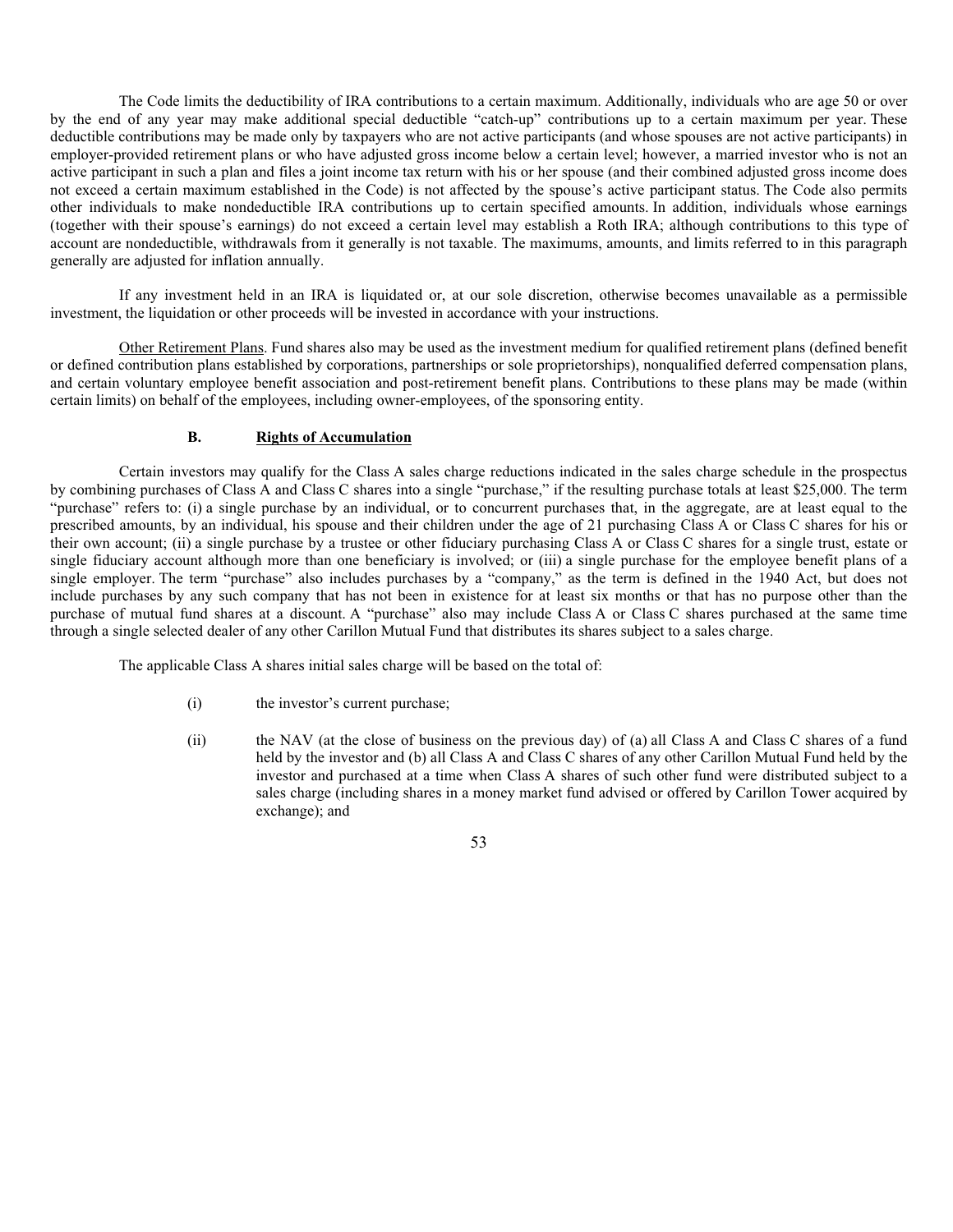(iii) the NAV of all Class A and Class C shares described in paragraph (ii) owned by another shareholder eligible to combine his purchase with that of the investor into a single "purchase."

To qualify for a reduced sales charge on a purchase through a selected dealer, the investor or selected dealer must provide the funds' transfer agent with sufficient information to verify that each purchase qualifies for the privilege or discount.

## **C. Class A Letter of Intent**

Investors may also obtain the reduced sales charges shown in the prospectus by means of a written Letter of Intent, which expresses the investor's intention to invest not less than \$25,000 within a period of 13 months in Class A shares of any fund managed by Carillon Tower. Each purchase of Class A shares under a Letter of Intent will be made at the public offering price or prices applicable at the time of such purchase to a single transaction of the dollar amount indicated in the Letter of Intent. In addition, if you own Class A shares of any other Carillon Mutual Fund subject to a sales charge, you may include those shares in computing the amount necessary to qualify for a sales charge reduction. Shares purchased within 90 days of the date you sign the Letter of Intent may be used as credit toward completion, but the reduced sales charge will only apply to new purchases made on or after that date.

The Letter of Intent is not a binding obligation upon the investor to purchase the full amount indicated. The minimum initial investment under a Letter of Intent is 4.75% of such amount. Class A shares purchased with the first 4.75% of such amount will be held in escrow (while remaining registered in the name of the investor) to secure payment of the higher sales charge applicable to the shares actually purchased if the full amount indicated is not purchased, and such escrowed Class A shares will be redeemed involuntarily to pay the additional sales charge, if necessary. When the full amount indicated has been purchased, the escrow will be released. The difference in sales charge will be used to purchase additional Class A shares of a fund subject to the rate of sales charge applicable to the actual amount of the aggregate purchases. An investor may amend their Letter of Intent to increase the indicated dollar amount and begin a new 13-month period. In that case, all investments subsequent to the amendment will be made at the sales charge in effect for the higher amount. The escrow procedures discussed above will apply.

# **VII. REDEEMING SHARES**

The methods of redeeming shares are described in the section of the Prospectus entitled "How to Sell Your Investment."

## **A. Receiving Payment**

If a request for redemption is received by a fund in good order (as described below) before the close of regular trading on the NYSE (usually 4:00 p.m. Eastern time) on a Business Day, the shares will be redeemed at the NAV per share determined as of 4:00 p.m. Eastern time, minus any applicable CDSC. Requests for redemption received by the fund after 4:00 p.m. Eastern time will be executed at the NAV determined as of 4:00 p.m. Eastern time on the next Business Day, minus any applicable CDSC. Each fund reserves the right to accept and execute orders to redeem at such other time as designated by the fund if it accepts orders on days when the exchange is closed.

If shares of a fund are redeemed by a shareholder through a participating dealer or participating bank ("Financial Advisor") or Plan Administrator, the redemption is settled with the shareholder as an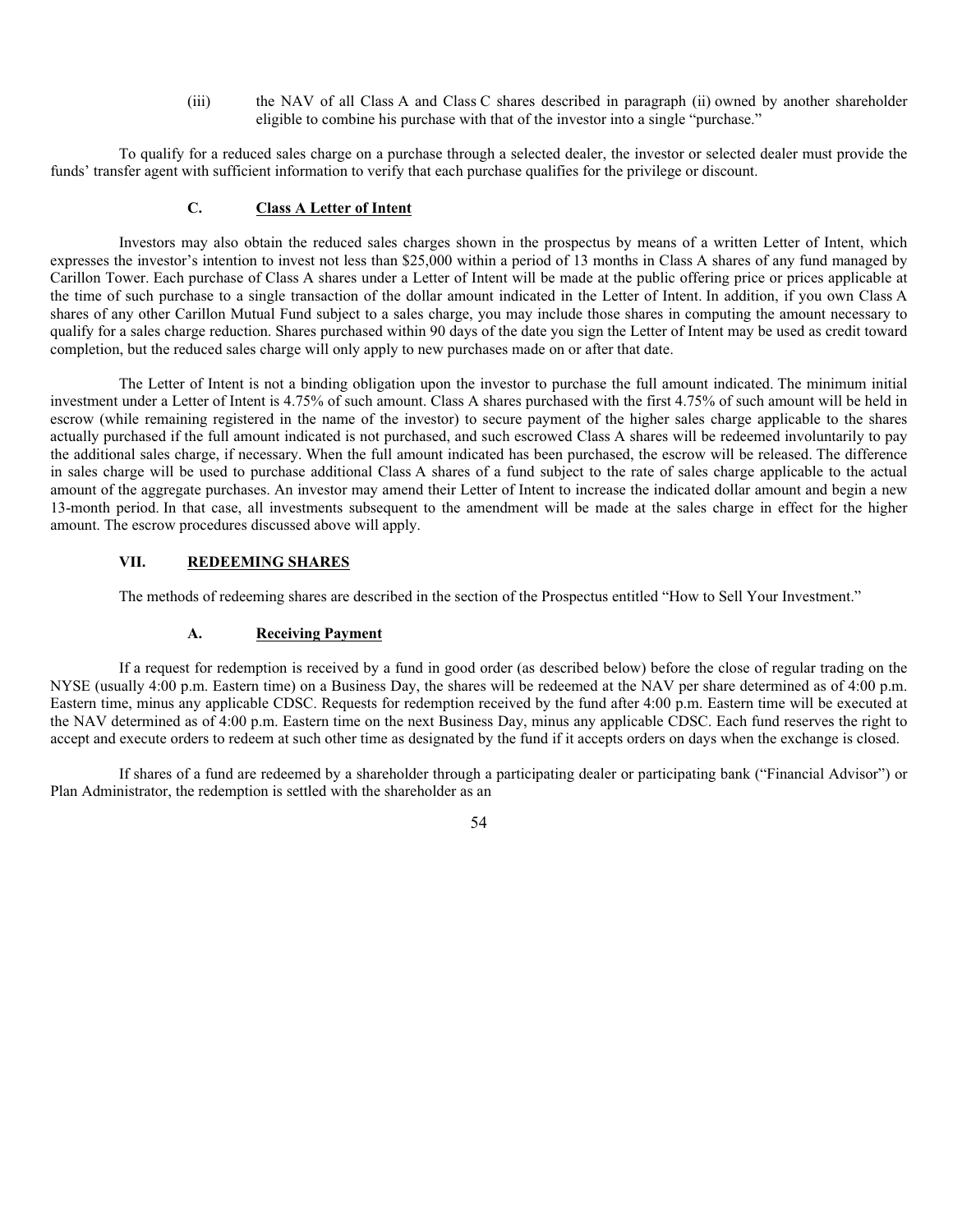ordinary transaction (generally three business days after the order was received). Payment for shares redeemed normally will be made by the fund after settlement to Carillon Fund Distributors, Inc., the funds' distributor ("Distributor" or "CFD"), or a Financial Adviser or a Plan Administrator on the next business day.

Other supporting legal documents may be required from corporations or other organizations, fiduciaries or persons other than the shareholder of record making the request for redemption. Questions concerning the redemption of fund shares can be directed to the Distributor, a Financial Advisor, a Plan Administrator or to the funds.

For the funds to process a redemption request, it must be in "good order." Good order means that Carillon Tower has been provided sufficient information necessary to process the request as outlined in this statement of additional information, including:

- The shareholder's name.
- The name of the fund.
- The account number,
- The share or dollar amount to be redeemed, and
	- The signatures of all registered shareholders with signature guarantees, if applicable.

Further, there must not be any restrictions applied to the account making the redemption request. Certain requests are subject to the transfer agent's verification procedures before they are considered in good order. A request is not considered to be in "good order" by the funds until it meets these requirements.

Each fund has the right to suspend redemption or postpone payment at times when the exchange is closed (other than customary weekend or holiday closings) or during periods of emergency or other periods as permitted by the Commission. In the case of any such suspension, the shareholder or Plan Administrator may either withdraw the request for redemption or receive payment based upon the NAV next determined, less any applicable CDSC, after the suspension is lifted. If a redemption check remains outstanding after six months, each fund reserves the right to redeposit those funds in any deposit account registered to the shareholder or Plan Administrator.

The Board may suspend the right of redemption or postpone payment for more than seven days at times (1) during which the NYSE is closed other than for the customary weekend and holiday closings, (2) during which trading on the NYSE is restricted as determined by the Commission, (3) during which an emergency exists as a result of which disposal by the funds of securities it owns is not reasonably practicable or it is not reasonably practicable for the funds fairly to determine the value of its net assets or (4) for such other periods as the Commission may by order permit for the protection of the holders of a class of shares.

The Board is authorized by the Trust's Agreement and Declaration of Trust dated May 5, 2017, to require any shareholder or group of shareholders to redeem shares for any reason, including if the share activity of an account or the ownership of shares by a particular shareholder is deemed by the Trustees either to affect adversely the Trust or any fund, or not to be in the best interests of the remaining shareholders of any fund or class of shares. Prior to making any such redemption, a fund will provide at least 60 days' written notice to the affected shareholder(s). Unless the shares are redeemed at an earlier date, absent any unforeseen circumstances, the shares will be redeemed at the NAV per share of a fund determined as of the close of regular trading on the NYSE and the NASDAQ (typically 4:00 p.m. ET) on the redemption date.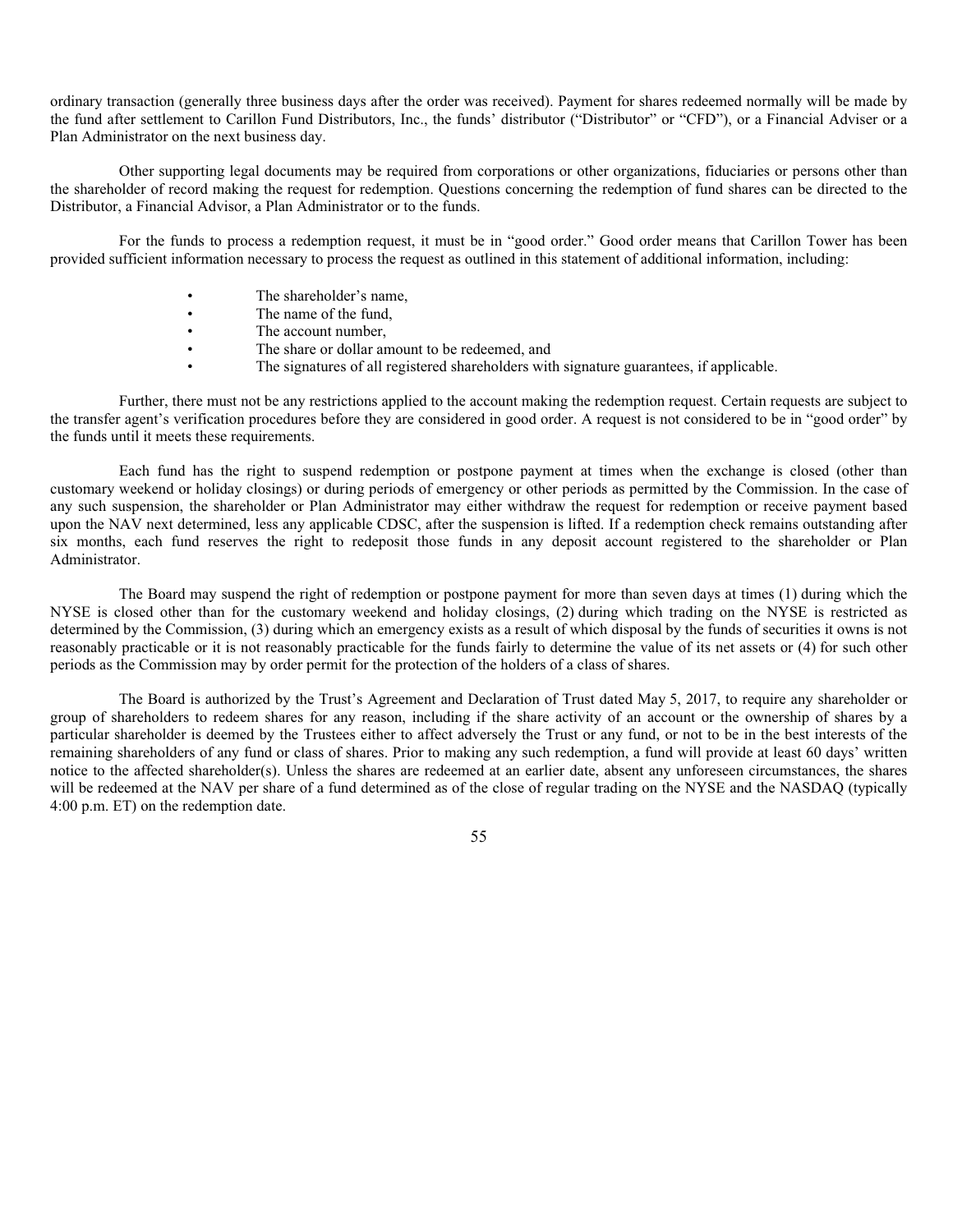## **B. Telephone Transactions**

Shareholders of Class A, C, I and Y may redeem shares by placing a telephone request to a fund. Shareholders of Class R-3, R-5 and R-6 shares should call their Plan Administrator to redeem shares. A fund, Carillon Tower, the transfer agent, the Distributor and their trustees, directors, officers and employees are not liable for any loss arising out of telephone instructions they reasonably believe are authentic. In acting upon telephone instructions, these parties use procedures that are reasonably designed to ensure that such instructions are genuine, such as (1) obtaining some or all of the following information: account number, name(s) and social security number(s) registered to the account, and personal identification; (2) recording all telephone transactions; and (3) sending written confirmation of each transaction to the registered owner. If a fund, Carillon Tower, the transfer agent, the Distributor and their trustees, directors, officers and employees do not follow reasonable procedures, some or all of them may be liable for any such losses.

## **C. Systematic Withdrawal Plan**

Shareholders may elect to make systematic withdrawals from a fund account on a periodic basis. The amounts paid each period are obtained by redeeming sufficient shares from an account to provide the withdrawal amount specified. Should a CDSC apply, the liquidation will be the requested amount, less any applicable charges. The Systematic Withdrawal Plan currently is not available for shares held in an IRA, Section 403(b) annuity plan, defined contribution plan, simplified employee pension plan or other retirement plan, unless the shareholder establishes, to the funds' satisfaction, that withdrawals from such an account may be made without imposition of a penalty. Shareholders may change the amount to be paid by contacting the funds and no charges shall apply.

Redemptions will be made at NAV determined as of the close of regular trading on the Exchange on a day of each month chosen by the shareholders or a day of the last month of each period chosen by the shareholders, whichever is applicable. Except as described in the Prospectus, systematic withdrawals may be subject to a CDSC. If the Exchange is not open for business on that day, the shares will be redeemed at NAV determined as of the close of regular trading on the Exchange on the following Business Day, minus any applicable CDSC for Class C shares. If a shareholder elects to participate in the Systematic Withdrawal Plan, dividends and other distributions on all shares in the account should be reinvested automatically in fund shares. A shareholder may terminate the Systematic Withdrawal Plan at any time without charge or penalty by giving written notice to the funds. The funds, Carillon Tower, the transfer agent and the Distributor also reserve the right to modify or terminate the Systematic Withdrawal Plan at any time.

A withdrawal payment is treated as proceeds from a sale of shares rather than as a dividend or a capital gain distribution. These payments are taxable to the extent that the total amount of the payments exceeds the tax basis of the shares sold. If the periodic withdrawals exceed reinvested dividends and other distributions, the amount of the original investment may be correspondingly reduced.

Ordinarily, a shareholder should not purchase additional shares of a fund, if maintaining a Systematic Withdrawal Plan of fund shares, because the shareholder may incur tax liabilities in connection with such purchases and withdrawals. A fund will not knowingly accept purchase orders from shareholders for additional shares if they maintain a Systematic Withdrawal Plan unless the purchase is equal to at least one year's scheduled withdrawals. In addition, a shareholder who maintains such a Systematic Withdrawal Plan may not make periodic investments under each fund's Automatic Investment Plan.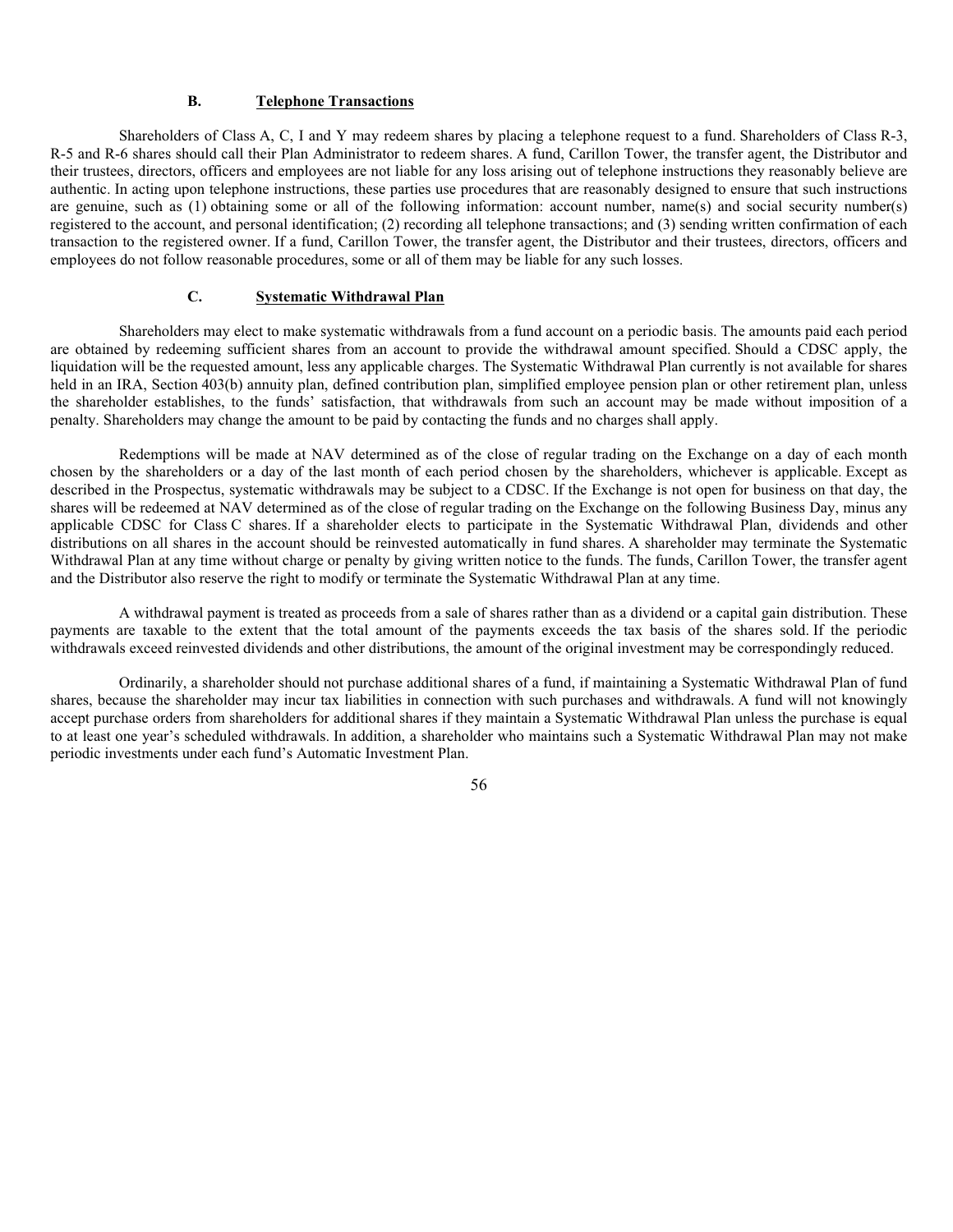## **D. Waiver of CDSC**

The CDSC is currently waived for: (1) The CDSC is currently waived for: (1) Shares sold as part of a required minimum distribution for IRA and retirement accounts pursuant to the Internal Revenue Code; (2) any redemption resulting from a tax-free return of an excess contribution to a qualified employer retirement plan or an IRA; (3) any partial or complete redemption following death or disability (as defined in Section 72(m)(7) of the Code) of a shareholder (including one who owns the shares as a "joint tenant with their spouse) from an account in which the deceased or disabled is named, provided the redemption is requested within one year of the death or initial determination of disability; (4) any redemption of shares to make payments through certain sales from a Systematic Withdrawal Plan of up to 12% annually of the account balance at the beginning of the plan; and (5) any redemption of shares to close out shareholder accounts that do not comply with the minimum balance requirements.

### **E. Redemptions-in-Kind**

A fund is obligated to redeem shares for any shareholder for cash during any 90-day period up to \$250,000 or 1% of that fund's NAV, whichever is less. Any redemption beyond this amount also will be in cash unless the Board determines that further cash payments will have a material adverse effect on remaining shareholders. In such a case, a fund will pay all or a portion of the remainder of the redemption in portfolio instruments, valued in the same way as each fund determines NAV. The portfolio instruments will be selected in a manner that the Board deems fair and equitable. A redemption-in-kind is not as liquid as a cash redemption. If a redemption is made in kind, a shareholder receiving portfolio instruments could receive less than the redemption value thereof and could incur certain transaction costs upon the subsequent sale of the portfolio instruments.

## **F. Frequent Purchases and Redemptions of Fund Shares**

"Market timing" typically refers to the practice of frequent trading in the shares of mutual funds in order to exploit inefficiencies in fund pricing. Carillon Tower has no formal or informal arrangements to allow customers to frequently trade in the funds. Carillon Tower and its service providers monitor trading activity in the funds in order to detect and deter market timing activities. In some cases, such monitoring results in rejection of purchase or exchange orders. While there is no guarantee that all market timing will be detected, Carillon Tower has adopted a Market Timing Policy, described in the funds' Prospectus, to deter such activity.

## **VIII. EXCHANGE PRIVILEGE**

An exchange is effected through the redemption of the shares tendered for exchange and the purchase of shares being acquired, at their respective NAVs, as next determined following receipt by the fund whose shares are being exchanged of: (1) proper instructions and all necessary supporting documents or (2) a telephone request from Class A, C, I or Y shareholders, or from Plan Administrators, for such exchange in accordance with the procedures set forth in the Prospectus and below. Telephone requests for an exchange received by a fund before the close of regular trading on the NYSE will be effected at the close of regular trading on that day. Requests for an exchange received after the close of regular trading will be effected on the NYSE's next trading day.

Each fund reserves the right to: (1) reject any order to acquire its shares through exchange or otherwise, (2) restrict or (3) terminate the exchange privilege at any time. In addition, each Carillon Mutual Fund may terminate this exchange privilege upon 60 days' notice.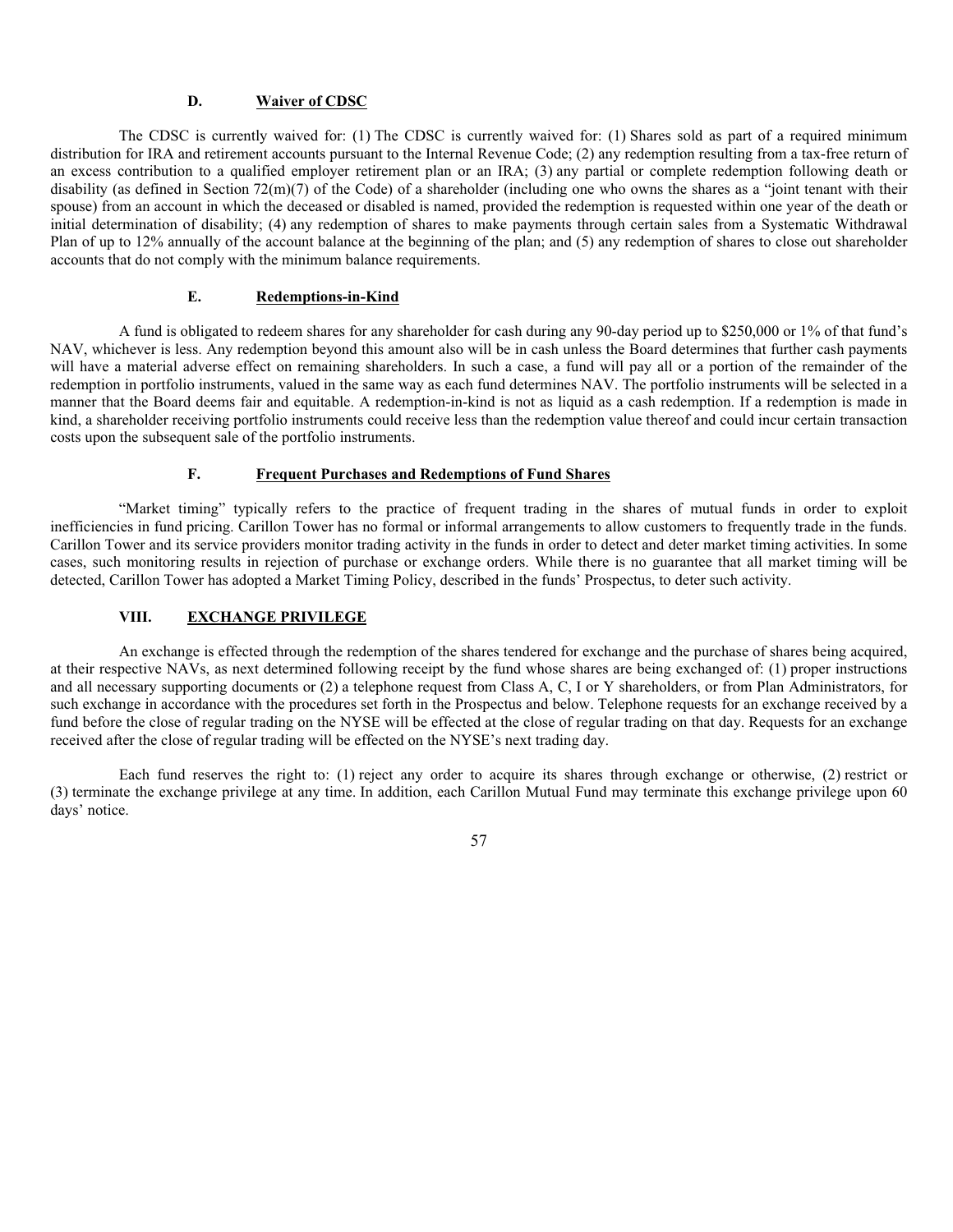## **IX. DISCLOSURE OF PORTFOLIO HOLDINGS**

The funds' policy is to protect the confidentiality of information relating to portfolio holdings and to prevent the selective disclosure of non-public information. To this extent, neither the funds nor Carillon Tower will provide portfolio holdings information to any individual, investor, Plan Administrator or other person unless specifically authorized by the funds' Chief Compliance Officer ("CCO") or as described below.

Each fund's top 20 portfolio holdings will be posted on the funds' website no earlier than 5 business days after a calendar month's end and the full portfolio holdings (security name and percentage of total net assets) will be posted and available upon request to the funds' shareholders no earlier than 5 business days after a calendar quarter's end. Note that in the event a fund has 20 or fewer holdings, the disclosure of the holdings at month-end will contain full holdings for that fund. In the event of a new fund, the disclosure of holdings may occur on the first day on which the new fund's portfolio has been fully assembled, at the CCO's discretion. In addition, each fund's portfolio holdings as of the end of each fiscal quarter are reported on Form N-PORT and are reported on Form N-CSR for its semiannual and annual periods. See the Prospectus under "Account and Transaction Policies" for more information regarding public disclosure of the funds' portfolio holdings.

The funds' Board, officers and certain Carillon Tower employees have regular access to the funds' portfolio holdings. In addition to being subject to the prohibitions regarding disclosure of, and trading on non-public information described in Carillon Tower's Code of Ethics, all Carillon Tower personnel must annually certify compliance with the funds' policy. Specifically, Carillon Tower's Code of Ethics prohibits employees from revealing non-public information other than to: (1) persons whose responsibilities require knowledge of the information; (2) regulatory authorities who have appropriate jurisdiction with respect to such matters or (3) third parties who utilize such information for ratings or performance analysis. The CCO may approve access to the funds' portfolio holdings by other persons in Carillon Tower for a limited period of time upon determining that the access is in the best interest of the funds' shareholders.

Certain employees of the funds' sub-advisers also have regular access to the funds' portfolio holdings and must protect the confidentiality of the funds' portfolio holdings. The funds, Carillon Tower and the sub-advisers are prohibited from entering into any arrangement to disclose the funds' portfolio holdings for any type of consideration.

The CCO may provide an entity including the funds' sub-advisers and custodian ("Authorized Service Provider") with access to a fund's portfolio holdings more frequently than is publicly available after the CCO's determination that such access serves a legitimate business purpose. An Authorized Service Provider may not receive portfolio holdings information unless it signs a confidentiality agreement.

Pursuant to arrangements with third-party vendors, Carillon Tower provides the funds' portfolio holdings information to Asset Management Services, Inc., Refinitiv Financial Solutions, Morningstar, Bloomberg, Standard & Poor's, Thompson Financial Services, Inc., ISS' Securities Class Action Services, GainsKeeper, B1aylock Van, LLC and Vickers on a daily, monthly or quarterly basis subject to confidentiality agreements unless the information is publicly available. Public information received by third party vendors is available no earlier than 5 business days after calendar month or quarter end.

The CCO will assess each ad hoc request for access on a case-by-case basis. Each request and the CCO's response will be documented in writing, provided to Carillon Tower's compliance department for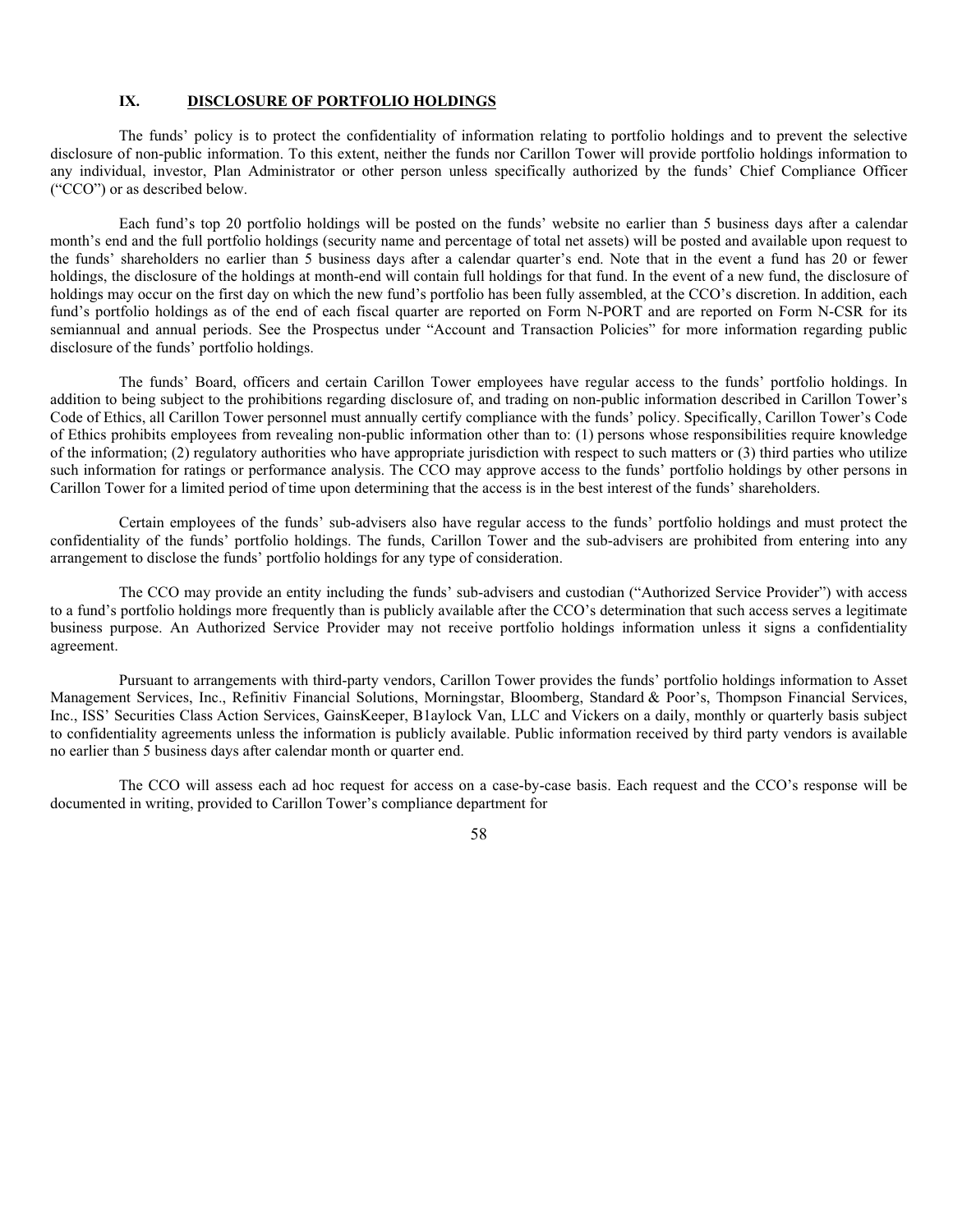approval and posted on the funds' website. The CCO will send a response to the person making an ad hoc request at least one day after it is posted on the funds' website. All ad hoc disclosure requests will be reported to the funds' Board at its next meeting.

In the event portfolio holdings disclosure made pursuant to the policy present a conflict of interest between the funds' shareholders and Carillon Tower, a sub-adviser, the Distributor or any affiliated person of the funds, the disclosure will not be made unless a majority of the Independent Trustees (as defined below) or a majority of a board committee consisting solely of Independent Trustees approves such disclosure.

The CCO will make an annual report to the funds' Board on the operation and effectiveness of the policy and any changes thereto. In addition, the Board will receive any interim reports that the CCO may deem appropriate.

# **X. TAXES**

General**.** Each fund is treated as a separate corporation for federal tax purposes and intends to continue to qualify for favorable tax treatment as a "regulated investment company" under the Code ("RIC"). By so qualifying, a fund (but not its shareholders) will be relieved of federal income tax on the part of its investment company taxable income and net capital gain (the excess of net long-term capital gain over net short-term capital loss) that it distributes to its shareholders.

To continue to qualify for treatment as a RIC, a fund must distribute annually to its shareholders at least the sum of 90% of its investment company taxable income (generally consisting of net investment income, the excess of net short-term capital gain over net long-term capital loss and net gains and losses from certain foreign currency transactions, all determined without regard to any deduction for dividends paid) ("Distribution Requirement") and 90% of its net exempt interest income and must meet several additional requirements. With respect to each fund, these requirements include the following: (1) the fund must derive at least 90% of its gross income each taxable year from dividends, interest, payments with respect to securities loans and gains from the sale or other disposition of stock, securities or foreign currencies, or other income (including gains from options, futures or forward currency contracts) derived with respect to its business of investing in stock, securities or those currencies and net income derived from interests in qualified publicly traded partnerships ("Income Requirement"); and (2) at the close of each quarter of the fund's taxable year, (a) at least 50% of the value of its total assets must be represented by cash and cash items, Government securities, securities of other RICs and other securities, with those other securities limited, in respect of any one issuer, to an amount that does not exceed 5% of the value of the fund's total assets and that does not represent more than 10% of the issuer's outstanding voting securities, and (b) at the close of each quarter of the fund's taxable year, not more than 25% of the value of its total assets may be invested in securities (other than Government securities or the securities of other RICs) of any one issuer or of two or more issuers the fund controls (by owning 20% or more of their voting power) that are determined to be engaged in the same, similar or related trade or business or the securities of one or more qualified publicly traded partnerships (each, a "Diversification Requirement").

If a fund failed to qualify for treatment as a RIC for any taxable year  $-$  either (1) by failing to satisfy the Distribution Requirement, even if it satisfied the Income Requirement and both Diversification Requirements, or (2) by failing to satisfy the Income Requirement and/or either Diversification Requirement and was unable to, or determined not to, avail itself of Code provisions that enable a RIC to cure a failure to satisfy any of the Income and Diversification Requirements as long as the failure "is due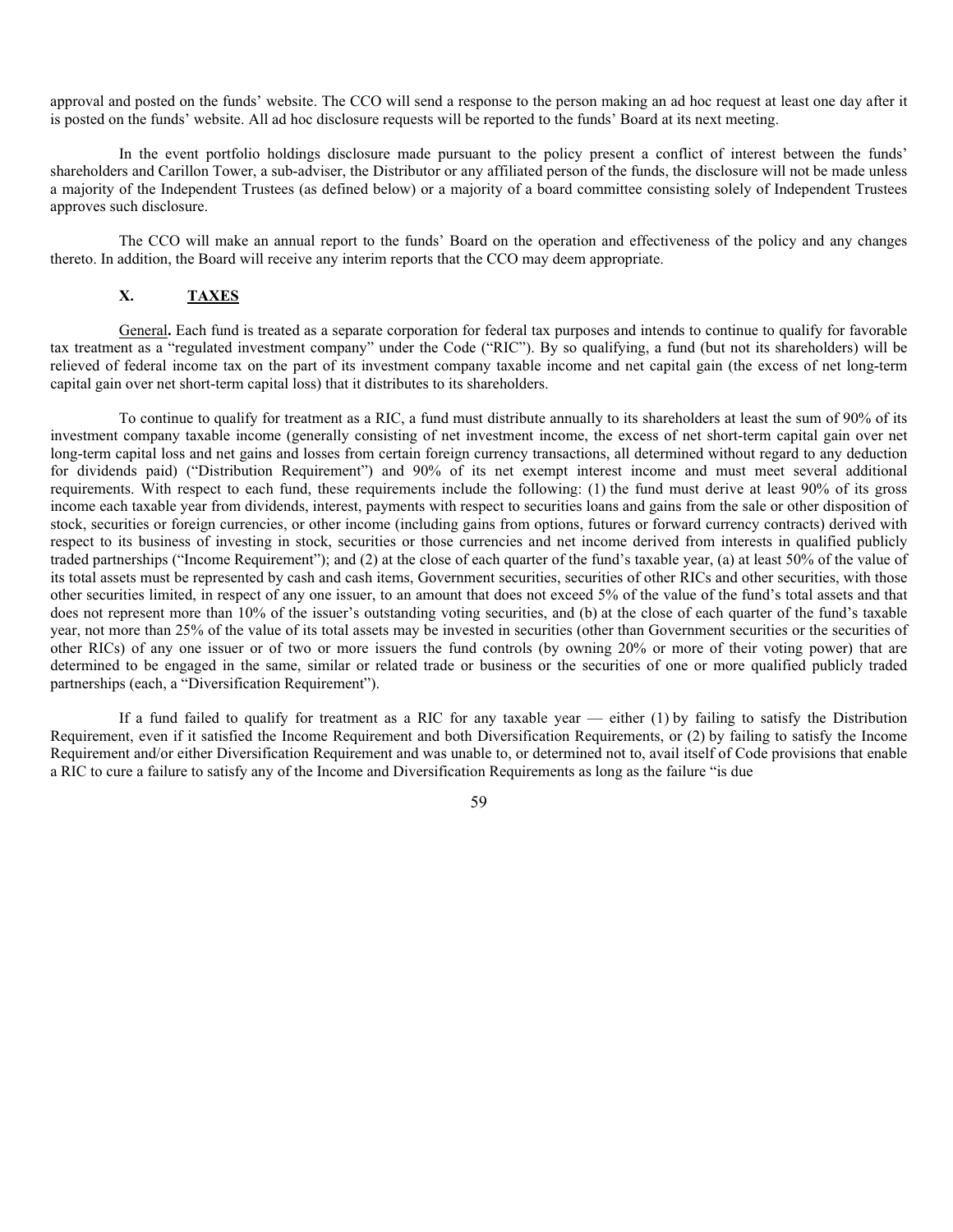to reasonable cause and not due to willful neglect" and the RIC pays a deductible tax calculated in accordance with those provisions and meets certain other requirements — it would be taxed on the full amount of its taxable income for that year without being able to deduct the distributions it makes to its shareholders. Additionally, the shareholders would treat all those distributions, including distributions of net capital gain, as dividends to the extent of the fund's earnings and profits, taxable as ordinary income (except that, for individual and certain other non-corporate shareholders (each, a "non-corporate shareholder"), all or part of those dividends may be Qualified Dividend Income (defined below)). In addition, the fund could be required to recognize unrealized gains, pay substantial taxes and interest and make substantial distributions before requalifying for RIC treatment.

Each fund will be subject to a nondeductible 4% excise tax ("Excise Tax") to the extent it fails to distribute by the end of any calendar year substantially all of its ordinary income for that year and its capital gain net income for the one-year period ending on October 31 of that year, plus certain other amounts.

Disposition of Fund Shares and Distributions**.** A redemption of fund shares will result in a taxable gain or loss to the redeeming shareholder, depending on whether the redemption proceeds are more or less than the shareholder's adjusted basis in the redeemed shares (which normally includes any sales charge paid on Class A shares). An exchange of shares of any fund for shares of another Carillon Mutual Fund generally will have similar tax consequences. However, special rules apply when a shareholder disposes of Class A shares of a fund through a redemption or exchange and, by January 31 of the calendar year following the year of that disposition, acquires Class A shares of that fund or of another Carillon Mutual Fund without paying a sales charge due to the 90-day reinstatement or exchange privileges. In those cases, any gain on the disposition of the original Class A shares will be increased, or loss decreased, by the amount of the sales charge paid when those shares were acquired, and that amount will increase the basis in the shares subsequently acquired. In addition, if shares of a fund are purchased (whether pursuant to the reinstatement privilege or otherwise) within 30 days before or after redeeming other shares of that fund (regardless of class) at a loss, all or a portion of that loss will not be deductible and will increase the basis in the newly purchased shares. Any capital gain a non-corporate shareholder recognizes on a redemption or exchange of his or her fund shares that have been held for more than one year will qualify for maximum federal income tax rates of 15% for a single shareholder with taxable income not exceeding \$445,850 (\$501,600 for married shareholders filing jointly) and 20% for non-corporate shareholders with taxable income exceeding those respective amounts, which are effective for 2021 and will be adjusted for inflation annually.

If shares of a fund are sold at a loss after being held for six months or less, the loss will be treated as long-term, instead of short-term, capital loss to the extent of any capital gain distributions received on those shares. Investors also should be aware that if shares are purchased shortly before the record date for a dividend or other distribution, the shareholder will pay full price for the shares and receive some portion of the price back as a taxable distribution.

Dividends and other distributions a fund declares in the last quarter of any calendar year that are payable to shareholders of record on a date in that quarter will be deemed to have been paid by the fund and received by those shareholders on December 31 of that year if the fund pays them during the following January. Accordingly, those distributions will be taxed to those shareholders for the taxable year in which that December 31 falls.

Dividends from a fund's investment company taxable income, whether received in cash or reinvested in additional fund shares, are generally taxable to its shareholders as ordinary income, to the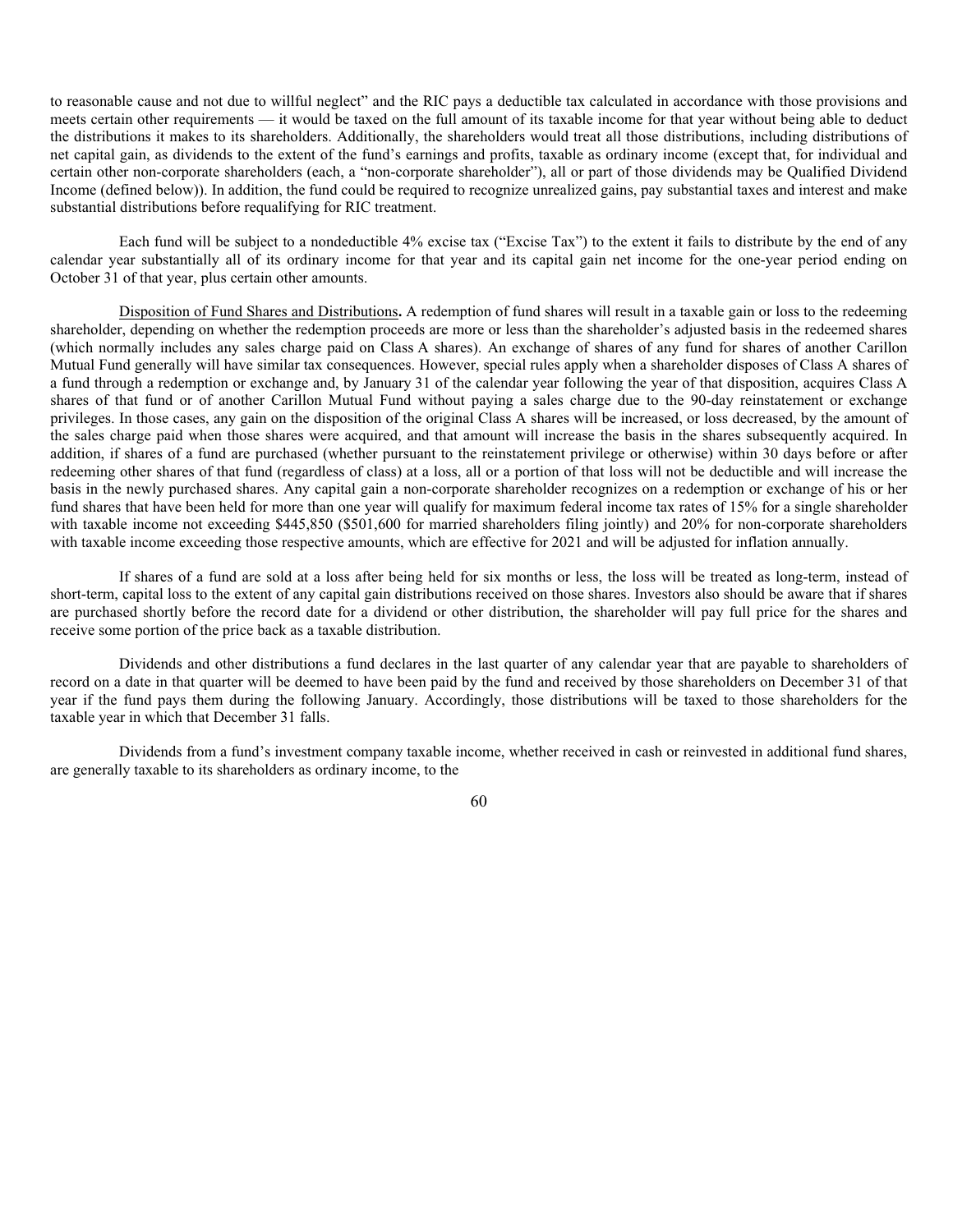extent of its earnings and profits. A portion of those dividends, however, attributable to the aggregate dividends a fund receives from most domestic corporations and certain foreign corporations, or all of those dividends if that aggregate is at least 95% of its gross income (as specially computed) for the taxable year ("Qualified Dividend Income"), may be eligible to be taxed at the 15% / 20% maximum federal income tax rates for non-corporate shareholders mentioned above. In addition, the availability of those rates is subject to satisfaction by the fund, and by the shareholder with respect to the fund shares on which the dividends are paid, of certain holding period and other restrictions. A portion of a fund's dividends – not exceeding the aggregate dividends it receives from domestic corporations only – also may be eligible for the dividends-received deduction allowed to corporations, subject to similar holding period and other restrictions; however, dividends a corporate shareholder deducts pursuant to the dividends-received deduction are subject indirectly to the federal alternative minimum tax. Distributions of a fund's net capital gain are taxable to its shareholders as long-term capital gains, whether received in cash or reinvested in additional fund shares and regardless of the length of time the shares have been held. Shareholders receive from the funds federal income tax information regarding dividends and other distributions after the end of each year.

Basis Election and Reporting. A shareholder's basis in shares of a fund that he or she acquired or acquires after December 11, 2011 ("Covered Shares"), will be determined in accordance with the funds' default method, which is average basis, unless the shareholder affirmatively elects in writing (which may be electronic) to use a different acceptable basis determination method, such as a specific identification method. The method a fund shareholder elects (or the default method) may not be changed with respect to a redemption (including a redemption that is part of an exchange) of Covered Shares after the settlement date of the redemption.

In addition to the requirement to report the gross proceeds from redemptions of fund shares, each fund (or its administrative agent) must report to the Internal Revenue Service ("IRS") and furnish to its shareholders the basis information for Covered Shares and indicate whether they had a short-term (one year or less) or long-term (more than one year) holding period. Fund shareholders should consult with their tax advisers to determine the best IRS-accepted basis determination method for their tax situation and to obtain more information about how the basis reporting law applies to them.

Income from Foreign Securities. Dividends and interest a fund receives, and gains it realizes, on foreign securities may be subject to income, withholding or other taxes imposed by foreign countries and U.S. possessions ("foreign taxes") that would reduce the total return on its securities. Tax conventions between certain countries and the United States may reduce or eliminate foreign taxes, however, and many foreign countries do not impose taxes on capital gains in respect of investments by foreign investors.

In the cases of International Stock or International, if more than 50% of the value of the fund's total assets at the close of any taxable year consists of securities of foreign corporations, it will be eligible to, and may (as it has done in many previous taxable years), file an election with the IRS that would enable its shareholders, in effect, to receive the benefit of the foreign tax credit with respect to any foreign taxes it paid. Pursuant to this election, the fund would treat those taxes as dividends paid to its shareholders and each shareholder (1) would be required to include in gross income, and treat as paid by the shareholder, the shareholder's proportionate share of those taxes, (2) would treat the shareholder's share of those taxes and of any dividend the fund paid that represents income from foreign or U.S. possessions sources ("foreign-source income") as the shareholder's own income from those sources, and (3) could either use the foregoing information in calculating the foreign tax credit against the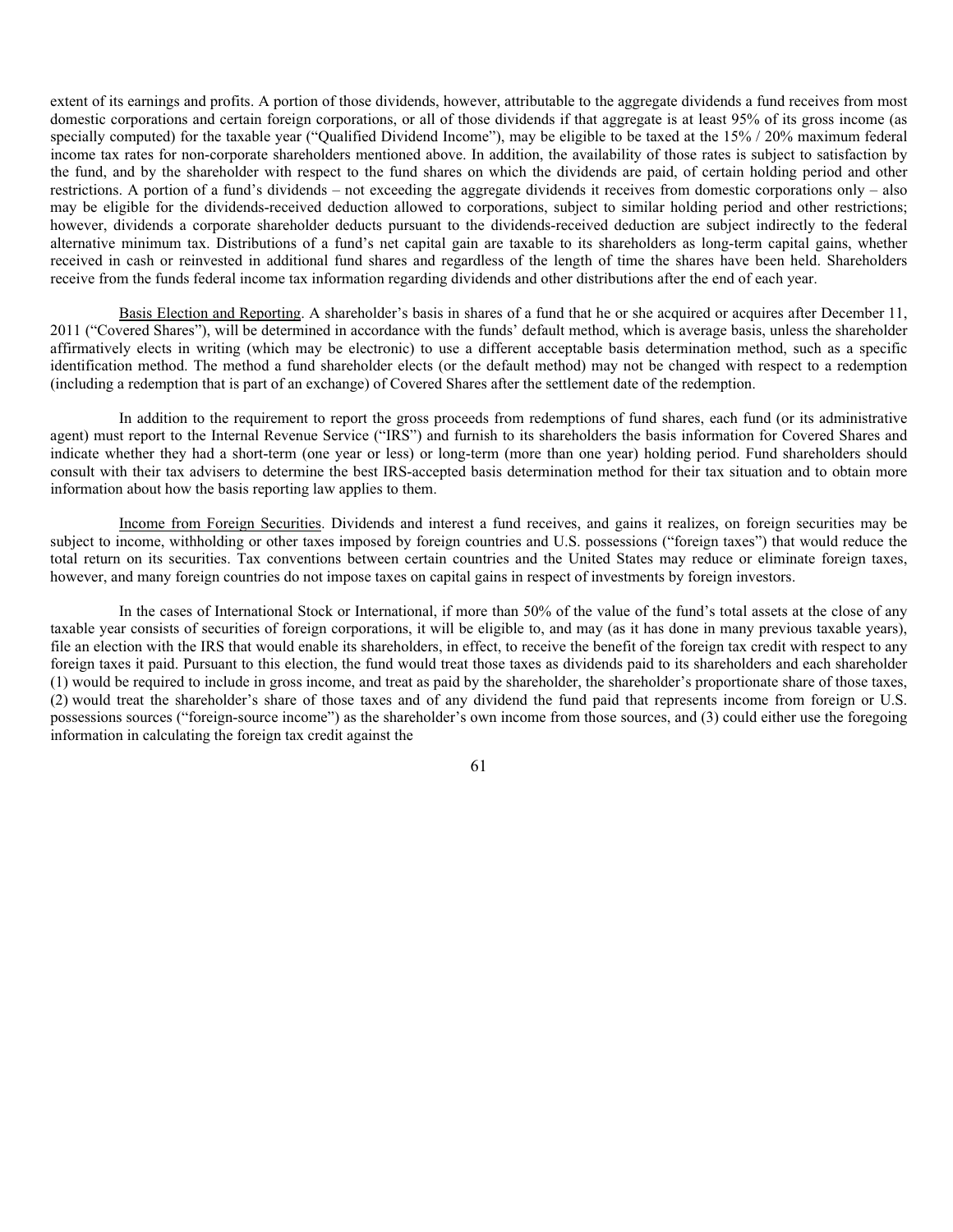shareholder's federal income tax or, alternatively, deduct the taxes deemed paid by the shareholder in computing the shareholder's taxable income. If International Stock and/or International makes this election, it will report to its shareholders shortly after each taxable year their respective shares of foreign-source income and foreign taxes it paid. Individuals who have no more than \$300 (\$600 for married persons filing jointly) of creditable foreign taxes included on Forms 1099 and have no foreign-source non-passive income will be able to claim a foreign tax credit without having to file the detailed Form 1116 that otherwise is required.

Each fund may invest in the stock of passive foreign investment companies ("PFICs"). A PFIC is any foreign corporation (with certain exceptions) that, in general, meets either of the following tests for a taxable year: (1) at least 75% of its gross income is passive or (2) an average of at least 50% of its assets produce, or are held for the production of, passive income. Under certain circumstances, a fund will be subject to federal income tax on a portion of any "excess distribution" it receives on the stock of a PFIC and of any gain on disposition of the stock (collectively "PFIC income"), plus interest thereon, even if the fund distributes the PFIC income as a taxable dividend to its shareholders. The balance of the PFIC income will be included in the fund's investment company taxable income and, accordingly, will not be taxable to it to the extent it distributes that income to its shareholders. Fund distributions thereof will not be treated as Qualified Dividend Income.

If a fund invests in a PFIC and is able to and elects to treat the PFIC as a qualified electing fund ("QEF"), then in lieu of the foregoing tax and interest obligation, the fund would be required to include in income each year its *pro rata* share of the QEF's annual ordinary earnings and net capital gain - which the fund most likely would have to distribute to satisfy the Distribution Requirement and avoid imposition of the Excise Tax - even if the fund did not receive those earnings and gain from the QEF. In most instances it will be very difficult, if not impossible, to make this election because of certain requirements thereof.

Each fund may elect to mark-to-market its stock in any PFIC in which event it likely would be required to distribute to its shareholders any mark-to-market gains to satisfy the Distribution Requirement and avoid imposition of the Excise Tax. "Marking-to-market," in this context, means including in gross income each taxable year (and treating as ordinary income) the excess, if any, of the fair market value of a PFIC's stock over a fund's adjusted basis therein as of the end of that year. Pursuant to the election, a fund also would be allowed to deduct (as an ordinary, not a capital, loss) the excess, if any, of its adjusted basis in PFIC stock over the fair market value thereof as of the taxable year-end, but only to the extent of any net mark-to-market gains with respect to that stock the fund included in income for prior taxable years under the election. A fund's adjusted basis in each PFIC's stock subject to the election would be adjusted to reflect the amounts of income included and deductions taken thereunder.

Investors should be aware that determining whether a foreign corporation is a PFIC is a fact-intensive determination that is based on various facts and circumstances and thus is subject to change, and the principles and methodology used therein are subject to interpretation. As a result, a fund may not be able, at the time it acquires a foreign corporation's shares, to ascertain whether the corporation is a PFIC and a foreign corporation may become a PFIC after a fund acquires shares therein. While each fund generally will seek to minimize its investments in PFIC shares, and to make appropriate elections when they are available, to lessen the adverse tax consequences detailed above, there are no guarantees that it will be able to do so; and each fund reserves the right to make such investments as a matter of its investment policy.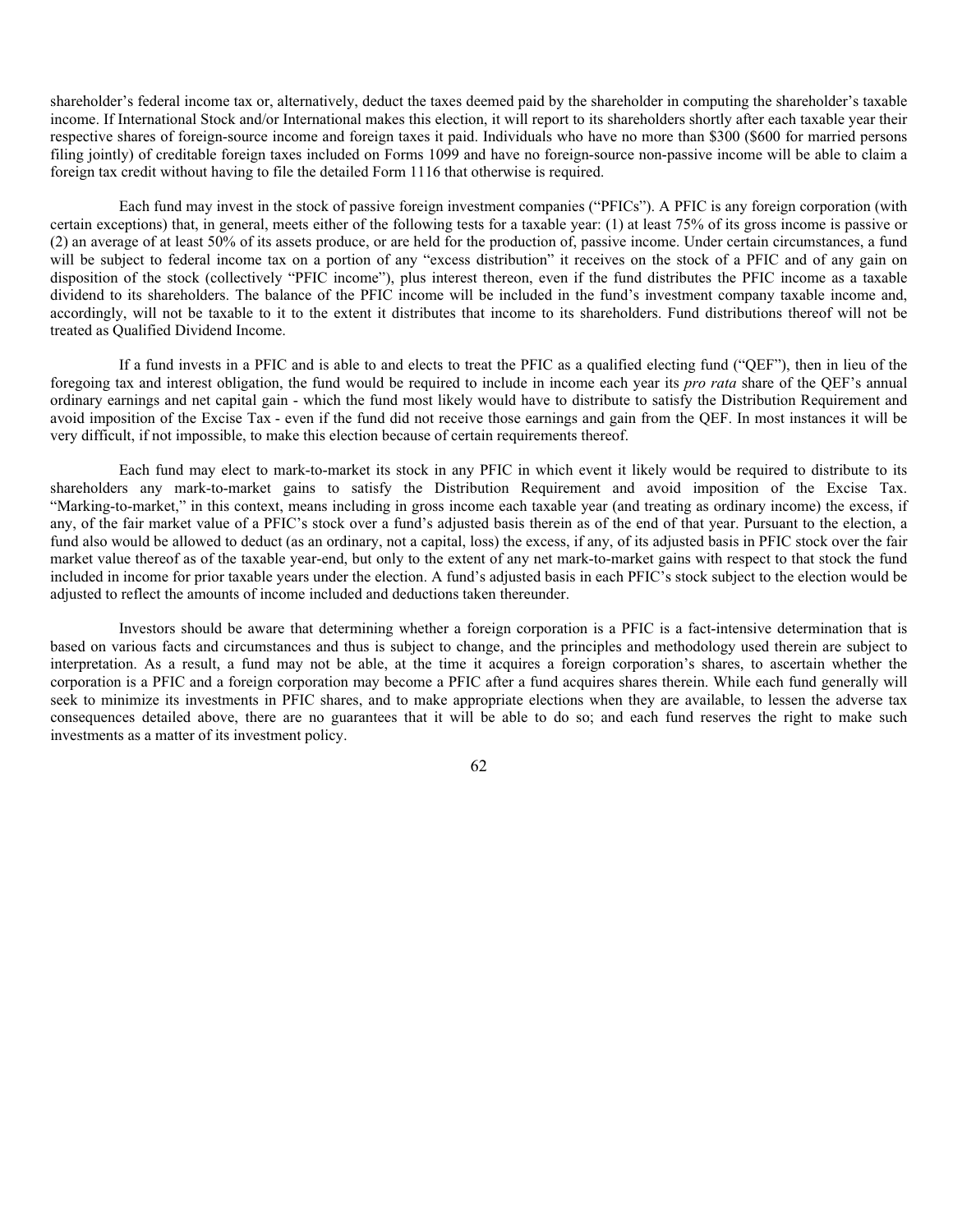Gains or losses (1) from the disposition of foreign currencies, including forward currency contracts, (2) on the disposition of a foreign-currency-denominated debt security that are attributable to fluctuations in the value of the foreign currency between the dates of acquisition and disposition of the security and (3) that are attributable to exchange rate fluctuations between the time a fund accrues dividends, interest or other receivables, or expenses or other liabilities, denominated in a foreign currency and the time a fund actually collects the receivables or pays the liabilities, generally will be treated as ordinary income or loss. These gains or losses will increase or decrease the amount of a fund's investment company taxable income available to be distributed to its shareholders as ordinary income, rather than affecting the amount of its net capital gain.

Hedging Strategies**.** The use of hedging strategies, such as writing (selling) and purchasing options and futures contracts and entering into forward currency contracts, involves complex rules that will determine, for federal income tax purposes, the amount, character and timing of recognition of the gains and losses a fund realizes in connection therewith. Gains from the disposition of foreign currencies (except certain gains that may be excluded by future regulations), and gains from options, futures and forward currency contracts a fund derives with respect to its business of investing in securities or foreign currencies, will be treated as qualifying income under the Income Requirement.

Some futures, foreign currency contracts and "non-equity options" (*i.e*., certain listed options, such as those on a "broad-based" securities index) - but excluding any "securities futures contract" that is not a "dealer securities futures contract" (both as defined in the Code) and any interest rate swap, currency swap, basis swap, interest rate cap, interest rate floor, commodity swap, equity swap, equity index swap, credit default swap, or similar agreement - in which a fund may invest will be subject to section 1256 of the Code ("Section 1256 Contracts"). Section 1256 Contracts a fund holds at the end of each taxable year, other than Section 1256 Contracts that are part of a "mixed straddle" with respect to which it has made an election not to have the following rules apply, must be "marked-to-market" for federal tax purposes, with the result that unrealized gains or losses will be treated as though they were realized. Sixty percent of any net gain or loss recognized on these deemed sales, and 60% of any net realized gain or loss from any actual sales of Section 1256 Contracts, will be treated as long-term capital gain or loss, and the balance will be treated as short-term capital gain or loss. Section 1256 Contracts also may be marked-to-market for purposes of the Excise Tax. These rules may operate to increase the amount that a fund must distribute to satisfy the Distribution Requirement (*i.e.*, with respect to the portion treated as short-term capital gain, which will be taxable to its shareholders as ordinary income when distributed to them), and to increase the net capital gain a fund recognizes, without in either case increasing the cash available to the fund.

Code section 1092 (dealing with straddles) also may affect the taxation of certain Derivatives in which a fund may invest. That section defines a "straddle" as offsetting positions with respect to actively traded personal property; for these purposes, options, futures and forward currency contracts are positions in personal property. Under that section, any loss from the disposition of a position in a straddle generally may be deducted only to the extent the loss exceeds the unrealized gain on the offsetting position(s) of the straddle. In addition, these rules may postpone the recognition of loss that otherwise would be recognized under the mark-to-market rules discussed above. The regulations under section 1092 also provide certain "wash sale" rules, which apply to transactions where a position is sold at a loss and a new offsetting position is acquired within a prescribed period, and "short sale" rules applicable to straddles. If a fund makes certain elections, the amount, character and timing of recognition of gains and losses from the affected straddle positions would be determined under rules that vary according to the elections made.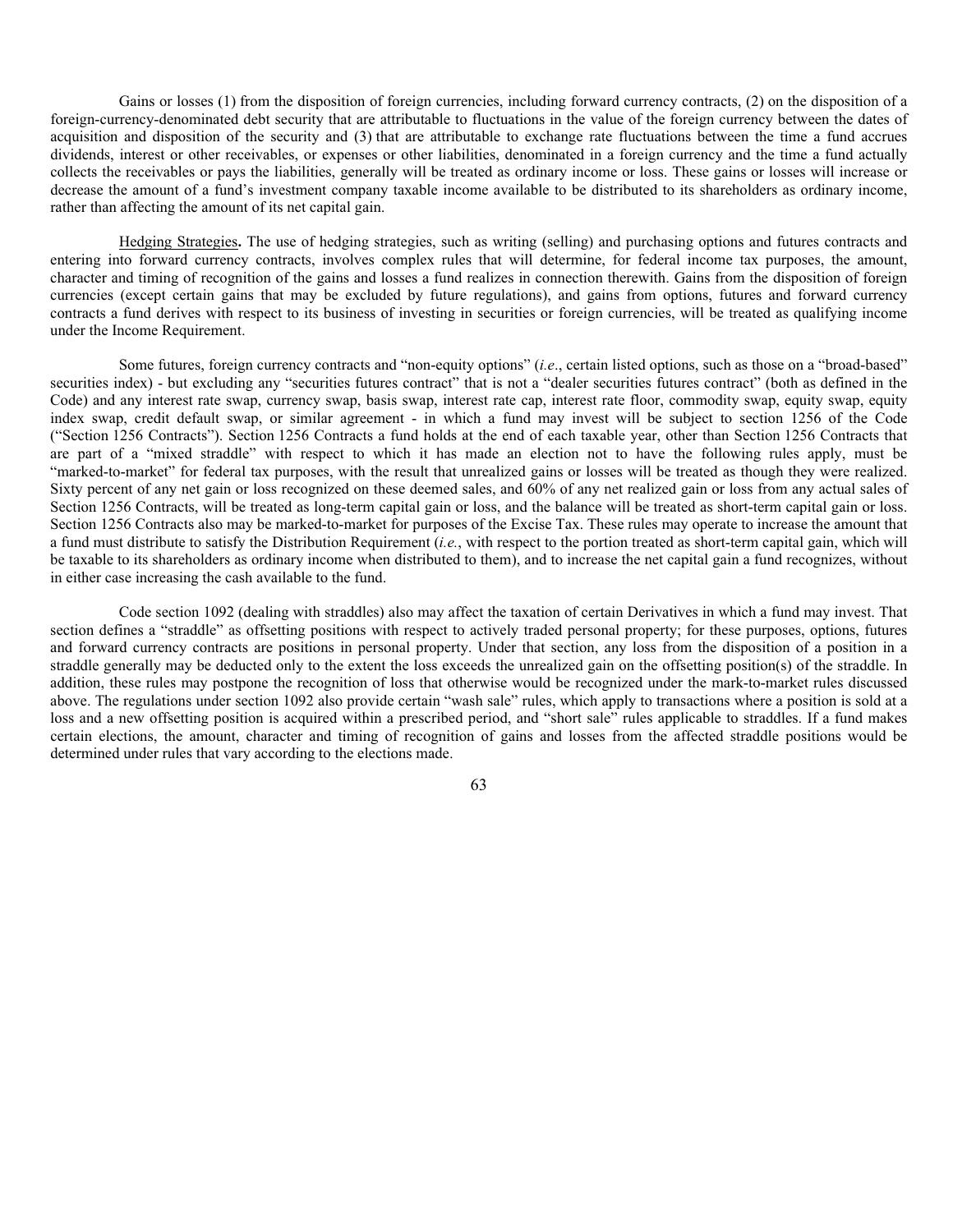Because only a few of the regulations implementing the straddle rules have been promulgated, the federal income tax consequences to a fund of straddle transactions are not entirely clear.

If a fund has an "appreciated financial position" – generally, an interest (including an interest through an option, futures or forward currency contract or short sale) with respect to any stock, debt instrument (other than "straight debt") or partnership interest the fair market value of which exceeds its adjusted basis – and enters into a "constructive sale" of the position, the fund will be treated as having made an actual sale thereof, with the result that it will recognize gain at that time. A constructive sale generally consists of a short sale, an offsetting notional principal contract or futures or forward currency contract a fund or a related person enters into with respect to the same or substantially identical property. In addition, if the appreciated financial position is itself a short sale or such a contract, acquisition of the underlying property or substantially identical property will be deemed a constructive sale. The foregoing will not apply, however, to any transaction by a fund during any taxable year that otherwise would be treated as a constructive sale if the transaction is closed within 30 days after the end of that year and the fund holds the appreciated financial position unhedged for 60 days after that closing (*i.e.*, at no time during that 60-day period is the fund's risk of loss regarding that position reduced by reason of certain specified transactions with respect to substantially identical or related property, such as having an option to sell, being contractually obligated to sell, making a short sale or granting an option to buy substantially identical stock or securities).

Original Issue Discount and Pay-in-Kind Securities. A fund may acquire zero coupon, step coupon or other securities issued with original issue discount ("OID"). As a holder of those securities, such a fund must include in its income the OID that accrues on them during the taxable year, even if it receives no corresponding payment on them during the year. Similarly, each such fund must include in its gross income each taxable year the securities it receives as "interest" on pay-in-kind securities during the year. Because each fund annually must distribute substantially all of its investment company taxable income, including any OID and other non-cash income, to satisfy the Distribution Requirement and avoid imposition of the Excise Tax, it may be required in a particular year to distribute as a dividend an amount that is greater than the total amount of cash it actually receives. Those distributions will be made from a fund's cash assets or from the proceeds of sales of portfolio securities, if necessary. A fund may realize capital gains or losses from those sales, which would increase or decrease its taxable income and/or net capital gain.

REITs. Each fund may invest in REITs. A fund's investment in REIT equity securities may result in the receipt of cash in excess of the REIT's earnings and profits. If a fund distributes the excess, that distribution could constitute a "return of capital" (i.e., a non-taxable reduction in each shareholder's basis in his or her fund shares, with any amount exceeding that reduction taxed to the shareholder as capital gain) to the fund's shareholders for federal income tax purposes. Dividends a fund receives from a REIT generally will not constitute Qualified Dividend Income. A fund distribution to foreign shareholders may be subject to certain federal withholding and other requirements if the distribution is related to a distribution the fund receives from a REIT that is attributable to a sale of U.S. real property interests.

After calendar year-end, REITs can and often do change the category (*e.g.*, ordinary income dividend, capital gain distribution, or return of capital) of one or more of the distributions they have made during that year, which would result at that time in a fund's also having to re-categorize some of the distributions it made to its shareholders. These changes would be reflected in the annual Forms 1099 sent to shareholders, together with other tax information. Those forms generally will be distributed to shareholders in February of each year, although a fund may, in one or more years, request from the IRS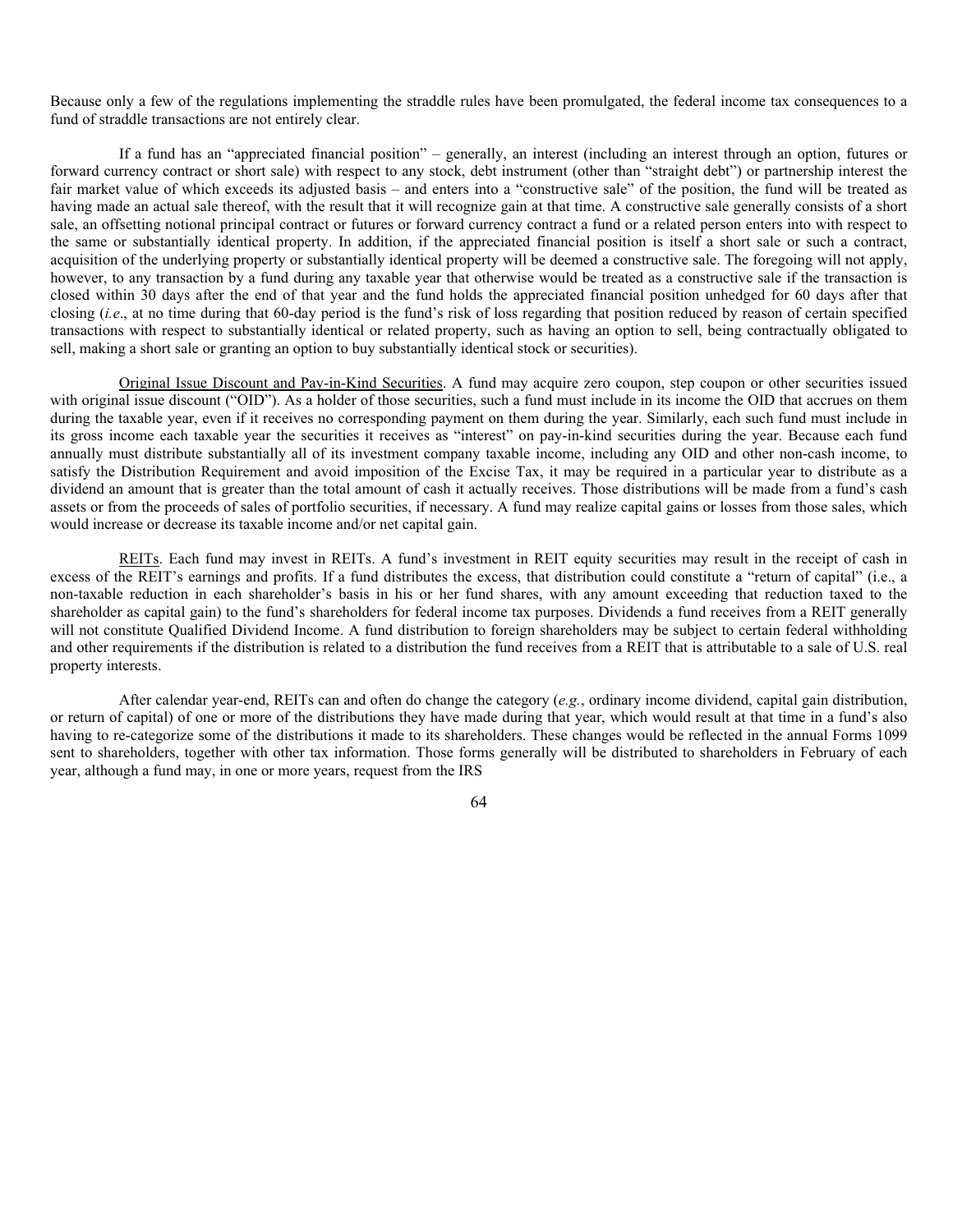an extension of time to distribute those forms to enable it to receive the latest information it can from the REITs in which it invests and thereby accurately report that information to each shareholder on a single form (rather than having to send them amended forms).

Effective for taxable years beginning after December 31, 2017 and before January 1, 2026, the Code generally allows non-corporate persons a deduction for 20% of "qualified REIT dividends." Regulations allow a RIC to pass the character of its qualified REIT dividends through to its shareholders provided certain holding period requirements are met. As a result, a shareholder in a fund that invests in REITs will be able to receive the benefit of the 20% deduction with respect to the fund's dividends that are based on REIT dividends received by the fund.

A fund may invest in REITs that (1) hold residual interests in "real estate mortgage investment conduits" ("REMICs") or (2) engage in mortgage securitization transactions that cause the REITs to be taxable mortgage pools ("TMPs") or have a qualified REIT subsidiary that is a TMP. A part of the net income allocable to REMIC residual interest holders may be an "excess inclusion." The Code authorizes the issuance of regulations dealing with the taxation and reporting of excess inclusion income of REITs and RICs that hold residual REMIC interests and of REITs, or qualified REIT subsidiaries that are TMPs. Although those regulations have not yet been issued, the U.S. Treasury and the IRS issued a notice in 2006 ("Notice") announcing that, pending the issuance of further guidance (which has not yet been issued), the IRS would apply the principles in the following paragraphs to all excess inclusion income, whether from REMIC residual interests or TMPs.

The Notice provides that a REIT must (1) determine whether it or its qualified REIT subsidiary (or a part of either) is a TMP and, if so, calculate the TMP's excess inclusion income under a "reasonable method," (2) allocate its excess inclusion income to its shareholders generally in proportion to dividends paid, (3) inform shareholders that are not "disqualified organizations" (*i.e.*, governmental units and tax-exempt entities that are not subject to tax on their "unrelated business taxable income" ("UBTI")) of the amount and character of the excess inclusion income allocated thereto, (4) pay tax (at the highest federal income tax rate imposed on corporations) on the excess inclusion income allocable to its shareholders that are disqualified organizations, and (5) apply the withholding tax provisions with respect to the excess inclusion part of dividends paid to foreign persons without regard to any treaty exception or reduction in tax rate. Excess inclusion income allocated to certain tax-exempt entities (including qualified retirement plans, individual retirement accounts, and public charities) constitutes UBTI to them.

A RIC with excess inclusion income is subject to rules identical to those in clauses (2) through (5) above (substituting "that are nominees" for "that are not 'disqualified organizations'" in clause (3) and inserting "record" after "its" in clause (4)). The Notice further provides that a RIC is not required to report the amount and character of the excess inclusion income allocated to its shareholders that are not nominees, except that (1) a RIC with excess inclusion income from all sources that exceeds 1% of its gross income must do so and (2) any other RIC must do so by taking into account only excess inclusion income allocated to the RIC from REITs the excess inclusion income of which exceeded 3% of its dividends. Each fund will not invest directly in REMIC residual interests and does not intend to invest in REITs that, to its knowledge, invest in those interests or are TMPs or have a qualified REIT subsidiary that is a TMP.

Foreign Account Tax Compliance Act ("FATCA"). Under FATCA, "foreign financial institutions" ("FFIs") and "non-financial foreign entities" ("NFFEs") that are fund shareholders may be subject to a generally nonrefundable 30% withholding tax on income dividends a fund pays. Recently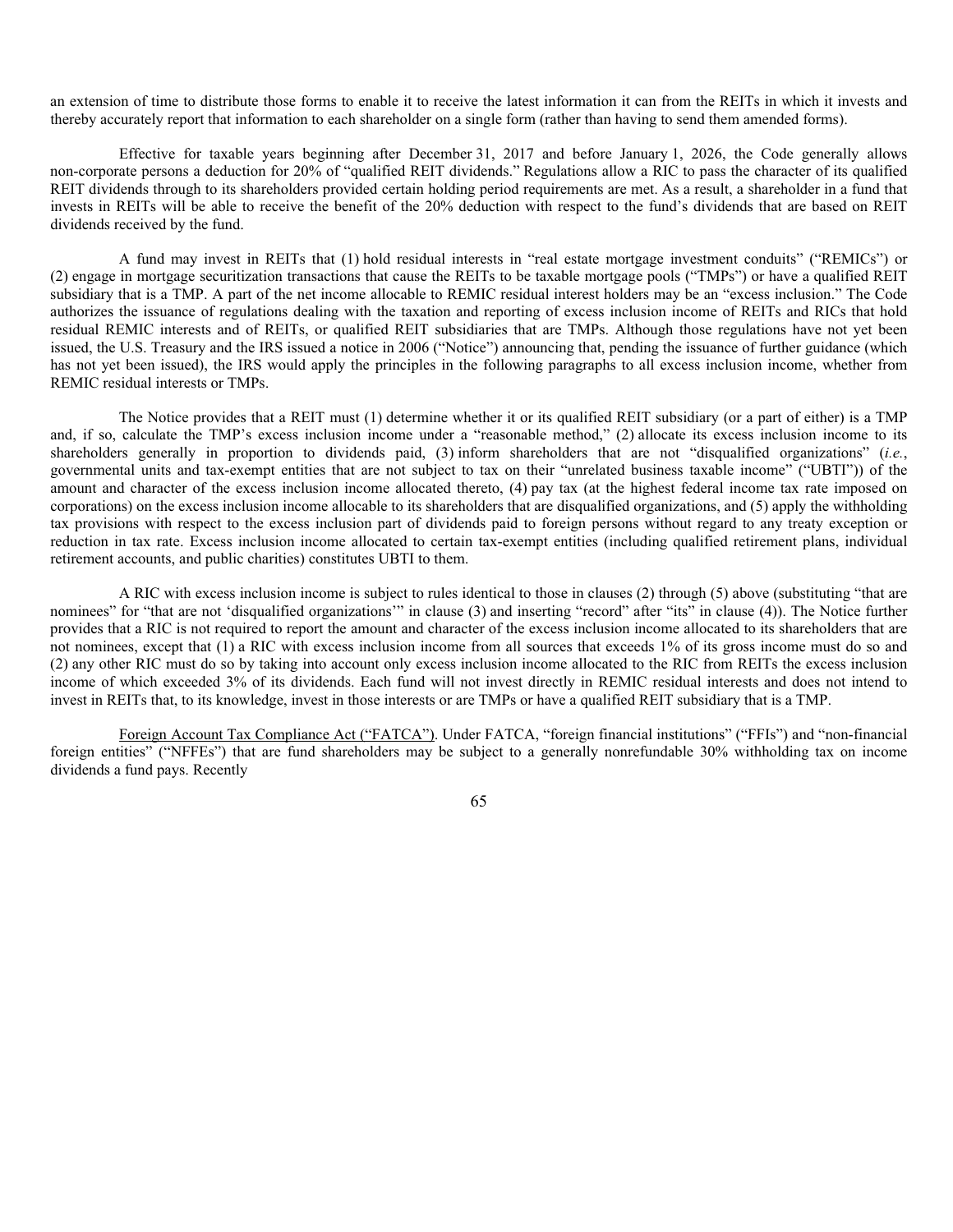issued proposed regulations (effective while pending) would eliminate the withholding tax with respect to capital gain distributions and the proceeds of redemptions of fund shares that was scheduled to go into effect in 2019. The FATCA withholding tax generally can be avoided (a) by an FFI, if it reports certain information regarding direct and indirect ownership of financial accounts U.S. persons hold with the FFI, and (b) by an NFFE that certifies its status as such and, in certain circumstances, reports information regarding substantial U.S. owners.

An FFI can avoid FATCA withholding by becoming a "participating FFI," which requires the FFI to enter into a tax compliance agreement with the IRS under the Code. Under such an agreement, a participating FFI agrees to (1) verify and document whether it has U.S. accountholders, (2) report certain information regarding their accounts to the IRS, and (3) meet certain other specified requirements.

The U.S. Treasury has negotiated intergovernmental agreements ("IGAs") with certain countries and is in various stages of negotiations with other foreign countries with respect to one or more alternative approaches to implement FATCA. An entity in one of those countries may be required to comply with the terms of the IGA instead of U.S. Treasury regulations. An FFI resident in a country that has entered into a Model I IGA with the United States must report to that country's government (pursuant to the terms of the applicable IGA and applicable law), which will, in turn, report to the IRS. An FFI resident in a Model II IGA country generally must comply with U.S. regulatory requirements, with certain exceptions, including the treatment of recalcitrant accountholders. An FFI resident in one of those countries that complies with whichever of the foregoing applies will be exempt from FATCA withholding.

An NFFE that is the beneficial owner of a payment from a fund can avoid FATCA withholding generally by certifying its status as such and, in certain circumstances, either that (1) it does not have any substantial U.S. owners or (2) it does have one or more such owners and reports the name, address, and taxpayer identification number of each such owner. The NFFE will report to a fund or other applicable withholding agent, which may, in turn, report information to the IRS.

Those foreign shareholders also may fall into certain exempt, excepted, or deemed compliant categories established by U.S. Treasury regulations, IGAs, and other guidance regarding FATCA. An FFI or NFFE that invests in a fund will need to provide the fund with documentation properly certifying the entity's status under FATCA to avoid FATCA withholding. The requirements imposed by FATCA are different from, and in addition to, the tax certification rules to avoid backup withholding described in the Prospectus. Foreign investors are urged to consult their tax advisers regarding the application of these requirements to their own situation and the impact thereof on their investment in a fund.

\* \* \*

The foregoing is only a general summary of some of the important federal tax considerations generally affecting the funds and their shareholders. No attempt is made to present a complete explanation of the federal tax treatment of the funds' activities, and this discussion is not intended as a substitute for careful tax planning. Accordingly, potential investors are urged to consult their own tax advisers for more detailed information and for information regarding the treatment of an investment in the funds under state and local tax laws, which may differ from the federal tax treatment described above.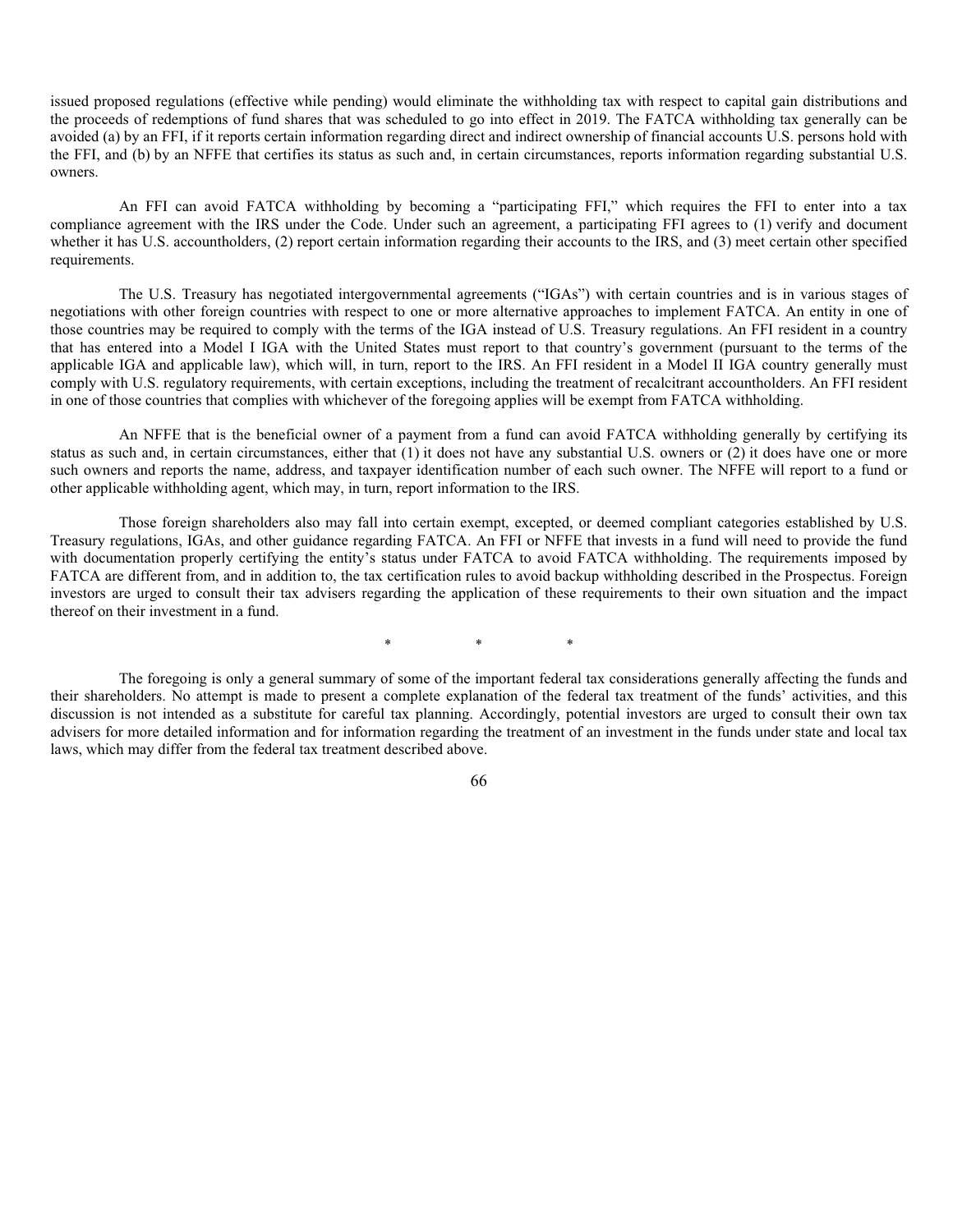## **XI. SHAREHOLDER INFORMATION**

Each share of a fund gives the shareholder one vote in matters submitted to shareholders for a vote. Each class of shares of each fund has equal voting rights, except that, in matters affecting only a particular class or series, only shares of that class or series are entitled to vote. As a Delaware statutory trust, the Trust is not required to hold annual shareholder meetings. Shareholder approval will be sought only for certain changes in the Trust's or a fund's operation and for the election of Trustees under certain circumstances. A special meeting of shareholders shall be called by the Trustees upon the written request of shareholders owning at least 25% of the Trust's outstanding shares.

## **XII. FUND INFORMATION**

### **A. Management of the Funds**

Board of Trustees**.** The funds are governed by the Board of Trustees ("Board"). The Board is responsible for and oversees the overall management and operations of the Trust and the funds, which includes the general oversight and review of the funds' investment activities, in accordance with federal law and applicable state law, as well as the stated policies of the funds. The Board oversees the funds' officers and service providers, including Carillon Tower, which is responsible for the management of the day-to-day operations of the funds based on policies and agreements reviewed and approved by the Board. In carrying out these responsibilities, the Board regularly interacts with and receives reports from senior personnel of service providers, including Carillon Tower personnel, and the funds' Chief Compliance Officer, who reports regularly to the Board. The Board also is assisted by the funds' independent auditor (who reports directly to the funds' Audit Committee), independent counsel and other experts as appropriate, all of whom are selected by the Board.

#### *Risk Oversight*

Consistent with its responsibility for oversight of the Trust and the funds, the Board oversees the management of risks relating to the administration and operation of the Trust and the funds. Carillon Tower, as part of its responsibilities for the day-to-day operations of the funds, is responsible for day-to-day risk management for the funds. The Board, in the exercise of its reasonable business judgment, also separately considers potential risks that may impact the funds. The Board performs this risk management oversight directly and, as to certain matters, through its committees (described below) and through the Independent Trustees. The following provides an overview of the principal, but not all, aspects of the Board's oversight of risk management for the Trust and the funds.

In general, a fund's risks include, among others, investment risk, credit risk, liquidity risk, valuation risk and operational risk. The Board has adopted, and periodically reviews, policies and procedures designed to address risks to the Trust and the funds. In addition, under the general oversight of the Board, Carillon Tower, the funds' sub-advisers and other service providers to the funds have themselves adopted a variety of policies, procedures and controls designed to address particular risks to the funds. Different processes, procedures and controls are employed with respect to different types of risks. Further, Carillon Tower oversees and regularly monitors the investments, operations and compliance of the funds' sub-advisers.

The Board also oversees risk management for the Trust and the funds through review of regular reports, presentations and other information from officers of the funds and other persons. The funds' CCO and senior officers of Carillon Tower regularly report to the Board on a range of matters, including those relating to risk management. The Board also regularly receives reports from Carillon Tower and the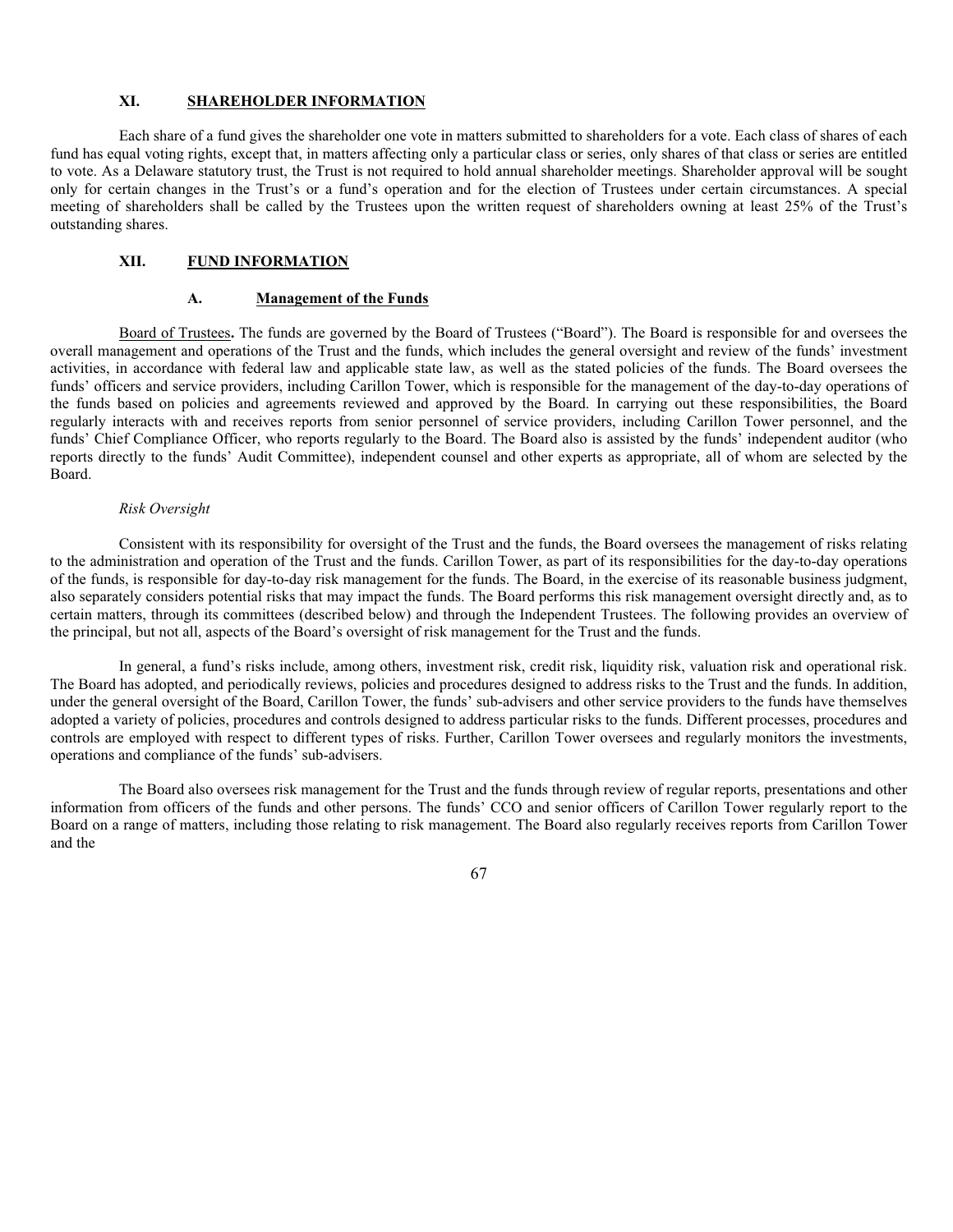funds' sub-advisers with respect to the funds' investments. In addition to regular reports from Carillon Tower, the Board also receives reports regarding other service providers to the funds, either directly or through Carillon Tower or the funds' CCO, on a periodic or regular basis. At least annually, the Board receives a report from the funds' CCO regarding the effectiveness of the funds' compliance program. Also, on an annual basis, the Board receives reports, presentations and other information from Carillon Tower and the funds' sub-advisers in connection with the Board's consideration of the renewal of: (1) the Trust's agreements with Carillon Tower and the funds' sub-advisers; (2) the Trust's agreements with CFD; and (3) the Trust's distribution plans under Rule 12b-1 under the 1940 Act.

The funds' Principal Financial Officer also reports regularly to the Audit Committee on fund valuation matters. In addition, the Audit Committee receives regular reports from the funds' independent registered public accounting firm on internal control and financial reporting matters. On at least a quarterly basis, the Independent Trustees meet with the funds' CCO to discuss matters relating to the funds' compliance program.

Not all risks that may affect the funds can be identified nor can controls be developed to eliminate or mitigate their occurrence or effects. It may not be practical or cost effective to eliminate or mitigate certain risks, the processes and controls employed to address certain risks may be limited in their effectiveness, and some risks are simply beyond the reasonable control of Carillon Tower, the funds, the sub-advisers or other service providers. Moreover, it is necessary to bear certain risks (such as investment-related risks) in seeking to achieve each fund's goals. As a result of the foregoing and other factors, the Board's ability to manage risk is subject to substantial limitations.

### *Board Structure and Related Matters*

Board members who are not "interested persons" of the funds as defined in Section 2(a)(19) of the 1940 Act ("Independent Trustees") constitute at least three-quarters of the Board. In addition, the Chair of the Board is an Independent Trustee. The Chair presides at all meetings of the Board and acts as a liaison with officers, attorneys, and other Trustees between meetings. The Board believes that its leadership structure, including having an Independent Trustee as Chair, allows for effective communication between the Trustees and fund management and enhances the independent oversight of the funds.

The Trustees discharge their responsibilities collectively as a Board, as well as through Board committees. The Board has established four standing committees, each of which operates pursuant to a charter approved by the Board that delineates the specific responsibilities of that committee: the Audit Committee, the Compliance Committee, the Nominating Committee and the Qualified Legal Compliance Committee. For example, the Audit Committee is responsible for specific matters related to oversight of the funds' independent auditors, subject to approval of the Audit Committee's recommendations by the Board. The members and responsibilities of each Board committee are summarized below.

The Board periodically evaluates its structure and composition as well as various aspects of its operations. The Board believes that its leadership structure, including its Independent Trustees, Independent Board Chair and Board committees, is appropriate for the funds in light of, among other factors, the asset size and nature of the funds, the number of funds overseen by the Board, the arrangements for the conduct of the funds' operations, the number of Trustees, and the Board's responsibilities. On an annual basis, the Board conducts a self-evaluation that considers, among other matters, whether the Board and its committees are functioning effectively and whether, given the size and composition of the Board and each of its committees, the Trustees are able to oversee effectively the number of funds in the complex.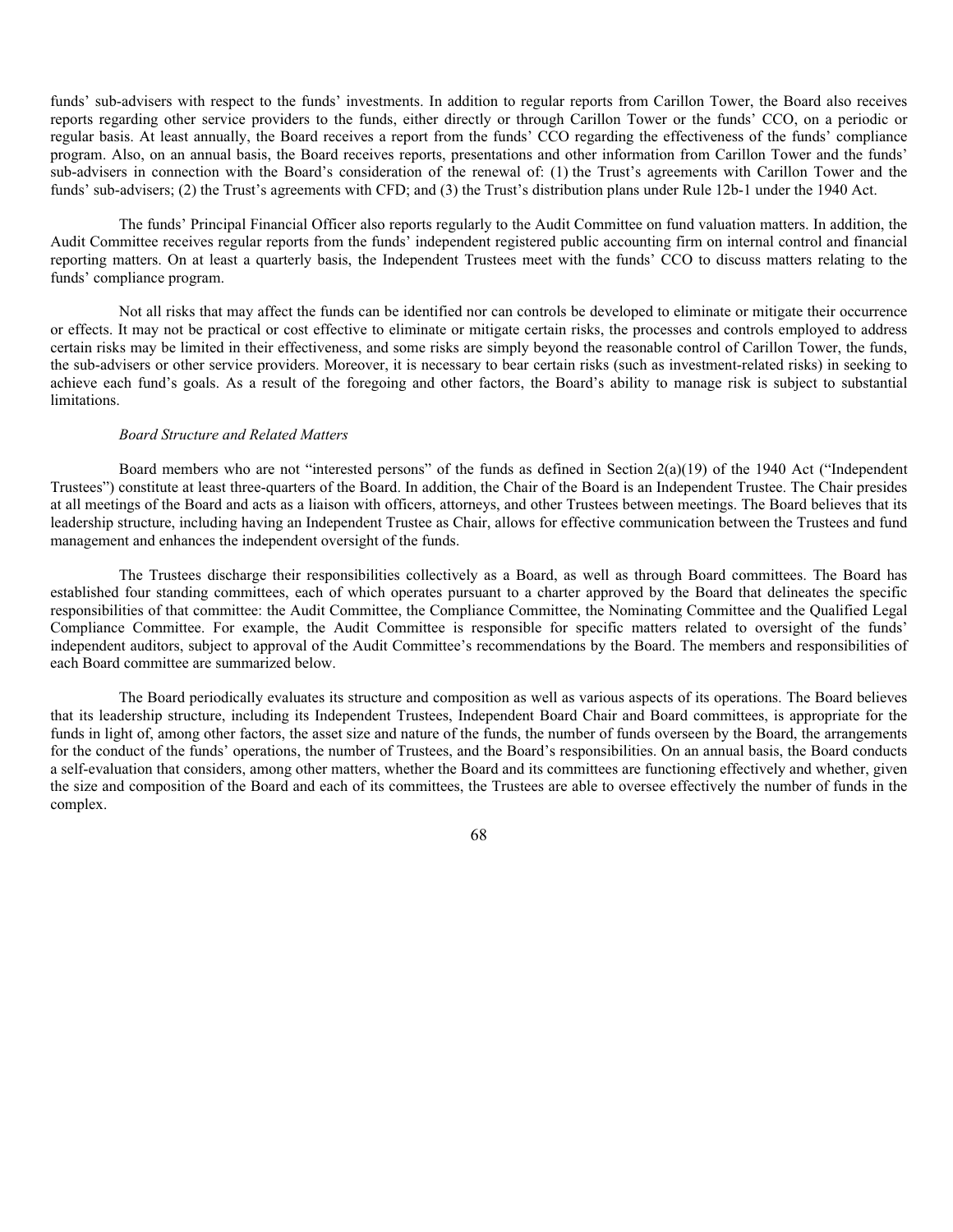The Board holds four regularly scheduled in-person meetings each year. The Board may hold special meetings, as needed, either in person or by telephone, to address matters arising between regular meetings. During a portion of each in-person meeting, the Independent Trustees meet outside of management's presence. The Independent Trustees may hold special meetings, as needed, either in person or by telephone. The Board met four times during the most recent fiscal year.

The Trustees are identified in the tables below, which provide information as to their principal business occupations held during the last five years and certain other information.

Background of Trustees and Officers. The following is a list of the Trustees of the Trust with their principal occupations and present positions, including any affiliation with Raymond James Financial, Inc. ("RJF"), the Distributor or Carillon Tower, the length of service to the Trust, and the position, if any, they hold on the board of directors/trustees of companies other than the Trust. The principal address of each Trustee and Officer is P.O. Box 23572, St. Petersburg, Florida 33742.

|                                                                                   | Trustees                                                                                                                                                                                     |                                |                                                               |
|-----------------------------------------------------------------------------------|----------------------------------------------------------------------------------------------------------------------------------------------------------------------------------------------|--------------------------------|---------------------------------------------------------------|
| Name, Birth Year and<br>Position, Term of Office (a)<br>and Length of Time Served | Principal Occupation(s) During<br>Past Five Years                                                                                                                                            | Number<br>of Funds<br>Overseen | Other<br>Directorships<br>held by Trustee                     |
|                                                                                   |                                                                                                                                                                                              | in Fund<br>Complex             | for the Past<br>Five Years                                    |
| <b>Independent Trustees:</b>                                                      |                                                                                                                                                                                              |                                |                                                               |
| John Carter (1961)                                                                | Law Office of John K. Carter, P.A. since 2015; Founder, Global<br>Recruiters of St. Petersburg 2012 - 2015; President and Chief                                                              | 11                             | Director, Operation<br>PAR, Inc. since                        |
| Trustee since 2017 (Carillon<br>Series Trust)                                     | Executive Officer, Transamerica Asset Management 2006 - 2012;<br>Chairman, Board Member, Transamerica Partners Portfolios,<br>Transamerica Partners Funds Group, Transamerica Partners Funds |                                | 2016<br>Trustee, RiverNorth                                   |
| Trustee from 2016 to 2017<br>(Eagle Series Trust)                                 | Group II and Transamerica Asset Allocation Variable Funds 2007 -<br>2012                                                                                                                     |                                | Funds since 2013<br>$(7 \text{ funds})$                       |
| Keith B. Jarrett, PhD (1948)                                                      | Managing Partner, PW1 LLC since 2013; Founder, Rockport<br>Funding, LLC (private equity), and Ajax Partners (investment                                                                      | 11                             | N/A                                                           |
| Trustee since 2017 (Carillon<br>Series Trust)                                     | partnership) since 2003                                                                                                                                                                      |                                |                                                               |
| Trustee from 2005 to 2017<br>(Eagle Series Trust)                                 |                                                                                                                                                                                              |                                |                                                               |
| Liana O'Drobinak (1963)                                                           | Managing Member, Bay Consulting Partners, LLC since 2010;<br>Executive Director, MCS Foundation, Inc., (a nonprofit organization                                                             | 11                             | Founding Director,<br>since 2020,                             |
| Trustee since 2017 (Carillon<br>Series Trust)                                     | engaged in hurricane recovery in Puerto Rico) 2017 - 2019                                                                                                                                    |                                | Managing Director,<br>(ended 2020),<br>Aurora Angel           |
| Trustee from 2014 to 2017<br>(Eagle Series Trust)                                 |                                                                                                                                                                                              |                                | <b>Investor Network</b><br>Corp.                              |
|                                                                                   |                                                                                                                                                                                              |                                | Chair of the Board<br>of Guilty Holdings,<br>Inc., since 2021 |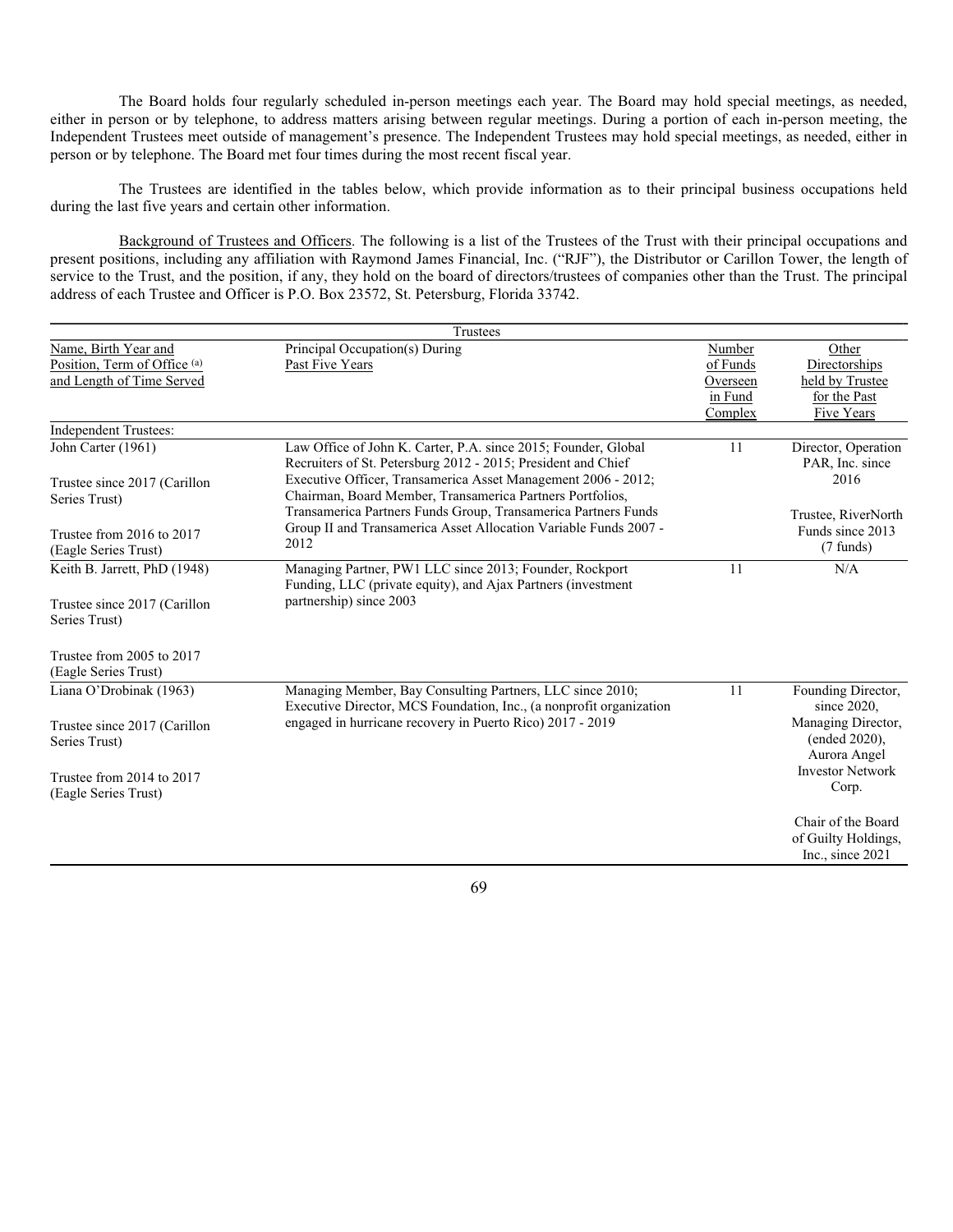|                                                                                                                                    | Trustees                                                                                                                                                        |                                                             |                                                                                                                                                                                                                                                                                                                                                       |
|------------------------------------------------------------------------------------------------------------------------------------|-----------------------------------------------------------------------------------------------------------------------------------------------------------------|-------------------------------------------------------------|-------------------------------------------------------------------------------------------------------------------------------------------------------------------------------------------------------------------------------------------------------------------------------------------------------------------------------------------------------|
| Name, Birth Year and<br>Position, Term of Office (a)<br>and Length of Time Served                                                  | Principal Occupation(s) During<br>Past Five Years                                                                                                               | <b>Number</b><br>of Funds<br>Overseen<br>in Fund<br>Complex | Other<br>Directorships<br>held by Trustee<br>for the Past<br><b>Five Years</b>                                                                                                                                                                                                                                                                        |
| Deborah L. Talbot, PhD<br>(1950)<br>Chair of the Board of<br>Trustees since 2018, Trustee<br>since 2017 (Carillon Series<br>Trust) | Independent Consultant; Principal, Lazure Enterprises, 2013 -<br>2019; Deans' Advisory Board, College of Arts and Sciences,<br>University of Memphis since 2002 | 11                                                          | N/A                                                                                                                                                                                                                                                                                                                                                   |
| Trustee from 2002 to 2017<br>(Eagle Series Trust)                                                                                  |                                                                                                                                                                 |                                                             |                                                                                                                                                                                                                                                                                                                                                       |
| Jerry A. Webman, PhD,<br>CFA® (1949)<br>Trustee since 2018                                                                         | Chief Economist, OppenheimerFunds 2006-2016; Senior<br>Investment Officer, Director of Fixed Income, OppenheimerFunds<br>1996 - 2009                            | 11                                                          | Chair, Board of<br>Trustees since 2016,<br>Trustee and<br>Treasurer 2013 -<br>2016, Chair, Board<br>of Trustees $2010 -$<br>2013, New Jersey<br>Law and Education<br>Empowerment<br>Project (NJ LEEP)<br><b>Board Member</b><br>since 2017, Chair,<br>Investment<br>Committee and<br>Member, Finance<br>Committee since<br>2018, Charity<br>Navigator |
|                                                                                                                                    |                                                                                                                                                                 |                                                             | Trustee and<br>Investment<br>Committee Member<br>since 2015,<br>Member<br><b>Finance Committee</b><br>2020, Community<br>Service Society<br>President, Board of<br>Managers, 275 W.<br>$10th$ St.<br>Condominium since                                                                                                                                |
|                                                                                                                                    |                                                                                                                                                                 |                                                             | 2018                                                                                                                                                                                                                                                                                                                                                  |

(a) Trustees serve for life or until they are removed, resign or retire. The Board has adopted a Board Governance Policy that requires Independent Trustees to retire no later than at the end of the meeting which occurs immediately after his or her 75<sup>th</sup> birthday.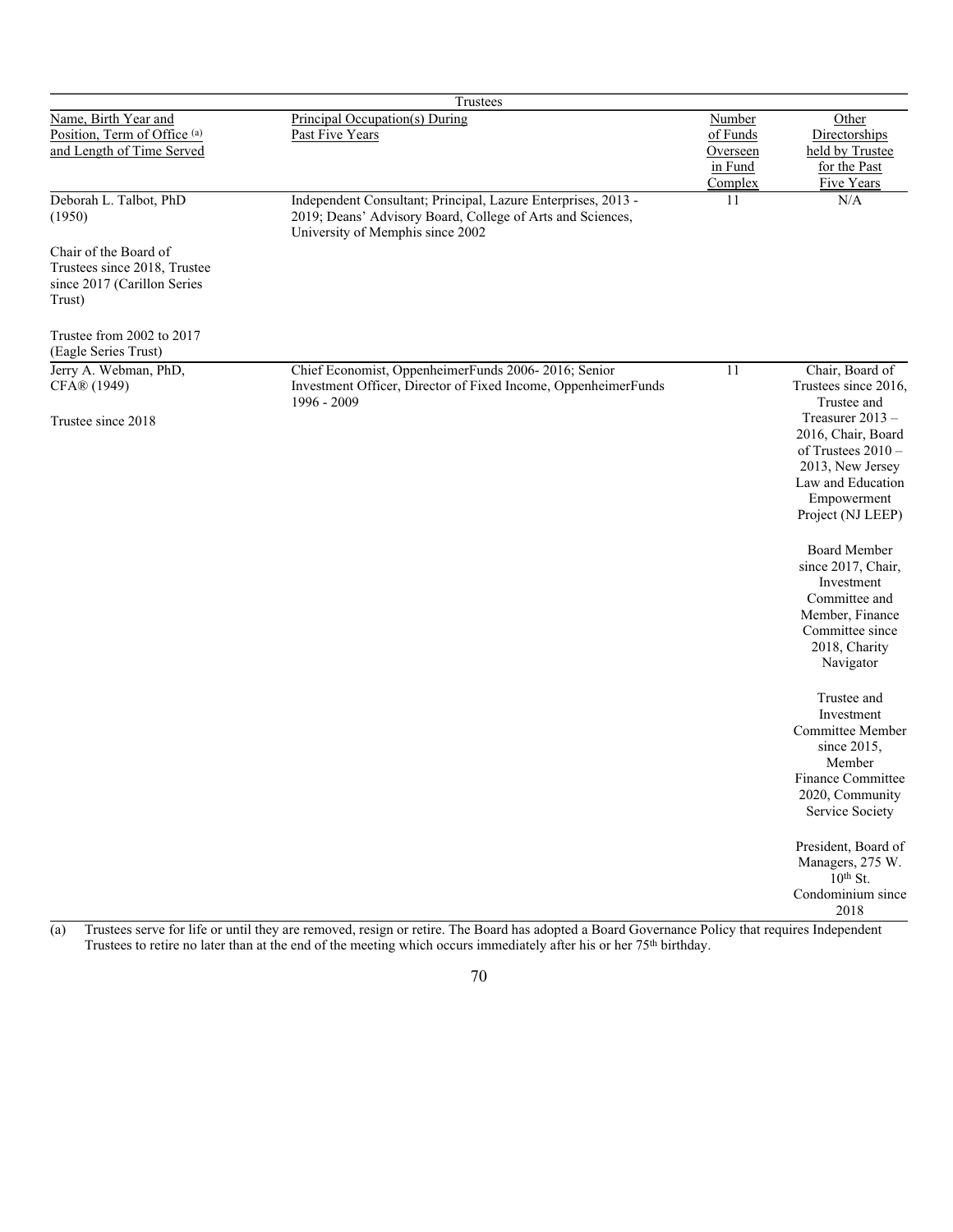In addition to the information set forth in the table above and other relevant qualifications, experience, attributes or skills applicable to a particular Trustee, the following provides further information about the qualifications and experience of each Trustee.

John Carter: Mr. Carter has extensive experience in the investment management business, including as president, chief executive officer and general Counsel of a global asset management firm and service as a chairman of the board of registered investment companies and multiple years of service as a Trustee.

Keith B. Jarrett: Dr. Jarrett has extensive financial and organizational management experience, including as founder of a private equity business and investment partnership, director of numerous private companies and multiple years of service as a Trustee.

Liana O'Drobinak: Ms. O'Drobinak has extensive financial and organizational management experience, including as founder of a private consulting business, president and CEO of a private company, partner in a public accounting firm, director of numerous private companies and multiple years of service as Board member of the Florida Prepaid College Board and as a Trustee.

Deborah L. Talbot: Dr. Talbot has extensive financial and organizational management experience, including service as an executive of a global financial services firm, service on the advisory boards of one private university and one public university, director of community development organizations and multiple years of service as a Trustee.

Jerry A. Webman: Dr. Webman has extensive financial and organizational management experience, including service as a portfolio manager, director of fixed income and chief economist of an asset management firm and as a board chair and investment committee member of several philanthropic organizations.

### *Board Committees*

The Board has an Audit Committee, consisting of Ms. O'Drobinak, Dr. Jarrett and Dr. Webman, each of whom is an Independent Trustee. Ms. O'Drobinak serves as Chair of the Audit Committee and is the funds' designated Audit Committee Financial Expert. The primary responsibilities of the Audit Committee are, as set forth in its charter, to make recommendations to the Board Members as to: the engagement or discharge of the funds' independent auditors (including the audit fees charged by auditors); the supervision of investigations into matters relating to audit matters; the review with the independent auditors and independent consultants of the results of audits; and addressing any other matters regarding audits and financial statements. The Audit Committee met five times during the last fiscal year.

The Board also has a Compliance Committee, consisting of Mr. Carter and Dr. Talbot, each of whom is an Independent Trustee. Mr. Carter serves as Chairman of the Compliance Committee. The primary responsibilities of the Compliance Committee are: to oversee the funds' compliance with all regulatory obligations arising under the applicable federal securities law, rules and regulations and oversee management's implementation and enforcement of the funds' compliance policies and procedures. The Compliance Committee met four times during the last fiscal year.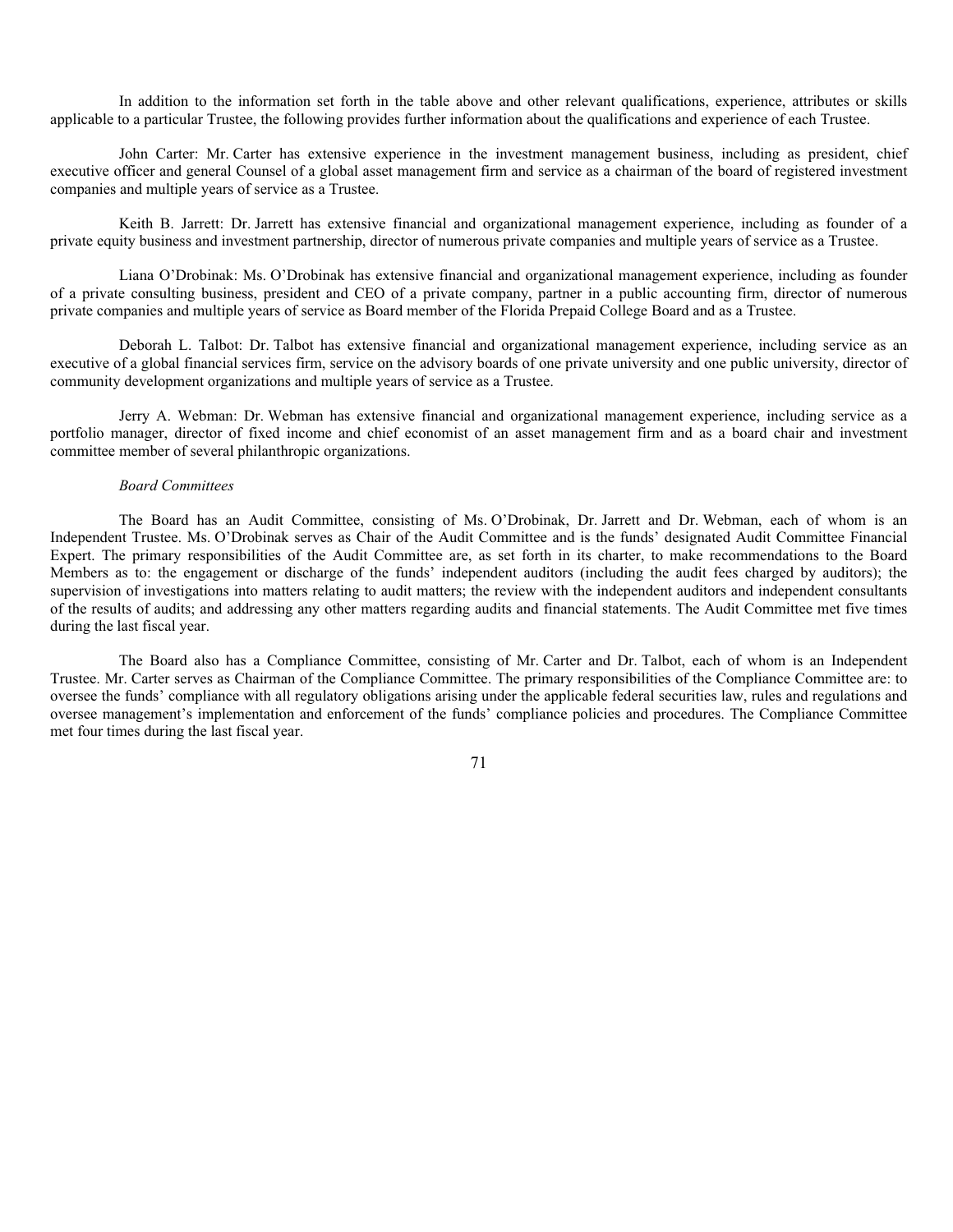The Board also has a Nominating Committee, consisting of Mr. Carter, Dr. Jarrett, Ms. O'Drobinak, Dr. Talbot and Dr. Webman, each of whom is an Independent Trustee. The Nominating Committee's primary responsibility is to make recommendations to the Board on issues related to the composition of the Board, communicate with management on those issues and evaluate and nominate Board member candidates. In determining potential candidates' qualifications for Board membership, the Nominating Committee considers all factors it determines to be relevant to fulfilling the role of being a member of the Board. The Nominating Committee considers potential candidates for nomination identified by one or more shareholders of a fund. Shareholders can submit recommendations in writing to the attention of the Chairperson of the Nominating Committee at an address to be maintained by the fund for this purpose. In order to be considered by the Nominating Committee, any shareholder recommendation must include certain information, such as the candidate's business, professional or other relevant experience and areas of expertise, current business and home addresses and contact information, other board positions or prior experience and any knowledge and experience relating to investment companies and investment company governance. The Nominating Committee has not met during the last fiscal year.

The Board also has a Qualified Legal Compliance Committee, consisting of Mr. Carter, Dr. Jarrett, Ms. O'Drobinak, Dr. Talbot and Dr. Webman, each of whom is an Independent Trustee. The primary responsibility of the Qualified Legal Compliance Committee is to receive, review and take appropriate action with respect to any report made or referred to the Qualified Legal Compliance Committee by: an attorney of evidence of a material violation of applicable U.S. federal or state securities law, material breach of a fiduciary duty under U.S. federal or state law; or a similar material violation by the funds or by any officer, director, employee, or agent of the funds. The Qualified Legal Compliance Committee of Carillon Series Trust did not meet during the last fiscal year.

The following table shows the amount of equity securities in each fund owned by the Trustees as of December 31, 2020:

| <b>Dollar Range of Equity Securities Owned:</b> |                         |                         |                          |                             |                     |  |  |  |  |  |
|-------------------------------------------------|-------------------------|-------------------------|--------------------------|-----------------------------|---------------------|--|--|--|--|--|
|                                                 | <b>John Carter</b>      | Keith<br><b>Jarrett</b> | Liana<br>O'Drobinak      | Deborah L.<br><b>Talbot</b> | <b>Jerry Webman</b> |  |  |  |  |  |
| Capital Appreciation                            | $$10,001 -$<br>\$50,000 | $$10,001 -$<br>\$50,000 | $$50,001 -$<br>\$100,000 | Over \$100,000              | None                |  |  |  |  |  |
| International Stock                             | $$10,001 -$<br>\$50,000 | $$10,001 -$<br>\$50,000 | $$10,001 -$<br>\$50,000  | $$50,001$ -<br>\$100,000    | None                |  |  |  |  |  |
| Growth & Income                                 | $$10,001 -$<br>\$50,000 | $$10,001 -$<br>\$50,000 | $$10,001 -$<br>\$50,000  | $$50,001 -$<br>\$100,000    | Over<br>\$100,000   |  |  |  |  |  |
| Mid Cap Growth                                  | $$10,001 -$<br>\$50,000 | $$10,001 -$<br>\$50,000 | $$10,001 -$<br>\$50,000  | Over \$100,000              | None                |  |  |  |  |  |
| Small Cap Growth                                | $$10,001$ -<br>\$50,000 | $$10,001 -$<br>\$50,000 | $$10,001 -$<br>\$50,000  | $$10,001$ -<br>\$50,000     | None                |  |  |  |  |  |
| International                                   | None                    | None                    | $$10,001 -$<br>\$50,000  | None                        | None                |  |  |  |  |  |
| Mid Cap                                         | None                    | None                    | $$10,001 -$<br>\$50,000  | None                        | None                |  |  |  |  |  |
| Small Cap                                       | None                    | $$10,001 -$<br>\$50,000 | $$10,001 -$<br>\$50,000  | None                        | None                |  |  |  |  |  |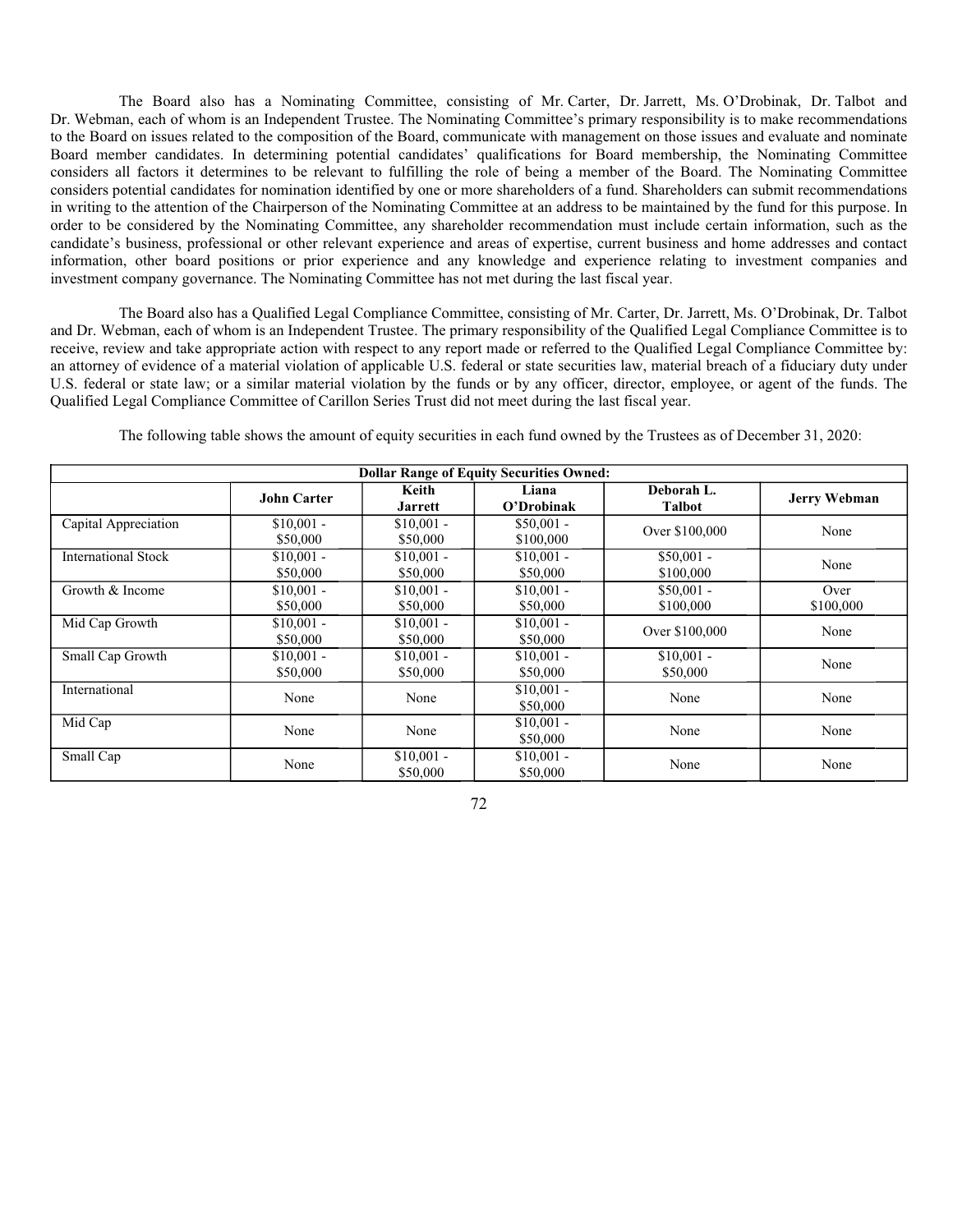| <b>Dollar Range of Equity Securities Owned:</b>      |                         |                         |                         |                             |                          |  |  |  |  |  |
|------------------------------------------------------|-------------------------|-------------------------|-------------------------|-----------------------------|--------------------------|--|--|--|--|--|
|                                                      | <b>John Carter</b>      | Keith<br><b>Jarrett</b> | Liana<br>O'Drobinak     | Deborah L.<br><b>Talbot</b> | <b>Jerry Webman</b>      |  |  |  |  |  |
| Core Bond                                            | None                    | None                    | None                    | None                        | $$50,001 -$<br>\$100,000 |  |  |  |  |  |
| Core Plus Bond                                       | $$10,001 -$<br>\$50,000 | None                    | $$10,001 -$<br>\$50,000 | None                        | None                     |  |  |  |  |  |
| <b>Unconstrained Bond</b>                            | None                    | None                    | None                    | None                        | None                     |  |  |  |  |  |
| Aggregate Dollar Range of<br>Securities in the Trust | Over \$100,000          | Over \$100,000          | Over \$100,000          | Over \$100,000              | Over \$100,000           |  |  |  |  |  |

The Trustees and officers of the Trust, as a group, own less than 1% of each class of each fund's shares outstanding. The Trust's Agreement and Declaration of Trust provides that the Trustees will not be liable for errors of judgment or mistakes of fact or law. However, they are not protected against any liability to which they would otherwise be subject by reason of willful misfeasance, bad faith, gross negligence or reckless disregard of the duties involved in the conduct of their office. In addition, Delaware law provides that a trustee or other person managing the Trust shall not be personally liable to any person other than the trust or a shareholder for any act, omission or obligation of the trust or any trustee thereof.

Effective January 1, 2020, each Independent Trustee of the Trust who is not an employee of Carillon Tower or its affiliates receives an annual retainer of \$80,000 and an additional fee of \$7,500 for each combined quarterly meeting of the Trust attended in-person, and 25% of this fee for each combined quarterly meeting of the Trust attended via telephone. For this purpose, the Board considers attendance at regular meetings held by videoconference when in-person meetings are not feasible to constitute in-person attendance at a Board meeting. In addition, each Audit Committee and Compliance Committee member receives \$2,000 per meeting (in person or telephonic). The Independent Chair receives an annual retainer of \$30,000, the Audit Committee Chairperson receives an annual retainer of \$20,000, and the Compliance Committee Chairperson receives an annual retainer of \$20,000. Trustees' fees and expenses are paid equally by each fund. Prior to January 1, 2020, each Independent Trustee received an annual retainer of \$70,000 and an additional fee of \$7,500 for each combined quarterly meeting of the Trust attended. In addition, each Audit Committee and Compliance Committee member received \$2,000 per meeting (in person or telephonic). The Independent Chair received an annual retainer of \$30,000, the Audit Committee Chairperson received an annual retainer of \$20,000, and the Compliance Committee Chairperson received an annual retainer of \$20,000. Because Carillon Tower and other unaffiliated service providers perform substantially all of the services necessary for the operation of the Trust, the Trust requires no employees. Except for the Chief Compliance Officer, no officer, director or employee of Carillon Tower receives any compensation from the Trust for acting as a director or officer. The following table shows the compensation earned by each Trustee during the fiscal year ended October 31, 2020.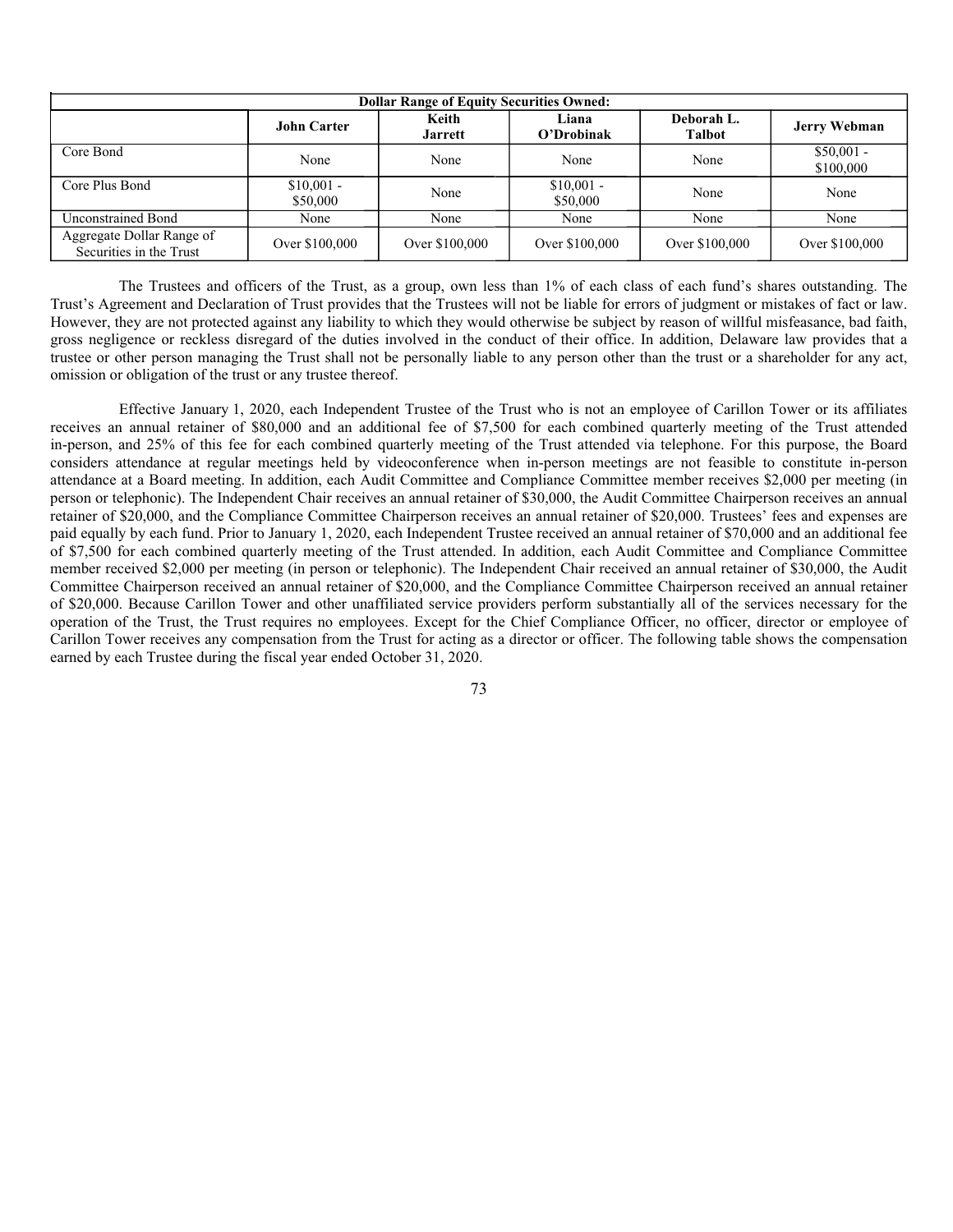| <b>Total Compensation from the Carillon Series</b> |              |
|----------------------------------------------------|--------------|
| <b>Trust Paid to Trustees</b>                      |              |
| Trustee Name                                       |              |
| John Carter                                        | \$135,500.00 |
| Keith Jarrett                                      | \$117,500.00 |
| Liana O'Drobinak                                   | \$137,500.00 |
| Deborah L. Talbot                                  | \$145,500.00 |
| Jerry A. Webman                                    | \$115,500.00 |

No Trustee will receive any benefits upon retirement. Thus, no pension or retirement benefits have accrued as part of any of the Trust's expenses.

The following is a list of the Officers of the Trust with their principal occupations and present positions, including any affiliation with Raymond James Financial, Inc. ("RJF"), the Distributor or Carillon Tower.

|                                                                                           | Officers                                                                                                                                                                                                                                            |
|-------------------------------------------------------------------------------------------|-----------------------------------------------------------------------------------------------------------------------------------------------------------------------------------------------------------------------------------------------------|
| Name, Birth Year and Position, Term of<br>Office <sup>(a)</sup> and Length of Time Served | Principal Occupation(s) During Past Five Years                                                                                                                                                                                                      |
| Susan L. Walzer (1967)                                                                    | Director of Carillon Tower, since 2019; Director of Carillon Fund Services, Inc.,<br>2019-2020; Director of Carillon Fund Distributors, Inc., since 2019; Director of                                                                               |
| President since March 2021<br>(Carillon Series Trust)                                     | Scout Investments, Inc., since 2019; Senior Vice President of Fund Administration,<br>Carillon Tower, since 2018; Vice President of Fund Administration, Carillon Tower,<br>2017 – 2018; Vice President of Fund Administration, Eagle, 2011 – 2017. |
| Principal Executive Officer since 2017<br>(Carillon Series Trust)                         |                                                                                                                                                                                                                                                     |
| Principal Executive Officer from 2011 to 2017<br>(Eagle Family of Funds)                  |                                                                                                                                                                                                                                                     |
| Carolyn K. Gill (1978)                                                                    | Vice President of Fund Administration, Carillon Tower, since 2018; Manager of<br>Fund Accounting for Carillon Tower, 2017 - 2018; Manager of Fund Accounting for                                                                                    |
| Principal Financial Officer and Treasurer<br>since 2017 (Carillon Series Trust)           | Eagle $2005 - 2017$ and Fund Reporting for Eagle for $2010 - 2017$ .                                                                                                                                                                                |
| Principal Financial Officer and Treasurer<br>from 2011 to 2017 (Eagle Family of Funds)    |                                                                                                                                                                                                                                                     |
| Ludmila M. Chwazik (1965)                                                                 | Vice President of Compliance, Raymond James, since 2020, Chief Compliance<br>Officer, Water Island Capital, 2016 - 2019; Senior Vice President of Legal and                                                                                         |
| Chief Compliance Officer and Secretary<br>since 2020 (Carillon Series Trust)              | Compliance, Neuberger Berman, 2014 - 2016;                                                                                                                                                                                                          |
| Angie M. Davis (1974)                                                                     | Senior Financial Analyst, Carillon Tower, since 2017; Financial Analyst, Carillon<br>Tower, 2013-2017                                                                                                                                               |
| Assistant Treasurer since February 2021<br>(Carillon Series Trust)                        |                                                                                                                                                                                                                                                     |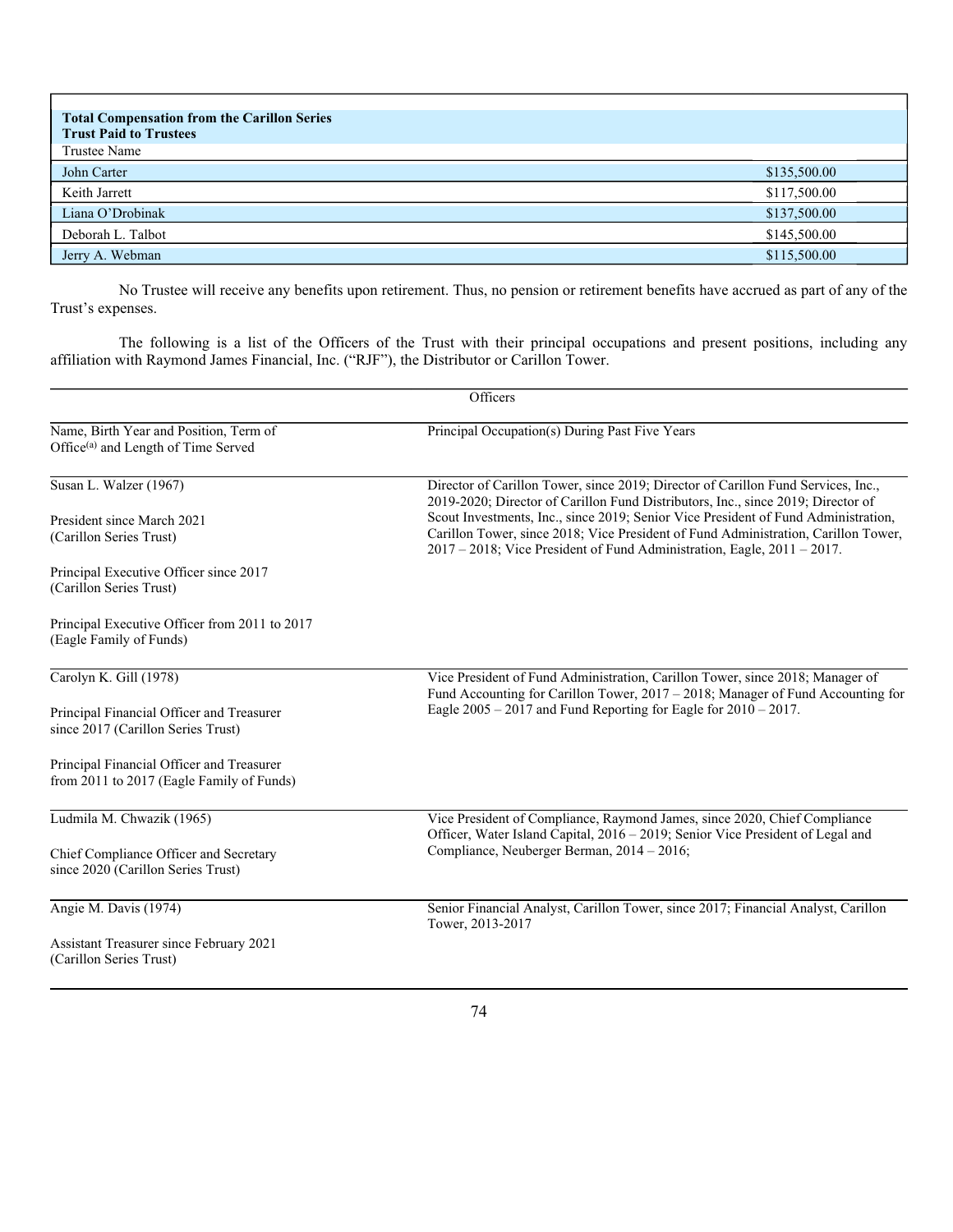(a) Officers each serve one year terms.

(b) Prior to September 13, 2010, EFS served as the funds' transfer agent.

## **B. Control Persons and Principal Holders of Securities**

Control Persons are those beneficial owners who may have the power to exercise a controlling influence over the management or policies of a company as a result of their ownership of more than 25% of the voting securities of the company. Listed below are shareholders who owned of record or were known by the funds to own beneficially 5% or more of the outstanding shares of a class of the following funds as of February 4, 2021.

|                                                                           |                                                    |                          |                          |                          | <b>Capital Appreciation</b> |                              |                              |                              |
|---------------------------------------------------------------------------|----------------------------------------------------|--------------------------|--------------------------|--------------------------|-----------------------------|------------------------------|------------------------------|------------------------------|
| Name and<br>Address of<br>Principal Holder                                | Fund<br>Percentage<br>(listed if)<br>over $25\%$ ) | Class A<br><b>Shares</b> | Class C<br><b>Shares</b> | Class I<br><b>Shares</b> | Class Y<br><b>Shares</b>    | Class $R-3$<br><b>Shares</b> | Class $R-5$<br><b>Shares</b> | Class $R-6$<br><b>Shares</b> |
| Raymond James Omnibus Account<br>St. Petersburg, FL                       | 28.68%                                             | 52.6%                    | 61.97%                   | 11.22%                   |                             |                              |                              |                              |
| <b>Carillon Tower Advisers</b><br>St. Petersburg, FL                      |                                                    |                          |                          |                          | 74.71%                      |                              |                              |                              |
| Pershing LLC<br>Jersey City, NJ                                           |                                                    |                          |                          | 21.47%                   |                             |                              |                              |                              |
| Charles Schwab & Co Inc.<br>San Francisco, CA                             |                                                    | 5.00%                    |                          |                          |                             |                              |                              |                              |
| Wells Fargo Clearing Services LLC<br>St. Louis, MO                        |                                                    |                          | 7.15%                    |                          |                             |                              |                              |                              |
| RBC Capital Market, LLC<br>Minneapolis, MN                                |                                                    |                          |                          | 19.05%                   |                             |                              |                              |                              |
| NFS LLC<br>Jersey City, NJ                                                |                                                    |                          |                          | 24.9%                    |                             |                              |                              |                              |
| MG Trust Co. FBO Atlantic Oral Implant &<br>Facial SU<br>Denver, CO       |                                                    |                          |                          |                          |                             | 12.29%                       |                              |                              |
| Ascensus Trust Co FBO Energy Management<br>Specialists, Inc.<br>Fargo, ND |                                                    |                          |                          |                          |                             | 12.17%                       |                              |                              |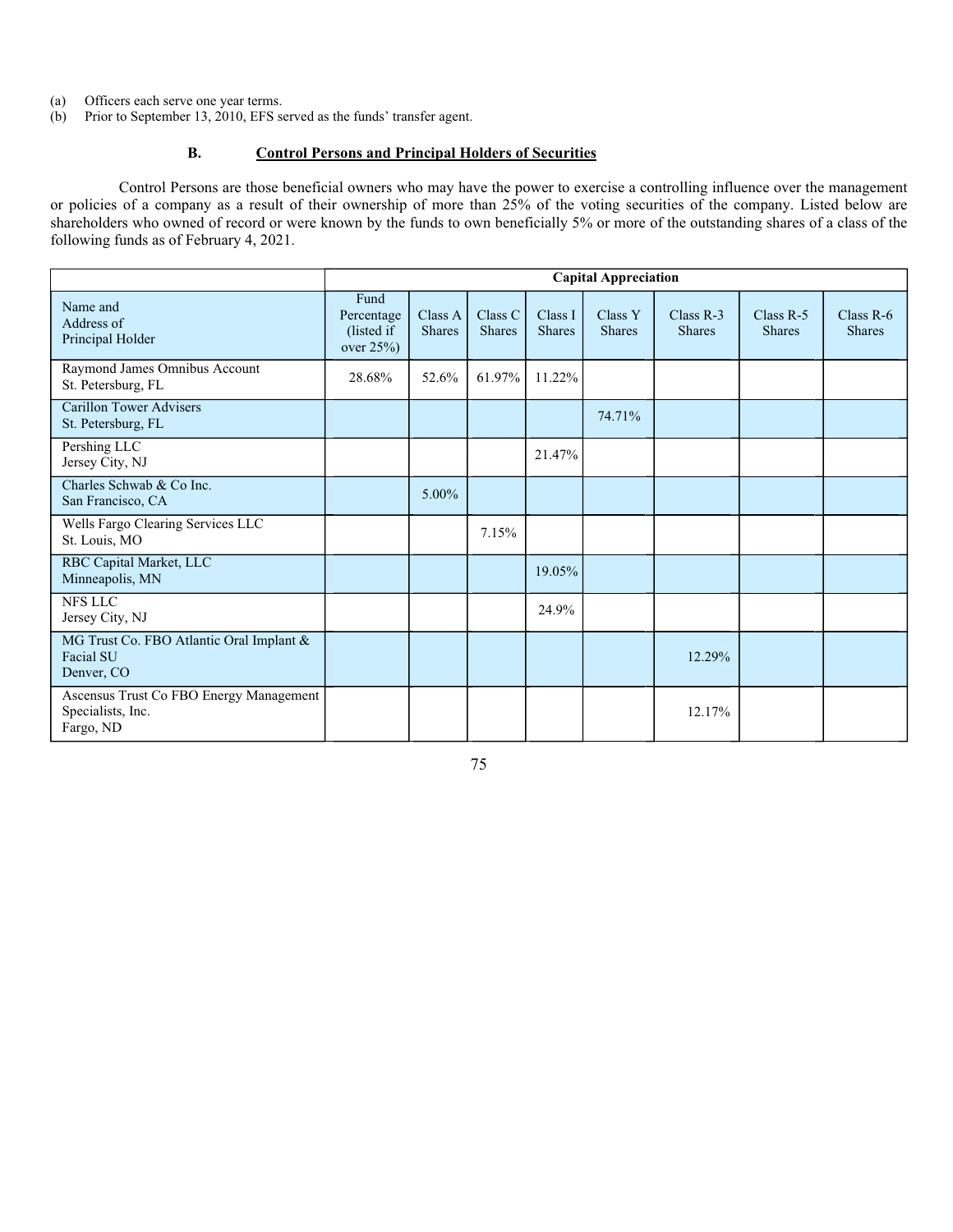|                                                                                       |                                                    | <b>Capital Appreciation</b> |                          |                          |                          |                              |                              |                              |  |  |
|---------------------------------------------------------------------------------------|----------------------------------------------------|-----------------------------|--------------------------|--------------------------|--------------------------|------------------------------|------------------------------|------------------------------|--|--|
| Name and<br>Address of<br>Principal Holder                                            | Fund<br>Percentage<br>(listed if)<br>over $25\%$ ) | Class A<br><b>Shares</b>    | Class C<br><b>Shares</b> | Class I<br><b>Shares</b> | Class Y<br><b>Shares</b> | Class $R-3$<br><b>Shares</b> | Class $R-5$<br><b>Shares</b> | Class $R-6$<br><b>Shares</b> |  |  |
| Reliance Trust Co. TTEE ADP Access<br>Large Market 401K<br>Atlanta, GA                |                                                    |                             |                          |                          |                          |                              | 85.64%                       |                              |  |  |
| Mid Atlantic Trust Co. FBO<br>Alakai Defense Systems, Inc. 401K<br>Pittsburgh, PA     |                                                    |                             |                          |                          |                          | 8.43%                        |                              |                              |  |  |
| Mid Atlantic Trust Co. FBO<br>King and Walker, CPA PL 401K<br>Pittsburgh, PA          |                                                    |                             |                          |                          |                          | 10.87%                       |                              |                              |  |  |
| Mid Atlantic Trust Co. FBO<br>Peter's Wholesale Meat Corp. 401K<br>Pittsburgh, PA     |                                                    |                             |                          |                          |                          | 5.63%                        |                              |                              |  |  |
| Mid Atlantic Trust Co. FBO<br>Technical Sales Corp. 401K<br>Pittsburgh, PA            |                                                    |                             |                          |                          |                          | 15.29%                       |                              |                              |  |  |
| Mid Atlantic Trust Co. FBO<br><b>Infectious Disease Consultants</b><br>Pittsburgh, PA |                                                    |                             |                          |                          |                          | 9.11%                        |                              |                              |  |  |
| PAI Trust Co. Inc. OA Tax Partners,<br>LTD 401K P/S PLA<br>DePere, WI                 |                                                    |                             |                          |                          |                          | 12.65%                       |                              |                              |  |  |
| Nationwide Trust Co.<br>Columbus, OH                                                  |                                                    |                             |                          |                          |                          |                              | 12.40%                       |                              |  |  |
| <b>BTC TTEE For Goalview Moderate</b><br>Overland Park, KS                            |                                                    |                             |                          |                          |                          |                              |                              | 27.40%                       |  |  |
| <b>BTC TTEE For Goalview Moderate</b><br>Aggressive<br>Overland Park, KS              |                                                    |                             |                          |                          |                          |                              |                              | 45.91%                       |  |  |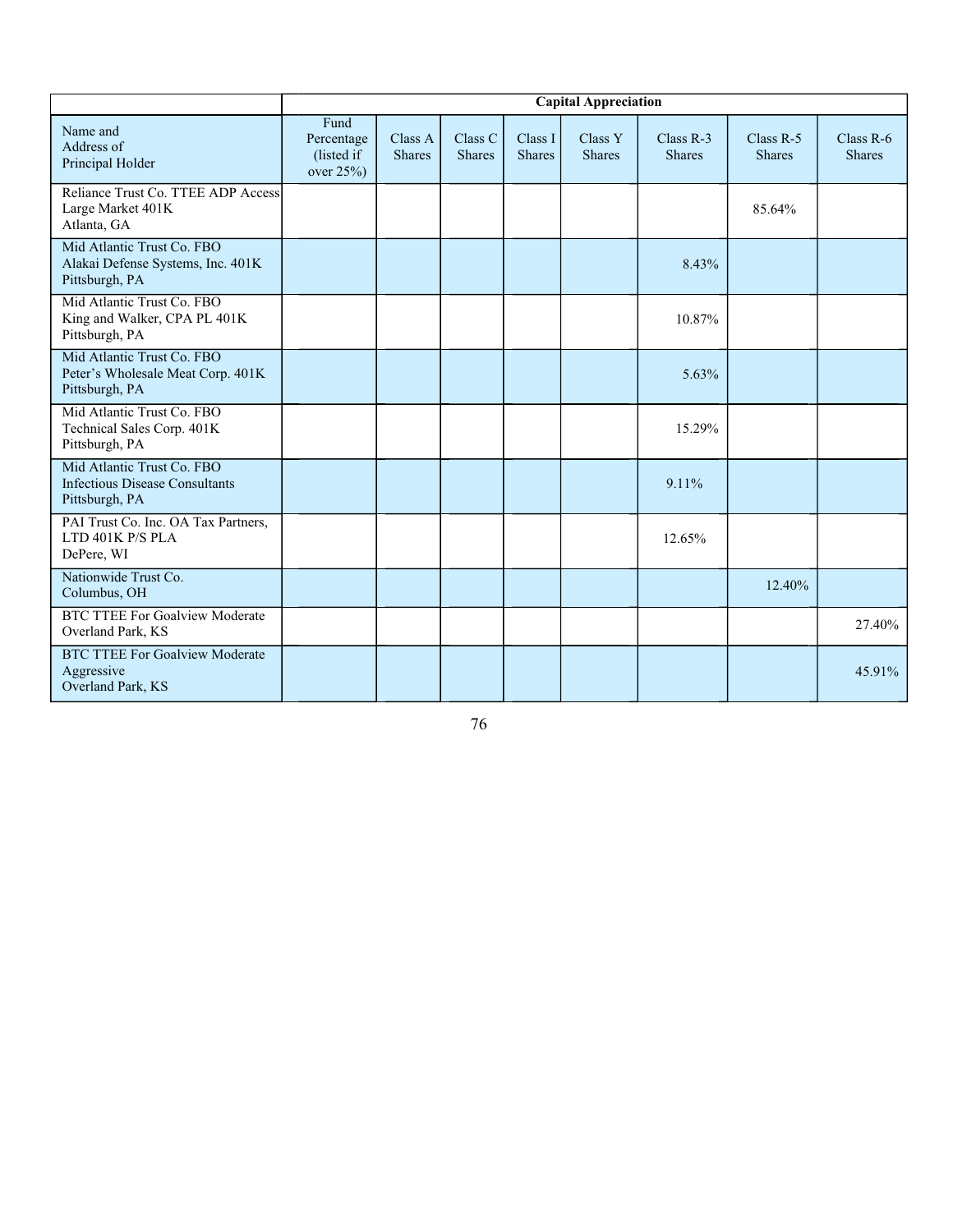|                                                                    |                                                    | <b>Capital Appreciation</b> |                          |                          |                          |                              |                              |                              |
|--------------------------------------------------------------------|----------------------------------------------------|-----------------------------|--------------------------|--------------------------|--------------------------|------------------------------|------------------------------|------------------------------|
| Name and<br>Address of<br>Principal Holder                         | Fund<br>Percentage<br>(listed if)<br>over $25\%$ ) | Class A<br><b>Shares</b>    | Class C<br><b>Shares</b> | Class I<br><b>Shares</b> | Class Y<br><b>Shares</b> | Class $R-3$<br><b>Shares</b> | Class $R-5$<br><b>Shares</b> | Class $R-6$<br><b>Shares</b> |
| <b>BTC TTEE For Goalview Mod Conservative</b><br>Overland Park, KS |                                                    |                             |                          |                          |                          |                              |                              | 5.35%                        |
| <b>BTC TTEE For Goalview Aggressive</b><br>Overland Park, KS       |                                                    |                             |                          |                          |                          |                              |                              | 17.10%                       |
| A. Braddock<br>Gladstone, MO                                       |                                                    |                             |                          |                          | 25.29%                   |                              |                              |                              |

|                                                                              |                                                    |                          |                          |                          | <b>International Stock</b> |                              |                              |                              |
|------------------------------------------------------------------------------|----------------------------------------------------|--------------------------|--------------------------|--------------------------|----------------------------|------------------------------|------------------------------|------------------------------|
| Name and<br>Address of<br>Principal Holder                                   | Fund<br>Percentage<br>(listed if)<br>over $25\%$ ) | Class A<br><b>Shares</b> | Class C<br><b>Shares</b> | Class I<br><b>Shares</b> | Class Y<br><b>Shares</b>   | Class $R-3$<br><b>Shares</b> | Class $R-5$<br><b>Shares</b> | $Class R-6$<br><b>Shares</b> |
| Raymond James Omnibus Account<br>St. Petersburg, FL                          | 62.87%                                             | 65.15%                   | 73.83%                   | 76.71%                   |                            |                              |                              |                              |
| <b>Carillon Tower Advisers</b><br>St. Petersburg, FL                         |                                                    |                          |                          |                          | 85.10%                     |                              | 100.00%                      |                              |
| Charles Schwab & Co Inc.<br>San Francisco, CA                                |                                                    | 13.74%                   |                          | 5.33%                    |                            |                              |                              |                              |
| RBC Capital Markets LLC<br>Minneapolis, MN                                   |                                                    |                          | $6.72\%$                 |                          |                            |                              |                              |                              |
| <b>FIIOC FBO</b><br>Ziggity Systems Inc. 401K<br>Covington, KY               |                                                    |                          |                          |                          |                            |                              |                              | 35.33%                       |
| Great West Trust Company<br>Greenwood Village, CO                            |                                                    |                          |                          |                          |                            | 86.75%                       |                              |                              |
| State Street Bank & Trust<br>Boston, MA                                      |                                                    |                          |                          |                          |                            | 12.91%                       |                              | 62.13%                       |
| Ascensus Trust Co. FBO Jeffries &<br>Associates Simple IRA Plan<br>Fargo, ND |                                                    |                          |                          |                          | 14.90%                     |                              |                              |                              |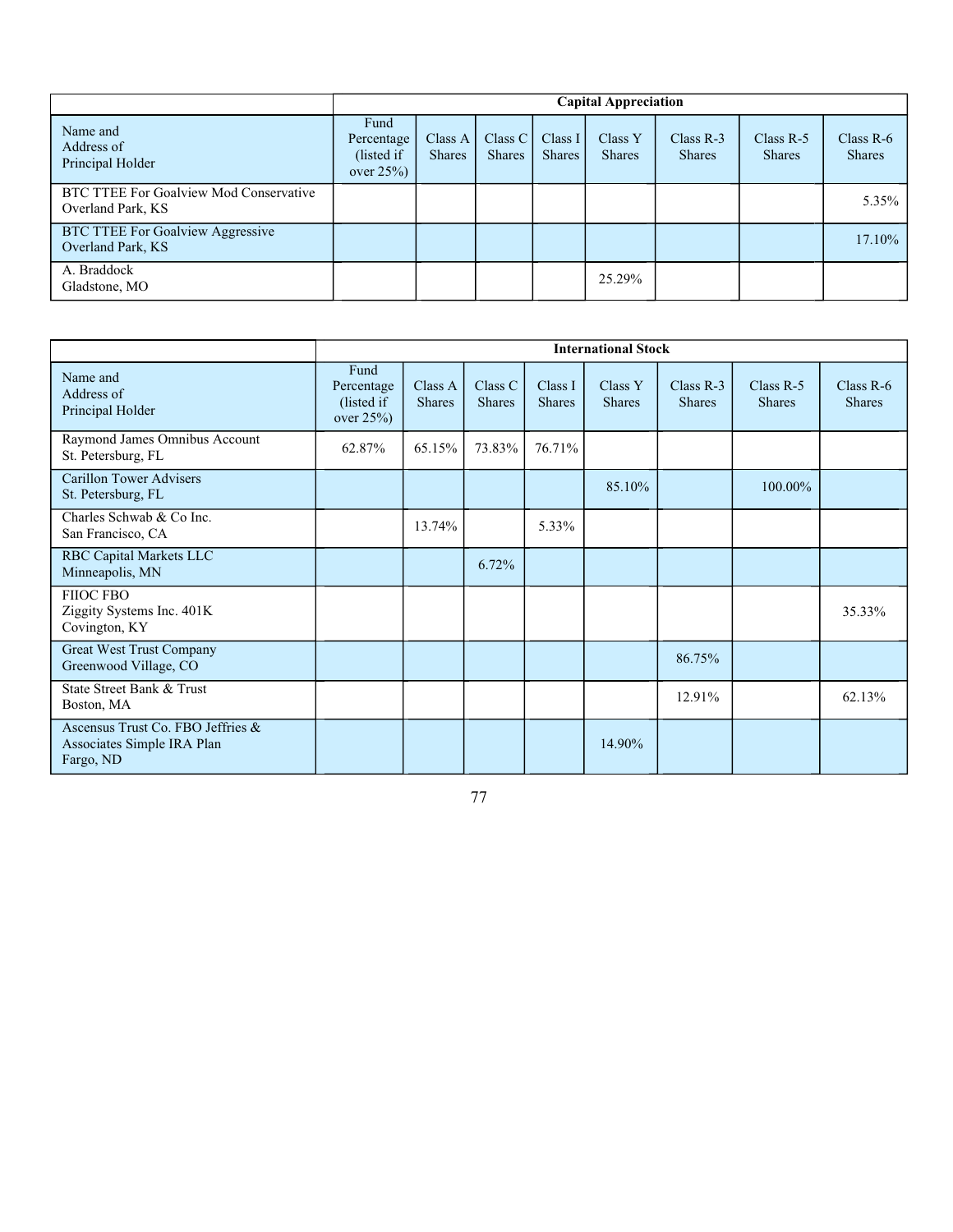|                                                                                |                                                    | <b>Growth &amp; Income</b> |                          |                          |                          |                            |                            |                              |
|--------------------------------------------------------------------------------|----------------------------------------------------|----------------------------|--------------------------|--------------------------|--------------------------|----------------------------|----------------------------|------------------------------|
| Name and<br>Address of<br>Principal Holder                                     | Fund<br>Percentage<br>(listed if)<br>over $25\%$ ) | Class A<br><b>Shares</b>   | Class C<br><b>Shares</b> | Class I<br><b>Shares</b> | Class Y<br><b>Shares</b> | Class R-3<br><b>Shares</b> | Class R-5<br><b>Shares</b> | $Class R-6$<br><b>Shares</b> |
| Raymond James Omnibus Account<br>St. Petersburg, FL                            | 26.98%                                             | 38.45%                     | 47.76%                   | 20.61%                   | 9.48%                    |                            |                            |                              |
| Wells Fargo Clearing Services LLC<br>St. Louis, MO                             |                                                    | 5.41%                      | 10.91%                   |                          |                          |                            |                            |                              |
| Morgan Stanley Smith Barney LLC<br>New York, NY                                |                                                    |                            |                          | 5.02%                    |                          |                            |                            |                              |
| Charles Schwab & Co.<br>San Francisco, CA                                      |                                                    | 6.65%                      |                          |                          |                          |                            | 67.27%                     |                              |
| LPL Financial<br>San Diego, CA                                                 |                                                    |                            |                          | 5.15%                    |                          |                            |                            |                              |
| Merrill Lynch Pierce Fenner & Smith<br>Jacksonville, FL                        |                                                    | 13.38%                     | 16.17%                   | 15.92%                   |                          |                            | 7.61%                      |                              |
| Pershing LLC<br>Jersey City, NJ                                                |                                                    | 6.08%                      |                          |                          | 83.18%                   |                            |                            |                              |
| State Street Bank & Trust Co.<br>Boston, MA                                    |                                                    |                            |                          |                          |                          |                            |                            | 12.99%                       |
| <b>DCGT</b><br>Des Moines, IA                                                  |                                                    |                            |                          |                          |                          | 69.53%                     |                            | 17.39%                       |
| <b>TIAA</b><br>St. Louis, MO                                                   |                                                    |                            |                          |                          |                          |                            | 13.85%                     |                              |
| Mid Atlantic Trust Company OFG/CT FBO V.<br>Suarez & Co.<br>Pittsburgh, PA     |                                                    |                            |                          |                          |                          |                            |                            | 43.45%                       |
| Mid Atlantic Trust Company<br>FBO Bushido Karate Academy Inc.<br>Pittsburg, PA |                                                    |                            |                          |                          |                          | 12.29%                     |                            |                              |
| Ascensus Trust Co. FBO Columbia Orthopedic<br>Group P/S Plan<br>Fargo, ND      |                                                    |                            |                          |                          |                          |                            |                            | 15.27%                       |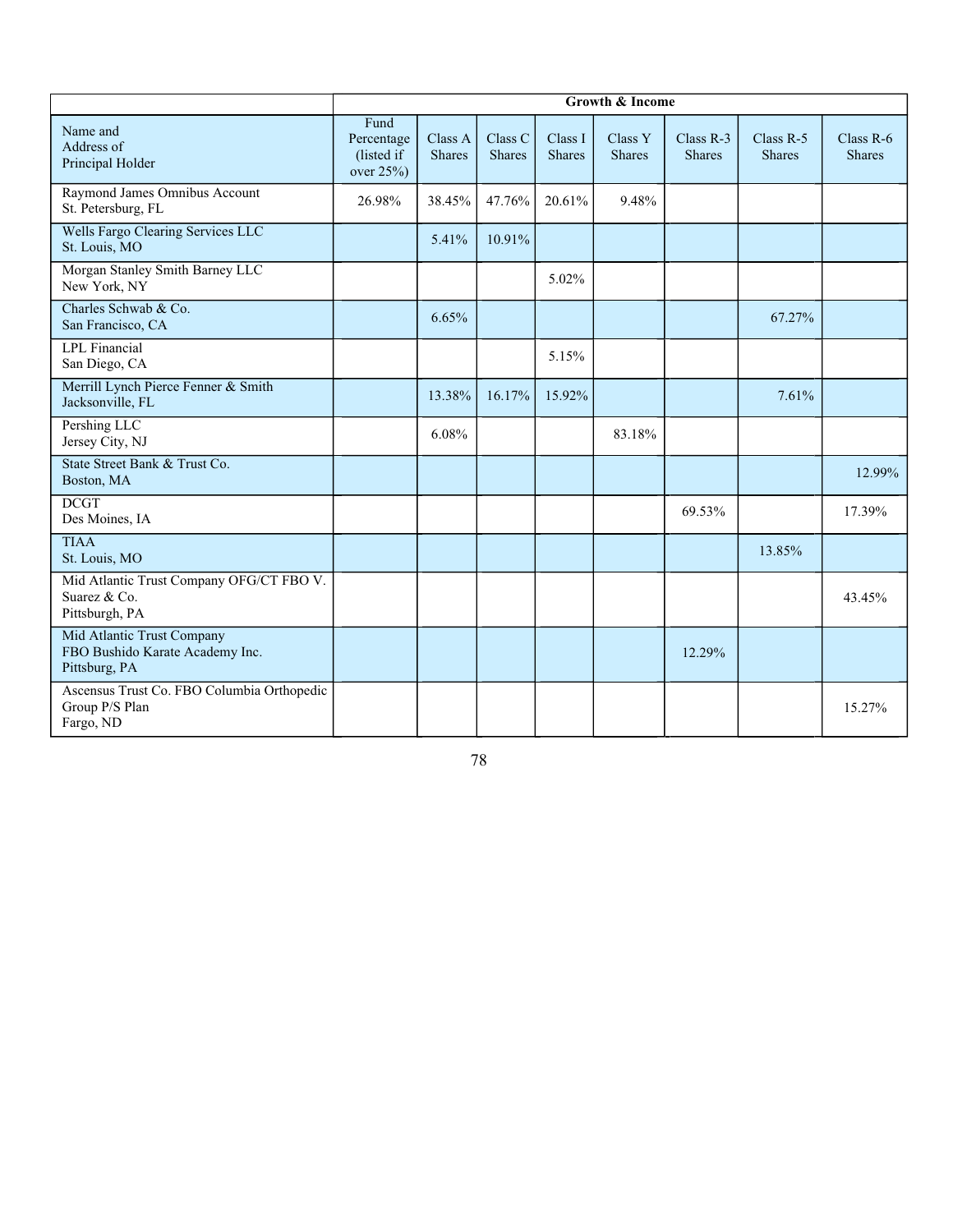|                                                              |                                                    | Growth & Income          |                          |                          |                          |                            |                            |                            |
|--------------------------------------------------------------|----------------------------------------------------|--------------------------|--------------------------|--------------------------|--------------------------|----------------------------|----------------------------|----------------------------|
| Name and<br>Address of<br>Principal Holder                   | Fund<br>Percentage<br>(listed if)<br>over $25\%$ ) | Class A<br><b>Shares</b> | Class C<br><b>Shares</b> | Class I<br><b>Shares</b> | Class Y<br><b>Shares</b> | Class R-3<br><b>Shares</b> | Class R-5<br><b>Shares</b> | Class R-6<br><b>Shares</b> |
| Ascensus Trust Co. FBO Yurok Tribe 401K<br>Plan<br>Fargo, ND |                                                    |                          |                          |                          |                          | $5.02\%$                   |                            |                            |

|                                                                          |                                                    |                          |                                     |                          | <b>Mid Cap Growth</b>    |                            |                            |                              |
|--------------------------------------------------------------------------|----------------------------------------------------|--------------------------|-------------------------------------|--------------------------|--------------------------|----------------------------|----------------------------|------------------------------|
| Name and<br>Address of<br>Principal Holder                               | Fund<br>Percentage<br>(listed if)<br>over $25\%$ ) | Class A<br><b>Shares</b> | Class <sub>C</sub><br><b>Shares</b> | Class I<br><b>Shares</b> | Class Y<br><b>Shares</b> | Class R-3<br><b>Shares</b> | Class R-5<br><b>Shares</b> | Class $R-6$<br><b>Shares</b> |
| Raymond James Omnibus Account<br>St. Petersburg, FL                      | 29.31%                                             | 19.60%                   | 33.35%                              | 7.08%                    |                          |                            |                            |                              |
| <b>DCGT</b><br>Des Moines, IA                                            |                                                    |                          |                                     |                          |                          | 32.68%                     | 5.20%                      | $7.96\%$                     |
| Pershing LLC<br>Jersey City, NJ                                          |                                                    |                          | 6.37%                               | 6.16%                    |                          |                            |                            |                              |
| <b>UBS</b><br>Weehawken, NJ                                              |                                                    |                          | 11.50%                              | 8.31%                    |                          |                            |                            |                              |
| <b>NFS LLC</b><br>Covington, KY                                          |                                                    | 7.60%                    |                                     | 19.88%                   |                          |                            | 19.93%                     | 29.70%                       |
| <b>NFS LLC</b><br>Jersey City, NJ                                        |                                                    |                          |                                     |                          | 87.28%                   |                            | 6.83%                      |                              |
| <b>TIAA</b><br>St. Louis, MO                                             |                                                    |                          |                                     |                          |                          |                            |                            | 6.03%                        |
| Charles Schwab & Co Inc.<br>San Francisco, CA                            |                                                    | 7.17%                    | 5.29%                               | 7.89%                    |                          |                            |                            | $6.82\%$                     |
| John Hancock Life Insurance Co.<br>Boston, MA                            |                                                    |                          |                                     |                          |                          |                            | 7.53%                      |                              |
| Matrix Trust Co. FBO First Shore Federal<br>Savings & Loan<br>Denver, CO |                                                    |                          |                                     |                          | 6.81%                    |                            |                            |                              |
| Vantage Trust FBO ICMA Retirement<br>Corporation<br>Washington, DC       |                                                    |                          |                                     |                          |                          |                            | 14.28%                     |                              |
| Merrill Lynch Pierce Fenner & Smith<br>Jacksonville, FL                  |                                                    | 5.49%                    |                                     | 5.82%                    |                          |                            |                            |                              |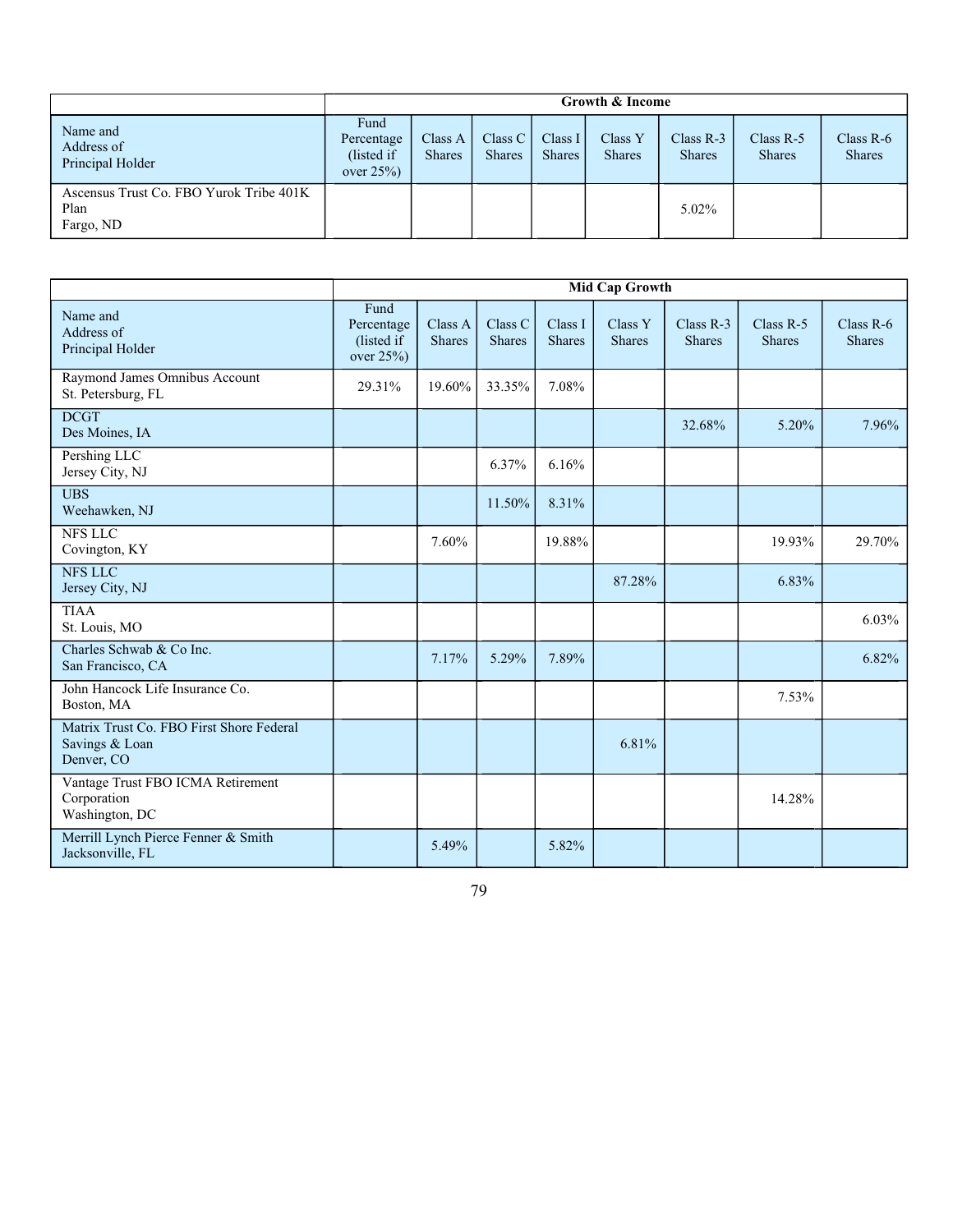|                                                            |                                                    | Mid Cap Growth           |                          |                          |                          |                              |                              |                              |  |  |  |
|------------------------------------------------------------|----------------------------------------------------|--------------------------|--------------------------|--------------------------|--------------------------|------------------------------|------------------------------|------------------------------|--|--|--|
| Name and<br>Address of<br>Principal Holder                 | Fund<br>Percentage<br>(listed if)<br>over $25\%$ ) | Class A<br><b>Shares</b> | Class C<br><b>Shares</b> | Class I<br><b>Shares</b> | Class Y<br><b>Shares</b> | Class $R-3$<br><b>Shares</b> | Class $R-5$<br><b>Shares</b> | Class $R-6$<br><b>Shares</b> |  |  |  |
| State Street Bank & Trust Co<br>Boston, MA                 |                                                    |                          |                          |                          |                          | 17.66%                       |                              |                              |  |  |  |
| Wells Fargo Bank<br>Charlotte, NC                          |                                                    |                          | 14.23%                   | 6.28%                    |                          |                              | $10.60\%$                    |                              |  |  |  |
| Morgan Stanley Smith Barney LLC<br>New York, NY            |                                                    |                          | $6.04\%$                 |                          |                          |                              |                              |                              |  |  |  |
| American Enterprise Investment Services<br>Minneapolis, MN |                                                    |                          | $6.62\%$                 |                          |                          |                              |                              |                              |  |  |  |

|                                                         |                                                    |                          |                          |                          | <b>Small Cap Growth</b> |                              |                              |                              |
|---------------------------------------------------------|----------------------------------------------------|--------------------------|--------------------------|--------------------------|-------------------------|------------------------------|------------------------------|------------------------------|
| Name and<br>Address of<br>Principal Holder              | Fund<br>Percentage<br>(listed if)<br>over $25\%$ ) | Class A<br><b>Shares</b> | Class C<br><b>Shares</b> | Class I<br><b>Shares</b> | Class Y<br>Shares       | Class $R-3$<br><b>Shares</b> | Class $R-5$<br><b>Shares</b> | Class $R-6$<br><b>Shares</b> |
| Raymond James Omnibus Account<br>St. Petersburg, FL     |                                                    | 21.83%                   | 37.23%                   | 6.23%                    | 10.58%                  |                              |                              |                              |
| <b>Carillon Tower Advisers</b><br>St. Petersburg, FL    |                                                    |                          |                          |                          | 48.13%                  |                              |                              |                              |
| <b>DCGT</b><br>Des Moines, IA                           |                                                    |                          |                          |                          |                         | 13.97%                       | 27.91%                       | 10.66%                       |
| Charles Schwab & Co Inc<br>San Francisco, CA            |                                                    | 7.63%                    | 9.13%                    | 5.88%                    |                         |                              |                              |                              |
| Merrill Lynch Pierce Fenner & Smith<br>Jacksonville, FL |                                                    | 6.84%                    |                          | 7.48%                    |                         |                              |                              |                              |
| Pershing LLC<br>Jersey City, NJ                         |                                                    |                          | 8.85%                    | 12.69%                   |                         |                              |                              |                              |
| <b>UBS</b><br>Weehawken, NJ                             |                                                    |                          | 9.90%                    |                          |                         |                              |                              |                              |
| NFS LLC<br>Covington, KY                                |                                                    |                          |                          | 6.40%                    |                         |                              | 21.56%                       | 23.72%                       |
| NFS LLC<br>Jersey City, NJ                              |                                                    |                          |                          |                          |                         |                              |                              | 8.02%                        |
| Wells Fargo<br>St. Louis, MO                            |                                                    |                          |                          | 16.21%                   |                         |                              |                              |                              |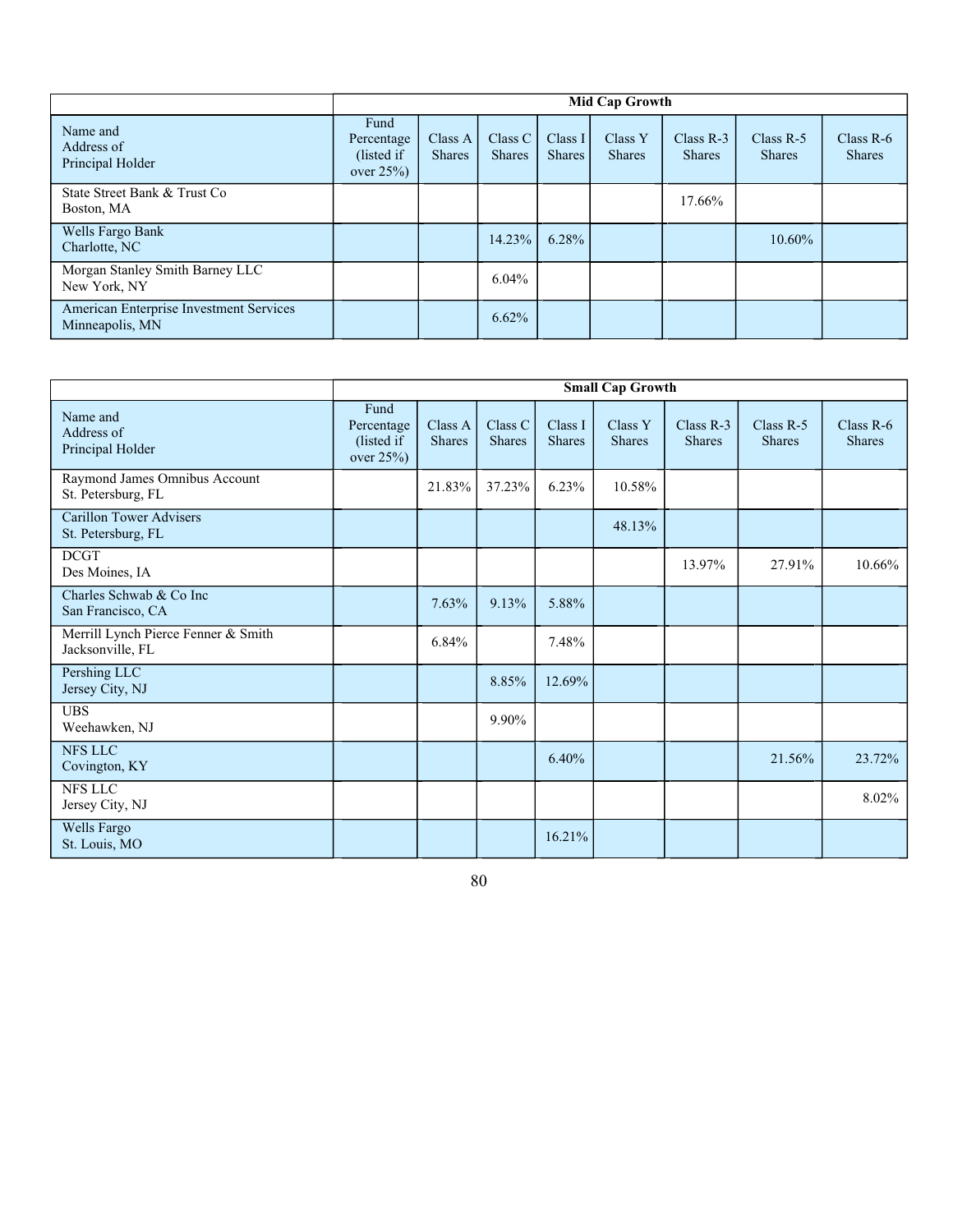|                                                                          |                                                    |                          |                          |                          | <b>Small Cap Growth</b>  |                              |                              |                              |
|--------------------------------------------------------------------------|----------------------------------------------------|--------------------------|--------------------------|--------------------------|--------------------------|------------------------------|------------------------------|------------------------------|
| Name and<br>Address of<br>Principal Holder                               | Fund<br>Percentage<br>(listed if)<br>over $25\%$ ) | Class A<br><b>Shares</b> | Class C<br><b>Shares</b> | Class I<br><b>Shares</b> | Class Y<br><b>Shares</b> | Class $R-3$<br><b>Shares</b> | Class $R-5$<br><b>Shares</b> | Class $R-6$<br><b>Shares</b> |
| The Northern Trust Co.<br>Trustee FBO Goodyear – DV Overland<br>Park, KS |                                                    |                          |                          |                          |                          |                              |                              | 5.69%                        |
| Voya Retirement Insurance and Annuity<br>Company<br>Windsor, CT          |                                                    |                          |                          |                          |                          | 54.40%                       |                              | 9.98%                        |
| State Street Bank & Trust Co<br>Boston, MA                               |                                                    | 5.28%                    |                          |                          |                          | 13.82%                       |                              |                              |
| Great-West Trust Co.<br>Greenwood Village, CO                            |                                                    | 5.53%                    |                          |                          |                          |                              | 7.45%                        |                              |
| Wells Fargo Bank FBO Various<br><b>Retirement Plans</b><br>Charlotte, NC |                                                    |                          | 14.02%                   |                          |                          |                              |                              |                              |
| <b>US Bank CUST</b><br>Brent L Wheelington IRA<br>Kirkwood, MO           |                                                    |                          |                          |                          | 41.29%                   |                              |                              |                              |

|                                                            |                                                    |                          |                          |                          | <b>International</b>     |                              |                              |                              |
|------------------------------------------------------------|----------------------------------------------------|--------------------------|--------------------------|--------------------------|--------------------------|------------------------------|------------------------------|------------------------------|
| Name and<br>Address of<br>Principal Holder                 | Fund<br>Percentage<br>(listed if)<br>over $25\%$ ) | Class A<br><b>Shares</b> | Class C<br><b>Shares</b> | Class I<br><b>Shares</b> | Class Y<br><b>Shares</b> | Class $R-3$<br><b>Shares</b> | Class $R-5$<br><b>Shares</b> | Class $R-6$<br><b>Shares</b> |
| NFS LLC<br>Jersey City, NJ                                 |                                                    |                          |                          | 16.27%                   |                          |                              |                              |                              |
| <b>Carillon Tower Advisers</b><br>St. Petersburg, FL       |                                                    |                          |                          |                          | 81.76%                   | $100.00\%$                   | $100.00\%$                   |                              |
| Charles Schwab & Co Inc.<br>San Francisco, CA              | 58.55%                                             | 50.16%                   |                          | 57.95%                   |                          |                              |                              | 17.04%                       |
| TD Ameritrade Inc.<br>Omaha, NE                            |                                                    |                          |                          | 5.73%                    |                          |                              |                              |                              |
| <b>US Bank</b><br>R. Taylor Simple IRA<br>Indianapolis, IN |                                                    | 5.02%                    |                          |                          |                          |                              |                              |                              |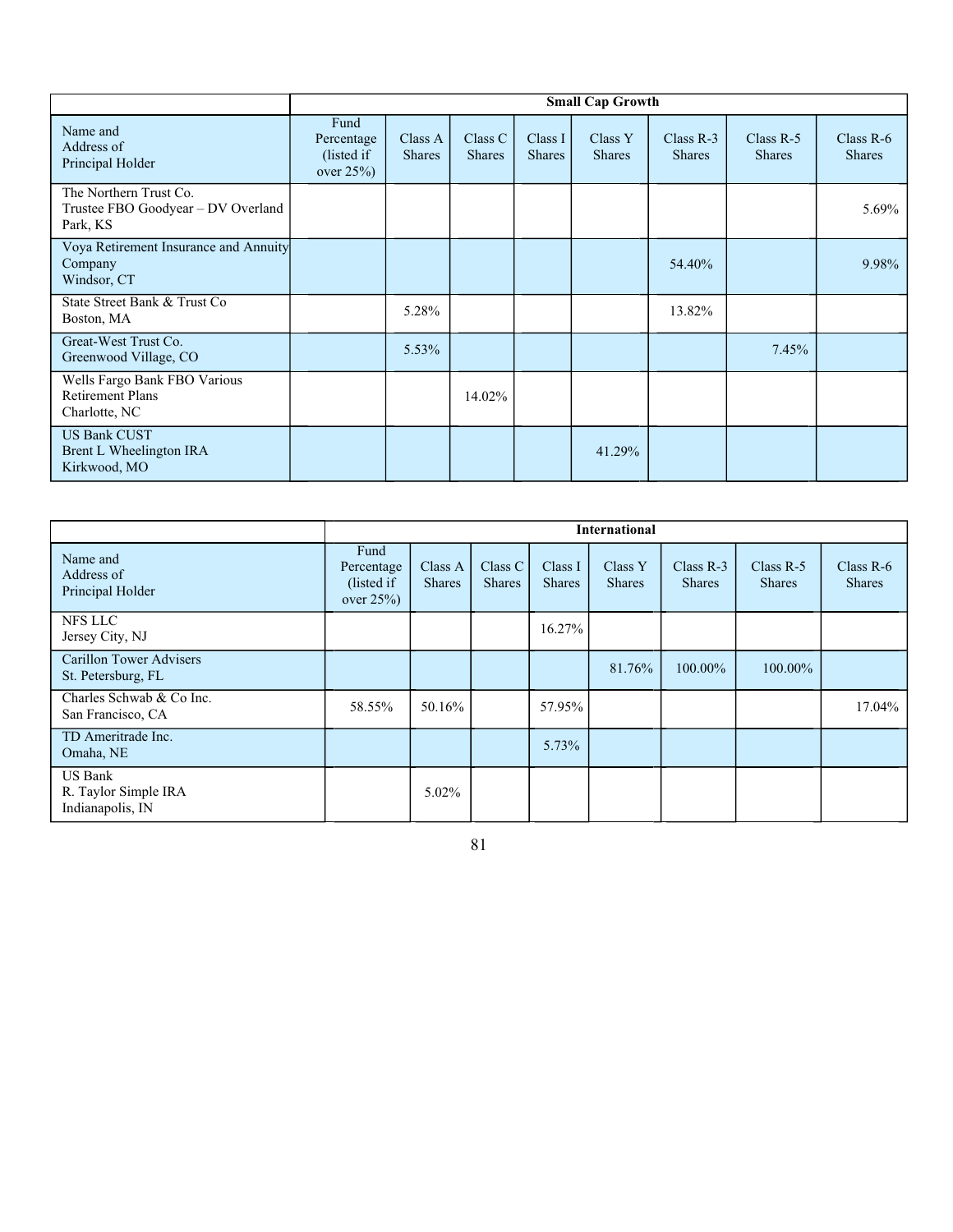|                                                                                            |                                                    |                          |                          |                          | <b>International</b>     |                              |                              |                              |
|--------------------------------------------------------------------------------------------|----------------------------------------------------|--------------------------|--------------------------|--------------------------|--------------------------|------------------------------|------------------------------|------------------------------|
| Name and<br>Address of<br>Principal Holder                                                 | Fund<br>Percentage<br>(listed if)<br>over $25\%$ ) | Class A<br><b>Shares</b> | Class C<br><b>Shares</b> | Class I<br><b>Shares</b> | Class Y<br><b>Shares</b> | Class $R-3$<br><b>Shares</b> | Class $R-5$<br><b>Shares</b> | Class $R-6$<br><b>Shares</b> |
| <b>US</b> Bank<br>M. Edwards Simple IRA<br>Indianapolis, IN                                |                                                    |                          | 5.45%                    |                          |                          |                              |                              |                              |
| Wells Fargo Clearing Services LLC<br>St. Louis, MO                                         |                                                    | 20.55%                   | 17.74%                   |                          |                          |                              |                              |                              |
| Associated Trust Co. CUST<br>FBO WDI LLC 401K<br>Green Bay, WI                             |                                                    |                          |                          |                          |                          |                              |                              | 19.75%                       |
| Associated Trust Co. FBO AFRY USA LLC<br><b>Retirement Plan and Trust</b><br>Green Bay, WI |                                                    |                          |                          |                          |                          |                              |                              | 10.19%                       |
| Associated Trust Co. CUST<br>Rural WI Health CoOp Retirement Savings<br>Green Bay, WI      |                                                    |                          |                          |                          |                          |                              |                              | 8.06%                        |
| Associated Trust Co. CUST<br>Burns IND Supply Co. & Masterdrive<br>Green Bay, WI           |                                                    |                          |                          |                          |                          |                              |                              | 10.55%                       |
| Reliance Trust FBO Pentegra<br>Atlanta, GA                                                 |                                                    |                          |                          |                          |                          |                              |                              | 5.94%                        |
| Matrix Trust Co. FBO Bridges Investment<br>Management Inc.<br>Denver, CO                   |                                                    |                          |                          |                          |                          |                              |                              | 7.58%                        |
| Matrix Trust Co. FBO Nanovea 401K<br>Pittsburgh, PA                                        |                                                    |                          |                          |                          |                          |                              |                              | 5.06%                        |
| Raymond James Omnibus Account<br>St. Petersburg, FL                                        |                                                    | 12.75%                   | 68.65%                   |                          |                          |                              |                              |                              |
| M. Stone<br>Houston, TX                                                                    |                                                    |                          |                          |                          | 15.72%                   |                              |                              |                              |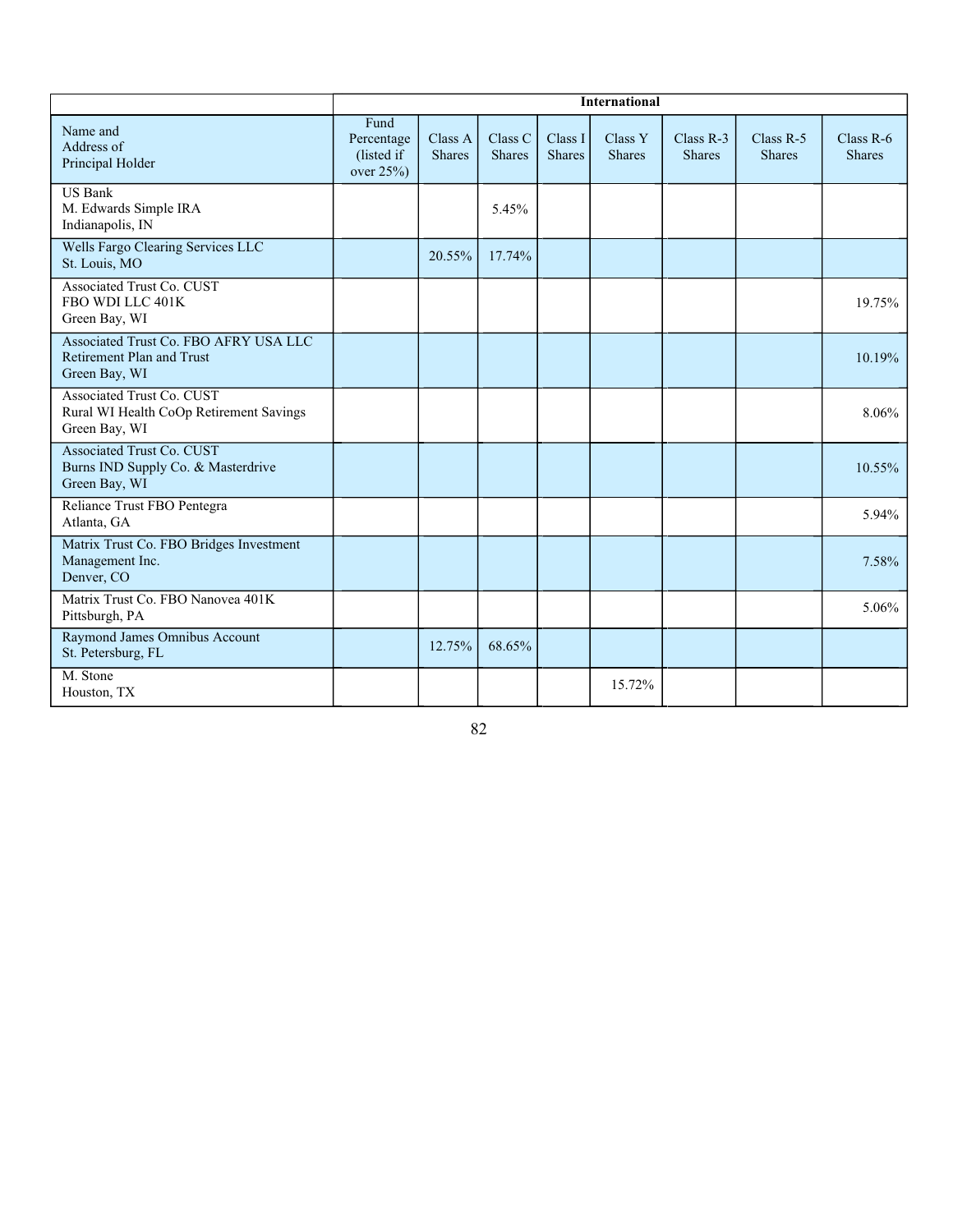|                                                                         | <b>Mid Cap</b>                                    |                          |                          |                          |                          |                            |                              |                            |  |  |
|-------------------------------------------------------------------------|---------------------------------------------------|--------------------------|--------------------------|--------------------------|--------------------------|----------------------------|------------------------------|----------------------------|--|--|
| Name and<br>Address of<br>Principal Holder                              | Fund<br>Percentage<br>(listed if<br>over $25\%$ ) | Class A<br><b>Shares</b> | Class C<br><b>Shares</b> | Class I<br><b>Shares</b> | Class Y<br><b>Shares</b> | Class R-3<br><b>Shares</b> | Class $R-5$<br><b>Shares</b> | Class R-6<br><b>Shares</b> |  |  |
| Raymond James Omnibus Account<br>St. Petersburg, FL                     |                                                   | 16.10%                   | 16.77%                   |                          |                          |                            |                              |                            |  |  |
| Merrill Lynch Pierce Fenner & Smith<br>Jacksonville, FL                 |                                                   | 11.69%                   | 11.98%                   | 6.65%                    |                          |                            |                              | 24.16%                     |  |  |
| Pershing LLC<br>Jersey City, NJ                                         |                                                   | 11.57%                   | 10.74%                   | 14.85%                   |                          |                            |                              |                            |  |  |
| <b>NFS LLC</b><br>Jersey City, NJ                                       |                                                   |                          |                          | 19.94%                   | 13.45%                   |                            |                              | 5.19%                      |  |  |
| <b>UBS</b><br>Weehawken, NJ                                             |                                                   | 16.89%                   |                          | 5.11%                    |                          |                            |                              |                            |  |  |
| <b>DCGT</b><br>Des Moines, IA                                           |                                                   |                          |                          |                          |                          | 24.80%                     | 62.86%                       |                            |  |  |
| Wells Fargo<br>St. Louis, MO                                            |                                                   | 19.22%                   | 33.41%                   |                          |                          |                            | 34.80%                       |                            |  |  |
| <b>RBC Capital Markets LLC</b><br>Minneapolis, MN                       |                                                   |                          | 9.75%                    |                          |                          |                            |                              |                            |  |  |
| Great Western Trust Co. LLC<br>Greenwood Village, CO                    |                                                   | 5.77%                    |                          |                          |                          |                            |                              |                            |  |  |
| Matrix Trust Co. FBO Sorenson Engineering<br>Inc. PS 401K<br>Denver, CO |                                                   |                          |                          |                          |                          | 8.48%                      |                              |                            |  |  |
| Matrix Trust Co.<br>Shuffield Lowman 401K PSP<br>Denver, CO             |                                                   |                          |                          |                          |                          | 8.09%                      |                              |                            |  |  |
| Charles Schwab & Co Inc.<br>San Francisco, CA                           |                                                   |                          | 7.50%                    | 19.10%                   | 69.95%                   |                            |                              |                            |  |  |
| TD Ameritrade Inc.<br>Omaha, NE                                         |                                                   |                          |                          | 5.87%                    |                          |                            |                              |                            |  |  |
| Ascensus Trust Co CUST Berg Plastering LLC<br>401K<br>Fargo, ND         |                                                   |                          |                          |                          |                          | 24.80%                     |                              |                            |  |  |
| Ascensus Trust Co CUST Craig Boykin, DDS,<br>PA 401K<br>Fargo, ND       |                                                   |                          |                          |                          |                          | 12.19%                     |                              |                            |  |  |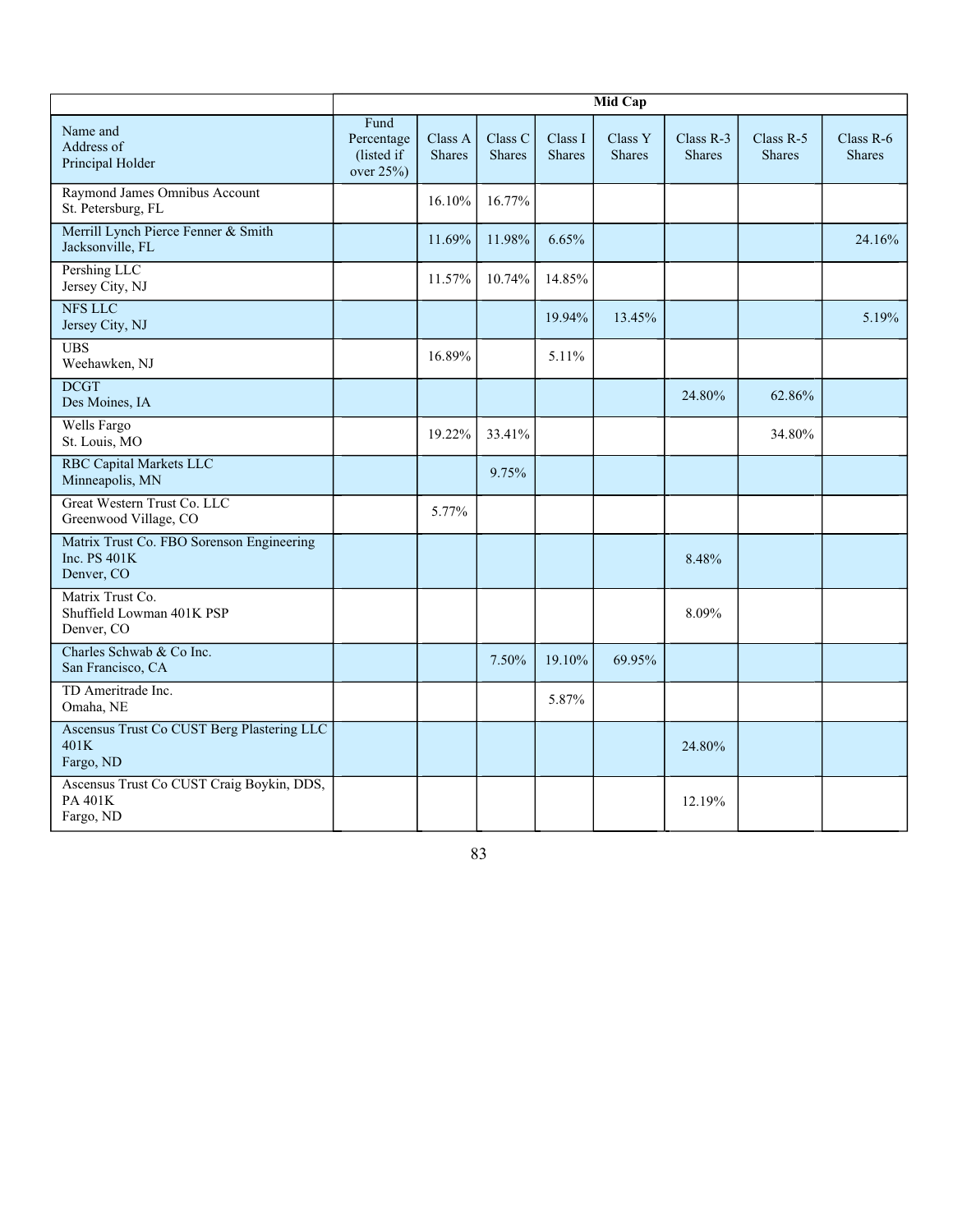|                                                                       |                                                    |                          |                          |                          | Mid Cap                  |                              |                              |                              |
|-----------------------------------------------------------------------|----------------------------------------------------|--------------------------|--------------------------|--------------------------|--------------------------|------------------------------|------------------------------|------------------------------|
| Name and<br>Address of<br>Principal Holder                            | Fund<br>Percentage<br>(listed if)<br>over $25\%$ ) | Class A<br><b>Shares</b> | Class C<br><b>Shares</b> | Class I<br><b>Shares</b> | Class Y<br><b>Shares</b> | Class $R-3$<br><b>Shares</b> | Class $R-5$<br><b>Shares</b> | Class $R-6$<br><b>Shares</b> |
| Ascensus Trust Co CUST FBO Antech Systems<br>Inc. $401K$<br>Fargo, ND |                                                    |                          |                          |                          | 13.13%                   |                              |                              |                              |
| Standard Insurance Co.<br>Portland, OR                                |                                                    |                          |                          |                          |                          |                              |                              | 5.30%                        |
| SEI Private Trust Co.<br>Oaks, PA                                     |                                                    |                          |                          |                          |                          |                              |                              | $9.09\%$                     |
| PIMS/Prudential Retirement for Alameda<br>County 457B<br>Oakland, CA  |                                                    |                          |                          |                          |                          |                              |                              | 22.24%                       |

|                                                                              |                                                    |                          |                          |                          | <b>Small Cap</b>         |                              |                              |                              |
|------------------------------------------------------------------------------|----------------------------------------------------|--------------------------|--------------------------|--------------------------|--------------------------|------------------------------|------------------------------|------------------------------|
| Name and<br>Address of<br>Principal Holder                                   | Fund<br>Percentage<br>(listed if)<br>over $25\%$ ) | Class A<br><b>Shares</b> | Class C<br><b>Shares</b> | Class I<br><b>Shares</b> | Class Y<br><b>Shares</b> | Class $R-3$<br><b>Shares</b> | Class $R-5$<br><b>Shares</b> | Class $R-6$<br><b>Shares</b> |
| NFS LLC<br>Jersey City, NJ                                                   |                                                    |                          |                          | 24.99%                   |                          |                              |                              |                              |
| <b>Carillon Tower Advisers</b><br>St. Petersburg, FL                         |                                                    |                          |                          |                          | 12.08%                   | 11.84%                       | $100.00\%$                   |                              |
| Raymond James Omnibus Account<br>St. Petersburg, FL                          |                                                    | 65.47%                   | 50.45%                   |                          |                          |                              |                              |                              |
| Vanguard Brokerage Services<br>Valley Forge, PA                              |                                                    |                          |                          |                          | 34.48%                   |                              |                              |                              |
| Charles Schwab & Co Inc.<br>San Francisco, CA                                | 43.19%                                             | $7.37\%$                 | 6.92%                    | 45.19%                   |                          |                              |                              |                              |
| Pershing LLC<br>Jersey City, NJ                                              |                                                    | $5.21\%$                 | 21.55%                   | 5.14%                    | 18.36%                   |                              |                              |                              |
| State Street Bank & Trust Co. FBO ADP<br><b>Access Product</b><br>Boston, MA |                                                    |                          |                          |                          |                          | 33.00%                       |                              |                              |
| RBC Capital Markets LLC<br>Minneapolis, MN                                   |                                                    | 5.93%                    |                          |                          |                          |                              |                              |                              |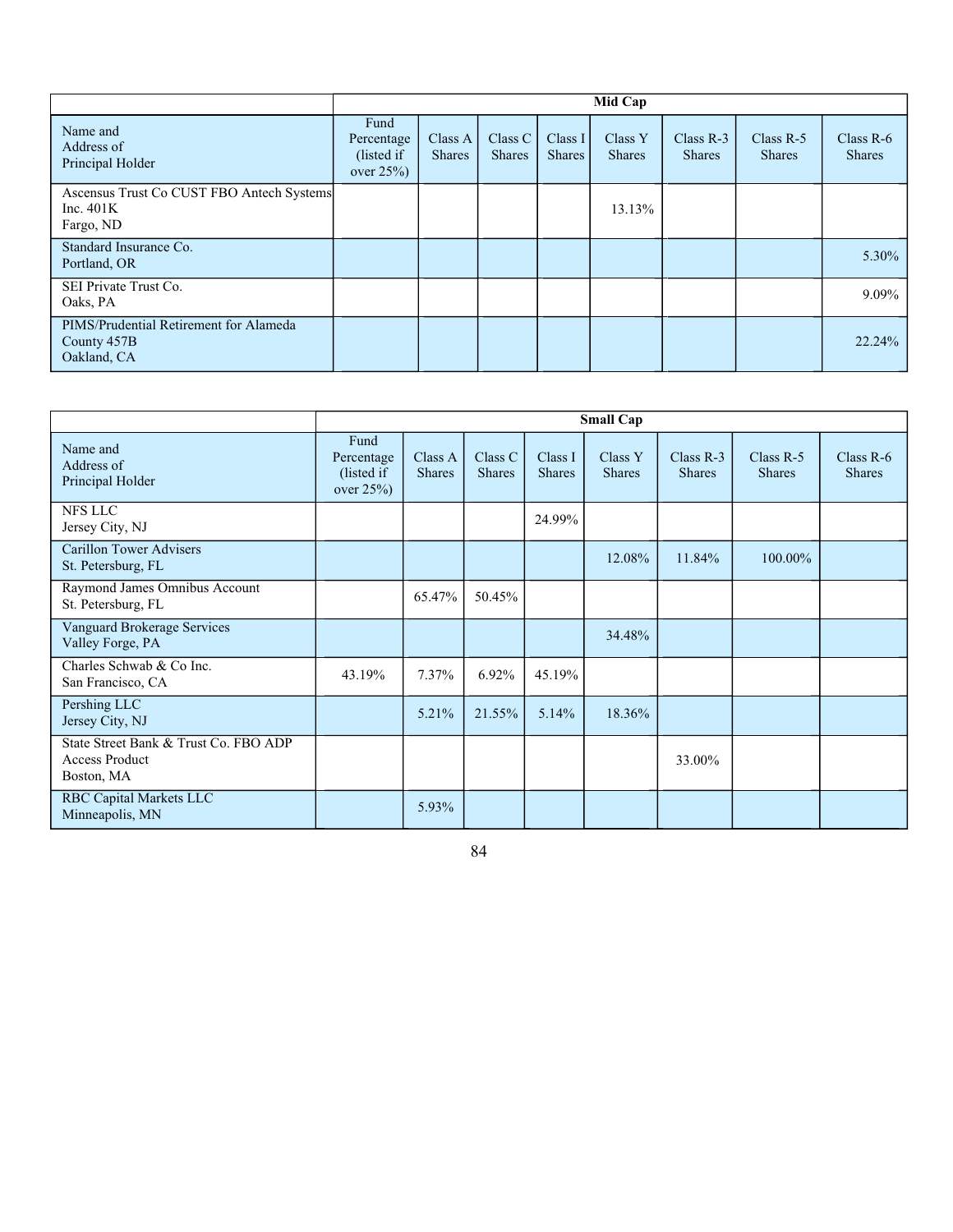|                                                                                        |                                               |                          |                          |                          | <b>Small Cap</b>         |                              |                              |                              |
|----------------------------------------------------------------------------------------|-----------------------------------------------|--------------------------|--------------------------|--------------------------|--------------------------|------------------------------|------------------------------|------------------------------|
| Name and<br>Address of<br>Principal Holder                                             | Fund<br>Percentage<br>(listed if<br>over 25%) | Class A<br><b>Shares</b> | Class C<br><b>Shares</b> | Class I<br><b>Shares</b> | Class Y<br><b>Shares</b> | Class $R-3$<br><b>Shares</b> | Class $R-5$<br><b>Shares</b> | Class $R-6$<br><b>Shares</b> |
| Wells Fargo<br><b>Clearing Services</b><br>LLC<br>St. Louis, MO                        |                                               |                          | 6.63%                    |                          |                          |                              |                              | 58.41%                       |
| <b>US Bank CUST</b><br>Greg D. Cross<br><b>SEP IRA</b><br>Laredo, MO                   |                                               |                          |                          |                          | 33.70%                   |                              |                              |                              |
| Matrix Trust Co.<br><b>CUST FBO</b><br>Felhaber Larson<br>Fenlon & Vogt<br>Phoenix, AZ |                                               |                          |                          |                          |                          |                              |                              | 19.13%                       |
| <b>Great West</b><br>Trust Co. LLC<br>Greenwood Village, CO                            |                                               |                          |                          |                          |                          |                              |                              | 6.29%                        |
| Mid Atlantic Trust Co.<br>FBO Gregory's Fleet<br>Supply Corp.<br>Pittsburgh, PA        |                                               |                          |                          |                          |                          | 42.36%                       |                              |                              |
| Mid Atlantic<br>Trust Co. FBO<br>Nterone Corp.<br>401K PSP& Trust<br>Pittsburgh, PA    |                                               |                          |                          |                          |                          | 7.72%                        |                              |                              |

|                                                               |                                                    |                          |                          |                          | <b>Core Bond</b>         |                              |                            |                              |
|---------------------------------------------------------------|----------------------------------------------------|--------------------------|--------------------------|--------------------------|--------------------------|------------------------------|----------------------------|------------------------------|
| Name and<br>Address of<br>Principal Holder                    | Fund<br>Percentage<br>(listed if)<br>over $25\%$ ) | Class A<br><b>Shares</b> | Class C<br><b>Shares</b> | Class I<br><b>Shares</b> | Class Y<br><b>Shares</b> | Class $R-3$<br><b>Shares</b> | Class R-5<br><b>Shares</b> | Class $R-6$<br><b>Shares</b> |
| NFS LLC<br>Jersey City, NJ                                    | 31.75%                                             |                          |                          | $28.57\%$                | 74.78%                   |                              |                            |                              |
| Carillon Tower<br>Advisers<br>St. Petersburg, FL              |                                                    |                          |                          |                          |                          | 23.90%                       | $100.00\%$                 |                              |
| Raymond James<br><b>Omnibus Account</b><br>St. Petersburg, FL |                                                    | 52.69%                   | 63.45%                   |                          |                          |                              |                            |                              |
| Charles Schwab<br>& Co Inc<br>San Francisco,<br><b>CA</b>     |                                                    |                          |                          | 6.58%                    | 16.64%                   |                              |                            |                              |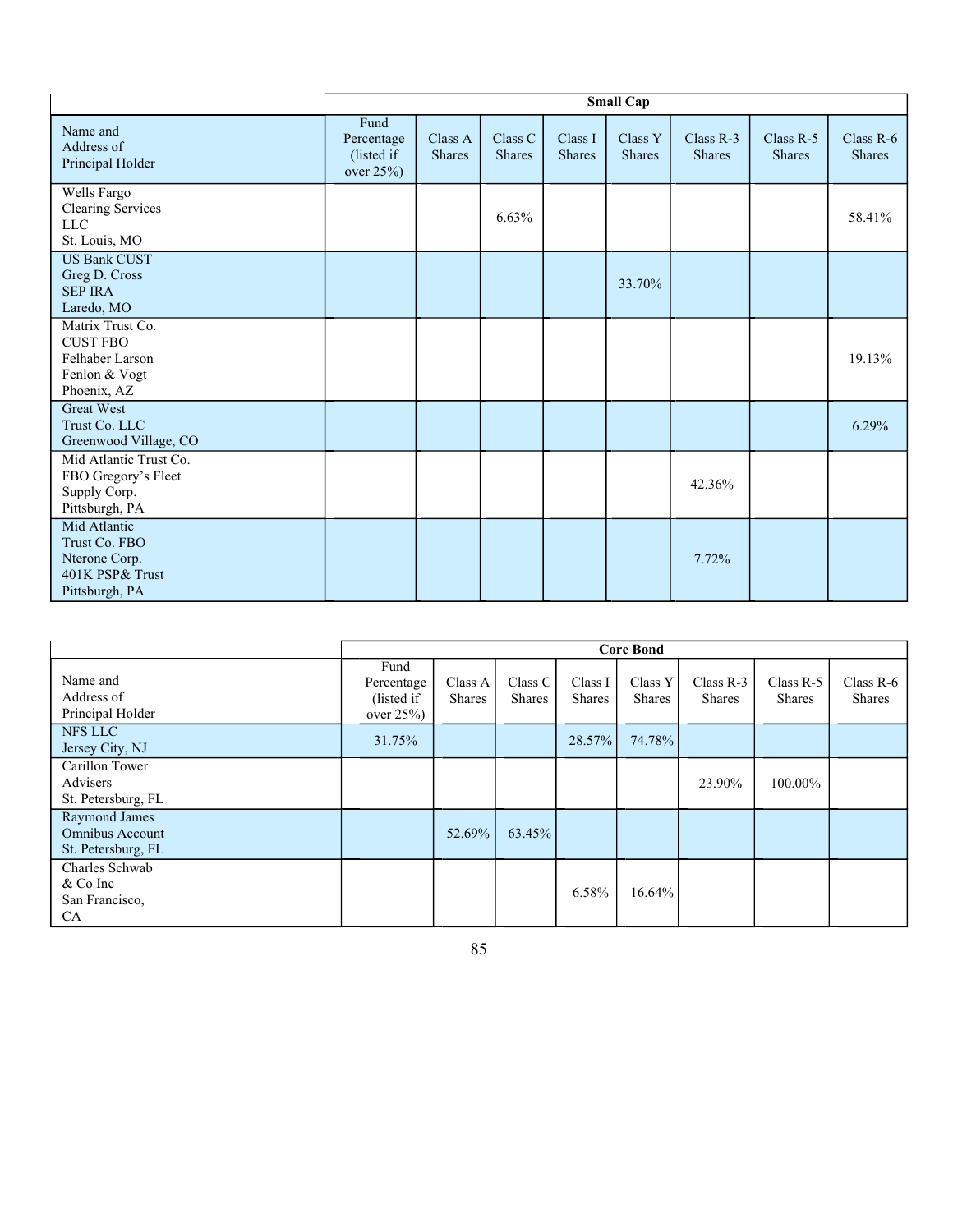|                                                                                                                                   |                                               |                          |                          |                          | <b>Core Bond</b>         |                     |                            |                            |
|-----------------------------------------------------------------------------------------------------------------------------------|-----------------------------------------------|--------------------------|--------------------------|--------------------------|--------------------------|---------------------|----------------------------|----------------------------|
| Name and<br>Address of<br>Principal Holder                                                                                        | Fund<br>Percentage<br>(listed if<br>over 25%) | Class A<br><b>Shares</b> | Class C<br><b>Shares</b> | Class I<br><b>Shares</b> | Class Y<br><b>Shares</b> | Class R-3<br>Shares | Class R-5<br><b>Shares</b> | Class R-6<br><b>Shares</b> |
| TD Ameritrade<br>Inc.<br>Omaha, NE                                                                                                |                                               |                          |                          | 6.70%                    |                          |                     |                            |                            |
| LPL Financial<br>San Diego, CA                                                                                                    |                                               | 6.95%                    |                          | 13.99%                   |                          |                     |                            |                            |
| Wells Fargo<br><b>Clearing Services</b><br><b>LLC</b><br>St. Louis, MO                                                            |                                               | 22.45%                   | 31.46%                   | 15.90%                   |                          |                     |                            |                            |
| Pershing LLC<br>Jersey City, NJ                                                                                                   |                                               |                          |                          | 14.06%                   |                          |                     |                            |                            |
| Ascensus Trust Co.<br>FBO Ross Brittain &<br>Schonberg Co.<br>Fargo, ND                                                           |                                               |                          |                          |                          |                          |                     |                            | 93.47%                     |
| Matrix Trust Co.<br>As agent for Advisor<br>Trust, Inc. FBO<br>Indian Prairie SD<br>#204 403B<br>Denver, CO                       |                                               |                          |                          |                          |                          | 53.93%              |                            |                            |
| Matrix Trust Co.<br>As agent for Advisor<br>Trust, Inc. FBO CUSD #200 (IL) 403B<br>Denver, CO                                     |                                               |                          |                          |                          |                          | 11.48%              |                            |                            |
| Matrix Trust Co.<br>As agent for Advisor<br>Trust, Inc. FBO<br>Township High<br><b>School District</b><br>#214 403B<br>Denver, CO |                                               |                          |                          |                          |                          | 10.26%              |                            |                            |

|                                                               | <b>Core Plus Bond</b>                              |                          |                           |                          |                          |                     |                            |                              |
|---------------------------------------------------------------|----------------------------------------------------|--------------------------|---------------------------|--------------------------|--------------------------|---------------------|----------------------------|------------------------------|
| Name and<br>Address of<br>Principal Holder                    | Fund<br>Percentage<br>(listed if)<br>over $25\%$ ) | Class A<br><b>Shares</b> | Class Cl<br><b>Shares</b> | Class I<br><b>Shares</b> | Class Y<br><b>Shares</b> | Class R-3<br>Shares | Class R-5<br><b>Shares</b> | Class $R-6$<br><b>Shares</b> |
| Raymond James<br><b>Omnibus Account</b><br>St. Petersburg, FL |                                                    | 32.38%                   | 16.57%                    |                          |                          | 11.60%              |                            |                              |
| Pershing LLC<br>Jersey City, NJ                               |                                                    | 8.25%                    |                           | $6.99\%$                 |                          |                     |                            |                              |

| v<br>c<br>۰,<br>I<br>×<br>٧ | ۰.<br>v<br>۰.<br>٠<br>I<br>I<br>×<br>w<br>۰. |
|-----------------------------|----------------------------------------------|
|-----------------------------|----------------------------------------------|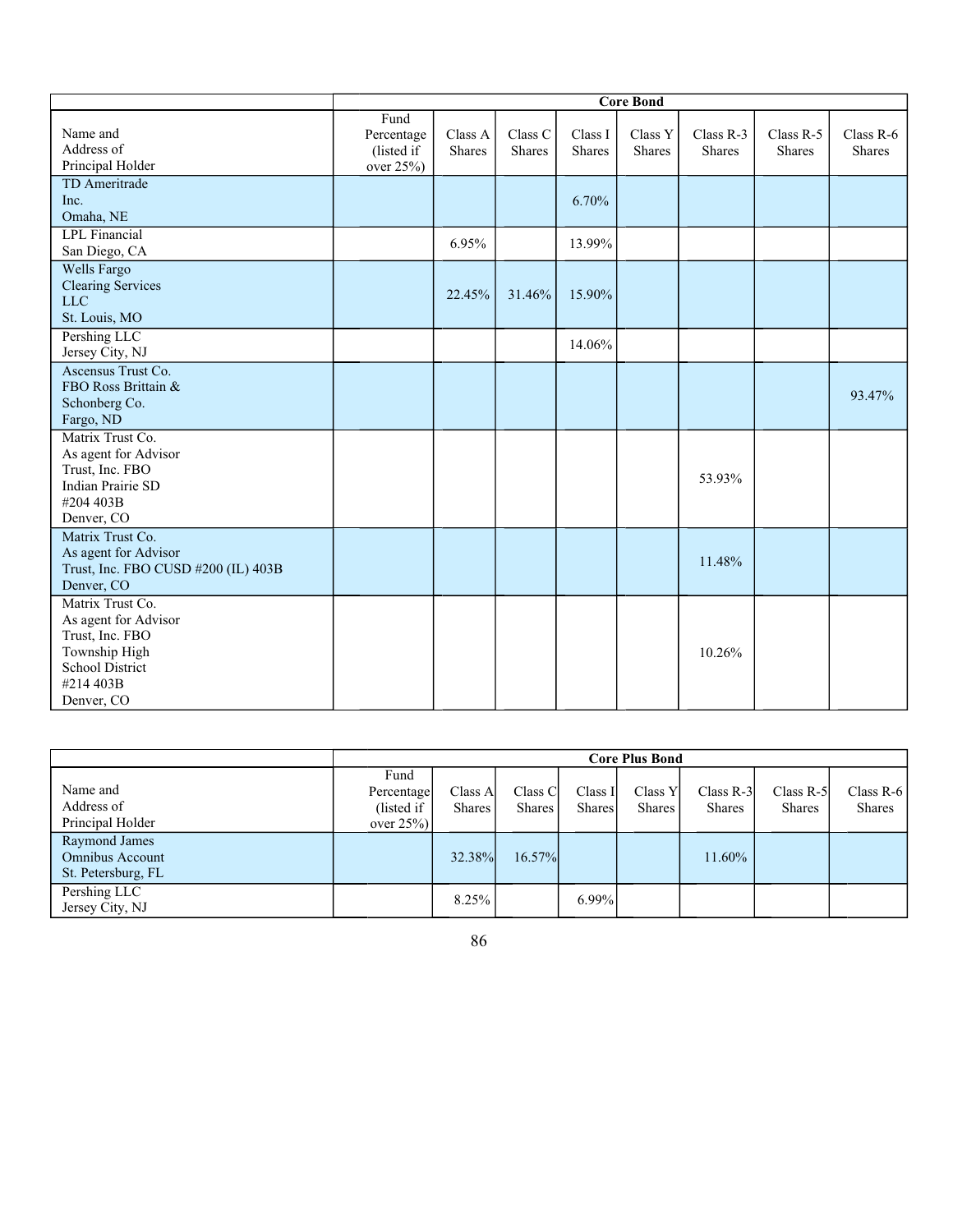|                                                                                                                           |                                               |                          |                          |                          | <b>Core Plus Bond</b>    |                            |                              |                     |
|---------------------------------------------------------------------------------------------------------------------------|-----------------------------------------------|--------------------------|--------------------------|--------------------------|--------------------------|----------------------------|------------------------------|---------------------|
| Name and<br>Address of<br>Principal Holder                                                                                | Fund<br>Percentage<br>(listed if<br>over 25%) | Class A<br><b>Shares</b> | Class C<br><b>Shares</b> | Class I<br><b>Shares</b> | Class Y<br><b>Shares</b> | Class R-3<br><b>Shares</b> | Class $R-5$<br><b>Shares</b> | Class R-6<br>Shares |
| <b>NFS LLC</b><br>Jersey City, NJ                                                                                         | 33.38%                                        |                          |                          |                          |                          |                            |                              |                     |
| Merrill Lynch<br>Jacksonville, FL                                                                                         |                                               | 32.37%                   | 38.07%                   | 9.16%                    |                          |                            |                              |                     |
| <b>Carillon Tower</b><br>Advisers<br>St. Petersburg, FL                                                                   |                                               |                          |                          |                          |                          | 11.03%                     | 100.00%                      |                     |
| Charles Schwab<br>& Co Inc<br>San Francisco, CA                                                                           |                                               |                          |                          | 12.37%                   | 30.67%                   |                            |                              |                     |
| TD Ameritrade Inc.<br>Omaha, NE                                                                                           |                                               |                          |                          | 6.14%                    | 14.62%                   |                            |                              |                     |
| Reliance Trust Co.<br>FBO Mass Mutual RP<br>Atlanta, GA                                                                   |                                               |                          |                          |                          |                          |                            |                              | 97.75%              |
| Matrix Trust Co.<br>As agent for Advisor<br>Trust, Inc. FBO MD<br>Miller Co. Inc.<br>Denver, CO                           |                                               |                          |                          |                          |                          | 61.04%                     |                              |                     |
| Matrix Trust Co.<br>As agent for<br>Advisor Trust, Inc.<br>FBO Detroit<br>Public Schools<br>$(MI) - GLP$<br>Denver, CO    |                                               |                          |                          |                          |                          | 7.10%                      |                              |                     |
| Matrix Trust Co.<br>As agent for<br>Advisor Trust, Inc.<br>FBO Detroit<br>Public Schools<br><b>GLP Plan</b><br>Denver, CO |                                               |                          |                          |                          |                          | 5.31%                      |                              |                     |
| <b>LPL</b> Financial<br>San Diego, CA                                                                                     |                                               |                          | 18.20%                   |                          |                          |                            |                              |                     |
| American<br>Investment<br>Services<br>Minneapolis, MN                                                                     |                                               |                          | 21.15%                   |                          |                          |                            |                              |                     |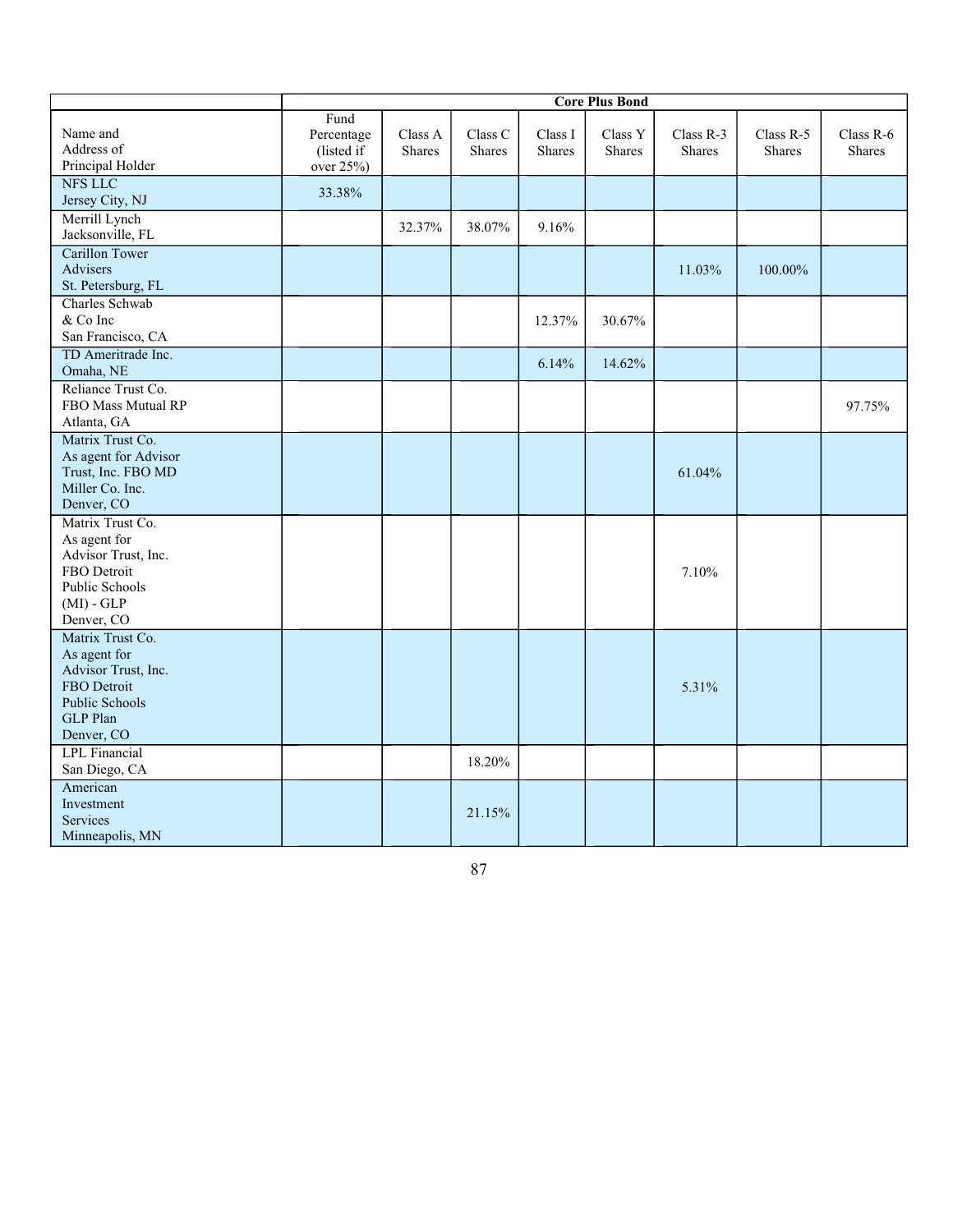|                                                                                                  |                                               |                   |                          |                   | <b>Unconstrained Bond</b> |                            |                            |                            |
|--------------------------------------------------------------------------------------------------|-----------------------------------------------|-------------------|--------------------------|-------------------|---------------------------|----------------------------|----------------------------|----------------------------|
| Name and Address of<br>Principal Holder                                                          | Fund<br>Percentage<br>(listed if<br>over 25%) | Class A<br>Shares | Class C<br><b>Shares</b> | Class I<br>Shares | Class Y<br>Shares         | Class R-3<br><b>Shares</b> | Class R-5<br><b>Shares</b> | Class R-6<br><b>Shares</b> |
| Raymond James<br>Omnibus Account<br>St. Petersburg, FL                                           |                                               | 37.90%            | 45.07%                   |                   |                           |                            |                            |                            |
| Carillon Tower<br>Advisers<br>St. Petersburg, FL                                                 |                                               |                   |                          |                   |                           | 100.00%                    | 8.40%                      |                            |
| <b>NFS LLC</b><br>Jersey City, NJ                                                                |                                               |                   |                          | 25.33%            | 25.75%                    |                            |                            |                            |
| Morgan Stanley<br>New York, NY                                                                   |                                               | 43.90%            | 8.41%                    |                   |                           |                            |                            |                            |
| State of Indiana<br><b>TTEE FBO State</b><br>of Indiana DCP 401K<br>Greenwood<br>Village, CO     |                                               |                   |                          |                   |                           |                            |                            | 5.01%                      |
| TD Ameritrade Inc.<br>Omaha, NE                                                                  |                                               |                   |                          |                   | 7.83%                     |                            |                            |                            |
| Charles Schwab<br>& Co Inc.<br>San Francisco, CA                                                 | 27.72%                                        |                   |                          | 27.31%            | 51.56%                    |                            |                            |                            |
| John Hancock<br>Trust Co LLC<br>Westwood, MA                                                     |                                               |                   |                          | 5.36%             |                           |                            |                            |                            |
| Wells Fargo Bank<br><b>NAFBO</b><br><b>NAMPAC Pension</b><br>Minneapolis, MN                     |                                               |                   |                          |                   |                           |                            |                            | 6.34%                      |
| Wells Fargo Bank<br><b>NAFBO</b><br>Central Can Co.<br>Pension Plan<br>Minneapolis, MN           |                                               |                   |                          |                   |                           |                            |                            | 5.05%                      |
| Wells Fargo Bank<br>NA FBO Citizens<br><b>Energy Group</b><br>Retirement Plan<br>Minneapolis, MN |                                               |                   |                          |                   |                           |                            |                            | 66.92%                     |
| CTC FBO Texas<br><b>Tuition Promise</b><br>Fund 529<br>Omaha, NE                                 |                                               |                   |                          | 8.11%             |                           |                            |                            |                            |
| SEI Private Trust Co.<br>Oaks, PA                                                                |                                               |                   |                          | 8.70%             |                           |                            |                            |                            |
| <b>US Bank FBO</b><br>Marion County<br>Sheriff's Benefit<br>Plan<br>Milwaukee, WI                |                                               |                   |                          |                   |                           |                            |                            | 7.28%                      |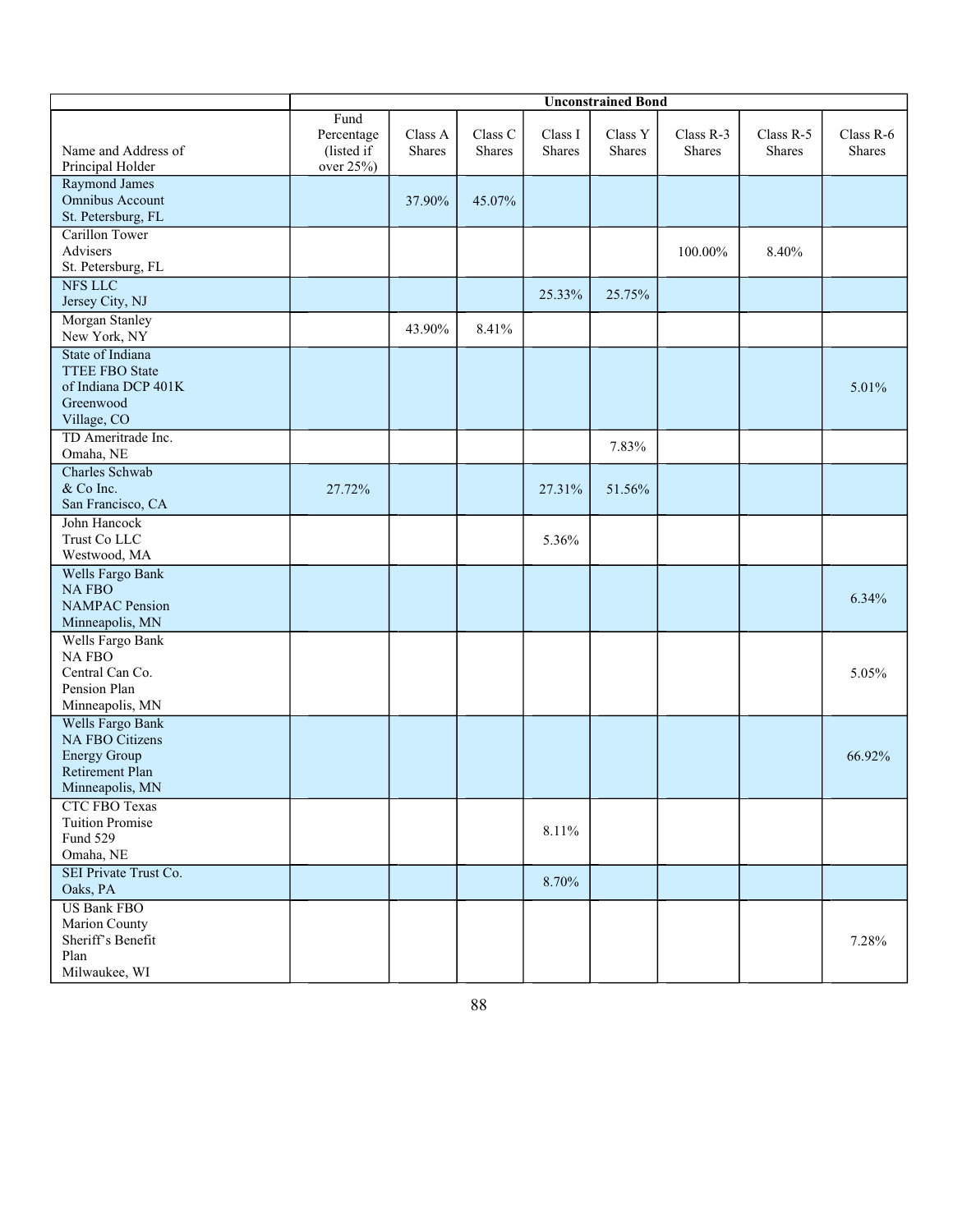|                                                                        | <b>Unconstrained Bond</b>                          |                   |                          |                          |                          |                              |                            |                       |
|------------------------------------------------------------------------|----------------------------------------------------|-------------------|--------------------------|--------------------------|--------------------------|------------------------------|----------------------------|-----------------------|
| Name and Address of<br>Principal Holder                                | Fund<br>Percentage<br>(listed if)<br>over $25\%$ ) | Class A<br>Shares | Class C<br><b>Shares</b> | Class I<br><b>Shares</b> | Class Y<br><b>Shares</b> | Class $R-3$<br><b>Shares</b> | Class R-5<br><b>Shares</b> | Class $R-6$<br>Shares |
| LPL Financial<br>San Diego, CA                                         |                                                    |                   | 39.11%                   |                          |                          |                              |                            |                       |
| Ascensus Trust Co.<br>FBO Marin &<br>Montanye LLP<br>401K<br>Fargo, ND |                                                    |                   |                          |                          |                          |                              | 91.60%                     |                       |

## **C. Proxy Voting Policies and Procedures**

The Board has adopted Proxy Voting Policies and Procedures ("Proxy Policies") wherein the Trust has delegated to Carillon Tower, and Carillon Tower has delegated to each sub-adviser, as applicable, the responsibility for voting proxies relating to portfolio securities held by each fund as part of its investment advisory services, subject to the supervision and oversight of Carillon Tower. All such proxy voting duties shall be subject to the Board's continuing oversight. Notwithstanding this delegation of responsibilities, however, each fund retains the right to vote proxies relating to its portfolio securities. The fundamental purpose of the Proxy Policies is to ensure that each vote will be in a manner that reflects the best interest of each fund and its shareholders, taking into account the value of a fund's investments.

Proxy Voting Guidelines. Generally, Carillon Tower or a sub-adviser, as applicable, will vote proxies in accordance with the proxy voting guidelines ("Proxy Guidelines") adopted as part of the Trust's Proxy Policies. Carillon Tower or a sub-adviser, as applicable, is permitted to vote a proxy based on the best interest of the fund if a proxy presents an issue that is not addressed in the Proxy Guidelines or the Proxy Guidelines provide discretion as to how to vote a proxy. Carillon Tower or a sub-adviser, as appropriate, should vote proxies to further the long-term economic value of the underlying securities and in the best interest of the fund and its shareholders.

The Proxy Guidelines distinguish between routine and non-routine proposals. In general, routine proposals are those proposals that do not propose to change the structure, bylaws or operations of the company to the detriment of shareholders. Examples of such proposals would include, among other things, the approval of auditors, election of director and/or officers, liability limitations for directors, and indemnification provisions for directors.

Non-routine proposals are those proposals more likely to affect the structure and operations of the company, which would have a greater impact on the value of the underlying security. Examples of non-routine proposals would include, among other things, decisions as to corporate restructuring, poison pill provisions, and changes in capitalization. These proposals may require special consideration by Carillon Tower or a sub-adviser, as appropriate, depending on whether and how they are addressed in the Proxy Guidelines.

Conflicts of Interest*.* The Proxy Guidelines also address procedures to be used by Carillon Tower or each sub-adviser, as applicable, when there is a conflict of interest between the interests of its respective fund shareholders and those of Carillon Tower, the sub-adviser, the fund's principal underwriter or other affiliated persons of the fund. If the Proxy Guidelines do not address a situation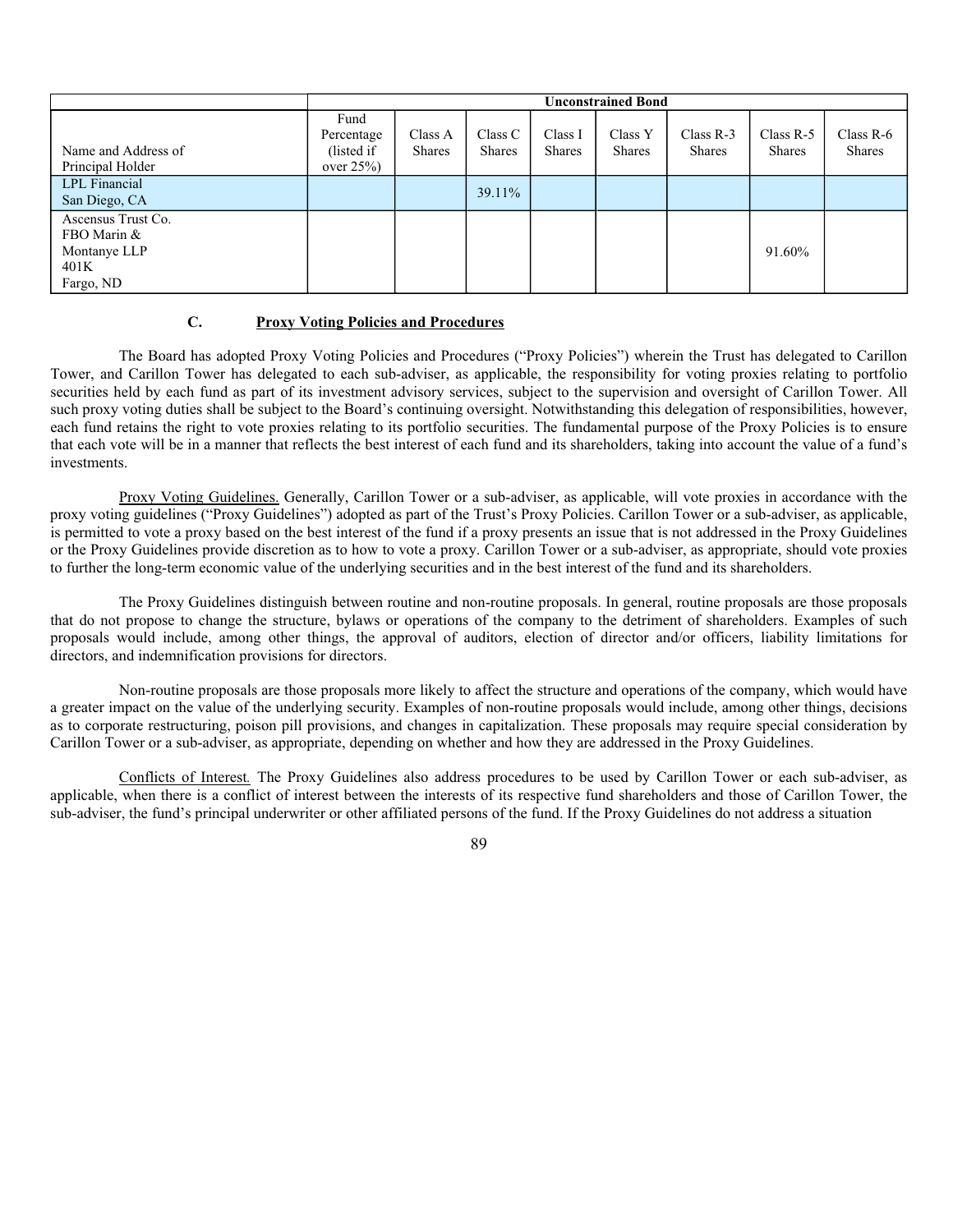where a conflict of interests exists, the sub-adviser will vote the proxy in the best interest of a fund. Upon the discovery of a conflict of interest, a sub-adviser must consult with Carillon Tower to assess the extent to which there may be a material conflict of interest. After such consultation, the sub-adviser will provide Carillon Tower with pertinent written information as to how and why the proxy was voted in a particular manner. In addition, Carillon Tower will provide a quarterly report to each Board that includes information as to how each conflict was resolved.

More Information*.* Information regarding how proxies for the Carillon Family of Funds were voted during the most recent twelve-month period ended June 30 is available without charge, upon request by calling toll-free, 800.421.4184, visiting our website, carillontower.com, or by accessing the Trust's most recently filed report on Form N-PX on the Commission's website at www.sec.gov. In addition, a copy of the Carillon Family of Funds Proxy Voting Guidelines is also available by calling 800.421.4184 or visiting our website, carillontower.com. The guidelines will be sent within three business days of receipt of a request.

### **D. Investment Adviser and Administrator; Sub-advisers**

Carillon Tower serves as the investment adviser and administrator for each fund. Carillon Tower was organized as a Florida corporation in 2014. All the capital stock of Carillon Tower is owned by RJF. RJF is a diversified financial services holding company that, through its subsidiaries, is engaged primarily in providing customers with a wide variety of financial services in connection with securities brokerage, limited partnerships, options, investment banking, asset management and related fields.

With respect to each fund, Carillon Tower is responsible for managing the funds' investment and noninvestment affairs, subject to the direction of each fund's Board. The Trust, on behalf of each of its series, has entered into an Investment Advisory Agreement with Carillon Tower. Under the Investment Advisory Agreement, Carillon Tower provides a continuous investment program for each fund and determines what securities and other investments will be purchased, retained, sold or loaned by each fund and what portion of such assets will be invested or held uninvested as cash. Carillon Tower also is responsible for effecting transactions for each fund and selecting brokers or dealers to execute such transactions for each fund. Carillon Tower may delegate these duties subject to Board approval, and if required by the 1940 Act, shareholder approval.

Under separate Subadvisory Agreements (collectively the "Subadvisory Agreements"), subject to the direction of Carillon Tower and the Trust's Board, the following firms provide investment advice and portfolio management services to certain funds, as noted, for a fee payable by Carillon Tower:

| Sub-adviser                                   | Fund                                                                                |
|-----------------------------------------------|-------------------------------------------------------------------------------------|
| Eagle Asset Management, Inc.<br>("Eagle")     | Growth & Income, Mid Cap Growth, Small Cap Growth                                   |
| ClariVest Asset Management LLC ("ClariVest")  | Capital Appreciation, International Stock                                           |
| Scout Investments, Inc. ("Scout Investments") | International, Mid Cap, Small Cap, Core Bond, Core Plus<br>Bond, Unconstrained Bond |

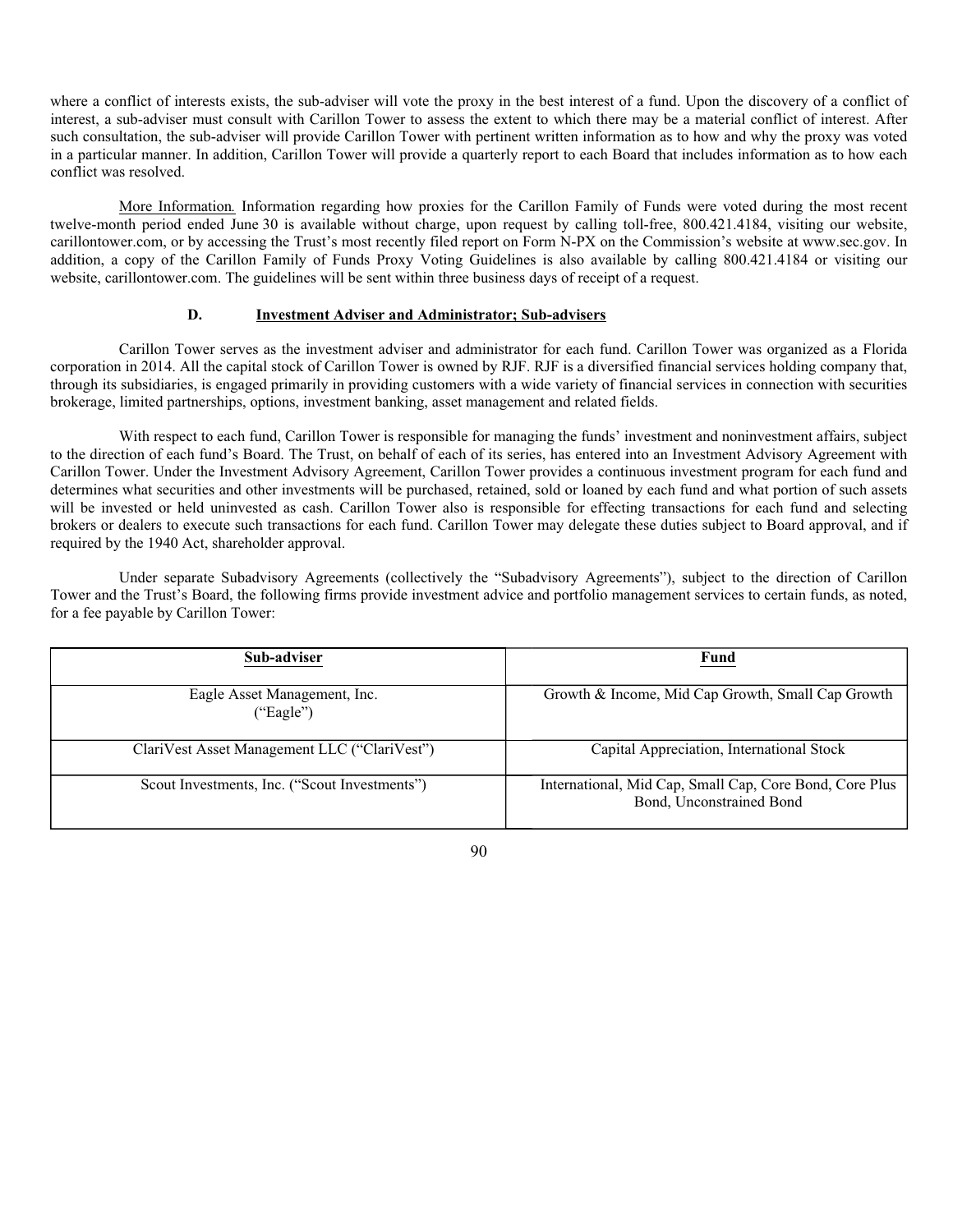Eagle is a wholly-owned subsidiary of Carillon Tower.

ClariVest is a wholly-owned subsidiary of Eagle.

Scout Investments is a wholly-owned subsidiary of Carillon Tower.

The Advisory Agreement and the Subadvisory Agreements were approved by the Board (including all of the Trustees who are not "interested persons" of Carillon Tower or a sub-adviser, as defined under the 1940 Act) and by the shareholders of the applicable funds in compliance with the 1940 Act. Each Agreement provides that it will be in force for an initial two-year period and it must be approved each year thereafter by (1) a vote, cast in person at a meeting called for that purpose, of a majority of those Trustees who are not "interested persons" of Carillon Tower, a sub-adviser or the Trust, and by (2) the majority vote of either the full Board or the vote of a majority of the outstanding shares of a fund.

The Advisory and Subadvisory Agreements each automatically terminates on assignment, and each is terminable on not more than 60 days written notice by the Trust to either party. In addition, the Advisory Agreements may be terminated on not less than 60 days written notice by Carillon Tower, as applicable, to a fund and the Subadvisory Agreements may be terminated on not less than 60 days written notice by Carillon Tower as applicable, or 90 days written notice by a sub-adviser. Under the terms of the Advisory Agreement, Carillon Tower automatically becomes responsible for the obligations of a sub-adviser upon termination of the Subadvisory Agreements. In the event Carillon Tower ceases to be the investment adviser of a fund or the Distributor ceases to be principal distributor of shares of a fund, the right of a fund to use the identifying name of "Carillon" may be withdrawn.

Carillon Tower and a sub-adviser shall not be liable to any fund or any shareholder for anything done or omitted by them, except acts or omissions involving willful misfeasance, bad faith, gross negligence or reckless disregard of the duties imposed upon them by their agreements with a fund or for any losses that may be sustained in the purchase, holding or sale of any security.

All of the officers of each fund are officers or directors of Carillon Tower or its affiliates. These relationships are described under "Management of the Funds."

## **Advisory Fees.**

For the fiscal year ended October 31, 2020, aggregate investment advisory fees paid to Carillon Tower and subadvisory fees paid by Carillon Tower to each subadvisor are indicated in the table below.

|                         |                       | <b>Aggregate Investment Advisory and</b><br>Subadvisory fees paid: |                          |                             |  |
|-------------------------|-----------------------|--------------------------------------------------------------------|--------------------------|-----------------------------|--|
| Fund                    |                       | $11/01/19$ -<br>10/31/20                                           | $11/01/18$ -<br>10/31/19 | $11/01/17$ -<br>10/31/18(a) |  |
| Capital<br>Appreciation | <b>Gross Advisory</b> | \$2,968,531                                                        | \$3,041,768              | \$2,755,834                 |  |
|                         | (Waived)/Recovered    | $(\$857,523)$                                                      | $(\$893,402)$            | $(\$612,519)$               |  |
|                         | Net Advisory          | \$2,111,008                                                        | \$2,148,366              | \$2,143,315                 |  |
|                         | Gross Advisory        | \$70,269                                                           | \$95,110                 | \$139,531                   |  |
| International Stock     | (Waived)/Recovered    | $(\$70,269)$                                                       | $(\$95,110)$             | (\$139,531)                 |  |
|                         | Net Advisory          | \$0                                                                | \$0                      | \$0                         |  |

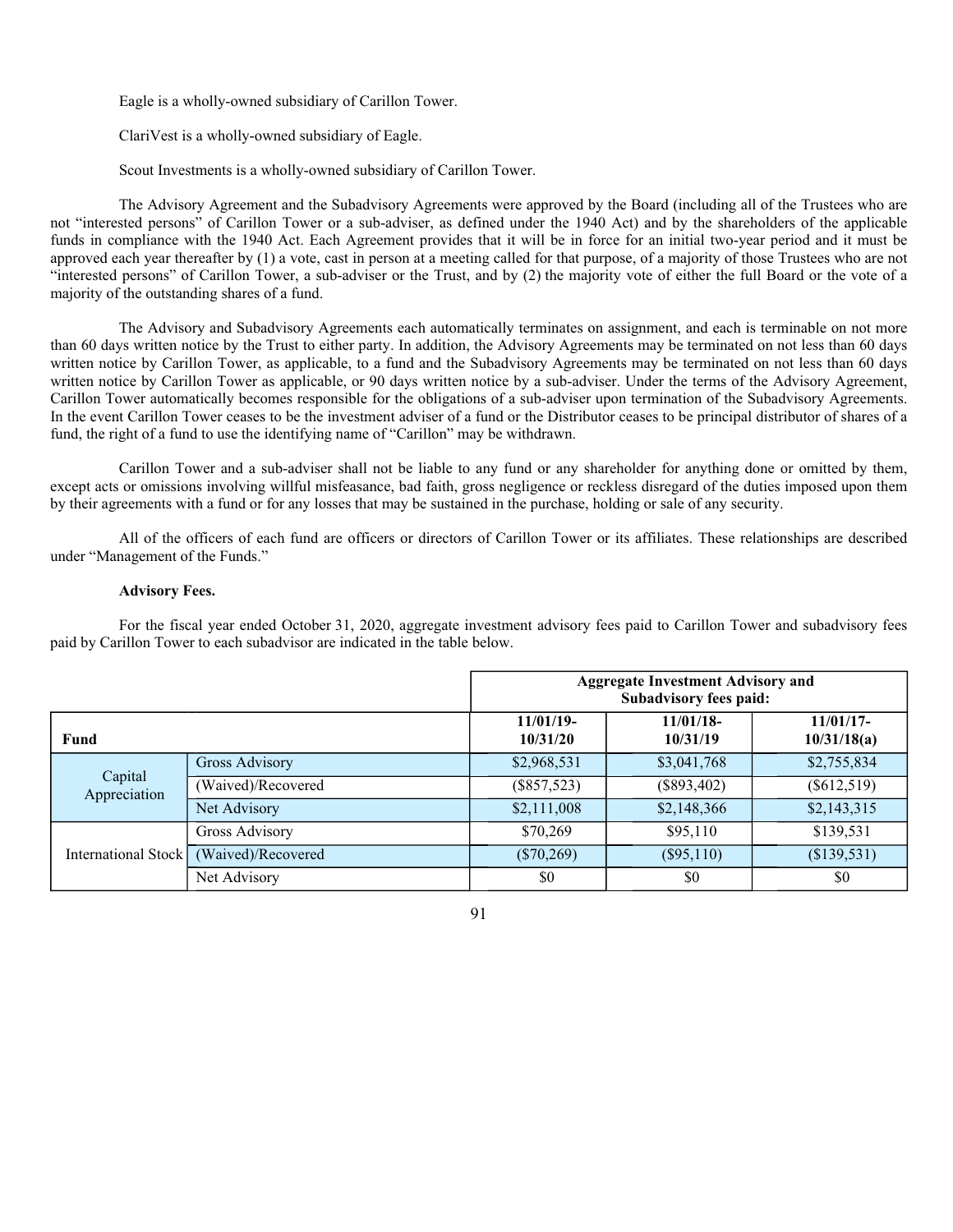|                       |                       | <b>Aggregate Investment Advisory and</b><br><b>Subadvisory fees paid:</b> |                         |                            |  |  |
|-----------------------|-----------------------|---------------------------------------------------------------------------|-------------------------|----------------------------|--|--|
| Fund                  |                       | 11/01/19-<br>10/31/20                                                     | $11/01/18-$<br>10/31/19 | $11/01/17-$<br>10/31/18(a) |  |  |
|                       | <b>Gross Advisory</b> | \$3,389,804                                                               | \$3,392,508             | \$2,828,505                |  |  |
| Growth & Income       | (Waived)/Recovered    | \$0                                                                       | \$26                    | (\$26)                     |  |  |
|                       | Net Advisory          | \$3,389,804                                                               | \$3,392,534             | \$2,828,479                |  |  |
|                       | <b>Gross Advisory</b> | \$30,719,945                                                              | \$26,702,320            | \$18,404,072               |  |  |
| Mid Cap<br>Growth     | (Waived)/Recovered    | $\overline{\$0}$                                                          | $\overline{\$0}$        | $\overline{\$0}$           |  |  |
|                       | Net Advisory          | \$30,719,945                                                              | \$26,702,320            | \$18,404,072               |  |  |
|                       | <b>Gross Advisory</b> | \$17,515,264                                                              | \$22,963,781            | \$27,315,480               |  |  |
| Small Cap Growth      | (Waived)/Recovered    | ( \$48)                                                                   | (\$56)                  | \$0                        |  |  |
|                       | Net Advisory          | \$17,515,216                                                              | \$22,963,725            | \$27,315,480               |  |  |
|                       | <b>Gross Advisory</b> | \$4,675,711                                                               | \$5,928,298             | \$8,104,100                |  |  |
| International         | (Waived)/Recovered    | (\$376)                                                                   | (\$745)                 | (\$175)                    |  |  |
|                       | Net Advisory          | \$4,675,335                                                               | \$5,927,553             | \$8,103,925                |  |  |
|                       | <b>Gross Advisory</b> | \$19,382,378                                                              | \$20,105,398            | \$16,281,233               |  |  |
| Mid Cap               | (Waived)/Recovered    | \$0                                                                       | \$0                     | \$0                        |  |  |
|                       | Net Advisory          | \$19,382,378                                                              | \$20,105,398            | \$16,281,233               |  |  |
|                       | <b>Gross Advisory</b> | \$1,776,168                                                               | \$1,961,209             | \$1,927,655                |  |  |
| Small Cap             | (Waived)/Recovered    | (\$589)                                                                   | \$41,086                | ( \$41,614)                |  |  |
|                       | Net Advisory          | \$1,775,579                                                               | \$2,002,295             | \$1,886,041                |  |  |
|                       | <b>Gross Advisory</b> | \$1,055,382                                                               | \$423,887               | \$471,332                  |  |  |
| Core Bond             | (Waived)/Recovered    | $(\$916,050)$                                                             | (\$423,887)             | $($ \$471,332)             |  |  |
|                       | <b>Net Advisory</b>   | \$139,332                                                                 | $\overline{30}$         | $\overline{50}$            |  |  |
|                       | <b>Gross Advisory</b> | \$3,198,650                                                               | \$2,575,418             | \$2,802,463                |  |  |
| Core Plus Bond        | (Waived)/Recovered    | (\$1,913,858)                                                             | (\$1,646,023)           | (\$1,406,888)              |  |  |
|                       | Net Advisory          | \$1,284,792                                                               | \$929,395               | \$1,395,575                |  |  |
|                       | <b>Gross Advisory</b> | \$5,404,265                                                               | \$6,934,657             | \$8,849,799                |  |  |
| Unconstrained<br>Bond | (Waived)/Recovered    | $($ \$3,164,869)                                                          | ( \$4,056,680)          | (\$4,842,654)              |  |  |
|                       | Net Advisory          | \$2,239,396                                                               | \$2,877,977             | \$4,007,145                |  |  |

(a) Information for International, Mid Cap, Small Cap, Core Bond, Core Plus Bond, and Unconstrained Bond is for the period from their commencement of operations, November 20, 2017, through the fiscal year ended October 31, 2018.

Carillon Tower has entered into an administration agreement with the Trust, on behalf of the funds. Under the administration agreement, Carillon Tower provides to each fund and its respective classes certain administrative and clerical services deemed necessary or advisable for the operation of such funds and classes. With the exception of the funds' Chief Compliance Officer, Carillon Tower pays all salaries, fees and expenses of Officers and Trustees of each fund who are affiliated with Carillon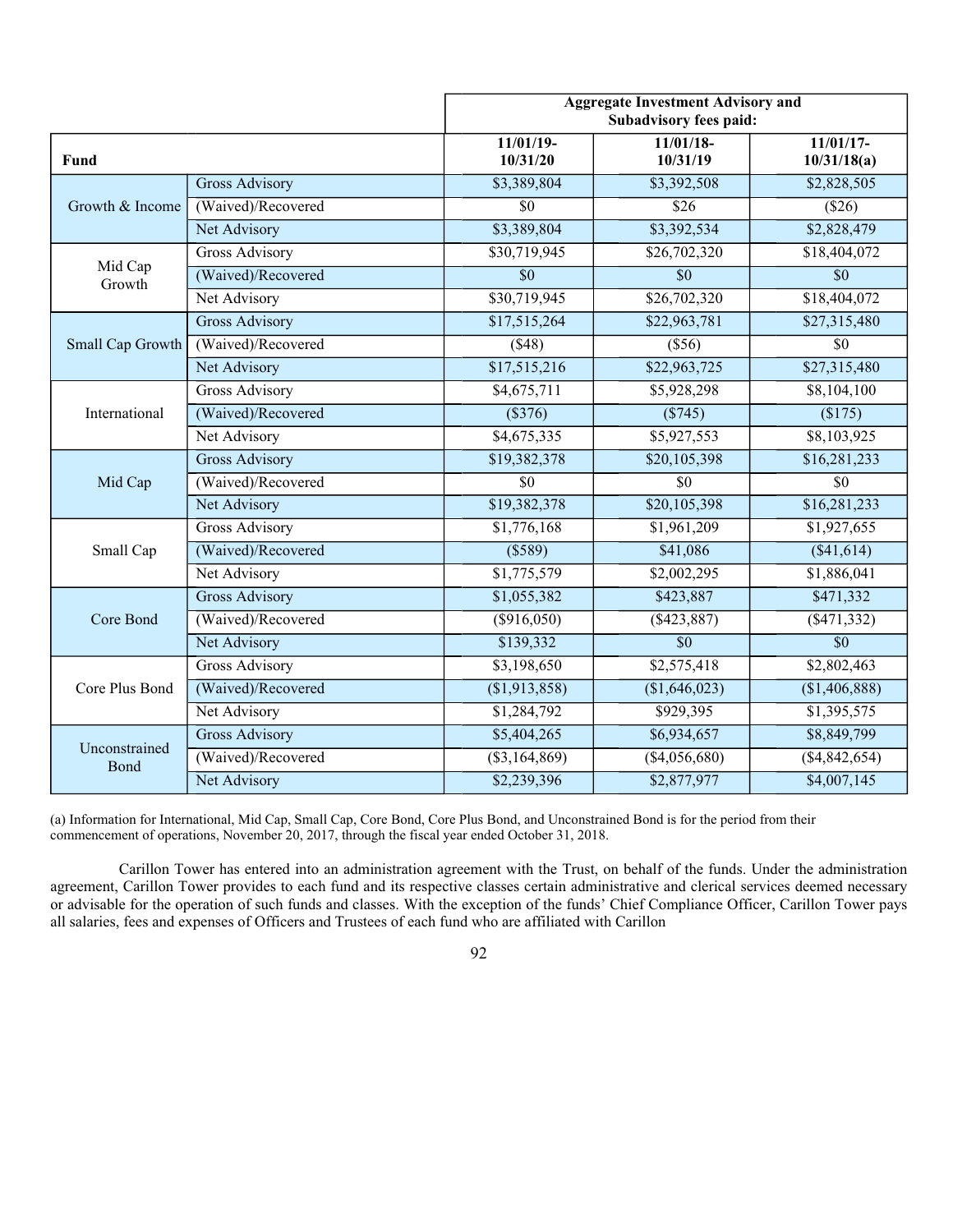Tower. Carillon Tower and the Trust jointly pay the salary, fees and expenses of the funds' Chief Compliance Officer. Further, Carillon Tower oversees the activities of the sub-advisers, custodian, distributor, transfer agent and other service providers. Carillon Tower also provides office facilities, equipment, and personnel, prepares required regulatory filings, prepares Board materials and coordinates mailing of Prospectuses, notices, proxy statements and other shareholder or investor communications. The fees under the administration agreement are equal to 0.10% of the average daily net assets of all share classes. Carillon Tower has entered into a sub-administration agreement with U.S. Bancorp Fund Services, LLC, doing business as U.S. Bank Global Fund Services ("Global Fund Services"). Under the sub-administration agreement, Global Fund Services provides each fund certain financial reporting and tax services.

For the fiscal year ended October 31, 2020, the administrative fees paid to Carillon Tower by each fund are indicated in the table below.

|                            |                    | Administrative fees paid: |                          |                            |  |  |
|----------------------------|--------------------|---------------------------|--------------------------|----------------------------|--|--|
| Fund                       |                    | 11/01/19-<br>10/31/20     | $11/01/18$ -<br>10/31/19 | $10/31/17-$<br>10/31/18(a) |  |  |
|                            | Gross Admin        | \$494,756                 | \$506,961                | \$464,618                  |  |  |
| Capital<br>Appreciation    | (Waived)/Recovered | \$0                       | \$0                      | \$0                        |  |  |
|                            | Net Admin          | \$494,756                 | \$506,961                | \$464,618                  |  |  |
|                            | Gross Admin        | \$10,038                  | \$13,589                 | \$20,177                   |  |  |
| <b>International Stock</b> | (Waived)/Recovered | (\$10,038)                | (\$13,589)               | $(\$20,177)$               |  |  |
|                            | Net Admin          | \$0                       | \$0                      | \$0                        |  |  |
|                            | Gross Admin        | \$747,451                 | \$748,127                | \$614,531                  |  |  |
| Growth & Income            | (Waived)/Recovered | \$0                       | \$0                      | \$0                        |  |  |
|                            | Net Admin          | \$747,451                 | \$748,127                | \$614,531                  |  |  |
| Mid Cap Growth             | Gross Admin        | \$5,993,989               | \$5,190,465              | \$3,545,681                |  |  |
|                            | (Waived)/Recovered | \$0                       | \$0                      | \$0                        |  |  |
|                            | Net Admin          | \$5,993,989               | \$5,190,465              | \$3,545,681                |  |  |
|                            | Gross Admin        | \$3,353,053               | \$4,442,756              | \$5,333,958                |  |  |
| Small Cap Growth           | (Waived)/Recovered | \$0                       | \$0                      | \$0                        |  |  |
|                            | Net Admin          | \$3,353,053               | \$4,442,756              | \$5,333,958                |  |  |
|                            | Gross Admin        | \$584,463                 | \$741,036                | \$988,304                  |  |  |
| Scout International        | (Waived)/Recovered | \$0                       | \$0                      | \$0                        |  |  |
|                            | Net Admin          | \$584,463                 | \$741,036                | \$988,304                  |  |  |
|                            | Gross Admin        | \$2,626,054               | \$2,729,343              | \$2,137,666                |  |  |
| Scout Mid Cap              | (Waived)/Recovered | \$0                       | \$0                      | \$0                        |  |  |
|                            | Net Admin          | \$2,626,054               | \$2,729,343              | \$2,137,666                |  |  |
|                            | Gross Admin        | \$296,028                 | \$326,868                | \$291,125                  |  |  |
| Scout Small<br>Cap         | (Waived)/Recovered | \$0                       | \$0                      | \$0                        |  |  |
|                            | Net Admin          | \$296,028                 | \$326,868                | \$291,125                  |  |  |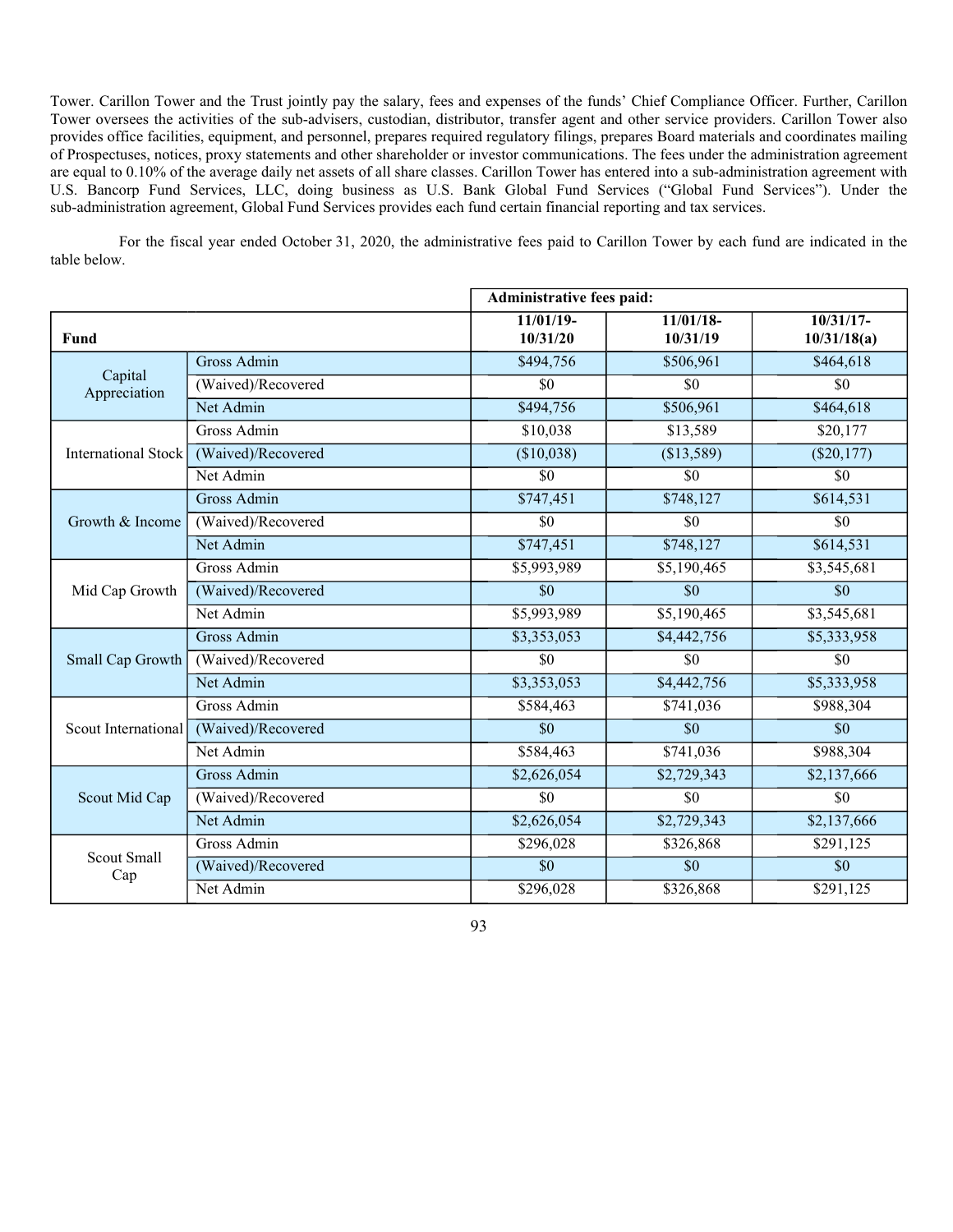|                       |                    | Administrative fees paid: |                          |                             |
|-----------------------|--------------------|---------------------------|--------------------------|-----------------------------|
| <b>Fund</b>           |                    | $11/01/19$ -<br>10/31/20  | $11/01/18$ -<br>10/31/19 | $10/31/17$ -<br>10/31/18(a) |
|                       | Gross Admin        | \$263,846                 | \$105,971                | \$114,403                   |
| Core Bond             | (Waived)/Recovered | \$0                       | (\$105,971)              | $(\$78,261)$                |
|                       | Net Admin          | \$263,846                 | \$0                      | \$36,142                    |
|                       | Gross Admin        | \$799,662                 | \$643,853                | \$680,283                   |
| Core Plus Bond        | (Waived)/Recovered | \$0                       | \$0                      | \$0                         |
|                       | Net Admin          | \$799,662                 | \$643,853                | \$680,283                   |
|                       | Gross Admin        | \$900,710                 | \$1,155,776              | \$1,432,606                 |
| Unconstrained<br>Bond | (Waived)/Recovered | \$0                       | \$0                      | \$0                         |
|                       | Net Admin          | \$900,710                 | \$1,155,776              | \$1,432,606                 |

(a) Information for International, Mid Cap, Small Cap, Core Bond, Core Plus Bond, and Unconstrained Bond is for the period from their commencement of operations, November 20, 2017, through the fiscal year ended October 31, 2018.

For each fund, the current aggregate advisory and subadvisory fees, as applicable, are determined as follows:

| <b>Fund</b>                        | Average daily net assets                     | Rate charged   |
|------------------------------------|----------------------------------------------|----------------|
| Capital Appreciation               | \$0 to \$1 billion                           | 0.60%          |
|                                    | Over \$1 billion                             | 0.55%          |
| <b>International Stock</b>         | All Assets                                   | 0.70%          |
| Growth & Income                    | \$0 to \$100 million                         | $0.60\%$       |
|                                    | \$100 million to \$500 million               | 0.45%          |
|                                    | Over \$500 million                           | 0.40%          |
| Mid Cap Growth<br>Small Cap Growth | \$0 to \$500 million                         | 0.60%          |
|                                    | \$500 million to \$1 billion                 | $0.55\%$       |
|                                    | Over \$1 billion                             | 0.50%          |
| International                      | First \$1 billion<br>Assets over \$1 billion | 0.70%<br>0.60% |
|                                    |                                              |                |
| Mid Cap                            | First \$1 billion                            | 0.80%          |
|                                    | Assets over \$1 billion                      | 0.70%          |
|                                    |                                              |                |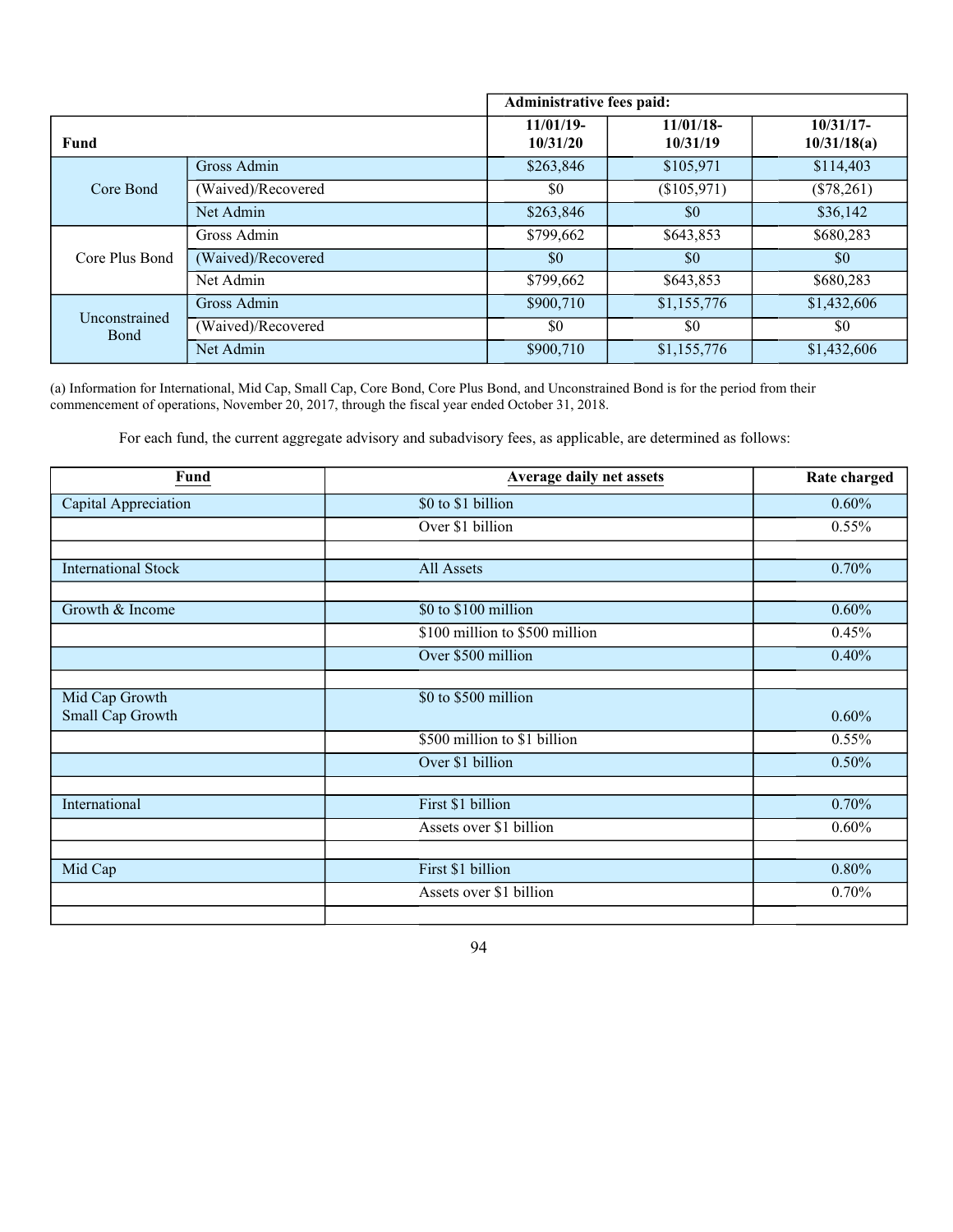| <b>Fund</b>               | Average daily net assets     | Rate charged |
|---------------------------|------------------------------|--------------|
| Small Cap                 | \$0 to \$500 million         | $0.60\%$     |
|                           | \$500 million to \$1 billion | $0.55\%$     |
|                           | Over \$1 billion             | $0.50\%$     |
|                           |                              |              |
| Core Bond                 | All Assets                   | $0.40\%$     |
|                           |                              |              |
| Core Plus Bond            | All Assets                   | $0.40\%$     |
|                           |                              |              |
| <b>Unconstrained Bond</b> | First \$3 billion            | $0.60\%$     |
|                           | Assets over \$3 billion      | 0.55%        |

Carillon Tower has contractually agreed to waive its investment advisory fee and/or reimburse certain expenses of Capital Appreciation, International Stock, Growth & Income, Mid Cap Growth, and Small Cap Growth. The expense limitations exclude interest, taxes, brokerage commissions, costs related to investments in other investment companies, dividends, and extraordinary expenses. The Board may agree to change fee limitations or reimbursements without the approval of fund shareholders. Any reimbursement of fund expenses or reduction in Carillon Tower's investment advisory fees is subject to reimbursement by the fund within the following two fiscal years if overall expenses fall below the lesser of its then current expense cap or the expense cap in effect at the time of the fee reimbursement. The following table summarizes the expense caps in effect through February 28, 2022.

| Fund                       | <b>Class A</b> | <b>Class C</b> | Class I & $R5$ | <b>Class Y</b> | Class R3 | <b>Class R6</b> |
|----------------------------|----------------|----------------|----------------|----------------|----------|-----------------|
| Capital Appreciation       | $1.00\%$       | $1.75\%$       | $0.70\%$       | $1.00\%$       | $1.25\%$ | $0.60\%$        |
| <b>International Stock</b> | $1.45\%$       | $2.20\%$       | 1.15%          | 1.45%          | 1.70%    | $.05\%$         |
| Growth & Income            | $1.25\%$       | $2.00\%$       | $0.95\%$       | $1.25\%$       | 1.50%    | 0.85%           |
| Mid Cap Growth             | $1.25\%$       | $2.00\%$       | 0.95%          | $1.25\%$       | $1.50\%$ | 0.85%           |
| Small Cap Growth           | $1.25\%$       | $2.00\%$       | $0.95\%$       | $1.25\%$       | .50%     | 0.85%           |

In addition, Carillon Tower has contractually agreed to waive its investment advisory fee and/or reimburse certain expenses of International, Mid Cap, Small Cap, Core Bond, Core Plus Bond and Unconstrained Bond. This expense limitation excludes interest, taxes, brokerage commissions, costs relating to investments in other investment companies (acquired fund fees and expenses), dividends, and extraordinary expenses. For Core Bond, Core Plus Bond, and Unconstrained Bond, the expense limitation also excludes short sale dividend and interest expenses. The contractual fee waiver can be changed only with the approval of a majority of a fund's Board of Trustees. Any reimbursement of fund expenses or reduction in Carillon Tower's investment advisory fees is subject to reimbursement by a fund within the following two fiscal years, if overall expenses fall below the lesser of its then current expense cap or the expense cap in effect at the time of the fee reimbursement. The following table summarizes the expense caps in effect through February 28, 2022.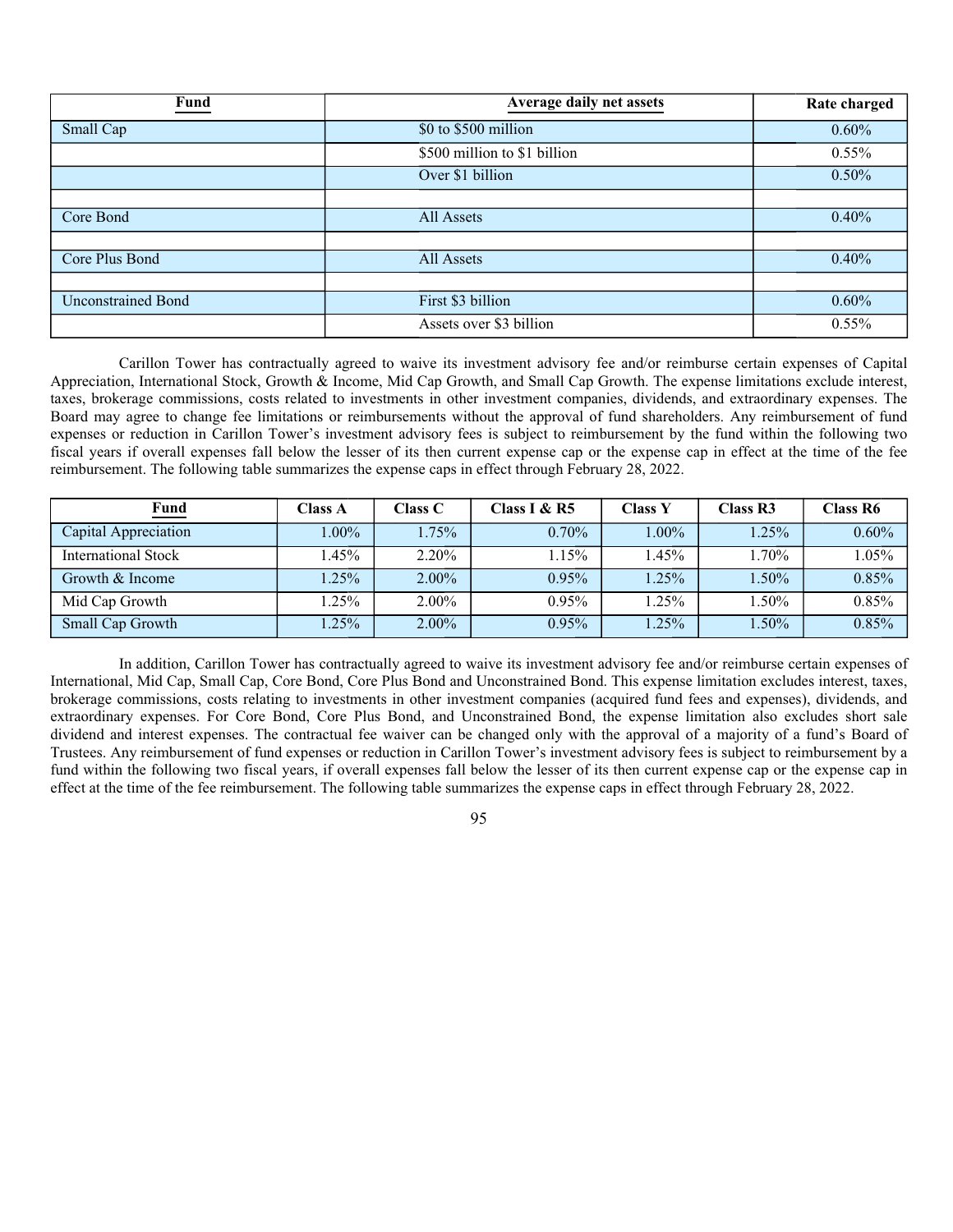| Fund                      | <b>Class A</b> | <b>Class C</b> | <b>Class I</b> | <b>Class Y</b> | Class R3 | Class R5 | <b>Class R6</b> |
|---------------------------|----------------|----------------|----------------|----------------|----------|----------|-----------------|
| International             | $1.25\%$       | $2.00\%$       | $0.95\%$       | 1.25%          | $1.50\%$ | $0.95\%$ | 0.85%           |
| Mid Cap                   | 1.45%          | $2.20\%$       | $1.15\%$       | $1.45\%$       | $1.70\%$ | $1.15\%$ | $1.05\%$        |
| Small Cap                 | $1.25\%$       | $2.00\%$       | $0.95\%$       | $1.25\%$       | $1.50\%$ | $0.95\%$ | 0.85%           |
| Core Bond                 | $0.80\%$       | $1.55\%$       | $0.40\%$       | $0.80\%$       | $1.05\%$ | $0.50\%$ | $0.40\%$        |
| Core Plus Bond            | $0.80\%$       | $1.55\%$       | $0.40\%$       | $0.80\%$       | $1.05\%$ | $0.50\%$ | 0.40%           |
| <b>Unconstrained Bond</b> | $0.80\%$       | $1.55\%$       | $0.50\%$       | $0.80\%$       | $0.05\%$ | $0.50\%$ | $0.40\%$        |

**Class-Specific Expenses.** Each fund may determine to allocate certain of its expenses (in addition to distribution fees) to the specific classes of a fund's shares to which those expenses are attributable.

Carillon Tower receives payments from certain of the funds' sub-advisers for amounts waived and/or reimbursed under each contractual fee waiver and expense reimbursement agreement and provides to those sub-advisers any recoupment that Carillon Tower receives from the funds. Carillon Tower also may receive payments from certain of the funds' sub-advisers for certain marketing and related expenses.

Securities Lending. U.S. Bank, N.A. (USB) serves as securities lending agent for each fund and, in that role, administers each fund's securities lending program pursuant to the terms of a securities lending agreement entered into between the Trust, on behalf of each Fund, and USB ("Securities Lending Agreement").

As securities lending agent, USB is responsible for the implementation and administration of each fund's securities lending program. USB's responsibilities include: (1) lending available securities to approved borrowers; (2) continually monitoring the creditworthiness of approved borrowers and potential borrowers; (3) determining whether a loan shall be made and negotiating the terms and conditions of the loan with the borrower, provided that such terms and conditions are consistent with the terms and conditions of the Securities Lending Agreement; (4) receiving and holding, on the fund's behalf, or transferring to a fund account, upon instruction by the fund, collateral from borrowers to secure obligations of borrowers with respect to any loan of available securities; (5) marking loaned securities and collateral to their market value each business day; (6) obtaining additional collateral, as needed, to maintain the value of the collateral relative to the market value of the loaned securities at the levels required by the Securities Lending Agreement; (7) returning the collateral to the borrower, at the termination of the loan, upon the return of the loaned securities; (8) investing cash collateral in permitted investments; and (9) establishing and maintaining records related to the fund's securities lending activities. Additionally, USB has indemnified each Fund for borrower default as it relates to the securities lending program administered by USB.

USB is compensated for the above-described services from its securities lending revenue split, as provided in the Securities Lending Agreement. The table below shows the income each fund earned and the fees and compensation it paid to service providers (including fees paid to USB as securities lending agent) in connection with its securities lending activities during its most recent fiscal year.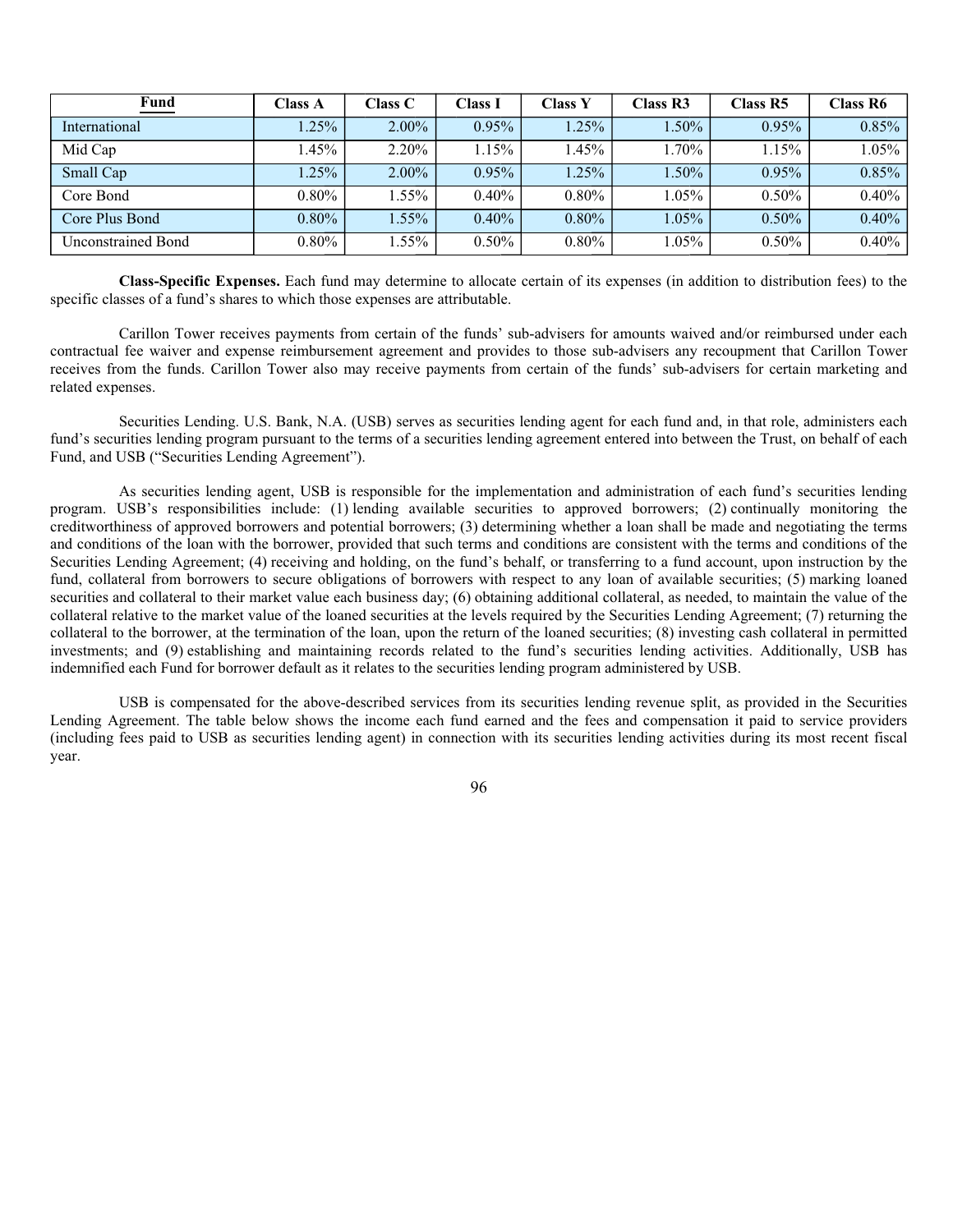|                                                                                                                                                                                       | Capital<br>Appreciation<br>Fund | <b>International</b><br><b>Stock Fund</b> | Growth $&$<br>Income<br>Fund | Small Cap<br>Growth<br>Fund | Mid Cap<br>Growth<br>Fund | Small Cap<br>Fund |
|---------------------------------------------------------------------------------------------------------------------------------------------------------------------------------------|---------------------------------|-------------------------------------------|------------------------------|-----------------------------|---------------------------|-------------------|
| Gross income earned by the fund from<br>securities lending activities                                                                                                                 | \$7,788                         | \$24                                      | \$923                        | \$432,703                   | \$456,161                 | \$50,612          |
| Fees and/or compensation paid by the fund for<br>securities lending activities and related<br>services                                                                                | \$0                             | \$0                                       | \$0                          | \$0                         | \$0                       | \$0               |
| Fees paid to securities lending agent from a<br>revenue spilt                                                                                                                         | \$(172)                         | \$(2)                                     | \$(79)                       | \$(20,118)                  | \$(29,136)                | \$(3,771)         |
| Fees paid for any cash collateral management<br>service (including fees deducted from a<br>pooled cash collateral reinvestment vehicle)<br>that are not included in the revenue split | \$(658)                         | \$(2)                                     | \$(267)                      | \$(50,259)                  | \$(39,021)                | \$(6,889)         |
| Administrative fees not included in revenue<br>split                                                                                                                                  | \$0                             | \$0                                       | \$0                          | \$0                         | \$0                       | \$0               |
| Indemnification fee not included in revenue<br>split                                                                                                                                  | \$0                             | \$0                                       | \$0                          | \$0                         | \$0                       | \$0               |
| Rebate (paid to borrower)                                                                                                                                                             | \$(5,693)                       | \$(4)                                     | \$0                          | \$(214,798)                 | \$(174,337)               | \$(12,299)        |
| Other fees not included in revenue split                                                                                                                                              | \$0                             | \$0                                       | \$0                          | \$0                         | \$0                       | \$0               |
| Aggregate fees/compensation paid by the fund<br>for securities lending activities                                                                                                     | \$(6,524)                       | \$(8)                                     | \$(346)                      | \$(285,175)                 | \$(242,494)               | \$(22,959)        |
| Net income from securities lending activities                                                                                                                                         | \$1,264                         | \$15                                      | \$577                        | \$147,528                   | \$213,667                 | \$27,652          |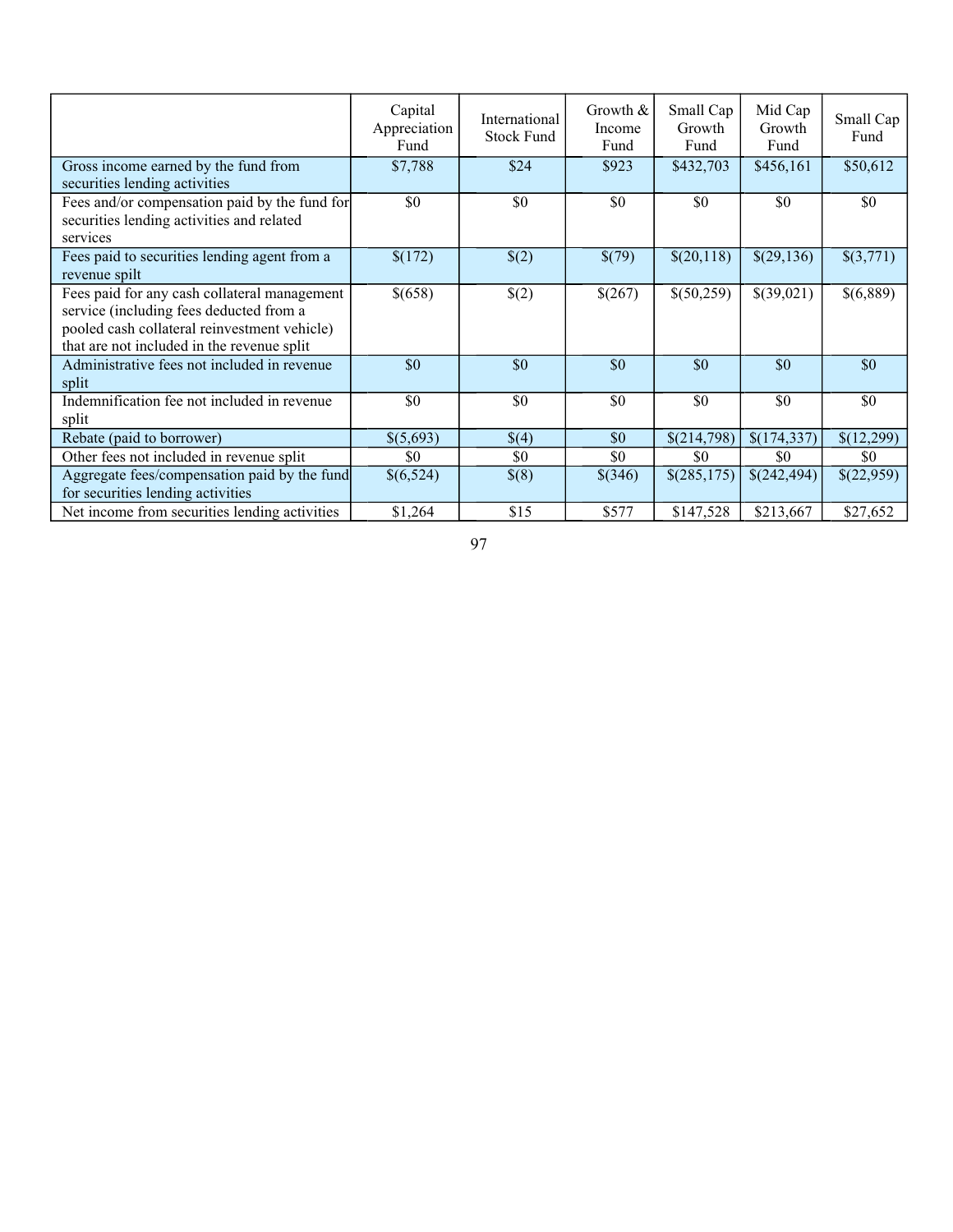|                                                                                                                                                                                          | Mid Cap Fund | International<br>Fund | Core Bond<br>Fund | Core Plus<br><b>Bond Fund</b> | Unconstrained<br><b>Bond Fund</b> |
|------------------------------------------------------------------------------------------------------------------------------------------------------------------------------------------|--------------|-----------------------|-------------------|-------------------------------|-----------------------------------|
| Gross income earned by the fund from<br>securities lending activities                                                                                                                    | \$787,502    | \$235,447             | \$1,876           | \$9,775                       | \$2,800                           |
| Fees and/or compensation paid by the<br>fund for securities lending activities and<br>related services                                                                                   | \$0          | \$0                   | \$0               | \$0                           | \$0                               |
| Fees paid to securities lending agent from<br>a revenue spilt                                                                                                                            | \$(88,647)   | \$(16,057)            | \$(54)            | \$(287)                       | \$(267)                           |
| Fees paid for any cash collateral<br>management service (including fees<br>deducted from a pooled cash collateral<br>reinvestment vehicle) that are not<br>included in the revenue split | \$(26,294)   | \$(23,646)            | \$(172)           | \$(924)                       | \$(387)                           |
| Administrative fees not included in<br>revenue split                                                                                                                                     | \$0          | \$0                   | \$0               | \$0                           | \$0                               |
| Indemnification fee not included in<br>revenue split                                                                                                                                     | \$0          | \$0                   | \$0               | \$0                           | \$0                               |
| Rebate (paid to borrower)                                                                                                                                                                | \$(22,477)   | \$(77,997)            | \$(1,253)         | \$(6,460)                     | \$(187)                           |
| Other fees not included in revenue split<br>(Provide a description of any such fees)                                                                                                     | \$0          | \$0                   | \$0               | \$0                           | \$0                               |
| Aggregate fees/compensation paid by the<br>fund for securities lending activities                                                                                                        | \$(137,419)  | \$(117,699)           | \$(1,479)         | \$(7,671)                     | \$(841)                           |
| Net income from securities lending<br>activities                                                                                                                                         | \$650,083    | \$117,748             | \$397             | \$2,104                       | \$1,959                           |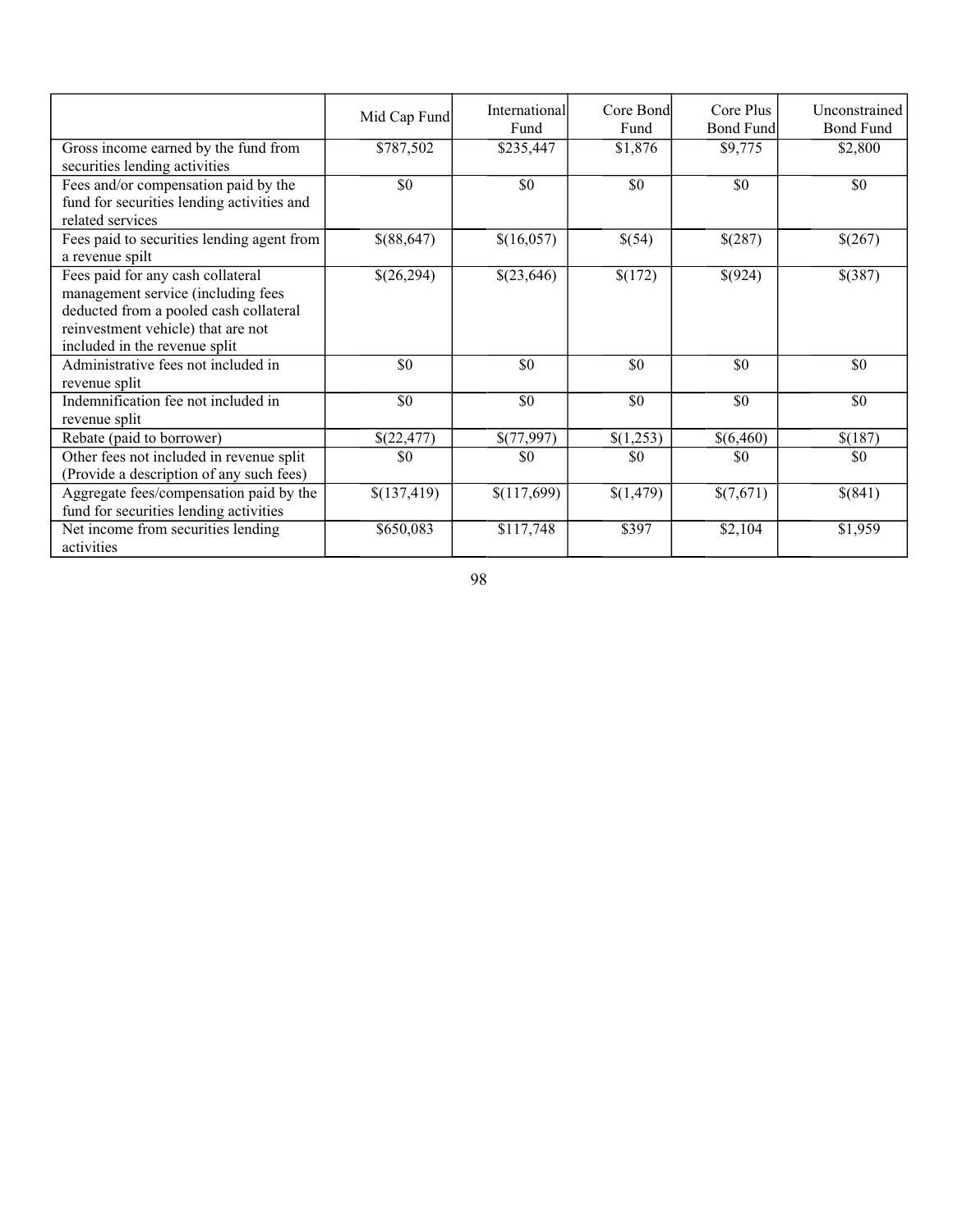### **E. Portfolio Managers**

Carillon Tower does not employ any portfolio managers for the funds. For each of the funds, Carillon Tower has delegated the responsibility for portfolio management to a sub-adviser. The sub-advisers have provided information regarding their respective portfolio managers:

### **1) Eagle (Growth & Income, Mid Cap Growth, Small Cap Growth)**

Eagle has adopted policies regarding material conflicts of interest and portfolio manager compensation. Specific information regarding the portfolio managers' compensation follows.

**Material Conflicts of Interest:** When a portfolio manager has responsibility for managing more than one account, potential conflicts of interest may arise. Those conflicts could include preferential treatment of one account over others in terms of allocation of resources or of investment opportunities. Eagle has adopted policies and procedures designed to address these potential material conflicts. For instance, portfolio managers within Eagle are normally responsible for all accounts within a certain investment discipline, and do not, absent special circumstances, differentiate among the various accounts when allocating resources. Additionally, Eagle and its advisory affiliates utilize a system for allocating investment opportunities among portfolios that is designed to provide a fair and equitable allocation.

The officers and employees of Eagle and accounts in which affiliated persons have an investment interest, may at times buy or sell and have positions in securities which may be those recommended for purchase or sale to investment advisory clients. In addition, Eagle and its related persons may also give advice and take action in the performance of their duties to clients, which may differ from, or be similar to the advice given, or the timing and nature of action taken, with respect to their own accounts. Eagle may combine transaction orders placed on behalf of clients, including accounts in which affiliated persons of Eagle have an investment interest. Eagle seeks to ensure that the firm and its employees do not personally benefit from the short-term market effects of recommendations to or actions for clients through personal securities policies and procedures under the firm's Code of Ethics.

**Compensation:** Eagle seeks to maintain a compensation program that is competitively positioned to attract and retain high caliber investment professionals. Portfolio Manager compensation is reviewed and may be modified periodically as appropriate to reflect changes in the market, as well as to adjust the factors used to determine variable compensation. Investment professionals receive a base salary and deferred compensation along with a variable bonus based on revenues on accounts under management and various other variable forms of compensation, including stock options and an executive benefit plan. Eagle has created a compensation plan that provides its investment professionals with long-term financial incentives and encourages them to develop their careers at Eagle. The investment professionals are compensated as follows:

- All portfolio managers are paid base salaries,
- Portfolio managers participate in a revenue-sharing program that provides incentives to build a successful investment program over the long term,
- Additional deferred compensation plans, including restricted stock awards and stock option programs, may be provided to key investment professionals, and
- All portfolio managers generally are eligible to receive benefits from Eagle's parent company including health care and other insurance benefits, a 401(k) plan, profit sharing, Long-Term Incentive Plan, Employee Stock Option Plan and Employee Stock Purchase Plan.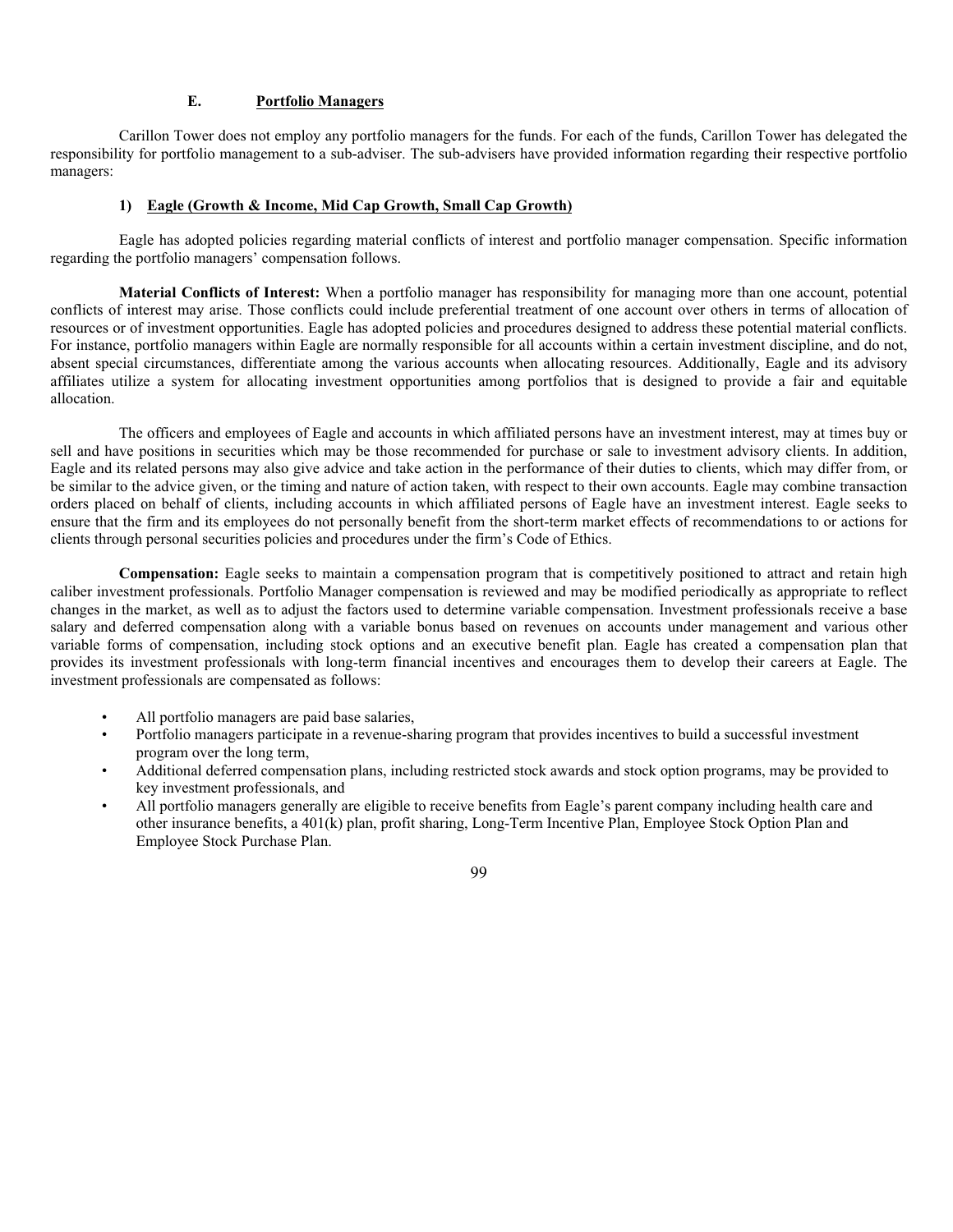Eagle typically compensates its portfolio managers based primarily on the scale and complexity of their portfolio responsibilities and the performance of funds and managed accounts relative to benchmarks and peer groups. Each portfolio manager is evaluated based on the composite performance of funds and accounts in each strategy for which the individual serves on the portfolio management team. Periods evaluated include the 1, 3, 5 and 10 year (or since inception) periods for relevant strategies. This evaluation may afford differing weights to specific funds, accounts or products based on a portfolio manager's contribution or responsibility to the team. This weighting process may be based on the overall size of a given fund or investment product and portfolio manager responsibility and/or contribution and may provide incentive for a portfolio manager to favor another account over their fund(s). A portfolio manager may manage a separate account or other pooled investment vehicle which may have materially higher fee arrangements than their fund (s). Eagle has established procedures to mitigate these conflicts, including review of performance dispersion across all firm managed accounts and policies to monitor trading and best execution for all managed accounts and funds.

### A. Bert L. Boksen, Eric Mintz and Christopher Sassouni (Mid Cap Growth, Small Cap Growth)

As of December 31, 2020, Mr. Boksen and Mr. Mintz are responsible for the day-to-day management of the following other accounts:

|                                  | Number of accounts | Total assets  |
|----------------------------------|--------------------|---------------|
| Registered investment companies  |                    | \$537 million |
| Other pooled investment vehicles |                    | \$338 million |
| Other accounts                   | .480               | \$3.3 billion |

In the "other pooled investment vehicles" category above, the advisory fee payable to Eagle is based upon the account's performance. In one of the 1,480 above "other accounts" the advisory fee payable to Eagle is based upon the account's performance. This account had a market value of approximately \$342 million. The remainder of the "other accounts" and assets did not have a performance fee. Mr. Sassouni does not have individual discretion over the assets of the funds or of any other accounts.

Eagle currently holds a 51% ownership interests in EB Management I, LLC which acts as the general partner in a limited partnership formed for investment purposes. Bert Boksen is a 49% owner of EB Management I, LLC and the Portfolio Manager for the Eagle Aggressive Growth Partners Fund I L.P. and Eagle Aggressive Growth Partners II L.P. Eagle also provides administrative and investment research services for the general partner. Certain officers and employees of Eagle have investment interests in the limited partnership. On occasion, orders for the securities transactions of the limited partnership may be aggregated with orders for Eagle's client accounts. In such instances, Eagle will ensure that the allocation of securities among Eagle's clients and the partnership is equitable; price averaging may be used for trades executed in a series of transactions on the same day. Mr. Boksen's additional compensation includes receipt of 50% of the net profits generated by EB Management I.

Mr. Boksen's and Mr. Mintz' benchmarks for evaluation purposes include Lipper and Morningstar rankings for mutual fund performance and the Russell 2000® Growth and Russell Mid Cap® Growth indices for separate accounts along with peer group rankings such as those from Callan Associates and Mercer Investment Consulting. Mr. Sassouni is paid a base salary and a bonus that is based on his individual performance as a research analyst as well as his contribution to the results of Eagle's investment products. In addition, he may receive additional compensation for his contributions as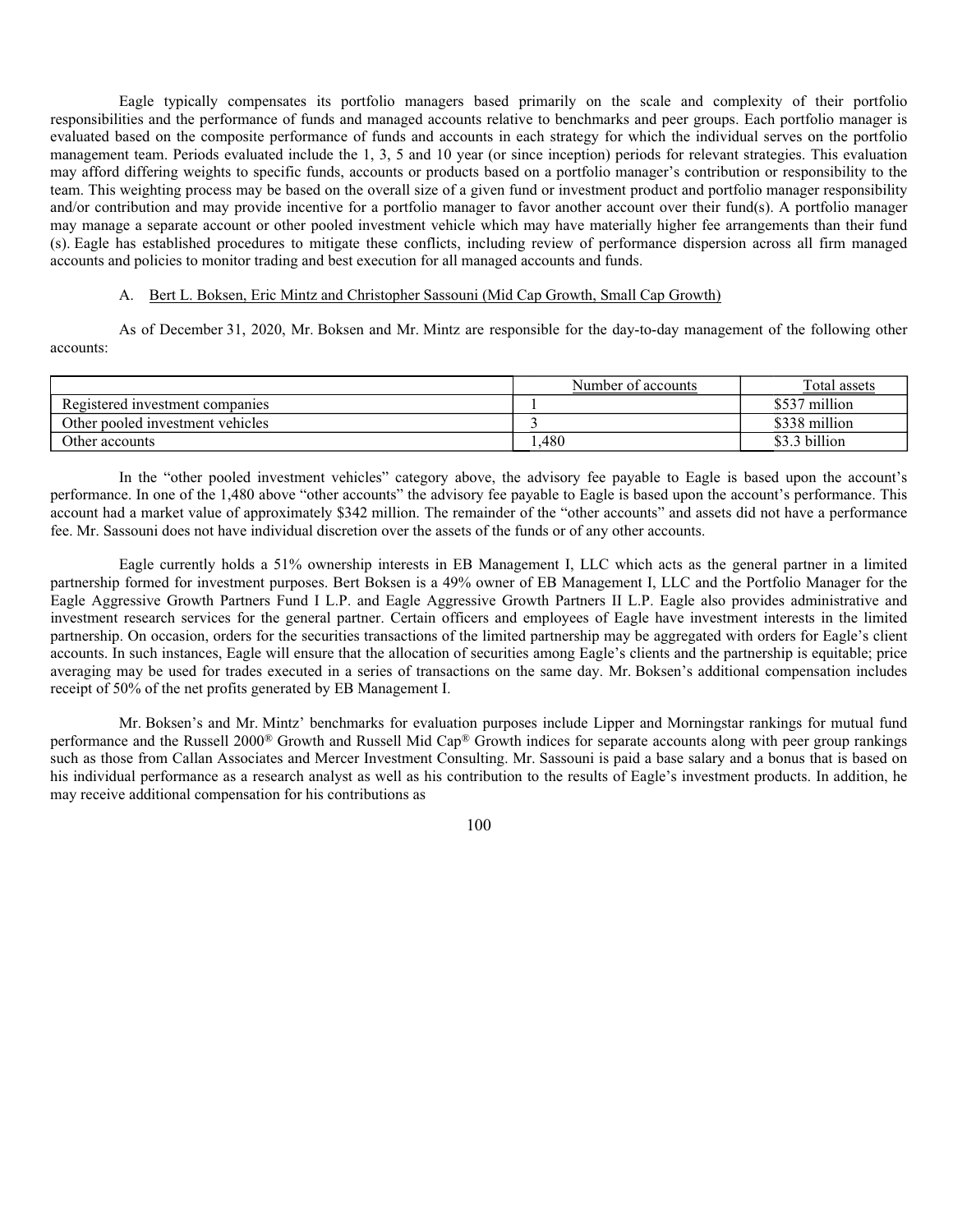Assistant Portfolio Manager of the fund and other similarly managed accounts. Mr. Sassouni also may receive an allocation of a portion of the incentive fee earned, if any, by EB Management I, LLC.

As of December 31, 2020, Mr. Boksen owns over \$1,000,000 of Mid Cap Growth's shares and between \$500,001 and \$1,000,000 of Small Cap Growth's shares. As of December 31, 2020, Mr. Mintz owns over \$1,000,000 of Mid Cap Growth's shares and between \$500,001 and \$1,000,000 of Small Cap Growth's shares. As of December 31, 2020, Mr. Sassouni owns between \$50,001 and \$100,000 of Mid Cap Growth's shares and between \$50,001 and \$100,000 of Small Cap Growth's shares.

### B. David Blount, Harald Hvideberg, and Brad Erwin (Growth & Income)

As of December 31, 2020, Messrs. Blount, Hvideberg and Erwin are each responsible for the day-to-day management of the following other accounts:

|                                  | Number of accounts | Total assets  |
|----------------------------------|--------------------|---------------|
| Registered investment companies  |                    | \$0           |
| Other pooled investment vehicles |                    | \$0           |
| Other accounts                   | 562                | \$757 million |

In none of the above "other accounts" is the advisory fee payable to Eagle based upon the account's performance and none of the assets managed pay a performance fee. Mr. Blount's, Mr. Hvideberg's and Mr. Erwin's benchmarks for evaluation purposes include Lipper and Morningstar rankings for mutual fund performance and the S&P 500 Index for separate accounts along with peer group rankings such as those from Callan Associates and Mercer Investment Consulting.

As of December 31, 2020, Mr. Blount owns between \$100,001 and \$500,000, Mr. Hvideberg owns \$0 and Mr. Erwin owns \$0 of the fund's shares.

# **2) ClariVest (Capital Appreciation, International Stock)**

ClariVest has adopted policies regarding material conflicts of interest and portfolio manager compensation. Specific information regarding the portfolio managers' compensation follows. This information is provided as of December 31, 2020.

**Material Conflicts of Interest:** Because portfolio managers manage accounts for multiple clients, conflicts of interest may arise in connection with the portfolio managers' management of the fund on the one hand and accounts for other clients on the other hand. For example, a portfolio manager may have conflicts of interest in allocating time, resources and investment opportunities among the fund and the other client accounts that he manages. In addition, due to differences in the investment strategies or restrictions between the fund and the other clients, a portfolio manager may take action with respect to another client that differs from the action taken with respect to the fund. In some cases, another account managed by a portfolio manager may compensate the investment adviser based on the performance of the securities held by that account or otherwise provide more revenue to the investment adviser. While these factors may create conflicts of interest for a portfolio manager in the allocation of time, resources and investment opportunities, the portfolio managers will endeavor to exercise their discretion in a manner that they believe is equitable to all interested persons.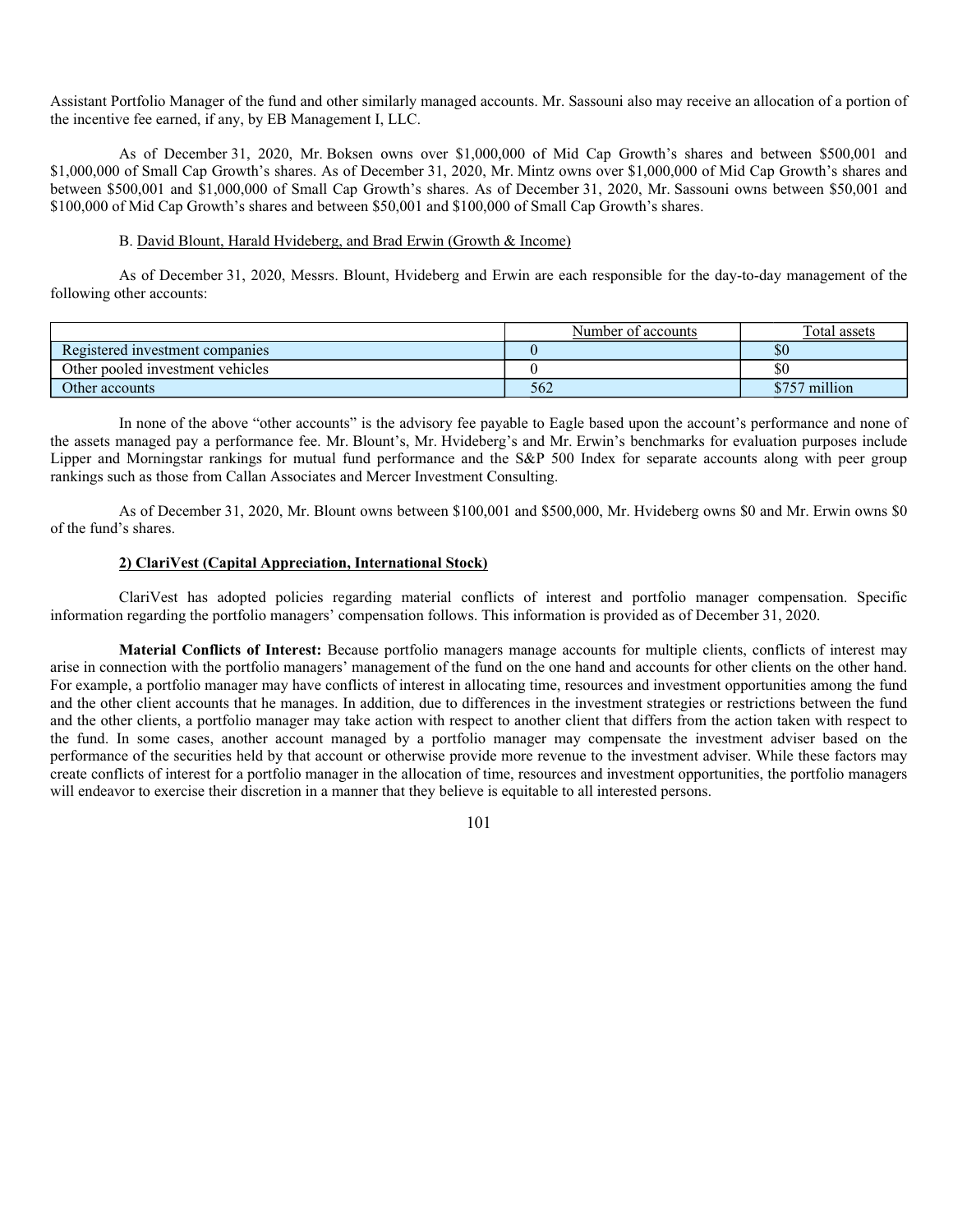**Compensation:** Compensation paid by ClariVest to its portfolio managers has three primary components: (1) a base salary, (2) a discretionary bonus, and (3) a deferred compensation plan. The portfolio managers also receive certain retirement, insurance, and other benefits that are broadly available to all ClariVest employees. The intent of this compensation plan is to achieve a market competitive structure. ClariVest seeks to compensate portfolio managers in a manner commensurate with their responsibilities, contributions and performance, and that is competitive with other firms within the investment management industry. Salaries, bonuses, and distributions are also influenced by the operating performance of ClariVest.

Bonuses are based on a variety of factors, including overall profitability of the firm as well as individual contribution to the firm. ClariVest believes that payment of bonuses based on short term performance is counterproductive to the environment at ClariVest. All members of the investment team are expected to actively participate in ongoing research, some of which may not primarily benefit the product on which they are the named portfolio manager.

As of December 31, 2020, Mr. Wolter, Mr. Pavan, Dr. Feng, Mr. Wagner, Mr. Vaughn, Mr. Turner, Mr. Mutreja, and Ms. Zengeni do not own any shares of the Capital Appreciation Fund or the International Stock Fund.

## A. David J. Pavan, C. Frank Feng, Ph.D., Ed Wagner, Todd N. Wolter (Capital Appreciation)

As of December 31, 2020, Mr. Pavan is responsible for the day-to-day management of the following other accounts:

| Without performance fee          | Number of accounts | Total assets    |
|----------------------------------|--------------------|-----------------|
| Registered investment companies  |                    | \$2,064,251,207 |
| Other pooled investment vehicles |                    | \$295,700,615   |
| Other accounts                   |                    | \$5,837,331     |
| With performance fee             |                    |                 |
| Other pooled investment vehicles |                    | \$0             |

As of December 31, 2020, Dr. Feng is responsible for the day-to-day management of the following other accounts:

| Without performance fee          | Number of accounts | Total assets    |
|----------------------------------|--------------------|-----------------|
| Registered investment companies  |                    | \$2,064,251,207 |
| Other pooled investment vehicles |                    | \$0             |
| Other accounts                   |                    | \$6,304,630     |
| With performance fee             |                    |                 |
| Other pooled investment vehicles |                    | \$0             |
| Other accounts                   |                    | \$0             |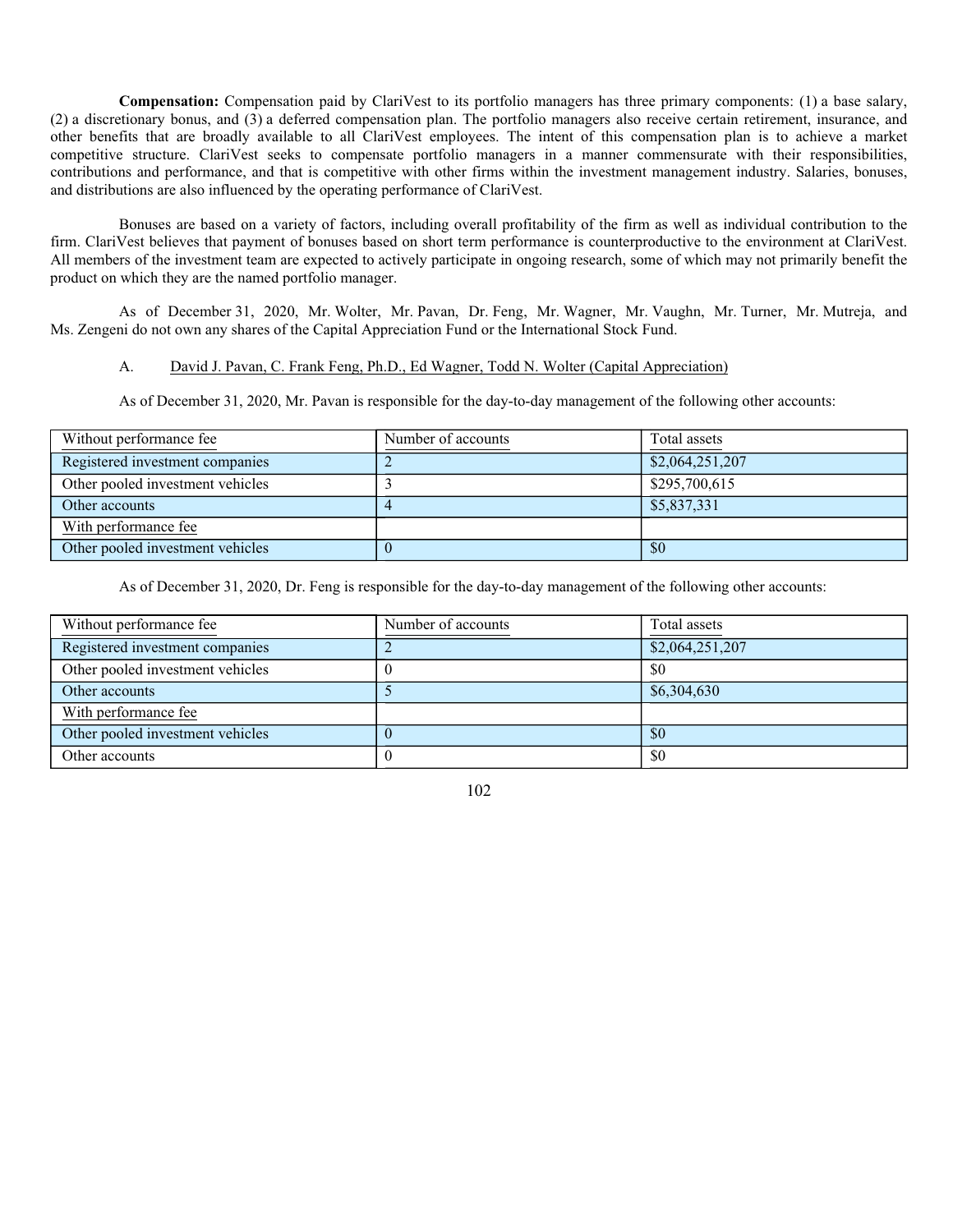As of December 31, 2020, Mr. Wagner is responsible for the day-to-day management of the following other accounts:

| Without performance fee          | Number of accounts | Total assets    |
|----------------------------------|--------------------|-----------------|
| Registered investment companies  |                    | \$2,064,251,207 |
| Other pooled investment vehicles |                    | \$295,700,615   |
| Other accounts                   |                    | \$454,397,862   |
| With performance fee             |                    |                 |
| Other accounts                   |                    | \$0             |

As of December 31, 2020, Mr. Wolter is responsible for the day-to-day management of the following other accounts:

|                                  | Number of accounts | Total assets    |
|----------------------------------|--------------------|-----------------|
| Without performance fee          |                    |                 |
| Registered investment companies  |                    | \$2,074,484,259 |
| Other pooled investment vehicles |                    | \$295,700,615   |
| Other accounts                   | 13                 | \$671,820,075   |
| With performance fee             |                    |                 |
| Other pooled investment vehicles |                    | \$1,619,894     |
| Other accounts                   |                    | \$0             |

# B. David R. Vaughn, Alex Turner, Priyanshu Mutreja, Gashi Zengeni (International Stock)

As of December 31, 2020, Mr. Vaughn is responsible for the day-to-day management of the following other accounts:

| Without performance fee          | Number of accounts | Total assets  |
|----------------------------------|--------------------|---------------|
| Registered investment companies  |                    | \$187,840,426 |
| Other pooled investment vehicles |                    | \$452,867,722 |
| Other accounts                   |                    | \$131,964,449 |
| With performance fee             |                    |               |
| Other pooled investment vehicles |                    | \$66,337,937  |

As of December 31, 2020, Mr. Turner is responsible for the day-to-day management of the following other accounts:

|                                  | Number of accounts | Total assets  |
|----------------------------------|--------------------|---------------|
| Without performance fee          |                    |               |
| Registered investment companies  |                    | \$187,840,426 |
| Other pooled investment vehicles |                    | \$452,867,722 |
| Other accounts                   |                    | \$131,964,449 |
| With performance fee             |                    |               |
| Other pooled investment vehicles |                    | \$66,337,937  |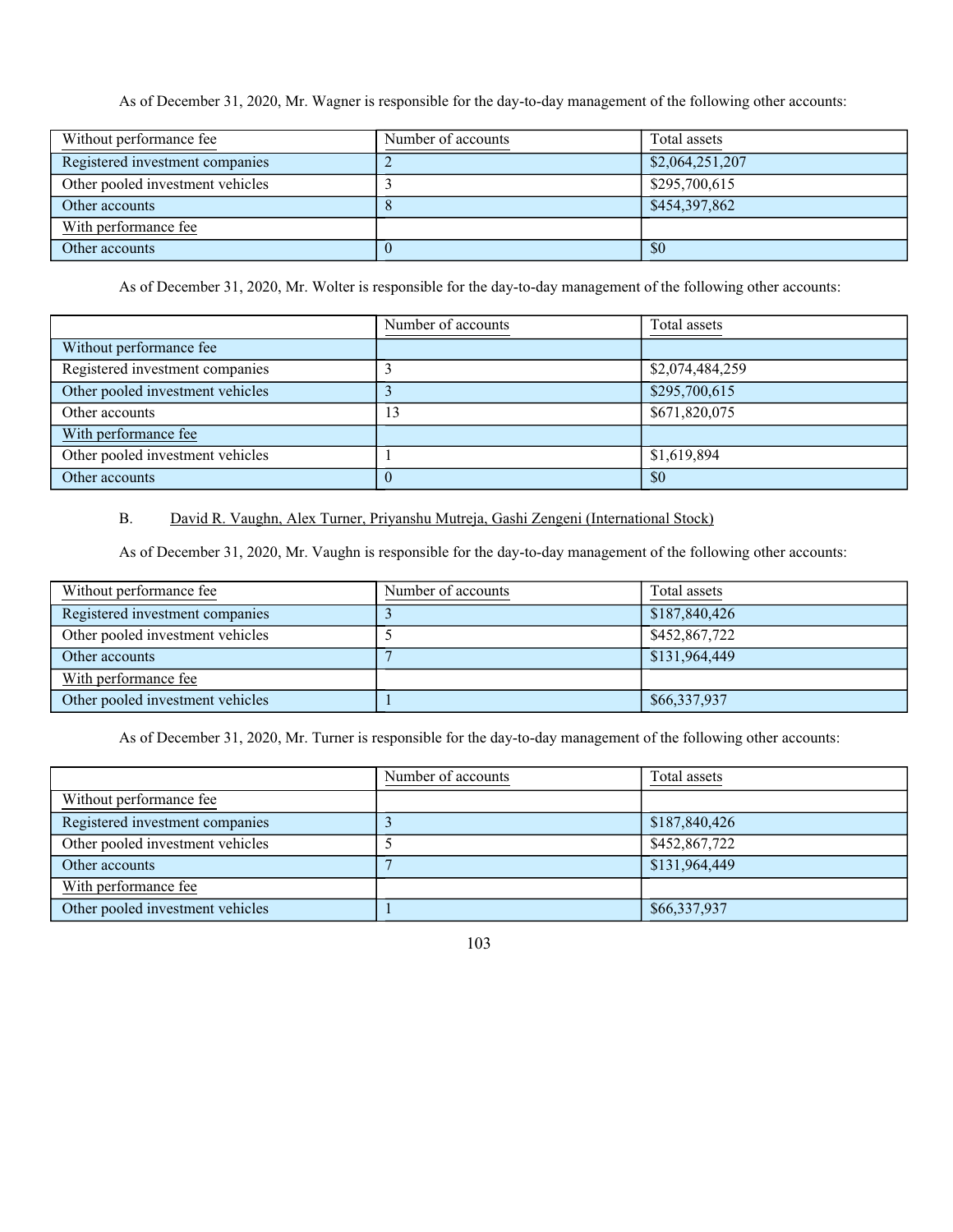As of December 31, 2020, Mr. Mutreja is responsible for the day-to-day management of the following other accounts:

|                                  | Number of accounts | Total assets  |
|----------------------------------|--------------------|---------------|
| Without performance fee          |                    |               |
| Registered investment companies  |                    | \$187,840,426 |
| Other pooled investment vehicles |                    | \$452,867,722 |
| Other accounts                   |                    | \$131,905,637 |
| With performance fee             |                    |               |
| Other pooled investment vehicles |                    | \$66,337,937  |

As of December 31, 2020, Ms. Zengeni is responsible for the day-to-day management of the following other accounts:

|                                  | Number of accounts | Total assets  |
|----------------------------------|--------------------|---------------|
| Without performance fee          |                    |               |
| Registered investment companies  |                    | \$187,840,426 |
| Other pooled investment vehicles |                    | \$452,867,722 |
| Other accounts                   |                    | \$131,438,338 |
| With performance fee             |                    |               |
| Other pooled investment vehicles |                    | \$66,337,937  |

# **3) Scout Investments (International, Mid Cap, Small Cap, Core Bond, Core Plus Bond, Unconstrained Bond)**

Scout has adopted policies regarding material conflicts of interest and portfolio manager compensation. Specific information regarding the portfolio managers' compensation follows. This information is provided as of December 31, 2020.

**Potential Conflicts of Interest**: The management of multiple funds and accounts may give rise to potential conflicts of interest if the funds and accounts have different objectives, benchmarks, time horizons, and fees as the portfolio manager must allocate his or her time and investment ideas across multiple funds and accounts. Scout Investments seeks to manage such competing interests for the time and attention of portfolio managers by having portfolio managers focus on a particular investment discipline, such as equity or fixed income securities. Most other accounts managed by a portfolio manager are managed using the same investment strategies that are used in connection with the management of the funds. Accordingly, portfolio holdings, position sizes, and industry and sector exposures tend to be similar across similar portfolios, which may minimize the potential for conflicts of interest.

However, securities selected for funds or accounts other than a fund may outperform the securities selected for the fund. Finally, if the portfolio manager identifies a limited investment opportunity, which may be suitable for more than one fund or other account, a fund may not be able to take full advantage of that opportunity due to an allocation of that opportunity across all eligible funds and accounts. Scout Investments seeks to manage such potential conflicts by following procedures, as approved and reviewed by the Scout Board, intended to provide a fair allocation of buy and sell opportunities among client accounts.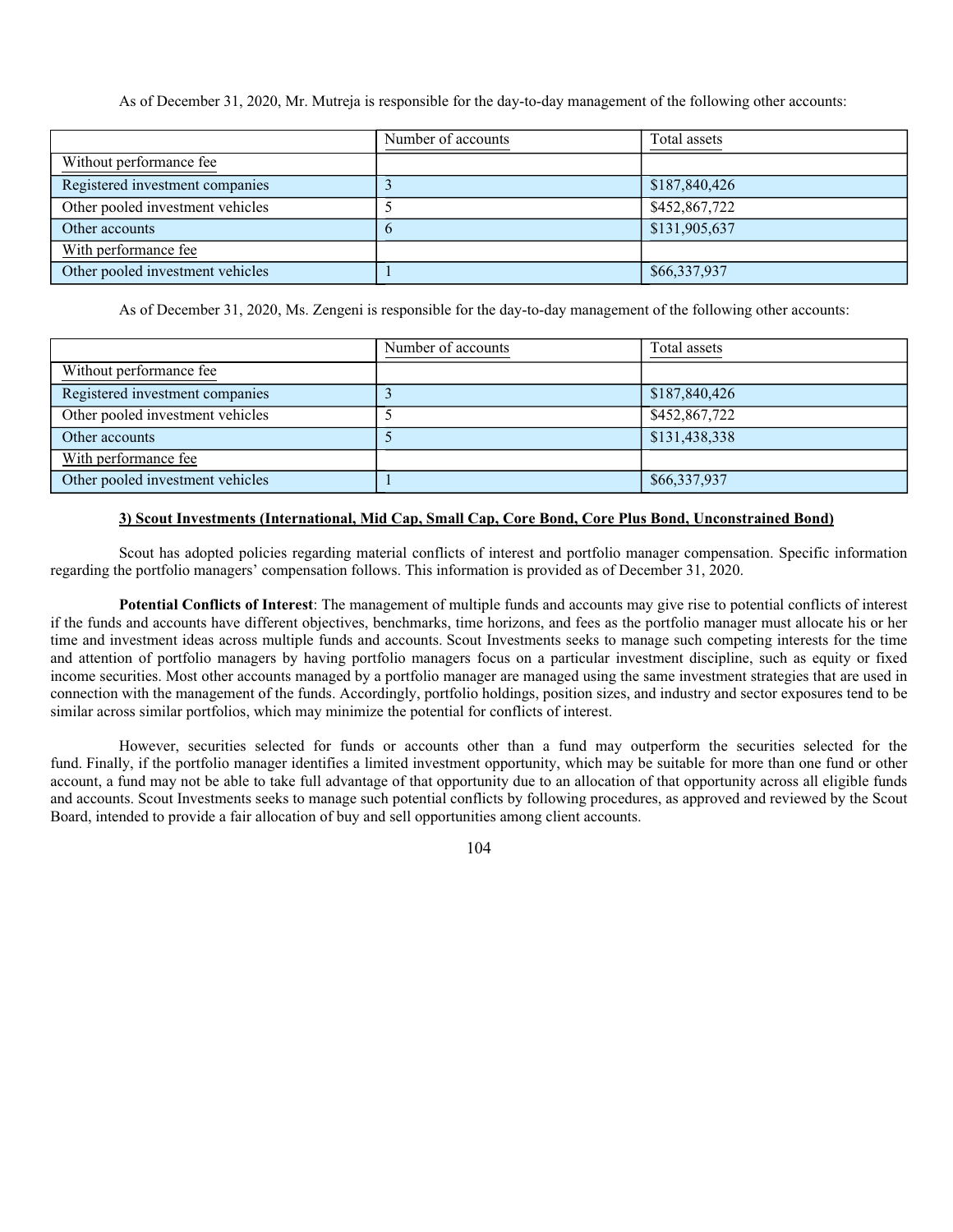The structure of portfolio manager compensation may also give rise to potential conflicts of interest. A portfolio manager's base pay tends to increase with additional and more complex responsibilities that include increased assets under management and a portion of the bonus relates to marketing efforts, which together indirectly link compensation to sales.

Finally, the management of personal accounts by the portfolio manager may give rise to potential conflicts of interest. The funds' code of ethics is designed to address such conflicts.

The funds have adopted certain compliance procedures that are designed to address these, and other, types of conflicts. However, there is no guarantee that such procedures will detect each and every situation where a conflict arises.

Scout Investments may have proprietary interests in, and may manage or advise with respect to, accounts or funds (including separate accounts and other funds and collective investment vehicles) that have investment objectives similar to those of the funds and/or that engage in transactions in the same types of securities and instruments as the funds. As such, Scout Investments and its affiliates or their clients are or may be actively engaged in transactions in the same securities and instruments in which the funds invest. Such activities could affect the prices and availability of the securities and instruments in which the funds invest, which could have an adverse impact on the funds' performance. Such transactions, particularly in respect of most proprietary accounts or customer accounts, will be executed independently of the funds' transactions and thus at prices or rates that may be more or less favorable than those obtained by the funds. When Scout Investments or an affiliate seeks to purchase or sell the same assets for their managed accounts, including the funds, the assets actually purchased or sold may be allocated among the accounts on a basis determined in their good faith discretion to be equitable. In some cases, this system may adversely affect the size or price of the assets purchased or sold for the funds.

Further, transactions in investments by one or more other accounts or clients advised by Scout Investments may have the effect of diluting or otherwise disadvantaging the values, prices or investment strategies of the funds. This may occur when investment decisions regarding the funds are based on research or other information that is also used to support decisions or advice for other accounts. When Scout Investments or one of its other clients implements a portfolio decision or strategy on behalf of another account ahead of, or contemporaneously with, similar decisions or strategies for the funds, market impact, liquidity constraints or other factors could result in the funds receiving less favorable trading results and the costs of implementing such decisions or strategies could be increased or the funds could otherwise be disadvantaged.

### **Compensation:**

#### **International, Mid Cap, and Small Cap**

At Scout, we believe that compensation and incentives should be aligned with our clients' interests and the traditional value of rewarding hard work. In order for portfolio manager and analyst compensation to appropriately reflect the results delivered to our clients, we administer a compensation plan that prioritizes performance and is industry-competitive in order to retain investment talent.

The annual compensation plan for equity portfolio managers and analysts combines a competitive base salary with an annual cash bonus related to investment performance that may be in excess of 100% of base salary. Additionally, they are eligible to receive deferred long-term incentive awards.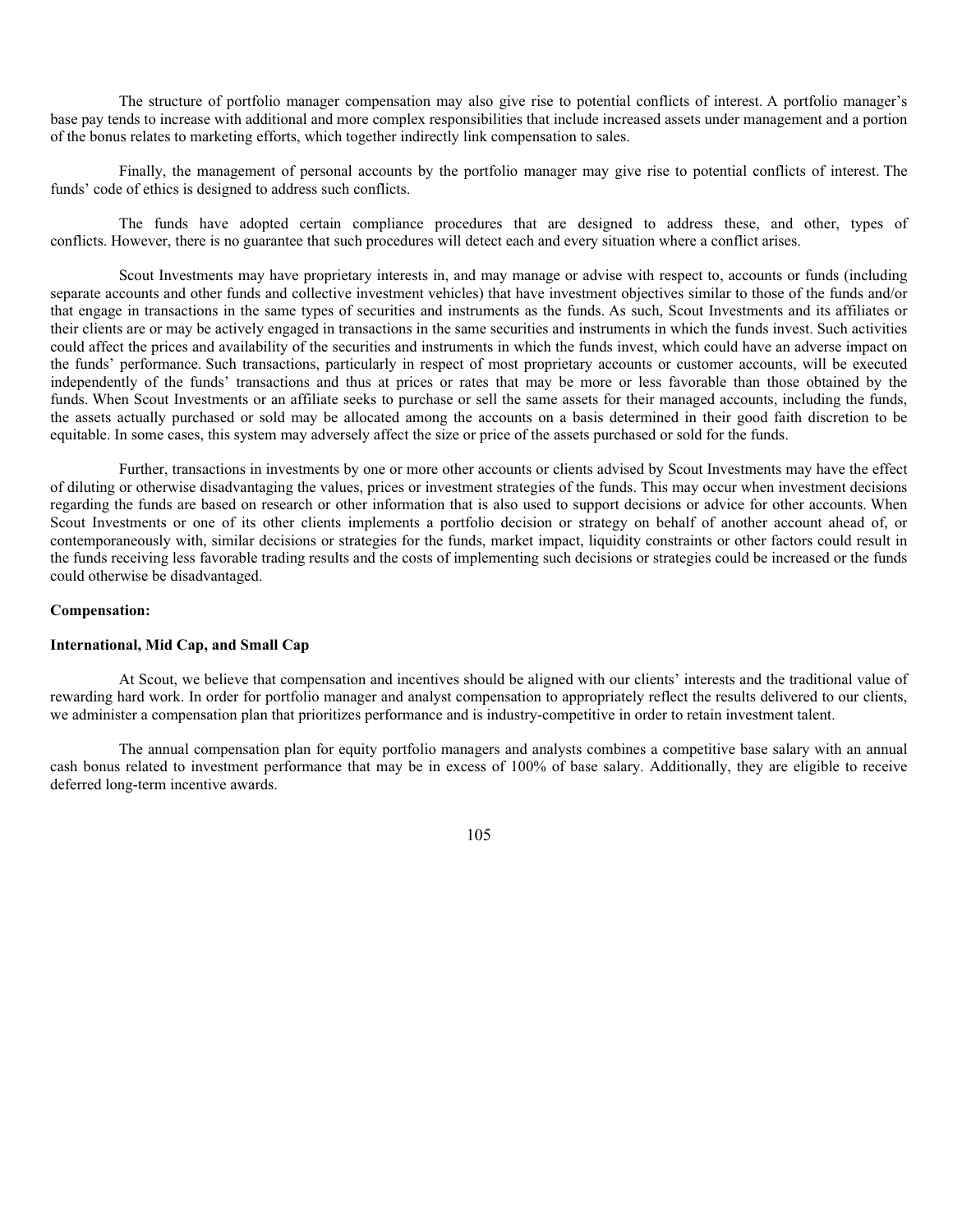All Scout equity portfolio managers are under long-term employment agreements which include industry standard incentives and restrictive covenants.

### Portfolio Managers

For portfolio managers, the bonus plan is based on a percentage of revenue generated by products they manage and incorporates investment performance and a subjective component. Investment performance accounts for two-thirds while the subjective component accounts for one-third of the bonus plan structure.

Investment performance is evaluated on a one-year, three-year, and five-year time frame. Risk-adjusted performance is typically measured relative to the median investment manager risk-adjusted performance in the strategy's discipline, according to the Callan Consulting peer universe.

### Investment Analysts

For investment analysts, the bonus plan is based on a percentage of revenue generated by the products to which they contribute and incorporates investment performance and a subjective component. Investment performance accounts for two-thirds while the subjective component accounts for one-third of the bonus plan structure.

Investment performance is evaluated on a one-year, three-year, and five-year time frame. Risk-adjusted performance is typically measured relative to the median investment manager risk-adjusted performance in the strategy's discipline, according to the Callan Consulting peer universe.

### **Core Bond, Core Plus Bond and Unconstrained Bond**

Scout Investments utilizes a strategic and comprehensive compensation plan for its portfolio managers that is competitive and within the norm of industry standards. The compensation of the portfolio managers of a fund is not tied directly to either the performance or the net assets of the fund. Instead, compensation of the portfolio managers, who are all employees of the fixed income division of Scout Investments, Reams Asset Management, is dependent in part on the overall profitability of that division.

The Reams Asset Management fixed income professionals, who are all either portfolio managers or analysts, earn a base salary and participate in the bonus plan of Scout Investments, as described above. The size of bonus pool under that plan is dependent on the profitability of the Reams Asset Management division. The performance and net assets of the funds have an impact on that profitability.

# A. Michael D. Stack and Angel M. Lupercio (International)

As of December 31, 2020, Mr. Stack and Mr. Lupercio are responsible for the day-to-day management of the following other accounts:

| Number of                        |                  |
|----------------------------------|------------------|
| accounts                         | Total assets     |
| Registered investment companies  | \$0              |
| Other pooled investment vehicles | \$170.90 million |
| Other accounts                   | \$248.45 million |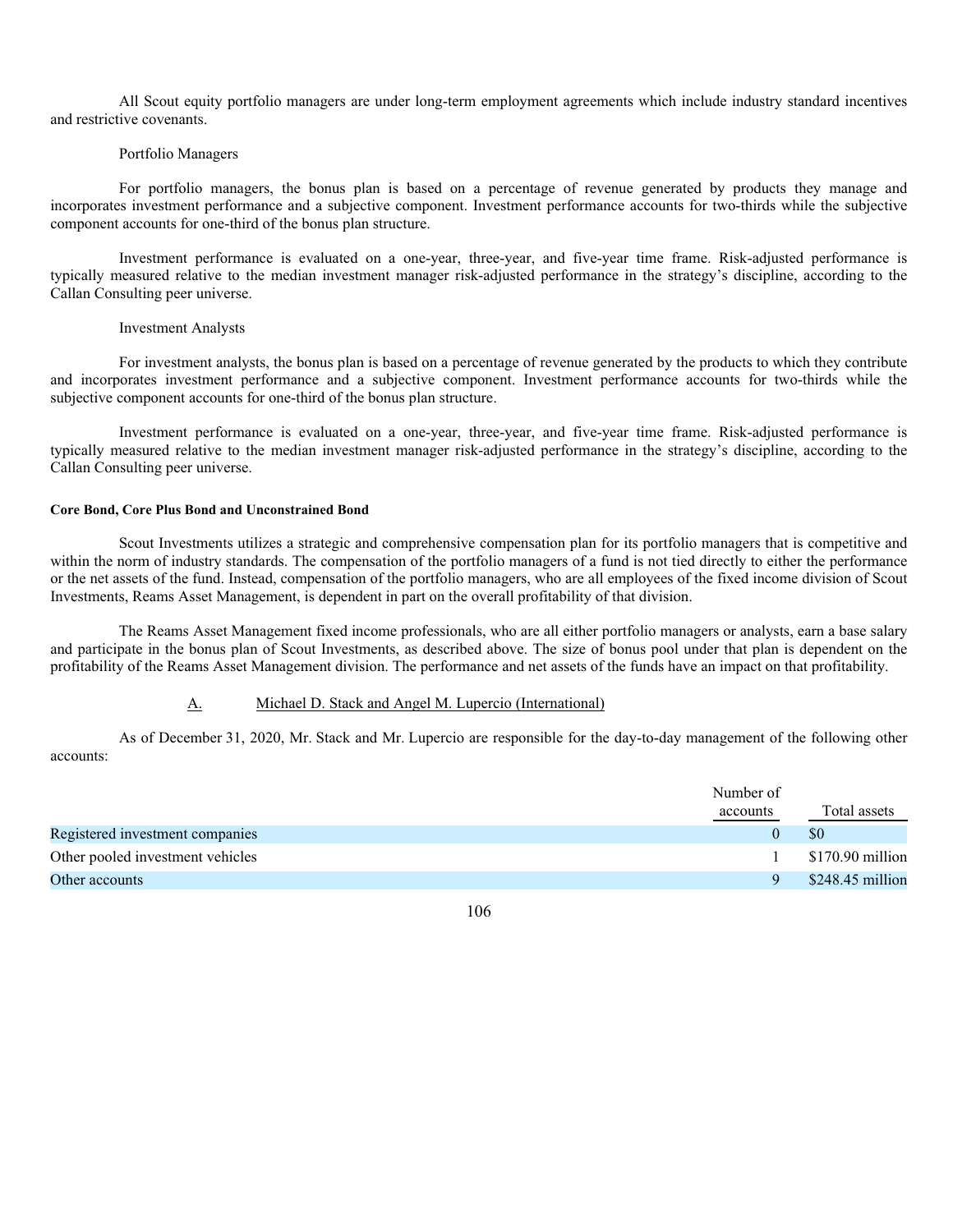In the "other pooled investment vehicles" category above, the advisory fee payable to Scout Investments is not based upon the account's performance. In none of the 9 above "other accounts" is the advisory fee payable to Scout Investments based upon the account's performance and none of the assets managed pay a performance fee.

As of December 31, 2020, Mr. Stack owns between \$100,001 and \$500,000 of International's shares, and Mr. Lupercio does not own any shares of International.

# B. Mark M. Egan, Todd C. Thompson, Stephen T. Vincent, Clark W. Holland and Jason J. Hoyer and Tilak "Dmitri" Silva1 (Core Bond, Core Plus Bond, Unconstrained Bond)

As of December 31, 2020, Messrs. Egan, Thompson, Vincent, Holland and Hoyer are each responsible for the day-to-day management of the following other accounts. Effective March 5, 2021, Mr. Silva also will be responsible for the following other accounts:

|                                  | Number of |                     |
|----------------------------------|-----------|---------------------|
|                                  | accounts  | Total assets        |
| Registered investment companies  |           | $$132.01$ million   |
| Other pooled investment vehicles |           | $$1479.39$ million  |
| Other accounts                   | 131       | $$17921.41$ million |

In none of the 9 "other pooled investment vehicles" above, is the advisory fee payable to Scout Investments based on the account's performance. In one of the 131 above "other accounts" is the advisory fee payable to Scout Investments based upon the account's performance. This account had a market value of approximately \$66,360,242. The remainder of the "other accounts" and assets did not have a performance fee.

As of December 31, 2020, Mr. Egan did not own Unconstrained Bond's shares; Mr. Thompson owned over \$1,000,000 of Unconstrained Bond's shares; Mr. Vincent owned between \$100,001 and \$500,000 of Core Bond's shares and over \$1,000,000 of Unconstrained Bond's shares; Mr. Holland owned between \$100,001 and \$500,000 of Unconstrained Bond's shares; Mr. Hoyer owned between \$100,001 and \$500,000 of Unconstrained Bond's shares; and Mr. Silva did not own any shares of Unconstrained Bond, Core Bond and Core Plus Bond.

1. Mr. Silva will become a Portfolio Co-Manager of Core Bond, Core Plus Bond, and Unconstrained Bond effective March 5, 2021.

# C. Patrick Dunkerley, Derek M. Smashey, John R. Indellicate II and Jason J. Votruba (Mid Cap)

As of December 31, 2020, Mr. Dunkerley, Mr. Smashey, Mr. Indellicate and Mr. Votruba are each responsible for the day-to-day management of the following other accounts:

|                                  | Number of accounts | Total assets      |
|----------------------------------|--------------------|-------------------|
| Registered investment companies  |                    | \$820.61 million  |
| Other pooled investment vehicles |                    | -80               |
| Other accounts                   |                    | $$212.72$ million |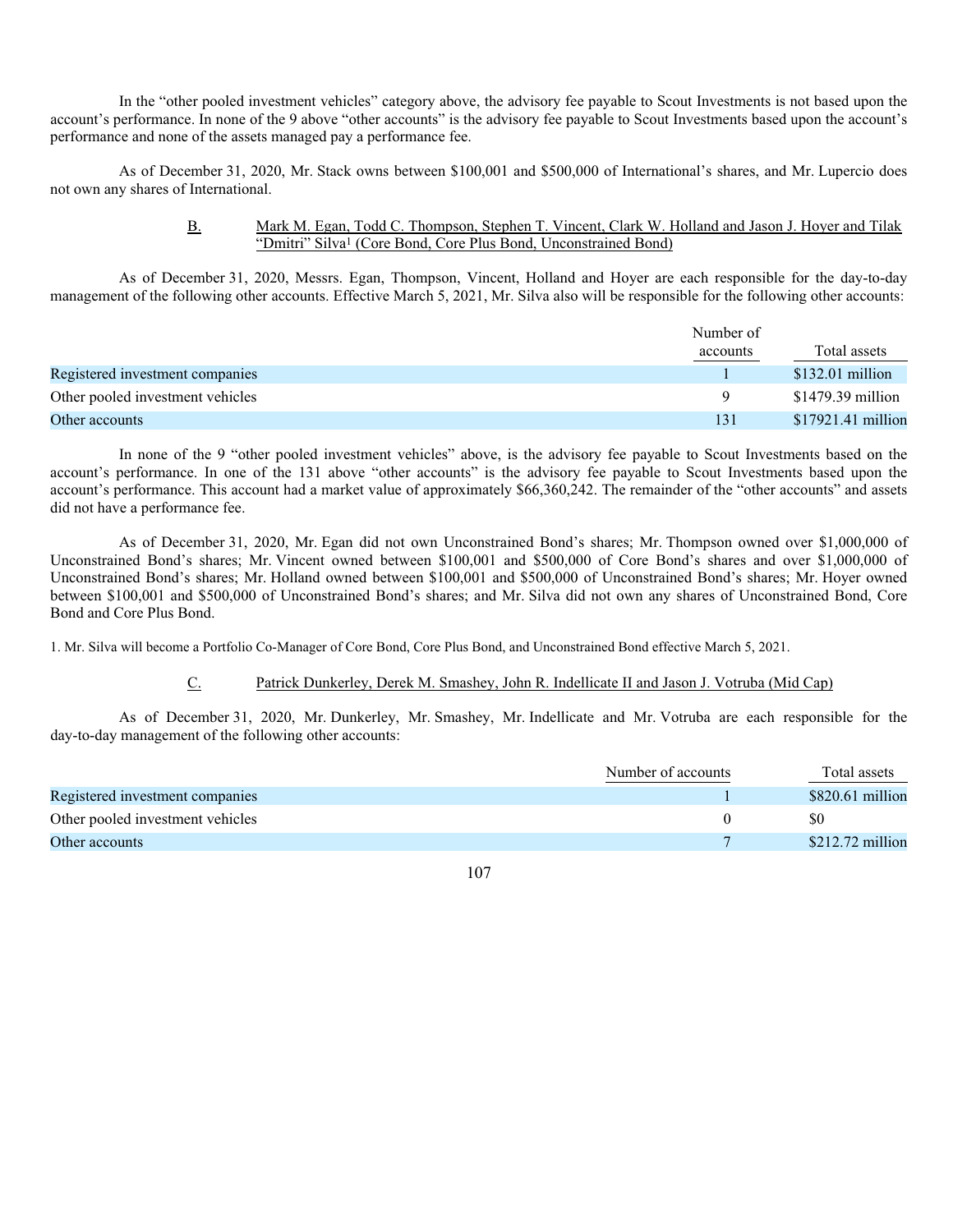In none of the 7 above "other accounts" is the advisory fee payable to Scout Investments based upon the account's performance and none of the assets managed pay a performance fee.

As of December 31, 2020, Mr. Dunkerley owns between \$500,001 and \$1,000,000 of Mid Cap's shares, Mr. Smashey owns between \$100,001 and \$500,000 of Mid Cap's shares, Mr. Indellicate owns between \$100,001 and \$500,000 of Mid Cap's shares and Mr. Votruba owns between \$100,001 and \$500,000 of Mid Cap's shares.

# D. James R. McBride and Timothy L. Miller (Small Cap)

As of December 31, 2020, Mr. McBride and Mr. Miller are each responsible for the day-to-day management of the following other accounts:

|                                  | Number of accounts | Total assets      |
|----------------------------------|--------------------|-------------------|
| Registered investment companies  |                    | $$295.15$ million |
| Other pooled investment vehicles |                    | \$0.90 million    |
| Other accounts                   |                    | $$12.99$ million  |

In the "other pooled investment vehicles" category above, the advisory fee payable to Scout Investments is not based upon the account's performance. In none of the 3 above "other accounts" is the advisory fee payable to Scout Investments based upon the account's performance and none of the assets managed pay a performance fee.

As of December 31, 2020, Mr. McBride owns over \$1,000,000 of Small Cap's shares; and Mr. Miller owns between \$100,001 and \$500,000 of Small Cap's shares.

# **F. Portfolio Turnover and Brokerage Practices**

Each fund may engage in short-term transactions under various market conditions to a greater extent than certain other mutual funds with similar investment objectives. Thus, the turnover rate may vary greatly from year to year or during periods within a year. A fund's portfolio turnover rate is computed by dividing the lesser of purchases or sales of securities for the period by the average value of portfolio securities for that period. A 100% turnover rate would occur if all the securities in a fund's portfolio, with the exception of securities whose maturities at the time of acquisition were one year or less, were sold and either repurchased or replaced within one year. A high rate of portfolio turnover (100% or more) generally leads to higher transaction costs and may result in a greater number of taxable transactions. The following tables show the turnover rate for Capital Appreciation, International Stock, Growth & Income, Mid Cap Growth, Small Cap Growth, International, Mid Cap, Small Cap, Core Bond, Core Plus Bond and Unconstrained Bond for the periods shown:

| <b>Fund</b>                | 11/1/19-10/31/20 | 11/1/18-10/31/19 |
|----------------------------|------------------|------------------|
| Capital Appreciation       | $31\%$           | 49%              |
| <b>International Stock</b> | 54%              | 43%              |
| Growth & Income            | 41%              | 25%              |
| Mid Cap Growth             | 27%              | 32%              |
| Small Cap Growth           | 21%              | 26%              |
| International              | 21%              | 20%              |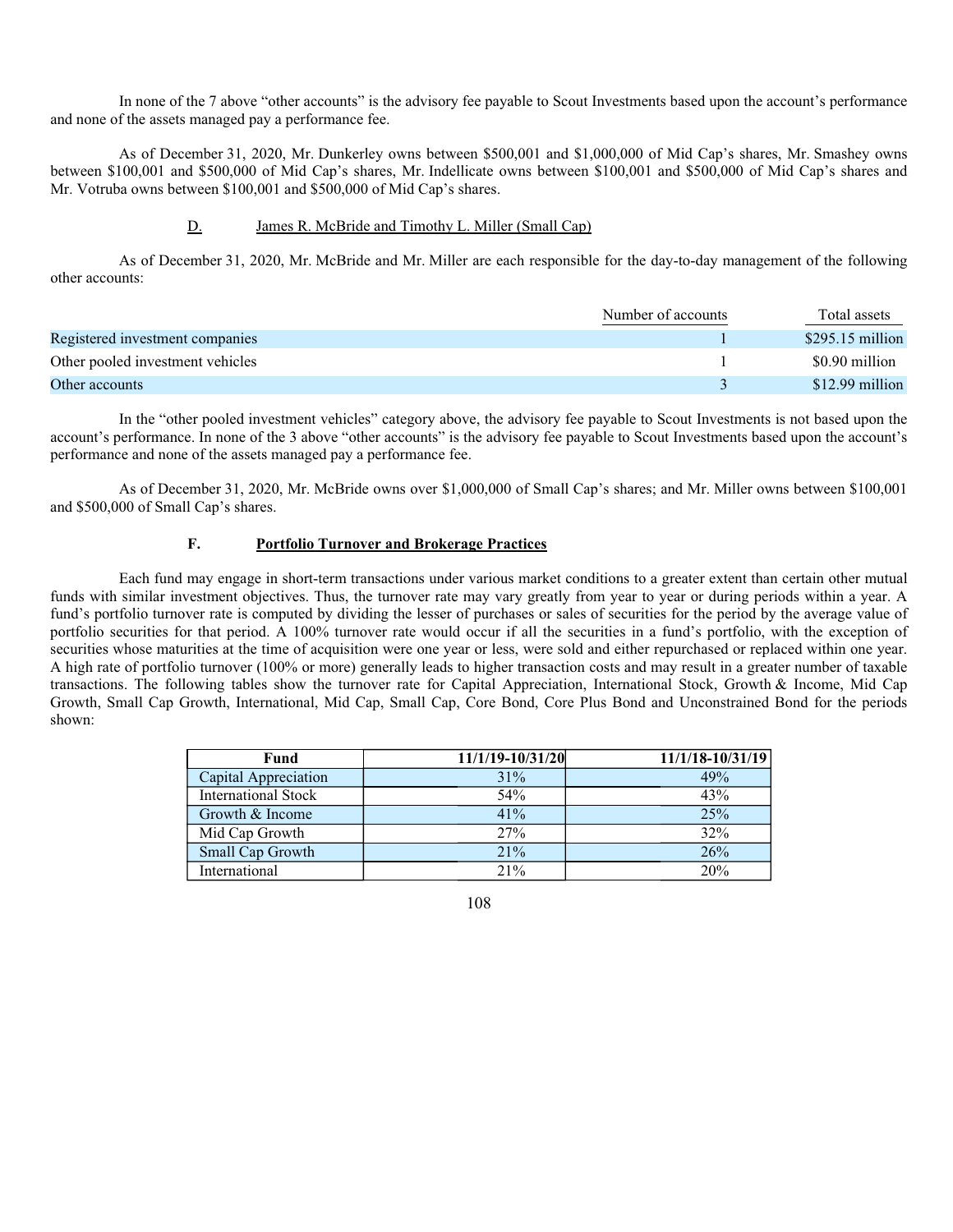| Fund                   | 11/1/19-10/31/20 | 11/1/18-10/31/19 |
|------------------------|------------------|------------------|
| Mid Cap $(a)$          | 109%             | 170%             |
| Small Cap              | $22\%$           | 21%              |
| Core Bond (b)          | 549%             | 409%             |
| Core Plus Bond (b)     | 559%             | 413%             |
| Unconstrained Bond (b) | 435%             | 289%             |

(a) A key part of the Scout Midcap Fund's investment process is the top-down overlay, which is determined through a proprietary system that monitors more than 150 economic and sentiment indicators. If the investment team perceives a shift in their outlook based on these indicators, they will actively adjust the portfolio to align with their thesis. The investment team would expect turnover to be higher than normal during peaks of volatility and uncertainty in the market.

(b) Reams Asset Management's investment style is to nimbly react to value opportunities which can cause turnover to fluctuate. Additionally, the turnover will be higher than buy and hold managers who build portfolios for yield.

Carillon Tower or a sub-adviser, as applicable, is responsible for the execution of each fund's portfolio transactions and must seek the most favorable price and execution for such transactions. Best execution, however, does not mean that a fund necessarily will be paying the lowest commission or spread available. Rather, each fund also will take into account such factors as size of the order, difficulty of execution, efficiency of the executing broker's facilities and any risk assumed by the executing broker.

It is a common practice in the investment advisory business for advisers of investment companies and other institutional investors to receive research, statistical and quotation services from broker-dealers who execute portfolio transactions for the clients of such advisers. Consistent with the policy of most favorable price and execution, Carillon Tower or a sub-adviser may give consideration to research, statistical and other services furnished by brokers-dealers, and to potential access to initial public offerings ("IPOs") that may be made available by such broker-dealers. In addition, Carillon Tower or a sub-adviser, as applicable, may place orders with brokers who provide supplemental investment and market research and securities and economic analysis and may pay to these brokers a higher brokerage commission or spread than may be charged by other brokers, provided that Carillon Tower or a sub-adviser determines in good faith that such commission or spread is reasonable in relation to the value of brokerage and research services provided. Such research and analysis may be useful to Carillon Tower or a sub-adviser in connection with services to clients other than the funds. A fund also may purchase and sell portfolio securities to and from dealers who provide it with research services. However, portfolio transactions will not be directed by the funds to dealers on the basis of such research services.

During the fiscal year ended October 31, 2020, certain of the funds directed transactions to brokers pursuant to which the brokers provided third-party or proprietary research or brokerage services to Carillon Tower or a sub-adviser. Pursuant to these arrangements to receive research and brokerage services, during the fiscal year ended October 31, 2020 it is estimated that Growth  $\&$ Income paid total commissions of approximately \$38,779 on transactions with a principal value of approximately \$157,058,188, Mid Cap Growth paid total commissions of approximately \$331,966 on transactions with a principal value of approximately \$1,053,139,314, Small Cap Growth paid total commissions of approximately \$583,065 on transactions with a principal value of approximately \$1,039,066,374, Mid Cap paid total commissions of approximately \$1,693,729 on transactions with a principal value of approximately \$3,141,611,411, International paid total commissions of approximately \$6,911,108 on transactions with a principal value of approximately \$3,141,611,411, and Small Cap paid total commissions of approximately \$89,964 on transactions with a principal value of approximately \$99,440,985.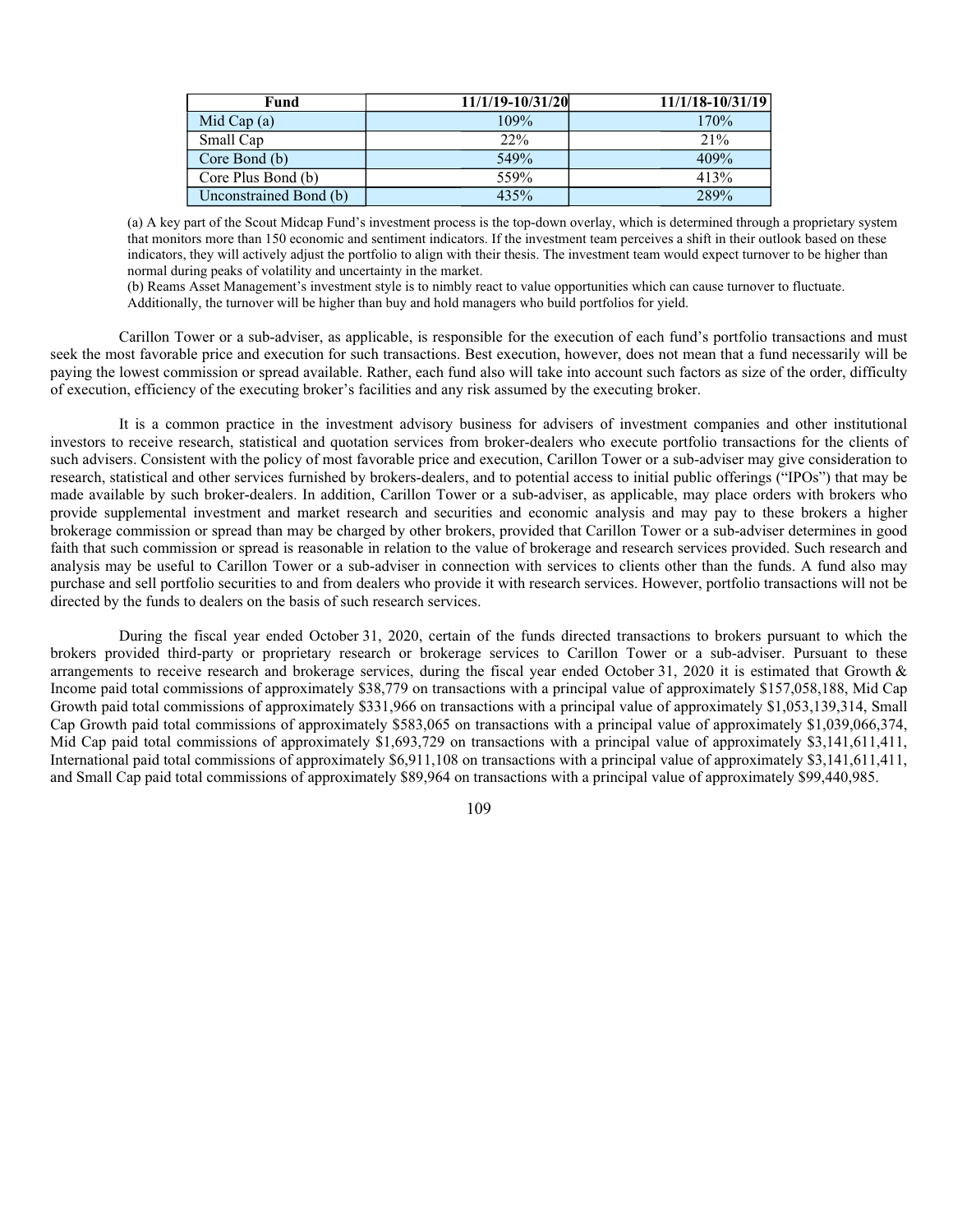Carillon Tower or a sub-adviser, as applicable, also may use an affiliated broker-dealer, its affiliates or certain affiliates of Carillon Tower as a broker for agency transactions in listed and OTC securities at commission rates and under circumstances consistent with the policy of best execution. Commissions paid to affiliates of Carillon Tower will not exceed "usual and customary brokerage commissions." Rule l7e-1 under the 1940 Act defines "usual and customary" commissions to include amounts that are "reasonable and fair compared to the commission, fee or other remuneration received or to be received by other brokers in connection with comparable transactions involving similar securities being purchased or sold on a securities exchange during a comparable period of time."

Carillon Tower or the sub-adviser, as applicable, also may select other brokers to execute portfolio transactions. In the OTC market, each fund generally deals with primary market makers unless a more favorable execution can otherwise be obtained. The following table shows the aggregate brokerage commissions paid for the periods shown.

| <b>Fund</b>                      | 11/1/19-10/31/20 | 11/1/18-10/31/19 | 11/1/17-10/31/18 |
|----------------------------------|------------------|------------------|------------------|
| Capital Appreciation             |                  |                  |                  |
| Total                            | \$91,644         | \$86,818         | \$80,421         |
| Paid to Affiliate                | \$0              | \$0              | \$0              |
| % to Affiliate                   | $0.0\%$          | $0.0\%$          | $0.0\%$          |
| % of transactions w/ Affiliate   | $0.0\%$          | $0.0\%$          | $0.0\%$          |
| <b>International Stock</b>       |                  |                  |                  |
| Total                            | \$6,631          | \$8,272          | \$9,895          |
| Paid to Affiliate                | \$0              | \$0              | \$0              |
| % to Affiliate                   | $0.0\%$          | $0.0\%$          | $0.0\%$          |
| % of transactions w/ Affiliate   | $0.0\%$          | $0.0\%$          | $0.0\%$          |
| Growth & Income                  |                  |                  |                  |
| Total                            | \$159,752        | \$167,988        | \$75,784         |
| Paid to Affiliate                | \$0              | \$3,181          | \$0              |
| % to Affiliate                   | $0.0\%$          | 1.9%             | $0.0\%$          |
| % of transactions w/ Affiliate   | $0.0\%$          | 7.4%             | $0.0\%$          |
| Mid Cap Growth                   |                  |                  |                  |
| Total                            | \$1,215,905      | \$1,710,820      | \$1,438,656      |
| Paid to Affiliate <sup>(a)</sup> | \$59,145         | \$81,783         | \$131,388        |
| % to Affiliate                   | 4.9%             | 4.8%             | $9.1\%$          |
| % of transactions w/ Affiliate   | 2.2%             | 1.3%             | 1.0%             |
| <b>Small Cap Growth</b>          |                  |                  |                  |
| Total                            | \$1,668,663      | \$1,429,365      | \$1,880,339      |
| Paid to Affiliate <sup>(a)</sup> | \$160,202        | \$98,028         | \$59,931         |
| % to Affiliate                   | 9.6%             | 6.9%             | 3.2%             |
| % of transactions w/ Affiliate   | 4.1%             | 2.4%             | 2.1%             |
| International                    |                  |                  |                  |
| Total                            | \$380,192        | \$351,514        | \$618,689        |
| Paid to Affiliate                | \$0              | \$0              | \$0              |
| % to Affiliate                   | $0.0\%$          | $0.0\%$          | $0.0\%$          |
| % of transactions w/ Affiliate   | $0.0\%$          | $0.0\%$          | $0.0\%$          |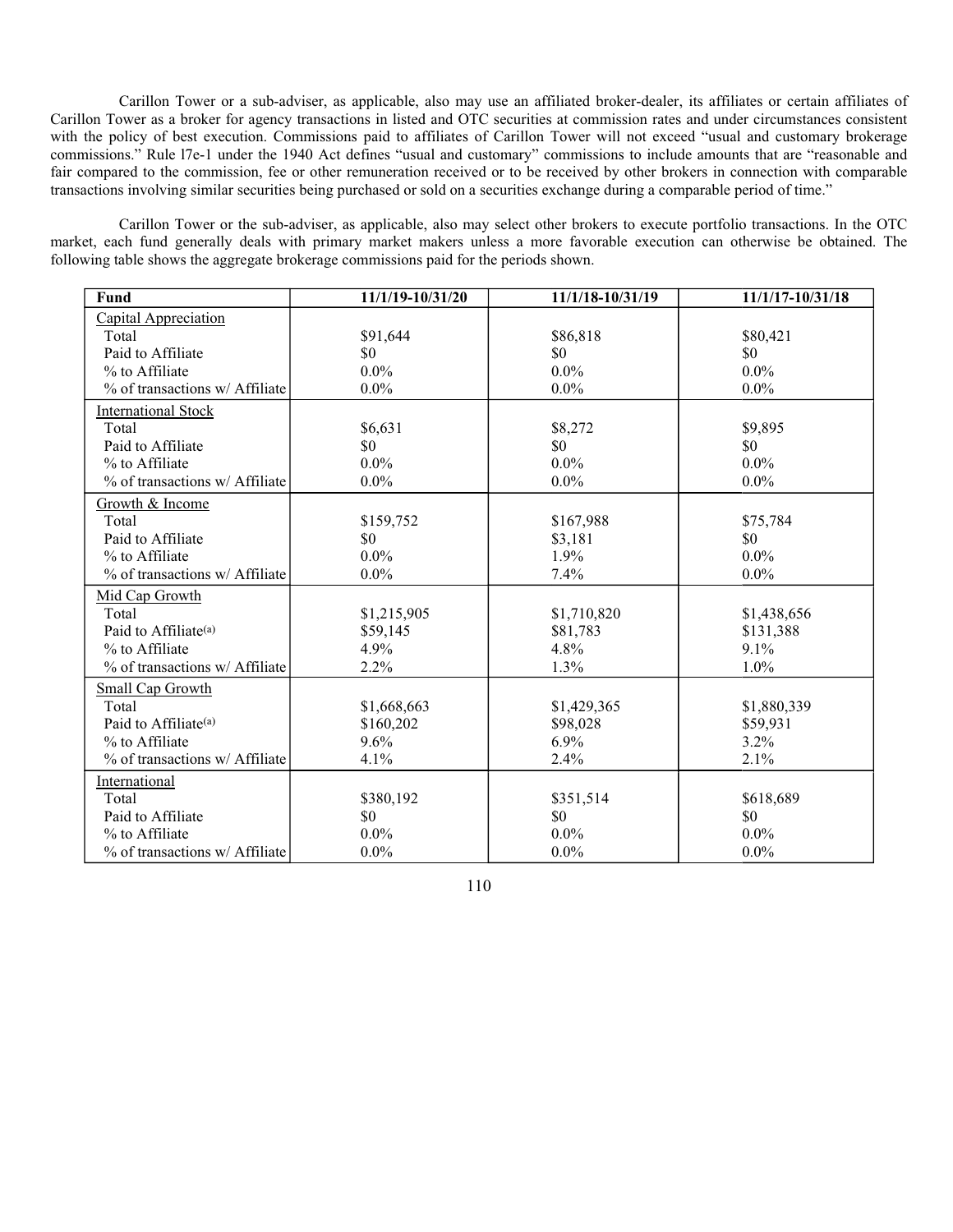| Fund                           | 11/1/19-10/31/20 | 11/1/18-10/31/19 | 11/1/17-10/31/18 |
|--------------------------------|------------------|------------------|------------------|
| Mid Cap                        |                  |                  |                  |
| Total                          | \$2,392,431      | \$3,264,488      | \$2,450,043      |
| Paid to Affiliate              | \$0              | \$0              | \$0              |
| % to Affiliate                 | $0.0\%$          | $0.0\%$          | $0.0\%$          |
| % of transactions w/ Affiliate | $0.0\%$          | $0.0\%$          | $0.0\%$          |
| Small Cap                      |                  |                  |                  |
| Total                          | \$111,062        | \$81,719         | \$77,571         |
| Paid to Affiliate              | \$0              | \$0              | \$0              |
| % to Affiliate                 | $0.0\%$          | $0.0\%$          | $0.0\%$          |
| % of transactions w/ Affiliate | $0.0\%$          | $0.0\%$          | $0.0\%$          |
| Core Bond                      |                  |                  |                  |
| Total                          | \$0              | \$0              | \$0              |
| Paid to Affiliate              | \$0              | \$0              | \$0              |
| % to Affiliate                 | $0.0\%$          | $0.0\%$          | $0.0\%$          |
| % of transactions w/ Affiliate | $0.0\%$          | $0.0\%$          | $0.0\%$          |
| Core Plus Bond                 |                  |                  |                  |
| Total                          | \$11,382         | \$12,237         | \$10,458         |
| Paid to Affiliate              | \$0              | \$0              | \$0              |
| % to Affiliate                 | $0.0\%$          | $0.0\%$          | $0.0\%$          |
| % of transactions w/ Affiliate | $0.0\%$          | $0.0\%$          | $0.0\%$          |
| <b>Unconstrained Bond</b>      |                  |                  |                  |
| Total                          | \$76,141         | \$28,650         | \$27,384         |
| Paid to Affiliate              | \$0              | \$0              | \$0              |
| % to Affiliate                 | $0.0\%$          | $0.0\%$          | $0.0\%$          |
| % of transactions w/ Affiliate | $0.0\%$          | $0.0\%$          | $0.0\%$          |

(a) The affiliate is Raymond James & Associates, Inc., a wholly owned subsidiary of RJF.

No fund may buy securities from, or sell securities to, an affiliate as a principal transaction. However, the Board has adopted procedures in conformity with Rule 10f-3 under the 1940 Act whereby each fund may purchase securities that are offered in underwritings in which an affiliate is a participant. The Board will consider the ability to recapture fund expenses on certain portfolio transactions, such as underwriting commissions and tender offer solicitation fees, by conducting such portfolio transactions through affiliated entities, but only to the extent such recapture would be permissible under applicable regulations, including the rules of the Financial Industry Regulatory Authority, Inc. and other self-regulatory organizations. Payments to affiliates in the preceding table were made to RJF.

Pursuant to Section 11(a) of the Securities Exchange Act of 1934, as amended, each fund has expressly consented to the Distributor executing transactions on an exchange on its behalf.

Pursuant to Section 17(j) of the 1940 Act and Rule 17j-1 thereunder, Carillon Tower, a sub-adviser and the Distributor have adopted Codes of Ethics ("Codes"). These Codes permit portfolio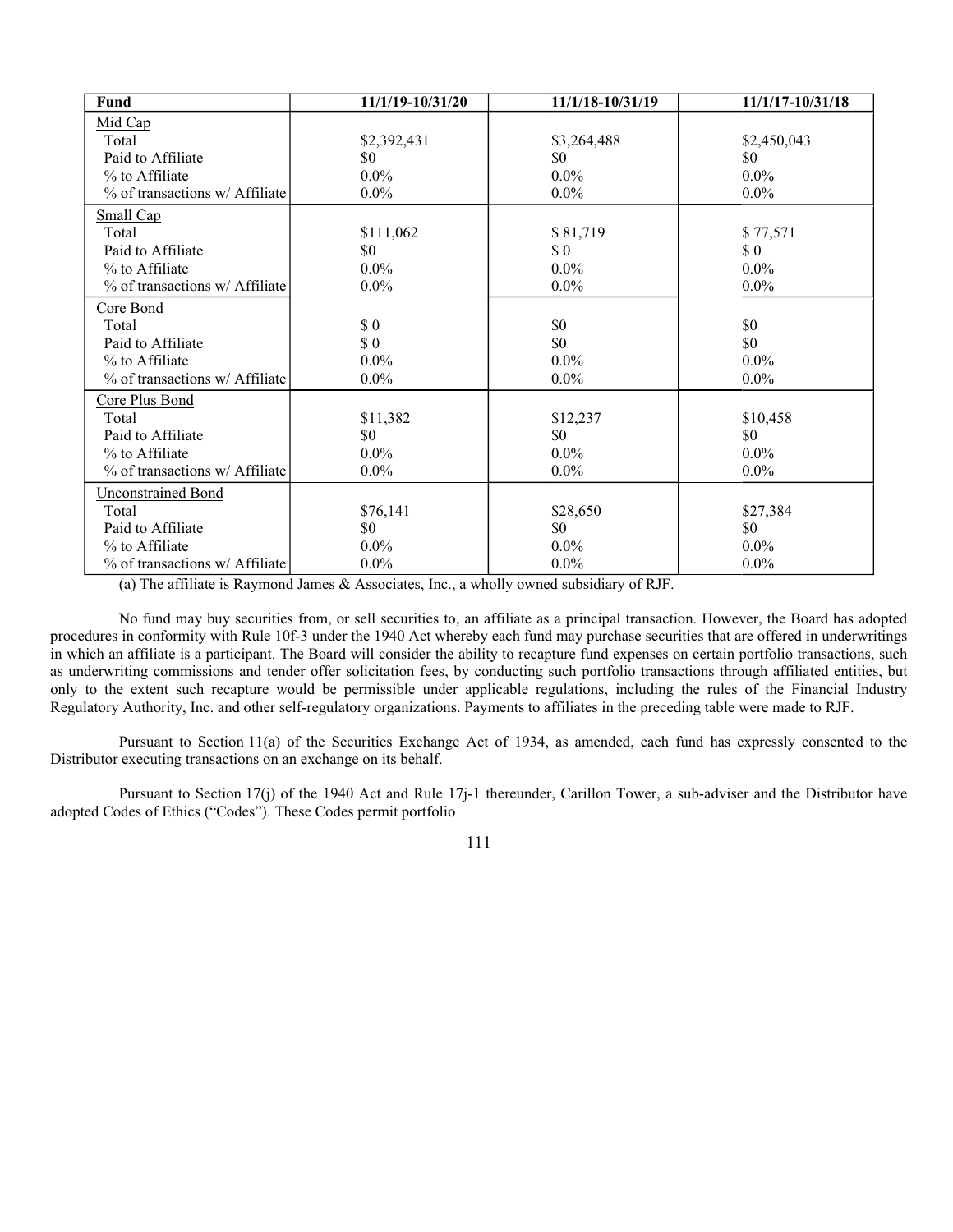managers and other access persons of the applicable funds to invest in securities that may be owned by the funds, subject to certain restrictions. The Codes are on public file with, and may be obtained from, the Commission.

Securities of Regular Broker-Dealers. A fund may acquire securities issued by one or more of its "regular brokers or dealers," as defined in Rule 10b-1 under the 1940 Act. Rule 10b-1 provides that a "regular broker or dealer" is one of the ten brokers or dealers that, during the fund's last fiscal year: (1) received the greatest dollar amount of brokerage commissions from participating, either directly or indirectly, in the fund's portfolio transactions, (2) engaged as principal in the largest dollar amount of the fund's portfolio transactions or (3) sold the largest dollar amount of the fund's securities. The following is a list of the issuers of the securities, and the aggregate value per issuer, of a fund's regular brokers or dealers held by such fund as of October 31, 2020:

|                            |                                    | <b>Aggregate Value</b> |
|----------------------------|------------------------------------|------------------------|
| Fund                       | <b>Broker-Dealer</b>               | (in 000's)             |
| Capital Appreciation       | Goldman Sachs & Co. LLC            | \$1,682                |
| <b>International Stock</b> | UBS Financial Services, Inc.       | \$81                   |
| <b>International Stock</b> | <b>SG Americas LLC</b>             | \$33                   |
| Growth & Income            | J.P. Morgan Securities LLC         | \$23,104               |
| International              | <b>BNP Paribas Securities Corp</b> | \$7,870                |
| Core Bond                  | Wells Fargo Securities LLC         | \$16,427               |
| Core Bond                  | J.P. Morgan Securities LLC         | \$15,233               |
| Core Bond                  | <b>BOFA</b> Securities Inc.        | \$13,041               |
| Core Bond                  | Morgan Stanley & Co. LLC           | \$7,862                |
| Core Bond                  | Citigroup Global Markets, Inc.     | \$8,448                |
| Core Bond                  | Deutsche Bank Securities, Inc.     | \$2,148                |
| Core Bond                  | HSBC Securities, Inc.              | \$2,912                |
| Core Plus Bond             | Wells Fargo Securities LLC         | \$17,743               |
| Core Plus Bond             | J.P. Morgan Securities LLC         | \$26,397               |
| Core Plus Bond             | <b>BOFA</b> Securities Inc.        | \$18,823               |
| Core Plus Bond             | Morgan Stanley & Co. LLC           | \$13,288               |
| Core Plus Bond             | Citigroup Global Markets, Inc.     | \$13,868               |
| Core Plus Bond             | HSBC Securities, Inc.              | \$5,860                |
| Core Plus Bond             | Goldman Sachs & Co. LLC            | \$14,473               |
| <b>Unconstrained Bond</b>  | Wells Fargo Securities LLC         | \$38,393               |
| <b>Unconstrained Bond</b>  | <b>BOFA</b> Securities Inc.        | \$13,189               |
| <b>Unconstrained Bond</b>  | J.P. Morgan Securities LLC         | \$26,691               |
| <b>Unconstrained Bond</b>  | Citigroup Global Markets, Inc.     | \$21,621               |
| <b>Unconstrained Bond</b>  | Morgan Stanley & Co. LLC           | \$3,324                |
| <b>Unconstrained Bond</b>  | UBS Financial Services, Inc.       | \$4,083                |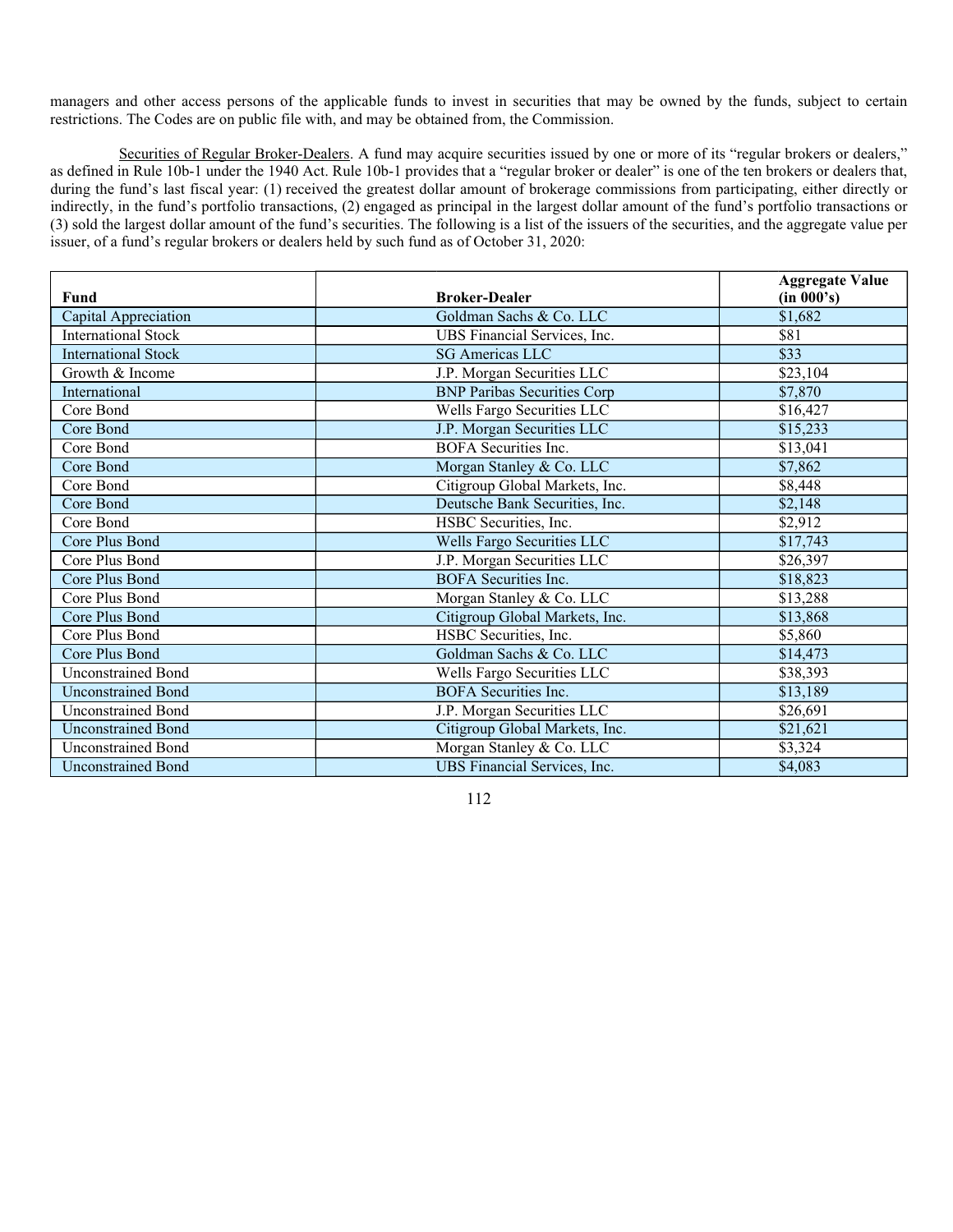## **G. Distribution of Shares**

Distribution. Shares of each fund are offered continuously through CFD, a subsidiary of Carillon Tower and Eagle, and through other participating dealers or banks that have dealer agreements with the Distributor. The Distributor receives commissions consisting of that portion of the sales load remaining after the dealer concession is paid to participating dealers or banks. Such dealers may be deemed to be underwriters pursuant to the 1933 Act.

The following table describes the compensation paid to the principal underwriter, CFD, for the fiscal year ended October 31, 2020 (amounts have been rounded to the nearest whole dollar):

|                            | Underwriting | Compensation<br>on Redemptions | <b>Brokerage</b> | Other<br>Compensation |
|----------------------------|--------------|--------------------------------|------------------|-----------------------|
| Fund                       | Fee          | and Repurchases                | Commissions      | (a)                   |
| Capital Appreciation       | \$6,479      | \$0                            | \$1,630          | \$580,627             |
| <b>International Stock</b> | \$184        | \$0                            | \$46             | \$29,932              |
| Growth & Income            | \$14,665     | \$0                            | \$459            | \$1,487,724           |
| Mid Cap Growth             | \$22,343     | \$0                            | \$1,758          | \$3,369,231           |
| Small Cap Growth           | \$7,460      | \$0                            | \$568            | \$1,743,419           |
| International              | \$725        | \$0                            | \$3              | \$3,664               |
| Mid Cap                    | \$5,631      | \$0                            | \$205            | \$295,567             |
| Small Cap                  | \$866        | \$0                            | \$98             | \$91,686              |
| Core Bond                  | \$3,470      | \$0                            | \$60             | \$165,759             |
| Core Plus Bond             | \$7,809      | \$0                            | \$2,619          | \$123,947             |
| <b>Unconstrained Bond</b>  | \$1,594      | \$0                            | \$6              | \$60,236              |

(a) Fees paid by the funds pursuant to Rule 12b-1 are provided in the "Rule 12b-1 Distribution Plan" section below.

The following table sets forth the aggregate amount of underwriting fee paid to and retained by CFD from Capital Appreciation, International Stock, Growth & Income, Mid Cap Growth, Small Cap Growth, International, Mid Cap, Small Cap, Core Bond, Core Plus Bond and Unconstrained Bond with respect to the fiscal years indicated (amounts have been rounded to the nearest whole dollar).

| Fund                       | 11/1/19-10/31/20 | 11/1/18-10/31/19 | 11/1/17-10/31/18 |
|----------------------------|------------------|------------------|------------------|
| Capital Appreciation       | \$6,479          | \$4,362          | \$12,576         |
| <b>International Stock</b> | \$184            | \$205            | \$2,197          |
| Growth & Income            | \$14,665         | \$34,894         | \$16,056         |
| Mid Cap Growth             | \$22,343         | \$36,428         | \$81,804         |
| Small Cap Growth           | \$7,460          | \$12,353         | \$21,153         |
| Scout International        | \$725            | \$2,025          | \$58             |
| Scout Mid Cap              | \$5,631          | \$19,501         | \$20,922         |
| Scout Small Cap            | \$866            | \$3,628          | \$3,694          |
| Reams Core Bond            | \$3,470          | \$4              | \$480            |
| Reams Core Plus            | \$7,809          | \$33             | \$13             |
| Reams Unconstrained        | \$1,594          | \$91             | \$0              |

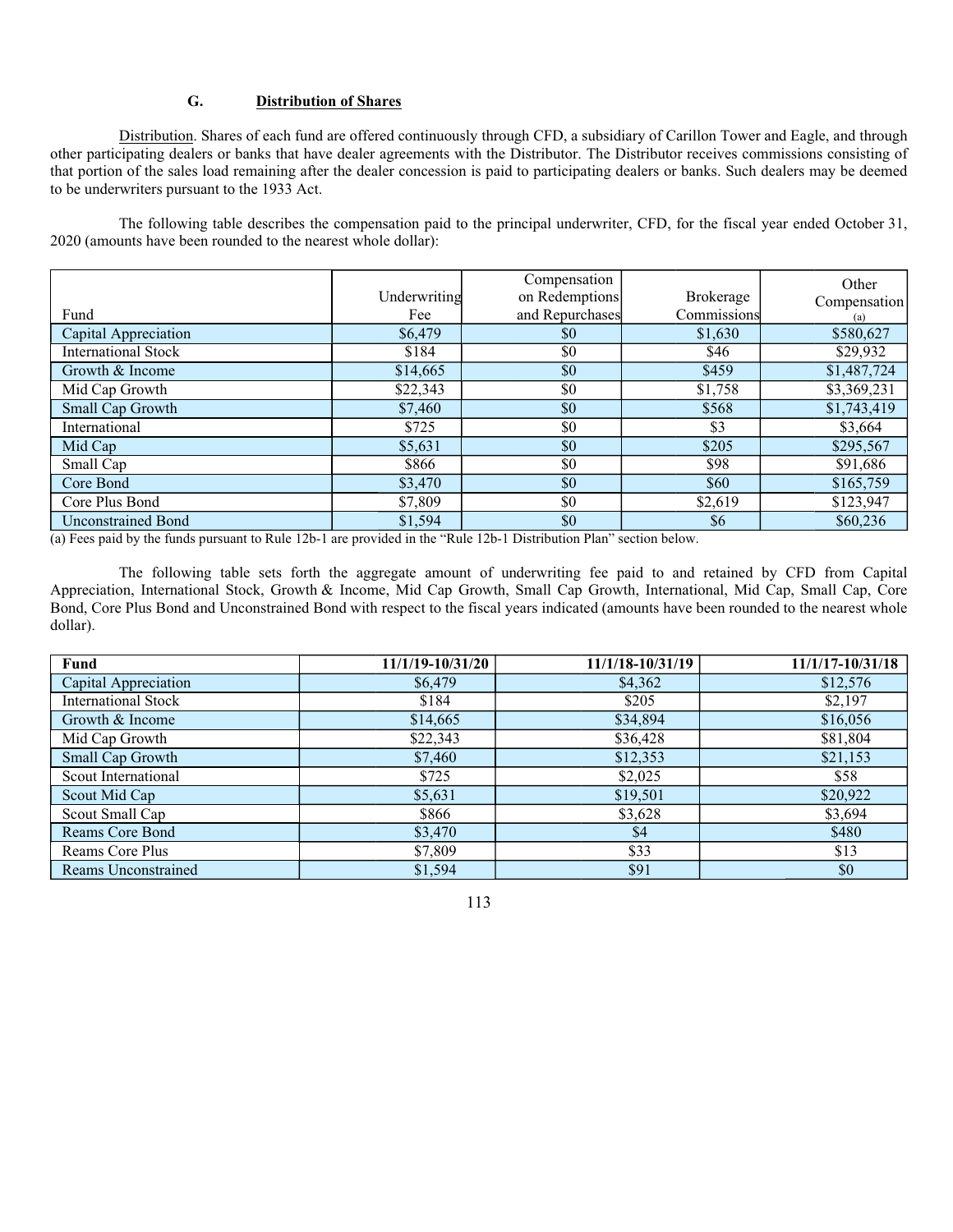The Distributor and financial intermediaries or banks with whom the Distributor has entered into dealer agreements offer shares of each fund as agents on a best efforts basis and are not obligated to sell any specific amount of shares. In this connection, the Distributor makes distribution and servicing payments to participating financial intermediaries.

Carillon Tower has entered into agreements with the Distributor and other financial intermediaries or service providers to provide certain services on behalf of the funds. Such services include, but are not limited to, account opening, record retention, processing cash receipts from and disbursements to shareholders and preparing account statements. The Distributor's role is that of an underwriter and it serves only as an agent for accepting shareholder instructions and does not maintain brokerage accounts for any shareholders. As compensation, Carillon Tower pays from its own resources, not out of fund assets (i.e., without additional cost to the funds or their shareholders), a service fee of up to 0.25% of average daily net assets of each fund to the Distributor and other broker-dealers. CFD's address is 880 Carillon Parkway, St Petersburg, FL 33716.

Distribution Agreements. Each fund has adopted a distribution agreement pursuant to which the Distributor bears the cost of making information about each fund available through advertising, sales literature and other means, the cost of printing and mailing prospectuses to persons other than shareholders, and salaries and other expenses relating to selling efforts. The Distributor also pays service fees, excluding business related to Class R-6 shares, to dealers for providing personal services to shareholders and for maintaining shareholder accounts. Each fund pays the cost of registering and qualifying its shares under state and federal securities laws and typesetting of its prospectuses and printing and distributing prospectuses to existing shareholders.

The distribution agreement may be terminated at any time on 60 days written notice without payment of any penalty by either party. Each fund may effect such termination by vote of a majority of the outstanding voting securities of a fund or by vote of a majority of the Independent Trustees. For so long as such a plan is in effect, selection and nomination of the Independent Trustees shall be committed to the discretion of such disinterested persons.

Rule 12b-1 Distribution Plan. Each fund has adopted a distribution plan under Rule 12b-1 for each class of shares (each a "Plan" and collectively the "Plans"). These Plans permit a fund to pay the Distributor the monthly distribution and service fee ("12b-1 fee") out of the fund's net assets to finance activity that is intended to result in the sale and retention of each class of shares. Because these fees are paid out of a fund's assets on an ongoing basis, over time these fees will increase the cost of your investment and may cost you more than paying other types of sales charges. The funds used all Class A, Class C, Class Y, and Class R-3 12b-1 fees to pay the Distributor. Each Plan was approved by the Board, including a majority of the Independent Trustees. In approving such Plans, the Board determined that there is a reasonable likelihood that each fund and its shareholders will benefit from each Plan. Each Plan may be terminated by vote of a majority of the Independent Trustees, or by vote of a majority of the outstanding voting securities of a class of a fund. The Board reviews quarterly a written report of Plan costs and the purposes for which such costs have been incurred. A Plan may be amended by vote of the Board, including a majority of the Independent Trustees, cast in person at a meeting called for such purpose. Any change in a Plan that would increase materially the distribution cost to a class requires shareholder approval of that class.

The Distribution Agreements and each Plan will continue in effect for successive one-year periods, provided that each such continuance is specifically approved (1) by the vote of a majority of the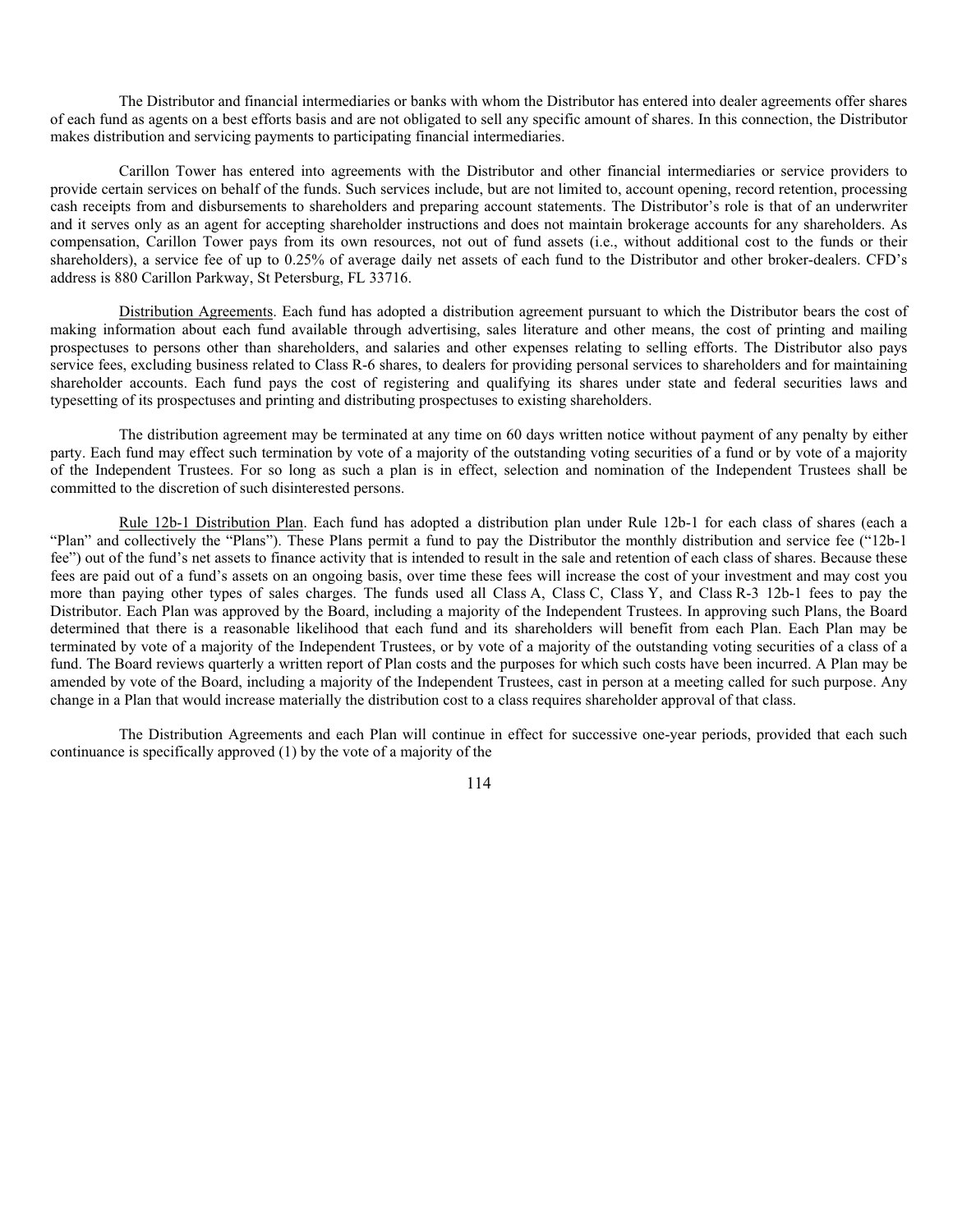Independent Trustees and (2) by the vote of a majority of the entire Board cast in person at a meeting called for that purpose. If a Plan is terminated, the obligation of a fund to make payments to the Distributor pursuant to the Plan will cease and the fund will not be required to make any payment past the date the Plan terminates.

As compensation for services rendered and expenses borne by the Distributor in connection with the distribution of Class A shares and in connection with personal services rendered to Class A shareholders and the maintenance of Class A shareholder accounts, each fund, except Capital Appreciation Fund and Growth & Income Fund, may pay the Distributor distribution and service fees of up to 0.35% of that fund's average daily net assets attributable to Class A shares of that fund. Capital Appreciation Fund and Growth & Income Fund may pay the Distributor distribution and service fees of up to 0.50% of that fund's average daily net assets attributable to Class A shares of that fund. Currently, each fund pays the Distributor a fee of up to 0.25% of its average daily net assets attributable to Class A shares. These fees are computed daily and paid monthly. The Distributor, on Class A shares, may retain the first 18 months' distribution fee for reimbursement of amounts paid to the broker-dealer at the time of purchase.

As compensation for services rendered and expenses borne by the Distributor in connection with the distribution of Class C shares and in connection with personal services rendered to Class C shareholders and the maintenance of Class C shareholder accounts, each fund pays the Distributor a service fee of 0.25% and a distribution fee of 0.75% of that fund's average daily net assets attributable to Class C shares. These fees are computed daily and paid monthly. The Distributor, on Class C shares, may retain the first 12 months' distribution fee for reimbursement of amounts paid to the broker-dealer at the time of purchase.

As compensation for services rendered and expenses borne by the Distributor in connection with the distribution of Class Y shares and, in connection with personal services rendered to Class Y shareholders and the maintenance of Class Y shareholder accounts, each fund offering Class Y shares is authorized to pay a maximum distribution and service fee of up to 0.25% of average daily net assets attributable to Class Y shares. The funds' Board of Trustees has approved a current fee of 0.25% on Class Y shares.

As compensation for services rendered and expenses borne by the Distributor in connection with the distribution of Class R-3 shares and in connection with personal services rendered to Class R-3 shareholders and the maintenance of Class R-3 shareholder accounts, each fund offering Class R-3 shares pays the Distributor a service fee of 0.25% and a distribution fee of 0.25% of that fund's average daily net assets attributable to Class R-3 shares. These fees are computed daily and paid monthly.

With respect to Class I, Class R-5 and Class R-6 shares, the funds offering such shares do not currently pay the Distributor a Rule 12b-1 fee. However, Carillon Tower or any third party may make payments for the sale and distribution of Class I, Class R-5 and Class R-6 shares from its own resources.

The following table illustrates the amount of class specific 12b-1 fees paid by each fund to the Distributor for the fiscal year ended October 31, 2020. 12b-1 payments are made to the Distributor for distribution services designed to promote the sale and retention of fund shares.

| Fund                    | <b>Class A</b>      | <b>Class</b><br>$\sim$<br>╰       | <b>Class</b> | Class $R-3$ |
|-------------------------|---------------------|-----------------------------------|--------------|-------------|
| ∠apıtal<br>Appreciation | \$432,856           | \$145.<br>165                     | \$36         | \$2,570     |
| Stock<br>International  | ሰማ<br>500<br>91.JZ0 | \$17,872<br>$\cdot$<br>$\sqrt{2}$ | 0.22<br>ر∠ت  | \$4,509     |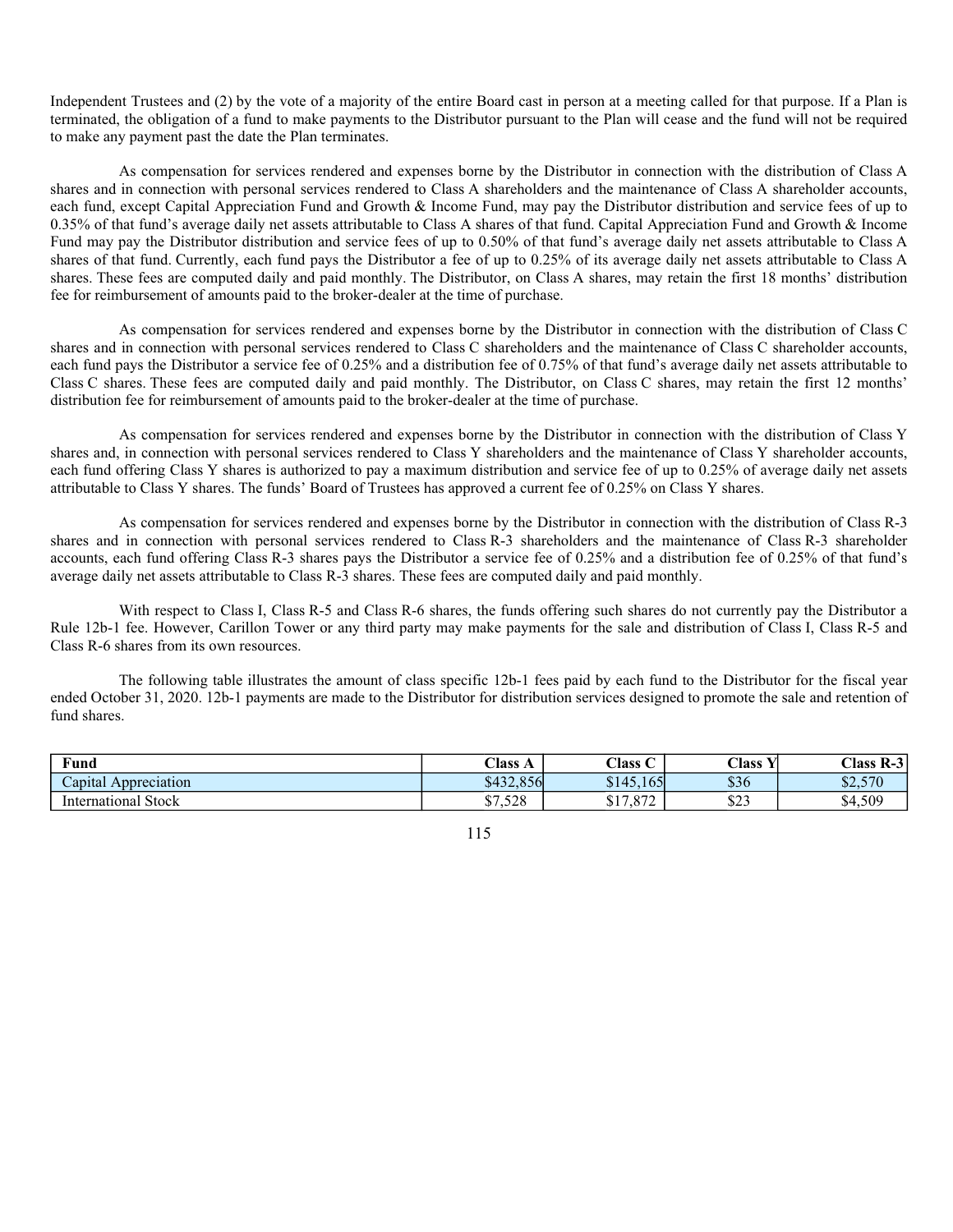| Fund                      | <b>Class A</b> | Class C     | <b>Class Y</b> | Class R-3 |
|---------------------------|----------------|-------------|----------------|-----------|
| Growth & Income           | \$406,259      | \$1,074,500 | \$250          | \$6,715   |
| Mid Cap Growth            | \$1,823,432    | \$1,331,088 | \$9,700        | \$205,011 |
| Small Cap Growth          | \$879,809      | \$565,891   | \$44           | \$297,675 |
| International             | \$2,078        | \$1,512     | \$27           | \$47      |
| Mid Cap                   | \$47,880       | \$184,283   | \$50,321       | \$13,083  |
| Small Cap                 | \$28,622       | \$61,927    | \$311          | \$826     |
| Core Bond                 | \$4,073        | \$31,234    | \$38,678       | \$88      |
| Core Plus Bond            | \$3,313        | \$15,972    | \$104,595      | \$67      |
| <b>Unconstrained Bond</b> | \$1,596        | \$7,321     | \$51,291       | \$55      |

# **H. Payments to Dealers**

The Distributor may elect to re-allow the entire initial sales charge to dealers for all sales with respect to which orders are placed with the Distributor during a particular period. Dealers to whom substantially the entire sales charge is re-allowed may be deemed to be "underwriters" as that term is defined under the 1933 Act.

The Financial Adviser through which you purchase your shares may receive all or a portion of the sales charges and Rule 12b-1 fees discussed above. In addition to those payments, Carillon Tower or one or more of its corporate affiliates (collectively, the "Affiliates") may make additional cash payments to intermediaries in connection with the promotion and sale of shares of funds. Affiliates make these payments from their own resources, which in the case of the Distributor may include the retention of underwriting concessions and payments the Distributor receives under the Rule 12b-1 plans. These additional cash payments are described below. The categories described below are not mutually exclusive. The same financial intermediary may receive payments under more than one or all categories. Many financial intermediaries that sell shares of funds receive one or more types of these cash payments. Financial intermediaries negotiate the cash payments to be paid on an individual basis. Where services are provided, the costs of providing the services and the overall package of services provided may vary from one financial intermediary to another. Affiliates do not make an independent assessment of the cost of providing such services.

In this context, "financial intermediaries" include any broker, dealer, bank (including bank trust departments), registered investment advisor, financial planner, retirement plan administrator and any other financial intermediary having a selling, administration or similar agreement with one or more of the Affiliates.

**Revenue Sharing Payments**. Affiliates make revenue sharing payments as incentives to certain financial intermediaries to promote and sell shares of funds. Revenue sharing arrangements are not financed by the funds, and thus, do not result in increased fund expenses. The benefits that Affiliates receive when they make these payments include, among other things, placing funds on the financial intermediary's funds sales system, placing funds on the financial intermediary's preferred or recommended fund list, and access (in some cases on a preferential basis over other competitors) to individual members of the financial intermediary's sales force or to the financial intermediary's management. Revenue sharing payments are sometimes referred to as "shelf space" payments because the payments compensate the financial intermediary for including funds in its fund sales system (on its "sales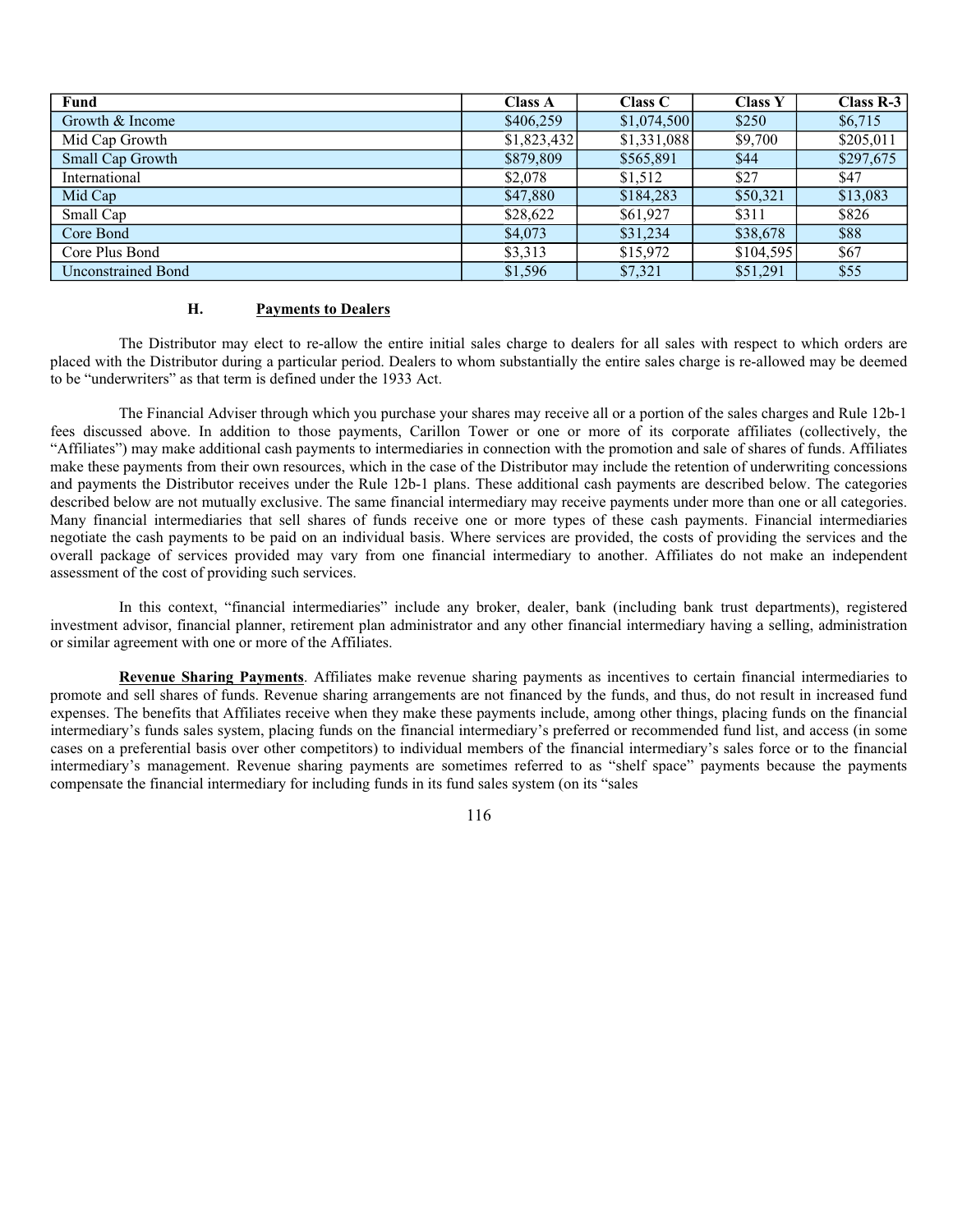shelf"). Affiliates compensate financial intermediaries differently depending typically on the level and/or type of considerations provided by the financial intermediary.

The revenue sharing payments Affiliates make may be calculated on sales of shares of funds ("Sales-Based Payments"). Such payments also may be calculated on the average daily net assets of the applicable funds attributable to that particular financial intermediary ("Asset-Based Payments"). Sales-Based Payments primarily create incentives to make new sales of shares of funds and Asset-Based Payments primarily create incentives to retain previously sold shares of funds in investor accounts. Affiliates may pay a financial intermediary either or both Sales-Based Payments and Asset-Based Payments.

**Administrative and Processing Support Payments**. Affiliates also make payments to certain financial intermediaries that sell fund shares for certain administrative services, including record keeping and sub-accounting shareholder accounts. Payments for these services typically do not exceed 0.25% of average annual assets. Affiliates also make payments to certain financial intermediaries that sell fund shares in connection with client account maintenance support, statement preparation and transaction processing. The types of payments that Affiliates make under this category include, among others, payment of ticket charges per purchase or exchange order placed by a financial intermediary, payment of networking or other recordkeeping fees, or one-time payments for ancillary services such as setting up funds on a financial intermediary's mutual fund trading systems. To the extent that these services replace services that would otherwise be provided by the funds' transfer agent or would otherwise be a direct obligation of the funds, the funds, subject to limits authorized by the Board, reimburse an Affiliate for these payments as a transfer agent out-of-pocket expense.

**Other Cash Payments**. From time to time, Affiliates, at their expense, may provide additional compensation or waive or reimburse costs to financial intermediaries which sell or arrange for the sale of shares of the funds. This additional compensation, waiver or reimbursement may be offered to the extent not prohibited by state laws or any self-regulatory agency, such as Financial Industry Regulatory Authority, Inc. Affiliates make payments for entertainment or other events they deem appropriate, subject to Affiliate guidelines and applicable law. These payments, waivers or reimbursements may vary depending upon the nature of the event or the relationship. Such compensation provided by Affiliates may include financial assistance to financial intermediaries that enable Affiliates to

- participate in and/or present at conferences or seminars, sales or training programs for invited registered representatives and other employees,
- client entertainment, client and investor events, and other financial intermediary-sponsored events, and
- travel expenses, including lodging incurred by registered representatives and other employees in connection with client prospecting, retention and due diligence trips.

Payments from Carillon or its Affiliates to financial intermediaries also may include the payment or reimbursement of all or a portion of "ticket charges." Ticket charges are fees charged to salespersons purchasing through a financial intermediary firm in connection with mutual fund purchases, redemptions, or exchanges. The payment or reimbursement of ticket charges creates an incentive for salespersons of an intermediary to sell shares of the funds over shares of funds for which there is lesser or no payment or reimbursement of any applicable ticket charge. Payments made with respect to certain classes of shares may create an incentive for an intermediary to promote or favor certain share classes of the funds.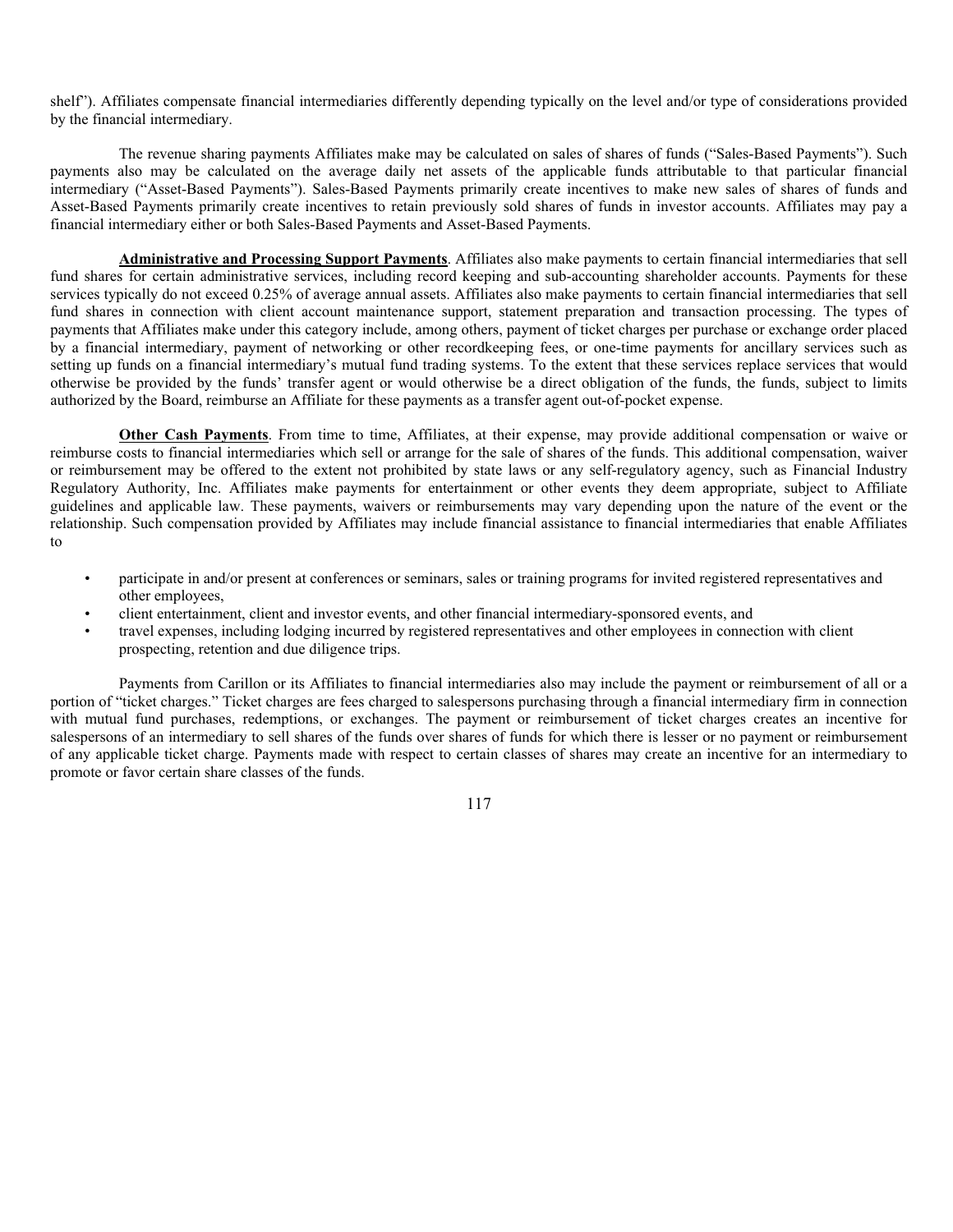Affiliates are motivated to make the payments, waivers or reimbursements described above since they promote the sale of fund shares and the retention of those investments by clients of financial intermediaries. To the extent financial intermediaries sell more shares of funds or retain shares of funds in their clients' accounts, Affiliates benefit from the incremental management and other fees paid to Affiliates by the funds with respect to those assets.

In certain cases these payments could be significant to the financial intermediary. Your financial intermediary may charge you additional fees or commissions other than those disclosed in this Prospectus and SAI. You can ask your financial intermediary about any payments it receives from Affiliates or the funds, as well as about fees and/or commissions it charges.

# **XIII. Additional Services to the Funds**

**Transfer Agent and Fund Accounting Services.** USB is the transfer and dividend disbursing agent and fund accountant for each fund.

Each fund pays directly for fund accounting and transfer agent services. Transfer agent fees are paid according to a fee schedule based principally on the number of accounts serviced. Fund accounting fees are paid based on a percentage of fund assets. Carillon Fund Services, Inc. ("CFS"), a subsidiary of Carillon Tower, serves as the shareholder servicing agent for each fund.

The following table shows the fees paid to the transfer agent for each of the indicated periods for all funds:

|                            | <b>Transfer Agent Fees Paid</b> |                  |                  |  |
|----------------------------|---------------------------------|------------------|------------------|--|
| Fund                       | 11/1/19-10/31/20                | 11/1/18-10/31/19 | 11/1/17-10/31/18 |  |
| Capital Appreciation       | \$503,146                       | \$488,179        | \$397,169        |  |
| <b>International Stock</b> | \$26,382                        | \$29,366         | \$34,715         |  |
| Growth & Income            | \$697,463                       | \$613,181        | \$524,731        |  |
| Mid Cap Growth             | \$3,363,418                     | \$3,486,985      | \$2,505,041      |  |
| Small Cap Growth           | \$2,255,719                     | \$3,097,333      | \$3,635,882      |  |
| International              | \$641,242                       | \$756,910        | \$1,063,191      |  |
| Mid Cap                    | \$2,491,883                     | \$2,636,047      | \$2,010,500      |  |
| Small Cap                  | \$314,486                       | \$337,323        | \$324,552        |  |
| Core Bond                  | \$226,562                       | \$138,142        | \$148,541        |  |
| Core Plus Bond             | \$655,698                       | \$567,056        | \$383,803        |  |
| <b>Unconstrained Bond</b>  | \$878,092                       | \$1,052,409      | \$1,310,002      |  |

The following table shows the fees paid to the fund accountant for each of the indicated periods for all funds:

|                      | <b>Fund Accounting Fees Paid</b> |                  |                  |
|----------------------|----------------------------------|------------------|------------------|
| Fund                 | 11/1/19-10/31/20                 | 11/1/18-10/31/19 | 11/1/17-10/31/18 |
| Capital Appreciation | \$41,048                         | \$41,898         | \$38,280         |
| International Stock  | \$13,866                         | \$20,328         | \$25,524         |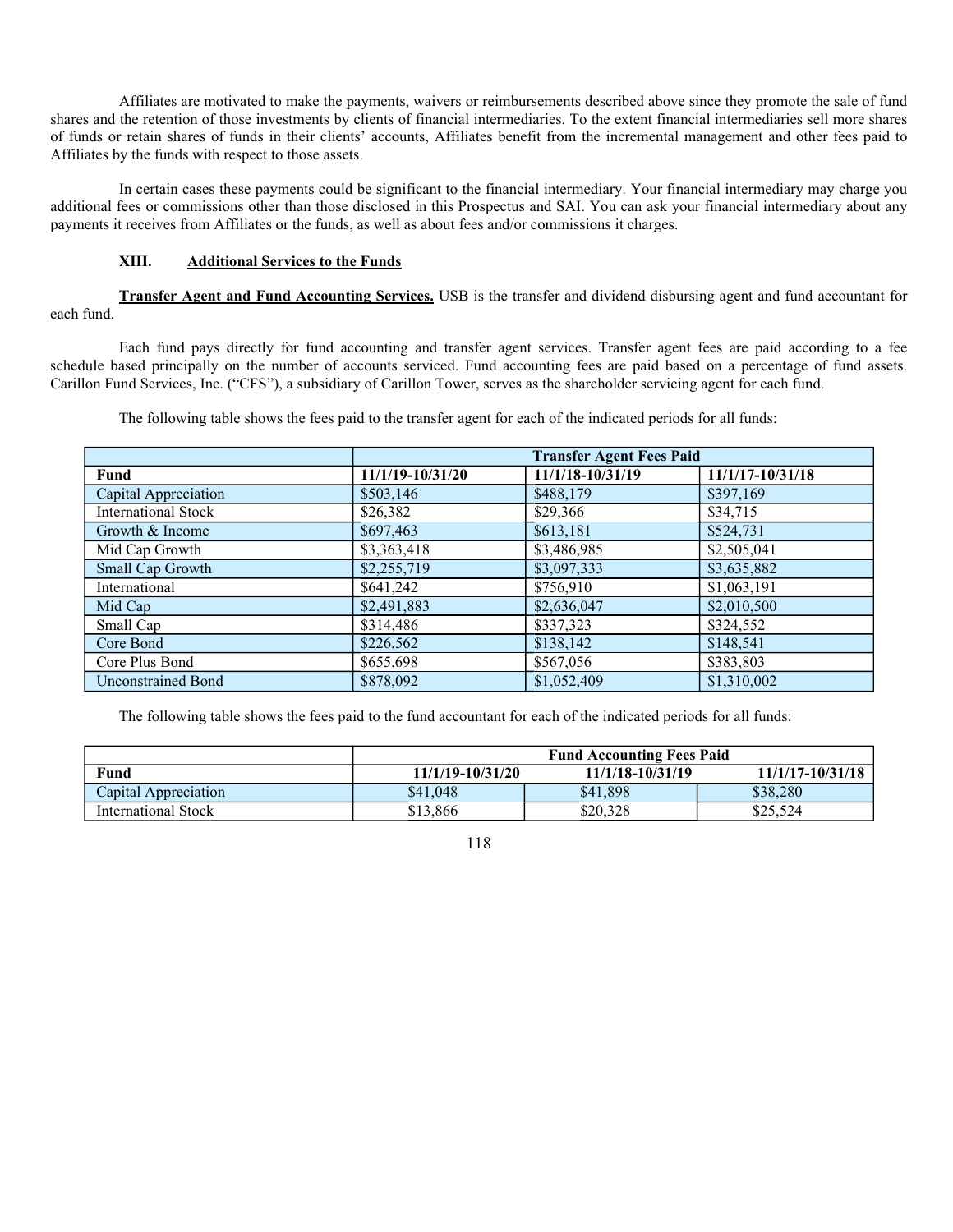|                           | <b>Fund Accounting Fees Paid</b> |                  |                  |
|---------------------------|----------------------------------|------------------|------------------|
| Fund                      | 11/1/19-10/31/20                 | 11/1/18-10/31/19 | 11/1/17-10/31/18 |
| Growth & Income           | \$58,589                         | \$56,811         | \$47,948         |
| Mid Cap Growth            | \$454,498                        | \$395,896        | \$265,768        |
| Small Cap Growth          | \$258,162                        | \$335,981        | \$409,863        |
| International             | \$55,626                         | \$66,574         | \$103,967        |
| Mid Cap                   | \$203,195                        | \$213,650        | \$182,907        |
| Small Cap                 | \$25,765                         | \$28,462         | \$28,585         |
| Core Bond                 | \$39,096                         | \$25,046         | \$26,101         |
| Core Plus Bond            | \$79,465                         | \$65,110         | \$69,836         |
| <b>Unconstrained Bond</b> | \$89,743                         | \$101,394        | \$120,022        |

**Custodian.** U.S. Bank, N.A., 1555 North RiverCenter Drive, Suite 302, Milwaukee, WI 53212, serves as custodian of each fund's assets. The custodian also serves as the funds' securities lending agent and provides portfolio accounting and certain other services for the funds.

**Legal Counsel.** K&L Gates LLP, 1601 K Street NW, Washington, D.C. 20006, serves as counsel to the funds.

**Independent Registered Public Accounting Firm.** PricewaterhouseCoopers LLP, 4040 W. Boy Scout Boulevard, Suite 1000, Tampa, Florida, 33607 is the independent registered public accounting firm for the funds.

### **Potential Liability**

Delaware statutory trust law entitles shareholders to the same limitation of personal liability extended to stockholders of Delaware for-profit corporations. The Trust's Agreement and Declaration of Trust provides that shareholders shall be entitled, to the fullest extent permitted by law, to the same limitation of personal liability as is extended under the Delaware General Corporation Law to shareholders of private corporations for profit.

Delaware law provides that, except to the extent otherwise provided in the governing instrument of a Delaware statutory trust, a trustee or any other person managing the trust, when acting in such capacity, will not be personally liable to any person other than the trust or a shareholder of the trust for any act, omission or obligation of the trust or any trustee thereof. The Agreement and Declaration of Trust of the Trust provides that trustees, officers, employees and agents of the trust are not personally liable for an obligation of the trust unless they have engaged in willful misfeasance, bad faith, gross negligence or reckless disregard of the duties of their office. The Trust's Agreement and Declaration of Trust also states that, except as required by the 1940 Act, no trustee, officer, employee or agent of the trust shall owe any fiduciary duties to the trust or any series or to any shareholder or any other person.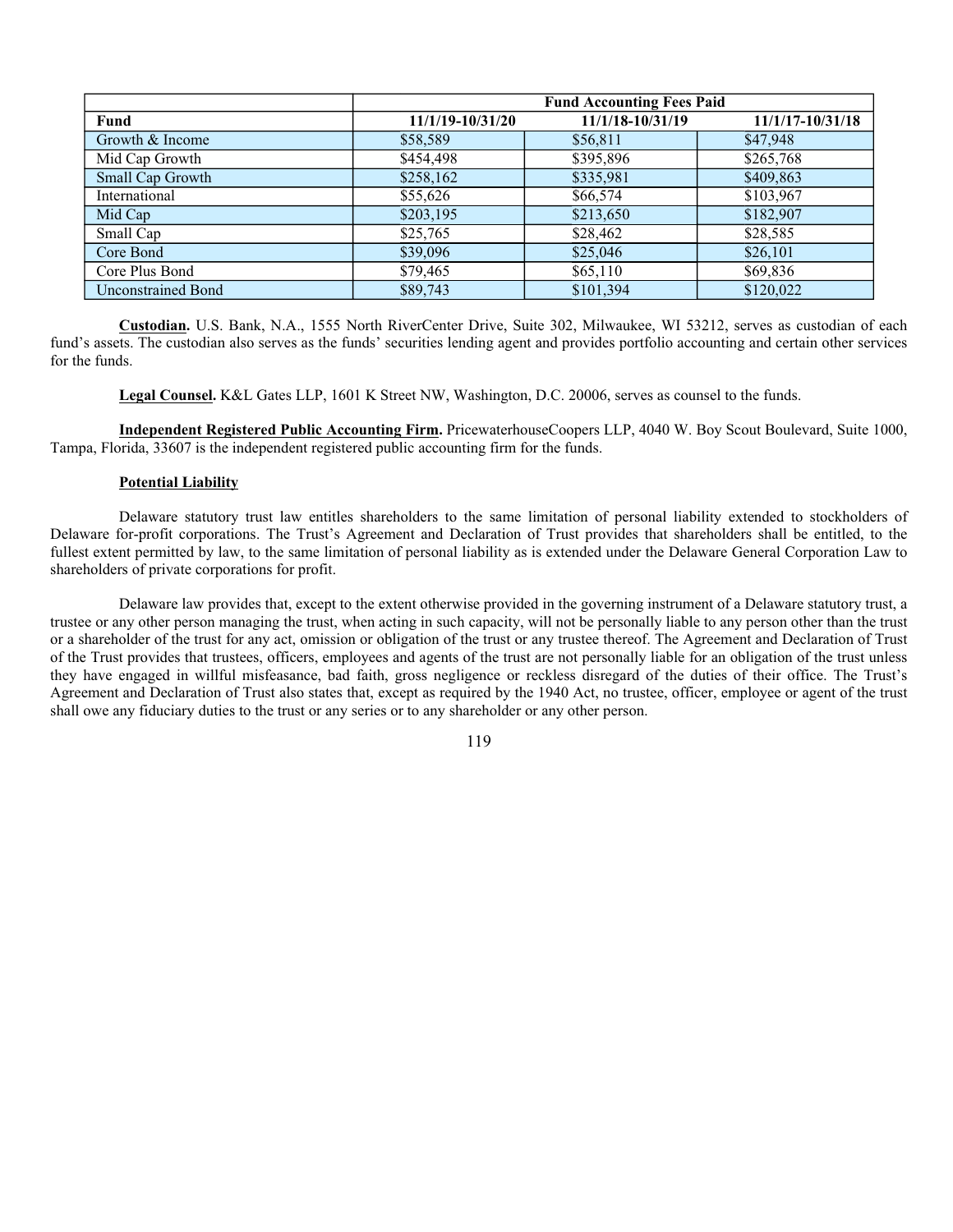# **APPENDIX A**

# **INVESTMENT TYPES GLOSSARY**

#### **Equity Securities:**

Common Stocks. Common stocks represent the residual ownership interest in the issuer. They are entitled to the income and increase in the value of the assets and business of the entity after all of its obligations, including preferred stock, are satisfied. Common stocks generally have voting rights. Common stocks fluctuate in price in response to many factors including historical and prospective earnings of the issuer, the value of its assets, general economic conditions, interest rates, investor perceptions and market liquidity.

Convertible Securities. Convertible securities include corporate bonds, notes and preferred stock that can be converted into or exchanged for a prescribed amount of common stock of the same or a different issuer within a particular period of time at a specified price or formula. A convertible security entitles the holder to receive interest paid or accrued on debt or dividends paid on preferred stock until the convertible stock matures or is redeemed, converted or exchanged. While no securities investment is without some risk, investments in convertible securities generally entail less risk than the issuer's common stock, although the extent to which such risk is reduced depends in large measure upon the degree to which the convertible security sells above its value as a fixed income security. The market value of convertible securities tends to decline as interest rates increase and, conversely, increases as interest rates decline. While convertible securities generally offer lower interest or dividend yields than nonconvertible debt securities of similar quality, they do enable the investor to benefit from increases in the market price of the underlying common stock. Please see the discussion of "Investment Grade/Lower Rated Securities" below for additional information.

Money Market Instruments. The funds intend to hold some cash, short-term debt obligations, government securities or other high-quality money market investments for reserves to cover redemptions and unanticipated expenses. The funds may also invest in shares of one or more money market funds, as described below. There may also be times when the funds attempt to respond to adverse market, economic, political or other conditions by investing a higher percentage of its assets in cash or in those types of money market investments for temporary, defensive purposes. During those times, each fund may not be able to pursue its investment objective or follow its principal investment strategies and, instead, will focus on preserving your investment. The types of short-term debt obligations, government securities or other high-quality money market investments readily changeable into cash in which a fund may invest are:

(1) direct obligations of the U.S. government such as bills, notes and other debt securities issued by the U.S. Treasury;

(2) certificates of deposit, bankers' acceptances and other short-term obligations issued domestically by U.S. commercial banks having assets of at least \$1 billion and which are members of the FDIC or holding companies of such banks;

(3) commercial paper of companies rated P-2 or higher by Moody's or A-2 or higher by S&P®, or if not rated by either Moody's or  $S\&P^{\mathbb{B}}$ , a company's commercial paper may be purchased by a fund if the company has an outstanding bond issue rated Aa or higher by Moody's or AA or higher by  $S\&P^{\circledR}$ ;

(4) short-term debt securities that are non-convertible, have one year or less remaining to maturity at the date of purchase, and are rated Aa or higher by Moody's or AA or higher by S&P®;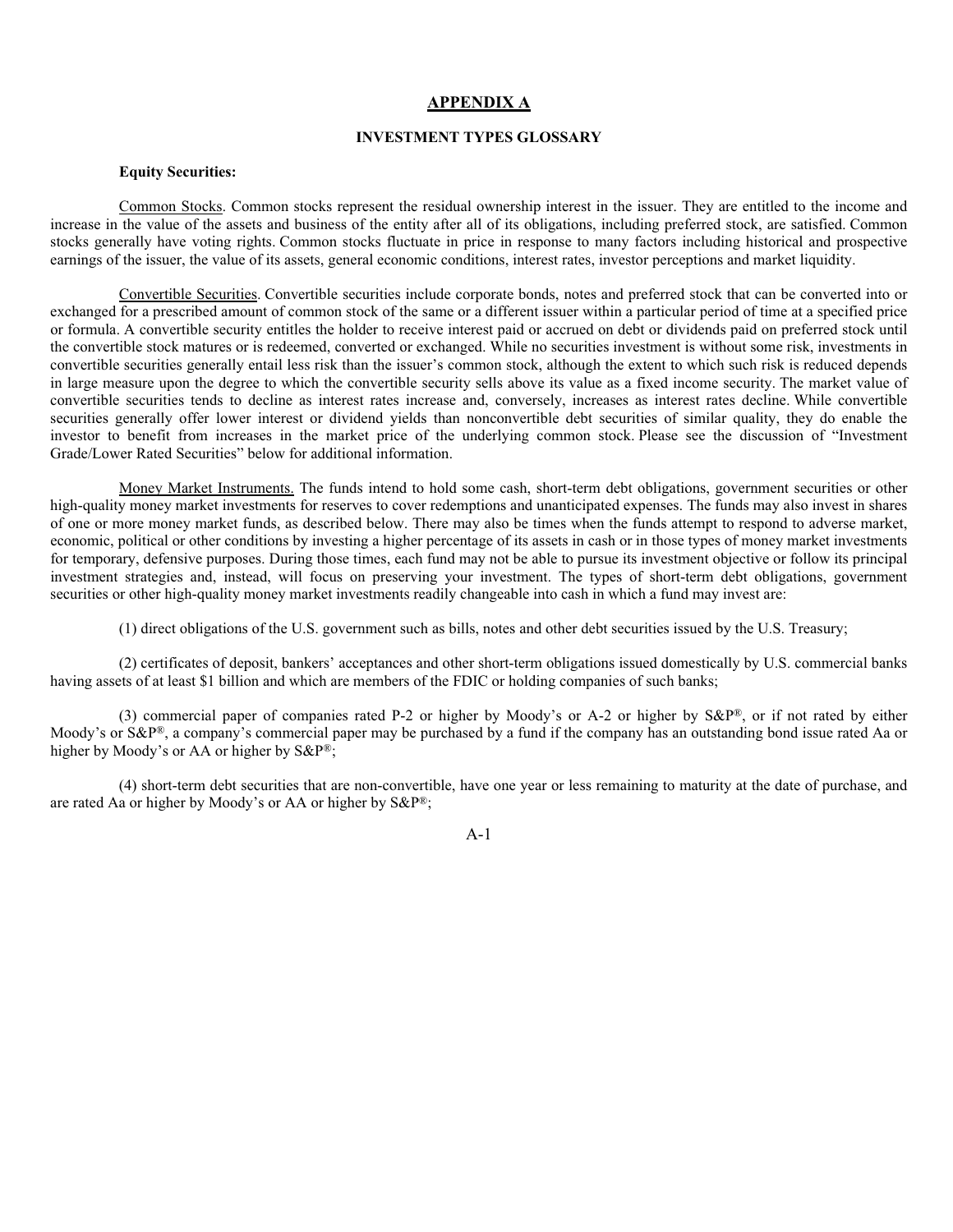(5) negotiable certificates of deposit and other short-term debt obligations of savings and loan associations having assets of at least \$1 billion and which are members of the Federal Home Loan Banks Association and insured by the Federal Savings and Loan Insurance Corporation; and

(6) repurchase agreements secured by issues of the U.S. Treasury or U.S. government and other collateral acceptable to the Advisor.

Exchange-Traded Funds ("ETFs"). Many ETFs are index funds that trade like stocks on major stock exchanges. ETFs provide an inexpensive alternative for investing in whole indexes, industries or sectors. ETFs are also available for individual corporations, real estate investment trusts, international securities, bonds, and commodities. Unlike traditional mutual funds, ETFs can be purchased throughout the normal trading day and the market price of the ETFs shares may trade at a discount to their NAV.

Preferred Stock. A preferred stock blends some of the characteristics of a bond and common stock. It can offer the higher yield of a bond and has priority over common stock in equity ownership but does not have the seniority of a bond, and its participation in the issuer's growth may be limited. Preferred stock has preference over common stock in the receipt of dividends and in any residual assets after payment to creditors if the issuer is dissolved. Although the dividend is set at a fixed annual rate, in some circumstances it can be changed or omitted by the issuer.

Real Estate Investment Trusts ("REITs"). Equity REITs own real estate properties, and their revenue comes principally from rent. Mortgage REITs loan money to real estate owners, and their revenue comes principally from interest earned on their mortgage loans. Hybrid REITs combine characteristics of both equity and mortgage REITs. The value of an equity REIT may be affected by changes in the value of the underlying property, while a mortgage REIT may be affected by the quality of the credit extended. The performance of both types of REITs depends upon conditions in the real estate industry, management skills and the amount of cash flow. The risks associated with REITs include defaults by borrowers, self-liquidation, failure to qualify for tax-free pass-through of distributed net income and net realized gains under the Code, failure to qualify as an exempt entity under the 1940 Act and the fact that REITs are not diversified.

Warrants and Rights. Warrants may be either perpetual or of limited duration but they usually do not have voting rights or pay dividends. The market price of warrants is usually significantly less than the current price of the underlying stock. Thus, there is a greater risk that warrants might drop in value at a faster rate than the underlying stock.

## **Debt Securities:**

Debt Securities. The market value of debt securities is influenced primarily by changes in the level of interest rates. Generally, as interest rates rise, the market value of debt securities decreases. Conversely, as interest rates fall, the market value of debt securities increases. Factors that could result in a rise in interest rates, and a decrease in the market value of debt securities, include an increase in inflation or inflation expectations, an increase in the rate of U.S. economic growth, an increase in the federal budget deficit or an increase in the price of commodities such as oil.

Corporate Debt Obligations. Corporate debt securities include corporate bonds, debentures, notes and other similar corporate debt instruments. Investors in corporate debt securities lend money to the issuing corporation in exchange for interest payments and repayment of the principal at a set maturity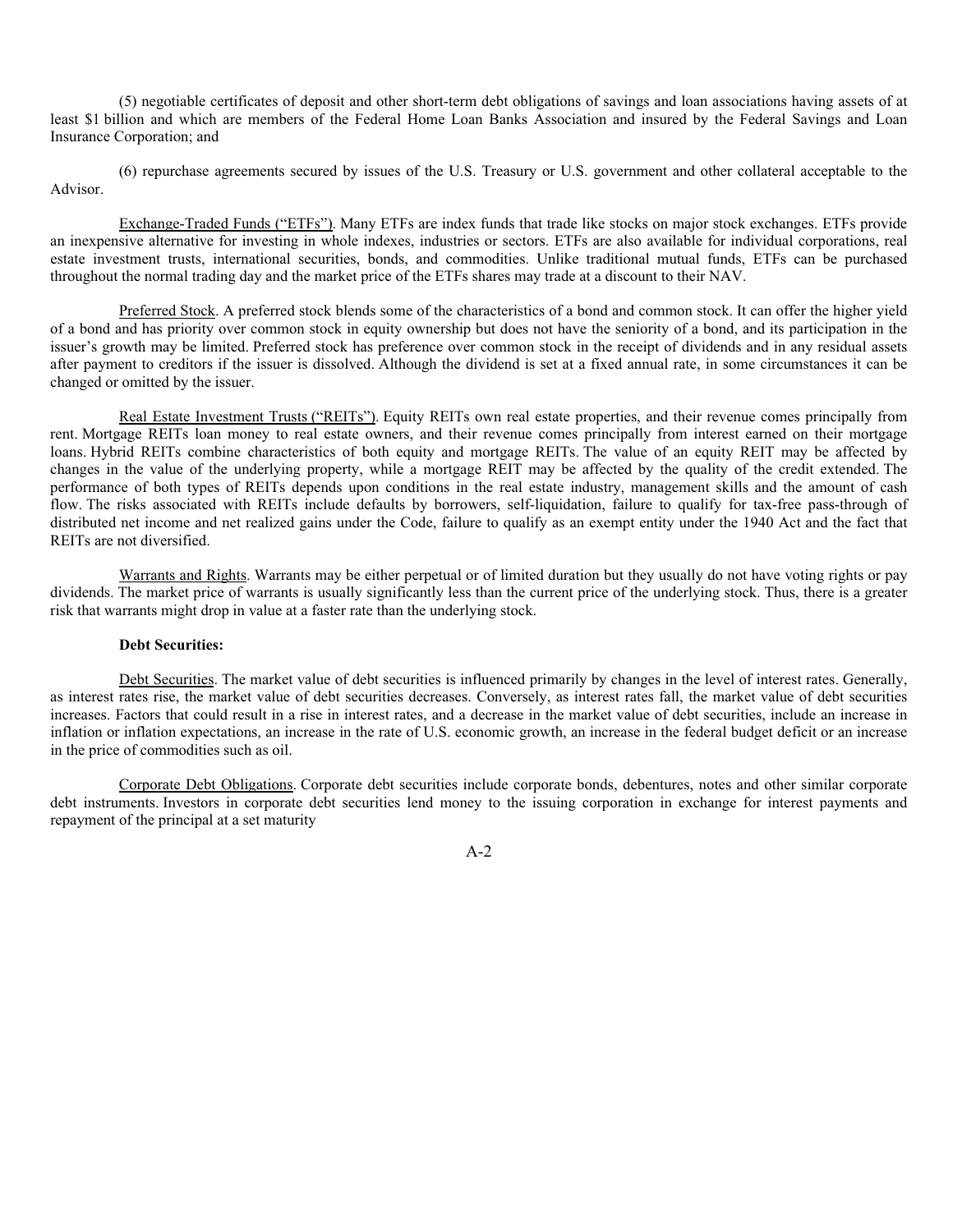date. Rates on corporate debt securities are set according to prevailing interest rates at the time of the issue, the credit rating of the issuer, the length of the maturity and other terms of the security, such as a call feature. The rate of interest on a corporate debt security may be fixed, floating or variable, and may vary inversely with respect to a reference rate. Please see the discussion of "Investment Grade/Lower Rated Securities" below for additional information.

Fixed and Floating Rate Loans. Fixed and floating rate loans ("Loans") are loans arranged through private negotiations between a corporate borrower or a foreign sovereign entity and one or more financial institutions ("Lenders"). Loans may be in the form of participations in Loans ("Participations") and assignments of all or a portion of Loans from third parties ("Assignments"). These investments are considered to be investments in debt securities.

Agreements implemented under the Brady Plan to date are designed to achieve debt and debt-service reduction through specific options negotiated by a debtor nation with its creditors. As a result, the financial packages offered by each country differ. The types of options have included the exchange of outstanding commercial bank debt for bonds issued at 100% of face value of such debt that carry a below-market stated rate of interest (generally known as par bonds), bonds issued at a discount from the face value of such debt (generally known as discount bonds), bonds bearing an interest rate which increases over time, and bonds issued in exchange for the advancement of new money by existing lenders. Discount bonds issued to date under the framework of the Brady Plan generally have borne interest computed semi-annually at a rate equal to 13/16 of one percent above the then-current six month London Inter-Bank Offered Rate ("LIBOR").

Foreign Debt Securities. A foreign debt security may have fixed and floating rate income securities (including emerging market securities), all or a portion of which may be non-U.S. dollar denominated and which include: (a) debt obligations issued or guaranteed by foreign national, provincial, state, municipal or other governments with taxing authority or by their agencies or instrumentalities; (b) debt obligations of supranational entities; (c) debt obligations of the U.S. Government issued in non-dollar securities; (d) debt obligations and other fixed income securities of foreign corporate issuers (both dollar and non-dollar denominated); and (e) U.S. corporate issuers (both Eurodollar and non-dollar denominated).

### **Investment Grade/Lower Rated Securities:**

Investment Grade Securities. Investment grade securities include securities rated BBB or above by Standard & Poor's ("S&P"), Baa or above by Moody's Investors Service, Inc. ("Moody's"), or BBB or above by Fitch Ratings Ltd. ("Fitch") or, if unrated, are deemed to be of comparable quality by a fund's portfolio manager. Securities may be rated by other nationally recognized statistical rating organizations ("NRSROs") and these ratings may be higher or lower. When ratings from multiple agencies are available, the highest is used, consistent with the funds' portfolio investment processes. Credit quality ratings are subject to change without notice. For more information on S&P's rating methodology, please visit standardandpoors.com and select "Understanding Ratings" under Rating Resources on the homepage. For more information on Moody's rating methodology, please visit moodys.com and select "Rating Methodologies" under Research & Ratings on the homepage. For more information on Fitch's rating methodology, please visit fitchratings.com and select "Ratings Definitions" at the bottom of the homepage.

Carillon Tower also performs its own fundamental credit analysis of each security. As part of its fundamental credit analysis, Carillon Tower considers various criteria, including industry specific actions,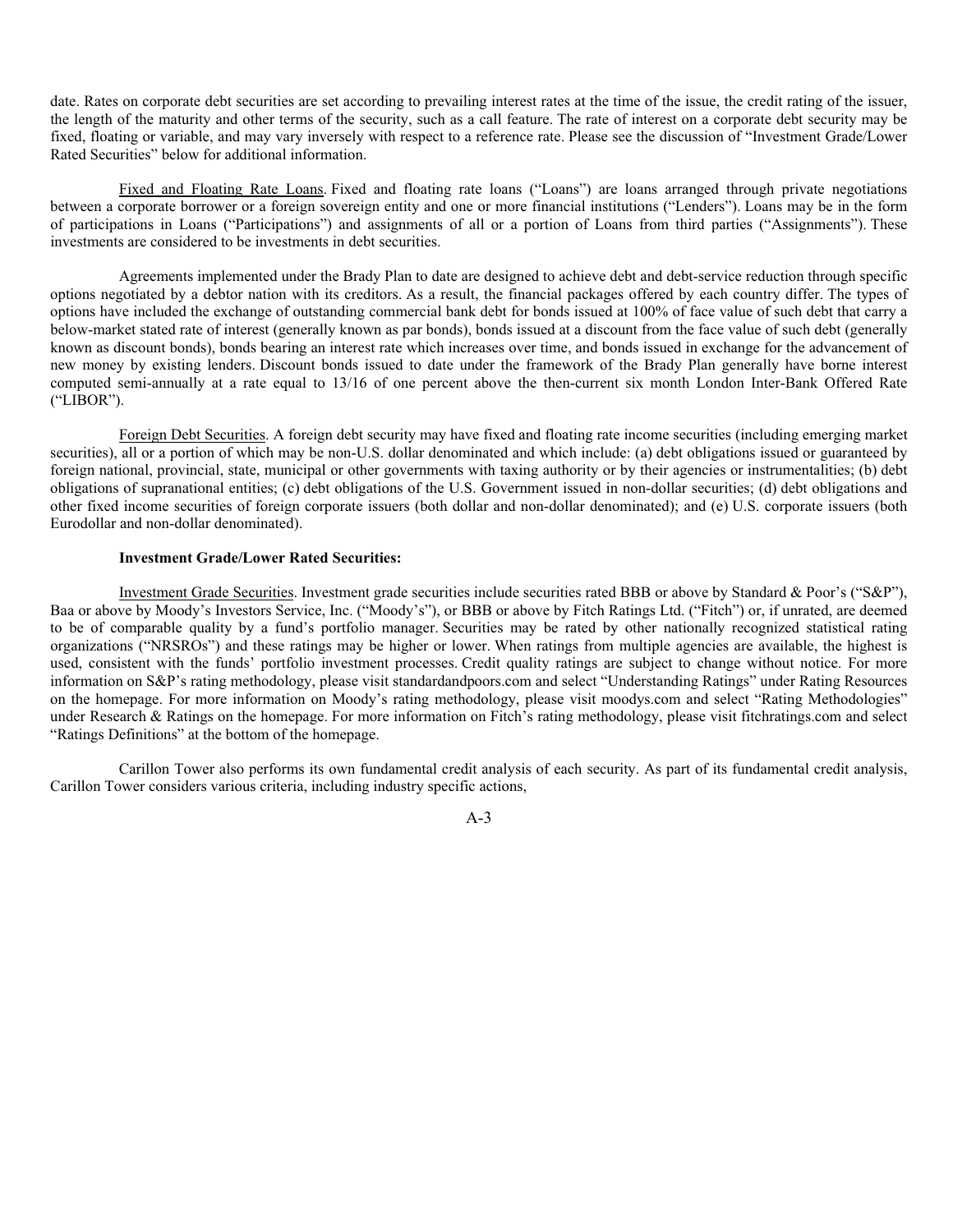peer comparisons, payment ranking, and structure-specific characteristics. Any securities that are not rated by S&P, Moody's, or Fitch are analyzed and monitored by Carillon Tower on an ongoing basis. For these securities, Carillon Tower uses its own credit analysis to assign ratings in categories similar to those of S&P or Moody's. The use of similar categories is not an indication that Carillon Tower's credit analysis process is consistent or comparable with that of S&P's, Moody's, Fitch's or any other NRSRO's process were S&P, Moody's, Fitch or any other NRSRO to rate the same security. Government securities that are issued or guaranteed as to principal and interest by the U.S. government are not rated, but are treated by the funds as being rated AAA and Aaa for credit quality purposes.

Lower Rated / High Yield Securities. Lower rated/high-yield securities are securities rated below investment grade, *i.e.*, rated below BBB by S&P, below Baa by Moody's, or below BBB by Fitch, or unrated securities determined to be below investment grade by its portfolio manager. These securities are commonly referred to as "high yield securities" and are deemed to be predominantly speculative with respect to the issuer's capacity to pay interest and repay principal and may involve major risk exposure to adverse conditions. These securities are subject to specific risks that may not be present with investments of higher grade securities.

#### **Variable- or Floating-Rate Securities.**

Variable-rate securities provide for automatic establishment of a new interest rate at fixed intervals (*e.g.*, daily, monthly, semiannually, etc.). Floating-rate securities generally provide for automatic adjustment of the interest rate whenever some specified interest rate index changes. The interest rate on variable- or floating-rate securities is ordinarily a percentage of a bank's prime rate or is determined by reference to the 90-day U.S. Treasury bill rate, the rate of return on commercial paper or bank certificates of deposit, an index of short-term interest rates or some other objective measure.

Variable- or floating-rate securities frequently include a demand feature entitling the holder to sell the securities to the issuer at par. In many cases, the demand feature can be exercised at any time on seven days' notice. In other cases, the demand feature is exercisable at any time on 30 days' notice or on similar notice at intervals of not more than one year. Some securities which do not have variable or floating interest rates may be accompanied by puts producing similar results and price characteristics. When considering the maturity of any instrument which may be sold or put to the issuer or a third party, a fund may consider that instrument's maturity to be shorter than its stated maturity.

### **Institutional Term Loans:**

Institutional term loans or other bank loans are typically originated, negotiated and structured by a U.S. commercial bank or other financial institution that acts as agent for a syndicate of loan investors. A fund may invest in institutional term or bank loans that are structured as senior floating rate debt securities or loan participation interests.

#### **Municipal Obligations:**

Municipal obligations are issued by or on behalf of states, the District of Columbia and U.S. territories and possessions and their political subdivisions, agencies and instrumentalities. The interest on municipal obligations is generally excludable from gross income for federal income tax purposes ("tax-exempt") but may be an item of tax preference for purposes of the federal alternative minimum tax. A fund will rely on an opinion of the issuer's bond counsel at the time municipal obligations are issued to determine the excludability of interest thereon.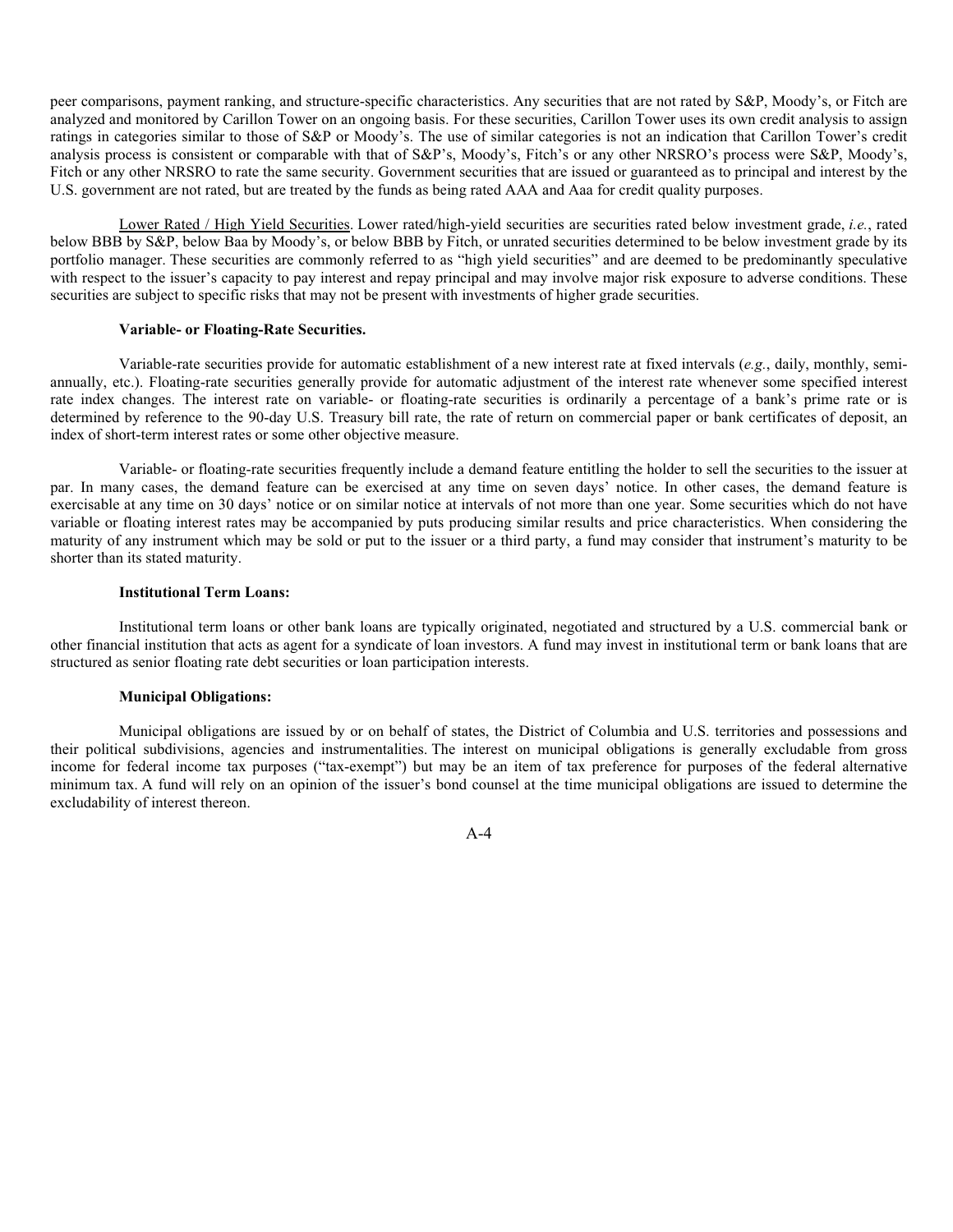There are many different types of municipal obligations. The principal types include "general obligation" securities, which are backed by a municipality's full taxing power, and "revenue" securities, which are backed only by the income from a specific project, facility or tax. Municipal obligations also include (1) private activity bonds ("PABs"), which are issued by or on behalf of public authorities but are not backed by the credit of any governmental or public authority, (2) "anticipation notes," which are issued by municipalities in expectation of future proceeds from the issuance of bonds or from taxes or other revenues and are payable from those bond proceeds, taxes or revenues and (3) tax-exempt commercial paper, which is issued by municipalities to help finance short-term capital or operating requirements.

#### **Short-Term Money Market Instruments:**

Bankers' Acceptances. Bankers' acceptances generally are negotiable instruments (time drafts) drawn to finance the export, import, domestic shipment or storage of goods. They are termed "accepted" when a bank writes on the draft its agreement to pay it at maturity, using the word "accepted." The bank is, in effect, unconditionally guaranteeing to pay the face value of the instrument on its maturity date. The acceptance may then be held by the accepting bank as an asset, or it may be sold in the secondary market at the going rate of interest for a specified maturity. Maturities on bankers' acceptances that are eligible for purchase usually range from 20 to 180 days but may extend for longer periods.

Bank Time Deposits. Bank time deposits, which are monies kept on deposit with banks or savings and loan associations for a stated period of time at a fixed rate of interest. There may be penalties for the early withdrawal of such time deposits, in which case the yields of these investments will be reduced.

Certificates of Deposit ("CDs"). CDs available for investment by the funds are issued by domestic institutions with assets in excess of \$1 billion. The FDIC is an agency of the U.S. Government that insures the deposits of certain banks and savings and loan associations up to \$250,000 per deposit. The interest on such deposits may not be insured to the extent this limit is exceeded. Current federal regulations also permit such institutions to issue insured negotiable CDs in amounts of \$250,000 or more, without regard to the interest rate ceilings on other deposits. To remain fully insured, these investments must be limited to \$250,000 per insured bank or savings and loan association.

Commercial Paper. Commercial paper includes notes, drafts or similar instruments payable on demand or having a maturity at the time of issuance not exceeding nine months, exclusive of days of grace or any renewal thereof. See Appendix B for a description of commercial paper ratings.

## **Repurchase and Reverse Repurchase Agreements:**

Repurchase Agreements. A repurchase agreement is a transaction in which a fund purchases securities and commits to resell the securities to the original seller at an agreed upon date. The resale price reflects a market rate of interest that is unrelated to the coupon rate or maturity of the purchased securities.

Reverse Repurchase Agreements. Under a reverse repurchase agreement, a fund sells securities and agrees to repurchase them at a mutually agreed to price. If required, at the time a fund enters into a reverse repurchase agreement, it will earmark on the fund's books and records liquid securities, marked-to-market daily, having a value not less than the repurchase price (including accrued interest).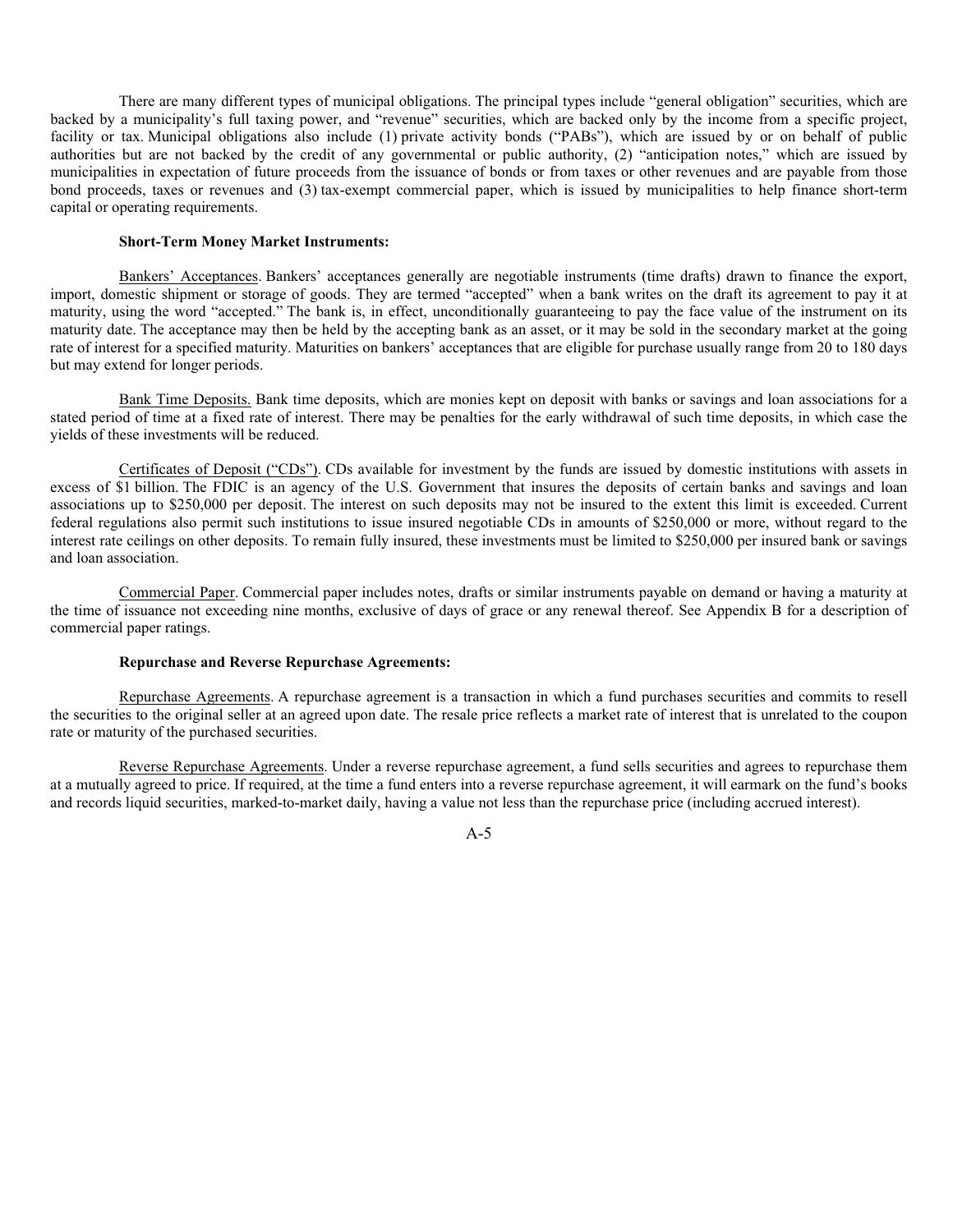## **U.S. Government and Zero Coupon Securities:**

U.S. Government Securities. U.S. Government Securities are securities issued or guaranteed by the U.S. Government or its agencies or instrumentalities. Some obligations issued by U.S. Government agencies and instrumentalities are supported by the full faith and credit of the U.S. Treasury; others by the right of the issuer to borrow from the U.S. Treasury; others by discretionary authority of the U.S. Government to purchases certain obligations of the agency or instrumentality; and others only by the credit of the agency or instrumentality. Those securities bear fixed, floating or variable rates of interest. Interest may fluctuate based on generally recognized reference rates or the relationship of rates.

Zero Coupon and Step Coupon Securities and Pay-In-Kind Bonds. Zero coupon and step coupon securities are debt obligations that do not entitle the holder to any periodic payment of interest prior to maturity or a specified date when the securities begin paying current interest. Zero coupon and step coupon securities are issued and traded at a discount from their face amount or par value, which discount rate varies depending on the time remaining until cash payments begin, prevailing interest rates, liquidity of the security, and the perceived credit quality of the issuer.

Pay-in-kind bonds pay all or a portion of their interest in the form of debt or equity securities. Pay-in-kind bonds may also be issued by a wide variety of corporate and governmental issuers.

## **Pass-through Securities:**

Mortgage-Backed Securities. Mortgage-backed securities are pools of mortgage loans that are assembled as securities for sale to investors by various governmental, government-related and private organizations. Mortgage-backed securities are "pass through" securities, meaning that a pro rata share of regular interest and principal payments, as well as unscheduled early prepayments, on the underlying mortgage pool is passed through to the holder.

Asset-Backed Securities. Asset-backed securities are securities that are secured or "backed" by pools of various types of assets on which cash payments are due at fixed intervals over set periods of time. Asset-backed securities are "pass through" securities, meaning that principal and interest payments made by the borrower on the underlying assets are passed through to the holder.

To-Be-Announced Securities. A to-be-announced mortgage-backed security ("TBA") is a mortgage-backed security, such as a Ginnie Mae pass-through security, that is purchased or sold with specific pools of cash that will constitute that Ginnie Mae pass-through security, to be announced on a future settlement date. At the time of purchase of a TBA, the seller does not specify the particular mortgage-backed securities to be delivered but rather agrees to accept any mortgage-backed security that meets specified terms. A fund and the seller would agree upon the issuer, interest rate and terms of the underlying mortgages, but the seller would not identify the specific underlying mortgages until shortly before it issues the mortgage-backed security. TBAs increase interest rate risks because the underlying mortgages may be less favorable than anticipated by a fund. As a purchaser of a TBA, a fund will earmark cash or liquid securities in accordance with procedures adopted by the Board equal to the value of the TBA, marked-to-market daily in accordance with pertinent Commission positions. As a seller of a TBA, a fund will earmark in accordance with procedures adopted by the Board the equivalent deliverable security up to the obligation required to be delivered.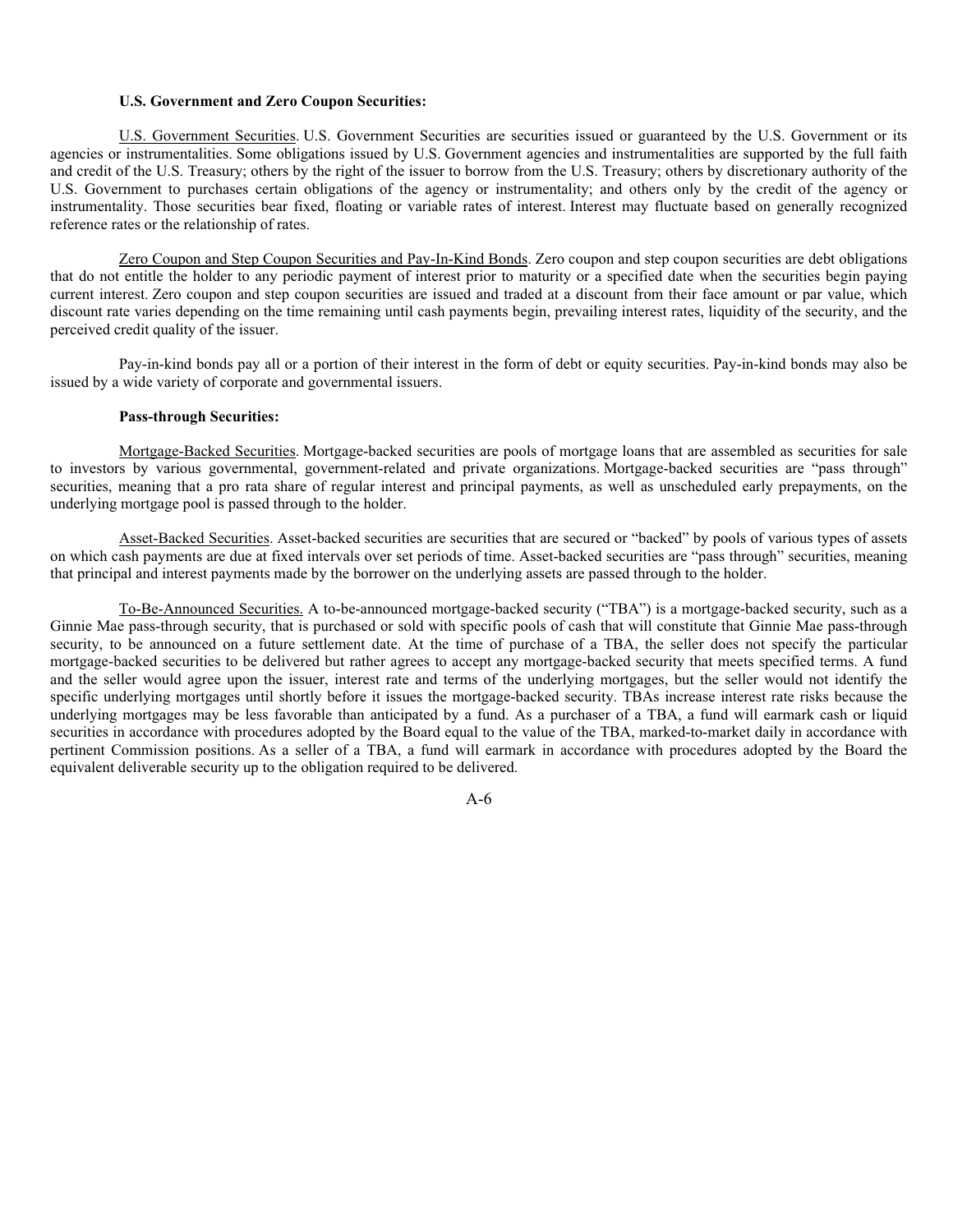## **Foreign Securities Exposure:**

Depositary Receipts. Sponsored or unsponsored European Depositary Receipts ("EDRs"), Global Depositary Receipts ("GDRs"), International Depositary Receipts ("IDRs"), Special Drawing Rights ("SDRs") or other similar securities represent interests in or convertible into securities of foreign issuers (collectively, "Depositary Receipts"). Depositary Receipts are not necessarily denominated in the same currency as the underlying securities into which they may be converted and are subject to foreign securities risks, as discussed below.

EDRs and IDRs are receipts typically issued by a European bank or trust company evidencing ownership of the underlying foreign securities. GDRs are issued globally for trading in non-U.S. securities markets and evidence a similar ownership arrangement.

Euro/Yankee Bonds. A fund may invest in dollar-denominated bonds issued by foreign branches of domestic banks ("Eurobonds") and dollar-denominated bonds issued by a U.S. branch of a foreign bank and sold in the U.S. ("Yankee bonds").

Eurodollar Certificates. A fund may purchase CDs issued by foreign branches of domestic and foreign banks. Domestic and foreign Eurodollar certificates, such as CDs and time deposits, may be general obligations of the parent bank in addition to the issuing branch or may be limited by the terms of a specific obligation or governmental regulation.

Foreign Securities. The fund may invest in securities of companies that are organized in, based in, and/or have their primary listing on non-U.S. markets including emerging markets.

### **American Depositary Receipts ("ADRs"):**

Sponsored and unsponsored ADRs are receipts that represent interests in, or are convertible into, securities of foreign issuers. These receipts are not necessarily denominated in the same currency as the underlying securities into which they may be converted.

ADRs may be purchased through "sponsored" or "unsponsored" facilities and also include New York Shares ("NYRs"). A sponsored facility is established jointly by the issuer of the underlying security and a depository, whereas a depository may establish an unsponsored facility without participation by the issuer of the depository security. Generally, ADRs in registered form are designed for use in the U.S. securities market and ADRs in bearer form are designed for use outside the U.S. For purposes of certain investment limitations, ADRs are considered to be foreign securities and are subject to many of the risks inherent in investing in foreign securities, as discussed previously.

### **Derivatives - Futures, Forwards, Options and Hedging Transactions:**

General Description. Certain financial instruments ("Derivatives"), include futures contracts (sometimes referred to as "futures"), options, options on futures and forward currency contracts, to attempt to hedge the fund's investment portfolio as discussed below.

Hedging strategies can be broadly categorized as "short hedges" and "long hedges." A short hedge is the purchase or sale of a Derivative intended partially or fully to offset potential declines in the value of one or more investments held in a fund's investment portfolio. Thus, in a short hedge, a fund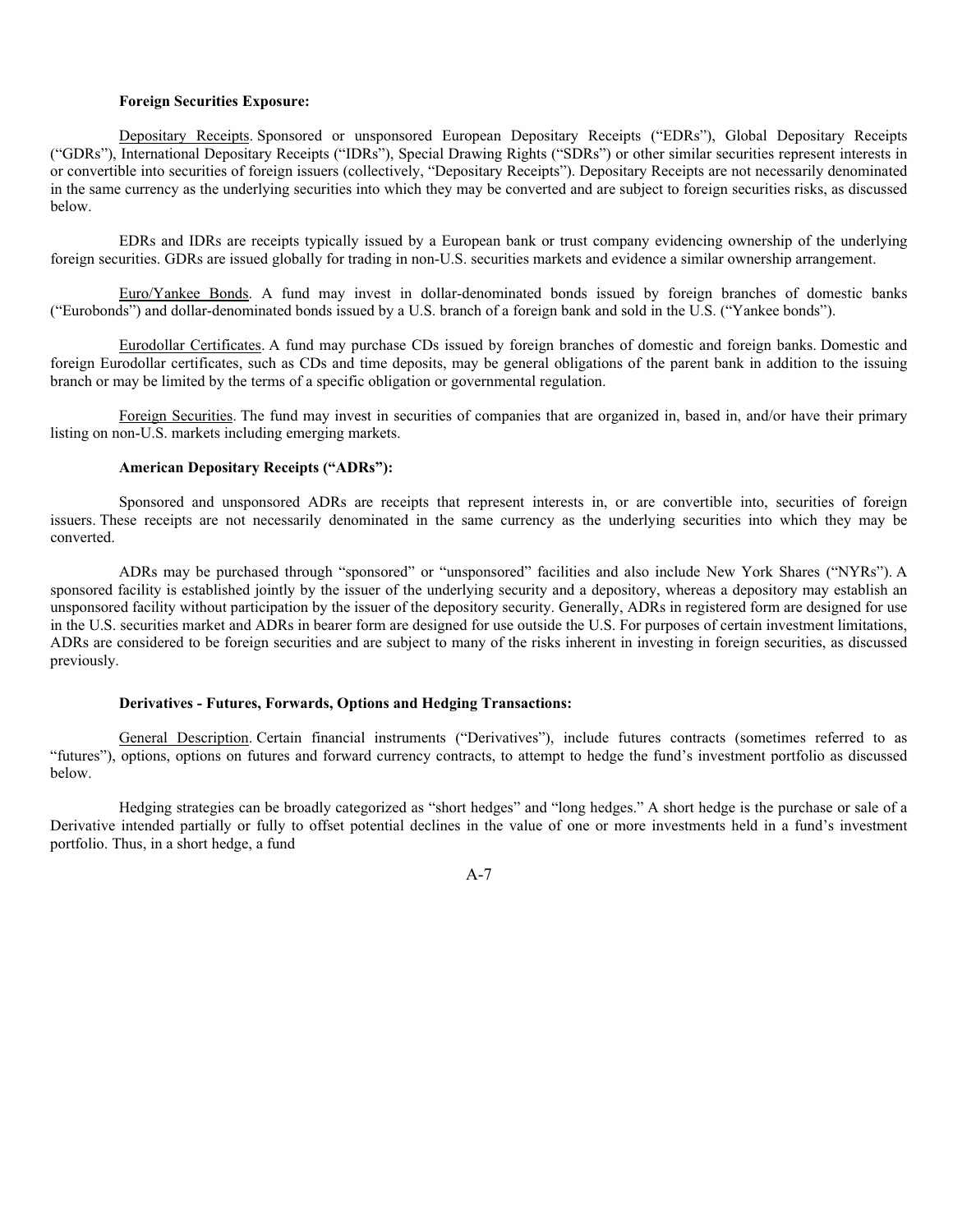takes a position in a Derivative whose price is expected to move in the opposite direction of the price of the investment being hedged. A long hedge is the purchase or sale of a Derivative intended partially or fully to offset potential increases in the acquisition cost of one or more investments that the fund intends to acquire. Thus, in a long hedge, a fund takes a position in a Derivative whose price is expected to move in the same direction as the price of the prospective investment being hedged.

Derivatives on securities generally are used to hedge against price movements in one or more particular securities positions that a fund owns or intends to acquire. Derivatives on indices may be used to hedge broad market sectors.

### **Options:**

Options may include options on securities, equity and debt indices and currencies.

Characteristics of Options Trading. A call option gives the purchaser the right to buy, and obligates the writer to sell, the underlying investment at the agreed-upon price during the option period. A put option gives the purchaser the right to sell, and obligates the writer to buy, the underlying investment at the agreed-upon price during the option period. Purchasers of options pay an amount, known as a premium, to the option writer in exchange for the right under the option contract.

### **Futures and Options on Futures:**

Guidelines and Characteristics of Futures and Options on Futures Trading. The purchase of futures or call options on futures can serve as a long hedge, and the sale of futures or the purchase of put options on futures can serve as a short hedge. Writing call options on futures contracts can serve as a limited short hedge, using a strategy similar to that used for writing call options on securities or indices. Similarly, writing put options on futures contracts can serve as a limited long hedge. Futures contracts and options on futures contracts can also be purchased and sold to attempt to enhance income or yield.

Stock and Bond Index Futures. A stock or bond index assigns relative values to the common stocks or bonds comprised in the index. In an index futures contract, a party agrees to take or make delivery of an amount of cash equal to a specified dollar amount times the difference between the index value at the close of the last trading day of the contract and the price at which the futures contract is originally struck. No physical delivery of the underlying securities in the index is made.

The risk of imperfect correlation between movements in the price of an index futures contract and movements in the price of the securities that are the subject of the hedge increases as the composition of a fund's portfolio diverges from the securities included in the applicable index. The price of the index futures may move more than or less than the price of the securities being hedged. If the price of the futures contract moves less than the price of the securities that are the subject of the hedge, the hedge will not be fully effective but, if the price of the securities being hedged has moved in an unfavorable direction, the fund would be in a better position than if it had not hedged at all. If the price of the securities being hedged has moved in a favorable direction, this advantage will be partially offset by the futures contract. If the price of the futures contract moves more than the price of the securities, a fund will experience either a loss or a gain on the futures contract that will not be completely offset by movements in the price of the securities that are the subject of the hedge. To compensate for the imperfect correlation of movements in the price of the securities being hedged and movements in the price of the index futures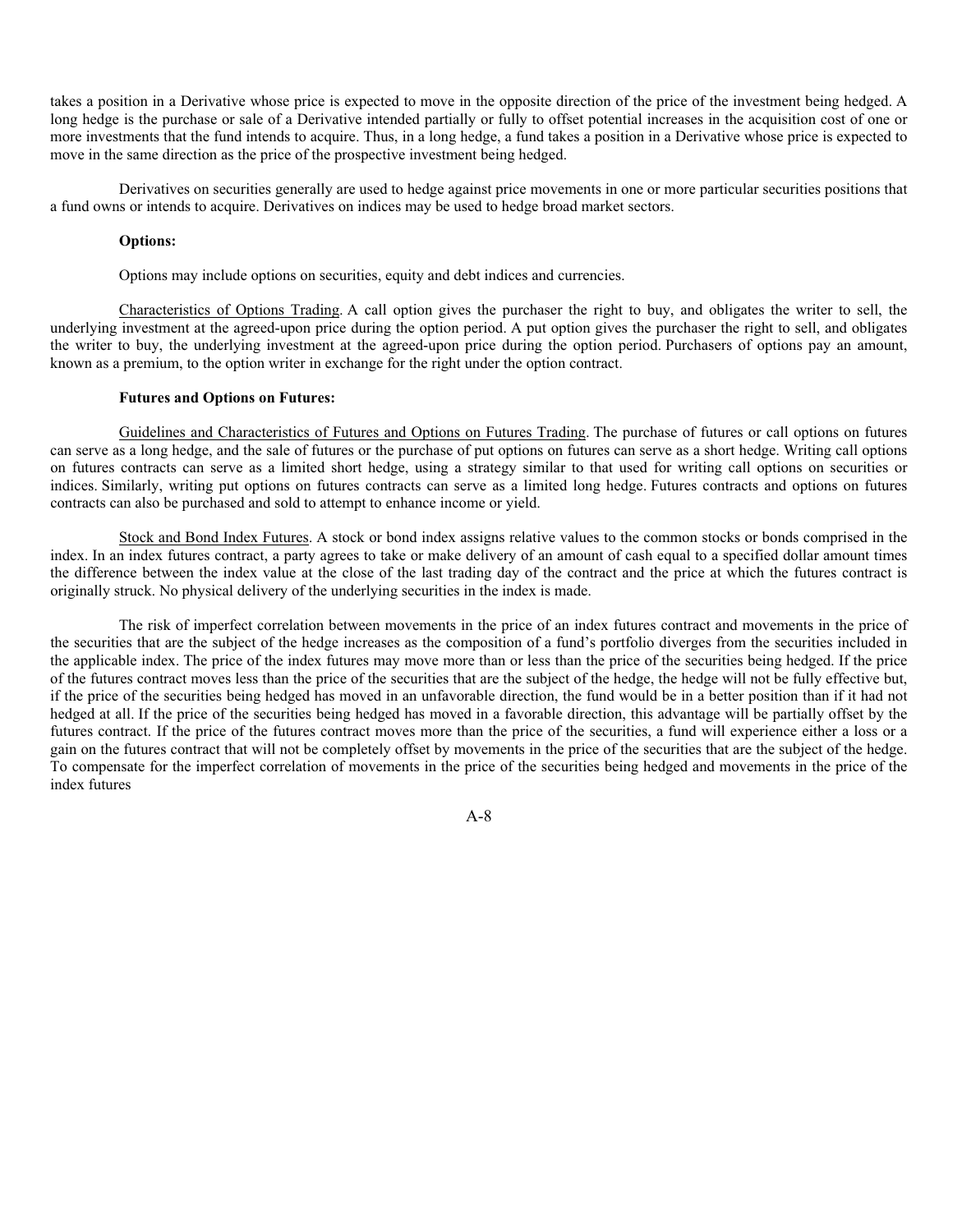contracts, a fund may buy or sell index futures contracts in a greater dollar amount than the dollar amount of securities being hedged if the historical volatility of the prices of such securities is more than the historical volatility of the index. It is also possible that, where a fund has sold futures contracts to hedge its securities against decline in the market, the market may advance and the value of securities held by the fund may decline. If this occurred, the fund would lose money on the futures contract and also experience a decline in value in its portfolio securities. However, while this could occur for a very brief period or to a very small degree, over time the value of a diversified portfolio of securities will tend to move in the same direction as the market indices upon which the futures contracts are based.

Where index futures contracts are purchased to hedge against a possible increase in the price of securities before a fund is able to invest in securities in an orderly fashion, it is possible that the market may decline instead. If a fund then concludes not to invest in securities at that time because of concern as to possible further market decline for other reasons, it will realize a loss on the futures contract that is not offset by a reduction in the price of the securities it had anticipated purchasing.

Forward Currency Contracts. A forward currency contract involves an obligation of a fund to purchase or sell specified currency at a future date, which may be any fixed number of days from the date of the contract agreed upon by the parties at a price set at the time of the contract. These contracts are traded in the interbank market conducted directly between currency traders (usually large commercial banks) and their customers.

Forward currency transactions may serve as long hedges – for example, a fund may purchase a forward currency contract to lock in the U.S. dollar price of a security denominated in a foreign currency that it intends to acquire. Forward currency contract transactions also may serve as short hedges – for example, a fund may sell a forward currency contract to lock in the U.S. dollar equivalent of the proceeds from the anticipated sale of a security or from a dividend or interest payment on a security denominated in a foreign currency.

The precise matching of forward currency contract amounts and the value of the securities involved generally will not be possible because the value of such securities, measured in the foreign currency, will change after the forward currency contract has been established. Thus, a fund might need to purchase or sell foreign currencies in the spot (cash) market to the extent such foreign currencies are not covered by forward contracts. The projection of short-term currency market movements is extremely difficult, and the successful execution of a short-term hedging strategy is highly uncertain.

Combined Transactions. A fund may purchase and write options in combination with each other, or in combination with futures or forward contracts, to adjust the risk and return characteristics of its overall position. For example, a fund may purchase a put option and write a call option on the same underlying instrument, in order to construct a combined position whose risk and return characteristics are similar to selling a futures contract. Another possible combined position would involve writing a call option at one strike price and buying a call option at a lower price, in order to reduce the risk of the written call option in the event of a substantial price increase. Because combined options positions involve multiple trades, they result in higher transaction costs and may be more difficult to open and close out.

A fund's options and futures activities may affect its turnover rate and brokerage commission payments. The exercise of calls or puts written by a fund, and the sale or purchase of futures contracts, may cause it to sell or purchase related investments, thus increasing its turnover rate. Once a fund has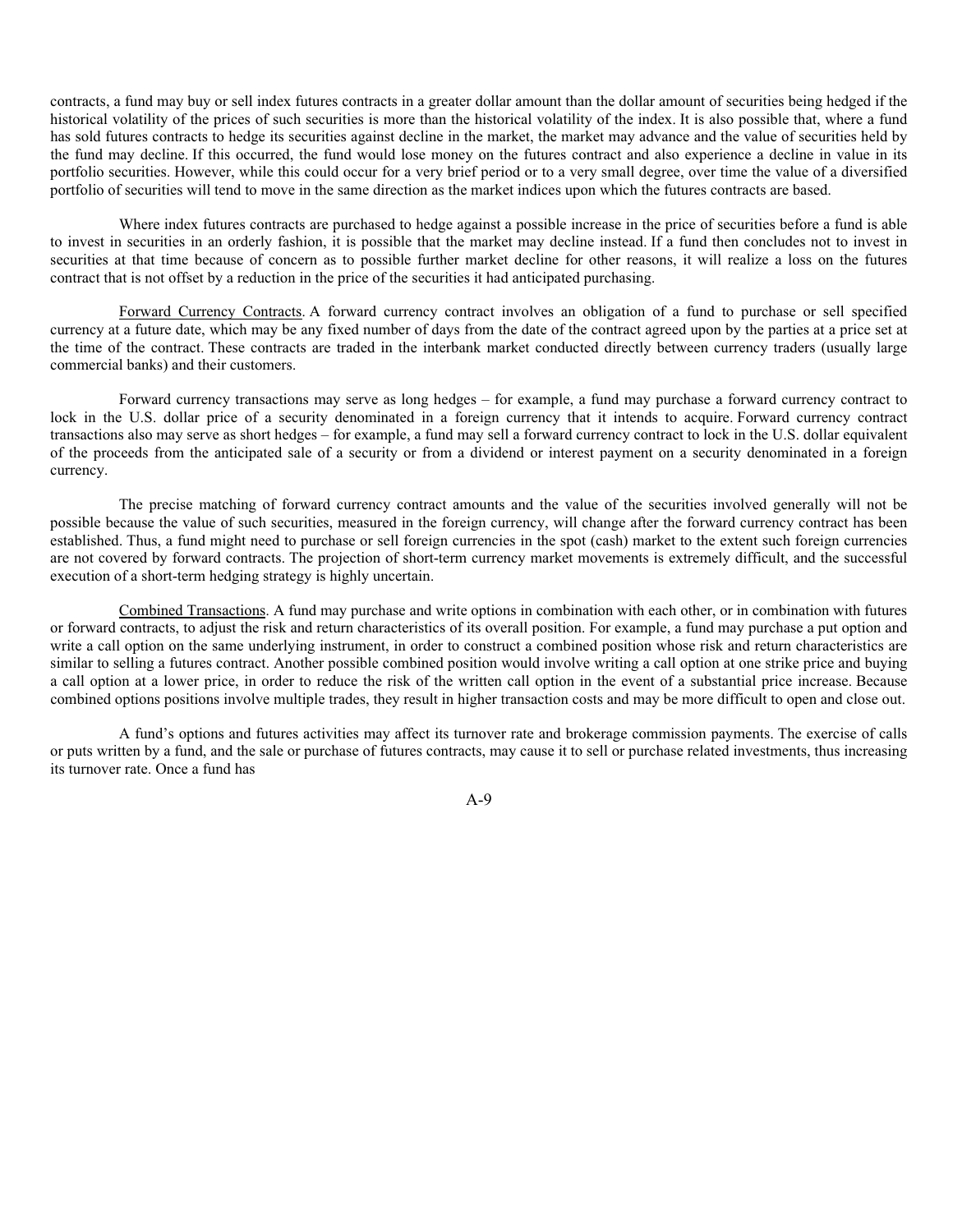received an exercise notice on an option it has written, it cannot effect a closing transaction in order to terminate its obligation under the option and must deliver or receive the underlying securities at the exercise price. The exercise of puts purchased by a fund may also cause the sale of related investments, and increasing turnover; although such exercise is within the fund's control, holding a protective put might cause it to sell the related investments for reasons that would not exist in the absence of the put. A fund will pay a brokerage commission each time it buys or sells a put or call or purchases or sells a futures contract. Such commissions may be higher than those that would apply to direct purchases or sales.

## **Swaps, Caps, Floors and Collars:**

Among the transactions into which a fund may enter are interest rate, currency, index and total return swaps and the purchase or sale of related caps, floors and collars. In a standard swap transaction, two parties agree to exchange the returns (or differentials in rates of return) earned or realized on a particular predetermined asset, reference rate or index. Forms of swap agreements include interest rate caps, under which, in return for a premium, one party agrees to make payments to the other to the extent that interest rates exceed a specified rate, or "cap"; interest rate floors, under which, in return for a premium, one party agrees to make payments to the other to the extent that interest rates fall below a specified rate, or "floor"; and interest rate collars, under which a party sells a cap and purchases a floor or vice versa in an attempt to protect itself against interest rate movements exceeding given minimum or maximum levels.

#### **Forward Commitments:**

A fund may make contracts to purchase securities for a fixed price at a future date beyond customary settlement time ("forward commitments"). In such transactions, securities are purchased or sold with payment and delivery taking place in the future in order to secure what is considered to be an advantageous price and yield at the time of entering into the transaction.

### **Illiquid and Restricted Securities:**

Illiquid securities are securities that are illiquid by virtue of the absence of a readily available market or legal or contractual restrictions on resale. OTC options and their underlying collateral are currently considered to be illiquid investments. Restricted securities may be sold only in privately negotiated transactions or in a public offering with respect to which a registration statement is in effect under the Securities Act of 1933. Not all restricted securities are deemed illiquid for the purposes noted in this section.

## **Index Securities:**

Index Securities represent interests in a fixed portfolio of common stocks designed to track the price and dividend yield performance of a broad-based securities index, such as the Standard & Poor's 500 Composite Stock Index ("S&P 500 Index"), but are traded on an exchange like shares of common stock. The value of Index Securities fluctuates in relation to changes in the value of the underlying portfolio of securities. However, the market price of Index Securities may not be equivalent to the *pro rata* value of the index it tracks. Index Securities are subject to the risks of an investment in a broadly based portfolio of common stocks.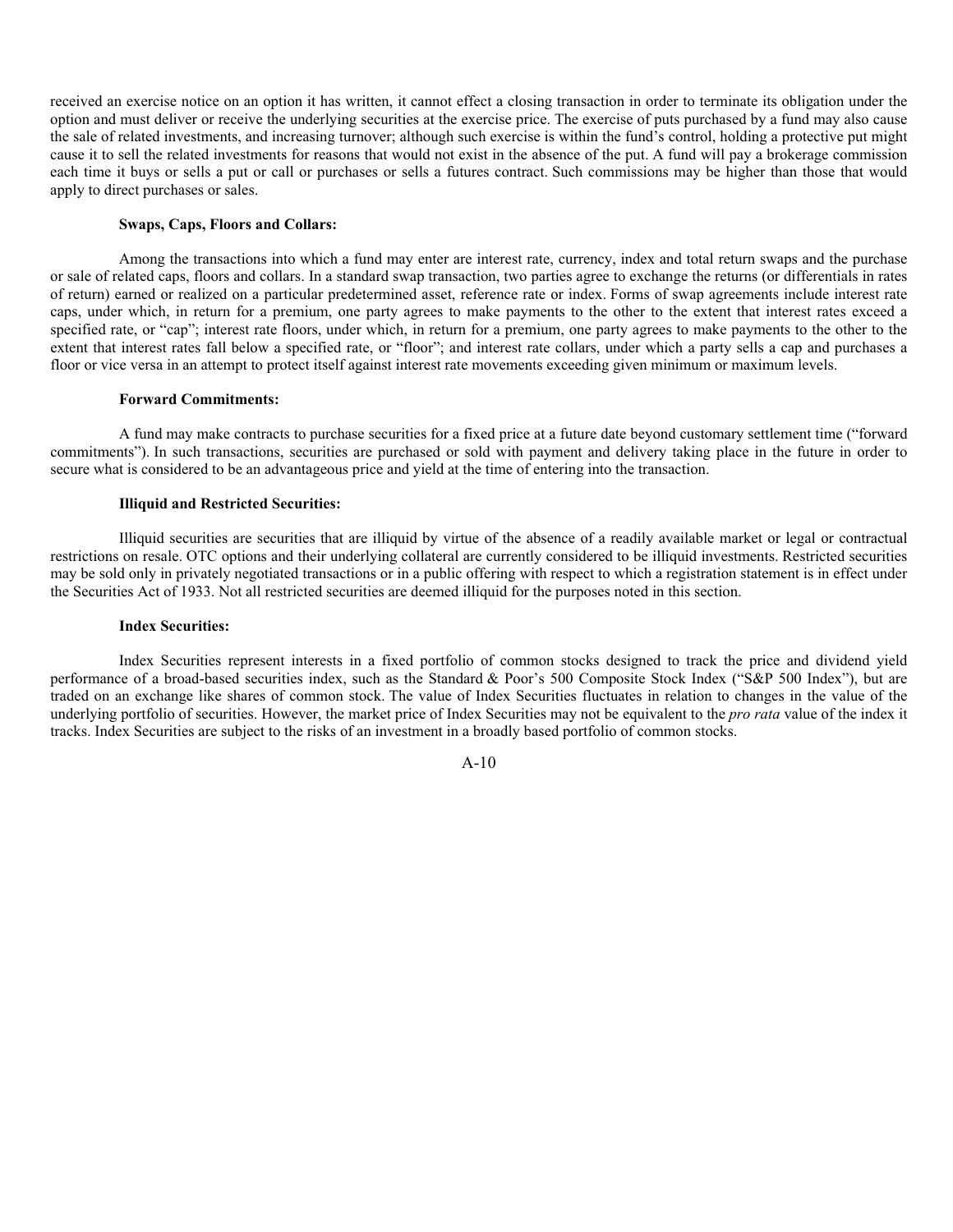### **Short Sales:**

A short sale is a transaction in which a fund sells a security it does not own in anticipation that the market price of that security will decline.

When a fund makes a short sale, it will often borrow the security sold short and deliver it to the broker-dealer through which it made the short sale as collateral for its obligation to deliver the security upon conclusion of the sale. In connection with short sales of securities, a fund may pay a fee to borrow securities or maintain an arrangement with a broker to borrow securities, and is often obligated to pay over any accrued interest and dividends on such borrowed securities.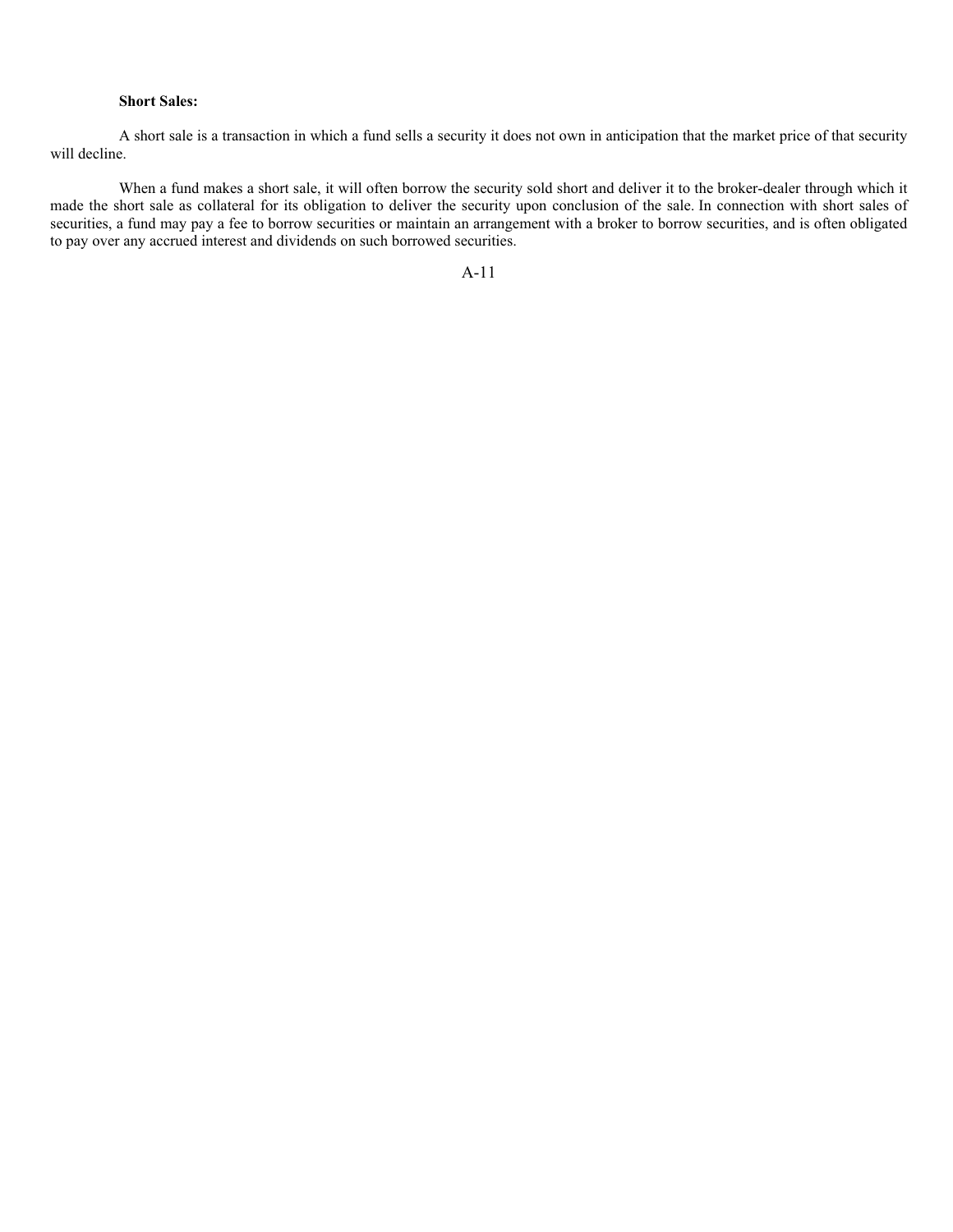## **APPENDIX B**

## **SHORT-TERM RATINGS**

The rating services' descriptions of commercial paper ratings in which the fund may invest are:

## **Description of Moody's Investors Service, Inc. ("Moody's") Short-Term Ratings**

Moody's short-term ratings are opinions of the ability of issuers to honor short-term financial obligations. Ratings may be assigned to issuers, short-term programs or to individual short-term debt instruments. Such obligations generally have an original maturity not exceeding thirteen months, unless explicitly noted.

Moody's employs the following designations to indicate the relative repayment ability of rated issuers:

**P-1:** Issuers (or supporting institutions) rated Prime-1 are rated in the highest category by Moody's national scale and have a superior ability to repay short-term debt obligations.

**P-2**: Issuers (or supporting institutions) rated Prime-2 have a strong ability to repay short-term debt obligations.

**P-3:** Issuers (or supporting institutions) rated Prime-3 have an acceptable ability to repay short-term obligations.

**NP:** Issuers (or supporting institutions) rated Not Prime do not fall within any of the Prime rating categories.

## **Description of S&P Global Ratings's Short-Term Issue Ratings**

A S&P Global Ratings issue credit rating is a forward-looking opinion about the creditworthiness of an obligor with respect to a specific financial obligation, a specific class of financial obligations, or a specific financial program (including ratings on medium-term note programs and commercial paper programs). It takes into consideration the creditworthiness of guarantors, insurers, or other forms of credit enhancement on the obligation and takes into account the currency in which the obligation is denominated. The opinion evaluates S&P Global Ratings's view of the obligor's capacity and willingness to meet its financial commitments as they come due, and may assess terms, such as collateral security and subordination, which could affect ultimate payment in the event of default. The issue credit rating is not a recommendation to purchase, sell, or hold a financial obligation, inasmuch as it does not comment as to market price or suitability for a particular investor.

Issue credit ratings are based on current information furnished by the obligors or obtained by S&P Global from other sources it considers reliable. S&P Global Ratings does not perform an audit in connection with any credit rating and may, on occasion, rely on unaudited financial information. Credit ratings may be changed, suspended, or withdrawn as a result of changes in, or unavailability of, such information, or based on other circumstances.

Short-term ratings are generally assigned to those obligations considered short-term in the relevant market, typically with an original maturity of no more than 365 days. Short-term ratings are also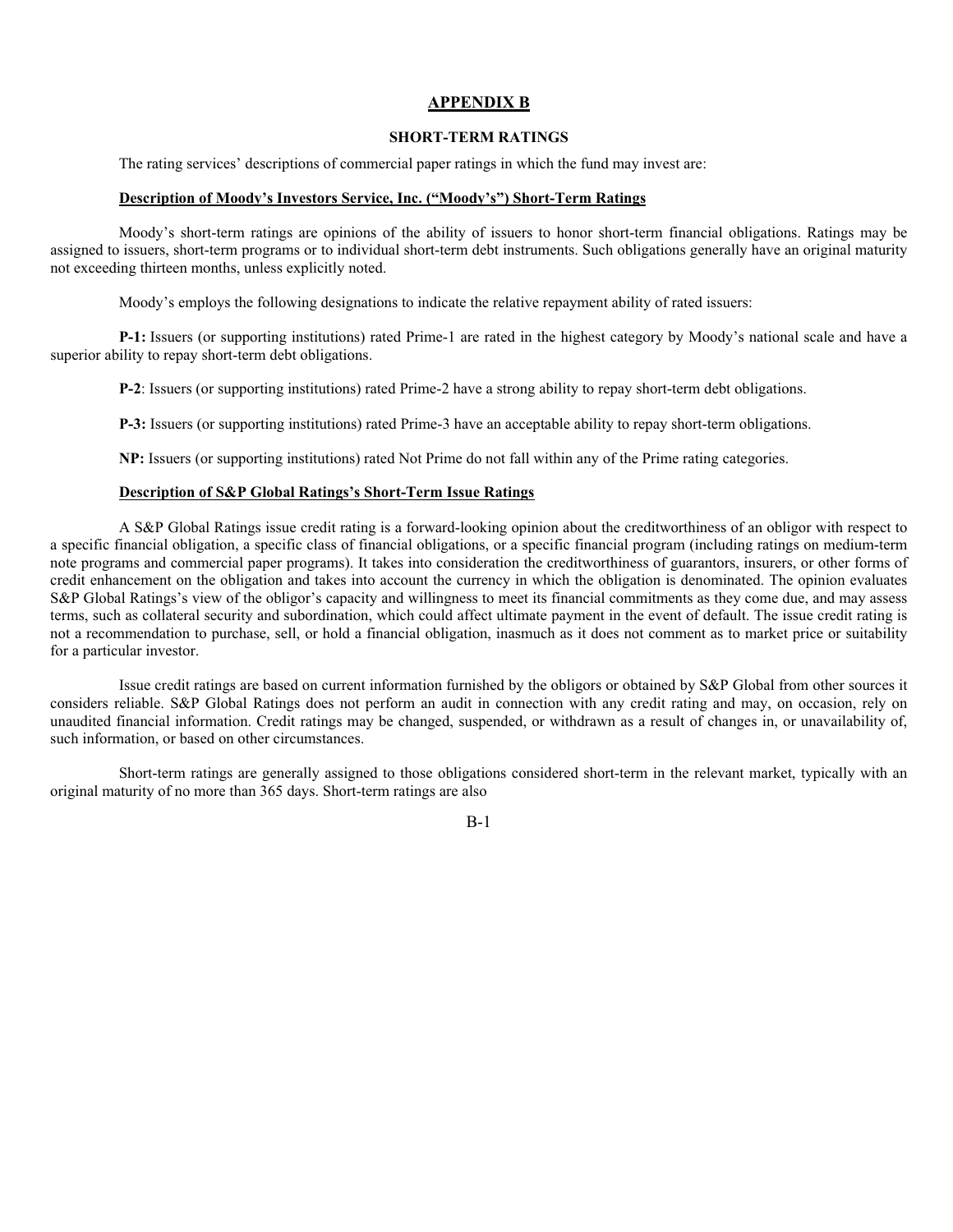used to indicate the creditworthiness of an obligor with respect to put features on long-term obligations. The result is a dual rating, in which the short-term rating addresses the put feature, in addition to the usual long-term rating.

A-1: A short-term obligation rated 'A-1' is rated in the highest category by S& P Global Ratings's national scale. The obligor's capacity to meet its financial commitment on the obligation is strong. Within this category, certain obligations are designated with a plus  $sign (+)$ . This indicates that the obligor's capacity to meet its financial commitment on these obligations is extremely strong.

A-2: A short-term obligation rated 'A-2' is somewhat more susceptible to the adverse effects of changes in circumstances and economic conditions than obligations rated 'A-1'. However, the obligor's capacity to meet its financial commitment on the obligation relative to other national obligors is satisfactory.

A-3: A short-term obligation rated 'A-3' denotes adequate protection parameters relative to other short-term national obligations. It is, however, more vulnerable to adverse effects of changes in circumstances than obligations carrying the higher designations.

B: A short-term obligation rated 'B' denotes weak protection parameters relative to other short-term national obligations. It is vulnerable to adverse business, financial, or economic conditions and has significant speculative characteristics. The obligor currently has the capacity to meet its financial commitments; however, it faces major ongoing uncertainties that could lead to the obligor's inadequate capacity to meet its financial commitments.

C: A short-term obligation rated 'C' denotes doubtful capacity for payment.

SD and D: A short-term obligation rated 'SD' (selective default) or 'D' is in default or in breach in one or more of its financial obligations, whether long- or short-term, including rated and unrated obligations. For non-hybrid capital instruments, the 'D' rating category is used when payments on an obligation are not made on the date due, unless S&P Global Ratings believes that such payments will be made within any stated grace period. However, any stated grace period longer than five business days will be treated as five business days. The 'D' rating also will be used upon the filing of a bankruptcy petition or the taking of a similar action and where default on an obligation is a virtual certainty, for example due to automatic stay provisions. An obligation's rating is lowered to 'D' if it is subject to a distressed exchange offer. A 'SD' rating is assigned when the obligor has selectively defaulted on a specific issue or class of obligations but it will continue to meet its payment obligations on other issues or classes of obligations in a timely matter.

*Note:* **Dual Ratings.** Dual ratings may be assigned to debt issues that have a put option or demand feature. The first component of the rating addresses the likelihood of repayment of principal and interest as due, and the second component of the rating addresses only the demand feature. The first component of the rating can relate to either a short-term or long-term transaction and accordingly use either short-term or long-term rating symbols. The second component of the rating relates to the put option and is assigned a short-term rating symbol (for example, 'AAA/A-1+' or 'A-1+/A-1'). With U.S. municipal short-term demand debt, the U.S. municipal short-term note rating symbols are used for the first component of the rating (for example, 'SP-1+/A-1+').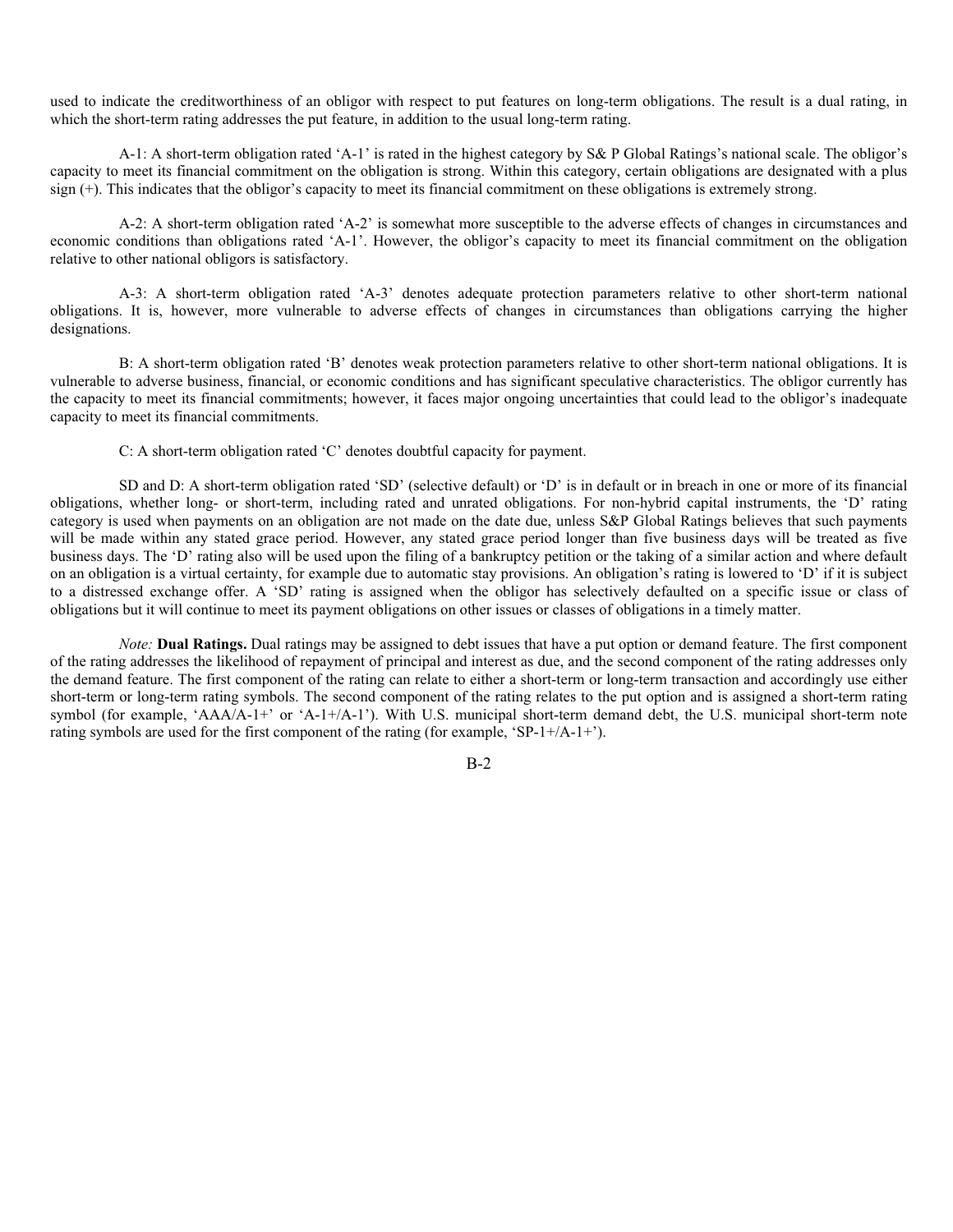## **Description of Fitch's Short-Term Issuer Ratings**

A short-term issuer or obligation rating is based in all cases on the short-term vulnerability to default of the rated entity or security stream and relates to the capacity to meet financial obligations in accordance with the documentation governing the relevant obligation. Short-term deposit ratings may be adjusted for loss severity. Short-Term Ratings are assigned to obligations whose initial maturity is viewed as "short term" based on market convention. Typically, this means up to 13 months for corporate, sovereign, and structured obligations, and up to 36 months for obligations in U.S. public finance markets.

F1: Highest short-term credit quality assigned by Fitch's national scale.

Indicates the strongest intrinsic capacity for timely payment of financial commitments; may have an added "+" to denote any exceptionally strong credit feature.

F2: Good short-term credit quality.

Good intrinsic capacity for timely payment of financial commitments.

F3: Fair short-term credit quality.

The intrinsic capacity for timely payment of financial commitments is adequate.

B: Speculative short-term credit quality.

Minimal capacity for timely payment of financial commitments, plus heightened vulnerability to near term adverse changes in financial and economic conditions.

C: High short-term default risk.

Default is a real possibility.

RD: Restricted default.

Indicates an entity that has defaulted on one or more of its financial commitments, although it continues to meet other financial obligations. Typically applicable to entity ratings only.

D: Default

Indicates a broad-based default event for an entity, or the default of a short-term obligation.

# **LONG-TERM RATINGS**

The rating services' descriptions of corporate debt ratings in which the fund may invest are:

# **Description of Moody's Investors Service, Inc. Long-Term Corporate Obligation Ratings**

Moody's long-term obligation ratings are opinions of the relative credit risk of fixed-income obligations with an original maturity of one year or more. They address the possibility that a financial obligation will not be honored as promised. Such ratings reflect both the likelihood of default or impairment on contractual financial obligations and any financial loss suffered in the event of default or impairment.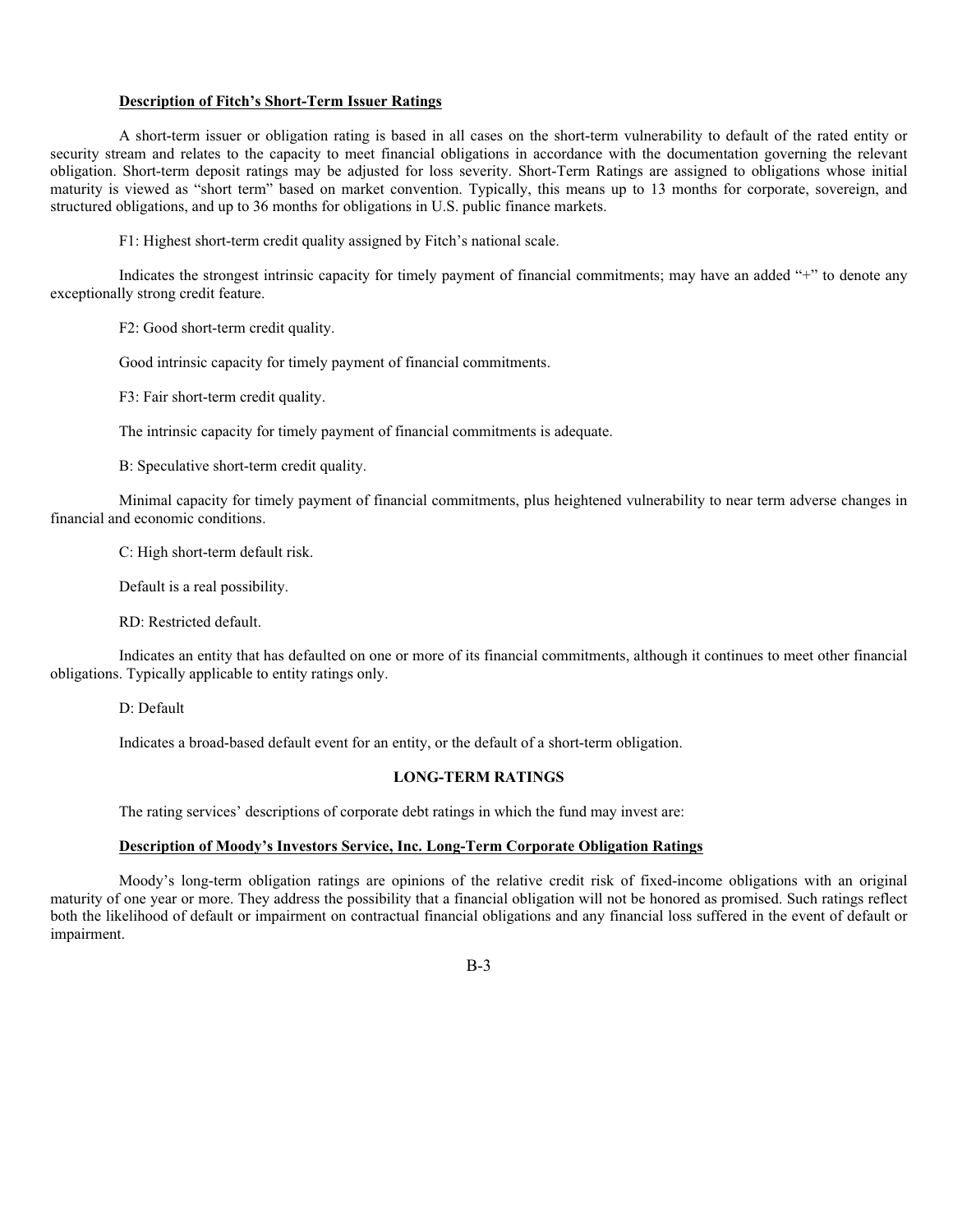**Aaa**: Obligations rated Aaa are judged to be of the highest quality by Moody's national scale, with minimal risk.

**Aa**: Obligations rated Aa are judged to be of high quality and are subject to very low credit risk.

**A**: Obligations rated A are judged to be upper-medium grade and are subject to low credit risk.

**Baa**: Obligations rated Baa are subject to moderate credit risk. They are considered medium-grade and as such may possess certain speculative characteristics.

**Ba**: Obligations rated Ba are judged to have speculative elements and are subject to substantial credit risk.

**B**: Obligations rated B are considered speculative and are subject to high credit risk.

**Caa**: Obligations rated Caa are judged to be speculative of poor standing and are subject to very high credit risk.

**Ca**: Obligations rated Ca are highly speculative and are likely in, or very near, default, with some prospect of recovery of principal and interest.

**C**: Obligations rated C are the lowest rated and are typically in default, with little prospect for recovery of principal or interest.

*Note*: Moody's appends numerical modifiers 1, 2, and 3 to each generic rating classification from Aa through Caa. The modifier 1 indicates that the obligation ranks in the higher end of its generic rating category; the modifier 2 indicates a mid-range ranking; and the modifier 3 indicates a ranking in the lower end of that generic rating category. Additionally, a "(hyb)" indicator is appended to all ratings of hybrid securities issued by banks, insurers, finance companies, and securities firms. By their terms, hybrid securities allow for the omission of scheduled dividends, interest, or principal payments, which can potentially result in impairment if such an omission occurs. Hybrid securities may also be subject to contractually allowable write-downs of principal that could result in impairment. Together with the hybrid indicator, the long-term obligation rating assigned to a hybrid security is an expression of the relative credit risk associated with that security.

# **Description of S&P Global Ratings's Long-Term Issue Credit Ratings**

Issue ratings are an assessment of default risk, but may incorporate an assessment of relative seniority or ultimate recovery in the event of default. Junior obligations are typically rated lower than senior obligations, to reflect the lower priority in bankruptcy, as noted above. (Such differentiation may apply when an entity has both senior and subordinated obligations, secured and unsecured obligations, or operating company and holding company obligations.)

Issue credit ratings are based, in varying degrees, on the following considerations:

- Likelihood of payment—capacity and willingness of the obligor to meet its financial commitment on an obligation in accordance with the terms of the obligation;
- Nature of and provisions of the obligation;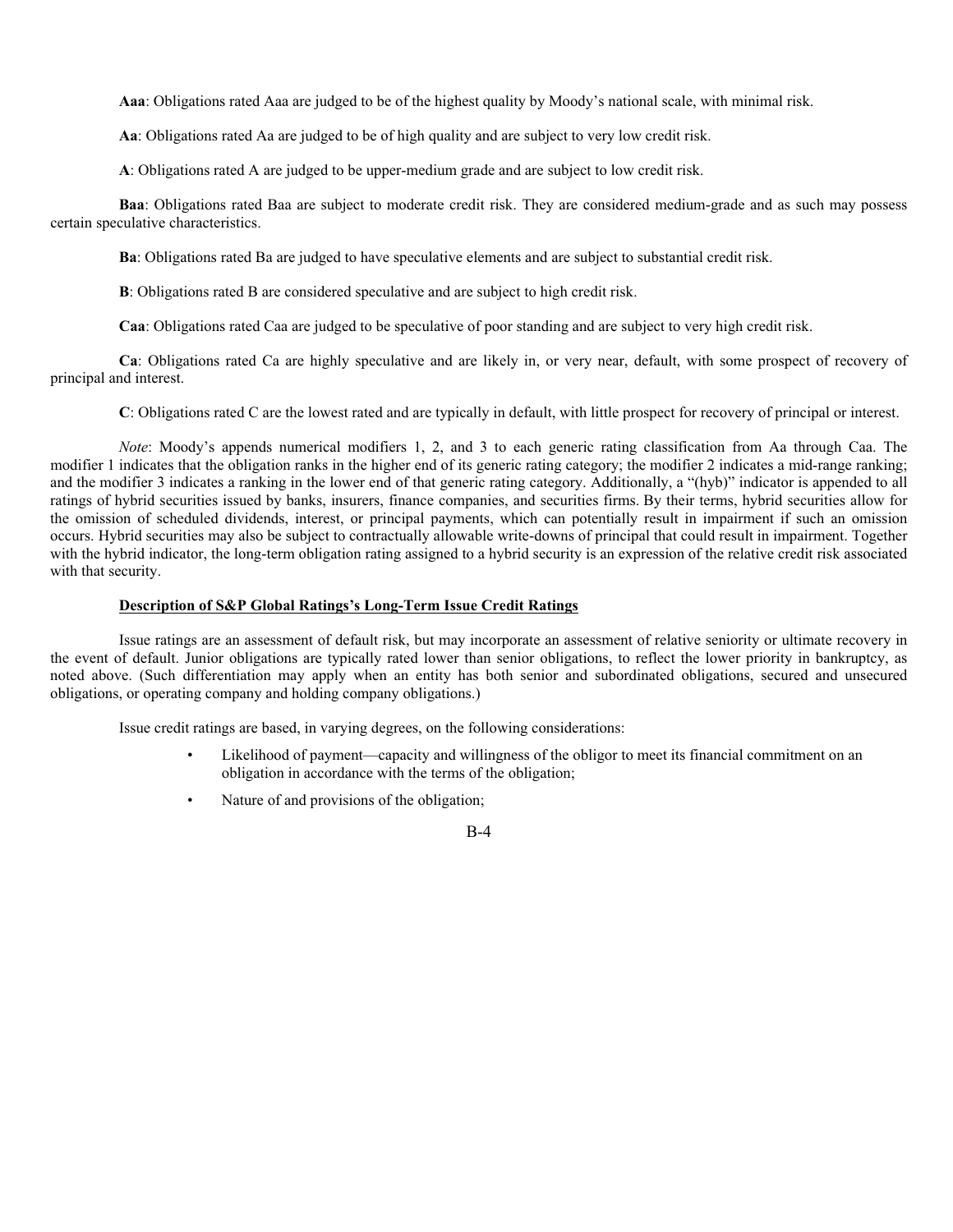• Protection afforded by, and relative position of, the obligation in the event of bankruptcy, reorganization, or other arrangement under the laws of bankruptcy and other laws affecting creditors' rights.

**AAA:** An obligation rated 'AAA' has the highest rating assigned by S&P Global Ratings. The obligor's capacity to meet its financial commitment on the obligation is extremely strong.

**AA:** An obligation rated 'AA' differs from the highest-rated obligations only to a small degree. The obligor's capacity to meet its financial commitment on the obligation is very strong.

**A:** An obligation rated 'A' is somewhat more susceptible to the adverse effects of changes in circumstances and economic conditions than obligors in higher-rated categories. However, the obligor's capacity to meet its financial commitment on the obligation is still strong.

**BBB:** An obligation rated 'BBB' exhibits adequate protection parameters. However, adverse economic conditions or changing circumstances are more likely to weaken the obligor's capacity of the obligor to meet its financial commitment on the obligation.

*Note:* BB, B, CCC, CC, and C. Obligations rated 'BB', 'B', 'CCC', 'CC', and 'C' are regarded as having significant speculative characteristics. 'BB' indicates the least degree of speculation and 'CC' the highest. While such obligors will likely have some quality and protective characteristics, these may be outweighed by large uncertainties or major exposures to adverse conditions.

**BB:** An obligation rated 'BB' is less vulnerable to nonpayment than other speculative issues. However, it faces major ongoing uncertainties or exposure to adverse business, financial, or economic conditions which could lead to the obligor's inadequate capacity to meet its financial commitment on the obligation.

**B:** An obligation rated 'B' is more vulnerable to nonpayment than obligations rated 'BB', but the obligor currently has the capacity to meet its financial commitment on the obligation. Adverse business, financial, or economic conditions will likely impair the obligor's capacity or willingness to meet its financial commitment on the obligation.

**CCC:** An obligation rated 'CCC' is currently vulnerable to nonpayment, and is dependent upon favorable business, financial, and economic conditions for the obligor to meet its financial commitment on the obligation. In the event of adverse business, financial, or economic conditions, the obligor is not likely to have the capacity to meet its financial commitment on the obligation.

**CC:** An obligation rated 'CC' is currently highly vulnerable to nonpayment. The 'CC' rating is used when a default has not yet occurred, but S&P Global Ratings expects default to be a virtual certainty, regardless of the anticipated time to default.

**C:** An obligation rated 'C' is currently highly vulnerable to nonpayment, and the obligation is expected to have lower relative seniority or lower ultimate recovery compared to obligations that are rated higher.

**SD and D:** An obligation rated 'SD' (selective default) or 'D' is in default or in breach of an imputed promise. For non-hybrid capital instruments, the 'D' rating category is used when payments on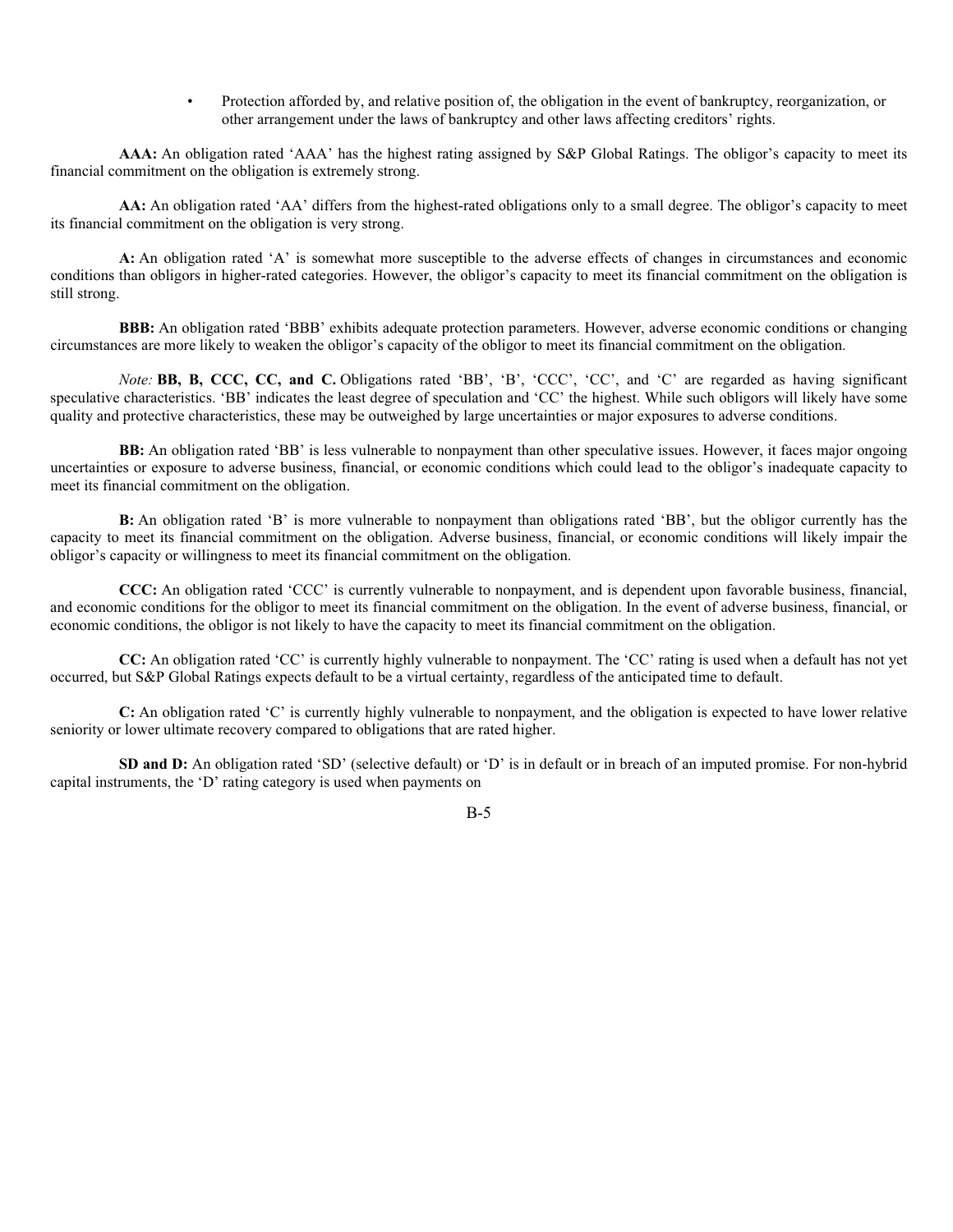an obligation are not made on the date due, unless S&P Global Ratings believes that such payments will be made within five business days in the absence of a stated grace period or within the earlier of the stated grace period or 30 calendar days. The 'D' rating also will be used upon the filing of a bankruptcy petition or the taking of similar action and where default on an obligation is a virtual certainty, for example due to automatic stay provisions. An 'SD' rating is assigned when S&P Global Ratings believes that the obligor has selectively defaulted on a specific issue or class of obligations but it will continue to meet its payment obligations on other issues or classes of obligations in a timely manner. A rating on an obligor is lowered to 'D' or 'SD' if it is conducting a distressed debt restructuring.

*Note:* **Plus (+) or minus (-).** The ratings from 'AA' to 'CCC' may be modified by the addition of a plus (+) or minus (-) sign to show relative standing within the major rating categories.

# **Description of Fitch's Long-Term Issuer Credit Ratings**

Rated entities in a number of sectors, including financial and non-financial corporations, sovereigns and insurance companies, are generally assigned Issuer Default Ratings (IDRs). IDRs opine on an entity's relative vulnerability to default on financial obligations. The "threshold" default risk addressed by the IDR is generally that of the financial obligations whose non-payment would best reflect the uncured failure of that entity. As such, IDRs also address relative vulnerability to bankruptcy, administrative receivership or similar concepts, although the agency recognizes that issuers may also make pre-emptive and therefore voluntary use of such mechanisms.

In aggregate, IDRs provide an ordinal ranking of issuers based on the agency's view of their relative vulnerability to default, rather than a prediction of a specific percentage likelihood of default. For historical information on the default experience of Fitch-rated issuers, please consult the transition and default performance studies available from the Fitch Ratings website.

**AAA:** Highest credit quality assigned by Fitch's national scale.

'AAA' ratings denote the lowest expectation of default risk. They are assigned only in cases of exceptionally strong capacity for payment of financial commitments. This capacity is highly unlikely to be adversely affected by foreseeable events.

**AA:** Very high credit quality.

'AA' ratings denote expectations of very low default risk. They indicate very strong capacity for payment of financial commitments. This capacity is not significantly vulnerable to foreseeable events.

**A:** High credit quality.

'A' ratings denote expectations of low default risk. The capacity for payment of financial commitments is considered strong. This capacity may, nevertheless, be more vulnerable to adverse business or economic conditions than is the case for higher ratings.

**BBB:** Good credit quality.

'BBB' ratings indicate that expectations of default risk are currently low. The capacity for payment of financial commitments is considered adequate but adverse business or economic conditions are more likely to impair this capacity.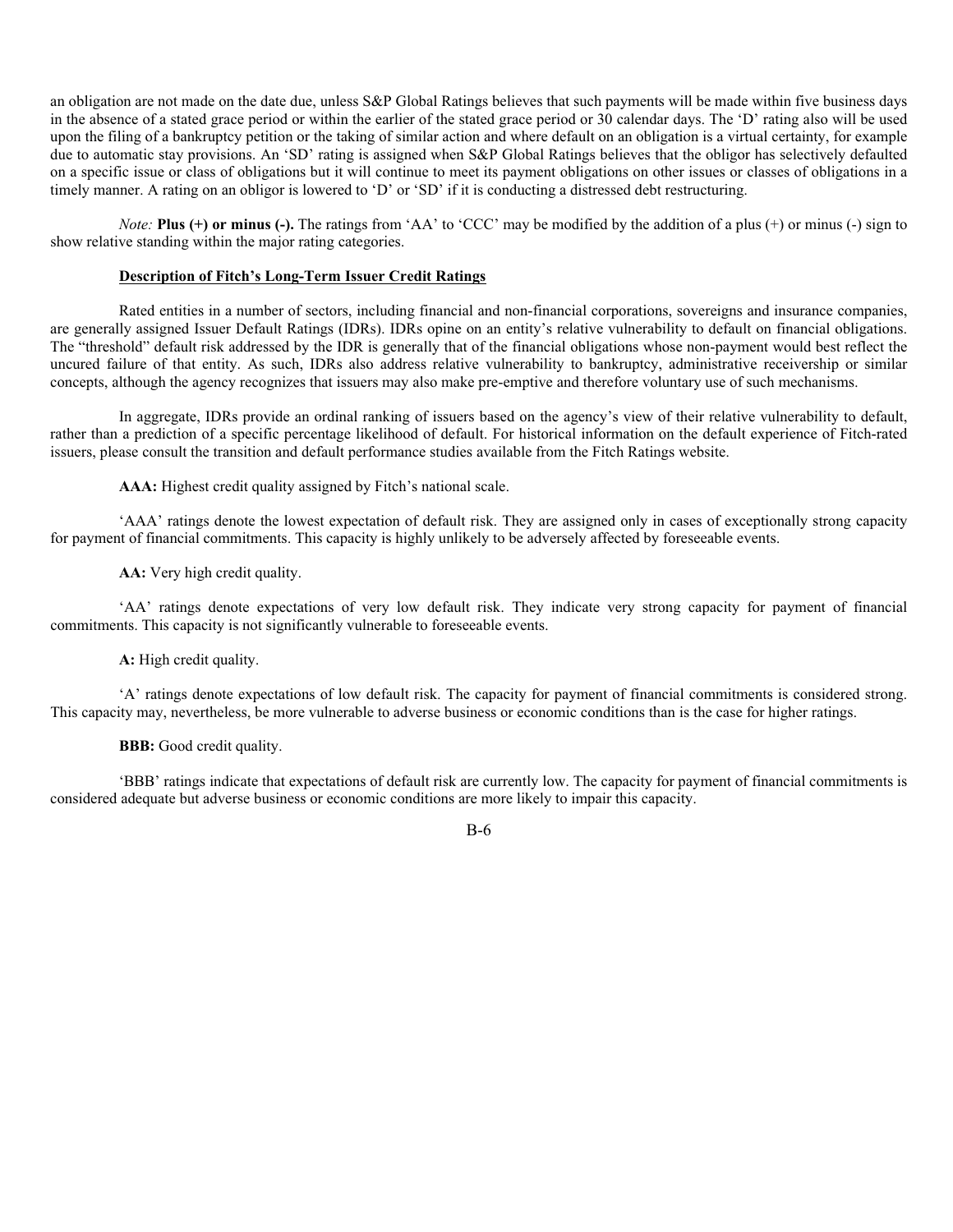## **BB:** Speculative.

'BB' ratings indicate an elevated vulnerability to default risk, particularly in the event of adverse changes in business or economic conditions over time; however, business or financial flexibility exists that supports the servicing of financial commitments.

**B:** Highly speculative.

'B' ratings indicate that material default risk is present, but a limited margin of safety remains. Financial commitments are currently being met; however, capacity for continued payment is vulnerable to deterioration in the business and economic environment.

**CCC:** Substantial credit risk.

Default is a real possibility.

**CC:** Very high levels of credit risk.

Default of some kind appears probable.

**C:** Near default.

A default or default-like process has begun, or the issuer is in standstill, or, for a closed funding vehicle, payment capacity is irrevocably impaired. Conditions that are indicative of a 'C' category rating for an issuer include:

a. the issuer has entered into a grace or cure period following non-payment of a material financial obligation;

b. the issuer has entered into a temporary negotiated waiver or standstill agreement following a payment default on a material financial obligation; or

c. the formal announcement by the issuer or their agent of a distressed debt exchange; or

d. a closed financing vehicle where payment capacity is irrevocably impaired such that it is not expected to pay interest and/or principal in full during the life of the transaction, but where no payment default is imminent.

**RD:** Restricted default.

'RD' ratings indicate an issuer that in Fitch Ratings' opinion has experienced an uncured payment default on a bond, loan or other material financial obligation but which has not entered into bankruptcy filings, administration, receivership, liquidation or other formal winding-up procedure, and which has not otherwise ceased operating. This would include:

a. the selective payment default on a specific class or currency of debt;

b. the uncured expiry of any applicable grace period, cure period or default forbearance period following a payment default on a bank loan, capital markets security or other material financial obligation;

B-7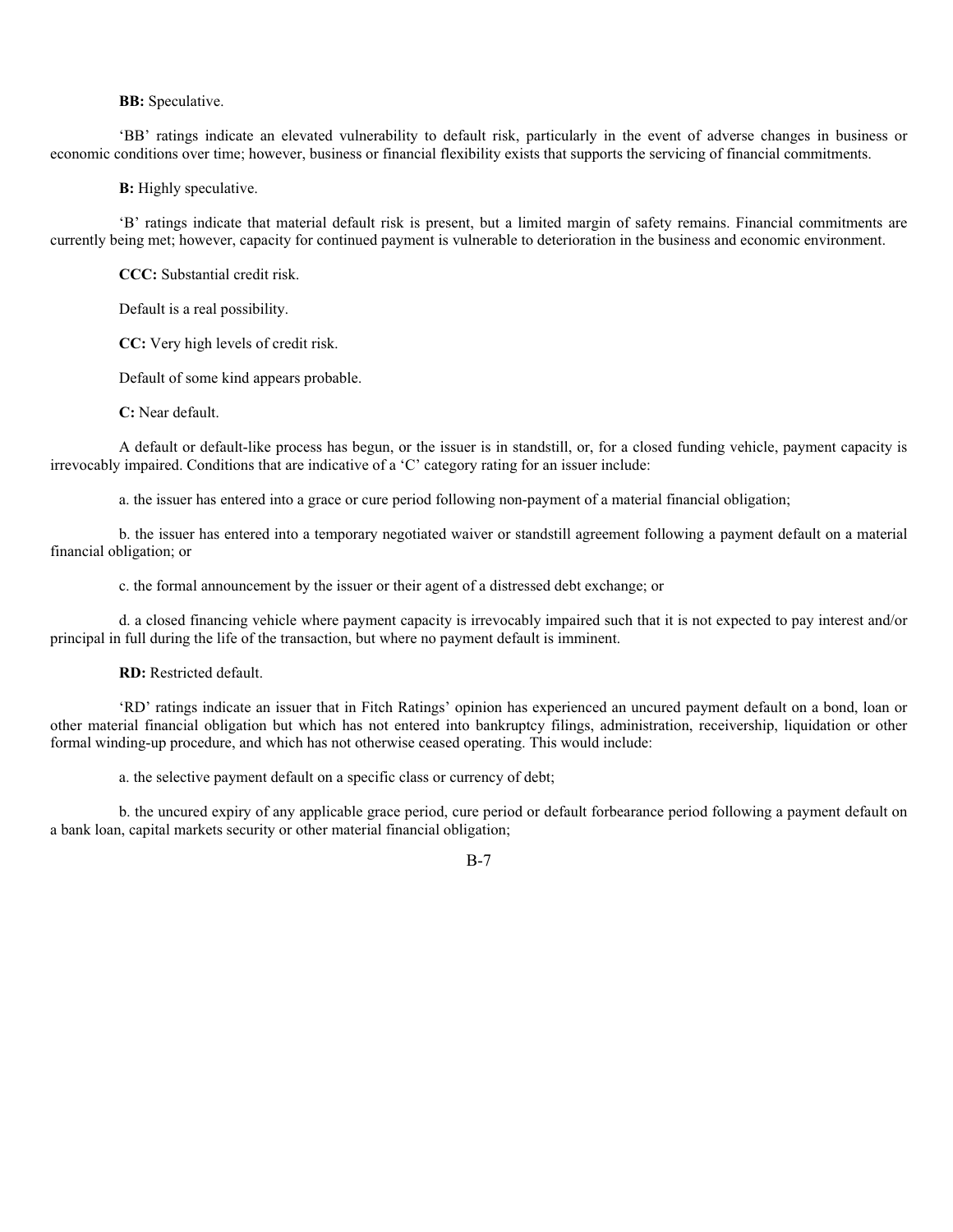c. the extension of multiple waivers or forbearance periods upon a payment default on one or more material financial obligations, either in series or in parallel; or

d. execution of a distressed debt exchange on one or more material financial obligations.

**D:** Default.

'D' ratings indicate an issuer that in Fitch Ratings' opinion has entered into bankruptcy filings, administration, receivership, liquidation or other formal winding-up procedure, or that has otherwise ceased business.

Default ratings are not assigned prospectively to entities or their obligations; within this context, non-payment on an instrument that contains a deferral feature or grace period will generally not be considered a default until after the expiration of the deferral or grace period, unless a default is otherwise driven by bankruptcy or other similar circumstance, or by a distressed debt exchange.

"Imminent" default typically refers to the occasion where a payment default has been intimated by the issuer, and is all but inevitable. This may, for example, be where an issuer has missed a scheduled payment, but (as is typical) has a grace period during which it may cure the payment default. Another alternative would be where an issuer has formally announced a distressed debt exchange, but the date of the exchange still lies several days or weeks in the immediate future.

In all cases, the assignment of a default rating reflects the agency's opinion as to the most appropriate rating category consistent with the rest of its universe of ratings, and may differ from the definition of default under the terms of an issuer's financial obligations or local commercial practice.

Note:

The modifiers "+" or "-" may be appended to a rating to denote relative status within major rating categories. Such suffixes are not added to the 'AAA' Long-Term IDR category, or to Long-Term IDR categories below 'B'.

B-8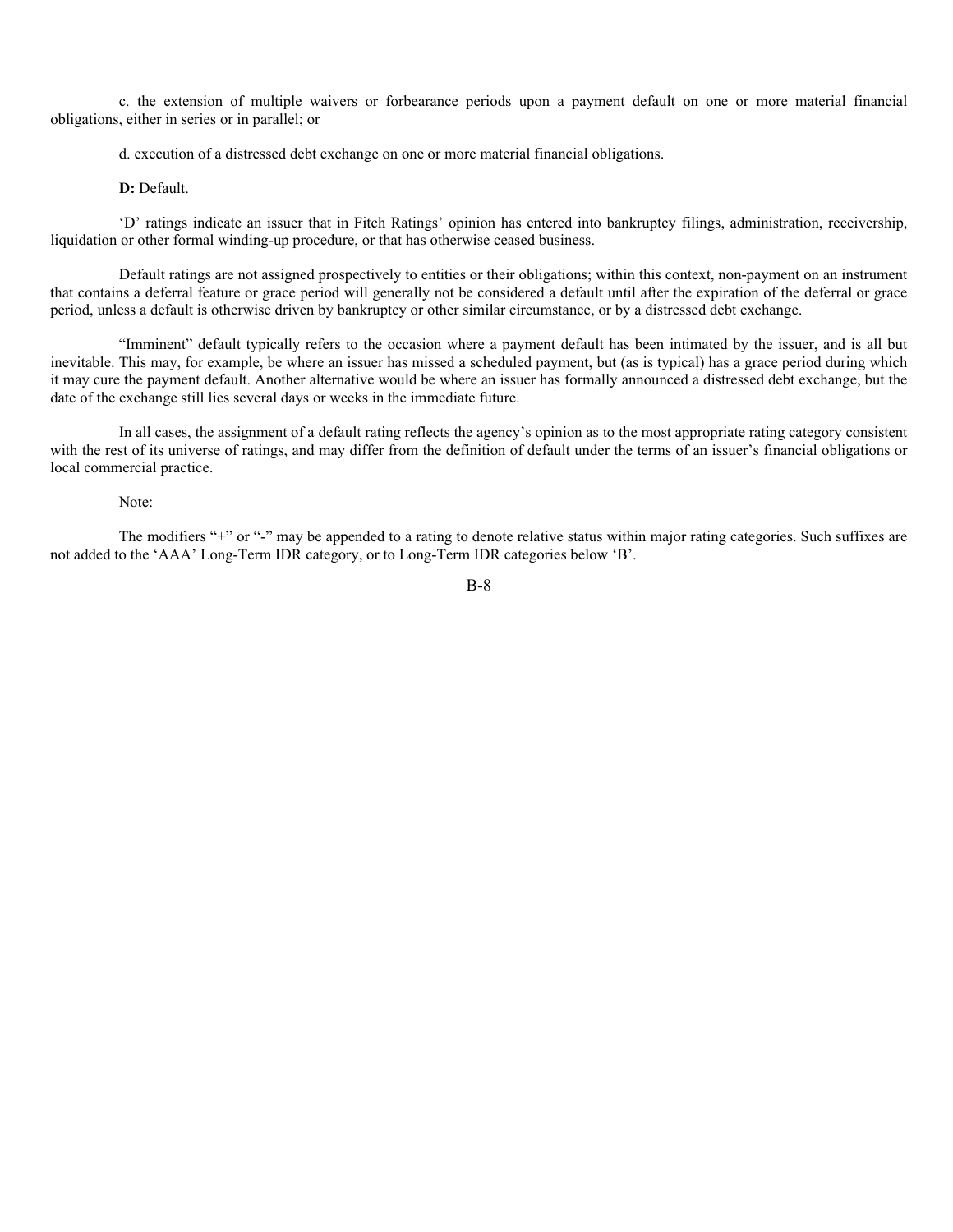## **APPENDIX C**

## **FUND INVESTMENT SUMMARY**

The following chart summarizes the types of investments or strategies in which each fund may invest.

| <b>Investment</b><br><b>Type</b>                                           | Capit<br>al<br>Appr<br>eciati<br>on | <b>Inter</b><br>natio<br>nal<br><b>Stock</b> | Gro<br>wth<br>&<br>Inco<br>me | Mid<br>Cap<br>Gro<br>wth | <b>Small</b><br>Cap<br>Gro<br>wth | <b>Inter</b><br>natio<br>nal | Mid<br>Cap | <b>Small</b><br>Cap | Core<br><b>Bond</b> | Core<br>Plus<br><b>Bond</b> | Unc<br>onst<br>rained<br><b>Bond</b> |
|----------------------------------------------------------------------------|-------------------------------------|----------------------------------------------|-------------------------------|--------------------------|-----------------------------------|------------------------------|------------|---------------------|---------------------|-----------------------------|--------------------------------------|
| <b>Equity Securities</b>                                                   | $\bullet$                           | $\bullet$                                    | $\bullet$                     | $\bullet$                | $\bullet$                         | $\bullet$                    | $\bullet$  | $\bullet$           |                     |                             | $\bullet$                            |
| Common Stocks                                                              | $\bullet$                           | $\bullet$                                    | $\bullet$                     | $\bullet$                | $\bullet$                         | $\bullet$                    | $\bullet$  | $\bullet$           |                     |                             | $\bullet$                            |
| <b>Convertible Securities</b>                                              | $\bullet$                           | $\bullet$                                    | $\bullet$                     | $\bullet$                | $\bullet$                         | $\bullet$                    | ٠          | $\bullet$           | $\bullet$           | $\bullet$                   | $\bullet$                            |
| Preferred Stock                                                            | $\bullet$                           | $\bullet$                                    | $\bullet$                     | $\bullet$                | $\bullet$                         | $\bullet$                    | $\bullet$  | $\bullet$           |                     |                             | $\bullet$                            |
| <b>REITs</b>                                                               | $\bullet$                           | $\bullet$                                    | $\bullet$                     | $\bullet$                | $\bullet$                         | $\bullet$                    | $\bullet$  | $\bullet$           |                     |                             | $\bullet$                            |
| Warrants                                                                   | $\bullet$                           | $\bullet$                                    | $\bullet$                     | $\bullet$                | $\bullet$                         | $\bullet$                    | $\bullet$  | $\bullet$           |                     |                             | $\bullet$                            |
| Rights                                                                     | $\bullet$                           | $\bullet$                                    | $\bullet$                     | $\bullet$                | $\bullet$                         | $\bullet$                    | $\bullet$  | $\bullet$           |                     |                             | $\bullet$                            |
| <b>Debt Securities</b>                                                     |                                     |                                              | $\bullet$                     | $\bullet$                | $\bullet$                         | $\bullet$                    | $\bullet$  | $\bullet$           | $\bullet$           | $\bullet$                   | $\bullet$                            |
| Corporate Debt                                                             |                                     |                                              | $\bullet$                     | $\bullet$                | $\bullet$                         | $\bullet$                    | $\bullet$  |                     | $\bullet$           | $\bullet$                   | $\bullet$                            |
| Lower rated/High Yield                                                     |                                     |                                              | $\bullet$                     | $\bullet$                | $\bullet$                         |                              |            |                     |                     | $\bullet$                   | $\bullet$                            |
| Variable or Floating Rate Securities                                       |                                     |                                              |                               |                          |                                   |                              |            |                     | $\bullet$           | $\bullet$                   | $\bullet$                            |
| <b>Bankers Acceptances</b>                                                 | $\bullet$                           | $\bullet$                                    | $\bullet$                     | $\bullet$                | $\bullet$                         | $\bullet$                    | $\bullet$  | $\bullet$           | $\bullet$           | $\bullet$                   | $\bullet$                            |
| <b>Bank Time Deposits</b>                                                  | $\bullet$                           | $\bullet$                                    | $\bullet$                     | ٠                        | $\bullet$                         |                              |            |                     | $\bullet$           | ٠                           | $\bullet$                            |
| Certificate of Deposit in institution<br>w/assets greater than \$1 billion | $\epsilon$                          |                                              |                               |                          |                                   |                              |            |                     |                     |                             |                                      |
| Commercial paper of P-1 or P-2 or<br>$A-1$ and $A-2$                       |                                     |                                              |                               |                          | $\bullet$                         |                              |            |                     | $\bullet$           |                             |                                      |
| Repurchase Agreements                                                      |                                     |                                              | $\bullet$                     | $\bullet$                | $\bullet$                         |                              | $\bullet$  | $\bullet$           | $\bullet$           |                             |                                      |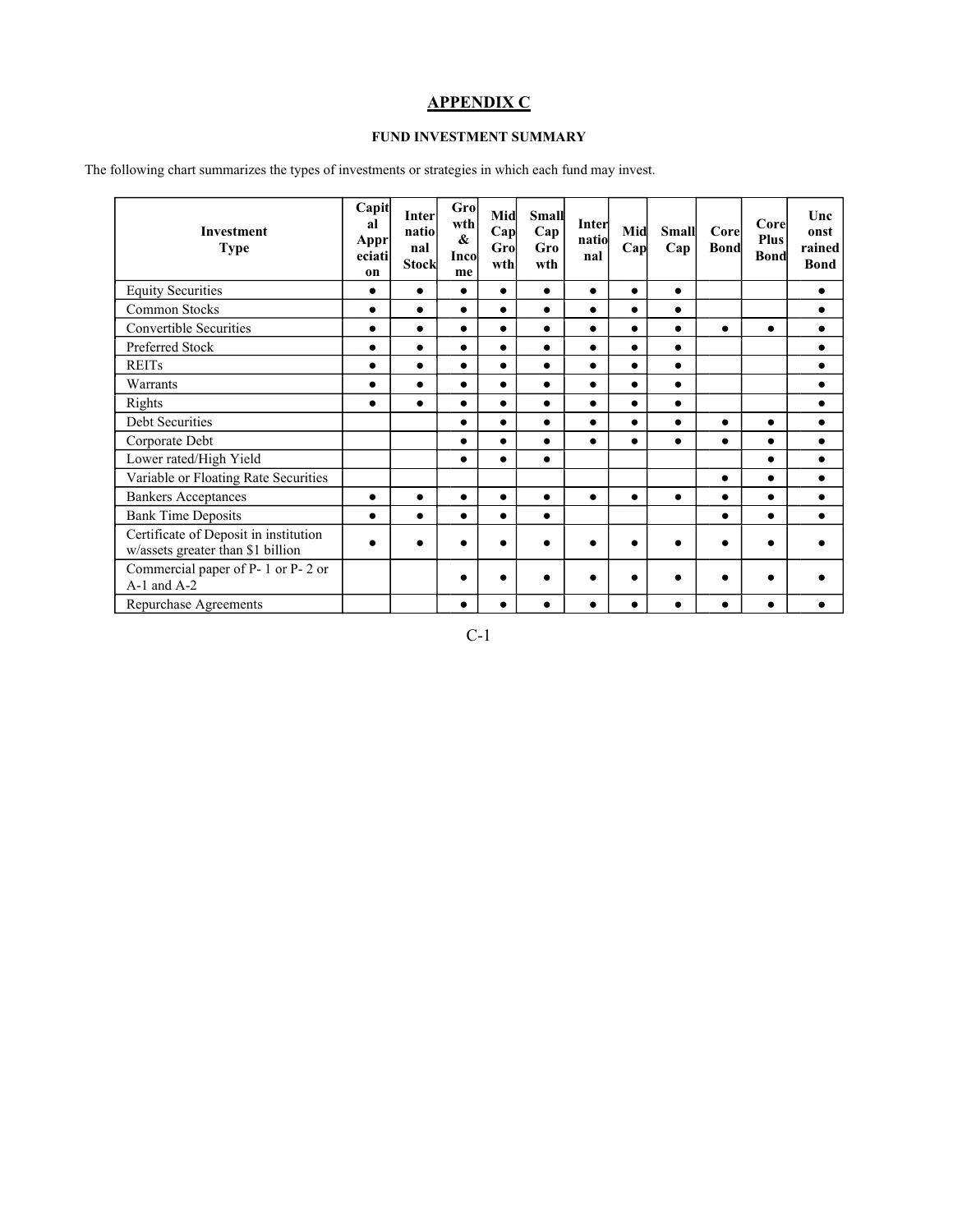| <b>Investment</b><br><b>Type</b>                           | Capit<br>al<br>Appr<br>eciati<br><sub>on</sub> | <b>Inter</b><br>natio<br>nal<br><b>Stock</b> | Gro<br>wth<br>$\boldsymbol{\&}$<br>Inco<br>me | Mid<br>Cap<br>Gro<br>wth | <b>Small</b><br>Cap<br>Gro<br>wth | Inter<br>natio<br>nal | Mid<br>Cap | Small<br>Cap | Core<br><b>Bond</b> | Core<br><b>Plus</b><br><b>Bond</b> | Unc<br>onst<br>rained<br><b>Bond</b> |
|------------------------------------------------------------|------------------------------------------------|----------------------------------------------|-----------------------------------------------|--------------------------|-----------------------------------|-----------------------|------------|--------------|---------------------|------------------------------------|--------------------------------------|
| Reverse Repurchase Agreements                              |                                                |                                              | $\bullet$                                     | $\bullet$                | $\bullet$                         |                       |            |              | $\bullet$           | $\bullet$                          | $\bullet$                            |
| Mortgage Dollar Rolls and Sale-<br><b>Buybacks</b>         |                                                |                                              |                                               |                          |                                   |                       |            |              |                     |                                    |                                      |
| Loan Interests                                             |                                                |                                              |                                               |                          |                                   |                       |            |              | $\bullet$           | $\bullet$                          | ٠                                    |
| <b>Institutional Term Loans</b>                            |                                                |                                              |                                               |                          |                                   |                       |            |              | $\bullet$           | $\bullet$                          | $\bullet$                            |
| U.S. Gov't Securities                                      | $\bullet$                                      | $\bullet$                                    | $\bullet$                                     | $\bullet$                | $\bullet$                         | $\bullet$             | $\bullet$  | $\bullet$    | $\bullet$           | $\bullet$                          | $\bullet$                            |
| Mortgage-Backed Securities                                 |                                                |                                              | $\bullet$                                     | $\bullet$                | $\bullet$                         |                       |            |              | $\bullet$           | $\bullet$                          | $\bullet$                            |
| Other Asset-Backed Securities                              |                                                |                                              | $\bullet$                                     | $\bullet$                | $\bullet$                         | $\bullet$             | $\bullet$  | $\bullet$    | $\bullet$           | $\bullet$                          | $\bullet$                            |
| To-Be-Announced Securities                                 |                                                |                                              |                                               |                          |                                   |                       |            |              | $\bullet$           | $\bullet$                          | $\bullet$                            |
| Municipal Obligations                                      | $\bullet$                                      | $\bullet$                                    | $\bullet$                                     | $\bullet$                | $\bullet$                         |                       |            |              | $\bullet$           | $\bullet$                          | $\bullet$                            |
| Zero Coupon, Step Coupon and<br>Pay-in-Kind Securities     |                                                |                                              | $\bullet$                                     |                          |                                   |                       |            |              | $\bullet$           |                                    |                                      |
| <b>Total Foreign Securities Exposure</b><br>including ADRs |                                                |                                              |                                               |                          |                                   |                       |            |              |                     |                                    |                                      |
| <b>ADRs</b>                                                |                                                | $\bullet$                                    | $\bullet$                                     | $\bullet$                | $\bullet$                         | $\bullet$             | $\bullet$  | $\bullet$    | $\bullet$           | $\bullet$                          | $\bullet$                            |
| <b>EDRs</b>                                                |                                                | $\bullet$                                    | $\bullet$                                     | $\bullet$                | $\bullet$                         | $\bullet$             | $\bullet$  | $\bullet$    |                     |                                    |                                      |
| <b>GDRs</b>                                                |                                                | $\bullet$                                    | $\bullet$                                     | $\bullet$                | $\bullet$                         | $\bullet$             | $\bullet$  | $\bullet$    |                     |                                    |                                      |
| <b>IDRs</b>                                                |                                                | $\bullet$                                    | $\bullet$                                     | $\bullet$                | $\bullet$                         | $\bullet$             | $\bullet$  | $\bullet$    |                     |                                    |                                      |
| Depositary receipts                                        |                                                | $\bullet$                                    | $\bullet$                                     | $\bullet$                | $\bullet$                         | $\bullet$             | $\bullet$  | $\bullet$    |                     |                                    |                                      |
| Euro/Yankee Bonds                                          |                                                | $\bullet$                                    |                                               |                          |                                   |                       |            |              | $\bullet$           |                                    |                                      |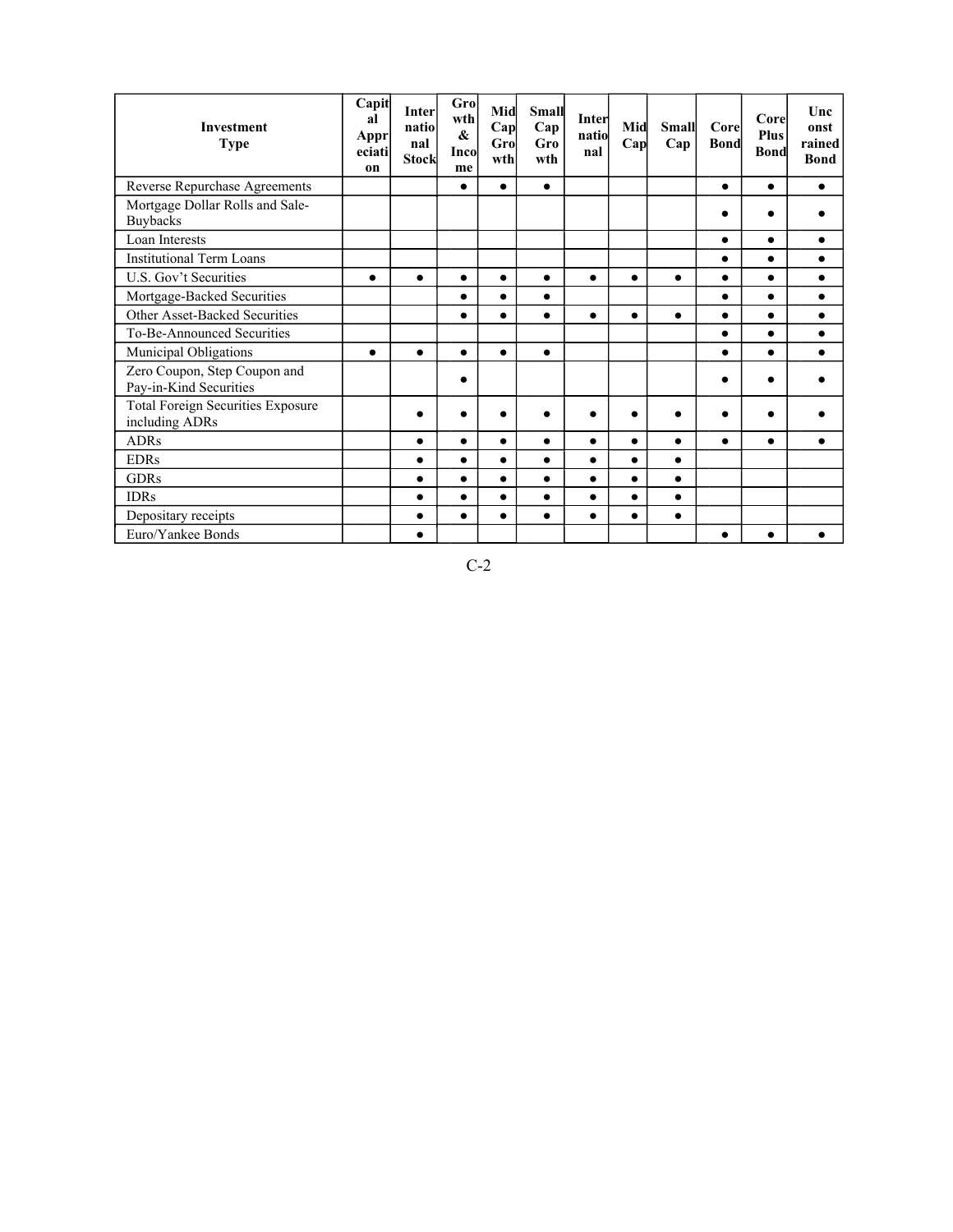| Investment<br><b>Type</b>                                               | Capit<br>al<br>Appr<br>eciati<br>on | <b>Inter</b><br>natio<br>nal<br><b>Stock</b> | Gro<br>wth<br>&<br>Inco<br>me | Mid<br>Cap<br>Gro<br>wth | <b>Small</b><br>Cap<br>Gro<br>wth | Inter<br>natio<br>nal | Mid<br>Cap | <b>Small</b><br>Cap | Core<br><b>Bond</b> | Core<br><b>Plus</b><br>Bond | Unc<br>onst<br>rained<br><b>Bond</b> |
|-------------------------------------------------------------------------|-------------------------------------|----------------------------------------------|-------------------------------|--------------------------|-----------------------------------|-----------------------|------------|---------------------|---------------------|-----------------------------|--------------------------------------|
| Eurodollar Certificates                                                 |                                     | $\bullet$                                    |                               |                          |                                   |                       |            |                     |                     |                             | $\bullet$                            |
| Emerging markets                                                        | $\bullet$                           |                                              |                               |                          | $\bullet$                         |                       |            |                     | $\bullet$           |                             |                                      |
| Investing through Stock Connect.                                        |                                     |                                              |                               |                          |                                   | $\bullet$             |            |                     |                     |                             |                                      |
| Futures Contracts and Options on<br><b>Futures Contracts</b>            |                                     |                                              |                               |                          |                                   |                       |            |                     |                     |                             |                                      |
| <b>Options Contracts</b>                                                |                                     |                                              |                               | $\bullet$                |                                   |                       |            |                     | $\bullet$           |                             |                                      |
| Forward Contracts                                                       |                                     |                                              |                               |                          |                                   |                       |            |                     |                     |                             |                                      |
| <b>Stock Index Futures</b>                                              |                                     |                                              |                               |                          |                                   |                       |            |                     |                     |                             | ٠                                    |
| Foreign currencies                                                      |                                     |                                              |                               |                          |                                   | $\bullet$             |            |                     |                     |                             |                                      |
| Foreign currency hedging options                                        |                                     |                                              |                               |                          |                                   |                       |            |                     |                     |                             |                                      |
| Foreign currency hedging futures                                        |                                     |                                              |                               |                          |                                   |                       |            |                     |                     |                             |                                      |
| Forward Currency Contracts                                              | $\bullet$                           |                                              |                               | $\bullet$                |                                   |                       |            |                     |                     | $\bullet$                   | ٠                                    |
| Combined transactions with options,<br>futures and forwards             |                                     |                                              |                               |                          |                                   |                       |            |                     |                     |                             |                                      |
| Swaps, Caps, Floors, Collars, Options<br>on swaps, Credit default swaps |                                     |                                              |                               |                          |                                   |                       |            |                     |                     |                             |                                      |
| <b>Forward Commitments</b>                                              |                                     |                                              |                               |                          |                                   |                       |            |                     |                     |                             |                                      |